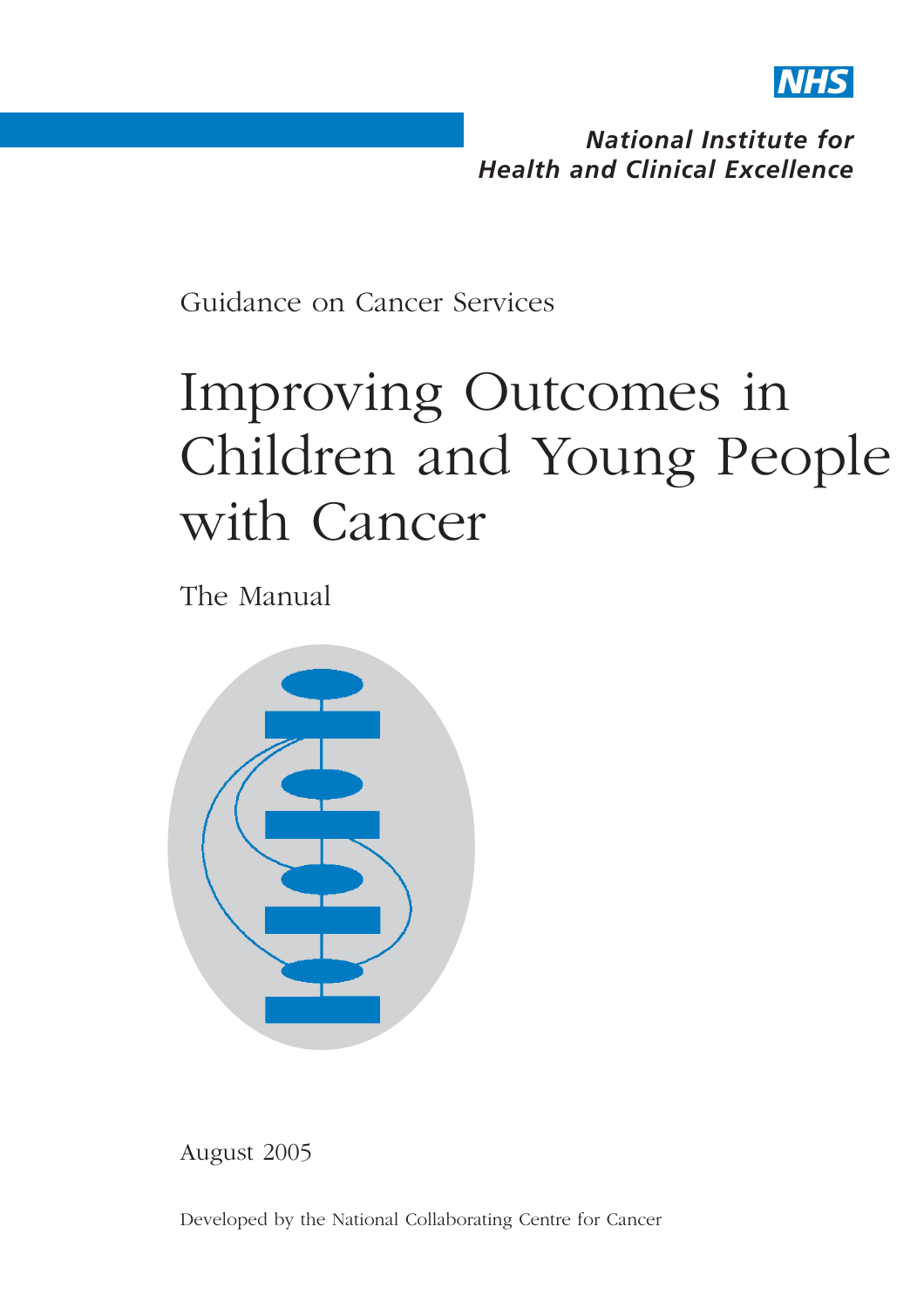Cancer service quidance supports the implementation of *The NHS Cancer Plan* for England,<sup>1</sup> and the NHS Plan for Wales *Improving Health in Wales.*<sup>2</sup> The service guidance programme was initiated in 1995 to follow on from the Calman–Hine Report, *A Policy Framework for Commissioning Cancer Services.*<sup>3</sup> The focus of the cancer service guidance is to guide the commissioning of services and is therefore different from clinical practice guidelines. Health services in England and Wales have organisational arrangements in place for securing improvements in cancer services and those responsible for their operation should take this guidance into account when planning, commissioning and organising services for cancer patients. The recommendations in the guidance concentrate on aspects of services that are likely to have significant impact on health outcomes. Both the objectives and resource implications of implementing the recommendations are considered. This guidance can be used to identify gaps in local provision and to check the appropriateness of existing services.

#### **References**

- 1. Department of Health (2001) *The NHS Cancer Plan.* Available from: www.dh.gov.uk
- 2. National Assembly for Wales (2001) *Improving Health in Wales: A Plan for the NHS and its Partners.* Available from: www.wales.gov.uk/healthplanonline/health\_plan/content/nhsplan-e.pdf
- 3. *A Policy Framework for Commissioning Cancer Services*: *A Report by the Expert Advisory Group on Cancer to the Chief Medical Officers of England and Wales* (1995). Available from: www.dh.gov.uk

#### **National Institute for Health and Clinical Excellence**

MidCity Place 71 High Holborn London WC1V 6NA

Web: www.nice.org.uk

ISBN: 1-84629-067-8

Copies of this document can be obtained from the NHS Response Line by telephoning 0870 1555 455 and quoting reference N0897. Information for the public is also available from the NHS Response Line (reference number N0899). A CD-ROM with all documentation, including the research evidence on which the guidance is based, is available from the NHS Response Line (reference N0898).

Published by the National Institute for Health and Clinical Excellence

August 2005

© National Institute for Health and Clinical Excellence, August 2005. All rights reserved. This material may be freely reproduced for educational and not-for-profit purposes within the NHS. No reproduction by or for commercial organisations is permitted without the express written permission of the Institute.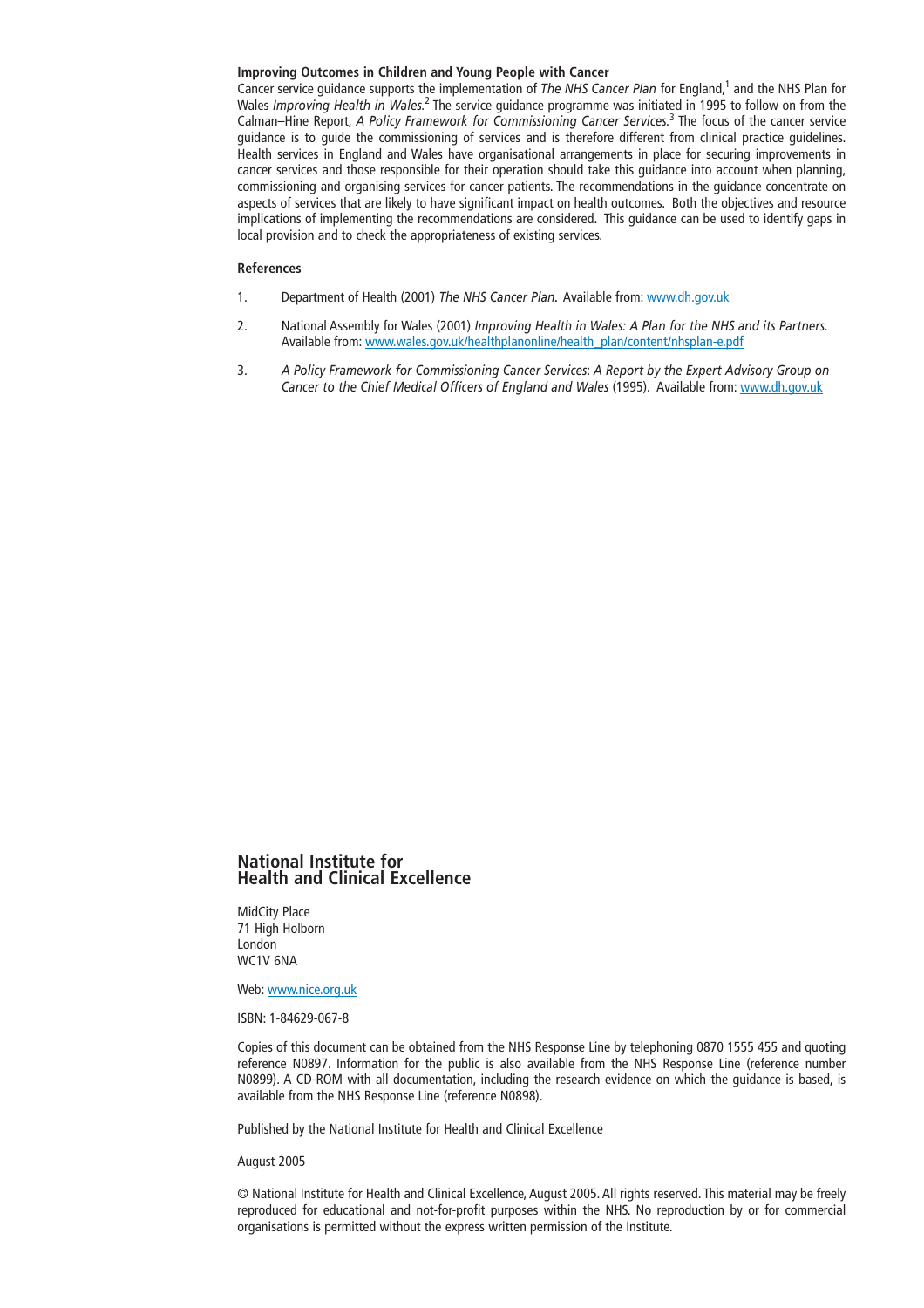Guidance on Cancer Services

# Improving Outcomes in Children and Young People with Cancer

The Manual

August 2005

Developed by the National Collaborating Centre for Cancer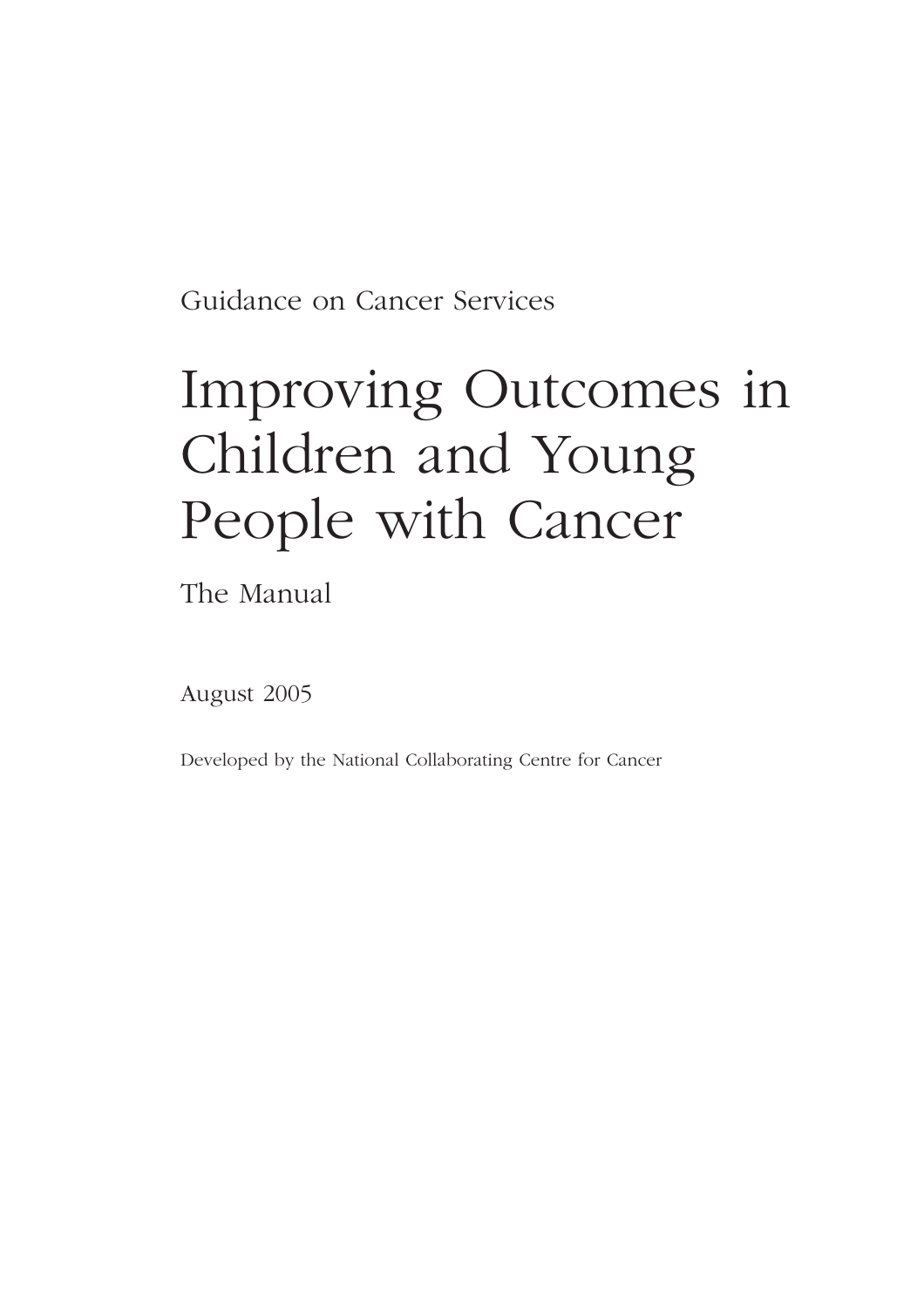# Contents

Improving Outcomes in Children and Young People with Cancer

| 1                                               |
|-------------------------------------------------|
|                                                 |
|                                                 |
|                                                 |
|                                                 |
|                                                 |
|                                                 |
|                                                 |
|                                                 |
|                                                 |
| Comparison of incidence with other countries 16 |
|                                                 |
|                                                 |
|                                                 |
|                                                 |
|                                                 |
|                                                 |
|                                                 |
|                                                 |
|                                                 |
|                                                 |
|                                                 |
|                                                 |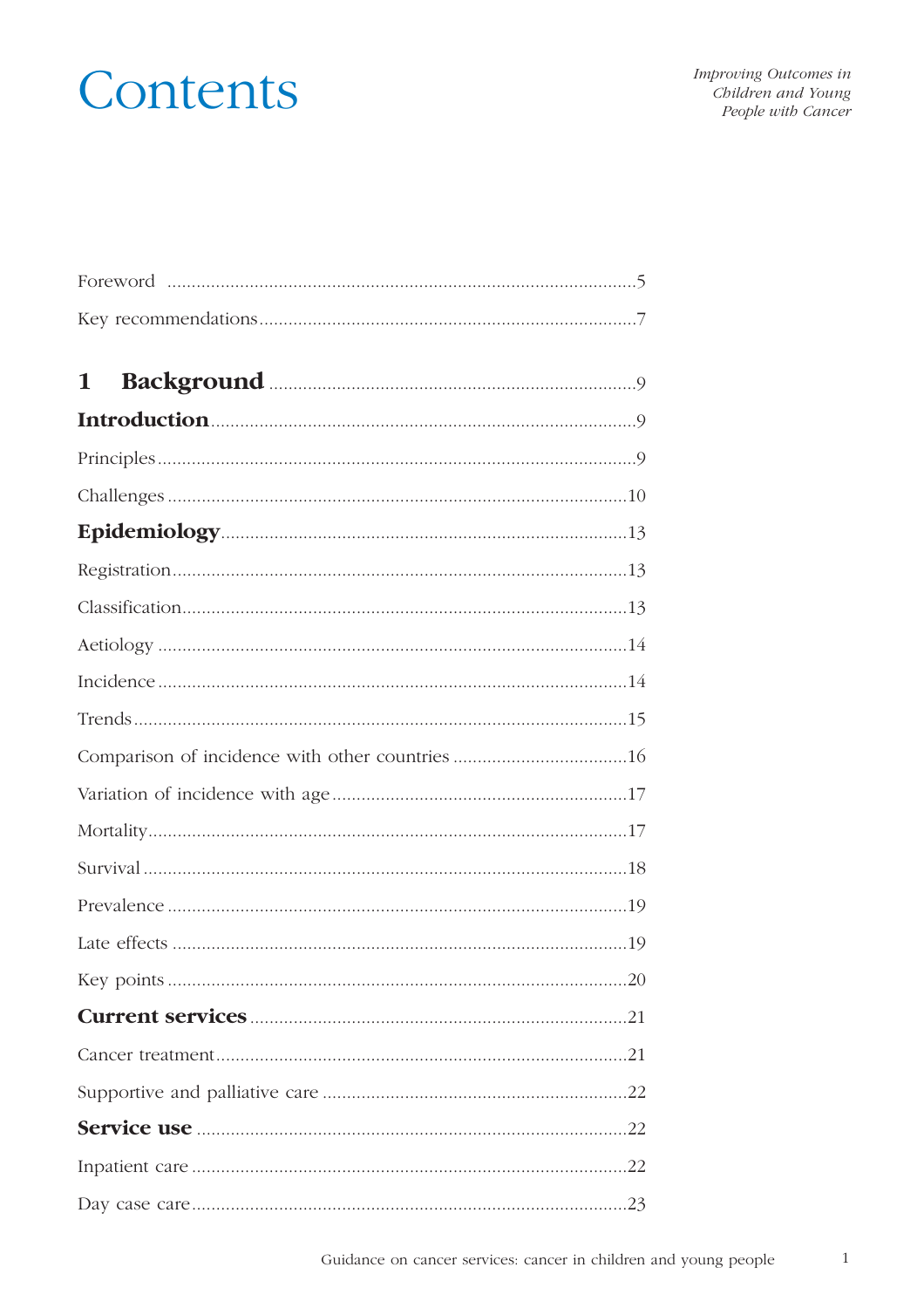| Improving Outcomes in<br>Children and Young<br>People with Cancer |   |
|-------------------------------------------------------------------|---|
|                                                                   |   |
| Contents                                                          |   |
|                                                                   |   |
|                                                                   |   |
|                                                                   | 2 |
|                                                                   |   |
|                                                                   |   |
|                                                                   |   |
|                                                                   |   |
|                                                                   |   |
|                                                                   |   |
|                                                                   |   |
|                                                                   |   |
|                                                                   |   |
|                                                                   |   |
|                                                                   |   |
|                                                                   |   |
|                                                                   |   |
|                                                                   |   |
|                                                                   |   |
|                                                                   |   |
|                                                                   |   |
|                                                                   |   |
|                                                                   |   |
|                                                                   |   |
|                                                                   |   |
|                                                                   |   |

 $\overline{c}$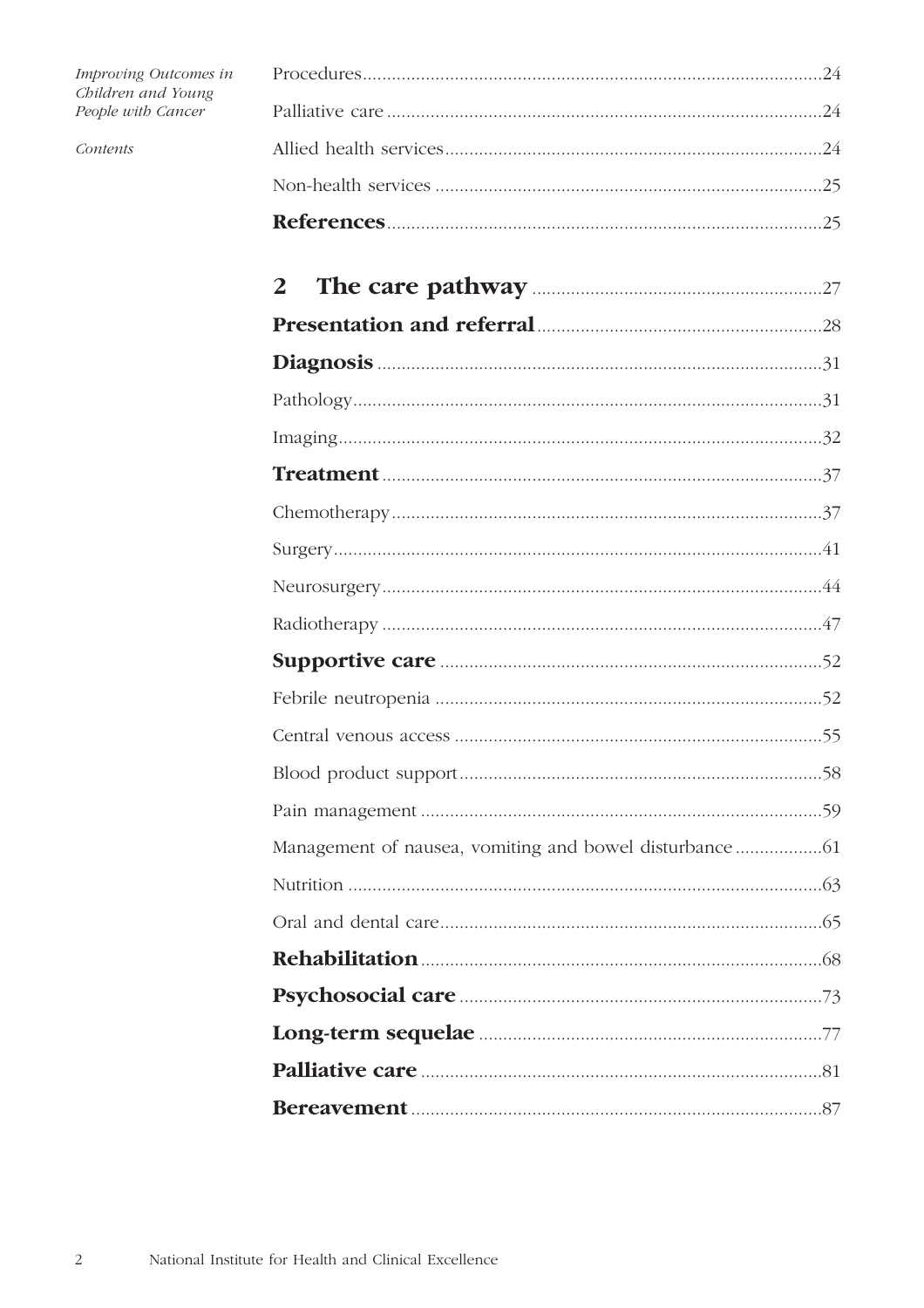| 3                                         |  |
|-------------------------------------------|--|
|                                           |  |
|                                           |  |
|                                           |  |
|                                           |  |
|                                           |  |
|                                           |  |
|                                           |  |
|                                           |  |
|                                           |  |
| Communication with children, young people |  |
|                                           |  |
|                                           |  |
|                                           |  |
|                                           |  |
|                                           |  |
|                                           |  |
|                                           |  |
|                                           |  |
| <b>Appendices</b>                         |  |
| Appendix 1:                               |  |

| Guidelines/guidance and key strategic documents:                                                |  |
|-------------------------------------------------------------------------------------------------|--|
|                                                                                                 |  |
| Appendix 2:                                                                                     |  |
| Scope of the guidance <b>Examine Scope</b> of the guidance <b>Examine Scope</b> of the guidance |  |
| Appendix 3:                                                                                     |  |
| United Kingdom Children's Cancer Study Group                                                    |  |
| <b>Centres and Teenage Cancer Trust Units in</b>                                                |  |
|                                                                                                 |  |
| Appendix 4:                                                                                     |  |
|                                                                                                 |  |

*Contents*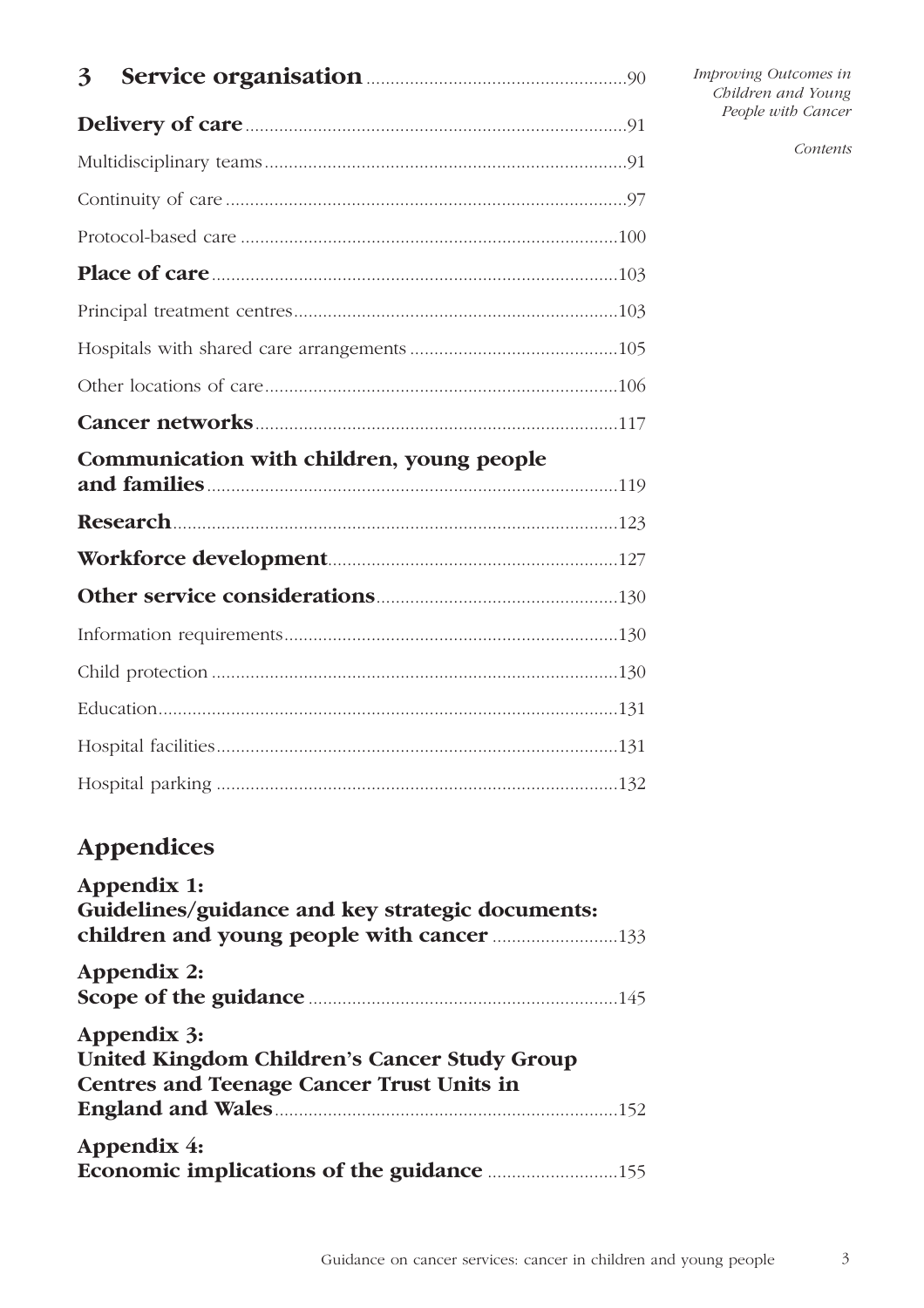| Improving Outcomes in<br>Children and Young<br>People with Cancer | Appendix 5:                                                    |
|-------------------------------------------------------------------|----------------------------------------------------------------|
| Contents                                                          | Appendix 6:<br>People and organisations involved in production |
|                                                                   | Appendix 7:                                                    |
|                                                                   | Appendix 8:                                                    |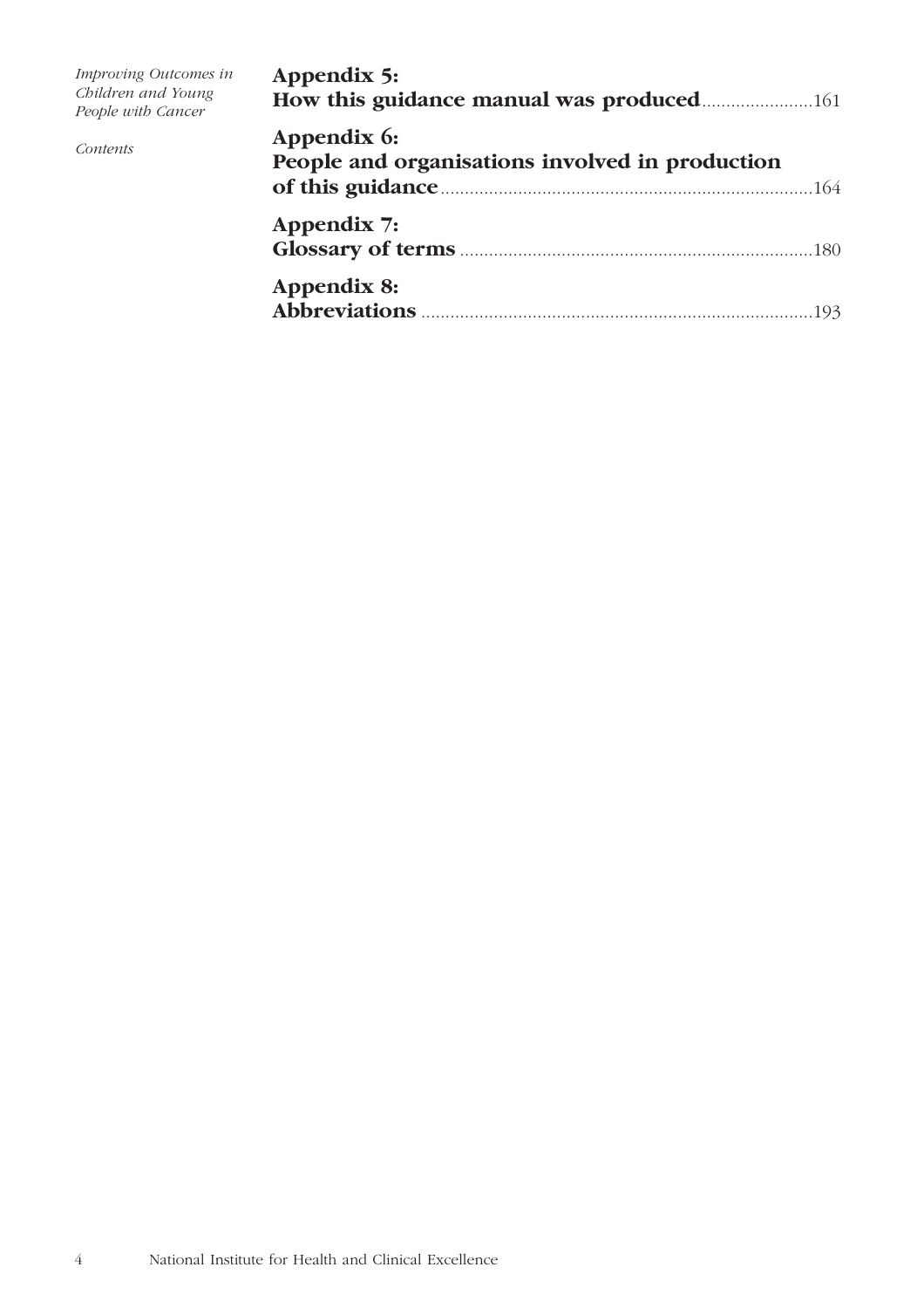# Foreword

*Improving Outcomes in Children and Young People with Cancer* 

This guidance is the latest in the *Improving Outcomes in Cancer* series and is the first to be produced by the National Collaborating Centre for Cancer (NCC-C). Developing this guidance gave particular challenges, not only because it was the first work of a new organisation and there was a very high standard to live up to, but also because of the special features of the topic. Whereas most of the previous guidance has dealt with a well-defined tumour type, this guidance deals with the service provision for a group of cancer patients defined not by the characteristics of the tumour, but by their age. This led very early on, when we were consulting on the draft scope for the guidance, to a problem of definition.

The original title of the guidance was *Child and Adolescent Cancer*. When consulting on the draft scope it was soon clear that setting an arbitrary upper age limit was unacceptable. As a result the title and the scope have been changed to include children and young people with cancer in their late teens and early twenties. This is not just a cosmetic change, but reflects some important principles that we hope are clear in the guidance.

During the development of this guidance there have been changes in the structure of the NHS in England and its commissioning arrangements, with the introduction from 1 April 2005 of Payment by Results. It is not yet clear what effect this will have on the way in which service guidance of this kind is implemented.

I should like to acknowledge the great commitment and hard work of the chair, Dr Cerilan Rogers, the lead clinician, Dr Meriel Jenney, and all the members of the Guidance Development Group, who gave of their time willingly to this project, with the shared belief that this guidance provides an opportunity to improve the care of an especially vulnerable group of patients. We are all grateful to a number of other experts, acknowledged in Appendix 6.4, who provided written papers or informal advice to the group, and without whom this guidance would have been incomplete.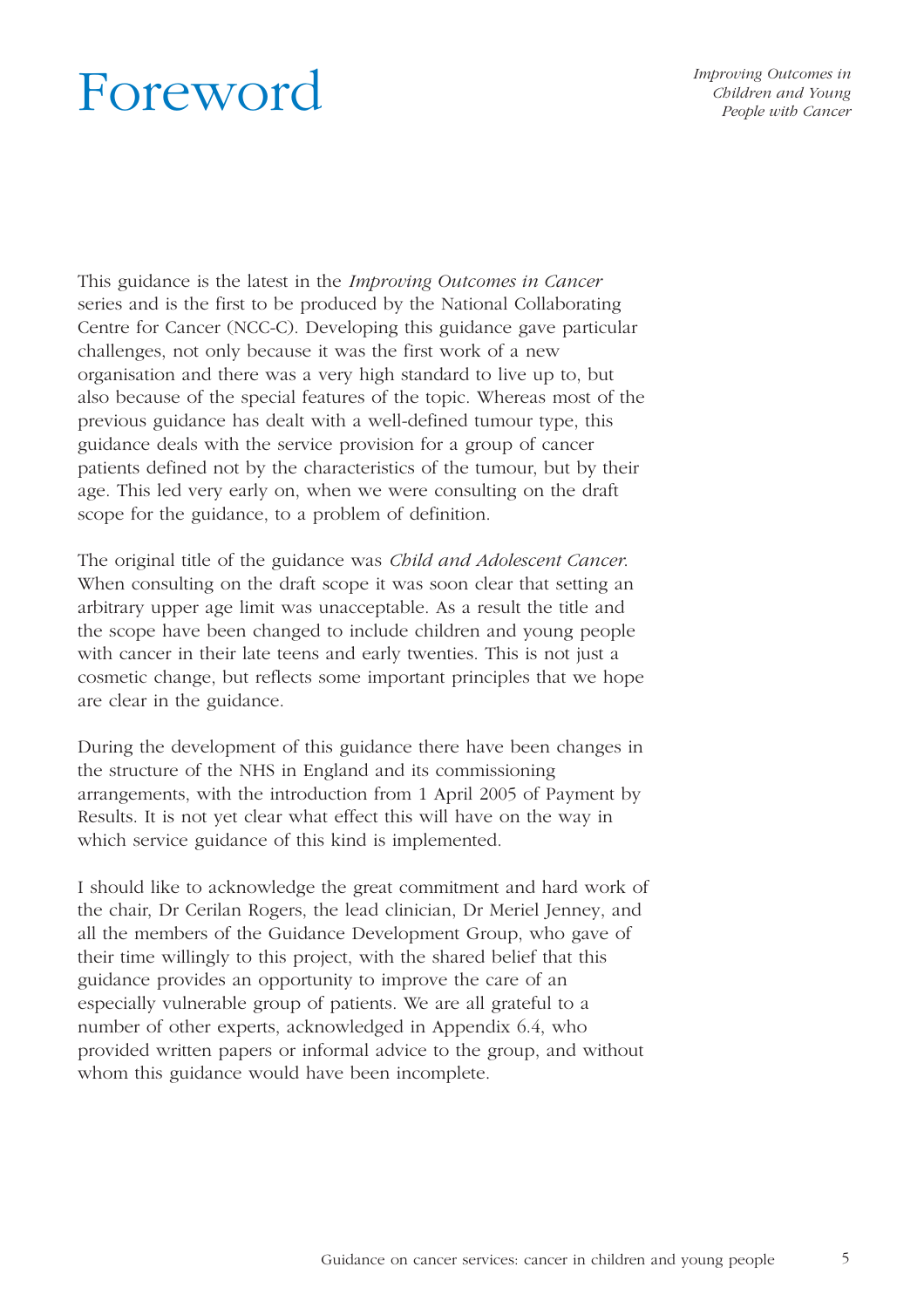*Foreword*

I would like to thank all the children and teenagers with cancer, and their siblings and parents, who contributed their valuable opinions to the research carried out by the National Children's Bureau and the Teenage Cancer Trust on our behalf. Without their commitment the guidance would have been incomplete.

I hope that the guidance will provide an acceptable blueprint to the NHS in England and Wales, and lead to significant and lasting changes to the care of children and young people with cancer that improve not only the clinical outcomes, but also the experience of the patients and their families.

# **Dr Fergus Macbeth**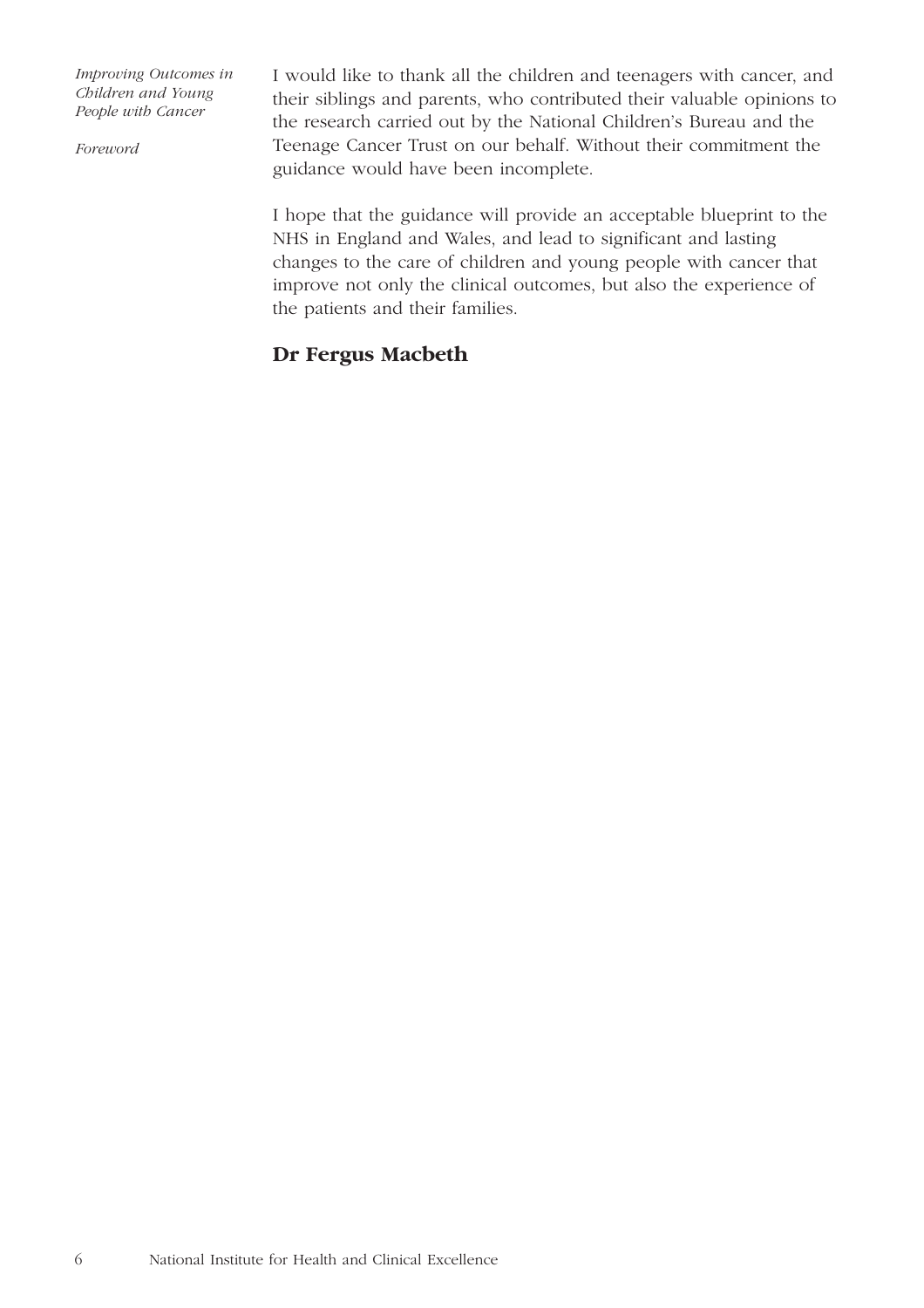# Key recommendations

- Planning, commissioning and funding for all aspects of care for children and young people with cancer, across the whole healthcare system, should be coordinated to ensure that there is an appropriate balance of service provision and allocation of resources. The principle that underpins the guidance is that of age-appropriate, safe and effective services as locally as possible, not local services as safely as possible.
- Commissioners should ensure, through cancer networks in partnership with services for children and young people, that:
	- there is a clear organisational structure for these services, including a cancer network lead for children with cancer and a cancer network lead for young people with cancer
	- all aspects of care for children and young people with cancer should be undertaken by appropriately trained staff
	- principal treatment centres for each cancer type are identified for children and for young people, with associated referral pathways, including to centres outside the network of residence when necessary
	- principal treatment centres are able to provide a sustainable range of services, with defined minimum levels of staffing, as outlined in the guidance
	- shared care arrangements are established, which identify a lead clinician and lead nurse and have approved clinical protocols for treatment and care, and defined areas of responsibility with the principal treatment centres
	- all sites delivering cancer therapy in this age group should be subject to peer review
	- all relevant national guidance is followed (see Appendix 1).
- Care should be delivered throughout the patient pathway by multidisciplinary teams (MDTs), including all relevant specialist staff. Membership and governance of these teams should be explicit and include clearly defined responsibility for clinical and managerial leadership.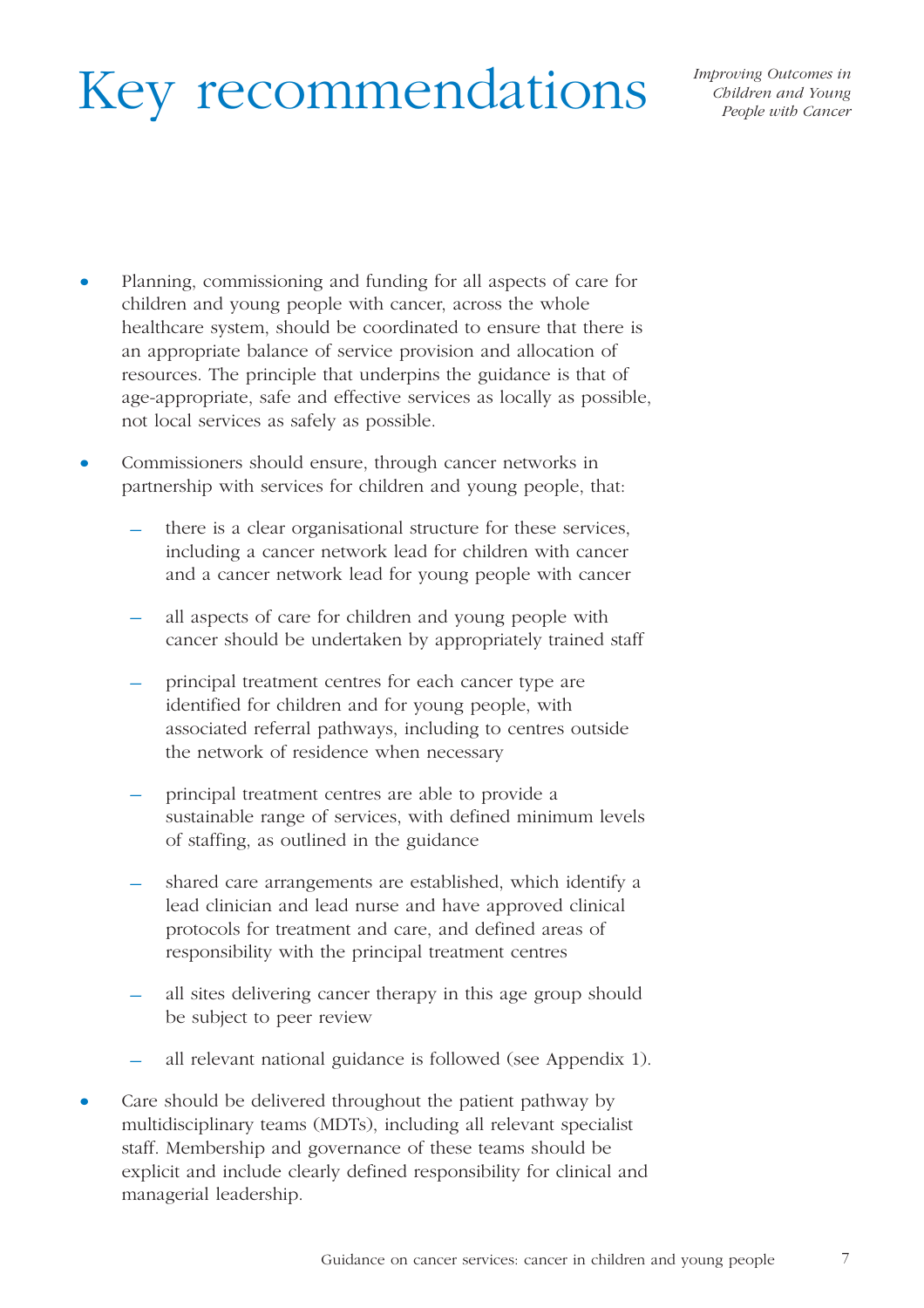*Key recommendations*

- Appropriately skilled, professional key workers should be identified to support individual children and young people, and their families, by:
	- coordinating their care across the whole system and at all stages of the patient pathway
	- providing information
	- assessing and meeting their needs for support.
- All care for children and young people under 19 years old must be provided in age-appropriate facilities [35, Appendix 1]. Young people of 19 years and older should also have unhindered access to age-appropriate facilities and support when needed. All children and young people must have access to tumourspecific or treatment-specific clinical expertise as required.
- Theatre and anaesthetic sessional time should be adequately resourced for all surgical procedures, including diagnostic and supportive procedures, in addition to other definitive tumour surgery. Anaesthetic sessional time should also be assured for radiotherapy and painful procedures. The paediatric surgeon with a commitment to oncology should have access to emergency theatre sessions during routine working hours.
- All children and young people with cancer should be offered entry to any clinical research trial for which they are eligible and adequate resources should be provided to support such trials. Participation in trials must be an informed choice.
- Children and young people with cancer who are not participating in a clinical trial should be treated according to agreed treatment and care protocols based on expert advice, and resources provided to monitor and evaluate outcomes.
- The issues related to the registration of cancers in 15–24-yearolds and the potential value of a dedicated register within the structures of the National Cancer Registries should be addressed urgently.
- The need for trained specialist staff across all disciplines, able to work with children and young people with cancer, should be included in workforce development plans by cancer networks, to ensure the provision of a sustainable service.
- Specific attention is required to address the shortage of allied health professional expertise in this area and the evaluation of the contribution of such services.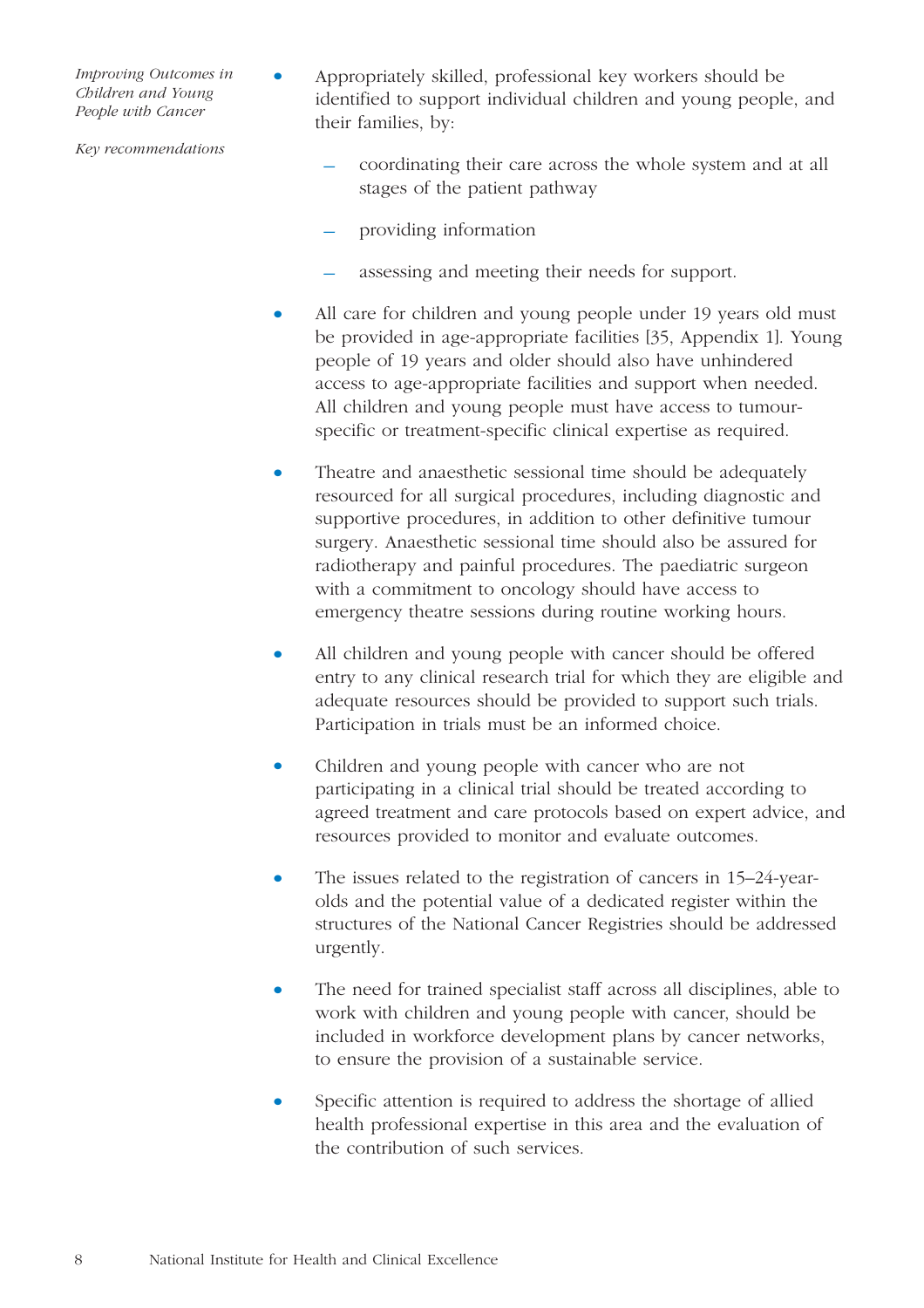# Background

*Improving Outcomes in Children and Young People with Cancer* 

# Introduction

The purpose of this guidance is to provide recommendations on service provision for children and young people with malignant disease, based on the best available evidence. It is primarily for commissioners of services, but has equal relevance for service providers.

There are many other current national initiatives of relevance, not least national service frameworks (NSFs) and other *Improving Outcomes* guidance; care has been taken not to duplicate this work, but adherence to such guidance is expected. The guidance also assumes compliance with the relevant national guidelines on the administration/management of therapies (see Appendix 1) and any relevant legal frameworks.

The population, healthcare settings, and services and key areas of clinical management are included in detail in the Scope (see Appendix 2). The guidance covers children from birth and young people in their late teens and early twenties presenting with malignant disease, and the whole range of NHS services required to meet their needs. These needs are influenced by a complex interaction between the condition, stage in the care pathway and individual maturity. The guidance has not used a specific upper age limit in the recommendations, other than for the children's NSF, recognising that any such limit would be arbitrary and that services should be appropriate for individual needs.

# **Principles**

Certain principles were adopted by the Guidance Development Group (GDG) in considering their recommendations:

- these should be evidence-based
- the aim is for safe and effective services as locally as possible, not local services as safely as possible

**1**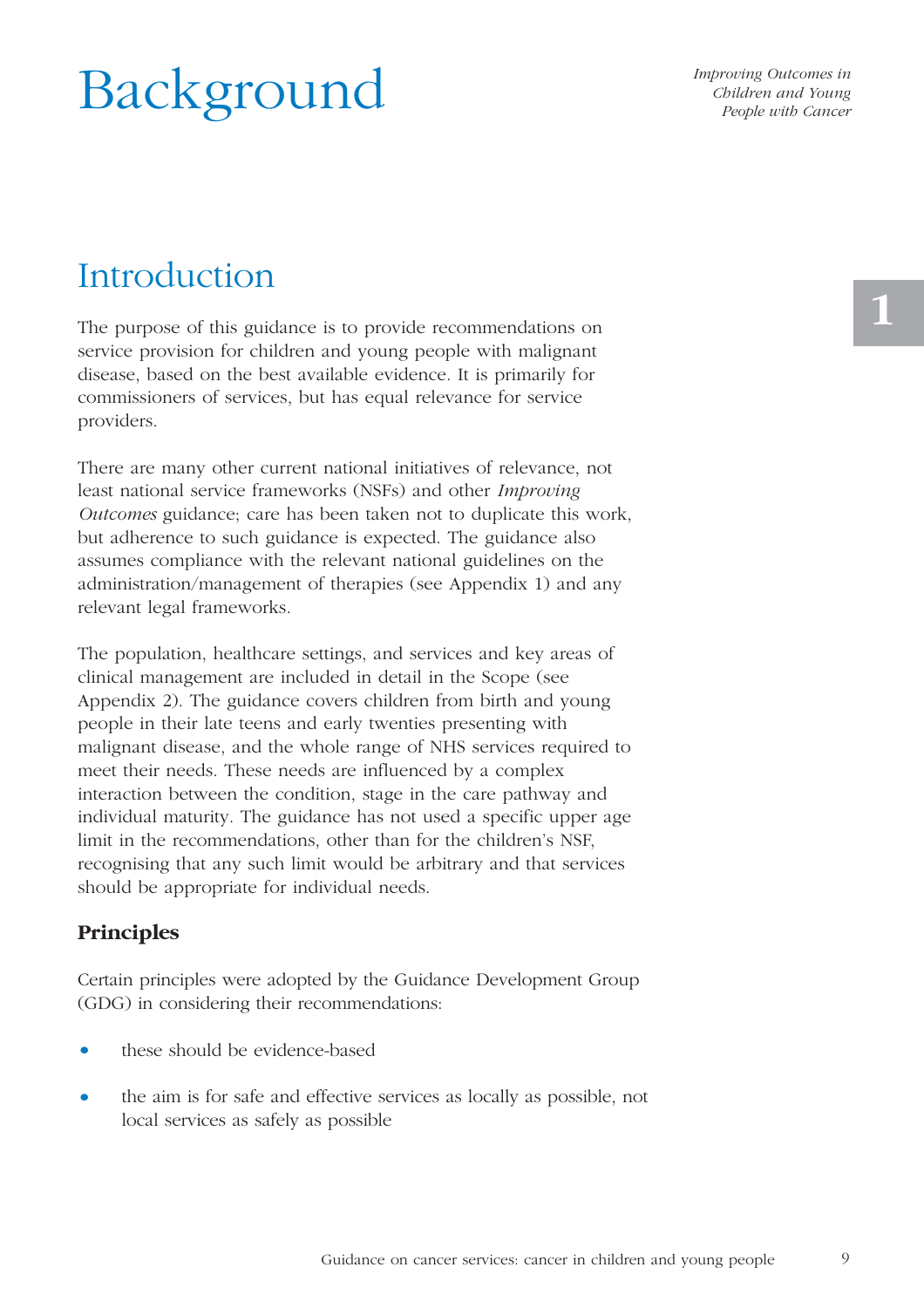*Background*

- an integrated, whole systems approach to these services is essential
- there needs to be a sustainable balance between centralisation and decentralisation.

## **Challenges**

There were challenges in the development of this guidance. The potential material for inclusion was vast and the Group have tried to focus on those aspects of the service that are likely to have a significant impact on health outcomes.

#### **Types of cancer**

There is a wide range of conditions, which for convenience are grouped into three categories: solid tumours, haematological malignancies and central nervous system (CNS) malignancies. A care pathway approach has been used (see Figure 1) to ensure inclusion of the main clinical issues affecting services.

#### **Service organisation**

Many issues are not condition specific, but involve the way services are delivered and/or organised, and are dealt with in the section on service organisation. Some areas, such as data protection, child protection and staff training, are also addressed in the section on service organisation in the guidance.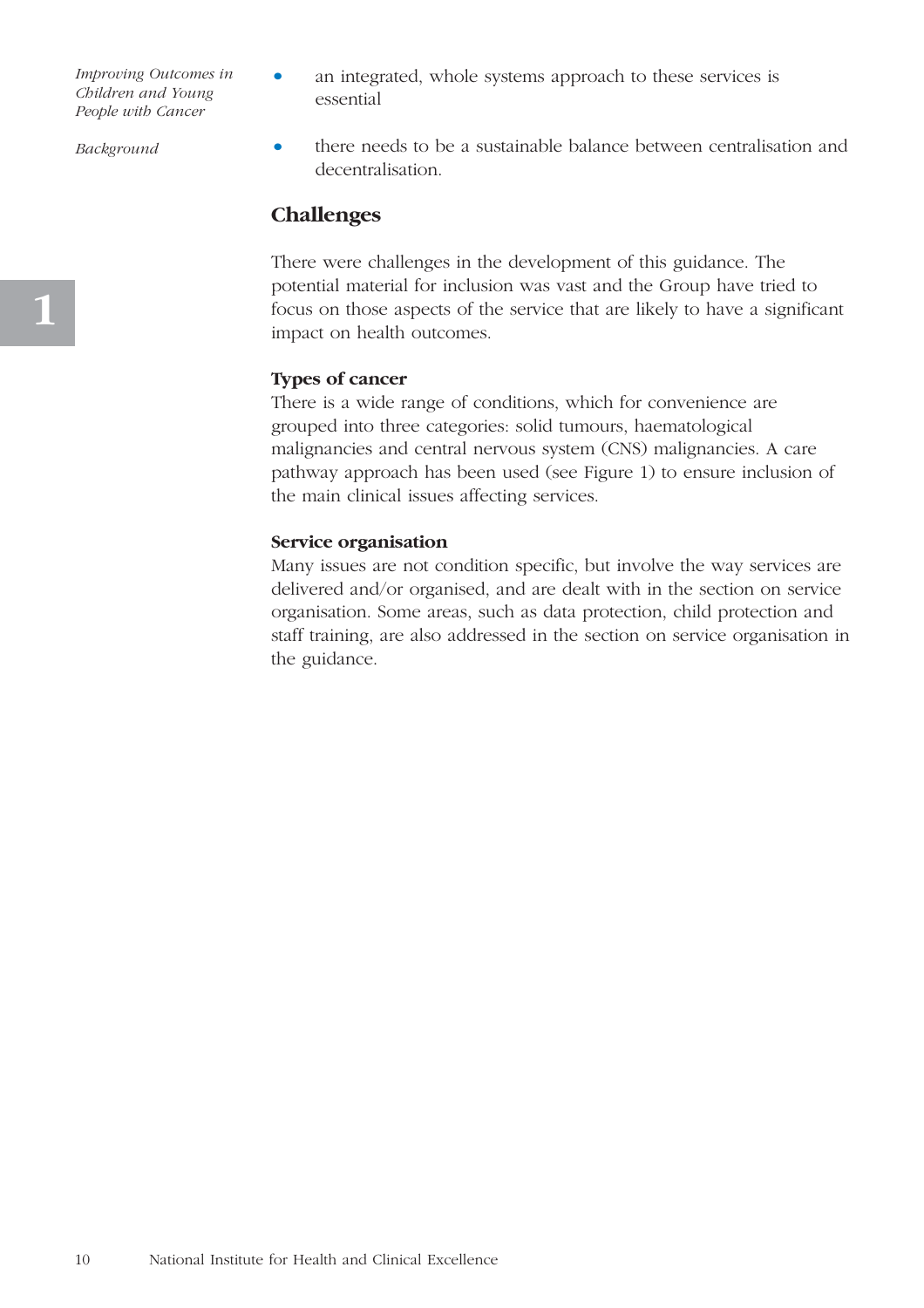

**1**



Figure 1 The care pathway for children and young people with cancer and its wider context. **Figure 1 The care pathway for children and young people with cancer and its wider context.**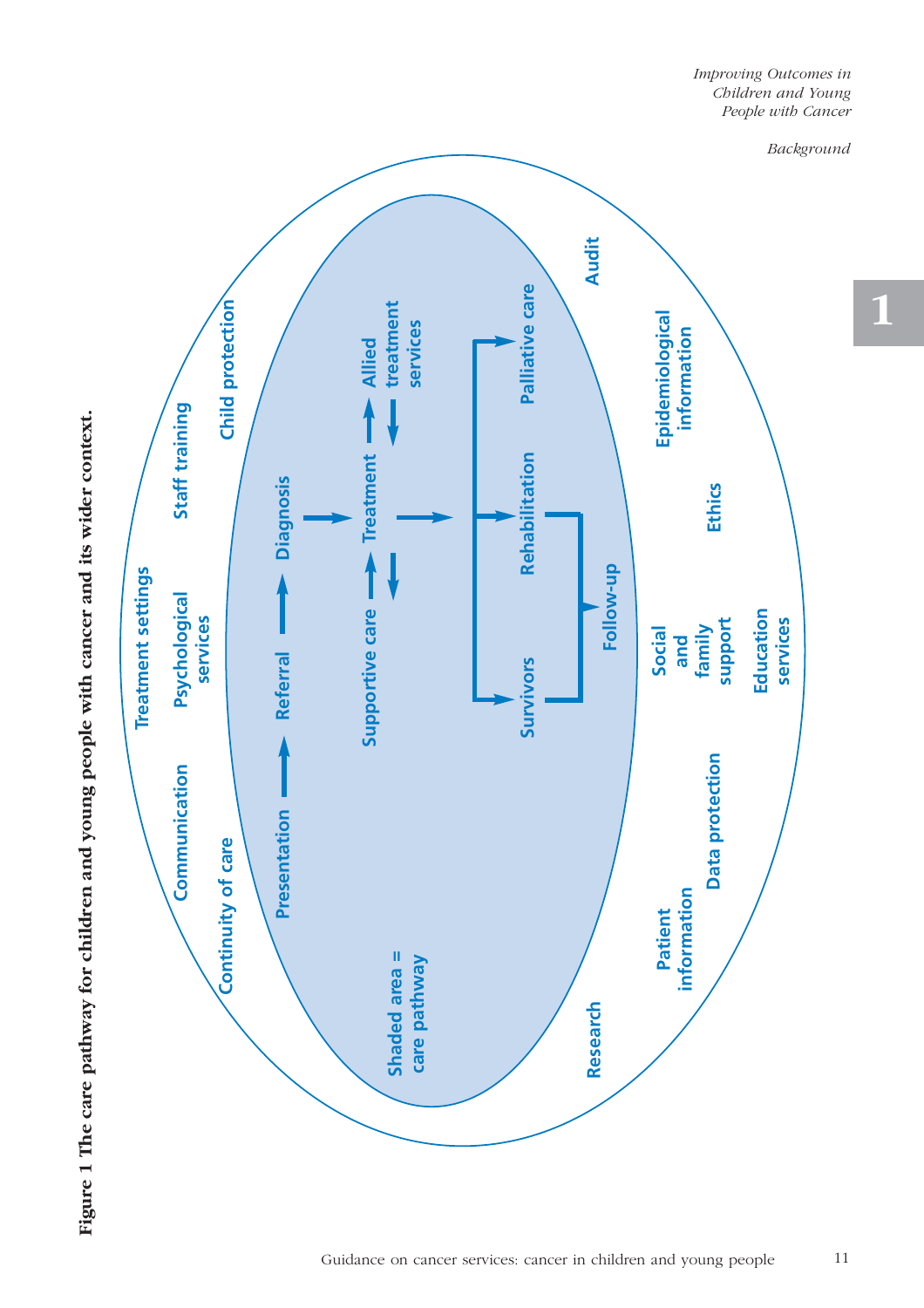*Background*

#### **Definition of children and young people**

There are various definitions of the boundary between childhood and adulthood used by society, some of which define a legal entitlement or access to services. Children are recognised as different because they are, both in terms of their needs and the disorders they experience. Their needs differ according to their developmental stage (emotional, social, psychological and physical) and the group covered by this guidance is therefore heterogeneous.

Indeed, across the age spectrum, children are as different from each other as they are from adults. The guidance is based around three main groups – children, teenagers and young adults – although the term 'young people' is used throughout when it is unnecessary to differentiate between teenagers and young adults.

#### **Age range**

Very different issues arise depending on the age and maturity of the individuals whose needs are being addressed. Childhood and adolescence is a time of enormous change, physically, psychologically and socially, and this influences the different patterns of malignancy seen, their pathological behaviour, response to treatment and eventual outcomes. The truism that outcomes encompass more than improved health, in terms of survival, mortality and morbidity, is even more of a reality for children, whose outcomes need to include the ability to mature successfully into adulthood. The late effects of treatment are particularly relevant in this context.

#### **Families**

The dependence of children and young people on their families and the profound effect severe ill health and/or death of a child or young person has on other family members are additional important factors that significantly affect all service planning and delivery.

### **Sources of evidence**

A number of relevant existing guidelines and reviews were accessed (see Appendix 1 and the Evidence Review).

Searches of various databases were undertaken in response to specific questions formulated by the Group (methodology outlined in the Evidence Review).

A nominated panel of experts was invited to contribute via the submission of formal position papers for consideration by the GDG (see Appendix 6.4 and the Evidence Review).

Specific work was commissioned to elicit the views of children and young people with cancer, and their siblings and parents, on current service provision. This study was performed by the National Children's Bureau (NCB) and is available in Appendix D of the Evidence Review.

**1**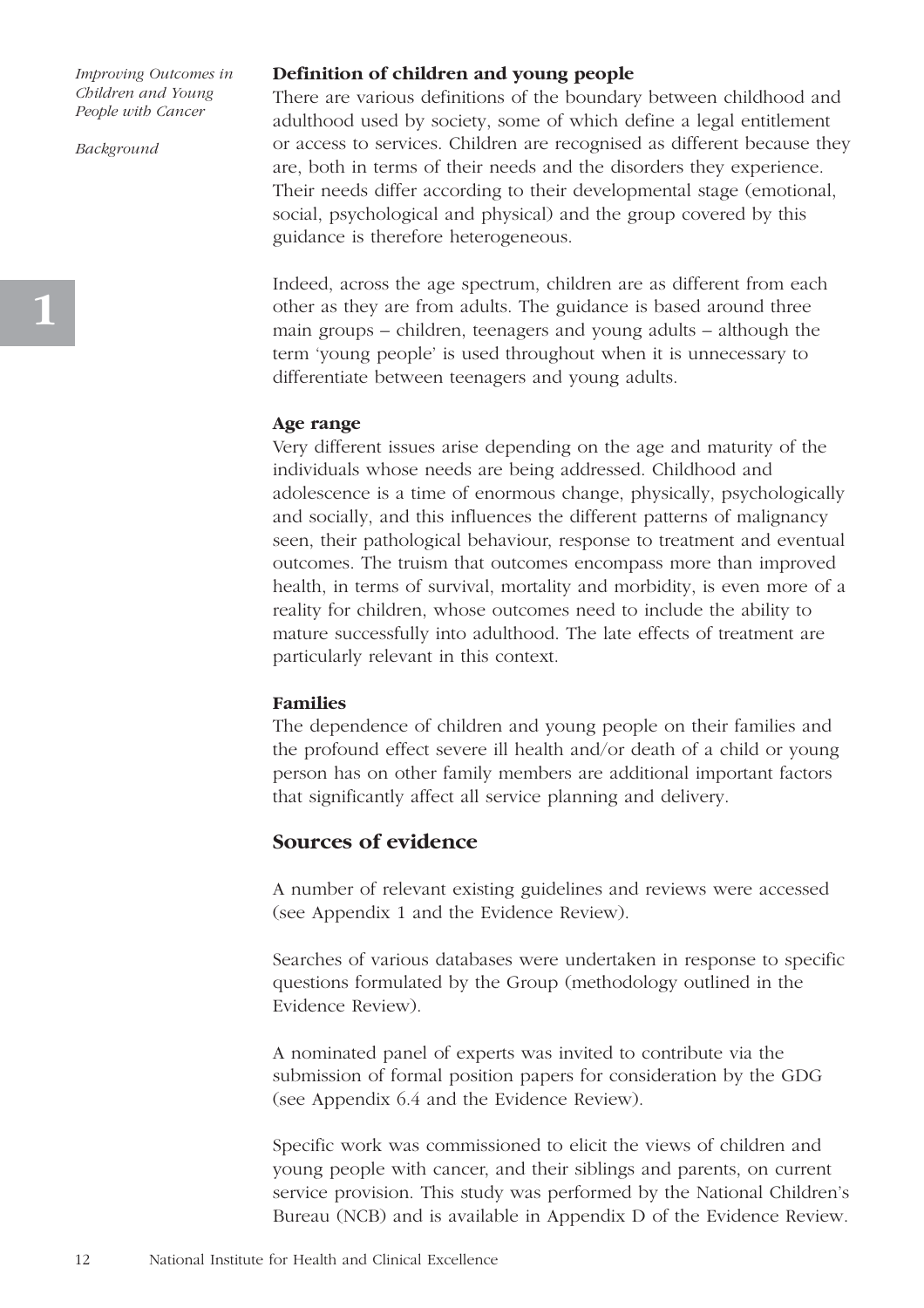In addition, the results of a survey of teenagers' views on the provision of cancer services, from a conference organised by the Teenage Cancer Trust (TCT) in 2004 (see Appendix E of the Evidence Review), were used to provide information on the specific requirements of this age group.

Where there was no substantial evidence-base for important key questions, consensus methods were used by the GDG.

# Epidemiology

The guidance development was supported by a needs assessment exercise, covering both England and Wales, undertaken by the National Public Health Service for Wales; some of this is included below. The full assessment is included in the Evidence Review.

# **Registration**

Registration of cancer cases is voluntary. There are nine populationbased regional cancer registries in England. The Welsh Cancer Intelligence and Surveillance Unit has responsibility for cancer registrations on behalf of the Welsh Assembly Government. The National Cancer Intelligence Centre at the Office for National Statistics (NCIC-ONS) collates cancer registration data nationally for England, Wales and Scotland. All registries systematically collect data from a number of sources to maximise completeness and accuracy. In addition, the National Registry of Childhood Tumours (NRCT) in Oxford registers cases of malignancy in children under the age of 15 years. There is no comparable dedicated national register of cancer cases occurring between the ages of 15 and 24 years.

# **Classification**

NCIC-ONS data are coded using the International Classification of Diseases system (ICD) version 10. This is based on a topographical description of tumour site and allows detailed coding of adult tumours. Cancers that develop in childhood are different from those in adult life. There is increased histological diversity and many tumours develop from embryonal tissue. The ICD is less able to code these tumours accurately, so an alternative classification based on histological characteristics has been developed. This alternative system, the International Classification of Childhood Cancer (ICCC), is used by the NRCT.

The needs assessment conducted for this Guidance was required to use ICCC. The existence of the two coding systems caused delays in data collection. Data for the 0–14-year-old age group were received from NRCT and were coded in ICCC. To allow production of comparable analyses of incidence in the 15–24-year-old age groups, the ICD-coded

*Improving Outcomes in Children and Young People with Cancer* 

*Background*

13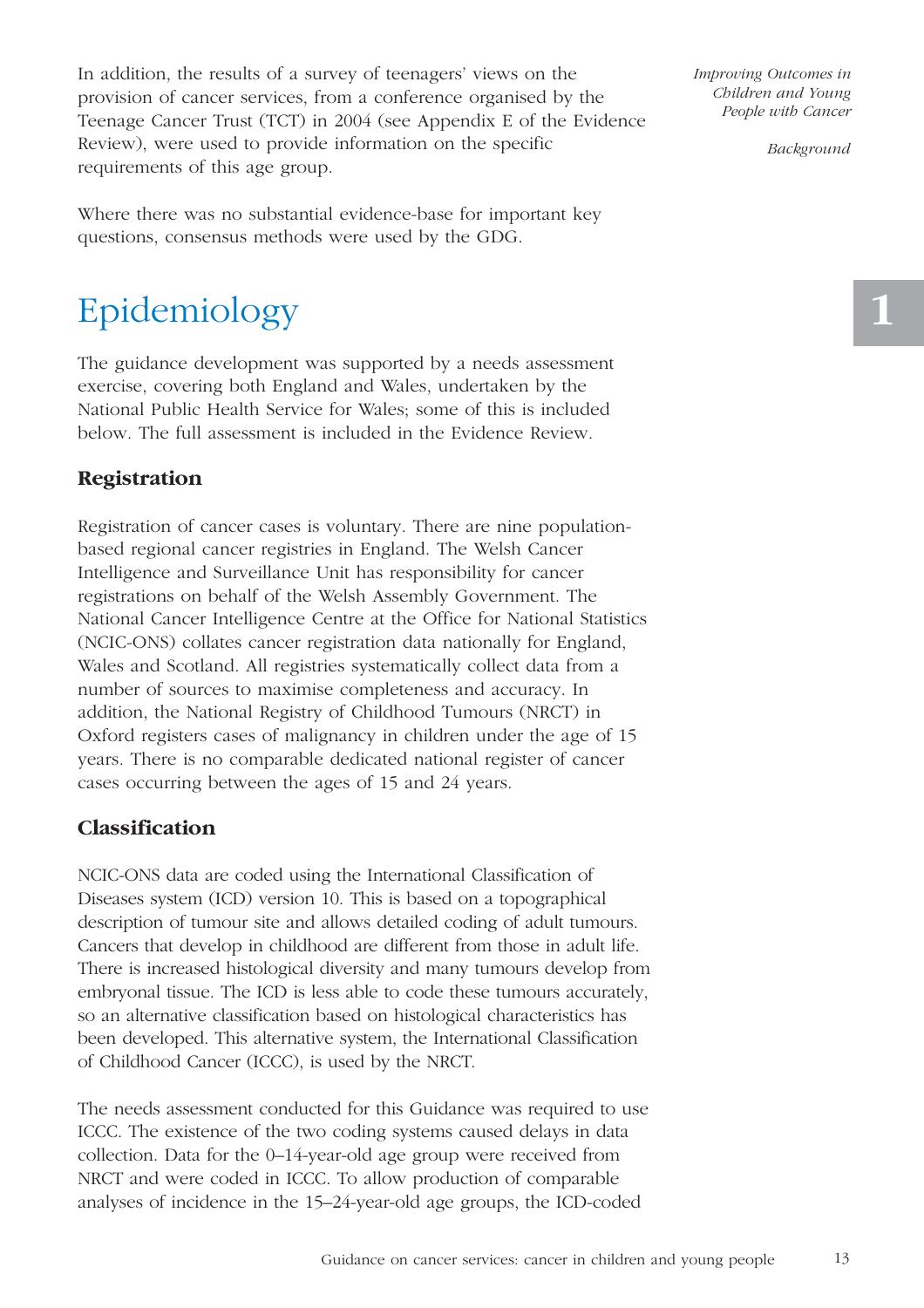*Background*

NCIC-ONS data had to be converted into ICCC. As there is no nationally agreed conversion table between these systems, this process took time. ICCC-coded prevalence, mortality and survival data were not available for the 15–24-year-old age group within the time available.

### **Aetiology**

The identified risk factors for child and adolescent cancers account for only a minority of cases, so there is limited potential for preventive interventions. The identified risk factors for childhood cancer include genetics, infections, hormones and radiation.<sup>1</sup>

#### **Incidence**

Cancers in children aged less than 15 years old are rare, causing less than 1% of all cancers in industrialised countries.<sup>1</sup> Data from 1981–1990<sup>2</sup> suggest an age-standardised annual incidence in England and Wales of 122 per million children. The NRCT gives a figure of 133.7 per million (for data between 1988 and 1997), but this includes a small number of non-malignant diagnoses.

The most common diagnoses are leukaemia (42.9 per million), brain and spinal neoplasms (31.4 per million) and lymphoma (12.0 per million). The least common diagnosis in this age group is hepatic tumour (1.3 per million).

#### **Figure 2 Comparison of age-standardised incidence rates between the International Classification of Childhood Cancers (ICCC) groups and non-malignant conditions in children aged 0–14 years, per million population at risk (1988–1997).**



ICCC groups $3$ 

I. Leukaemia; II. Lymphoma and reticuloendothelial neoplasms; III. CNS and miscellaneous intracranial and intraspinal neoplasms; IV. Sympathetic nervous system tumours; V. Retinoblastoma; VI. Renal tumours; VII. Hepatic tumours;VIII. Malignant bone tumours; IX. Soft tissue sarcomas; X. Germ-cell, trophoblastic and other gonadal neoplasms; XI. Carcinomas and other malignant epithelial neoplasms; XII. Other and unspecified malignant neoplasms. LCH – Langerhans cell histiocytosis; Fib – fibromatosis.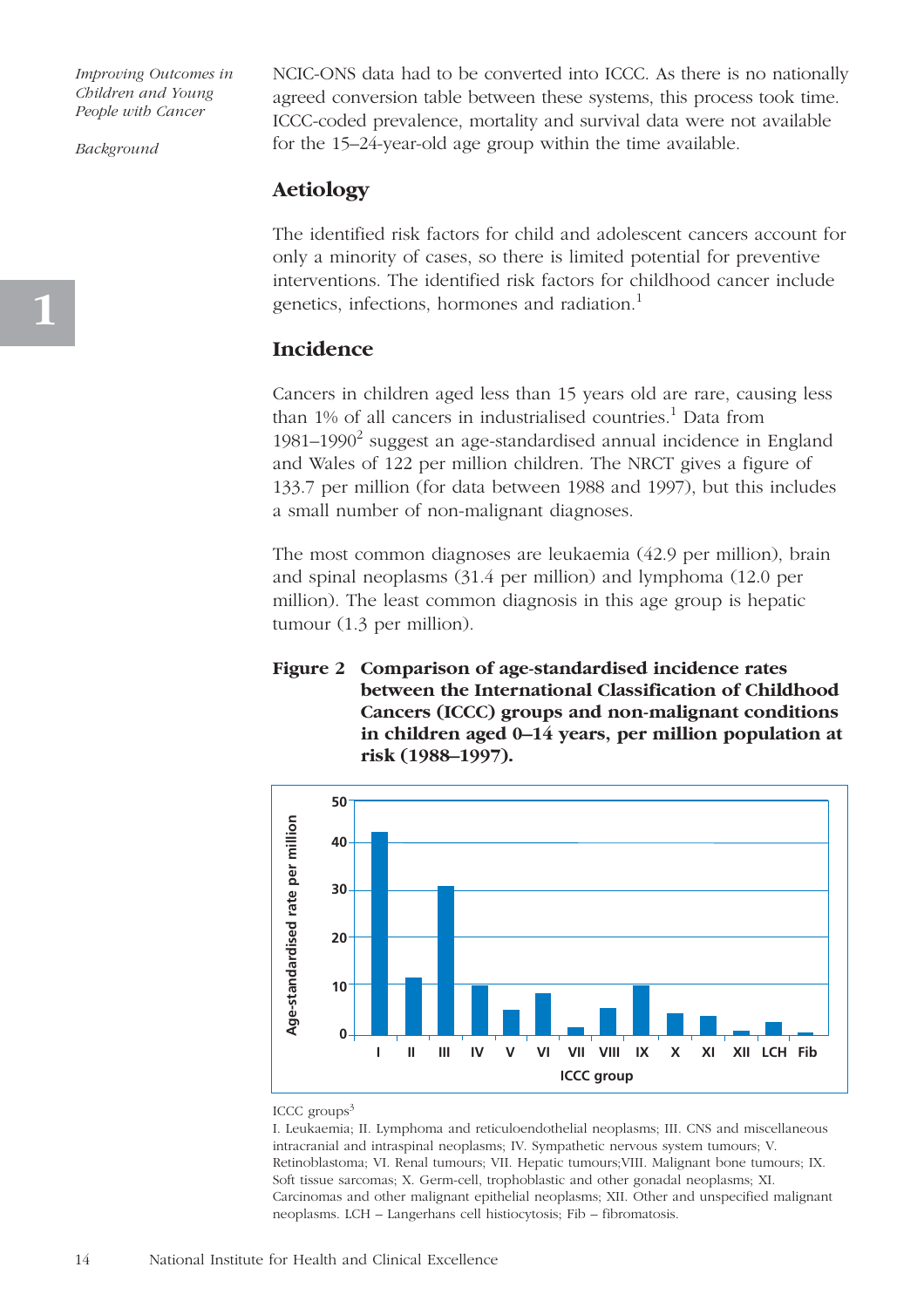In 15–24-year-olds, ONS data from 1988–1997 give an overall agestandardised rate of 213.9 per million. The most common diagnoses include carcinoma and epithelial neoplasms (53.1 per million), and lymphomas (49.7 per million). The least common diagnosis was retinoblastoma.

# **Figure 3 Comparison of age-standardised incidence rates between the International Classification of Childhood Cancers (ICCC) groups in persons aged 15–24 years old, per million population at risk (1988–1997).**



*Improving Outcomes in Children and Young People with Cancer* 

*Background*

The Scotland and Newcastle Lymphoma Group (SNLG) database<sup>4</sup> provides additional information for 15–24-year-olds diagnosed between 1994 and 2002 inclusive. There were 282 cases of Hodgkin's lymphoma, of which 51% were in males. The median age at diagnosis was 21 years. For non-Hodgkin's lymphoma there were 114 cases (57% in males, median age at diagnosis 20 years). These data apply to the population of Scotland and the north of England.

# **Trends**

An increase in the incidence of childhood and adolescent cancers has been demonstrated for a wide range of diagnoses. A study examining trends in childhood malignancy in the north-west of England (1954–1988) identified significant linear increases in acute lymphoblastic leukaemia and Hodgkin's disease.<sup>5</sup> Additional investigation identified a significant increase in chronic myeloid leukaemia. A related study found significant linear increases in juvenile astrocytoma in males, medulloblastoma and neuroblastoma in females, and non-skin epithelial tumours overall.<sup>6</sup>

For details of ICCC groups, see Figure 2. Source: Office of National Statistics.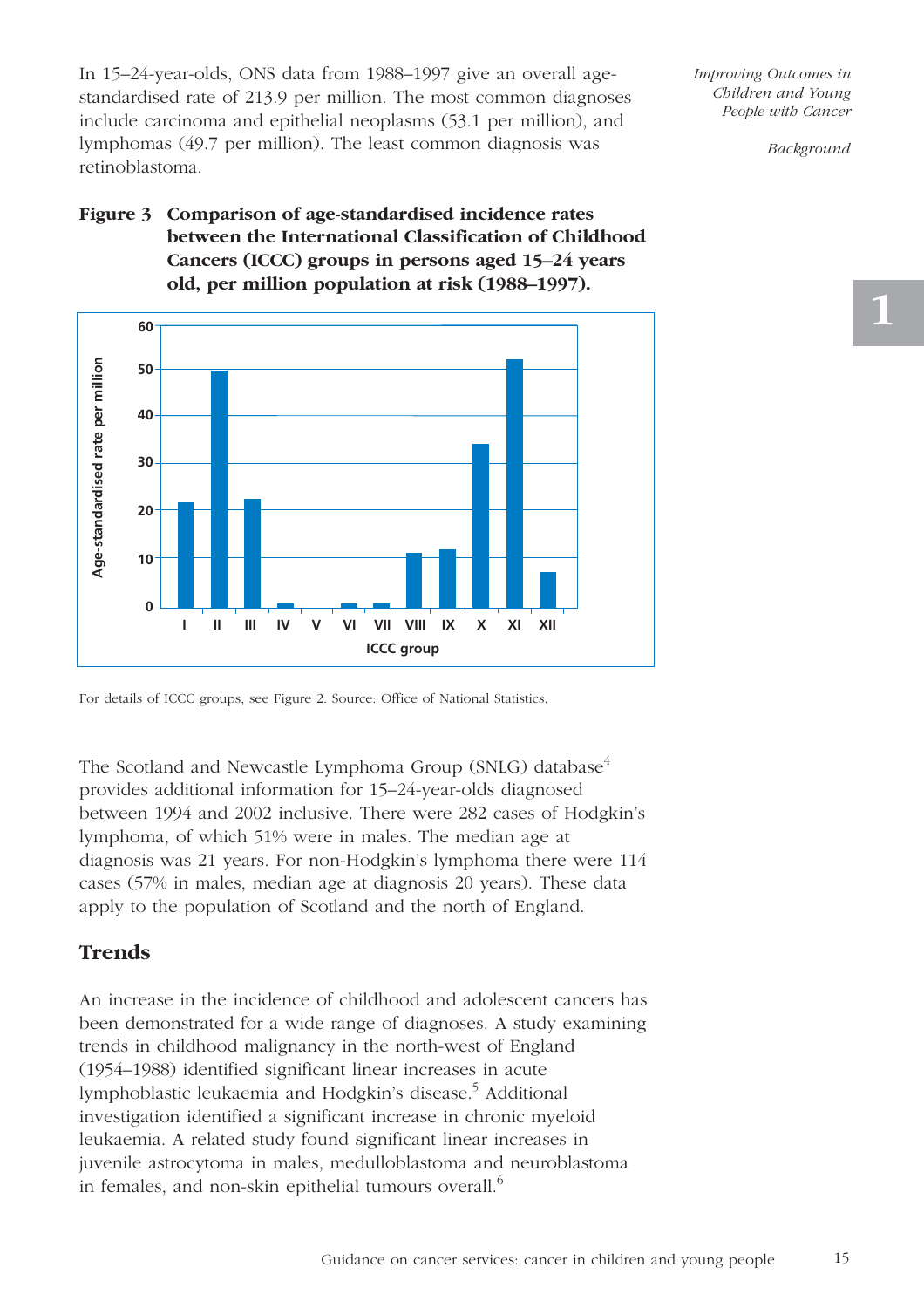*Background*

In 15–24-year-olds, there have been significant increases in incidence from 1979 to 1997 across all diagnostic groups.<sup>7</sup> Significant increases occurred in the incidence of gonadal germ cell tumours, melanoma and carcinoma of the thyroid. Smaller increases occurred for lymphomas, CNS tumours, acute myeloblastic leukaemia and genitourinary tract carcinomas. Incidence rates calculated for this report show a rise in the incidence of carcinomas and epithelial neoplasms in the 20–24-year-age group that has resulted in this group replacing lymphoma as the most common group overall (ONS).

## **Comparison of incidence with other countries**

The Automated Childhood Cancer Information System (ACCIS) publishes comparative incidence data from European Cancer Registries. The 5-year (1993–1997) world-standardised incidence rate of all childhood cancers in England and Wales of 133.7 cases per million children is similar to rates in other European countries (Table 1). The incidence rates range from 127.3 per million in Ireland to 170.4 per million in Finland. Comparable data for adolescents and young adults are not available.

## **Table 1 Five-year world-standardised incidence rates in 0–14-year-olds per million population at risk for all tumours for selected European countries (1993–1997).**

| <b>Country</b>                                                                                                                                                                      | World-standardised<br>incidence rate |  |
|-------------------------------------------------------------------------------------------------------------------------------------------------------------------------------------|--------------------------------------|--|
| Ireland <sup>a</sup>                                                                                                                                                                | 127.3                                |  |
| Scotland                                                                                                                                                                            | 130.1                                |  |
| Germany                                                                                                                                                                             | 130.9                                |  |
| Hungary                                                                                                                                                                             | 132.4                                |  |
| England and Wales <sup>b</sup>                                                                                                                                                      | 133.7                                |  |
| The Netherlands <sup>c</sup>                                                                                                                                                        | 138.9                                |  |
| Northern Ireland <sup>d</sup>                                                                                                                                                       | 141.6                                |  |
| Spain <sup>c</sup>                                                                                                                                                                  | 143.7                                |  |
| Iceland                                                                                                                                                                             | 147.2                                |  |
| Norway                                                                                                                                                                              | 151.6                                |  |
| Denmark                                                                                                                                                                             | 158.1                                |  |
| Finland                                                                                                                                                                             | 170.4                                |  |
| Source: Automated Childhood Cancer Information System<br><sup>a</sup> Data collection 1994-1997<br><sup>b</sup> Data collection 1988-1997<br><sup>c</sup> Data collection 1993-1995 |                                      |  |

d Data collection 1993–1996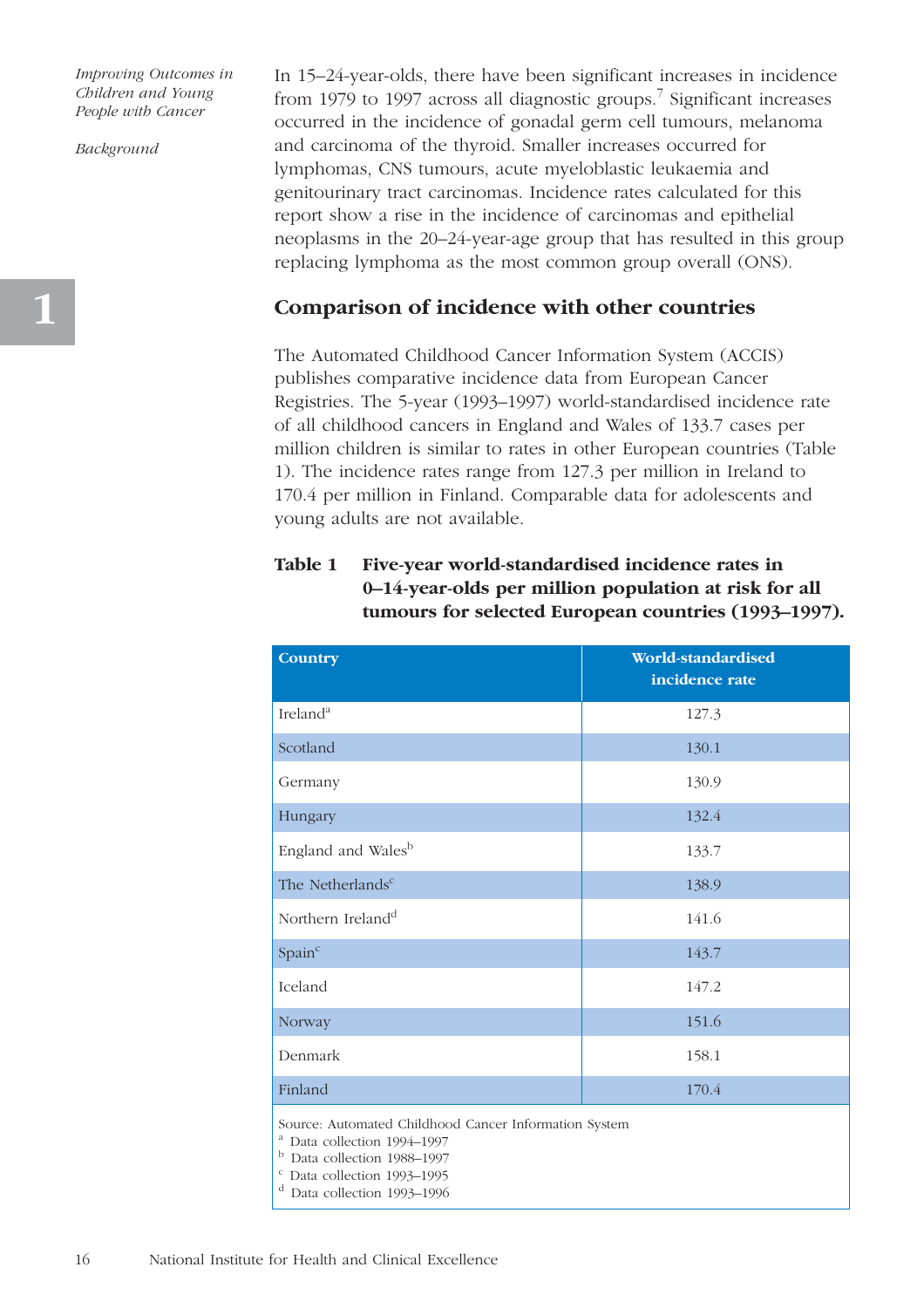# **Variation of incidence with age**

The incidence of malignancy varies with age, with a peak in the first 5 years of life<sup>1</sup> and lowest incidence in those aged 8–10 years.<sup>8</sup> Cancer is more common in adolescents (aged 15–19 years) than in children, with a reported incidence of  $150-200$  per million.<sup>8</sup> In young adults aged 20–24 years, the incidence is higher again at 226 per million.<sup>7</sup>

The type of malignancy also varies with age. Leukaemias, and brain and spinal tumours, are the most common malignancies of childhood<sup>1</sup> (NRCT). Epithelial neoplasms and lymphomas are the most common presentations in young adults and there is an increasing frequency of germ cell tumours and melanoma in this age group<sup>7</sup> (ONS).

For most malignancies of childhood, the incidence is greater in boys than girls with an overall ratio of  $1.2:1.0<sup>2</sup>$  Malignancies more common in girls include malignant melanoma and cancers of the breast, thyroid and genitourinary tract.<sup>7</sup>

# **Mortality**

The highest mortality occurs in the diagnostic groups with highest incidence. Therefore in those aged 0–14 years, the leukaemias are the most common cause of death (30.7%). However, the relative frequencies in mortality between the ICCC groups is different from the relative frequencies in incidence because of variation in survival rates. For example, sympathetic nervous system tumours contribute 6.7% of new childhood cancer cases, but account for 12.3% of deaths due to a poor survival rate. In contrast, retinoblastoma causes 3.2% of new cases, but only 0.8% of deaths, suggesting a favourable survival rate.

*Improving Outcomes in Children and Young People with Cancer* 

*Background*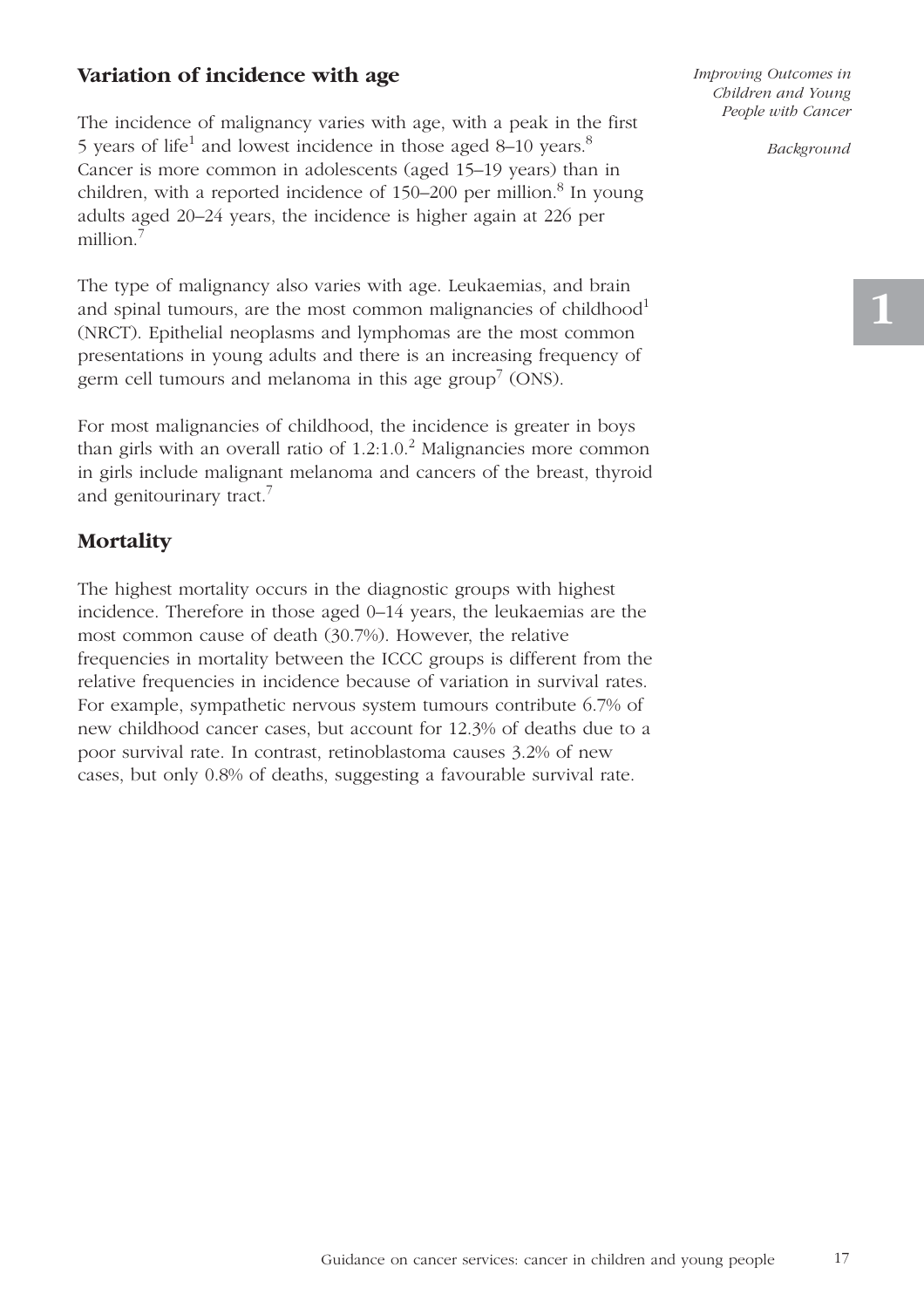*Background*

**Figure 4 Comparison of age-standardised mortality rates between the International Classification of Childhood Cancers (ICCC) groups and non-malignant conditions in persons aged 0–14 years, per million population at risk (1988–1997).** 



For details of the ICCC groups, see Figure 2. Source: National Registry of Childhood Tumours.

There are no ICCC-coded mortality data available for 15–24-year-olds.

Using ICD-10-coded ONS data, the overall age-standardised mortality rate for 0–24-year-olds is 41.4 per million (37.6 per million in the 0–14 year age groups [NRCT]; higher in the older age group).

## **Survival**

There have been remarkable improvements in the survival rates from most childhood malignancies over the past 30 years, with the overall survival rates in England and Wales for those diagnosed between 1993 and 1997 estimated to be 75% (source: NRCT). The probability of survival varies with diagnosis. A lower survival rate is achieved, for example, in certain classes of brain and spinal tumours (43%), chronic myeloid leukaemia (44%) and neuroblastoma (55%), whilst 100% survival is reported for thyroid carcinoma.

Improvement in survival rates has been attributed to advances in treatment and supportive care, centralising treatment to specialist centres and the inclusion of the majority of patients in national and international trials, $1,9$  which has resulted in protocol-based management.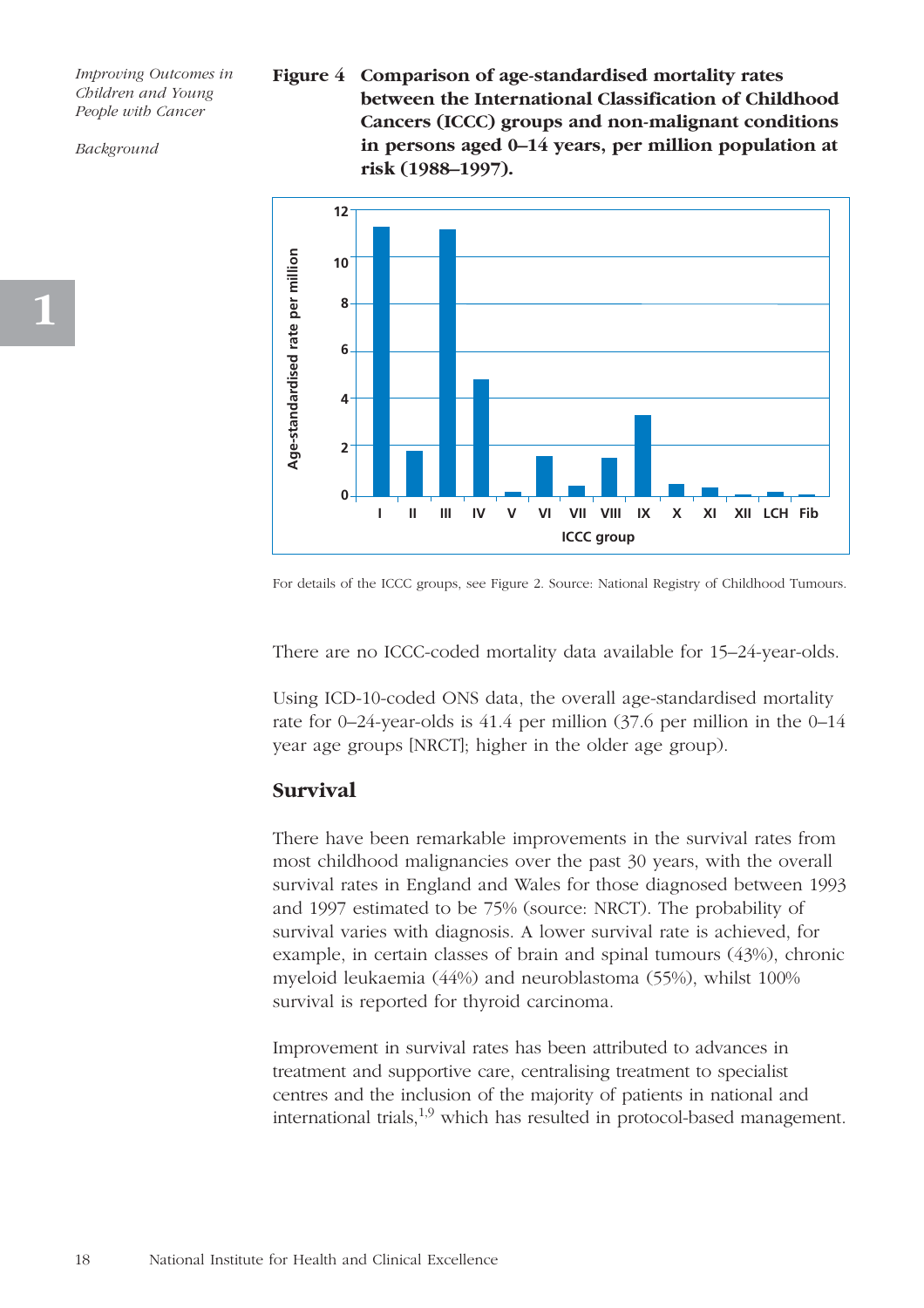The paediatric section of the Eurocare  $\beta$  report<sup>10</sup> allows comparison of survival rates between 20 European countries in children aged less than 15 years at the time of diagnosis. It reports the weighted 5-year survival rate in England and Wales for those diagnosed between 1990 and 1994 to be 71.1%. This is higher than the Eastern European countries where the survival rate is reported to be between 63% and 66%, but lower than in Germany, Switzerland and the Nordic countries (except Denmark) where mean survival rate is 80%. ACCIS also publishes comparative survival data from European registries for those aged 0–14 years diagnosed between 1993 and 1997. This source quotes an overall survival rate of 73% for England and Wales, compared with 66% in Hungary and 81% in Iceland. This value for England and Wales is not significantly different from that in other European countries, apart from Finland and Germany. The differences in survival rates reported by both sources may partly be due to differences in the registration and reporting of malignancies within population-based registries. However, they may also reflect true differences in outcome.

National-level survival data and comparative European survival data for 15–24-year-olds have not been published.

### **Prevalence**

The prevalence of disease is dependent upon the underlying incidence of disease and rates of survival. Increasing incidences of some diseases and overall improvements in survival rates are leading to an increasing population of children and young adults who have survived malignant disease.

Among children aged 0–14 years, leukaemia is the most common diagnosis, accounting for 35.4% of cases (age-standardised rate 271.4 per million); brain and spinal neoplasm cases account for 20% (151.9 per million) and renal cases 8.5% (66.6 per million). These relative proportions show a difference from incidence data, reflecting the differing survival rates between disease groups.

### **Late effects**

With increasing survival, the physical, emotional and social sequelae, which may impair the quality of life in the long term, become more important. Although many of those cured of cancer during childhood or young adulthood will return to good health, others will experience significant late sequelae. These sequelae can occur at any time during or following completion of therapy. They include problems such as impairment of endocrine function (for some including infertility, abnormal growth and development or bone mineral accretion), cardiac and neurological impairment, cognitive decline (for example, following treatment for tumours of the CNS) and psychological effects *Improving Outcomes in Children and Young People with Cancer* 

*Background*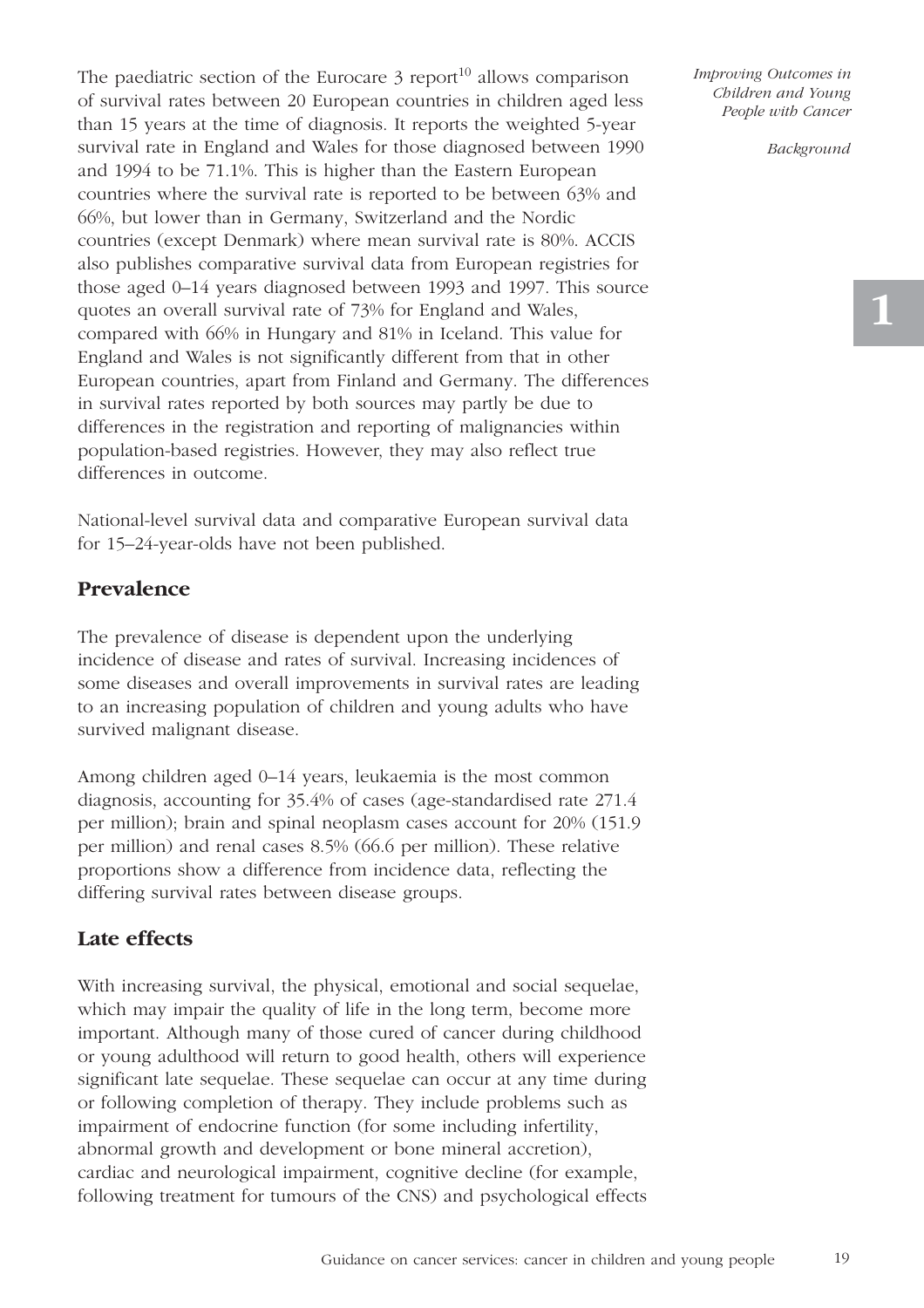*Background*

and increased risk of developing a second cancer.<sup>11</sup> On average,  $4\%$ of childhood cancer survivors develop a second primary malignancy within 25 years of diagnosis, $^{11}$  although for certain diagnoses this figure is higher.<sup>12</sup> Radiotherapy is a particular risk factor.<sup>11,13</sup> The risk of second malignancy, which can occur many years after the primary diagnosis, is estimated to be between four and six times the risk in the general population.<sup>11,13</sup>

# **Key points**

Cancers in children and young people are rare, with an annual rate of new cases of 133.7 per million in those aged 0–14 years and 213.9 per million in those aged 15–24 years.

Cancers in children and young people show a characteristic pattern of incidence that changes with increasing age. Leukaemia, and brain and spinal neoplasms, are the most common diagnoses in the 0–14-year-old age group. Carcinomas and epithelial neoplasms and lymphomas are the most common in the 15–24 year-old age group.

Overall survival rate is high (currently 75% in 0–14-year-olds), although disease-specific survival rates vary.

Improved survival rates are contributing to the increase in absolute numbers of survivors of childhood cancer, which has implications for service provision.

Although cancers in children and young people are rare, death from all causes is rare in these age groups, so cancer remains a very important cause of death in children and young people.

Issues of differential coding and data collection systems between those aged 0–14 years and those aged 15–24 years hampers the calculation of comparable rates and therefore definition of need in this population. For the purpose of producing comparative epidemiological analyses, synchronising the two coding systems would be ideal.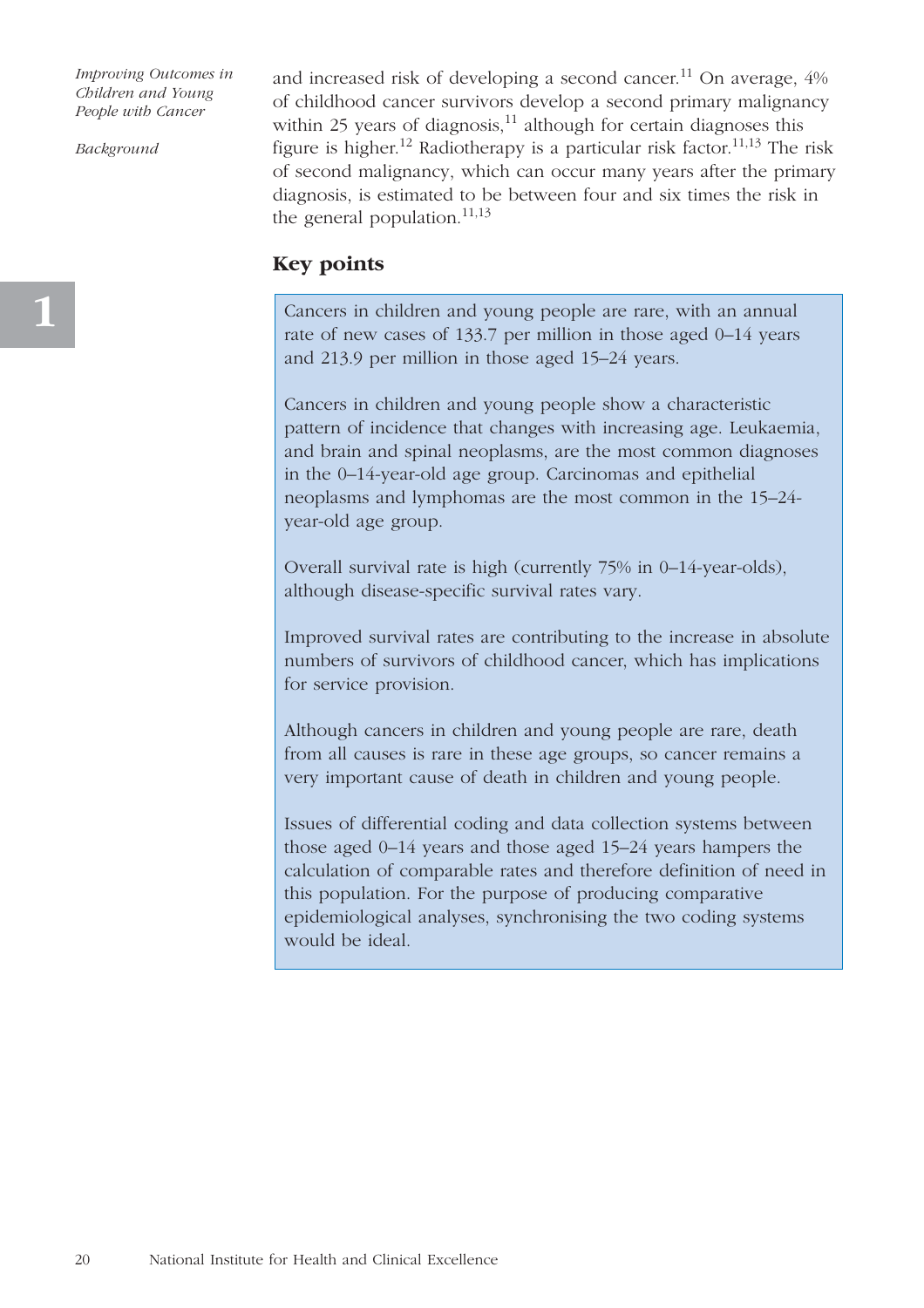# Current services

Information on service availability is drawn from the results of a survey of United Kingdom Children's Cancer Study Group (UKCCSG) treatment centres and TCT units (see Evidence Review).

### **Cancer treatment**

In England and Wales, care of children with cancer is offered and coordinated at 17 centres registered by the UKCCSG (see Appendix 3.1). Some children's centres have dedicated adolescent beds and there are also eight TCT units (see Appendix 3.2), which offer separate facilities for young people that are appropriate to their age.

Shared care centres are based in secondary care facilities and are affiliated to UKCCSG centres. The provision of services at shared care centres varies from initial diagnosis only to greater involvement in the delivery of care for children and young people with cancer.

All TCT units and UKCCSG centres responded to the survey of child and adolescent services. Eighteen responses are recorded as some units and centres responded under a single corporate heading. A follow-up questionnaire (on allied health services) was sent to UKCCSG centres only, to which 17 of the 18 centres replied.

The results show that most centres have clinical oncology support, but only a minority have radiotherapy services delivered on site. Bone marrow transplantation services are changing, as a minimum number of procedures are now recommended to maintain clinical skills in a unit. Many centres undertake allogeneic bone marrow transplantation; others refer cases, as necessary, to a Joint Accreditation Committee International Society for Cellular Therapy–European Group for Blood and Marrow Transplantation (JACIE)-accredited centre. Eight of the 18 responses recorded access to paediatric neurosurgery services on site or within an 8-mile radius.

Most centres offer a range of allied health services such as specialist pharmacy, physiotherapy, occupational therapy and pain management, although access to these services may be limited.

Centres refer patients out of region for specialised services such as bone or sarcoma surgery, retinoblastoma assessment, and liver and thyroid services.

*Improving Outcomes in Children and Young People with Cancer* 

*Background*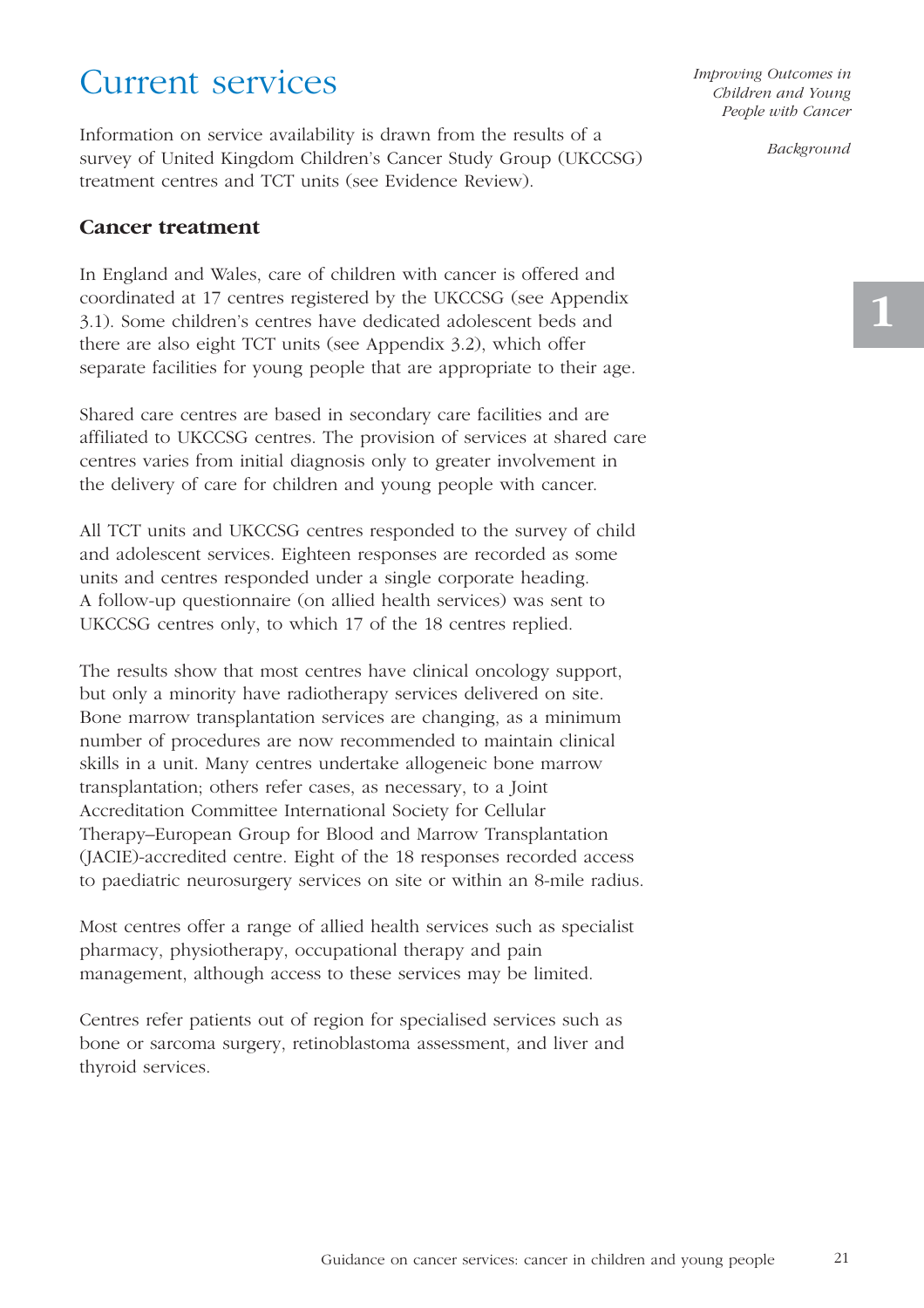*Background*

### **Supportive and palliative care**

All centres have access to at least one children's hospice, but 13 reported that their patients 'rarely' or 'never' used this or the adult hospice service. Seven of the 18 centres offer 24-hour home visit and telephone advice for those requiring palliative care. The levels of staffing in palliative care vary considerably between units, though the survey did not express staff numbers as a ratio to new patients seen.

When asked to identify areas for improvement, centres suggested increased occupational therapy, psychology, psychiatry and social worker support as particular service needs.

# Service use

Use of services is measured by routinely collected hospital activity data. Between 1998/9 and 2001/2, there were an annual average of 3.7 total episodes per 1000 children and young people aged 0–24 years. Hospital episode rates decline with age, with the highest rates in the 0–4-year-old age group (5.0 per thousand children aged 0–4 years, 2001–2002) and lowest in 20–24-year-olds (2.7 per 1000).

There is a trend of increasing overall activity (1995/6 to 2001/2), which may, in part, reflect improved data collection. More intensive and complex treatments, greater use of clinical trial protocols, higher incidence of complications and improved survival rates all compound to increase activity levels. The data quality is poor in 1997/8 as a result of substantial under-recording of activity (B Cottier: personal communication 2004). Inpatient and day case activity are described below.

#### **Inpatient care**

The highest inpatient bed-days rates are in the youngest age group (10.7 per 1000 children aged 0–4 years, 2001/2), reflecting the higher incidence of cancer in this group. Rates fall in 5–9- and 10–14-yearolds, but rise again from age 15 years (Figure 5). Overall, there is little trend in inpatient bed-days rates, except for a possible upward trend in the 0–4-year-olds. The mean number of inpatient bed-days between 1998/9 and 2001/2 was 82,000 per annum in 0–14-year-olds, 28,700 per annum in 15–19-year-olds and 25,000 per annum in 20–24-year-olds.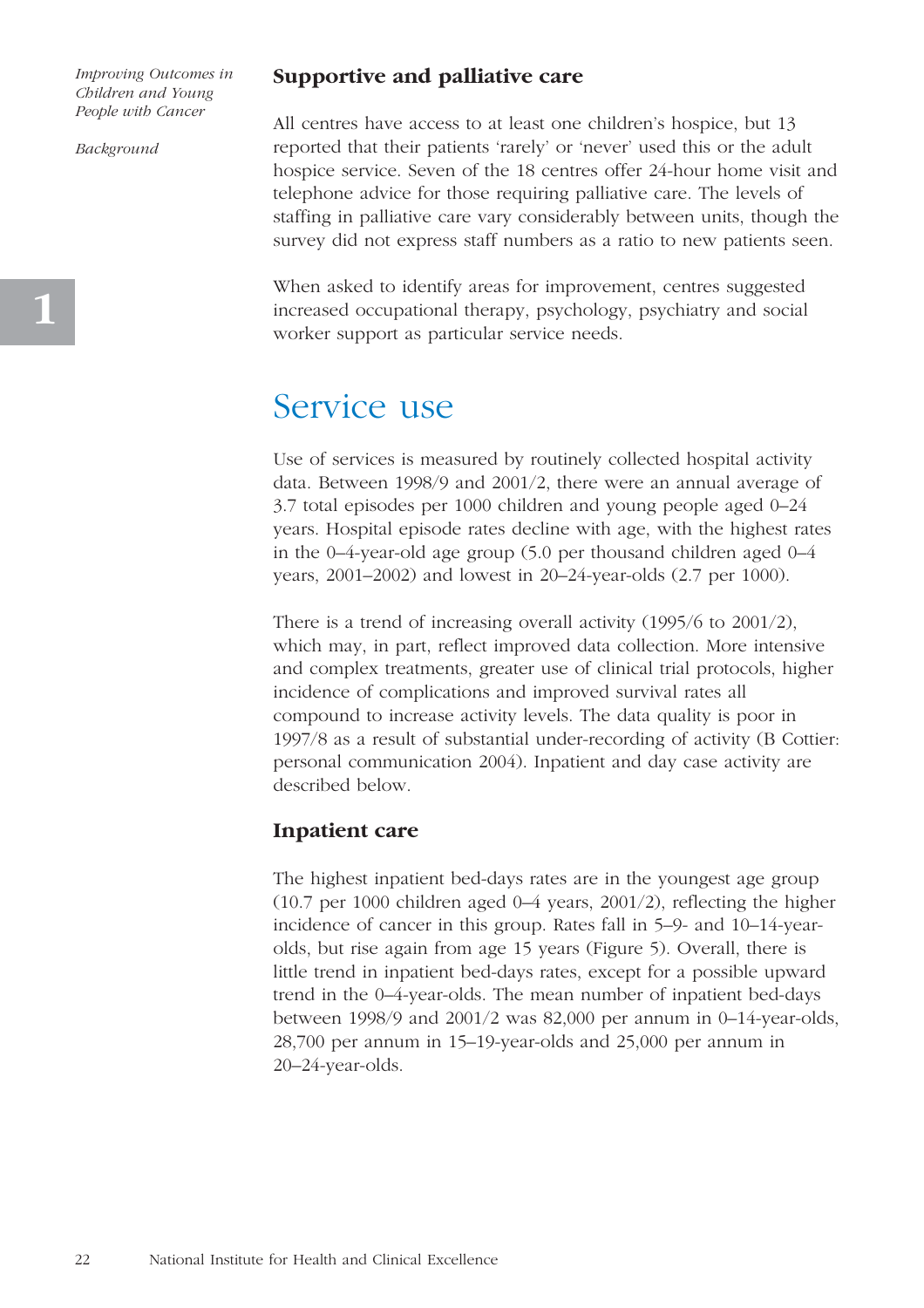## **Figure 5 Trends in the inpatient bed-days rate by year and age group, 1995/6 to 2001/2.**

**12.0** ◆ ◆ **10.0** ◆ **Key: Age (years)** ◆ ◆ ✛✛**• •** ✛ $\tilde{\mathbf{z}}$ **• • \* \* \* \* \***✛ ◆ **• •** ▲ ■ ■ Rate per 1000 ◆ **0–4 Rate per 1000 8.0 ■ ■ ■ ■ ■ \*** ✛■ **5–9** ■ ■ ▲  $\begin{array}{c} \begin{array}{c} \begin{array}{c} \end{array} \end{array}$ ▲ **10–14 6.0** ◆ ▲ <del></del><del>术</del> 15–19 ✛**•**  $\mathbb{Z}$ **20–24 \* 4.0** ▲ **• Total \* 2.0 0.0 95/6 96/7 97/8 98/9 99/0 00/1 01/2 Year**

*Improving Outcomes in Children and Young People with Cancer* 

*Background*

23

Data quality for 1997/8 was poor: activity was substantially under-recorded.

# **Day case care**

Use of day case beds rose considerably between 1995/6 and 2001/2 to a rate of 2.1 per 1000 children and young people aged 0–24 years in 2001/2. Figure 6 shows the variation in day case rates between age groups and the 0–4- and 5–9-year-old age groups consistently have the highest rates. The mean number of day case bed-days between 1998/9 and 2001/2 was 21,800 per annum in the 0–14-year-olds, 5500 per annum in the 15–19-year-olds and 4800 per annum in the 20–24-year-olds.





Data quality for 1997/8 was poor: activity was substantially under-recorded.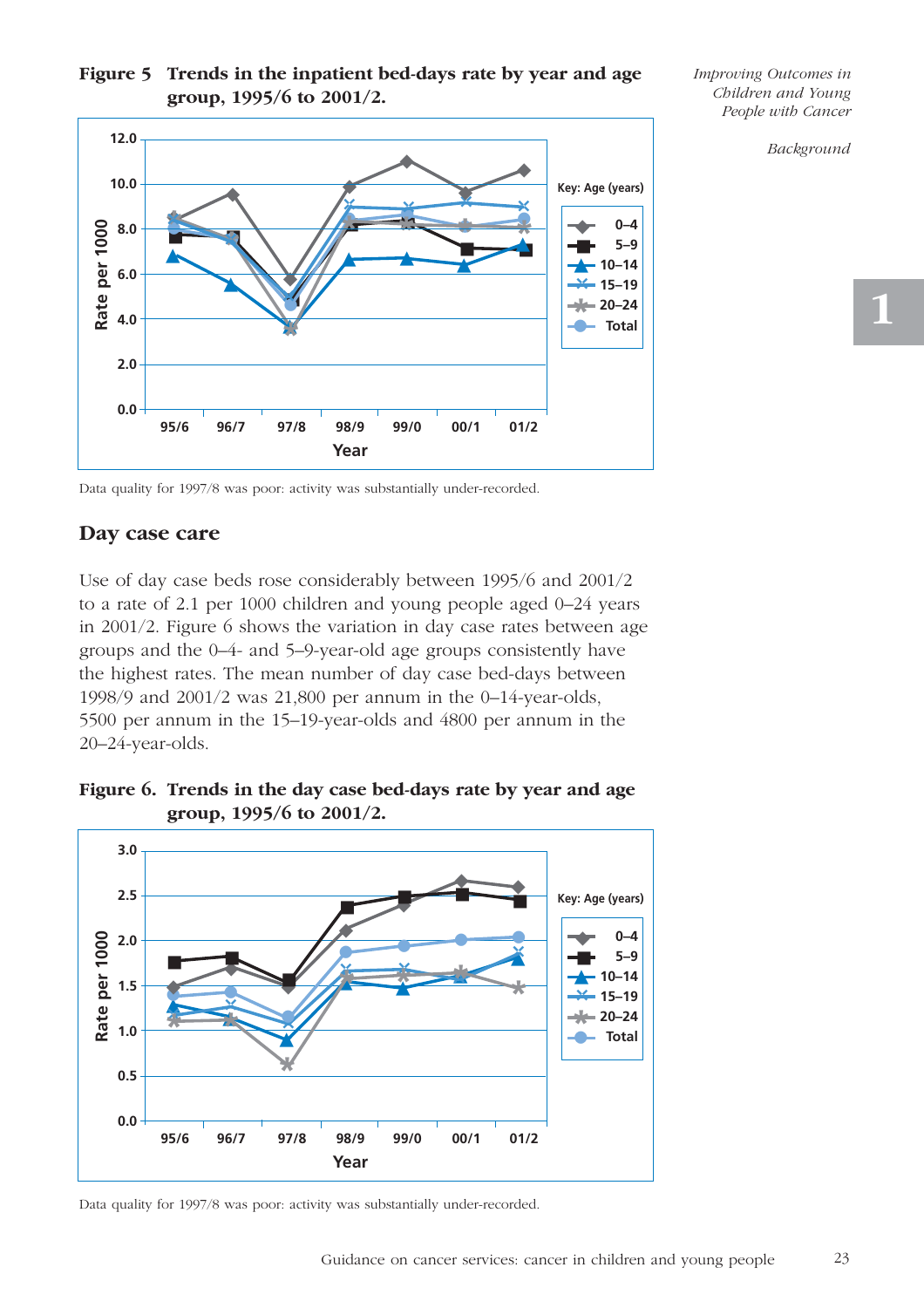*Background*

#### **Procedures**

The most commonly recorded procedures in childhood cancer patients are diagnostic and therapeutic spinal puncture for the management of leukaemia. Other common procedures include insertion of central venous lines, diagnostic bone marrow aspirate, and administration of chemotherapy and immunotherapy. The administration of chemotherapy is the commonest procedure, but is under-recorded because of inaccuracy and quality of coding.

Measures of activity aggregated at strategic health authority level show wide variation in episode rates, inpatient and day case rates. This may be due to variations in clinical practice, but is more likely to result from variations in clinical coding and other data quality issues. Further work is required to explore these findings.

### **Palliative care**

Most children with malignancy receive palliative care in the community, usually within the home. There are no routinely collected data that measure the use of palliative care services. Using age-specific mortality from cancer as a proxy for need, 37.5 per million children aged 0–14 years would be estimated to require palliative care services. In the older age group, a report published in 2001 estimated an annual mortality rate for young people aged 13–24 years with life-limiting conditions to be slightly over 1.7 per  $10,000$ .<sup>14</sup> Twenty-nine percent of these are due to neoplasms: equivalent to a rate of 49.5 per million in this age group.

### **Allied health services**

These encompass the multidisciplinary care of the patient through active cancer therapy, rehabilitation and follow-up. Many of these services are provided by allied health professionals (AHPs), who are particularly important in the delivery of supportive care, rehabilitation and palliative care. They also have a major contribution to make in the diagnostic phase and during acute care. The work of AHPs includes a sound grounding in the developmental aspects of childhood and adolescence and is considered to be an area of speciality in itself.

AHPs encompass a wide range of disciplines, including diagnostic and therapeutic radiographers, physiotherapists, occupational therapists, dietitians, and speech and language therapists. They support the individual's biological, psychological and social wellbeing and health, and can have a positive impact on the individual's potential for recovery, as well as successful maturation to adulthood. They have strong links to non-health services. Although not formally recognised as AHPs, other disciplines, such as play specialists, activity coordinators, sonographers and clinical pharmacists, have an important role in these services.

**1**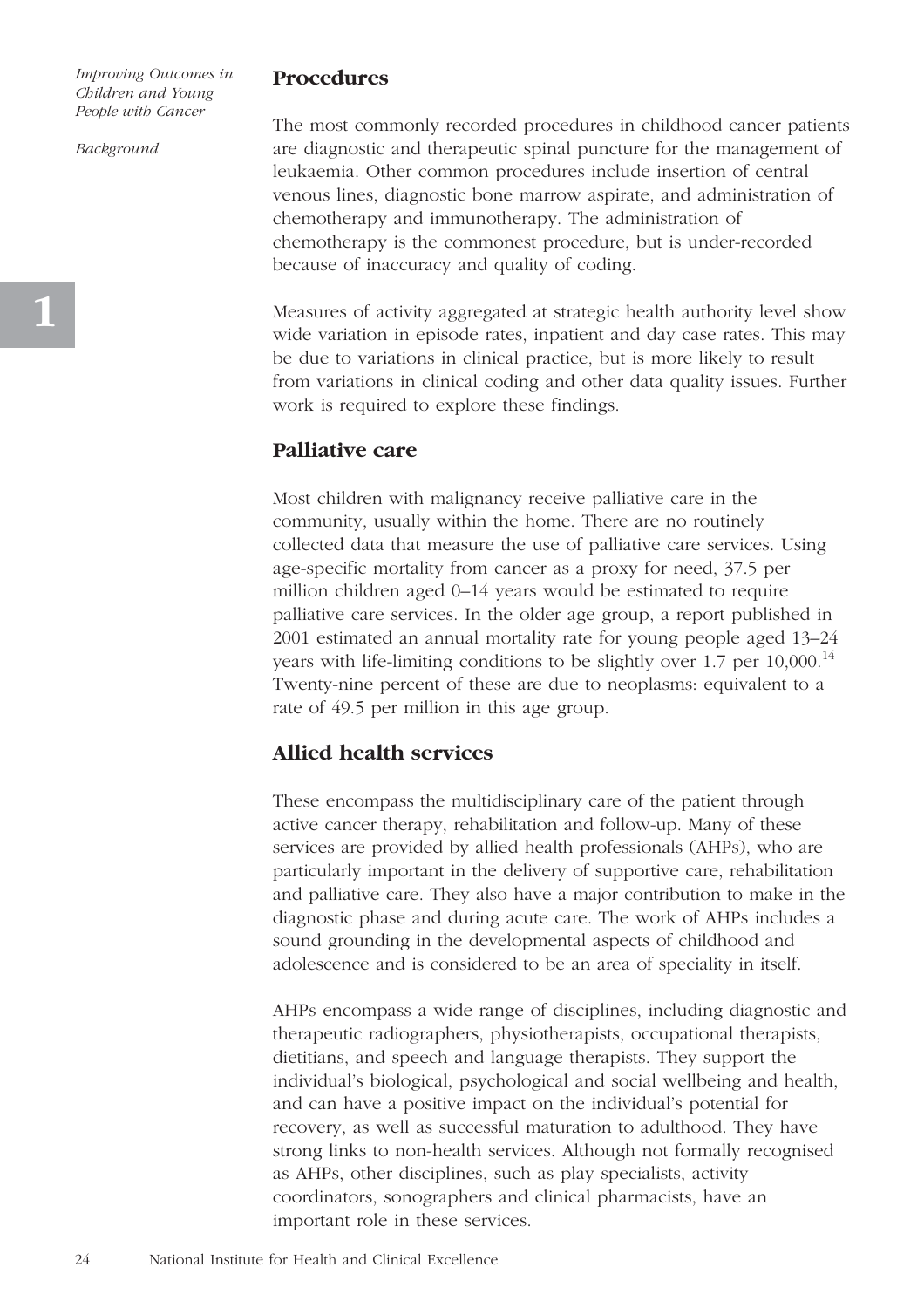# **Non-health services**

Social care and education are essential in the management of children and young people with cancer and such services are provided by non-health services from both the statutory and voluntary sectors.

# References

- 1. Stiller CA, Draper GJ (1998) The epidemiology of cancer in children. In: Voûte PA, Kalifa C, Barrett A, editors (1998) *Cancer in Children: Clinical Management*. 4th edition. Oxford University Press: Oxford.
- 2. Parkin DM, Kramarova E, Draper GJ et al., editors (1998) *International Incidence of Childhood Cancer Vol. II, IARC Scientific Publications* no. 144. Lyon: IARC.
- 3. Kramarova E, Stiller CA, Ferlay J et al., editors (1996) *International Classification of Childhood Cancer, IARC Technical Report* no. 29. Lyon: IARC.
- 4. The Scotland and Newcastle Lymphoma Group (2003) http://homepages.ed.ac.uk/eomc21/snlgHome.html
- 5. Blair V, Birch JM (1994) Patterns and temporal trends in the incidence of malignant disease in children: I. Leukaemia and lymphoma. *European Journal of Cancer* 30A: 1490–8.
- 6. Blair V, Birch JM (1994) Patterns and temporal trends in the incidence of malignant disease in children: II. Solid tumours of childhood. *European Journal of Cancer* 30A: 1498–511.
- 7. Birch JM, Alston RD, Kelsey AM, Quinn MJ, Babb P, McNally RJQ (2002) Classification and incidence of cancers in adolescents and young adults in England 1979–1997. *British Journal of Cancer* 87: 1267–74.
- 8. Stiller CA (2002) Overview: epidemiology of cancer in adolescents. *Medical and Pediatric Oncology* 39: 149–55.
- 9. Stiller CA (1994) Centralised treatment, entry to trials and survival. *British Journal of Cancer* 70: 352-62.
- 10. Gatta G, Corazziari I, Magnani C et al*.* (2003) Childhood cancer survival in Europe. *Annals Oncology* 14 (Suppl. 5): 119–27.

*Improving Outcomes in Children and Young People with Cancer* 

*Background*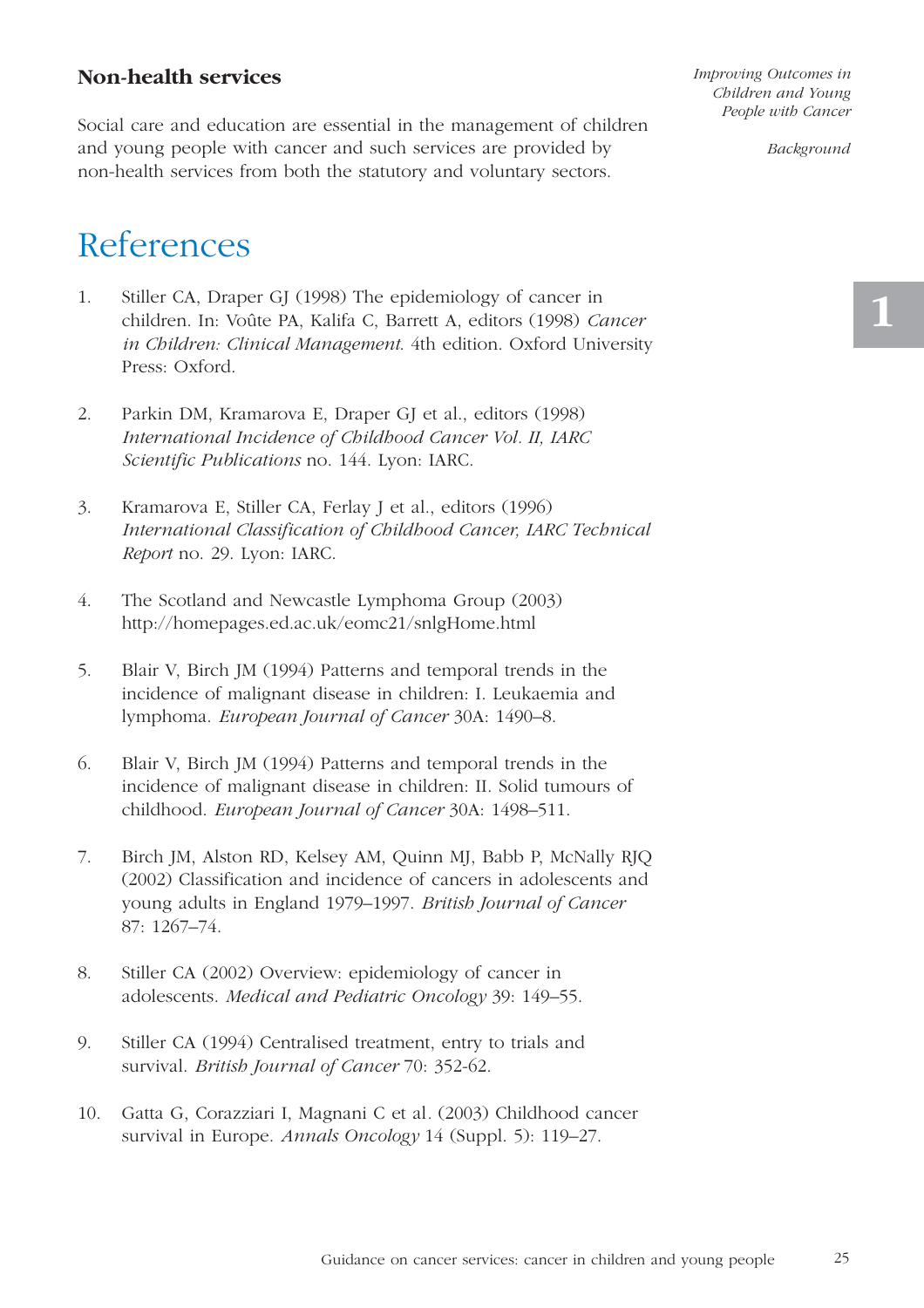*Background*

- 11. Wallace WHB, Blacklay A, Eiser C, Davies H, Hawkins M, Levitt GA, Jenney MEM (2001) Developing strategies for long term follow-up of survivors of childhood cancer. *British Medical Journal* 323: 271–4.
- 12. Hawkins MM, Draper GJ, Kingston JE (1987) Incidence of second primary tumours among childhood cancer survivors. *British Journal of Cancer* 56: 339–47.
- 13. Pui C-H, Cheng C, Leung W et al. (2003) Extended follow-up of long-term survivors of childhood acute lymphoblastic leukemia. *New England Journal of Medicine* 349: 640–9.
- 14. Thornes R, Elston S, editors (2001) *Palliative Care for Young People Aged 13–24*. Published jointly by the Association for Children with Life-Threatening or Terminal Conditions and their Families, The National Council for Hospice and Specialist Palliative Care Services and The Scottish Partnership Agency for Palliative and Cancer Care. Available from www.act.org.uk/pdfdocuments/youngpeople.pdf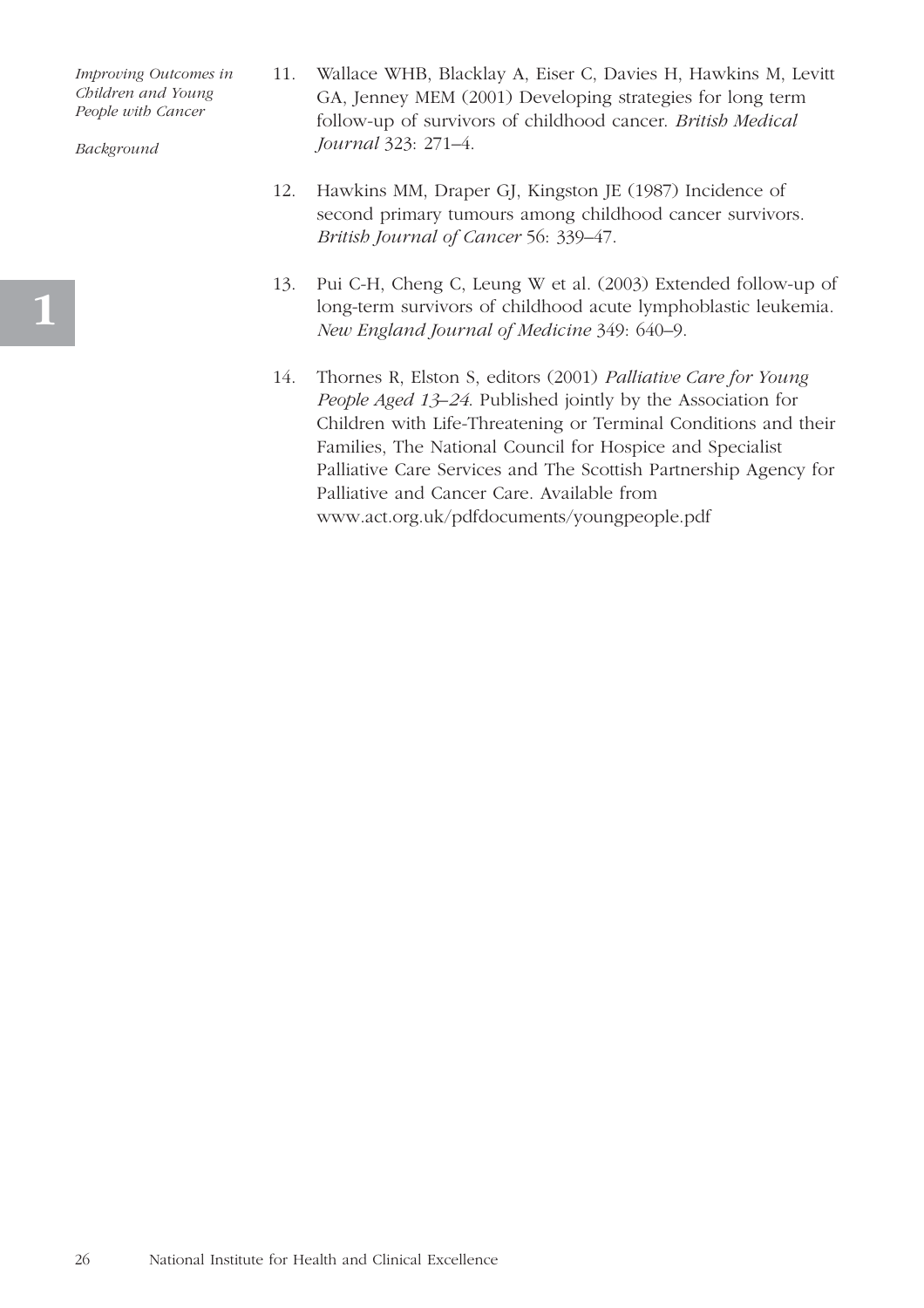# The care pathway

*Improving Outcomes in Children and Young People with Cancer* 

This chapter describes the service response, in terms of effective interventions, required to meet the needs of those within the remit of the guidance. A care pathway approach has been used (see Figure 1). It sets out the elements of care and support to be provided and includes which professionals should be involved in specific aspects of care, where it is felt necessary to define this. The organisation and coordination of care are covered in the chapter on service organisation.

Where possible, expected outcomes have been indicated. For this group, desirable outcomes include not only survival, but also normal development to adulthood, in so far as that is possible.

Recommendations about specific technologies or treatments have not been made unless they have a significant effect on service delivery or configuration.

Although cancer has been considered in the three main groups, solid tumours, haematological malignancies and CNS malignancies, many issues are generic. Where issues are specific to the particular type of tumour, this is indicated.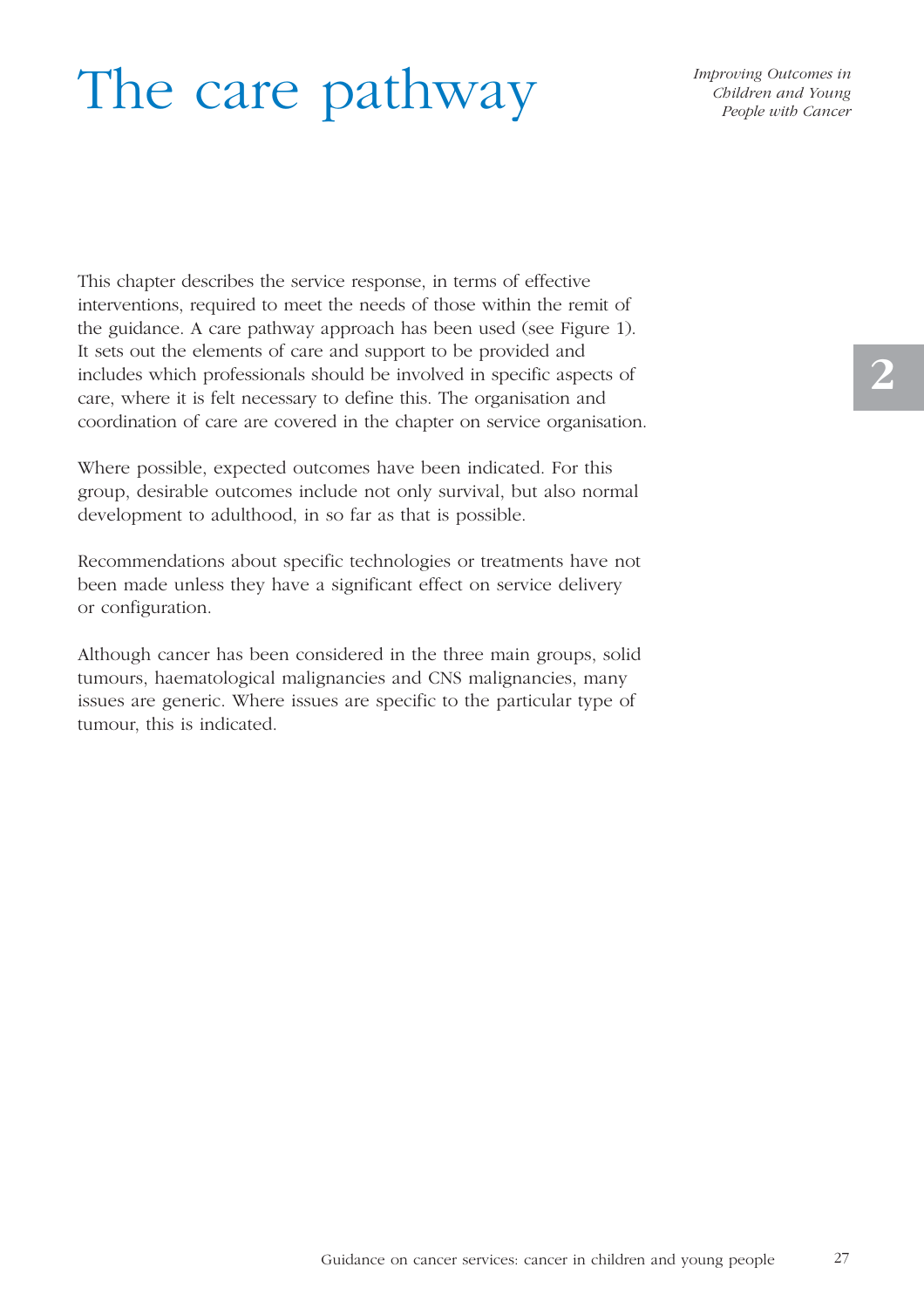*The care pathway*

# Presentation and referral

Cancer in children and young people is relatively rare. A general practitioner (GP) will see, on average, a child under 15 years old with cancer every 20 years. There is a wide spectrum of malignancies in this group and a multiplicity of symptoms, many of which are common and non-specific. Therefore, the prompt diagnosis and referral of patients with suspected cancer from primary care may be very difficult, and delay in appropriate referral is a key issue of concern for many patients and families. In addition it is well recognised that some deaths occur either before the diagnosis is made or immediately around the time of diagnosis. Some of these deaths are potentially avoidable.

The NICE clinical guideline for GPs on *Referral Guidelines for Suspected Cancer* [60, Appendix 1] includes a section on children's cancer. Implementation of the recommendations in this guideline may help professionals in primary care to identify the rare patients at greater risk of having a malignant diagnosis.

The recommendations are not presented here in detail, but two points are worth noting:

- Parents know their child best. Parental insight and knowledge are important and persistent parental anxiety should be sufficient reason for investigation and/or referral.
- It is particularly important to treat seriously those whose symptoms do not resolve as expected or who are seen repeatedly without a diagnosis being made.

# A. Recommendations

Primary care trusts/local health boards should that ensure appropriate training is provided for the implementation of the recommendations in the NICE clinical guideline on *Referral Guidelines for Suspected Cancer* [60, Appendix 1] as they apply to children and young people. This provision should include the new forms of primary care contact, such as NHS Direct, walk-in centres, nurse practitioners and health visitors, and the use of relevant IT links.

Specific education for professionals in primary and secondary care in the recognition and referral of suspected CNS malignancy and other solid tumours in children and young people should be established.

Cancer networks should ensure that there are agreed local arrangements for referral of children and young people with suspected cancer from primary care to named clinicians or to specified clinics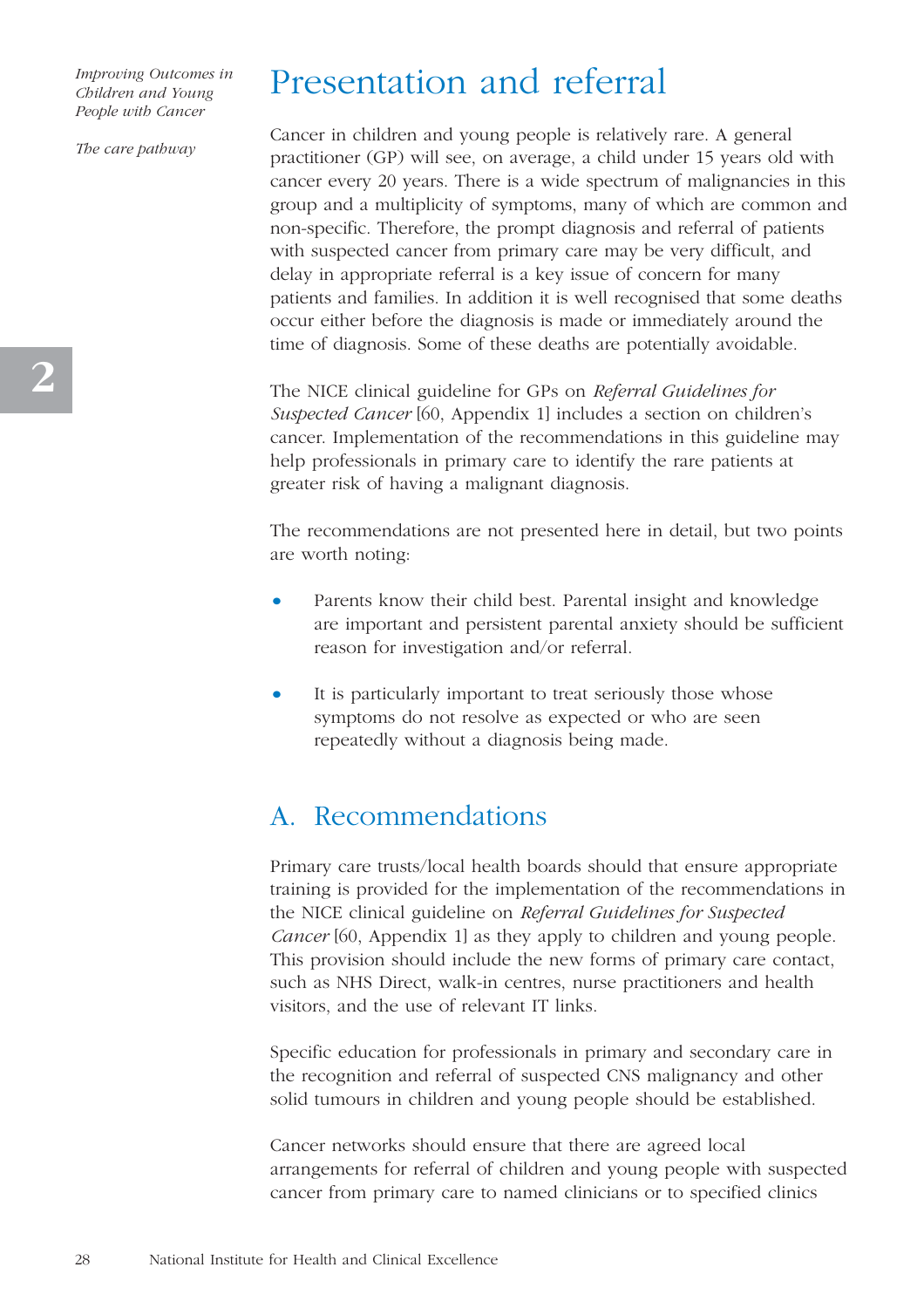with adequate specialist time to see urgent referrals. For children, in many cases this will be to a secondary care paediatrician in the first instance, but referral to another specialist or specialist centre may be appropriate and should be specified in the local arrangements. There should be robust guidelines as to how tertiary oncology services can be accessed by secondary care paediatricians. These arrangements should be well publicised to all health professionals and should reflect the different types of cancer that may occur and age-related needs. They should include the availability of telephone advice and named specialists.

Given the wide variety of symptoms and signs, initial referral may be to a wide variety of secondary care specialists, particularly for the older age group. Clear mechanisms should be in place for appropriate investigation and speedy referral on to the principal treatment centre (see the section on place of care).

# B. Anticipated benefits

Appropriate early referral may lead to a shorter time from first symptoms to diagnosis. This may improve clinical outcomes and will reduce the level of anxiety among parents and carers.

# C. Evidence

A number of studies have described delays between symptom onset and referral. This period, which may be up to 3–6 months for brain tumours, comprises delays by both parents/carers and doctors. The evidence suggests that an increased awareness of childhood cancer as a possible diagnosis may help in reducing both sources of delay.

The early symptoms of CNS malignancy mimic common and selflimiting disorders of children and young people. The lag time from first symptom to diagnosis in these malignancies is the longest in any group of malignancies encountered in children and young people.

Delay in referral causes concern in parents and carers, particularly when they feel their special knowledge of the child has been disregarded. The results of the TCT survey in 2004 suggest that there may be a particular problem with delayed referral of teenage patients.

Evidence that reducing delays improves clinical outcomes is hard to obtain, because shorter delays may indicate more aggressive disease and a poorer outcome. In children with bilateral retinoblastoma, there is some evidence of a higher rate of eye loss with longer delays.

*Improving Outcomes in Children and Young People with Cancer* 

*The care pathway*

29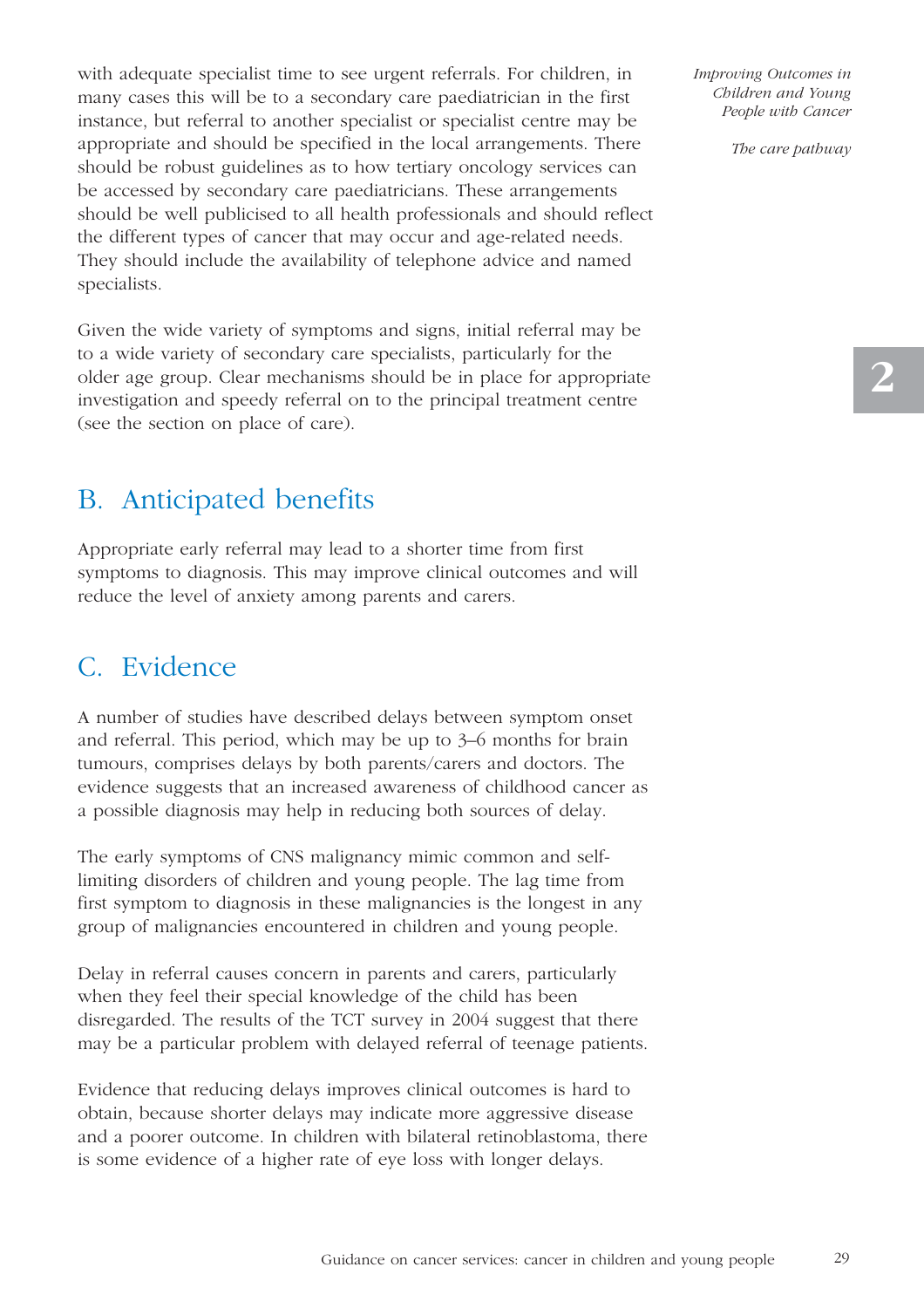# D. Measurement\*

#### *The care pathway*

- clearly documented and well-publicised local guidelines and protocols for initial referral of children and young people with suspected cancer
- clearly documented and well-publicised local guidelines and protocols for internal referral of children and young people with suspected cancer within secondary care from ear, nose and throat (ENT) or orthopaedics
- training courses in primary care for implementation of the clinical guidelines

#### **Process**

**Structure**

- time from first GP consultation to referral
- time from referral to diagnosis
- patient pathways of those presenting to other specialities

### **Outcome**

- clinical outcomes
- patient/parent/carer satisfaction

# E. Resource implications

The resource implications will primarily be in terms of specific education for health professionals, including postgraduate courses and continuing professional development (CPD). The estimated annual costs associated with training and education for CPD of the core staff for each principal treatment centre that treats children is considered in the resource implications in the section on workforce development.

Further calculations will be required at a network or local level to calculate the costs relating CPD for those staff employed at shared care centres.

30

The Measurement sections of the guidance are necessarily brief. Relevant topics are listed under the three headings: 'Structure', 'Process' and 'Outcome'. These are directly related to the recommendations and suggest ways in which implementation of the guidance can be monitored. The topics may feed into any peer review process, may be subjects for regular or ad hoc clinical audit, or be the subject of other forms of assessment such as patient surveys.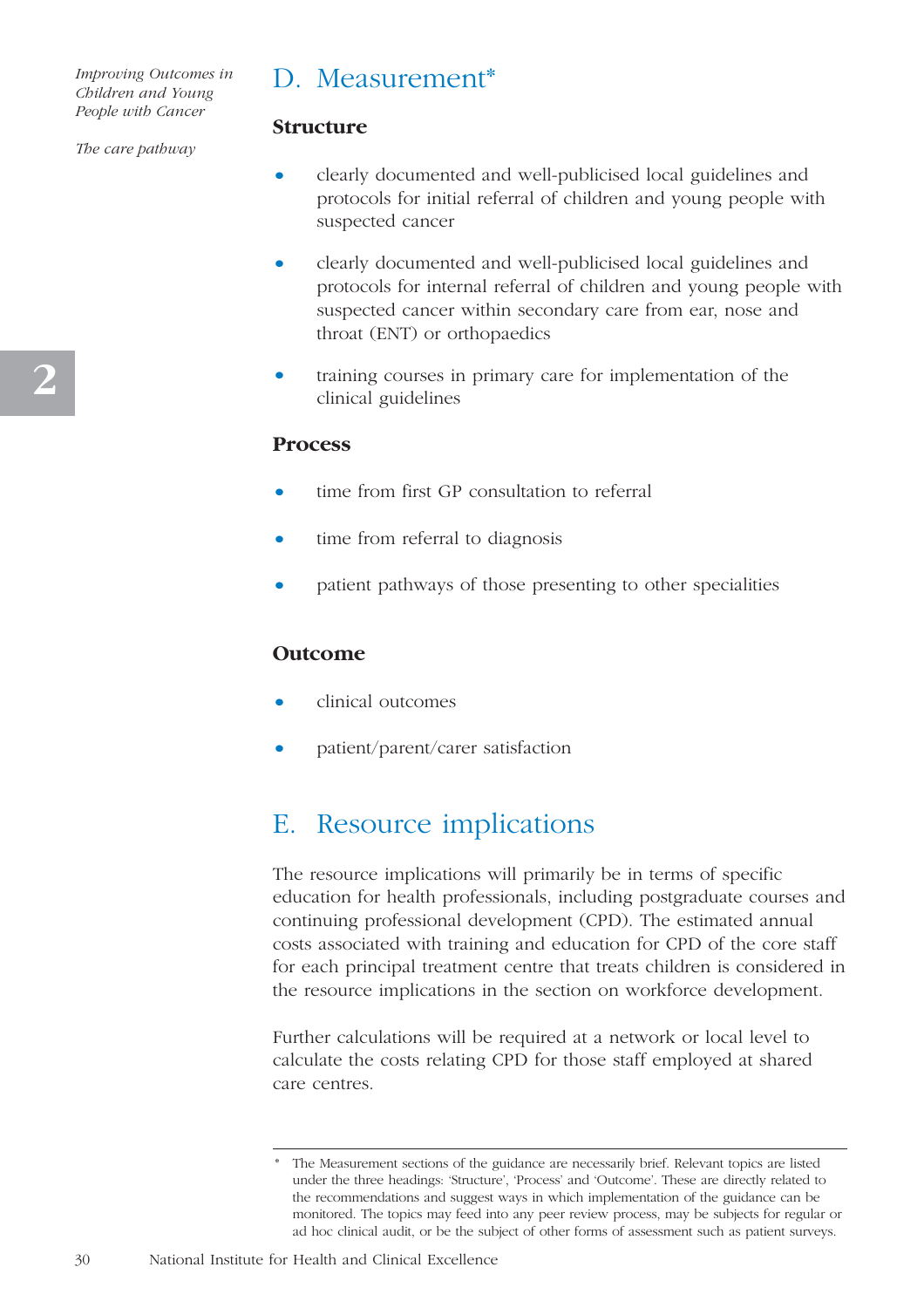Additional funding will be required to support access to telephone advice if no existing system is in place. The recommended staffing levels to provide a safe and sustainable service for children and young people are discussed in the resource implications in the section on place of care. This section considers staffing for all aspects of the guidance.

# Diagnosis

Establishing an accurate diagnosis is essential for the management of cancer in children and young people. In almost all cases, a histopathologically or cytologically confirmed diagnosis from a needle, open surgical biopsy or bone marrow aspirate is required. Diagnosis also requires access to cytogenetics, molecular genetics and immunophenotyping. The process needs to be timely and efficient and requires a multidisciplinary approach.

In some instances, particularly in young people, collaboration with pathologists expert in particular tissues or systems will be necessary.

There is a recognised shortage of most of the disciplines involved in diagnosis, not only paediatric pathologists, paediatric haematologists and paediatric radiologists, but also laboratory staff and scientists.

# **Pathology**

Histopathological diagnosis of paediatric tumours can be difficult because of their relative rarity, the overlapping morphological phenotypes, the increasing use of small-core biopsies for primary diagnosis and the different interpretation of pathological features in the context of paediatric as opposed to adult cases. Many tumours are unique to children and specialist knowledge is essential.

The requirements for the histopathological diagnosis of tumours in young people are very similar. There is clearly an overlap with tumours of the paediatric age group, but the other tumours that are increasingly common in teenagers and young adults (such as lymphomas, bone tumours and germ cell tumours) all require very specific expertise for their correct diagnosis and assessment.

The report from the Royal College of Paediatrics and Child Health *The Future of Paediatric Pathology Services* [78, Appendix 1] makes it clear that the speciality of paediatric pathology has severe shortages across the country. It makes the following recommendations:

*Improving Outcomes in Children and Young People with Cancer* 

*The care pathway*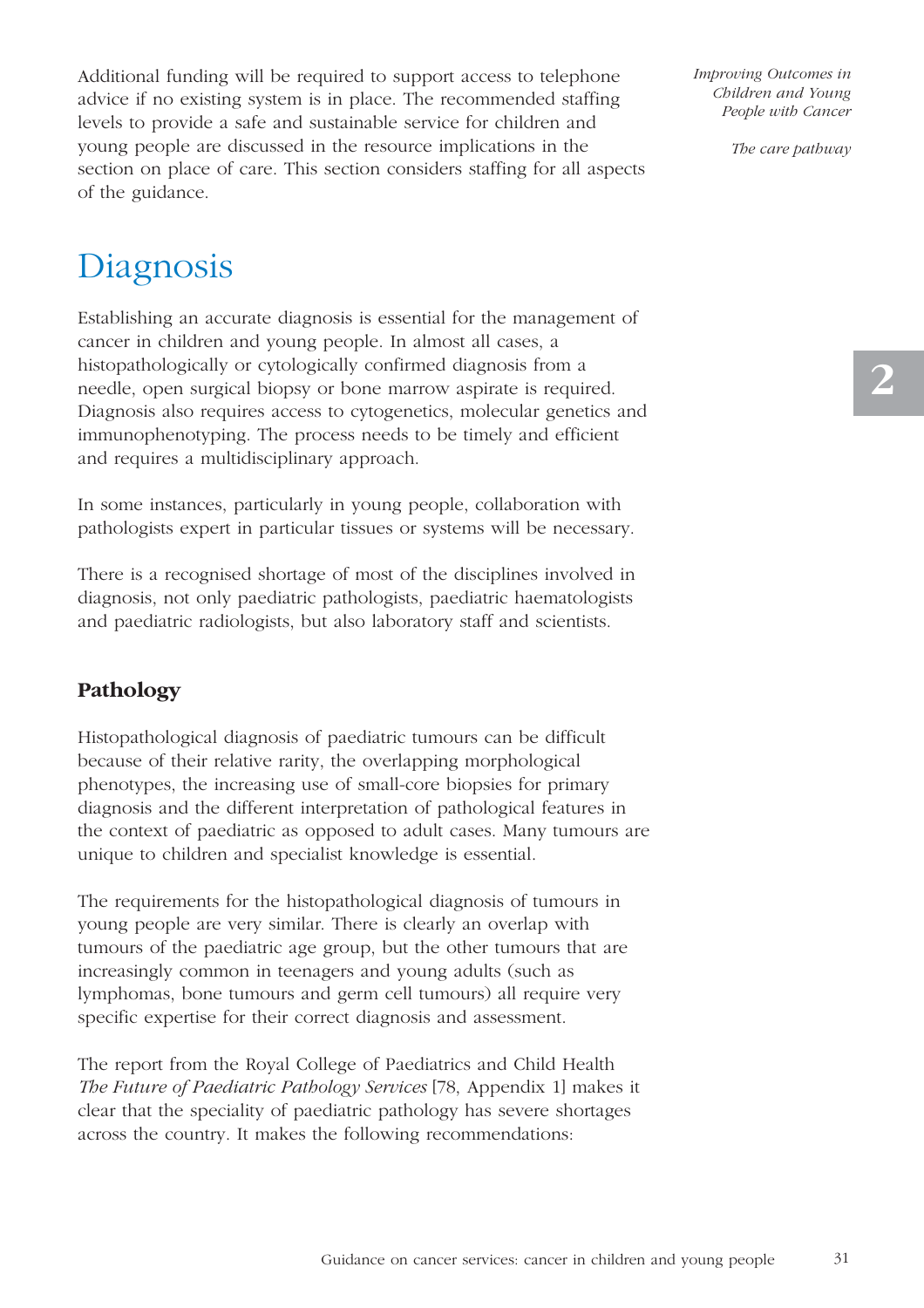*The care pathway*

- Pathology and histopathology services for children should be provided in the long term only by paediatric pathologists and those with relevant specialist expertise. This is a matter of training, experience and governance.
- Paediatric pathology should be concentrated at selected specialist paediatric surgical/oncological and tertiary referral maternity sites. It should cover all post mortem examinations and all surgical and oncological work.
- Paediatric pathology cannot be subsumed by general or other specialist pathologists without a further major reduction in both service and quality.
- The action necessary to enable paediatric pathology to survive the present crisis and flourish requires recognition of its special nature by Government, Health Service Commissioners, the Medical Royal Colleges and the Specialist Associations.

Haematologists are responsible for the morphological diagnosis of leukaemia and for the reporting of bone marrow aspirates and trephine biopsies from patients with solid tumours. The spectrum of leukaemia in childhood is different from that in adults, so diagnosis and the ongoing assessment of response to chemotherapy are best provided by a paediatric haematologist with specific expertise. Children are at greater risk of CNS involvement with leukaemia, which requires specialised input for the preparation and assessment of specimens.

Young people with haematological malignancies need access to the same laboratory expertise as for solid tumours, including cytogenetics and molecular genetics.

# **Imaging**

Timely access to appropriately skilled diagnostic imaging, including nuclear medicine, is essential in evaluating children and young people with possible or confirmed malignant disease. Imaging in younger children and infants creates particular difficulties that mean that these procedures need to be carried out in centres with the appropriate expertise. A paediatric radiologist, trained in paediatric oncology imaging, is required in paediatric oncology centres.

Magnetic resonance imaging (MRI) is essential for the accurate diagnosis of CNS tumours and for many other solid tumours of childhood. However, there are difficulties with access in many centres in England and Wales. Computed tomography (CT) scanning is of value, but may be less sensitive for many tumours. Children and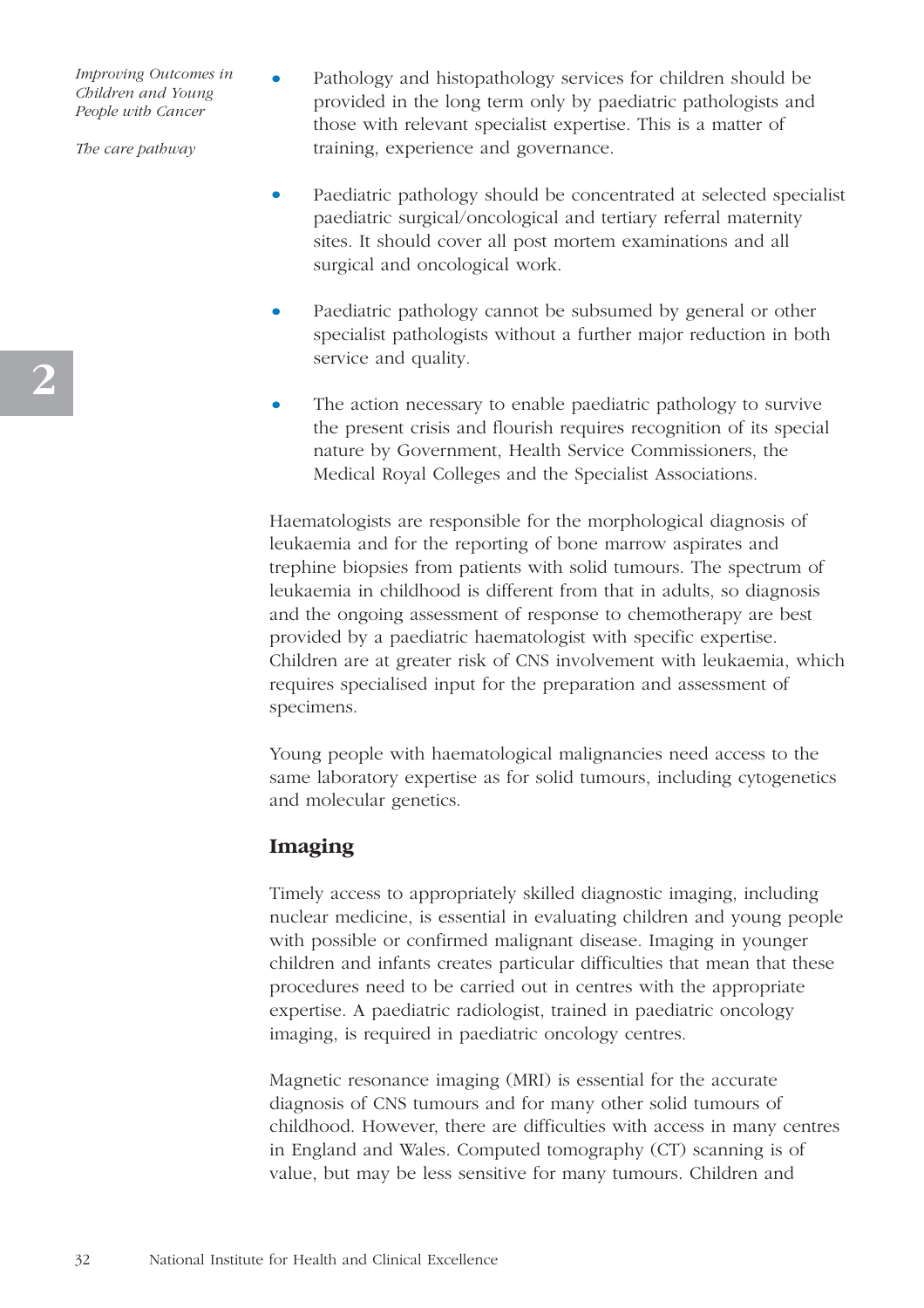young adults with malignancy often require serial imaging for the assessment of disease response and recurrent CT scanning may expose them to significant amounts of radiation.

The role of positron emission tomography (PET) scanning in managing these patients is not yet well established; the recent Department of Health (DH) Report, *A Framework for the Development of Positron Emission Tomography Services in England* [36, Appendix 1], does not specifically refer to their needs, although it does make clear that PET has a role in evaluating patients with malignant lymphoma, which constitute a significant proportion of patients in this age group. As it becomes more widely available, its specific indications within a paediatric setting will become clearer and its use is likely to increase.

For some patients, imaging-guided needle biopsy may be the most appropriate way of obtaining tissue for a diagnosis. Although this may prevent the need for an open surgical biopsy, it requires particular expertise not only for the procedure itself, but also in the handling of the resulting tissue sample.

# A. Recommendations

Specialist paediatric histopathologists should be involved with the pathological diagnosis of solid tumours in children. Access to expertise in specific tumour site pathology should be available for the diagnosis of tumours in young people.

Specialist techniques such as immunohistochemistry, cytogenetics, molecular genetics or spinal fluid cytology should be available in all departments dealing with tumour samples.

Facilities for tissue/cells/DNA storage, in accordance with appropriate consent and tissue use guidelines, should be available.

Paediatric haematologists should be involved in the laboratory and clinical management of children with leukaemia and those undergoing haemopoietic stem cell transplantation (HSCT).

All laboratories dealing with leukaemias and solid tumours require appropriate quality-assured laboratory facilities and support for diagnostic and assessment purposes, and a number require facilities to store cells and DNA, taken with appropriate consent and within guidelines for the use of human tissue, for future research.

There should be systems in place to enable second opinions on pathological specimens to be obtained urgently from national and *Improving Outcomes in Children and Young People with Cancer* 

*The care pathway*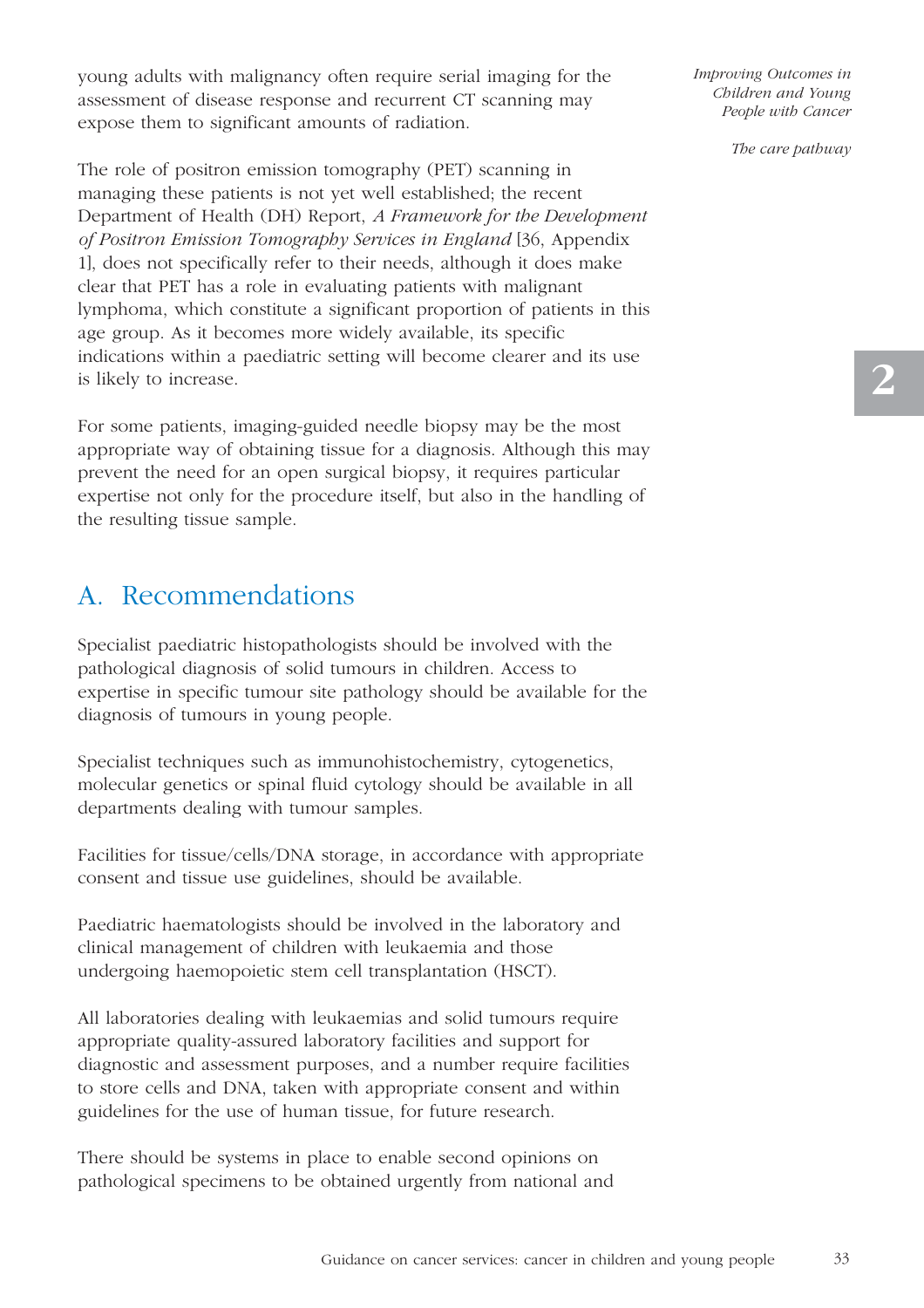*The care pathway*

international experts, including the lymphoma panel review as described in the NICE guidance on *Improving Outcomes in Haematological Cancers* [59, Appendix 1]. This is particularly important while there is a current shortage of specialist paediatric pathologists and haematologists.

All children and young people with suspected bone sarcoma should be referred to a specialist bone sarcoma multidisciplinary team (MDT) with access to age-appropriate facilities.

Pathological specimens, suspected of being sarcoma, should be urgently reviewed for definitive diagnosis by a paediatric or specialist sarcoma pathologist or a pathologist with a special interest in sarcoma.

A clear pathway for dealing with suspicious lumps and inconclusive scans should be developed and appropriate guidance prepared by each cancer network.

Commissioners should address the recommendations of *The Future of Paediatric Pathology Services* [78, Appendix 1].

Flexible, workable systems should provide appropriate staff and facilities to allow all diagnostic procedures to be undertaken quickly within routine working hours, and there should be protected time for theatre access and adequate paediatric surgical, radiological and anaesthetic sessions.

The provision of MRI scanning should be sufficient to ensure that suspected cases of CNS, bone and soft tissue tumours and other malignancies can be investigated rapidly.

## B. Anticipated benefits

Accurate and more rapid diagnosis will:

- allow appropriate treatment
- reduce treatment burden and disease impact
- minimise stress to patients and their families.

## C. Evidence

There is evidence from observational studies and UK guidelines to support the recommendation that diagnostic investigations should be performed in specialist paediatric oncology centres with adequate specialist staff and resources.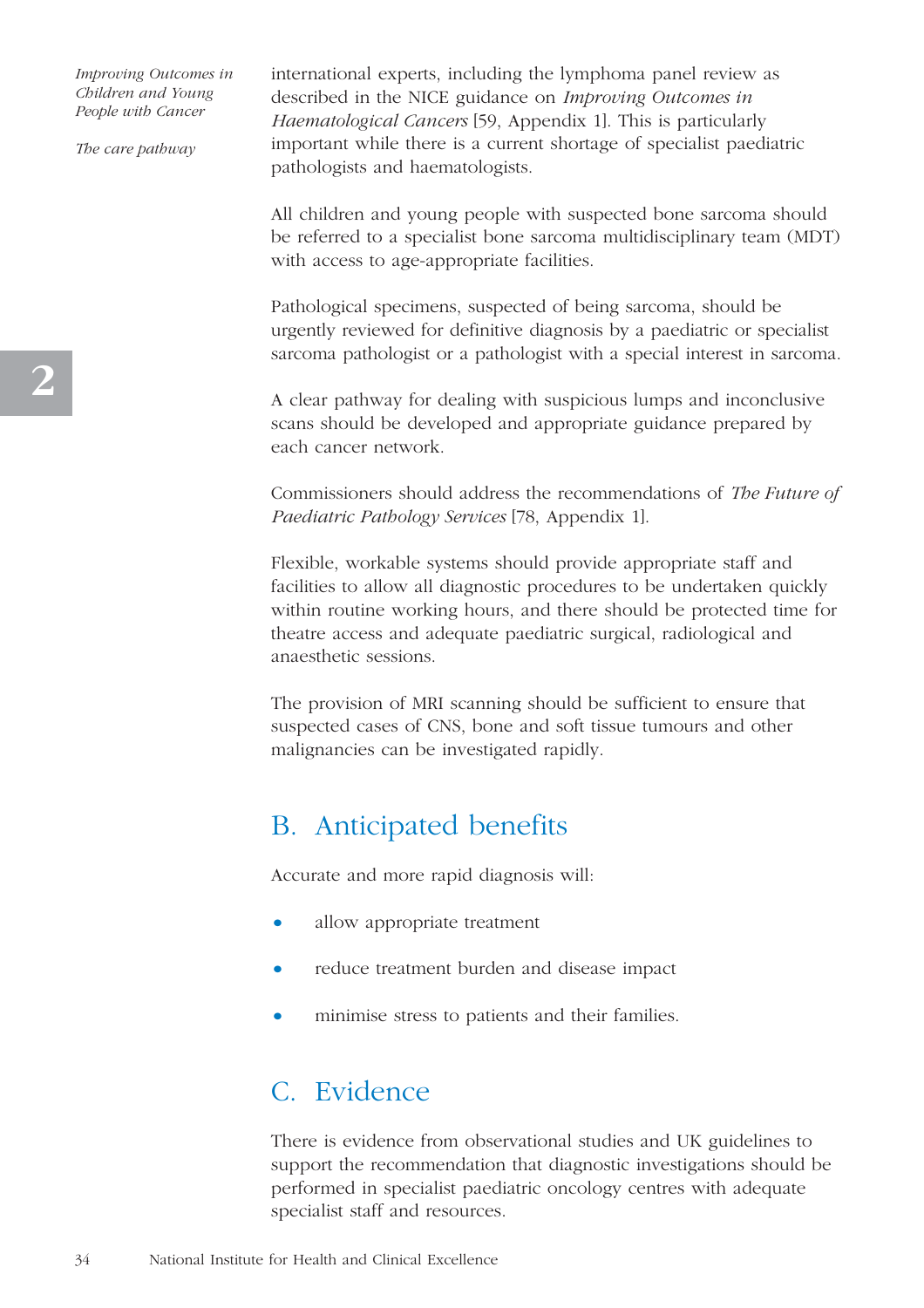There is consistent, but limited, evidence on the importance of specialist pathological review in reducing diagnostic inaccuracy. There is little direct evidence for the effect of accurate diagnosis and staging on outcomes.

The role of the diagnostic MDT is accepted as recommended practice in paediatric oncology. However, there is no direct evidence that such teams produce an improvement in outcomes.

The evidence for the optimum methods for the diagnosis of leukaemia is reviewed in the NICE guidance on *Improving Outcomes in Haematological Cancers* [59, Appendix 1]; this evidence confirms the requirement for specialist pathological review to improve diagnostic accuracy.

There is some evidence to confirm the role of PET in the diagnosis of malignant lymphoma; evidence for its role in other paediatric tumours is currently inconclusive, but research is ongoing.

## D. Measurement

#### **Structure**

- adequate staff and resources to be provided to assure compliance with the waiting time requirements
- provision of effective systems for communication between specialist pathologists, paediatric and other oncologists and the specialist diagnostic MDT

#### **Process**

- time interval between first clinical appointment and diagnosis
- waiting times for biopsy and imaging
- proportion of invasive investigations taking place outside normal hours
- time taken for the production of pathology reports

#### **Outcome**

- patient satisfaction
- effect of diagnostic accuracy on patient outcomes

*Improving Outcomes in Children and Young People with Cancer*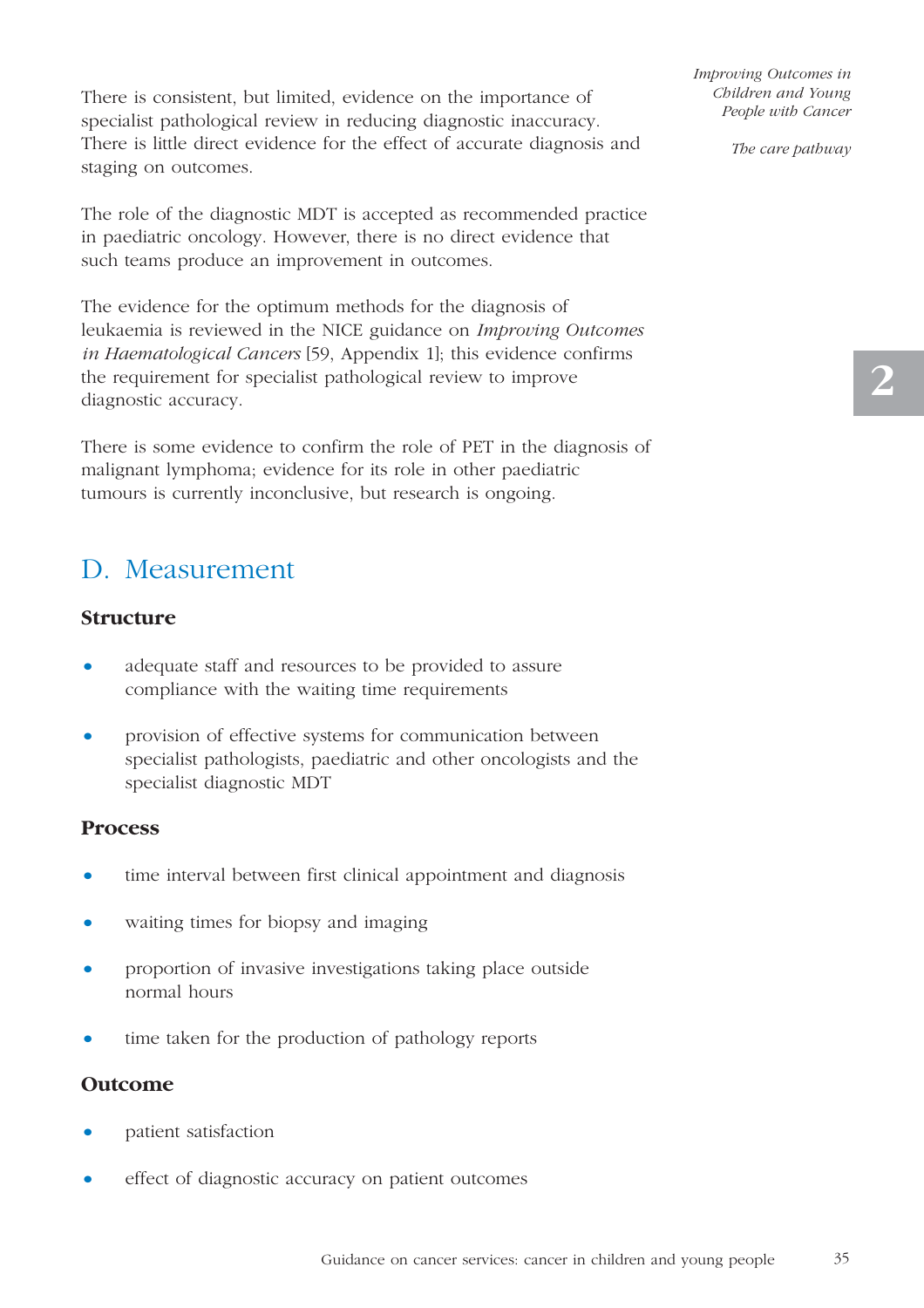*The care pathway*

## E. Resource implications

Protected time for anaesthetic and surgical diagnostic sessions is likely to require additional funding. The guidance recommends that each principal treatment centre has available a minimum of 0.7 full-time equivalent (FTE) anaesthetists dedicated to children, costing approximately £67,000 per year. This provision would need to be met by two or more individuals. The costs relating to this recommendation are considered in full in the resource implications in the section on place of care.

Resources will be required to ensure that diagnostic haematological and pathological cytogenetic services can be accessed directly. The DH is currently modernising pathology services, and the workforce issues are being considered by The Cancer Workforce Initiative. It will take some time for these improvements to have an impact on current shortages. The guidance recommends minimum staffing levels for all staff employed at principal treatment centres, including paediatric pathologists and haematologists, to ensure that the service provided is safe and sustainable. Minimum staffing levels are considered in the resource implications in the section on place of care. The recommendation is for each centre for children with cancer to have available 0.5 FTE pathologist dedicated to children with cancer, comprising two or more individuals to cover holiday and sickness. Employment costs and salary plus on-costs would be about £48,000. It may be that in some principal treatment centres, an increase in pathology time may be required. In view of national shortages any additional staff may not be appointed immediately.

The provision of CT and MRI scanners will have capital, operational and staffing cost implications where access is limited. This will need to be considered by local commissioners. Costs relating to this aspect of the guidance have not been considered further as they are currently under review by the DH.

Additional costs will be incurred in some centres where the recommended staffing levels described in the resource implications in the section on place of care are not met. For instance, the suggested minimum staffing level for paediatric radiologists is 0.6 FTE with an approximate cost of £57,100 per centre.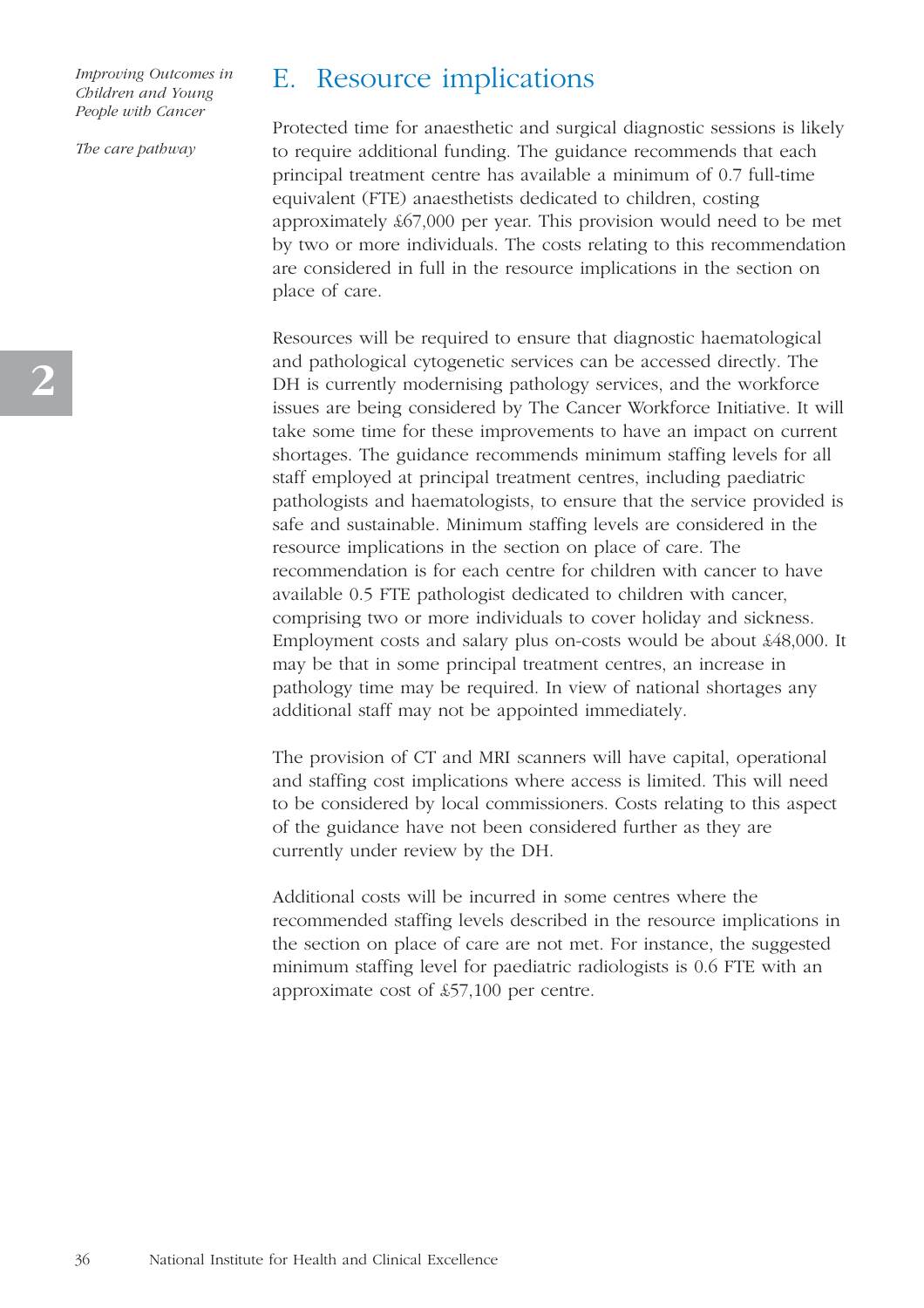# Treatment

Treatment describes those therapeutic interventions used directly for the management of the malignant condition. The medical treatment of childhood and adolescent cancers comprises three main modalities: surgery, chemotherapy and radiotherapy. Other modalities are also used, for example, stem cell transplantation. The relative use of each modality depends on the underlying diagnosis and, to some extent, the age of the patient. For instance, radiotherapy is whenever possible avoided in children under 3 years old, because it results in greater long-term effects.

#### **Chemotherapy**

Chemotherapy is the primary modality of treatment for haematological malignancies and also for many solid tumours, when it is usually used in combination with surgery, with or without radiotherapy. The use of chemotherapy in the treatment of CNS tumours has also increased over recent years. Regimens of varying intensity, employing different routes of administration and patterns of delivery, are used. Many are becoming increasingly complex and intensive and can be associated with significant immediate and late side effects and morbidity. The delivery of chemotherapy to children, particularly small children, is more complex with a greater potential for errors than in adults.

There are a number of reasons why there are particular risks of error in giving chemotherapy to children:

- All doses have to be carefully calculated and prepared and fluid volume has to be tailored to the size of the child. Standard or upper dose limits are less relevant in children and there is a wide range of dosage, for example, methotrexate.
- Weight loss or gain can significantly alter the correct dosage, requiring close patient observation (this is also an issue for teenagers).
- Many drugs are not licensed for use in children, in particular the very young. Many are not routinely prescribed and treatment protocols are often very complex.
- Oral preparations may not be palatable or available to children and compliance may be difficult.
- Tablets may not be available in sufficiently small sizes, requiring portions of the tablets to be given or necessitating metronomic prescribing.

*Improving Outcomes in Children and Young People with Cancer*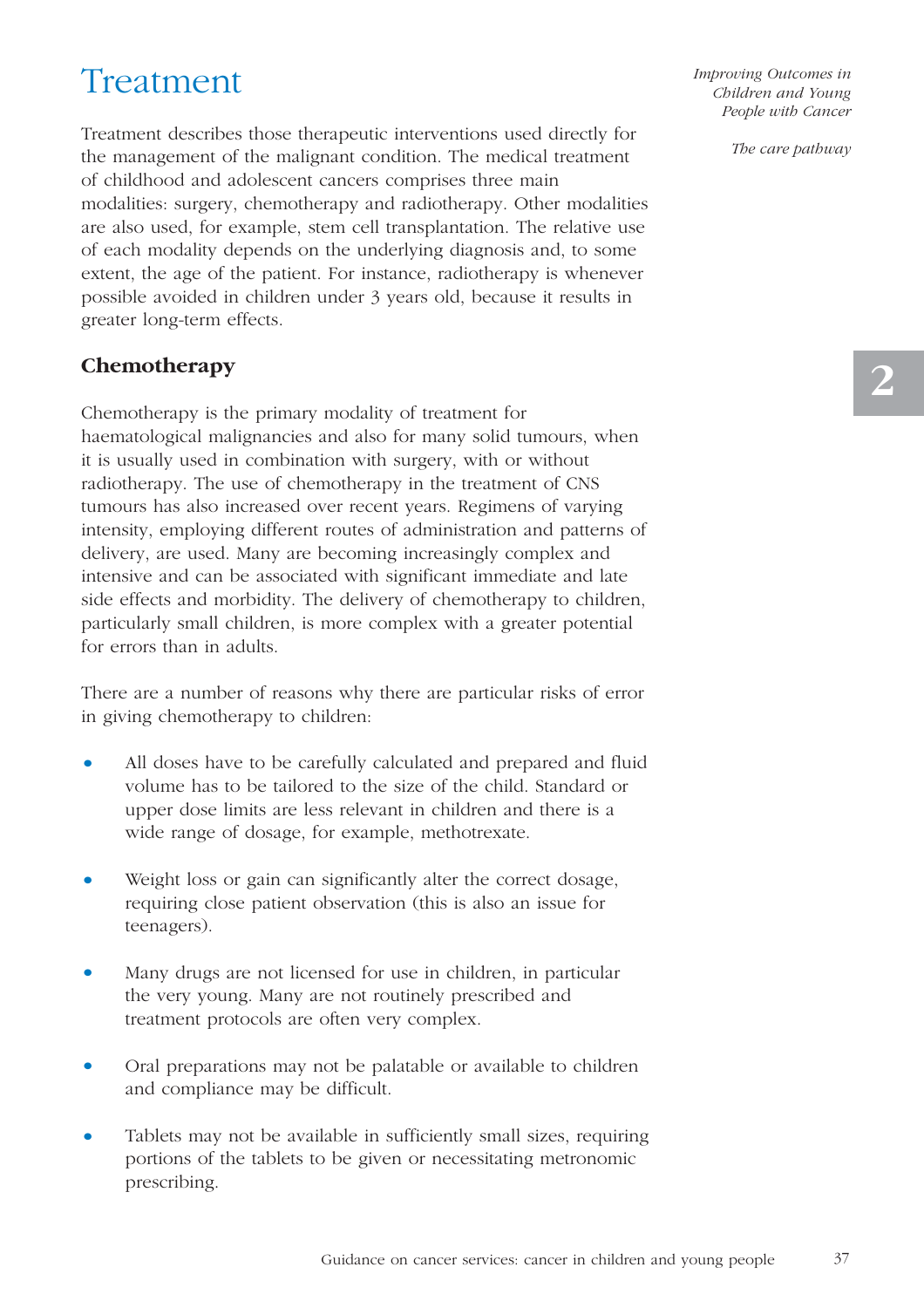*The care pathway*

Most children and young people receive treatment administered in hospital under the direct supervision of health professionals. Parts of some treatment regimens can be administered safely at home, either by children's community nurses or by other health professionals or families. Some patients also receive prolonged outpatient-based oral maintenance chemotherapy, during which the issue of compliance is important.

Some cancer centres have a dedicated computerised chemotherapyprescribing system. Other treatment sites rely on pre-printed paperbased systems.

There are national strategies in England and Wales for the introduction of computerised prescribing and electronic transmission of prescriptions (ETP).

### A. Recommendations

Chemotherapy should only be prescribed and administered by clinical staff appropriately trained in the prescribing and administration of chemotherapy and the prevention/management of its side effects.

Chemotherapy should only be delivered in an environment capable of providing the predicted level of support required and should be appropriately resourced.

In order to deliver timely chemotherapy, in accordance with the patient's treatment protocol and avoiding unnecessary delay, a treating unit should have adequate capacity, with access to suitably equipped facilities for the preparation and administration of chemotherapy and a trained pharmacy support team.

All oncology units treating children and young people should be staffed with adequate numbers of appropriately trained staff to allow good communication and discussion on all aspects of treatment, and its effects and possible toxicity.

There should be written protocols covering the administration of chemotherapy agreed between the principal treatment centre and other treatment sites, and this should clearly define responsibilities and organisational arrangements. Clear accountability for the prescription and delivery of chemotherapy should be included in these protocols, with an agreed route for advice from the principal treatment centre in the event of chemotherapy-related problems.

There must be full compliance with current DH guidelines on the safe prescribing, dispensing and administration of intrathecal chemotherapy [32, Appendix 1].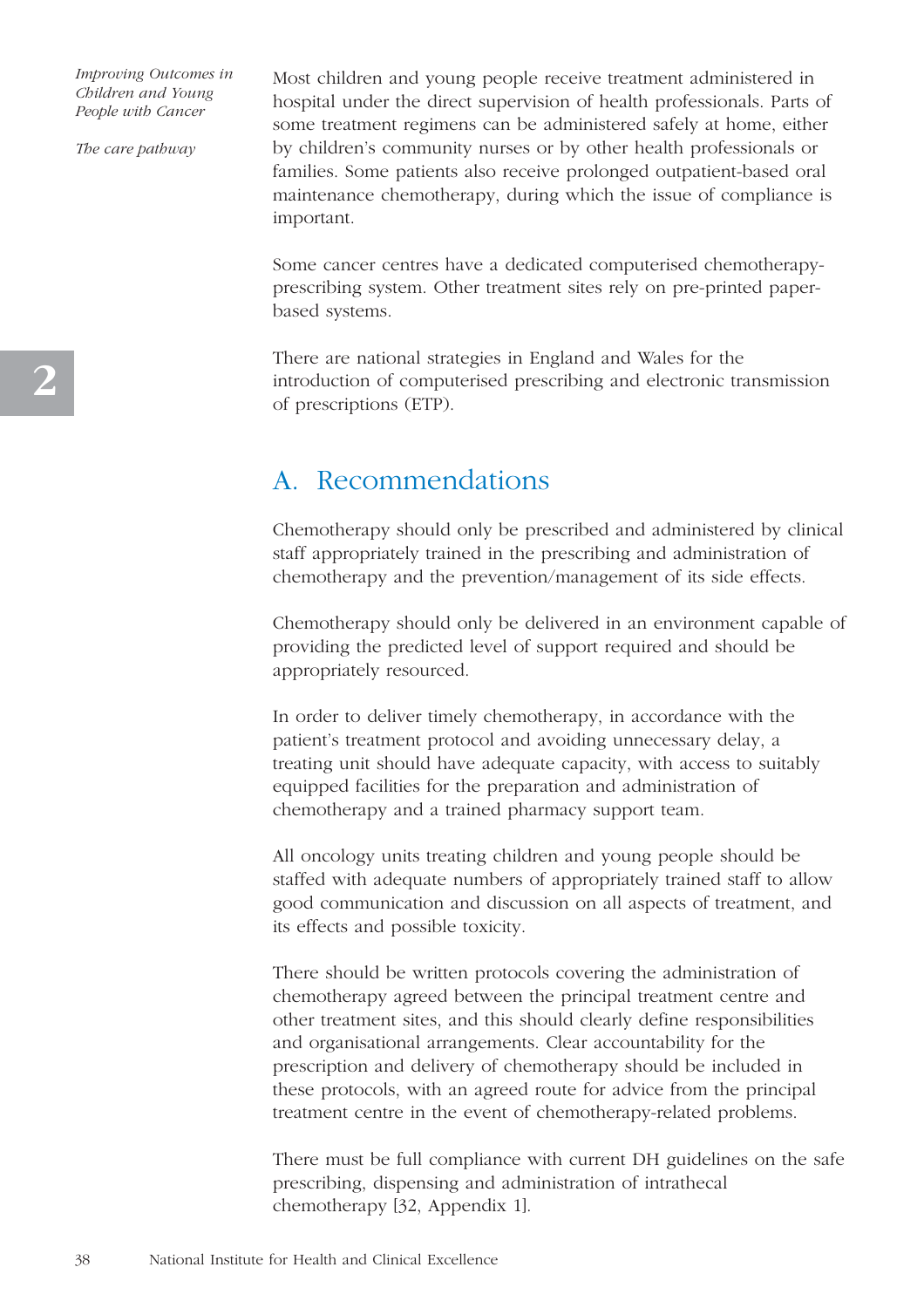All chemotherapy should be prepared by pharmacy technicians and monitored by pharmacists trained to national standards, and there should be adequate provision of facilities for the aseptic reconstitution of cytotoxic agents. A designated pharmacist should be part of the MDT in all care settings.

Where safe administration of chemotherapy in the home is possible, either by appropriately trained community nursing teams or families, this should be developed, supported and adequately resourced.

New methods of monitoring and improving methods of compliance in patients should be explored and encouraged, including the concept of concordance, which embraces partnership between patients and doctors in managing medicines.

Funding should be made available for provision and maintenance of EPS for chemotherapy.

## B. Anticipated benefits

Delivery of chemotherapy by adequately trained staff in an appropriate environment should reduce morbidity.

Adequate preparation facilities and treatment capacity will avoid unnecessary delay and maximise treatment benefit.

Development of chemotherapy services in the home, where this is appropriate, will lead to less disruption of family life and schooling.

Agreed protocols across cancer networks and within shared care arrangements, ensuring the safe administration of appropriate and timely treatment, should:

- result in better clinical outcomes in terms of response, survival and symptom control
- minimise complications and errors in the prescription and administration of chemotherapy
- improve patient and family confidence
- improve quality of life.

Reduction in risk may be achieved by:

- computerised prescribing
- patient-held records

*Improving Outcomes in Children and Young People with Cancer*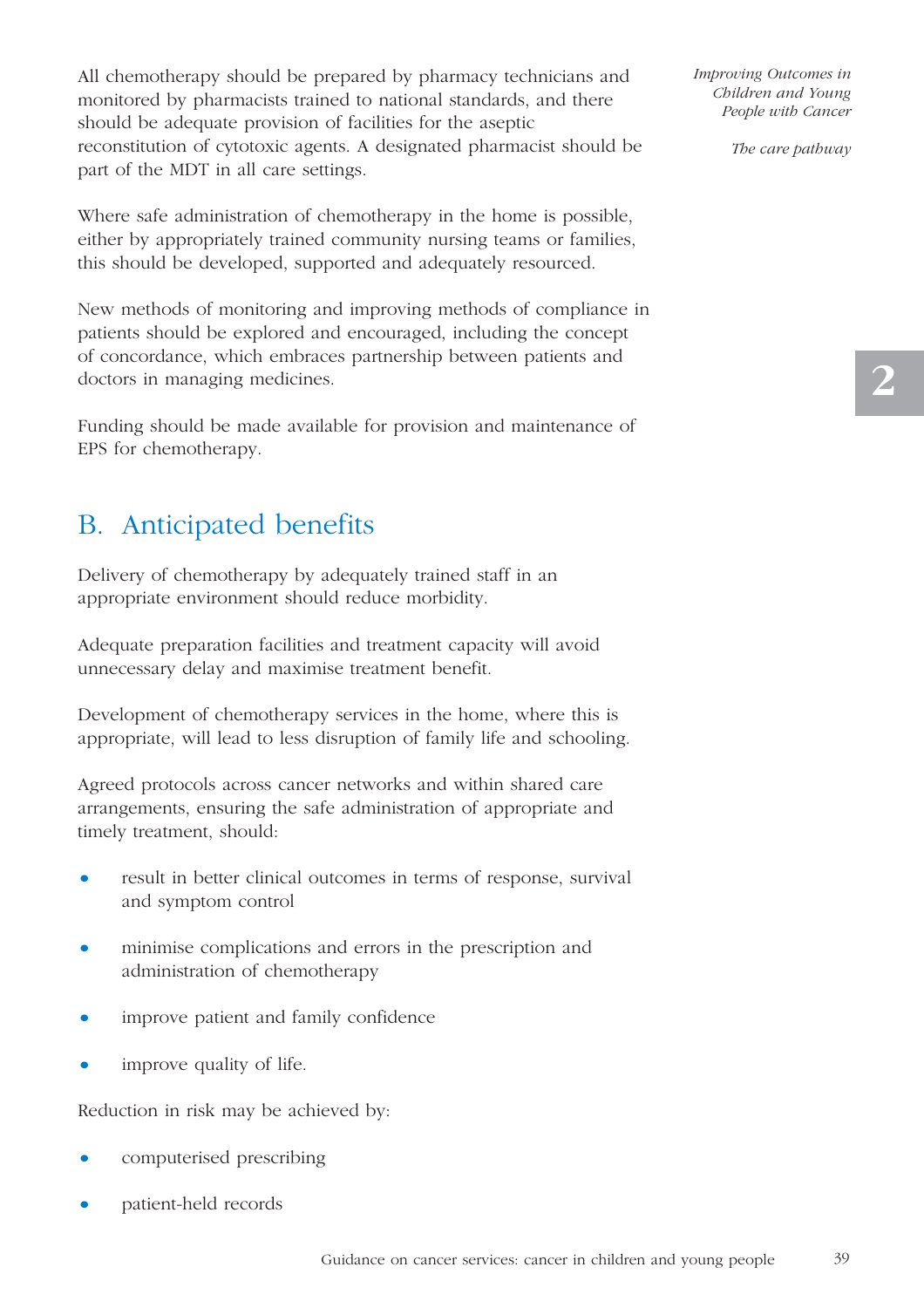*The care pathway*

- information for parents/carers and families
- training and education for staff in all care settings in which chemotherapy is given
- having a designated pharmacist as part of MDT.

High levels of compliance with all aspects of treatment should also result in better clinical outcomes.

## C. Evidence

There is good-quality evidence that electronic prescribing (eprescribing) reduces prescribing errors, although there are no papers specifically concerned with children with cancer.

Where chemotherapy is delivered in the community, there is insufficient evidence to determine whether nurses are superior to parents or carers in terms of delivery skills.

There is some evidence to suggest that compliance with taking oral anti-cancer drugs is not good in these age groups. Rates of noncompliance in a review of six observational studies of children being treated for leukaemia and lymphoma ranged from 2% to 50%. Compliance appeared to be worse in teenagers and in those with a poorer understanding of their illness and greater levels of denial.

The evidence on whether e-prescribing improves patient compliance with medication is inconsistent.

There was poor-quality evidence that concluded that methods for monitoring compliance are not effective.

### D. Measurement

#### **Structure**

- appropriate staff levels and training
- clearly documented and well-publicised protocols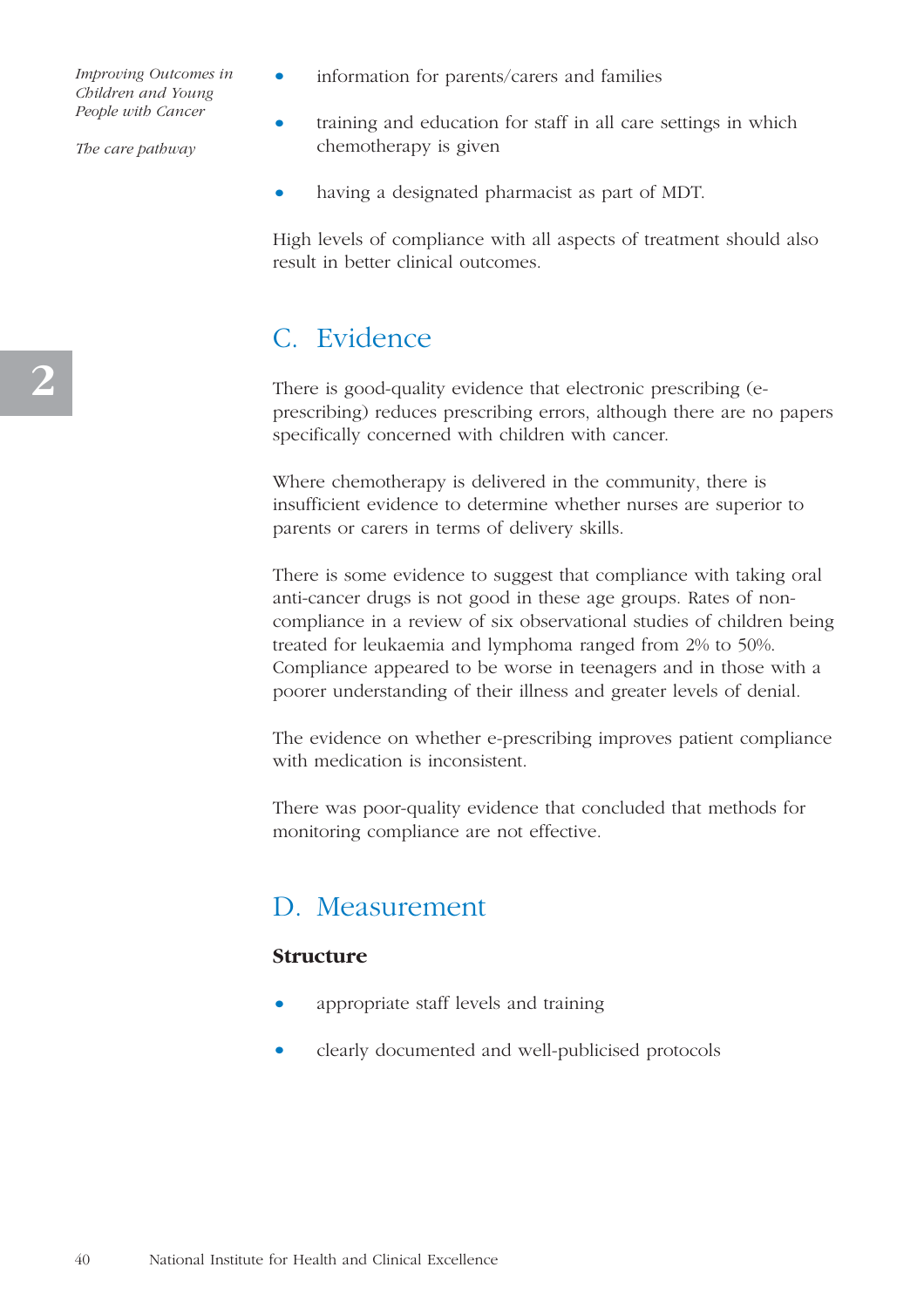#### **Process**

- rates of refusal and failure to complete treatment annual report
- compliance with chemotherapy protocols
- incident reporting of errors and near misses

#### **Outcome**

- survival
- morbidity
- errors and near misses
- prescribing errors

## E. Resource implications

There will be resource implications for those principal treatment centres that do not currently meet the staffing levels recommended in this guidance to ensure a safe and sustainable service for the delivery of chemotherapy (see resource implications in section on place of care).

National initiatives currently in progress aim for all hospitals providing chemotherapy to have an e-prescribing system in place by 2006. The cost estimates for e-prescribing systems are between £0.15 and £0.25 million per centre. Further details are included in the Evidence Review. The costs are included for reference. It is not clear whether this expenditure is part of the cost implications of the guidance or should be considered as a cost relating to the national strategy for the whole of the NHS. As with other areas of the guidance it is suggested that cost considerations be taken at a local level.

#### **Surgery**

The majority of children with solid tumours require surgery: either a biopsy to establish a diagnosis or surgical resection before or after chemotherapy as part of the definitive treatment. Many patients need surgery for other reasons, such as establishing and maintaining central venous access or the insertion of a gastrostomy tube to aid nutrition.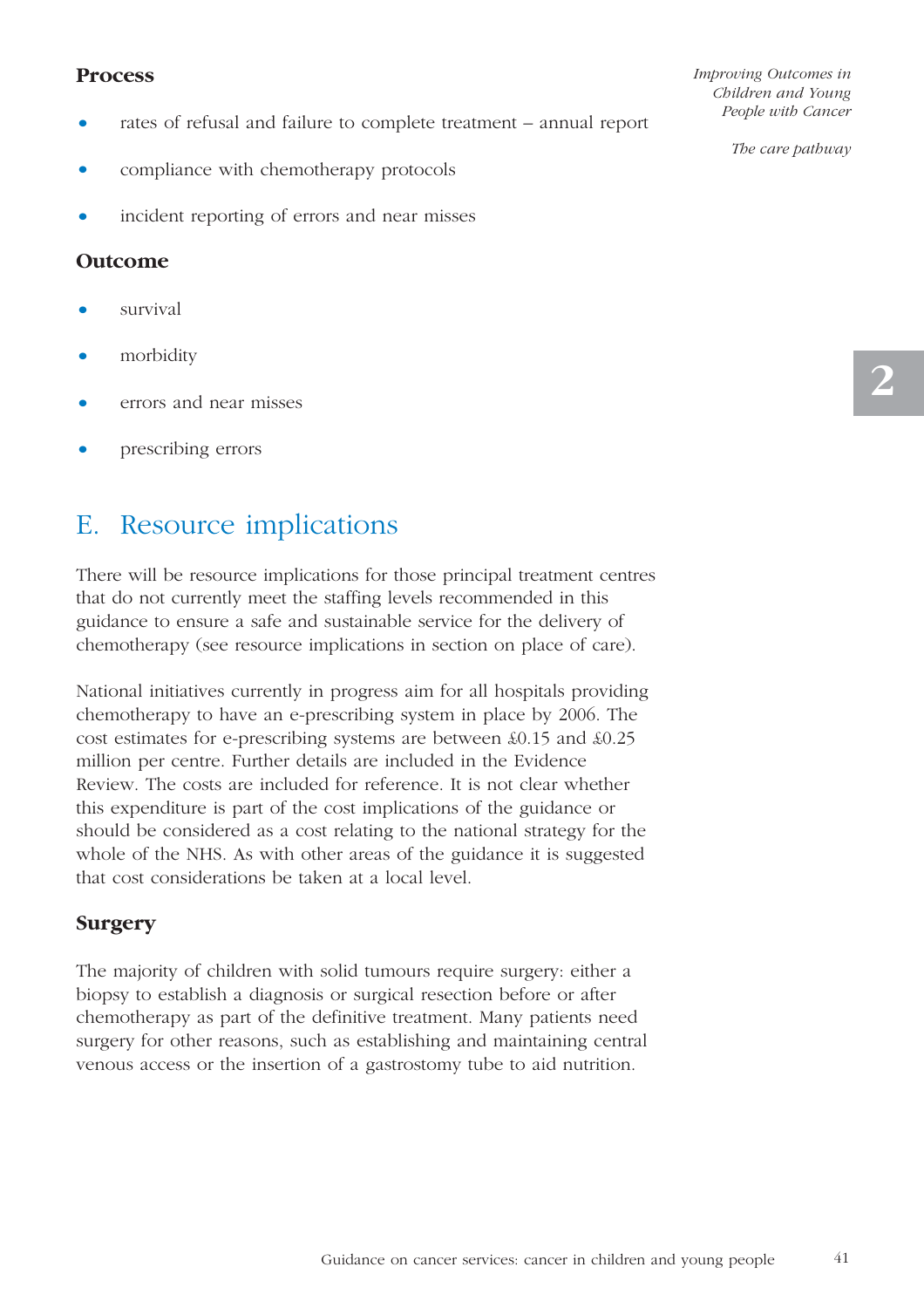*The care pathway*

Some patients present as emergencies or develop complications requiring urgent surgery. It is important that there is appropriate access to emergency operating theatre sessions. However, most surgical interventions, including diagnostic biopsies, are urgent, rather than emergency, procedures, but still require unhindered access to theatre sessions.

Anatomical site specialisation is well developed for many adult cancers and specialist surgeons within these teams appropriately undertake the treatment of cancers in the majority of older teenagers and young adults. For younger children, the paediatric surgeon who specialises in oncology surgery is primarily responsible for the surgical aspects of care for many patients and participates in the paediatric oncology MDT. In addition, some children require surgery from a variety of other surgical specialists, for example specialists in thoracic surgery, ophthalmology, gynaecology, orthopaedic surgery, paediatric cardiac surgery, and head and neck surgery (which may be provided by a variety of surgical disciplines).

Following surgery, AHPs such as physiotherapists, occupational therapists, speech and language therapists, and dietitians can have a positive outcome on the return to functioning, development of new skills or adaptive behaviour. This is particularly true after limb amputation, head and neck surgery or neurological surgery, when there may be a need for intensive and prolonged rehabilitation.

### A. Recommendations

Diagnostic biopsy or definitive surgery in children known to have, or suspected of having, a malignant tumour should only be carried out by surgeons appropriately trained either in paediatric oncological surgery or other appropriate surgical specialities, working in a centre with appropriate support from paediatric anaesthetists and intensive care facilities.

Referral systems should be in place, if necessary across cancer networks, to provide easy access to a variety of other surgical specialists.

Theatre and anaesthetic sessional time should be adequately resourced for all surgical procedures, including diagnostic and supportive procedures, as well as other definitive tumour surgery. The paediatric surgeon with a commitment to oncology should have access to emergency theatre sessions during routine working hours.

**2**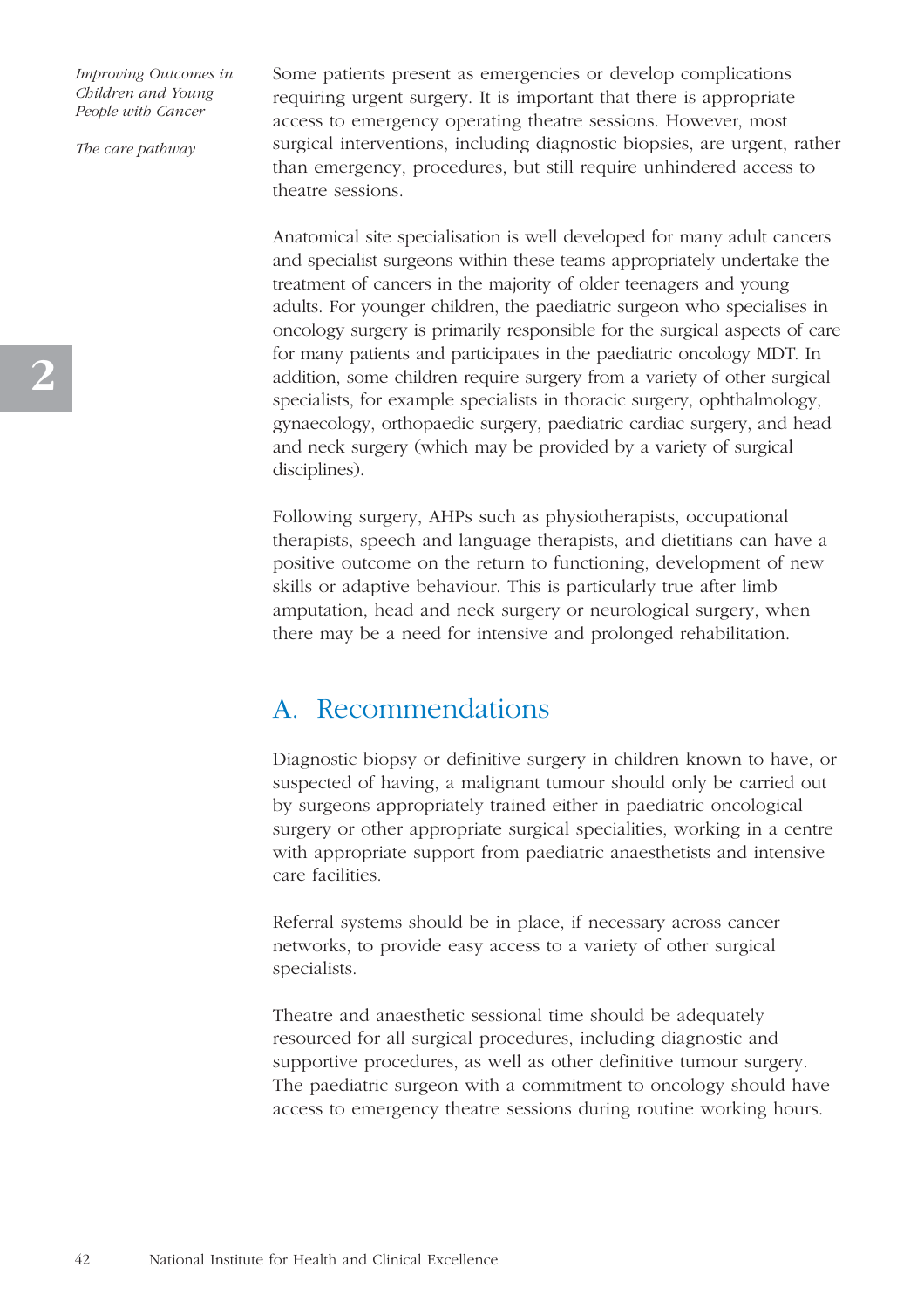The surgical management of tumours in children and young people should be discussed by the appropriate paediatric or specialist MDT, including preoperative discussion, in all cases except emergencies.

Surgery for retinoblastoma, bone tumours and certain liver tumours requires very specialist expertise that should only be provided in supraregional centres.

Surgery for non-rhabdomyosarcoma soft tissue sarcomas in teenagers and young adults should only be undertaken by a surgeon with appropriate expertise, and in age-appropriate facilities, after review at a designated sarcoma MDT.

Where possible, involvement of AHPs should be planned before surgery.

## B. Anticipated benefits

Access to the appropriate level of specialisation will produce:

- improved outcomes in terms of choice of procedure, reduced morbidity and cure
- improved long-term function of survivors.

### C. Evidence

The evidence on the effect of specialist surgery on patient outcomes was inconsistent. The paediatric oncology papers did not meet the inclusion criteria in one good-quality systematic review and this was confirmed by a comprehensive literature review.

There are policy documents and guidance that conclude that there are improved outcomes with specialist surgeons.

## D. Measurement

#### **Structure**

- provision of access to appropriate specialist surgical care
- written protocols for referral to specialist surgery
- provision of resources for adequate provision of theatre and anaesthetic time

*Improving Outcomes in Children and Young People with Cancer*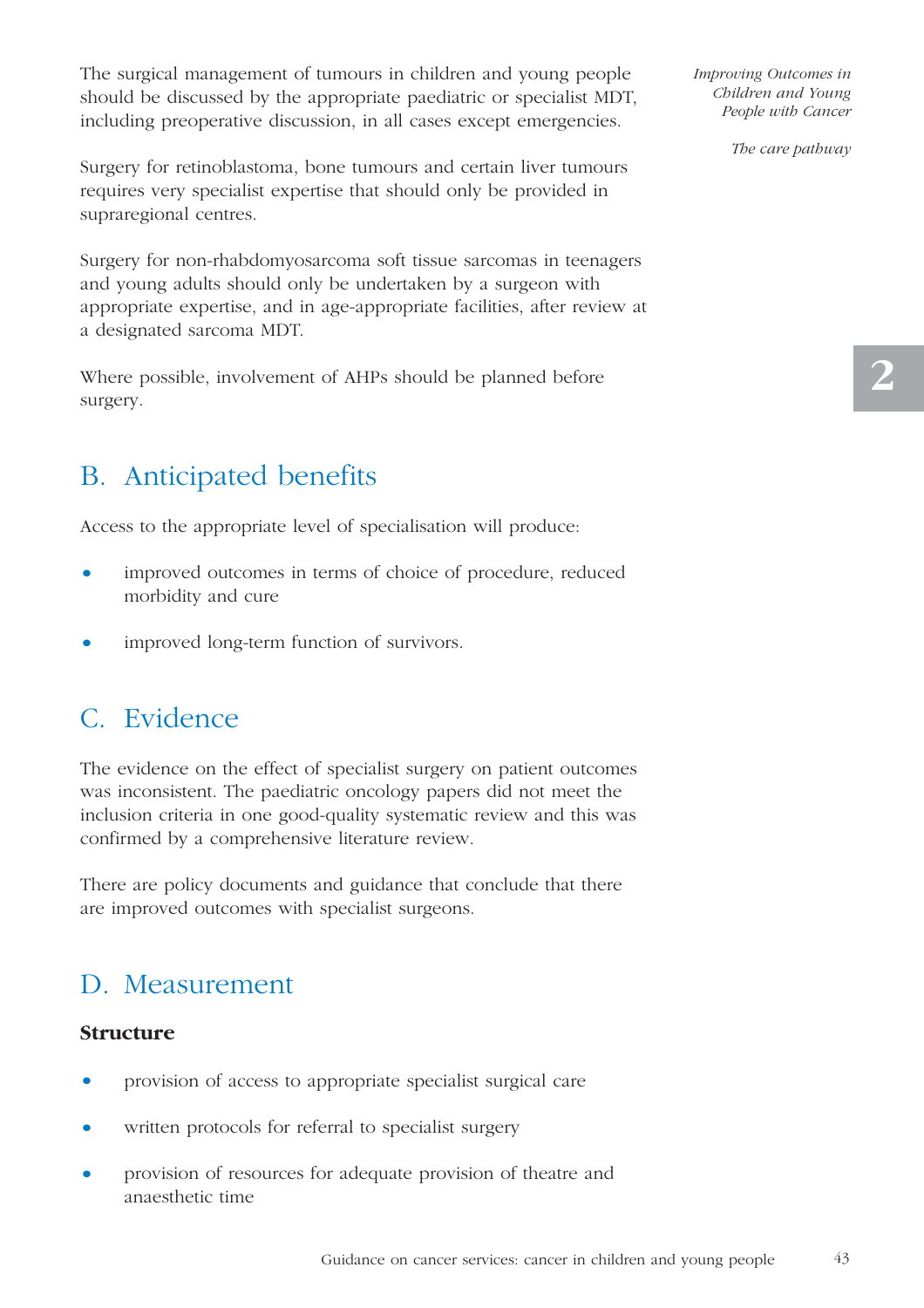*The care pathway*

#### **Process**

- delays in theatre access, particularly for emergency procedures during regular working hours
- provision and uptake of educational programmes
- structure and function of MDT to be audited as part of peer review

#### **Outcome**

- studies on the effect on outcome of surgery performed by specialist paediatric surgeons
- patient and parent/carer satisfaction
- effects of delays in surgical diagnosis on patient outcome

## E. Resource implications

Protected time for anaesthetic and surgical treatment sessions, including emergency theatre sessions during working hours, is likely to have significant resource implications. The costs relating to minimum staffing levels for consultants and other staff are considered in the resource implications in the section on place of care.

#### **Neurosurgery**

Skilled neurosurgery is perhaps the most important determinant of outcome in many CNS malignancies in children and young people. The presenting symptoms are such that referral is often correctly made directly to a neurosurgical centre. The initial management is often the relief of raised intracranial pressure, using a procedure that diverts the flow of cerebrospinal fluid (CSF) in the brain. Subsequent therapy is dependent on the condition of the child and the likely diagnosis, and is guided by the relevant national or international therapeutic protocols. About 4500 neurosurgical procedures are performed each year in England and Wales on children under 15 years old. Tumour work represents only 10% of this workload.

There are approximately 150 neurosurgeons in England and Wales and the hospitals in which they work are affiliated to UKCCSG centres to varying extents: some are located in the same hospitals or have regular links, while others are completely separate. The number of children and young people operated on also varies, with some centres seeing very few each year, while 4 units perform more than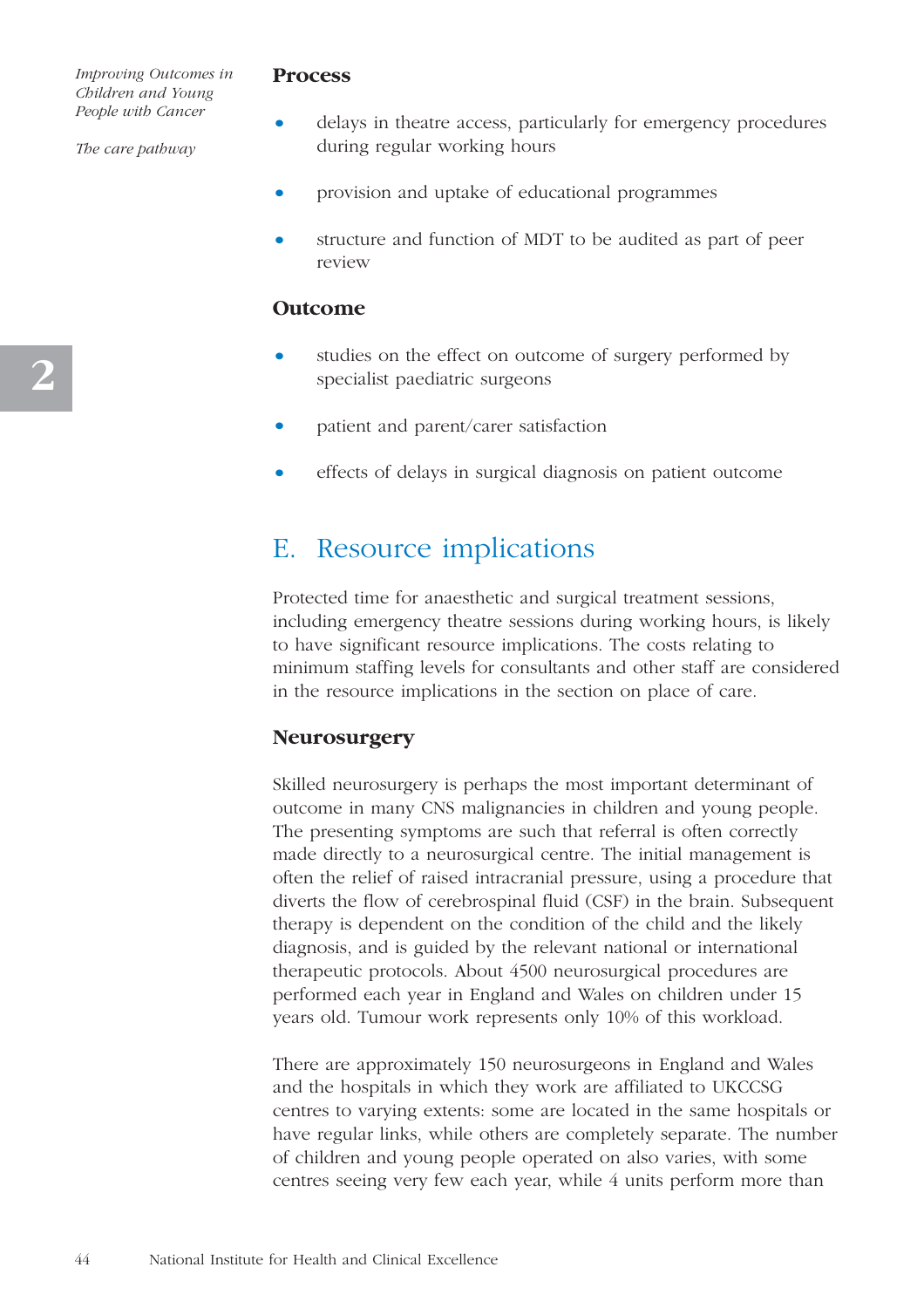400 and 13 units more than 200 neurosurgical procedures each year. In the centres that perform neurosurgical operations on children and young people, the number of surgeons experienced in neurooncology varies, as does the degree of subspecialisation.

Certain anatomical locations, for example trans-sphenoidal or base of skull surgery, pose particular difficulties and a number of surgeons have 'super-specialised' in these rare and complex operations.

## A. Recommendations

For all children and young people, there should be robust mechanisms to ensure that a neurosurgeon, neuroradiologist and oncologist are always available to discuss a given case before a major therapeutic decision is instituted, even if an actual MDT meeting is not possible due to the urgency of the case – the decision should be formally reviewed at the next MDT meeting.

Definitive surgery should be carried out by a surgeon experienced in paediatric CNS tumour surgery, or when necessary by a surgeon (for example, neurosurgeon, ENT, maxillofacial, spinal or trans-sphenoidal surgeons) with specialist skills for lesions in rare anatomical sites with the support of the paediatric team.

The definition of specialist expertise in paediatric CNS tumour surgery should be considered urgently.

Treatment of raised intracranial pressure is an emergency and access to staff trained in CSF diversion procedures should be available at all times and provided in locations that are easily accessed.

Basic neurosurgical training should allow, when necessary, adult surgeons to institute life-saving measures to enable paediatric patients to be stabilised before transfer to specialised paediatric units.

Children under 15 years old with CNS tumours should be managed in a centre with full paediatric support facilities, including 24-hour paediatric nursing and medical staff, paediatric anaesthetic staff, paediatric intensive care and readily available paediatric neurology, endocrinology, oncology, imaging and neuroradiology. Each centre should have a paediatric neuro-oncology nurse specialist.

There should be at least two such neurosurgeons in the unit supported by colleagues from the adult services for on call purposes. *Improving Outcomes in Children and Young People with Cancer*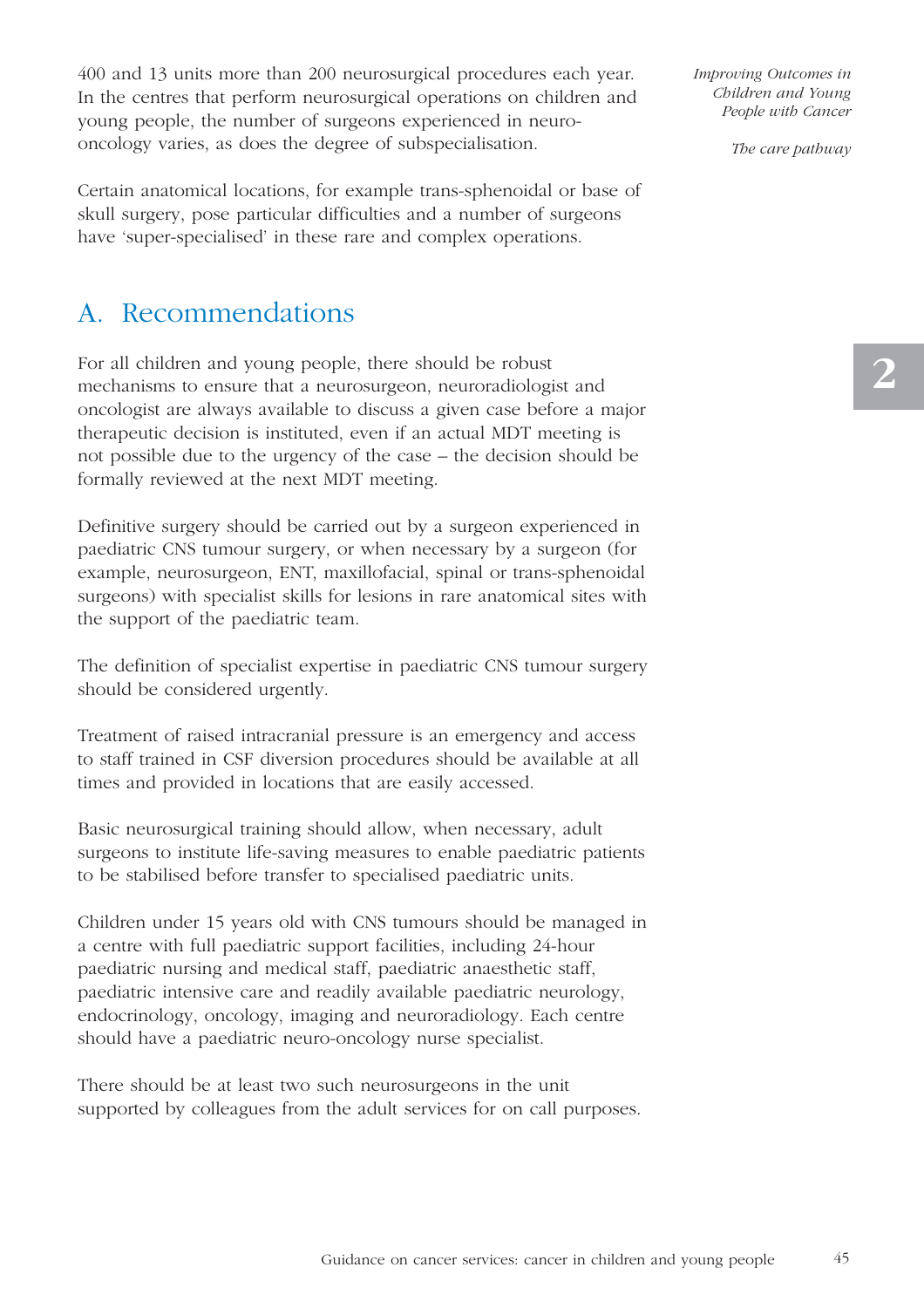*The care pathway*

## B. Anticipated benefits

More accurate staging and careful selection of therapy by the MDT achieved by earlier referral and access to neuroimaging.

Careful audit of therapy with appropriate recognition of short- and long-term morbidity, so that therapeutic regimens can be adapted appropriately both to the individual and the disease process.

Long-term functional outcome assessment with neurology, endocrine, educational, neuropsychological and psychological appraisals, occupational therapy, and speech and language therapy assessments to ensure that the quality as well as the length of life is measured.

## C. Evidence

There are consensus guidelines and policy documents that recommend the requirements for a comprehensive paediatric neurosurgical service.

There are observational studies that show that there are improved outcomes such as fewer complications, with specialist paediatric neurosurgeons.

## D. Measurement

#### **Structure**

- evidence that MDTs are established in each principal treatment centre
- provision of adequate staff and resources to provide an adequate neurosurgical service including emergency procedures

#### **Process**

- measurement of neurosurgical training and experience in line with recommendations by the British Association of Paediatric Neurosurgeons and the Royal Colleges
- delays in treatment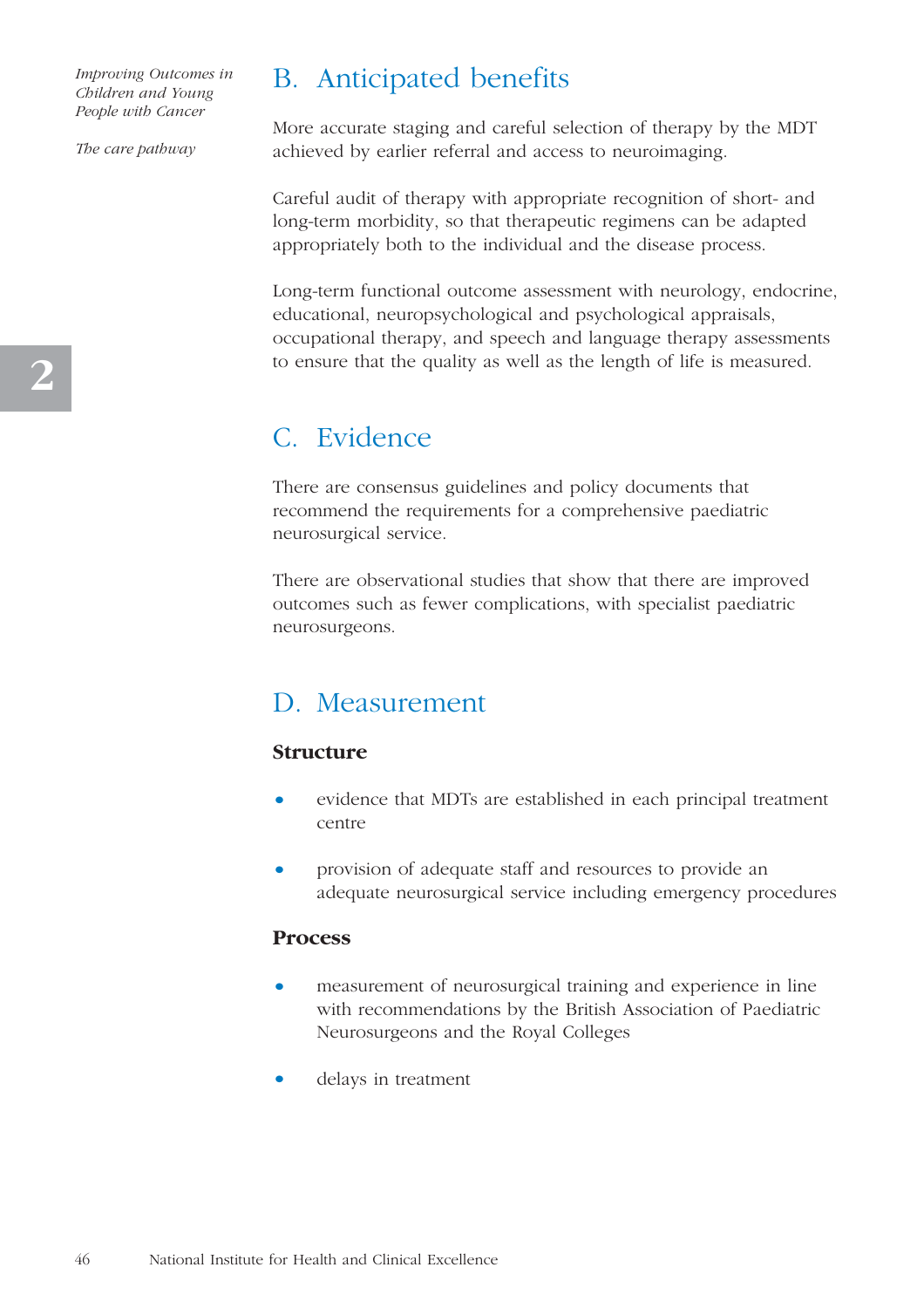#### **Outcome**

- outcomes with specialist paediatric neurosurgical care
- patient satisfaction

## E. Resource implications

Increased resources for salaries and training will be required to ensure that there are enough specialist paediatric neurosurgeons. Similarly, additional resources will be required for the training and provision of paediatric neuro-oncology nurse specialists. Staffing issues are included in the resource implications in the section on place of care and training issues are considered in the resource implications in the section on workforce development.

In some centres there may be resource implications for the provision of 24-hour care for children under 15 years old with CNS tumours in line with the guidance. This service is vulnerable to staff shortages and the implications for staffing are considered in the resource implications in the section on place of care.

Similarly, additional resources may be required for the training and provision of paediatric neuro-oncology nurse specialists. Further cost implications and details of minimum staffing recommendations are in the resource implications in the section on place of care.

#### **Radiotherapy**

Radiotherapy is an important part of the management of many children and young people with cancer. Its main role is to improve locoregional tumour control and overall survival rate in patients with solid tumours and tumours of the CNS, but it is also part of the curative treatment of some lymphomas and leukaemias and plays a key role in palliating localised symptoms in patients with advanced disease. Total body irradiation is also used for myeloablation prior to HSCT.

It is essential that the patient remains still, sometimes for up to 25 minutes, during treatment with radiotherapy. Thus, there are particular challenges in treating infants and young children, who may need to be anaesthetised for their treatment. As curative radiotherapy commonly requires daily treatment for several weeks, appropriate anaesthetic skills and support need to be easily available. Play therapy is vital in helping young children through this process and may prevent the need for anaesthesia.

*Improving Outcomes in Children and Young People with Cancer*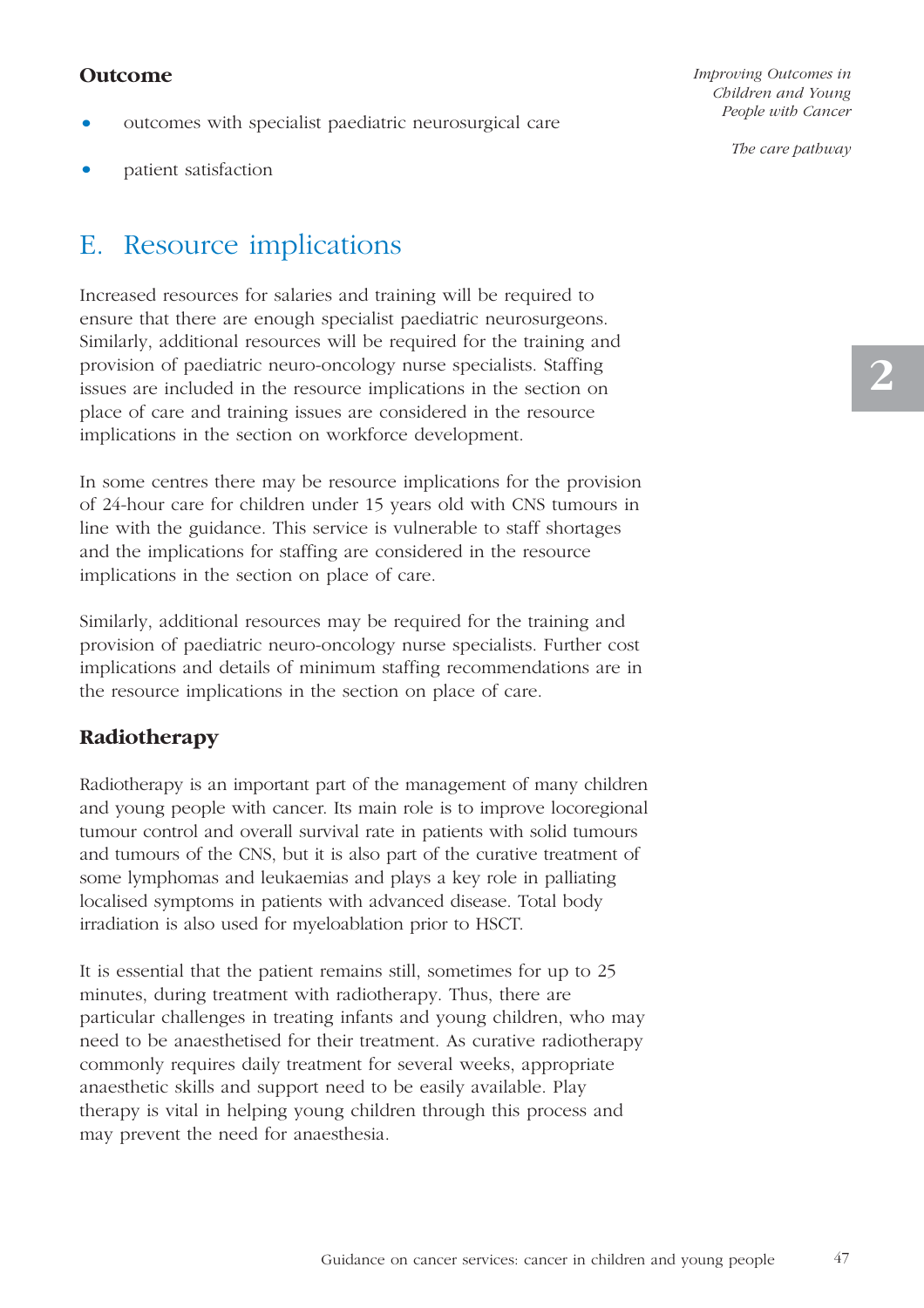*The care pathway*

Anatomical-site specialisation among both clinical oncologists and therapeutic radiographers is increasingly recognised as important in the provision of high-quality radiotherapy. Most cancer centres have identified one or more consultant clinical oncologists to take the lead in the management of paediatric tumours (specialisation by age and not anatomy), but there may not always be appropriately skilled crosscover arrangements.

Age-specific specialisation may be less appropriate for the management of many tumours in teenagers and young adults, for whom radiotherapy may be best managed by the clinical oncologist with the appropriate tumour-site specialisation and expertise. Nevertheless, age-appropriate support should be available during the period of treatment and follow-up.

Therapeutic radiographers with specific training in the management of children are needed to provide safe and efficient care during radiotherapy through their specialist, detailed knowledge of the planning, delivery and anticipated side effects of radiotherapy. They also enable maintenance of continuity of care during the planning and treatment period for the child and family.

### A. Recommendations

Radiotherapy for children and young people should be commissioned from centres that can demonstrate they comply with the requirements in Table 2.

For some rare conditions radiotherapy is high risk, very complex or requires specialised equipment, and it should be commissioned from agreed supraregional, national or international centres. Such radiotherapy includes:

- total body irradiation as part of the conditioning regimen for a haemopoietic progenitor transplant (which should only take place in JACIE-accredited centres)
- irradiation of infants with retinoblastoma
- biological targeted radioisotope treatments
- brachytherapy
- radiosurgery
- hypofractionated stereotactically guided radiotherapy.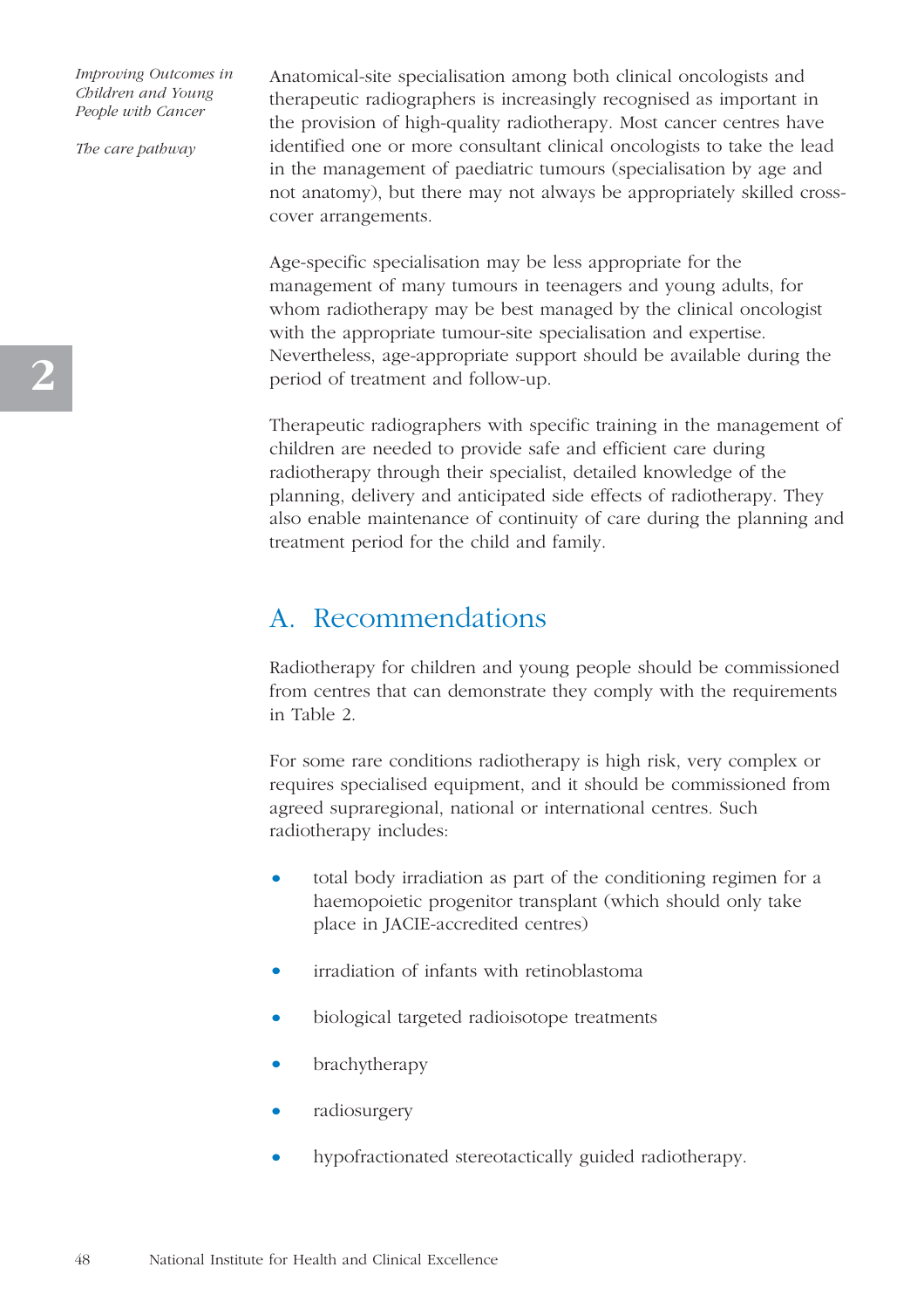Radiotherapy should start as soon as possible after a decision to use it has been made and within the time frame specified by the relevant treatment protocol and the Royal College of Radiologists' guidelines, unless the patient is too ill to tolerate planning or therapy. There is an unavoidable period of delay before complex, radical radiotherapy can be started because of the logistics of the manufacture of customised immobilisation devices and the use of three-dimensional conformal planning, but delays for other reasons should be minimised.

*Improving Outcomes in Children and Young People with Cancer* 

*The care pathway*

## B. Anticipated benefits

Improved outcomes and reduced treatment-related morbidity.

Improved compliance with treatment.

### C. Evidence

There is no high-quality evidence that provision of specialist radiotherapy facilities and support improve clinical outcomes in children and young people. However, the recommendations are consistent with the generally agreed move to subspecialisation in clinical oncology outlined in the Calman–Hine Report [23, Appendix 1] and in the publications of the Royal College of Radiologists and the Society and College of Radiographers. The resource requirements are also consistent with those outlined by the UKCCSG.

National strategic documents and Royal College publications indicate that a move to subspecialisation in clinical oncology is required.

The resource requirements and the need for age-appropriate facilities are documented in national guidance and guidance from the UKCCSG.

There is some evidence from the literature that delays in radiotherapy may affect tumour control in patients with sarcomas and high-grade gliomas, but the impact of delays in therapy have not been assessed systematically and have not been analysed for most indications of radiotherapy in children, particularly for more recently established protocols using reduced-dose radiotherapy. Therefore, it is important to ensure that radiotherapy is delivered within the time frames specified in the relevant protocol, unless the patient's condition precludes this.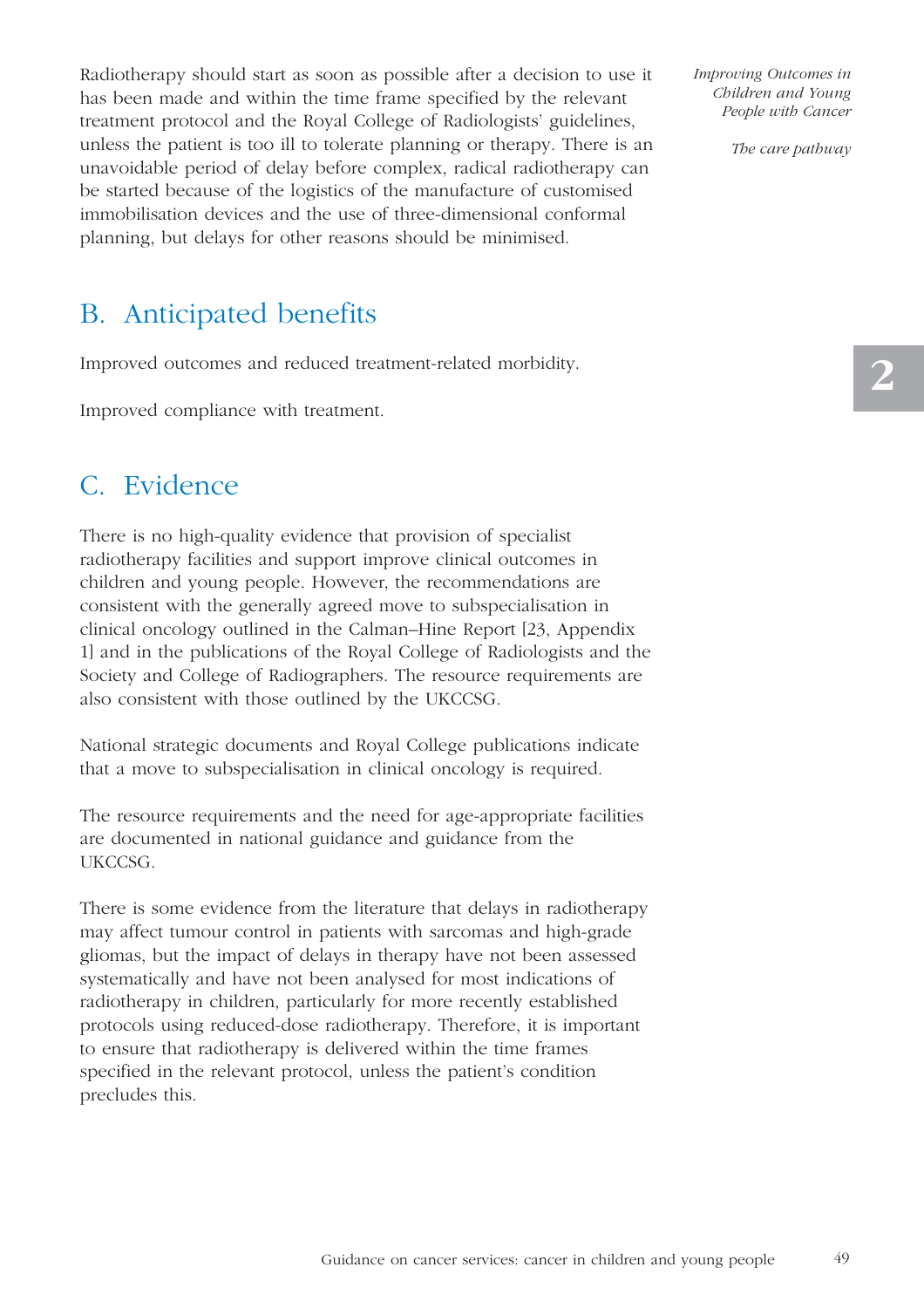*The care pathway*

#### **Table 2 Core components of radiotherapy centres treating children and young people with cancer.**

- More than one consultant clinical oncologist with appropriate subspecialisation in paediatric radiotherapy, including membership of the UKCCSG, and programmed activities for paediatric radiotherapy specified in the job plan, to enable consultant cross-cover arrangements
- Integration of the consultant clinical oncologists as core members of the paediatric oncology multidisciplinary teams (and therapeutic radiographers where appropriate)
- Availability of clinical oncologists with declared subspecialisation in the tumour-types common in young people
- A lead therapeutic radiographer with specific training and responsibility for treating children and young people
- Appropriate technical equipment, staff and facilities to provide high-quality, megavoltage radiotherapy (including mould room, three-dimensional computerised planning and treatment delivery systems)
- Access to paediatric anaesthetists, operating department assistants (ODAs) and nurses with paediatric recovery training, with modern facilities (including full resuscitation) and recovery area on site
- Policies and procedures for the safe supervision of children receiving sedation or anaesthesia
- Support of a play specialist
- Age-appropriate support facilities and staff with appropriate training for this specialised field
- Clinical protocols agreed with principal treatment centre
- Compliance with nationally agreed quality assurance standards
- Compliance with nationally agreed waiting times
- Participation in clinical trials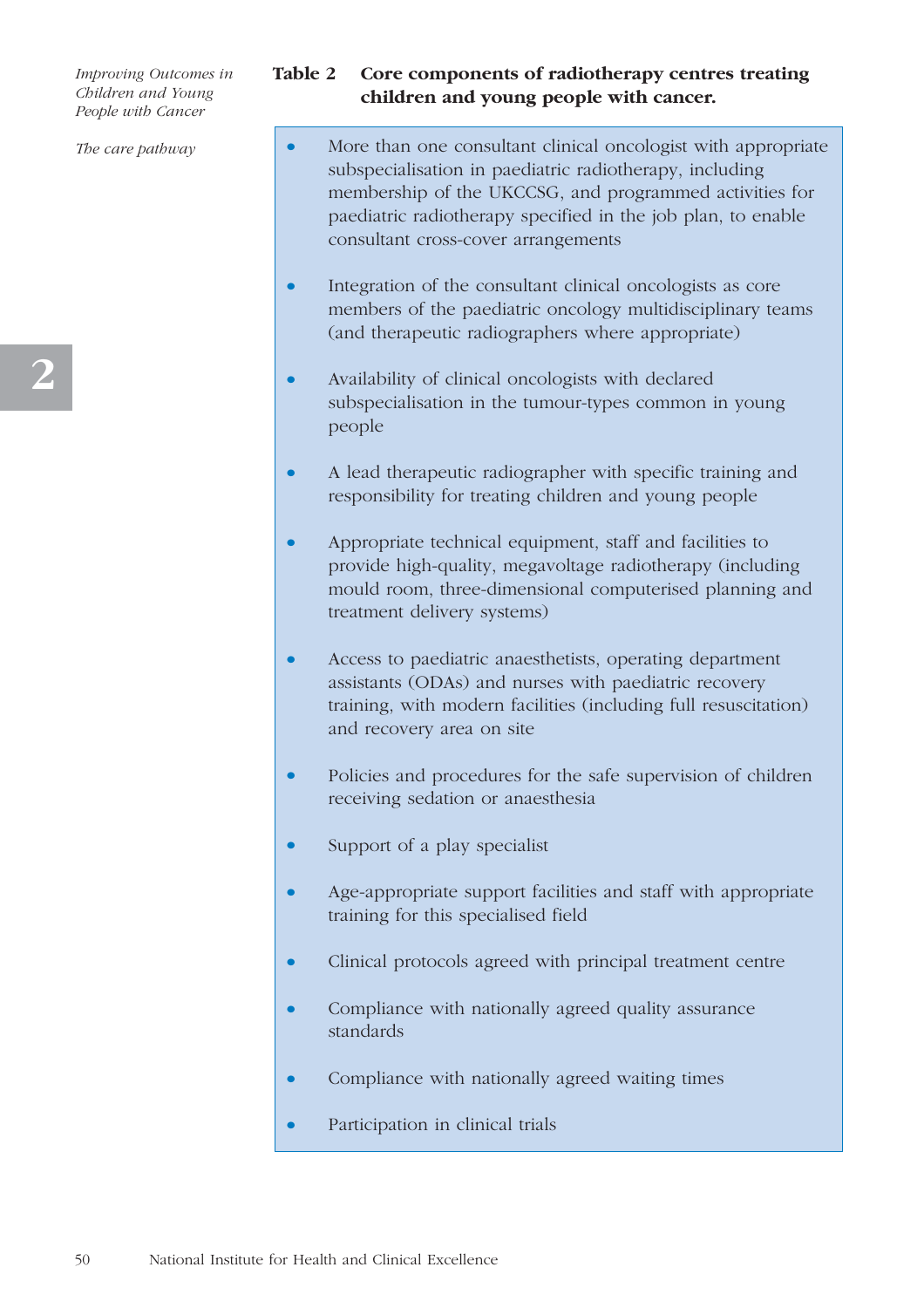## D. Measurement

#### **Structure**

- provision of adequate resources and staff and site-specialist consultant clinical oncologists to assure compliance with waiting time requirements.
- provision of cross-cover arrangements
- provision of anaesthetic services
- provision of services such as play specialists to assist in the delivery of radiotherapy to young children

#### **Process**

- compliance with nationally agreed quality assurance standards
- compliance with nationally agreed waiting times

#### **Outcome**

- evidence for the effect of delays in radiotherapy on outcome
- patient and parent/carer satisfaction with the delivery of radiotherapy

## E. Resource implications

Increased resources will be required at some centres for the training of, and to ensure access to, paediatric radiographers and clinical oncologists. The suggested minimum staffing level for consultant oncologists with expertise in paediatric radiotherapy is 0.7 FTE with an approximate cost of £66,700 per centre. It is further recommended that these consultant posts are staffed by at least two individuals.

*Improving Outcomes in Children and Young People with Cancer*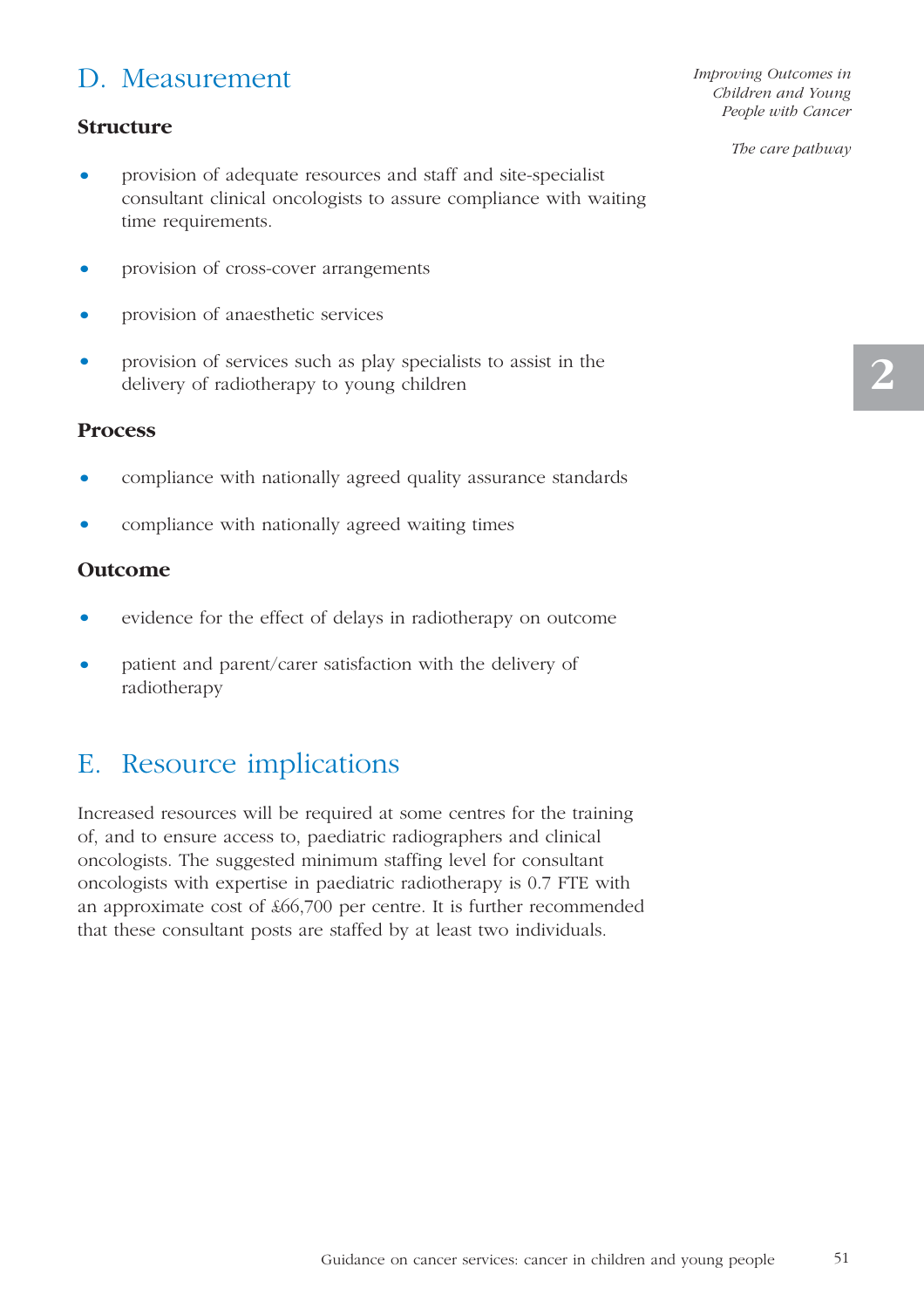*The care pathway*

# Supportive care

Supportive care is the term for interventions used to support the patient through the anti-cancer treatment period. Outcomes in cancer are dependent not only on the safe and effective delivery of treatment, but also on the timely and effective management of the acute and longer-term side effects. Improvements in supportive care have played a key role in increased survival.

The management of issues such as pain and fatigue is also important for children and young people with cancer. When input is provided at the right time, it can facilitate home discharge and benefit the health and wellbeing of parents/carers, as well as the patient.

#### **Febrile neutropenia**

Neutropenia is a frequent side effect of chemotherapy. The patient is vulnerable during this period to potentially life-threatening infections. Febrile neutropenia (FNP) is the term used when a child develops a fever when the neutrophil count is low, and is a significant, potentially avoidable cause of morbidity and mortality.

Episodes of FNP in children and young people should be managed with caution, and most patients are admitted for intravenous antibiotics. There may be some who do not need admission, but more research is needed before this subset can be clearly identified.

### A. Recommendations

There should be a written protocol for the management of FNP in all patients having chemotherapy. When care is shared across treatment sites, this protocol should be agreed between the principal treatment centre and other treatment sites and should include provision for the urgent transfer of sick patients when required. The protocol should be available in all relevant clinical areas, including wards and accident and emergency (A&E) departments.

The protocol should be informed by guidance for the management of FNP in children and young people with cancer; it should be developed nationally.

Any unit providing chemotherapy should ensure it has sufficient capacity to allow admission of a child/young person to a bed with:

• appropriate infection-control facilities as recommended in the NICE guidance on *Improving Outcomes in Haematological Cancers* [59, Appendix 1]

**2**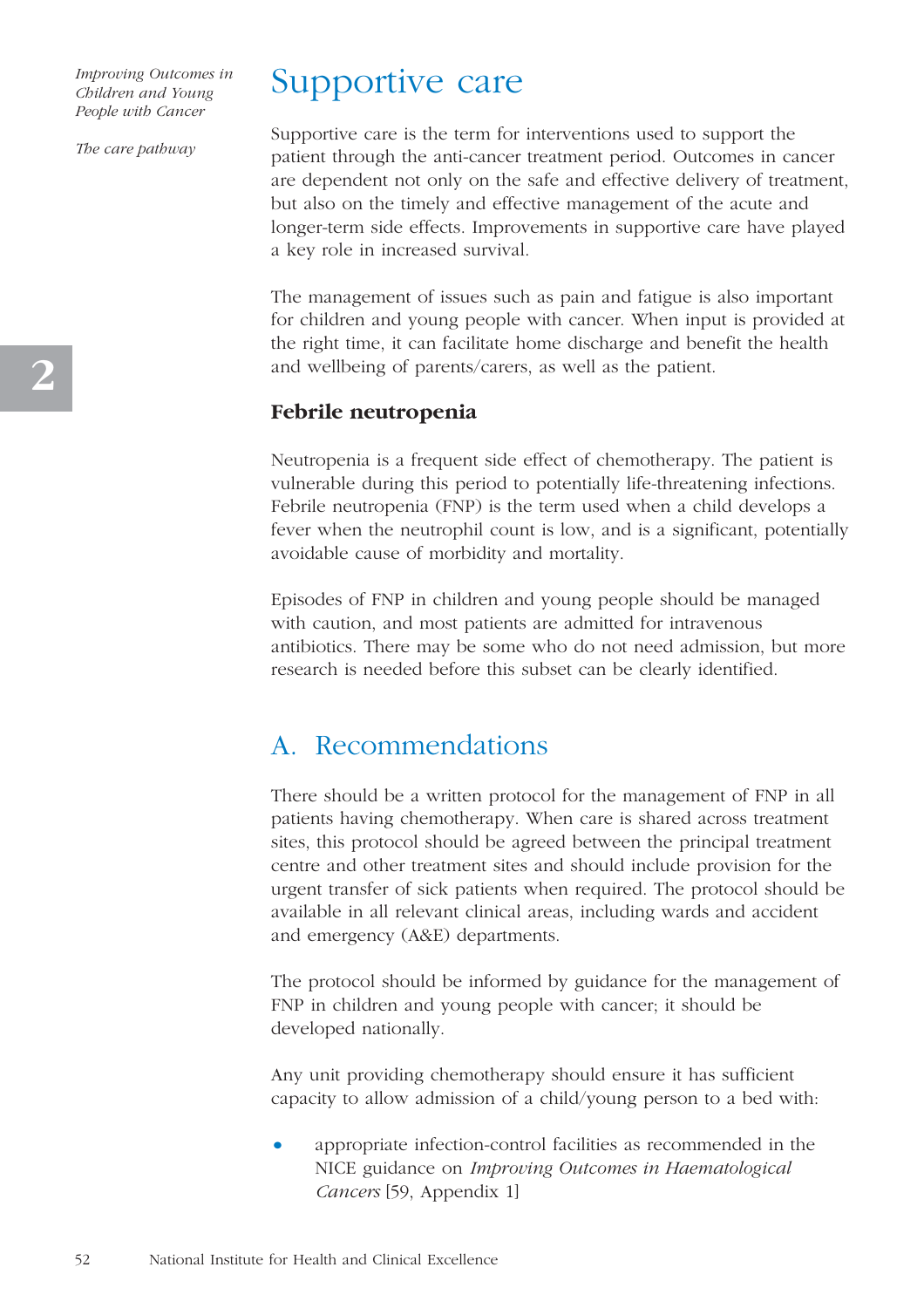- staff, both medical and nursing, trained in the management of FNP and its complications
- levels of staffing reflecting the requirements set out in *Defining Staffing Levels for Children's and Young People's Services* [72, Appendix 1].

Antibiotics, antifungals, growth factors and blood products, if required to support patients through episodes of chemotherapy-related neutropenia, should be adequately resourced.

Patients receiving chemotherapy and parents/carers should have education, including written information, on the importance of seeking appropriate medical attention in a timely fashion and how that care can be accessed.

There should be an agreed route of referral in the event of a FNP episode, with an open access policy to the unit that acts as the first point of contact and with no wait in an A&E department.

National research is required for:

- the development of robust methods of risk stratification in the management of FNP
- the exploration of the safe introduction of shorter periods of inpatient admission and/or community-based therapy for lowrisk episodes
- the prevention of FNP
- the use of antivirals and antifungals.

## B. Anticipated benefits

Lower number of deaths and episodes of serious complications from neutropenic sepsis.

With appropriate risk stratification, a reduction in the number of patients with fever requiring admission to hospital.

Reduction in duration of hospital admission for some patients.

*Improving Outcomes in Children and Young People with Cancer*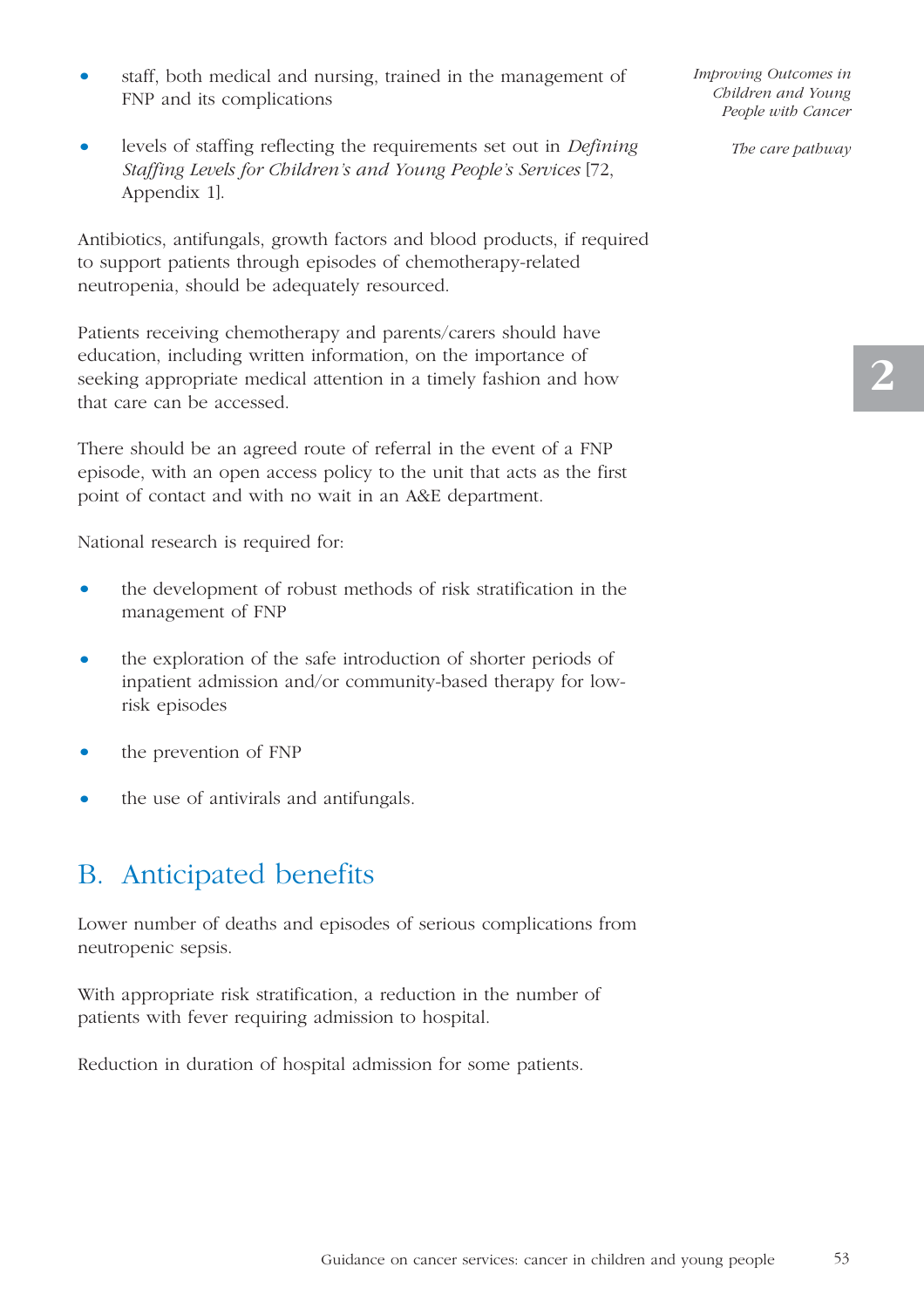*The care pathway*

C. Evidence

There are no UK guidelines for the management of FNP.

The evidence from three randomised controlled trials (RCTs) on the outpatient treatment of FNP episodes is inconsistent. There are two good-quality guidelines (both from the USA) that conclude that some selected patients may be treated as outpatients.

There is one systematic review and one prospective cohort study that indicate that there are clinical features and laboratory measurements that can be used to select children and adolescents for treatment in an outpatient setting, but that further research is required. There are further observational studies to provide indications for selection criteria.

## D. Measurement

#### **Structure**

- development of national guidelines on FNP
- development of risk-stratified protocols for the management of FNP
- development of protocols for outpatient treatment of FNP
- provision of adequate information on FNP to patient and parent/carers

#### **Process**

- number of patients with FNP treated as inpatients/outpatients
- compliance with protocols and guidelines
- bed occupancy

#### **Outcome**

- deaths from neutropenic sepsis
- number of patients with fever requiring admission to hospital
- patient and parent/carers views
- number of paediatric intensive care (PICU) admissions as a result of neutropenic sepsis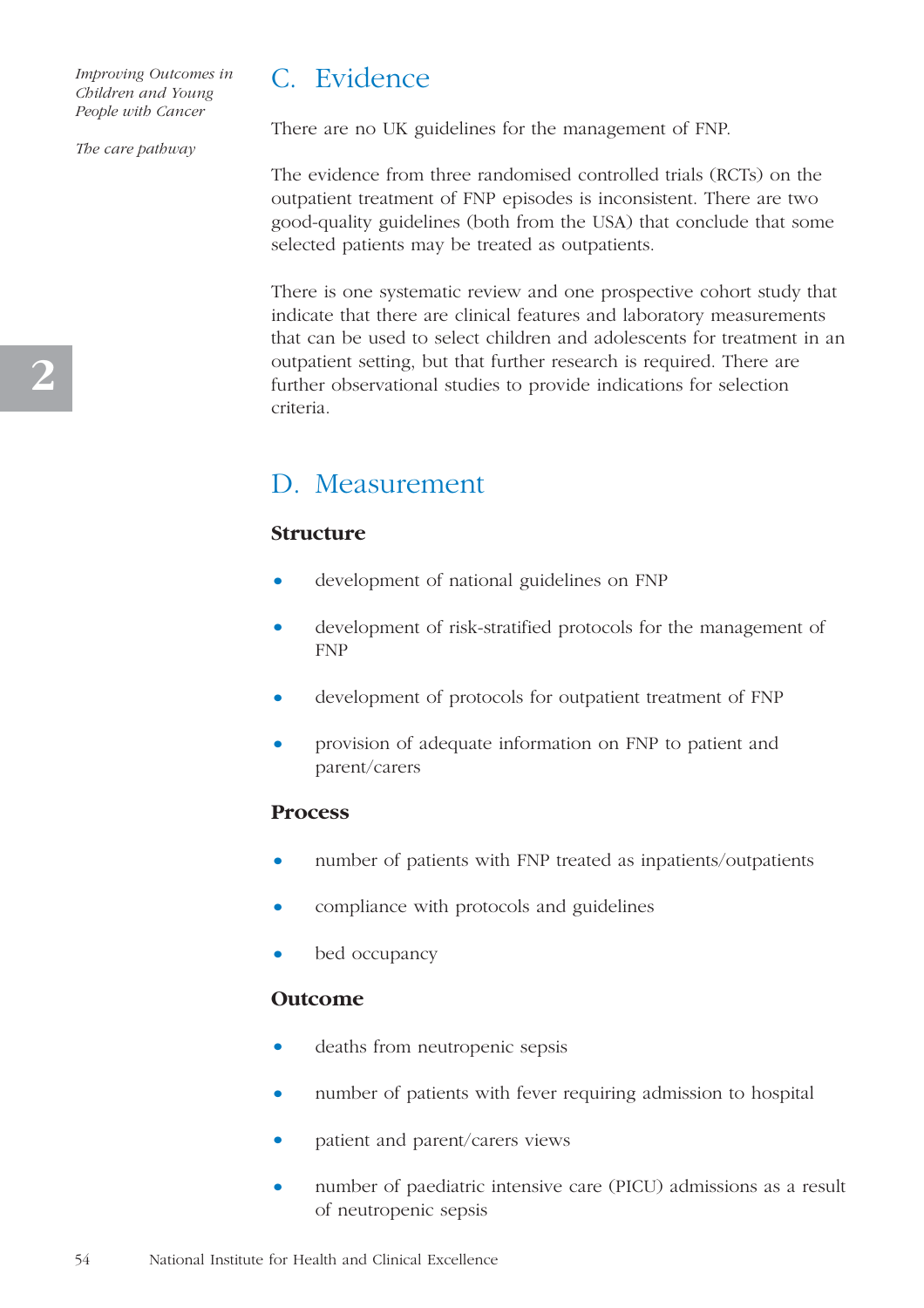## E. Resource implications

Management of FNP in children and young people in line with the guidance may have resource implications. This has not been specifically costed, but is not thought to be great.

#### **Central venous access**

Children and young adults requiring venous access for chemotherapy, radiotherapy and supportive treatment for cancer often need central venous access devices. This need is greater compared with older adults because:

- peripheral veins are more difficult to find and maintain in children than in adults
- the physical and emotional distress associated with peripheral venous access is an unacceptable burden for a child
- the treatment regimens are complex.

However, central venous catheters (CVCs) are associated with significant morbidity and, sometimes, mortality. Therefore, attention to detail in the choice of device, method and timing of insertion, postinsertion care, maintenance and removal is essential. CVCs may be inserted by a surgeon, radiologist, anaesthetist or nurse specialist depending on the type of device required. Removal of CVCs is potentially hazardous.

## A. Recommendations

Insertion of CVCs should be done in an area designed for clean surgical procedures, usually an operating theatre with imageintensifier or intra-operative ultrasound, or an interventional radiology suite. Sedation and local anaesthesia are required for young people. General anaesthesia is usually necessary for children and may be necessary for many in the older age group. An appropriate number of theatre sessions should be available. For most centres this will mean at least one dedicated operating list per week; in larger centres more than one list per week will be required.

Removal of CVCs should only be done by trained personnel in an appropriate setting. Provision of sedation and anaesthesia, similar to that described above for insertion of CVCs, is usually necessary.

*Improving Outcomes in Children and Young People with Cancer*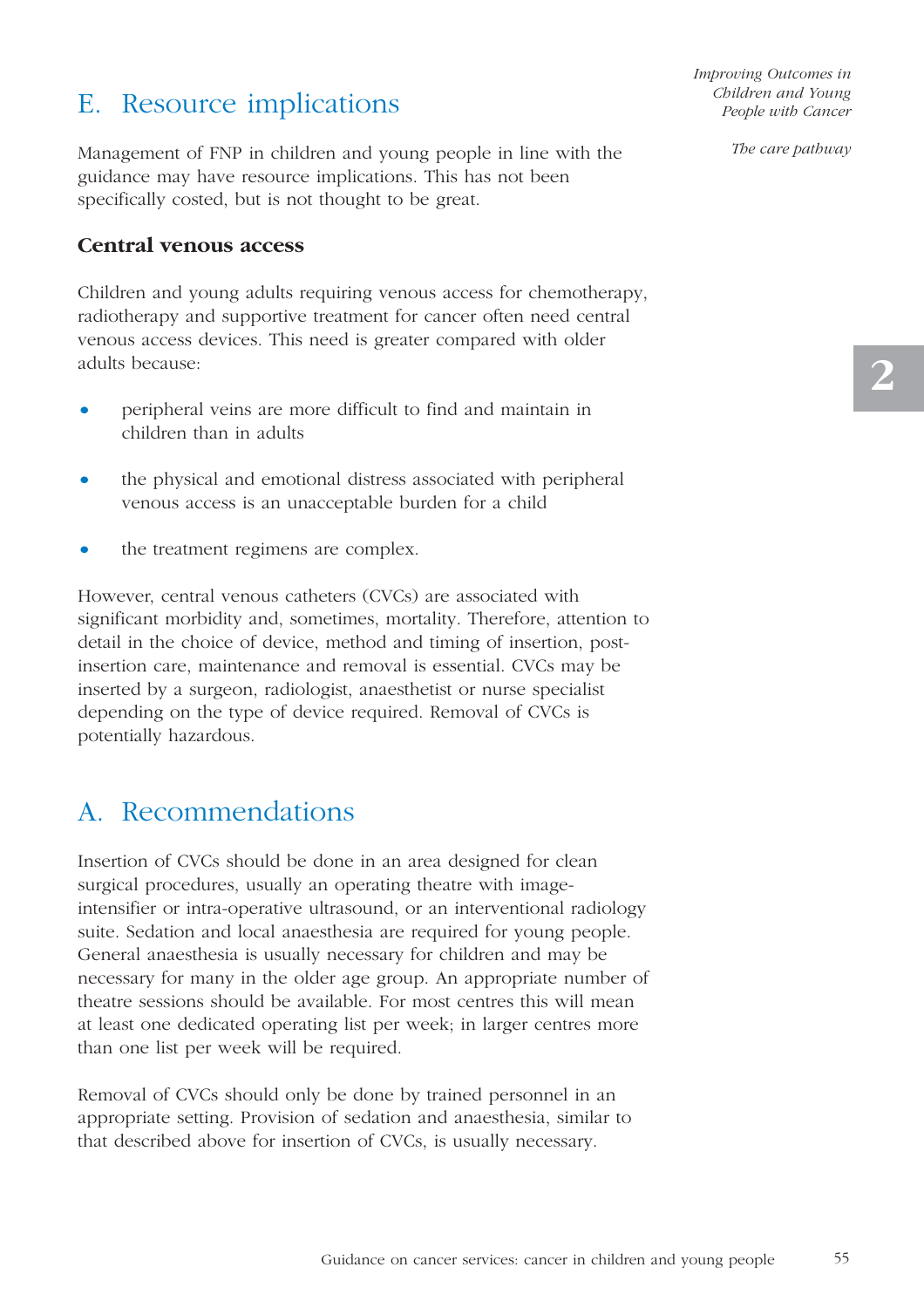*The care pathway*

There should be written guidance on the management of central venous access devices, including expert advice on the type of vascular device, which is consistent across treatment settings. All healthcare professionals involved in accessing these devices in patients should be trained and assessed as competent. The inserting practitioner should be appropriately trained and experienced and should maintain that experience.

Where appropriate, patients and parents/carers should be involved in choosing the type and siting of central line and provided with the information needed to inform that choice.

## B. Anticipated benefits

Agreed standardisation of the care of central venous access devices within a clinical network or shared care arrangement will:

- reduce the incidence of failed insertion and need for revision of **CVCs**
- reduce infection and other complication rates, including late effects due to vascular occlusion
- reduce pain and distress for patients and parents/carers
- improve continuity of care
- reduce interruption of chemotherapy regimes
- reduce hospitalisation
- promote confidence in families in the clinical competence of the health professionals providing care.

### C. Evidence

There is a great deal of observational evidence on the optimum method of central venous line insertion.

There is evidence to indicate that all staff involved in the management of central venous access devices should be trained and have their competency assessed.

There is good evidence from RCTs that an image-intensifier should be used at the time of insertion of all central venous access lines to avoid misplacement and the need for later revision.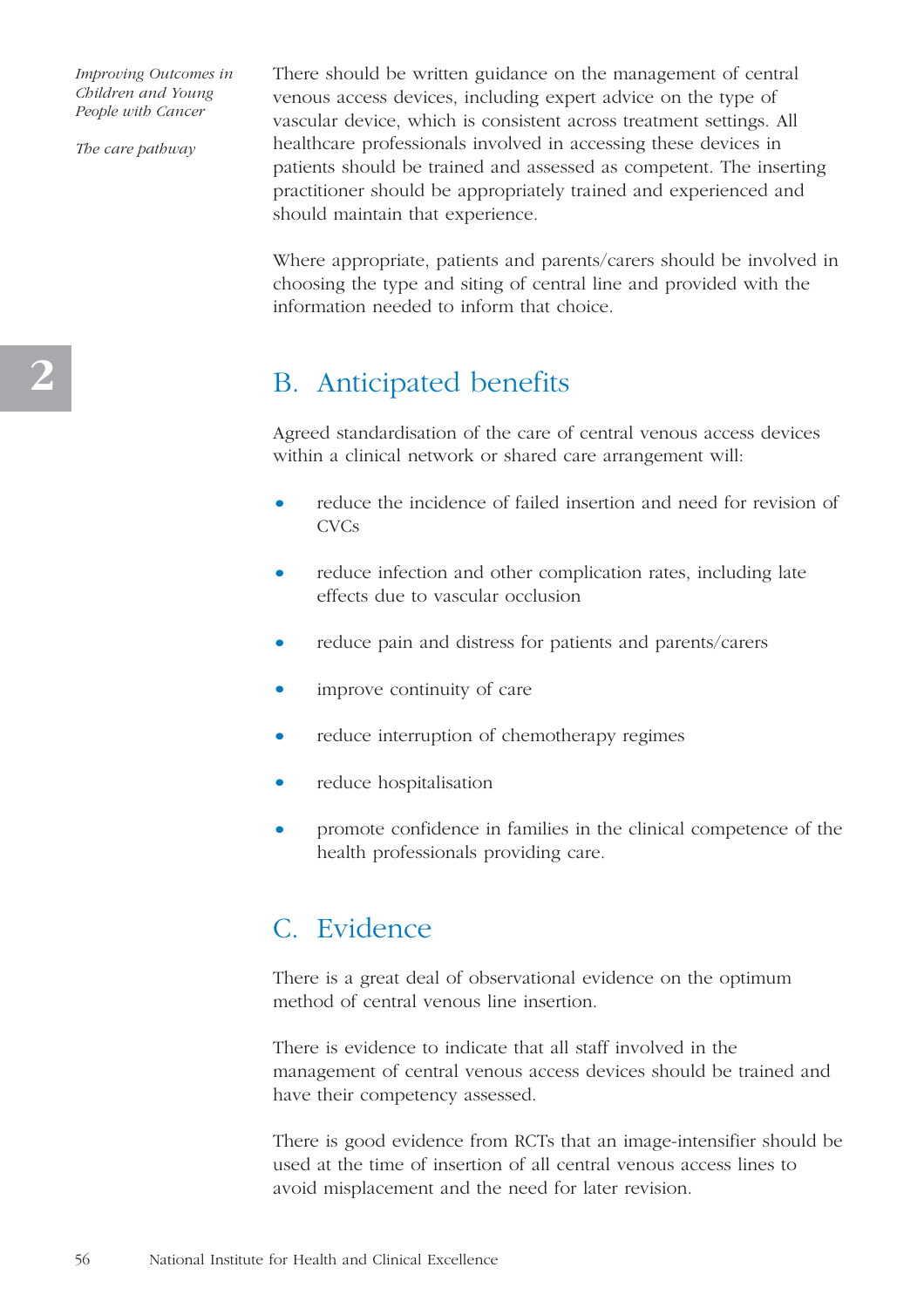There is some evidence to suggest the use of two-dimensional ultrasound to guide the procedure rather than using the more traditional anatomical landmark technique, but this advice applies mainly to adults and to percutaneous puncture of the internal jugular vein. There is no evidence to indicate that these devices help percutaneous puncture of the subclavian vein in children and the anatomical landmark technique is considered acceptable.

## D. Measurement

#### **Structure**

- evidence of the presence of written guidance on the management of central venous access devices
- provision of adequate training for all healthcare professionals involved in the management of these devices
- provision of suitable facilities and resources for insertion and removal
- provision of adequate information to patients and parents/carers
- provision of dedicated theatre time

#### **Process**

- staff attendance at training
- delays in access to theatre time

#### **Outcome**

• complication rates, particularly incidence of CVC-associated infection

### E. Resource implications

Costs of dedicated theatre time to ensure procedures for safe insertion and removal of CVCs for children were not available from Trusts; this will have cost implications for some principal treatment centres. The National Tariff does not include costs for CVC insertion as a separate procedure: more usually it is included as part of other procedures.

*Improving Outcomes in Children and Young People with Cancer*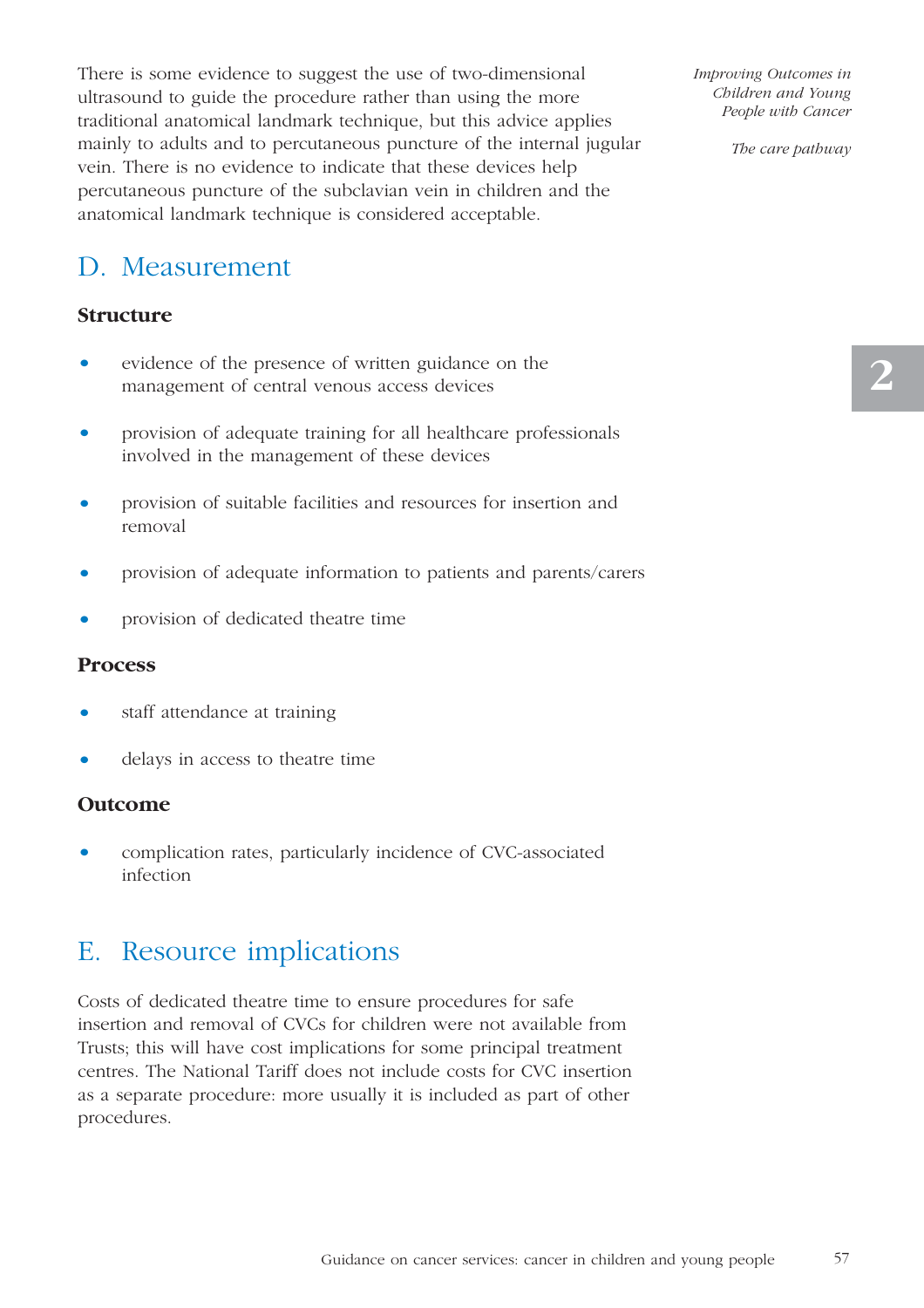*The care pathway*

#### **Blood product support**

Children and young people with leukaemia, and most patients who receive chemotherapy for cancer, develop pancytopenia (anaemia, neutropenia and thrombocytopenia from bone marrow suppression) and will require support with red blood cell and platelet transfusion. Some may develop abnormal blood clotting needing correction with fresh frozen plasma, and others may require regular intravenous immunoglobulin during periods of immunosuppression.

Hospitals will have a transfusion committee, which will produce local guidelines and oversee appropriate and specific training of all staff involved in the management and use of blood products support and report adverse transfusion events to the Serious Hazards of Transfusion (SHOT) Scheme.

### A. Recommendations

There should be a written protocol for the management of blood product support. It should be agreed between the principal treatment centre and any other treatment sites and be available in all relevant clinical areas.

Medical and nursing staff should have timely access to blood products at all times, including outside normal working hours.

Medical, nursing and laboratory staff at all treatment sites should be aware of the special transfusion needs of children, in particular the indications for the transfusion of cytomegalovirus (CMV)-screened, irradiated, virus-inactivated blood or blood products.

### B. Anticipated benefits

The safe administration of blood and blood products with errors and complications minimised.

### C. Evidence

There is evidence from national surveillance reports of the incidence of errors in administration of blood products. Children, particularly those in the first year of life, are at particular risk of being transfused with a blood product of the wrong specification. The commonest errors in 2003–2004 were the failure to request irradiated blood appropriately and the use of non-UK-sourced plasma for children born after January 1996.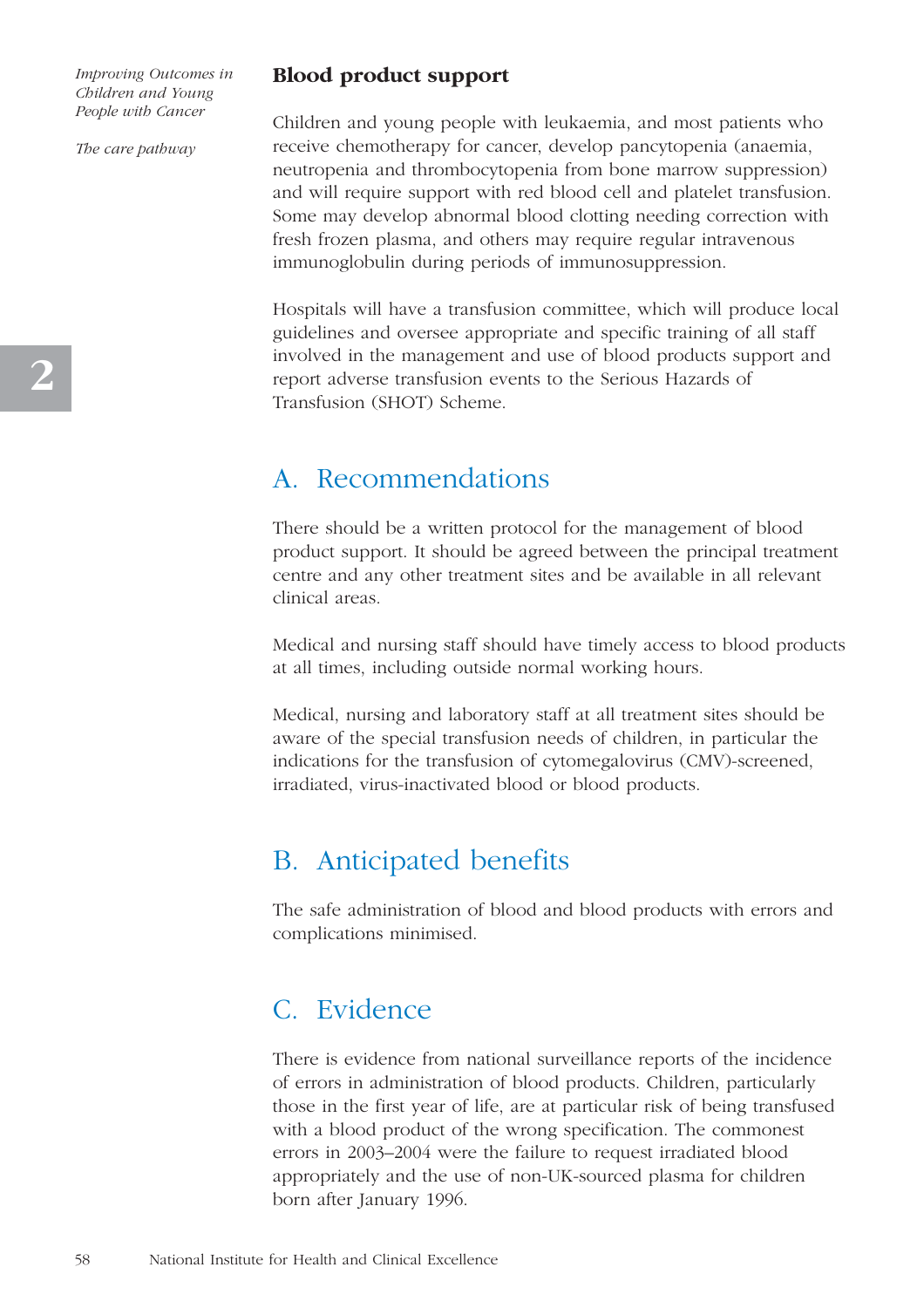There are good-quality guidelines on the administration of blood products to neonates and older children.

*Improving Outcomes in Children and Young People with Cancer* 

*The care pathway*

### D. Measurement

#### **Structure**

- production of local guidelines and protocols
- provision of appropriate training
- compliance with national 'haemovigilance' requirements

#### **Process**

- protocol and guideline compliance
- transfusion errors

#### **Outcome**

• morbidity and mortality of transfusion errors

## E. Resource implications

The recommendations on blood product support are not expected to have significant resource implications.

#### **Pain management**

Effective pain management is essential in many aspects of the management of children and young people with cancer. There are different types of pain that may be experienced by these patients, associated with the disease process, the acute side effects of treatment and progressive disease. In all cases assessment of pain is essential. The World Health Organization (WHO) guidelines for cancer pain relief and the use of the 'analgesic ladder' are well established and help to ensure systematic practice in pain control.

A particular issue in the treatment of children with leukaemia is a need for regular procedures that are painful, such as lumbar puncture and bone marrow biopsy. Most children require general anaesthesia for these procedures.

59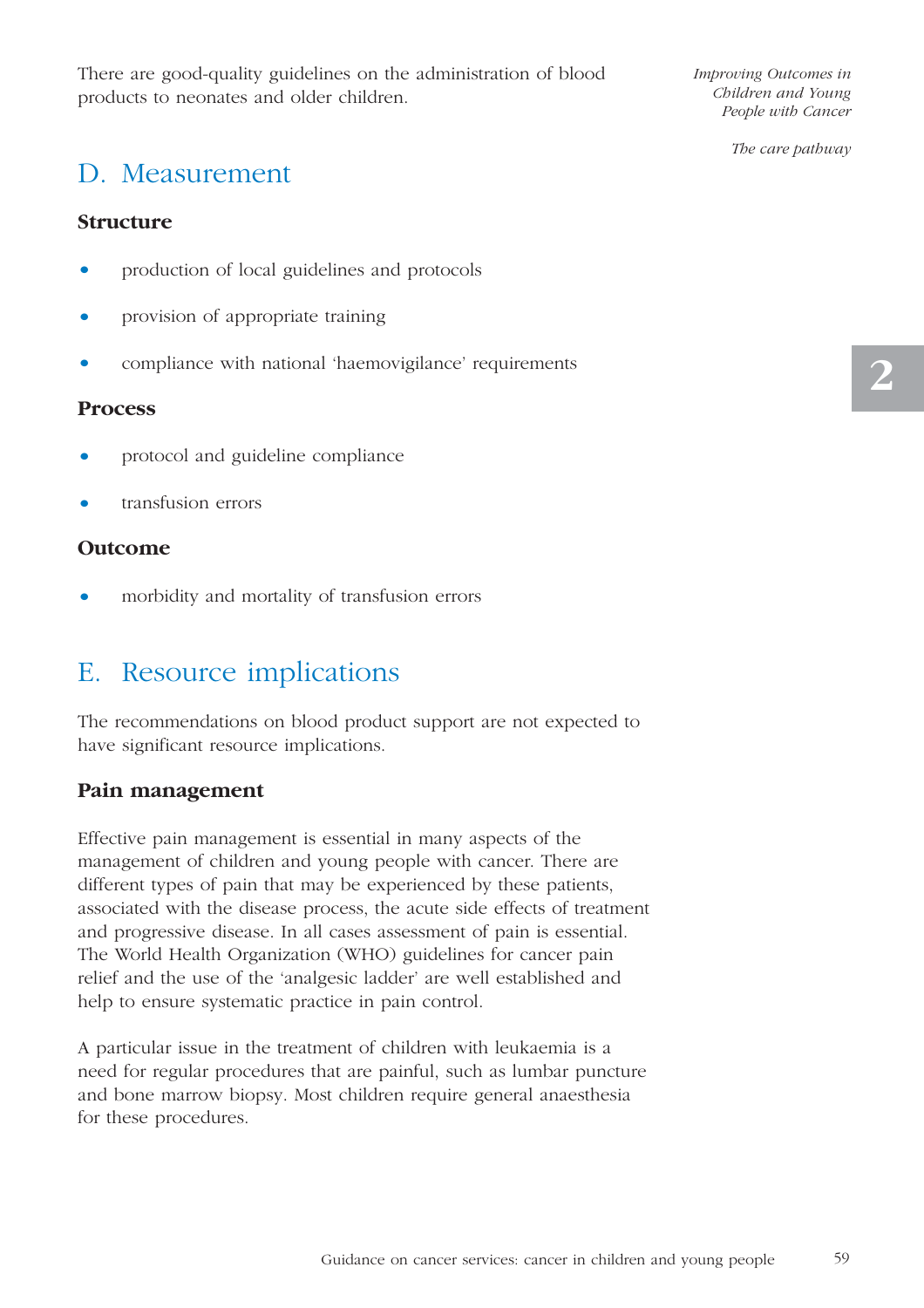*The care pathway*

Play, the use of techniques such as distraction, or the use of cognitive behaviour therapies to enhance coping skills, can prepare children and young people for painful procedures. Play specialists and activity coordinators are able to facilitate nursing care and invasive medical procedures and their input may reduce the need for sedation and anaesthesia.

### A. Recommendations

Multidisciplinary protocols should be in place to support the safe and effective use of analgesia and these should be available in all care settings.

Ready access to specialist multidisciplinary pain services should be available for advice and support in complex pain management.

All children requiring hospital care should have daily access to play specialists or, for older children and young people, activity coordinators to assist in preparation for painful procedures. These members of staff should have access to formal psychology support in developing techniques such as relaxation and visualisation.

There should be adequate provision of general anaesthesia for patients undergoing regular painful procedures (for example, bone marrow and lumbar puncture).

### B. Anticipated benefits

Effective pain management should result in improved compliance with procedures and improved quality of life.

### C. Evidence

There is a systematic review of evidence and guidelines that suggests the type of services that are effective in providing adequate pain relief to children and young people with cancer.

Standards for Hospital Services for Children and Young People, published in the *National Service Framework for Children, Young People and Maternity Services* [35, Appendix 1], indicate how important the management of pain (or its poor management) is to children in hospital, and give clear guidance as to the importance that should be placed on this aspect of care.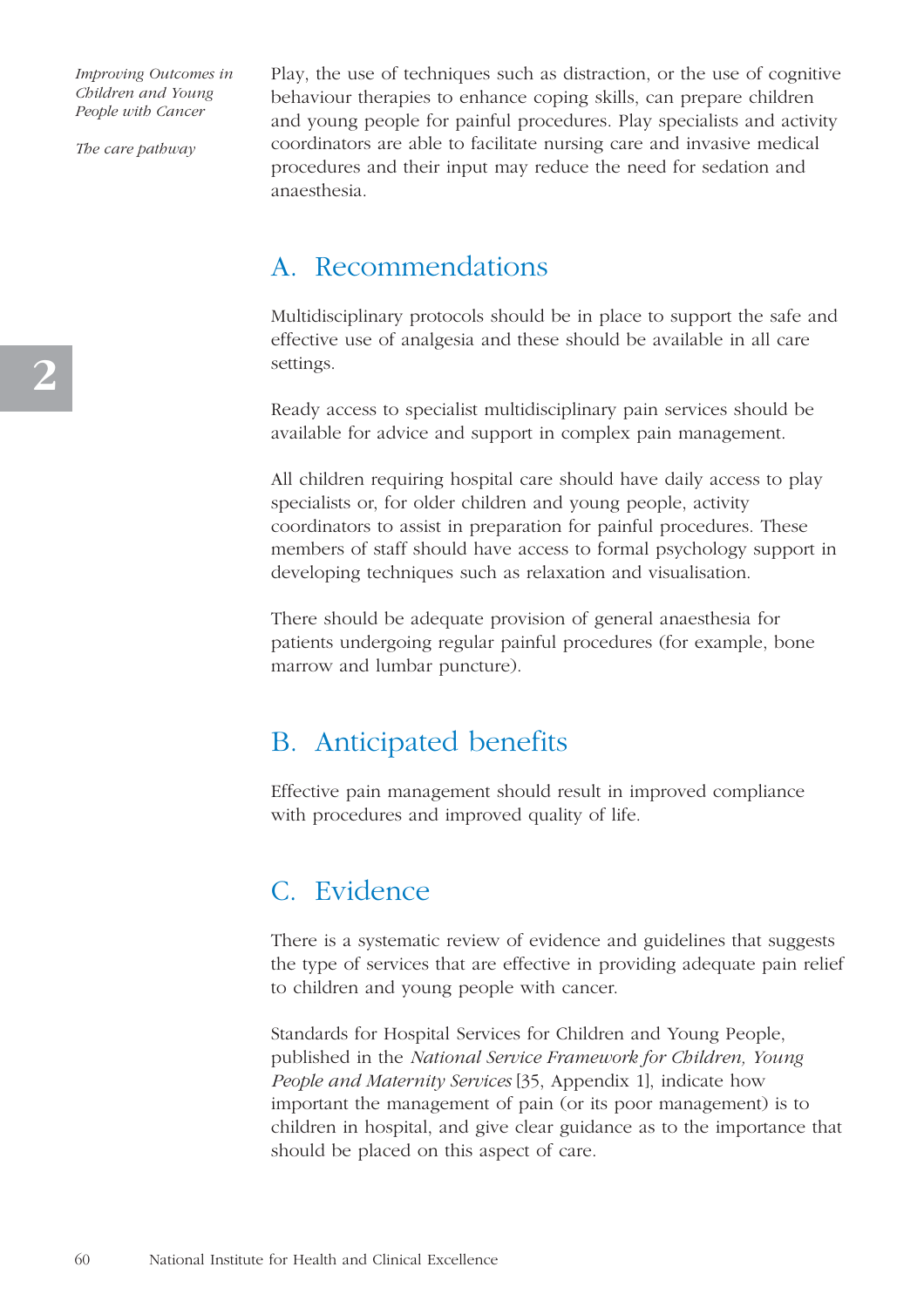## D. Measurement

#### **Structure**

- evidence that specialist and age-appropriate pain relief services are available when required
- provision of adequate training for staff in pain relief techniques
- written protocols for pain relief procedures

#### **Process**

• delays in providing adequate pain relief

#### **Outcome**

- pain control
- patient and parent/carer satisfaction with pain relief

## E. Resource implications

The only aspect of these recommendations that is likely to have significant cost implications is the provision of appropriate numbers of play therapists, activity coordinators and child psychologists, and addressing their training and education needs (see resource implications in the sections on workforce development and on place of care).

#### **Management of nausea, vomiting and bowel disturbance**

Nausea, vomiting and change in bowel habits are among the most distressing side effects of cytotoxic chemotherapy. Nausea and vomiting vary with the emetogenic potential of the drugs and individual susceptibility. Diarrhoea is a side effect of many drugs and also occurs as a result of immunosuppression. Constipation is also a common symptom. Advances in the management of these symptoms have occurred with the more effective use of improved drugs and evidence-based multidisciplinary protocols.

There are other causes of nausea and vomiting, which require assessment and appropriate management, for example, radiotherapy and symptoms within the palliative phase.

*Improving Outcomes in Children and Young People with Cancer*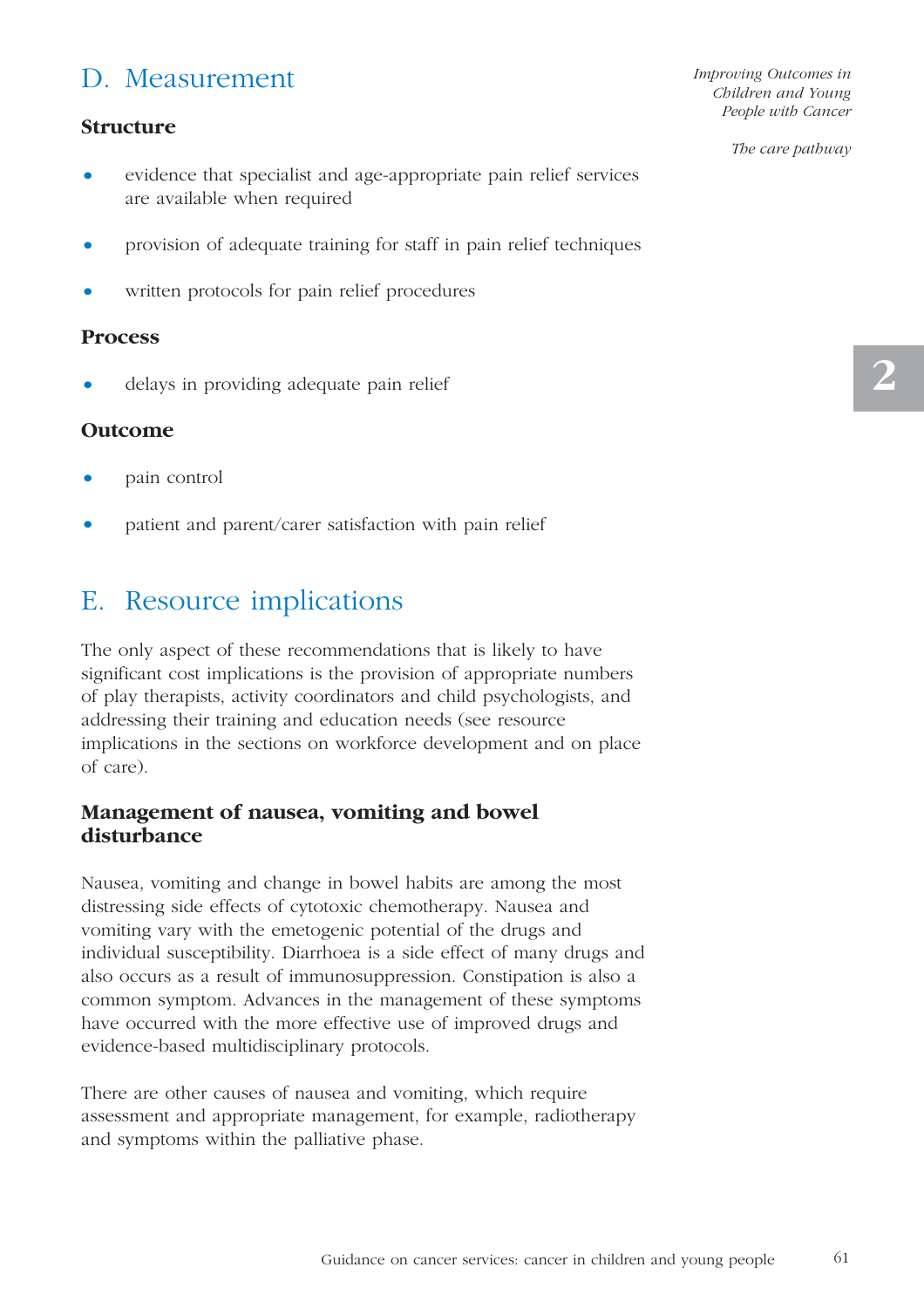*The care pathway*

Non-pharmacological approaches to the management of nausea and vomiting are also available. Children and young people can be helped in the management of anticipatory nausea and vomiting through play and the use of techniques such as distraction, or the use of cognitive behaviour therapies such as relaxation and guided imagery to enhance coping skills. Many patients undergoing active chemotherapy and suffering from severe diarrhoea require inpatient management.

### A. Recommendations

There should be written protocols for the management of chemotherapy- and radiotherapy-induced nausea and vomiting and bowel disturbance. If care is shared across treatment sites, these protocols should be agreed between the principal treatment centre and other treatment sites. The protocol should also be available in all relevant clinical areas.

The antiemetic drugs specified in the protocol should be readily available across all treatment sites.

There should be timely access to occupational and psychological or behavioural therapies for patients with anticipatory nausea and vomiting.

### B. Anticipated benefits

Better control of nausea and vomiting through a systematic approach to management.

Consistency across care settings will enhance parental/patient/carer confidence in shared care.

## C. Evidence

There is evidence that the use of clear guidelines can help in the management of these side effects of treatment.

### D. Measurement

#### **Structure**

written protocol in use with evidence of multidisciplinary input and regular review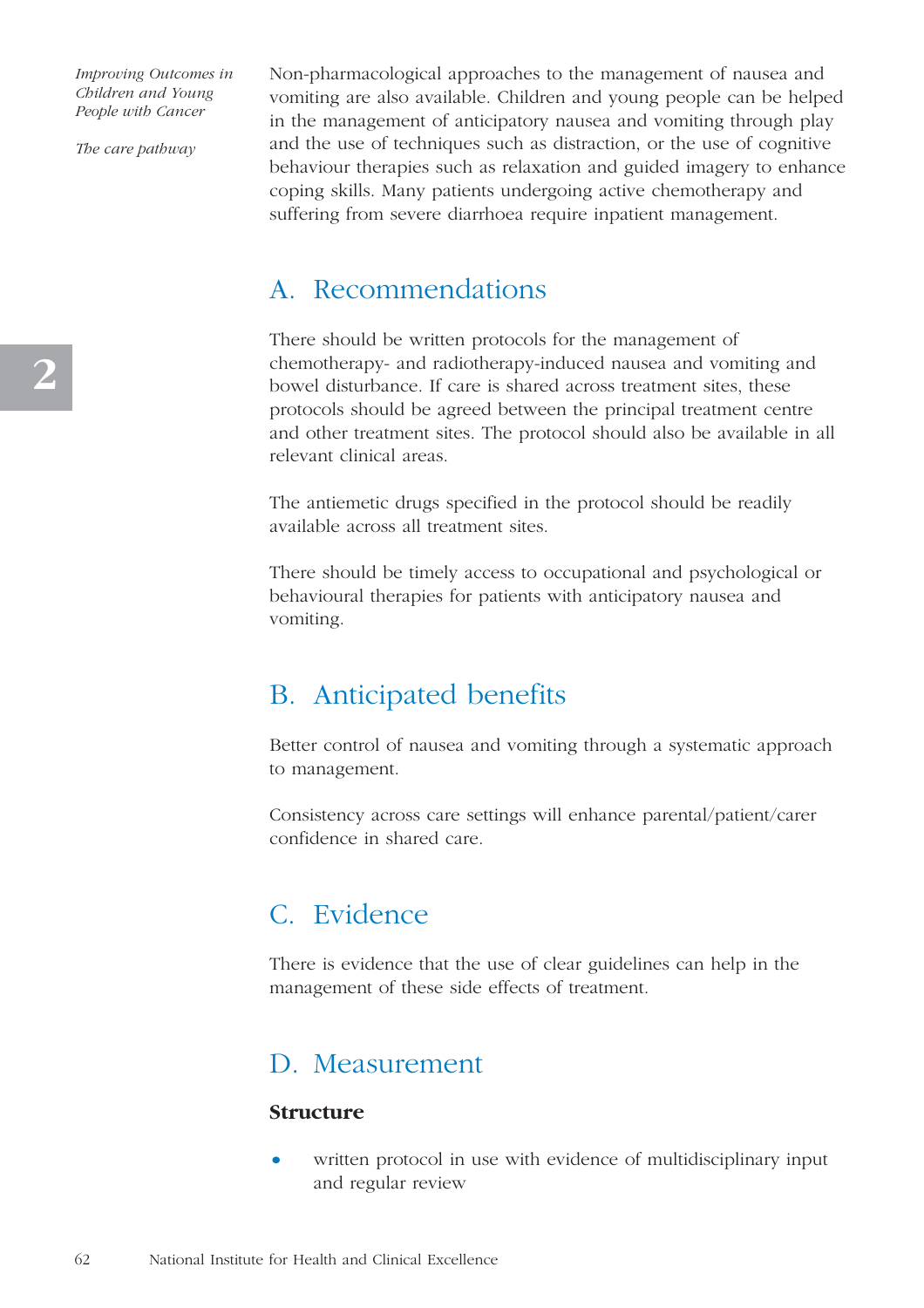#### **Process**

- compliance with and effectiveness of protocol
- evidence of staff training in this aspect of treatment

## E. Resource implications

The only aspect of these recommendations that is likely to have significant cost implications is access to occupational therapists and psychologists (see resource implications in sections on the workforce development and on place of care).

#### **Nutrition**

Children differ metabolically from adults and continued growth and development is desired throughout treatment. Nutritional support in childhood cancer is an important part of supportive care and as treatment has become more intensive this has become even more essential. Nutritional depletion, secondary to prolonged anorexia, nausea, vomiting, mucositis and significant infectious complications, can be severe. Other common side effects, such as taste abnormalities, dry mouth, constipation, renal impairment and food aversion, also affect nutritional intake.

There are different modalities for delivering nutritional support, all of which require access to appropriate personnel and facilities.

## A. Recommendations

Nutritional support, enteral or parenteral, should be designed to provide adequate protein, energy, vitamins and minerals for all children and young people, taking into account their age, condition and treatment, and should be adequately resourced across treatment settings, including home-based enteral feeding.

Training in the field of general paediatrics should be provided for dietitians before working in oncology with children.

Training, recruitment and retention of specialist dietitians should be funded.

Staff of relevant disciplines should adhere to agreed national professional guidelines on nutritional support.

*Improving Outcomes in Children and Young People with Cancer*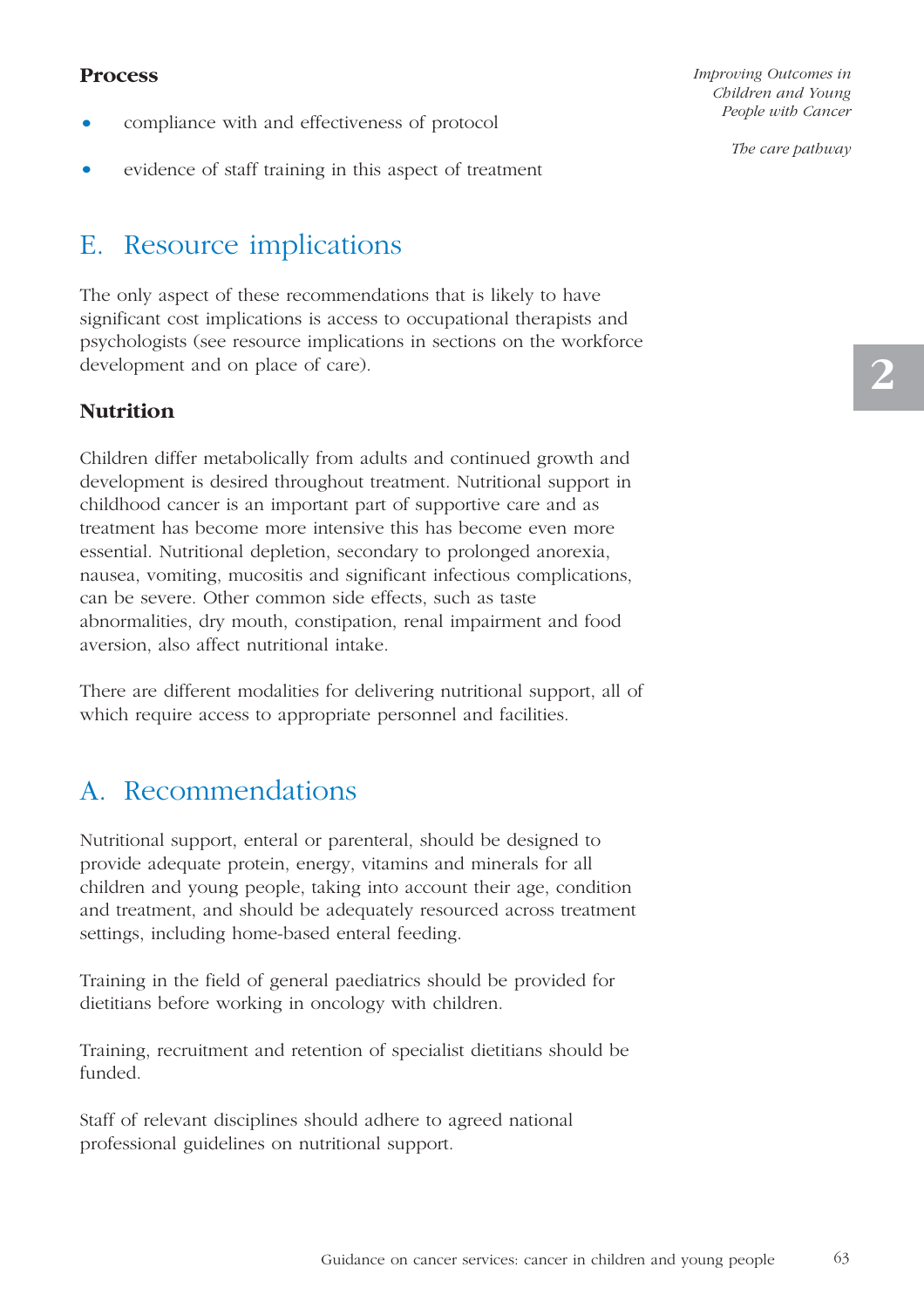*The care pathway*

## B. Anticipated benefits

Adequate and effective nutrition will speed recovery, reduce the chance of prolonged nutritional problems and improve general wellbeing.

Children with cancer will have their nutritional needs met by dietetic involvement.

Additional investment will allow dietetic services to meet the nutritional needs of this group of vulnerable young people adequately.

## C. Evidence

There is evidence from observational studies to indicate that the response to chemotherapy is influenced by nutritional status.

There is evidence from case series that the metabolism of chemotherapeutic agents is affected in malnourished patients.

Some case series have demonstrated higher infection rates in malnourished patients.

There is some poor-quality evidence to indicate poorer outcomes in children with cancer who are malnourished at the time of diagnosis

### D. Measurement

#### **Structure**

- provision of protocols detailing measures to ensure adequate nutritional support
- provision of specialist dietetic advice/training/interventions
- provision of information on nutritional requirements to patients and parents/carers

#### **Process**

numbers of trained dietitians working in this service area

#### **Outcome**

• nutritional status of patients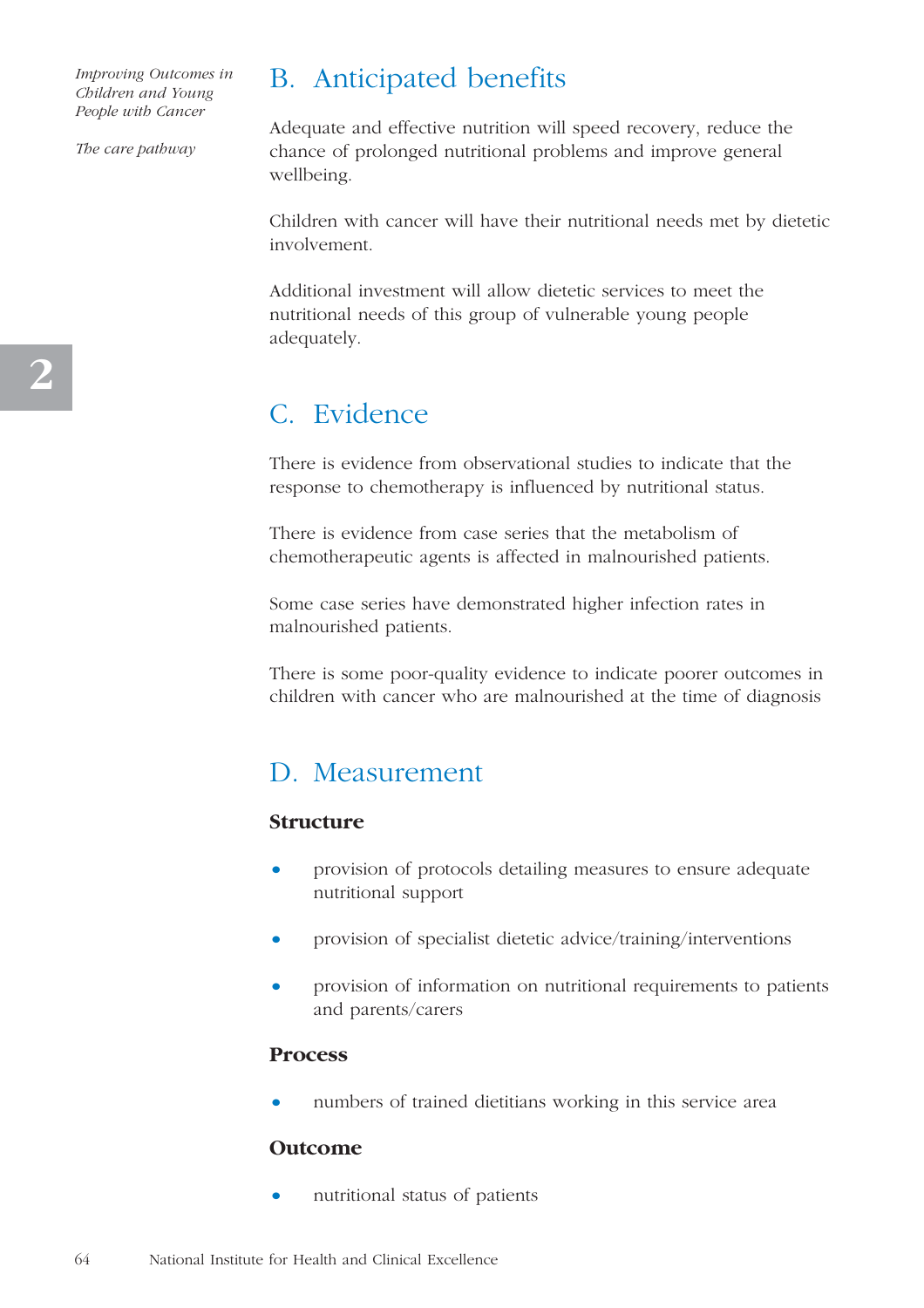## E. Resource implications

The only aspect of these recommendations that is likely to have significant cost implications is employment and training of dietitians (see resource implications in the sections on workforce development and on place of care). There should be a minimum of 1 FTE dietitian at each paediatric principal treatment centre and at least 0.8 FTE dietitian in centres where young people are treated. The employment costs of these core staff members are expected to be about £57,000 per annum. This is considered in full in the resource implications in the section on place of care.

#### **Oral and dental care**

Cancer treatment results in acute oral cavity problems, such as mucositis and infection, as well as affecting developing teeth, with an increased incidence of structural dental anomalies.

There is variation in oral care practice between centres with regard to preventative therapies and dental check-ups. National evidence-based guidelines for oral care for children and young people being treated for cancer is being developed. Children are often referred back to their general dental practitioner (GDP) after completion of their cancer treatment.

The provision of dental services to children undergoing treatment for childhood cancer is fairly well developed; most paediatric oncology centres have established links with paediatric dentistry teams. However, on discharge many of these patients are lost to dental care follow-up.

The group most at risk from failure of dental services are young adults, especially those who have received radiotherapy to the mandible and maxilla or total body irradiation, followed by bone marrow transplantation. Many such young adults with extreme dental needs, foreshortened roots and some with devastated dentition, are outside the age range to qualify for 'free' NHS treatment and find the cost of the treatment prohibitive. Access to NHS-funded primary dental providers is also difficult.

National evidence-based guidelines for oral and dental care are being developed and will inform care in this area.

*Improving Outcomes in Children and Young People with Cancer*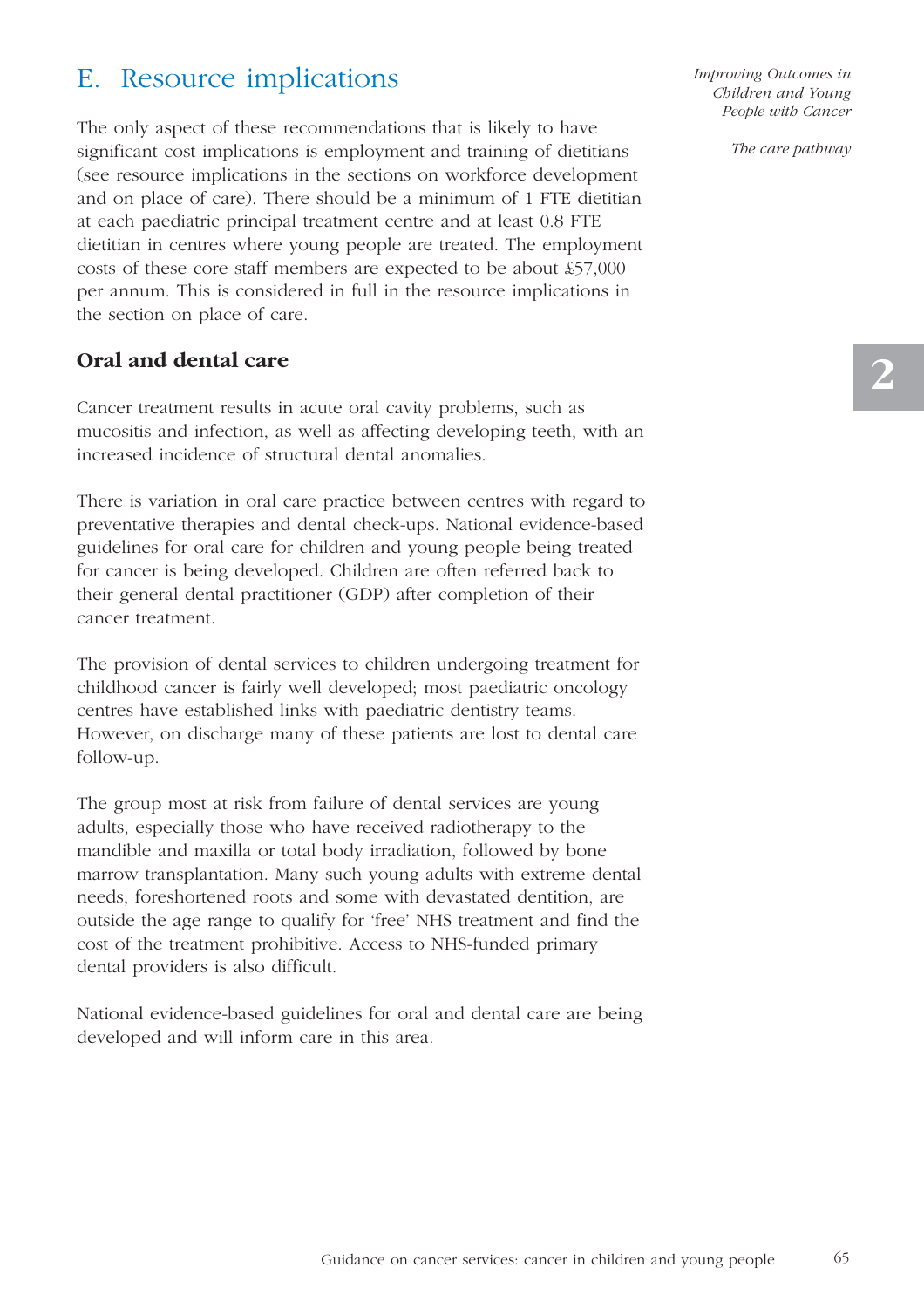*The care pathway*

### A. Recommendations

There should be special provision of emergency dental treatment for children and young people who have teeth with poor prognosis before the start of chemotherapy.

Information on the effects of cancer treatment on the mouth should be provided to all patients and their parents/carers.

A named dental professional, identified by the principal treatment centre, should coordinate care throughout the care pathway, including transition to adult care.

There should be clear protocols and referral routes for dental followup.

There should be support for young adults who no longer qualify for free NHS dental care in general practice, but have dentition at risk because of treatment.

### B. Anticipated benefits

Preventing dental disease for this group will minimise detrimental effects on their general health.

The effects of treatment for their malignancy on development of dentition and function of oral tissues will be addressed.

## C. Evidence

There are some consensus guidelines produced by the Royal Colleges on dental care for children receiving cancer treatment.

There are surveys on the variation in practice of oral and dental care between the paediatric oncology centres in the UK.

There is a lack of good-quality evidence on the effective treatments for oral infections and oral mucositis.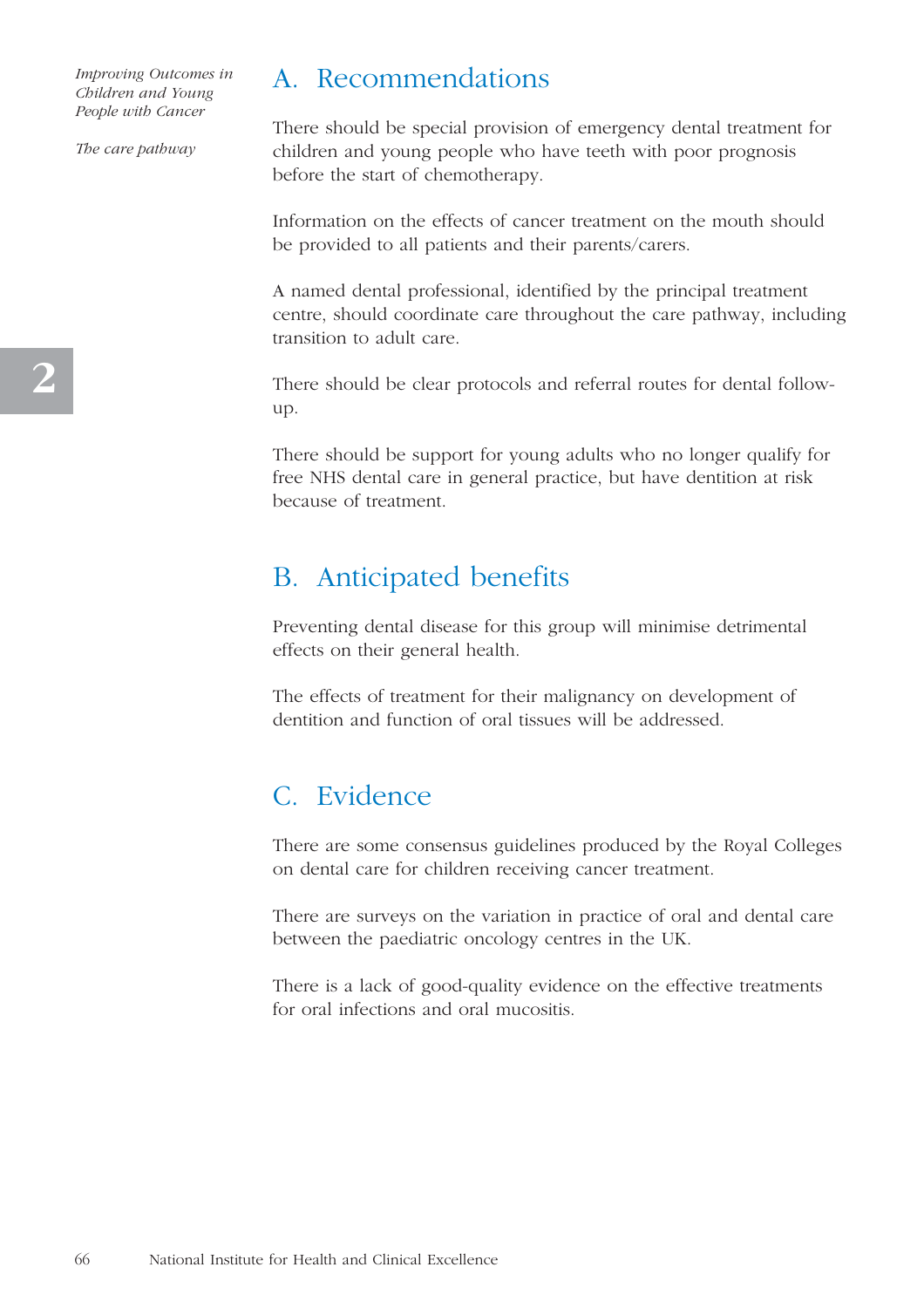## D. Measurement

#### **Structure**

- evidence that there are effective dental screening and treatment protocols available before and during treatment
- evidence that there are written protocols for treatment of oral infections
- evidence of follow-up protocols with clear referral routes

#### **Process**

- compliance with treatment protocols
- access for patients who require dental follow-up post treatment

#### **Outcome**

- incidence of cases of oral infection and oral mucositis during treatment
- dental problems in long-term survivors of cancer

### E. Resource implications

Funding will be needed in some areas to ensure that each principal treatment centre has the recommended dental services, including an emergency service and a named dental professional available to coordinate care. This has not been formally costed.

*Improving Outcomes in Children and Young People with Cancer*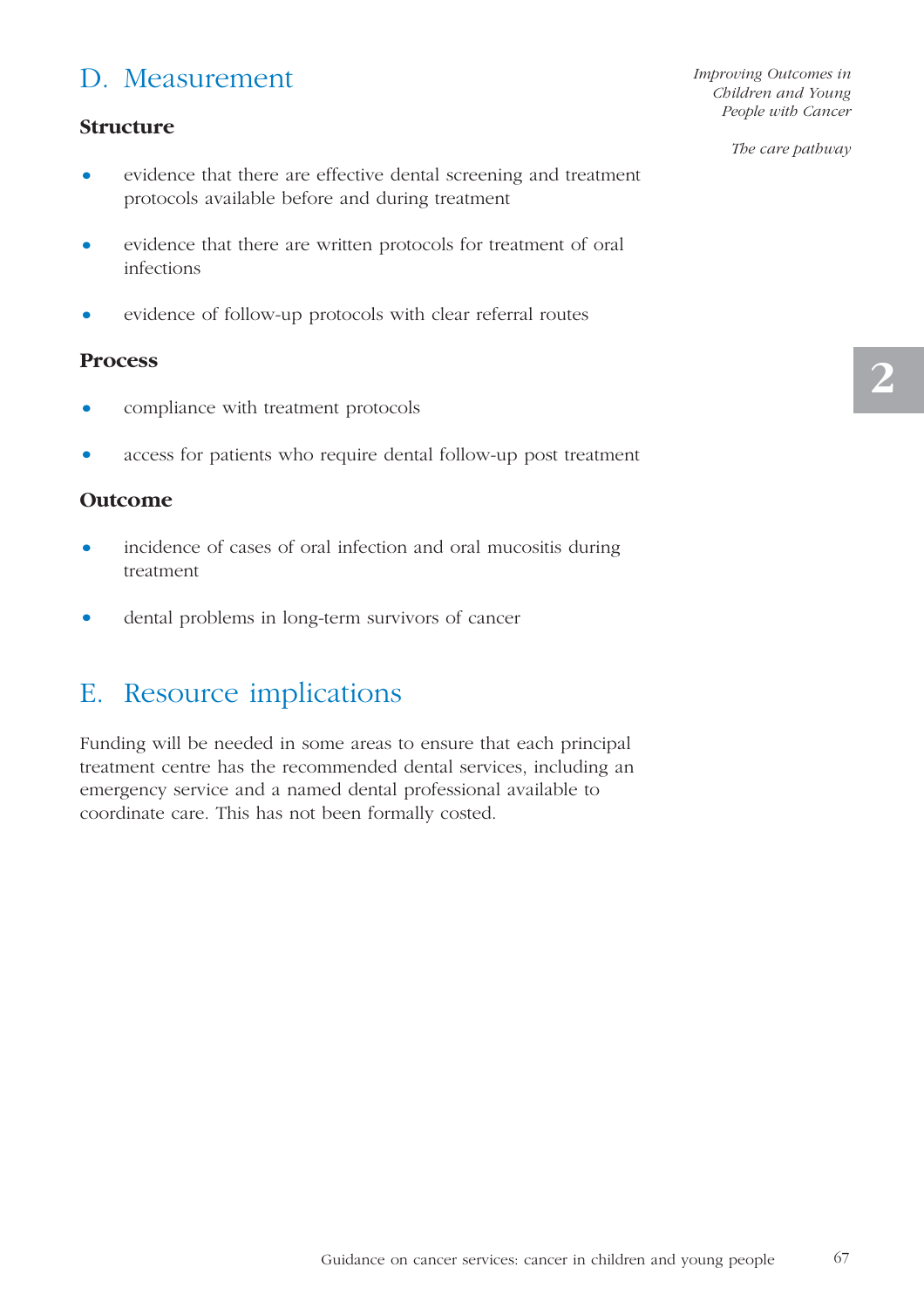*The care pathway*

# Rehabilitation

Rehabilitation comprises the interventions used to improve overall physical, emotional, social and educational outcomes during and after cancer therapy. It uses a combination of approaches and interventions by a variety of different professional groups at different stages in the patient's pathway. An important part of rehabilitation is the active role played by the patient and their families/carers. The requirements for rehabilitation fluctuate and can be urgent.

Staff need a sound understanding of normal and abnormal human development, as well as an understanding of the nature and role of play in functioning and maturation into adulthood.

*The National Service Framework for Children, Young People and Maternity Services* [35, Appendix 1] and the *Children Act 2004* [102, Appendix 1] recommend the use of the Common Assessment Framework for multi-agency assessment and support of children and young people.

The WHO model, the *International Classification of Functioning, Disability and Health* [113, Appendix 1], is suitable for considering the strengths and needs of children and young people with cancer, across all professional disciplines. The need for early referral to specialist care (for example, endocrine) for high-risk patients is also important.

Rehabilitation equipment can be an important part of therapy. Assessment by a suitably experienced and qualified professional is essential. Environments may need to be adapted to allow installation of equipment. Delays are often experienced in the provision of such support, which can adversely affect the quality and speed of rehabilitation. Multi-agency liaison is important to avoid such delays.

Survivors of CNS malignancy are among the 'neediest' of all cancer survivors, because of the effects of the tumour and multimodality therapy, all of which affect neurological, psychological, endocrine and academic function and become more evident with increasing age. Skilled neuro-rehabilitation often makes the difference between a child who grows into an independent adult and one who needs complex care packages. Speech and language therapy, physiotherapy, occupational therapy, neurology, endocrinology and psychology (including neuropsychology) are all disciplines that contribute, although this list is not exhaustive.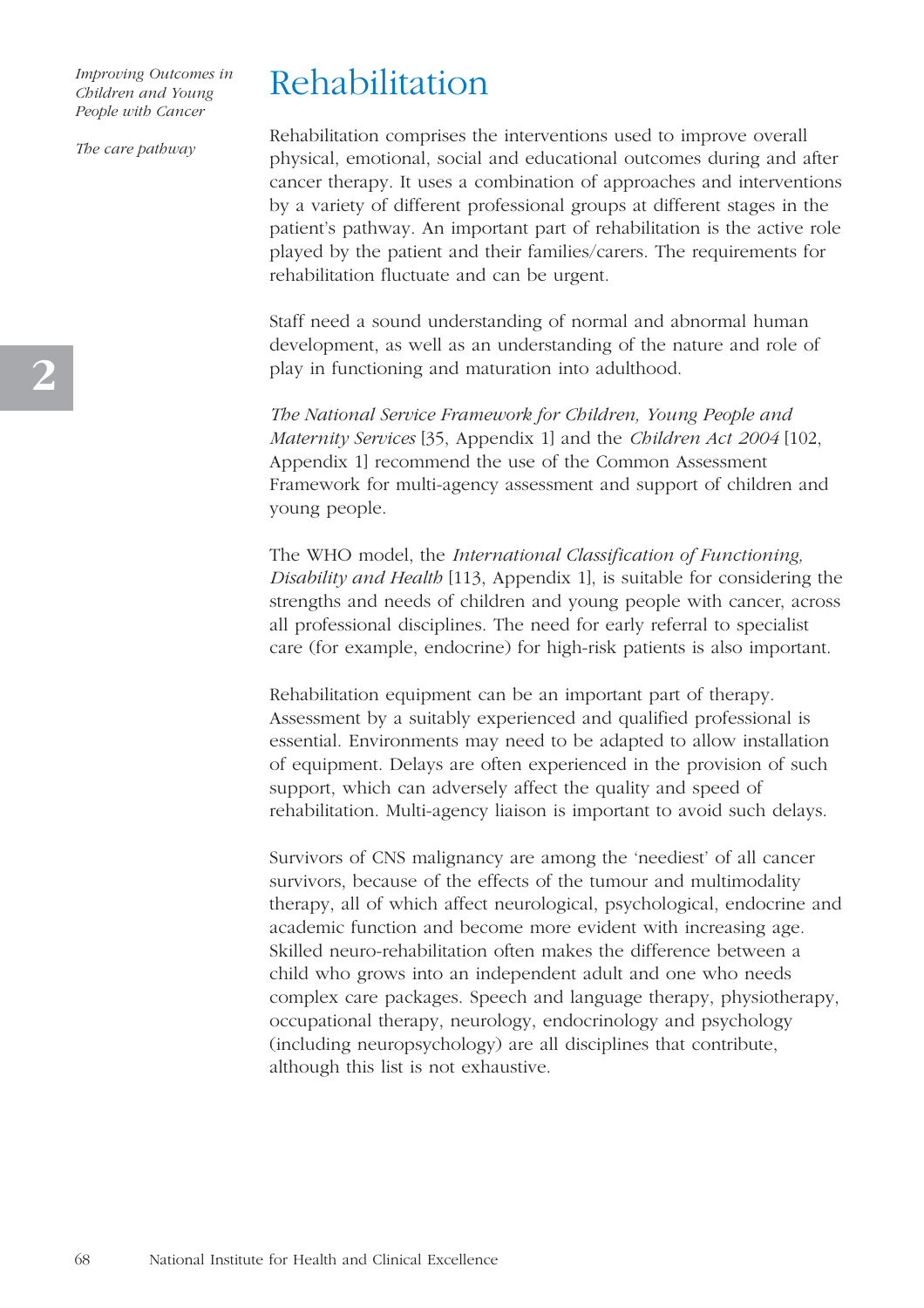## A. Recommendations

There should be clear, agreed routes of referral for rehabilitation, including self-referral, throughout the patient pathway. These routes should be agreed across cancer and children's networks. Rehabilitation should extend into the community setting, where the involvement of community paediatricians may be beneficial.

All children and young people with CNS malignancy should have access to a neuro-rehabilitation service, even years after treatment.

An appropriate key worker should be assigned to each patient during rehabilitation.

Cancer networks should liaise with other NHS Trusts, primary care trusts/local health boards and other agencies to establish robust rehabilitation equipment strategies and strategies for psychosocial support and for communication with education services.

Training courses should be established to meet the CPD needs of AHPs working in oncology services for children and young people across all service settings.

Support is required to allow staff to access training opportunities, as these are unlikely to be provided locally, due to the small numbers of professionals involved. Appropriate cover should also be provided.

Additional investment is needed to support both clinical and health services research into the rehabilitation of these patients and this should be coordinated nationally.

Adequate funding for rehabilitation equipment should be provided.

## B. Anticipated benefits

Timely provision of an appropriate rehabilitation service would improve outcomes not encompassed by survival, through its impact on self-esteem and participation in daily life, productive occupations and improved quality of life. It may help to:

- prevent secondary conditions, for example, respiratory infection
- restore function, for example, following amputation or surgery
- promote normal developmental progression in the younger patients

*Improving Outcomes in Children and Young People with Cancer*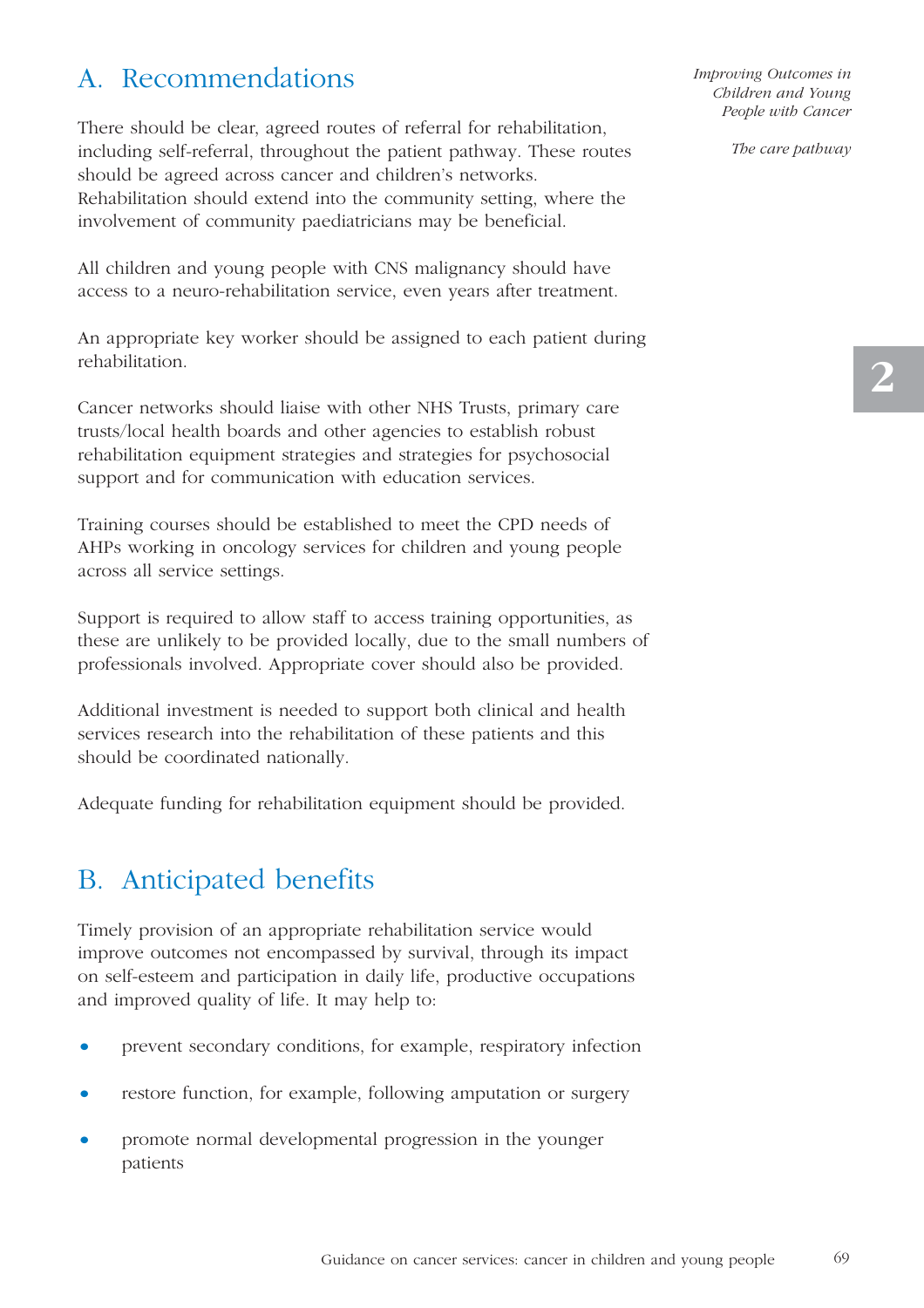• minimise the effects of neurological sequelae following CNS treatments

*The care pathway*

• maximise skill development and adaptive behaviour following treatment for CNS conditions.

Equipment can promote a child or young person's functioning where skills are being developed, returning after loss or being compensated for. The risk of injury or accident can be reduced when equipment is used with suitable manual handling procedures. Appropriate equipment can hasten home discharge.

Investment in staffing capacity would ensure the provision of an effective and equitable rehabilitation service.

Children, young people and their parents/carers would receive a higher standard of care and support with a work force that is up to date, experienced and able to respond with sufficient availability of staffing resources.

## C. Evidence

The evidence available in this area is generally of poor quality. Evidence from other areas of paediatric rehabilitation cannot always be extrapolated due to the nature of the conditions concerned.

The NICE guidance on *Improving Supportive and Palliative Care for Adults with Cancer* [61, Appendix 1] provides comprehensive evidence for effective rehabilitation services for adults with cancer and some of the recommendations can be extended to address children and young people with cancer.

There is some evidence from good-quality guidelines for children and young people with head injury that propose effective rehabilitation services and these models can be applied to patients with CNS tumours.

There is some evidence from observational and expert opinion that timing of rehabilitation is important and that there is also a need for the adequate provision of a range of adequately trained AHPs.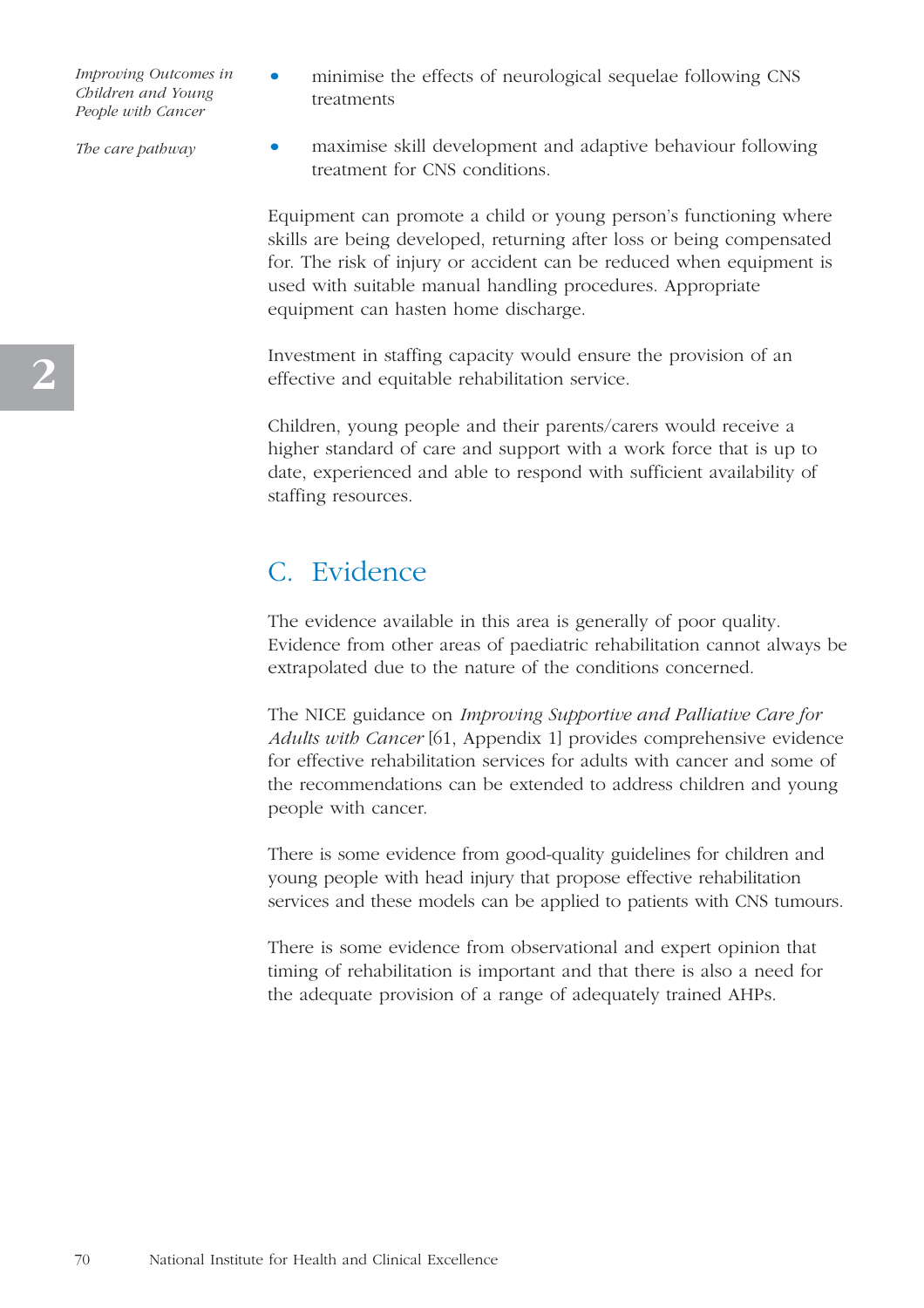## D. Measurement

#### **Structure**

• documented referral policies to guide referral for rehabilitation

- availability of adequately staffed rehabilitation teams to support children and young people and their families in hospital and the community
- availability of specialised neuro-rehabilitation services
- availability of psychological services/counselling support
- appropriate facilities for rehabilitation
- availability of AHPs to provide rehabilitation services in the patient's home

#### **Process**

- referral pathways
- involvement of rehabilitation teams in the care of children and young people with cancer
- time to provision of rehabilitation care

#### **Outcome**

- patient and parent satisfaction with rehabilitation services
- effect of rehabilitation on patient outcomes such as improvement in functioning, educational attendance and attainment, and quality of life measures

*Improving Outcomes in Children and Young People with Cancer*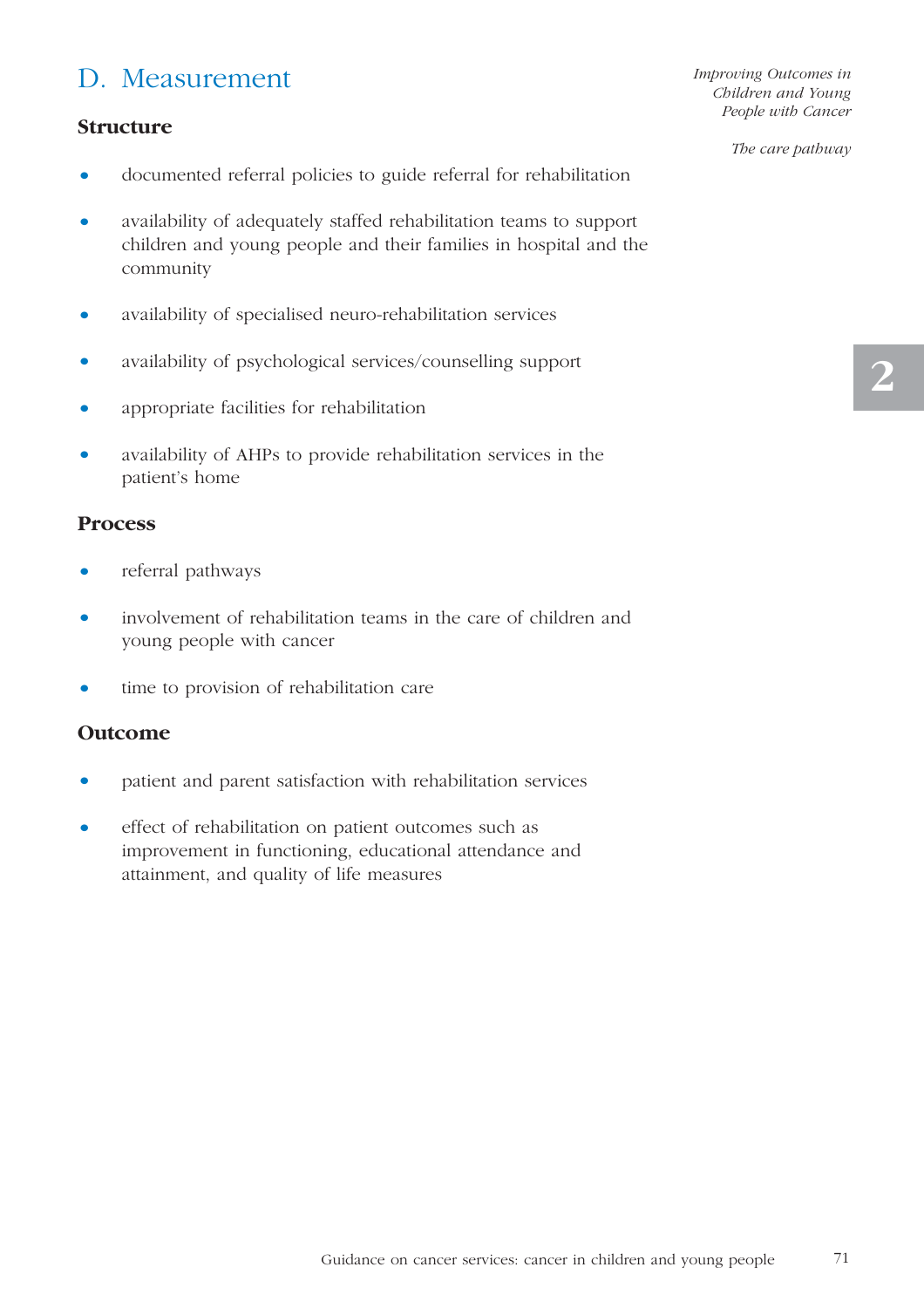*The care pathway*

## E. Resource implications

Minimum staffing levels for AHPs, play therapists, speech therapy, social workers and clinical psychologists to support all aspects of the guidance are considered in the resource implications in the section on place of care. It will be for local commissioners to decide if additional staff will be required in each principal treatment centre. Costs relating to the CPD needs of AHPs are considered in the resource implications in the section on workforce development. Rehabilitation occurs in different settings and costs will be incurred across these. There may be resource implications to ensure adequate provision of rehabilitation equipment, but it has not been possible to cost this.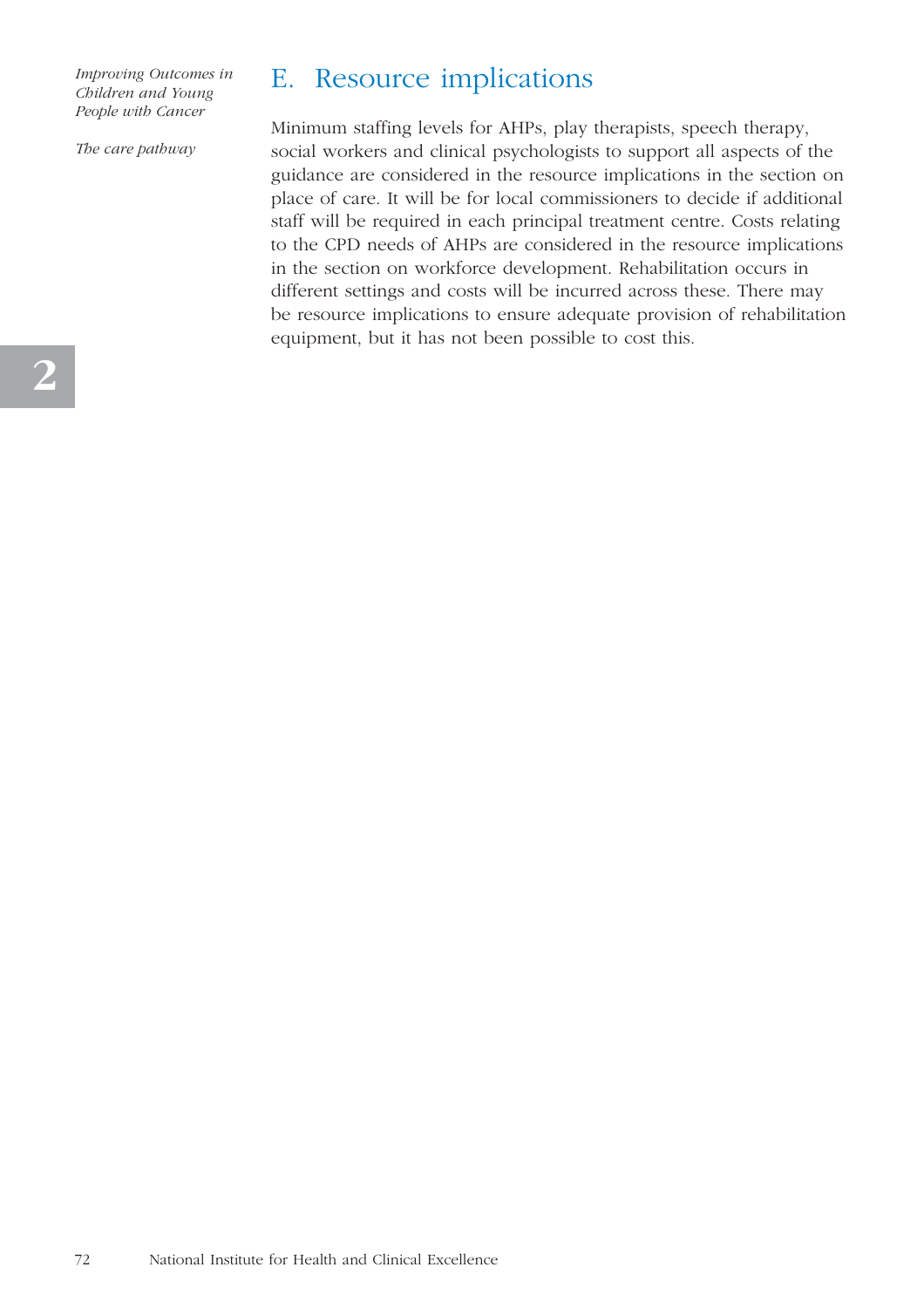## Psychosocial care

Psychosocial care comprises the psychological and social supportive care for a child or young person and his/her family during active cancer therapy, long-term follow-up and palliative care, as well as for families after bereavement, and includes respite care.

The diagnosis of cancer in a child or young person often throws a family into crisis. The patient faces the challenge of the disease, its symptoms and the side effects of treatment. Many children and young people experience significant problems with body image, relationships with peers and potential partners, difficulties with schooling and other education, or with employment. The family experiences the shock and grief of a child faced with a lifethreatening illness and they too will have significant psychosocial needs.

There are also many practical issues for families to face during the treatment, such as difficulties with work, increased costs due to travel (including hospital parking), living away from home, increased family stress, caring for other siblings, anxiety and depression in other members of the family. Access to information on these issues (for example, Hospital Travel Costs Scheme and other transport concessions) is important.

The provision of appropriate psychosocial support to children, young people and their families is complex and multidimensional. Multi-agency patterns of support are required. The provision of support from social care professionals has relied heavily on voluntary sector funding.

Psychosocial support needs are highly individual and will change as individuals and families move through the different stages of the patient pathway.

Psychological services have an important role to play at all stages along the patient pathway, including after completion of treatment and into adult life.

Young people may require occupational advice. An occupational therapist, often in conjunction with other services outside of health, such as social workers, careers organisations and educational establishments, can support individuals to maximise their physical, emotional, cognitive, social and functional potential.

*Improving Outcomes in Children and Young People with Cancer*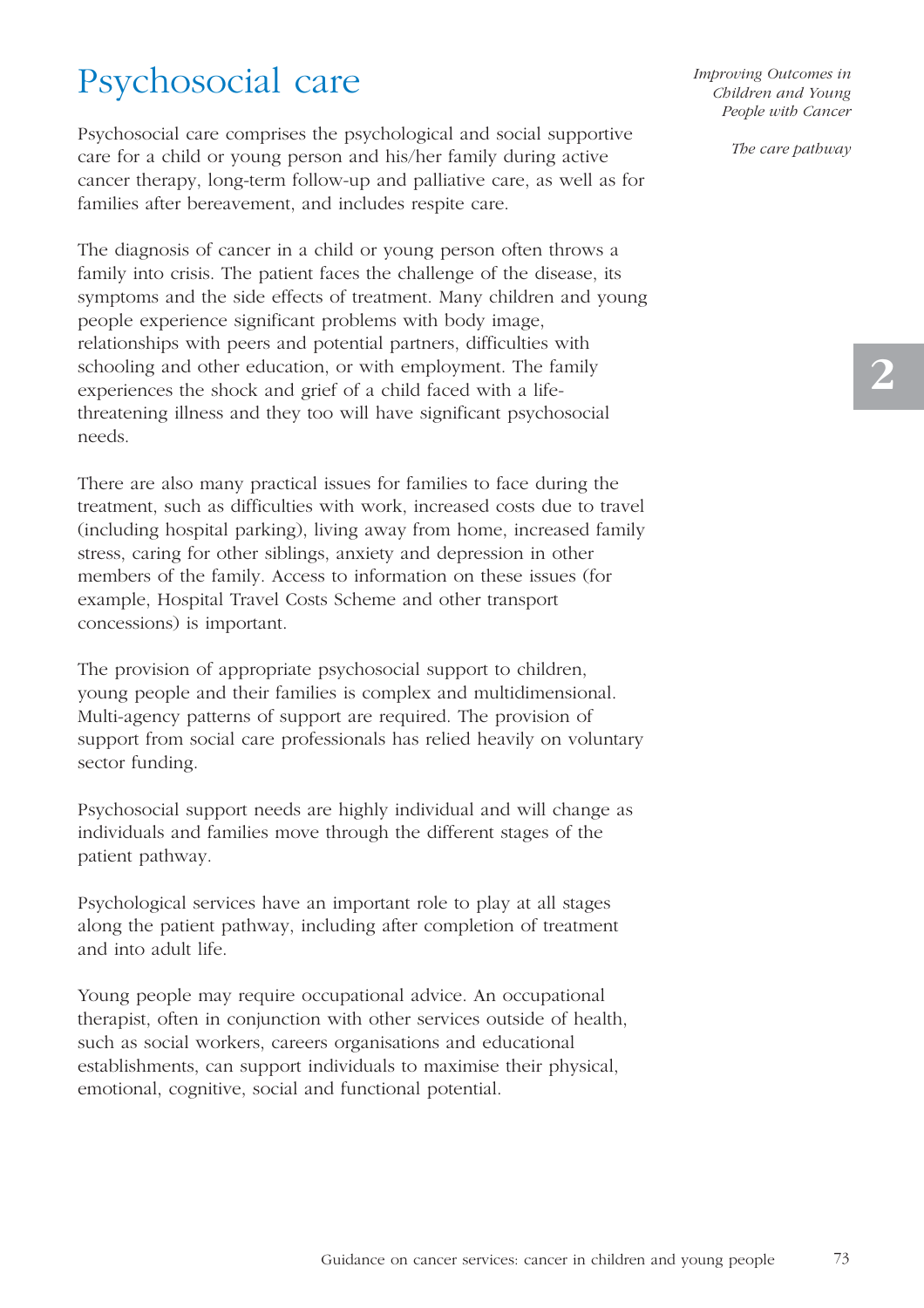*The care pathway*

## A. Recommendations

All children and young people with cancer and their families, in particular siblings, should be offered the advice and support of a social worker to ensure that the needs of the wider family are addressed.

There should be access to expert psychological support with clear routes of referral in principal treatment centres and other treatment settings. This should include identified psychologists or other members of psychological services with expertise in the care of children and young people with cancer. It is important that use is made of existing services and that access to these is facilitated.

A structured psychosocial assessment at significant points throughout the care pathway should be provided, including:

- at diagnosis
- during treatment
- at end of treatment
- during long-term follow-up
- at relapse
- during palliative care
- at bereavement.

The assessment should include family information needs and coping skills, as well as practical support issues, and address the social and cultural circumstances of the patient and family, including needs relating to education and employment. The needs of siblings should be addressed.

Access to neuropsychological services for cognitive assessment should be provided for all patients, particularly those with CNS tumours, and also to guide schooling and career decisions.

The role of other members of the MDT in providing psychological and emotional support to patients, families and carers should be acknowledged and appropriate training and support provided.

Sibling and family support groups have proved a valuable resource in a number of treatment centres and should be encouraged across all settings. Peer support networks for patients should also be encouraged.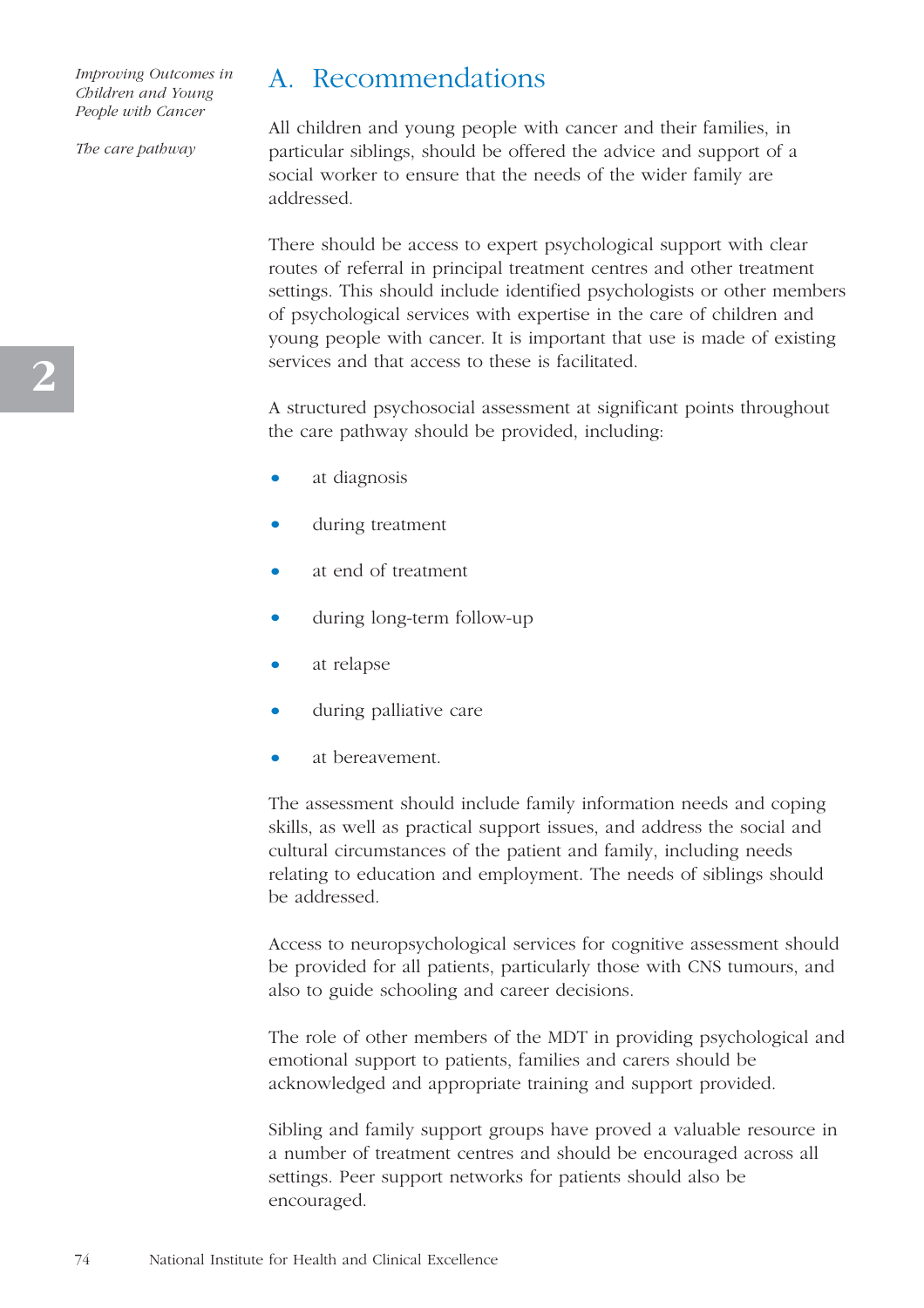Commissioners should consider the needs of children and young people with cancer when developing psychological support services. All families of children diagnosed with cancer should be offered benefits advice by a benefits/welfare rights specialist at the time of diagnosis, as recommended by the NICE Guidance on *Improving Supportive and Palliative Care for Adults with Cancer* [61, Appendix 1].

*Improving Outcomes in Children and Young People with Cancer* 

*The care pathway*

## B. Anticipated benefits

An agreed minimum level of service defined in psychosocial care would support equitable access to services.

Access to a social worker and/or benefits/welfare rights specialist would ensure equity of access to benefits and external community support.

## C. Evidence

Two systematic reviews have found that the evidence for the best model of psychosocial service provision is poor.

There are good-quality UK guidelines, surveys and consensus to indicate the various constituents of a good psychosocial service and illustrate the importance of clear medical treatment plans and referral routes.

The published NICE guidance on *Improving Supportive and Palliative Care for Adults with Cancer* [61, Appendix 1] provides recommendations for psychosocial service provision for all cancer patients. The guidance also recommends that cancer networks have a pivotal role to play in service provision for children and young people with cancer.

There is evidence to support the particular psychosocial needs of patients with CNS tumours.

Both professionals and parents/carers have identified a significant lack in formal psychological input and psychology services and support, which represents a significant area of unmet need.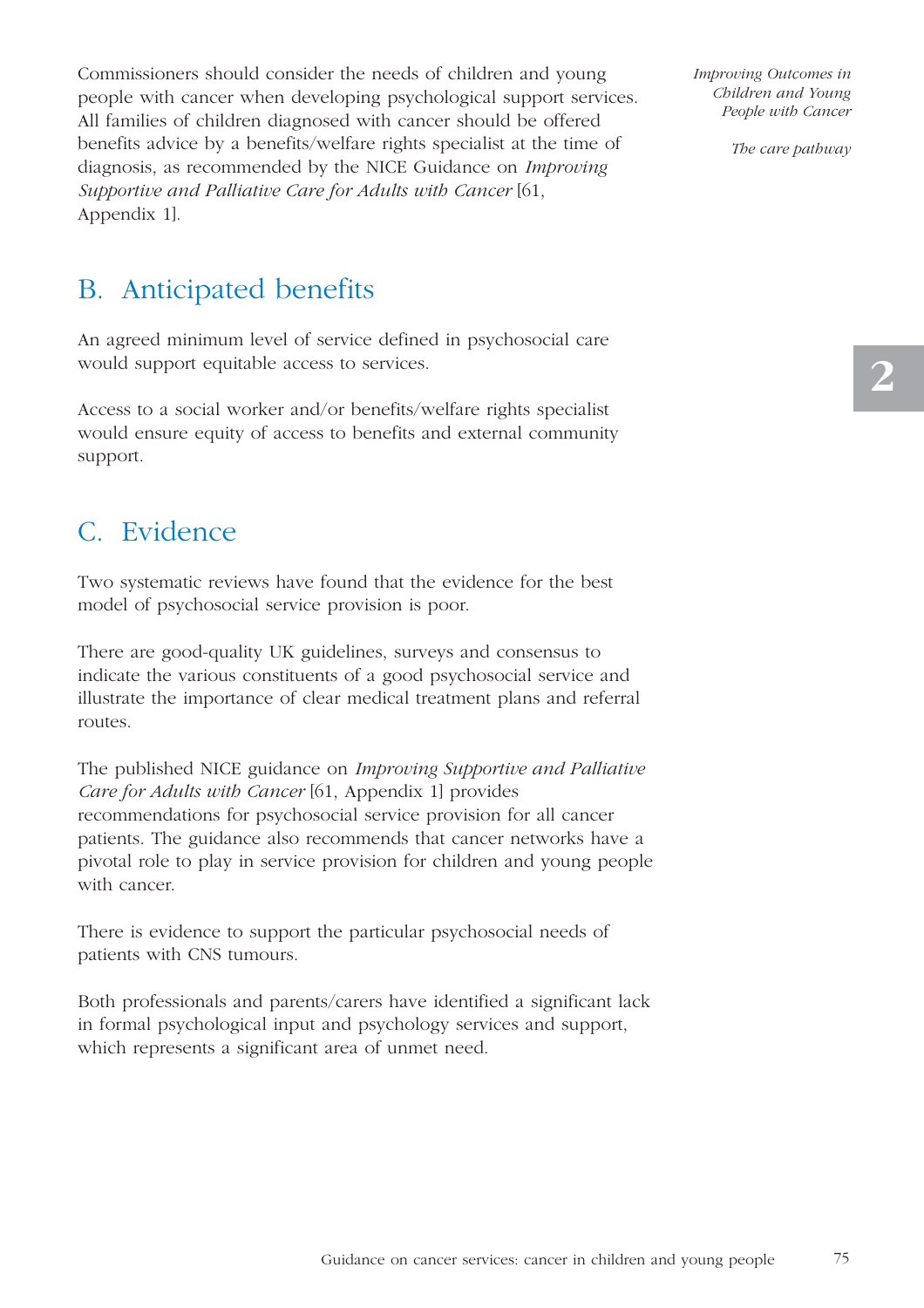## D. Measurement

#### *The care pathway*

- policies for referral to psychosocial care
- access to specialist psychologists or other members of psychological services with paediatric experience
- availability of neuropsychology services for patients, particularly those with brain and CNS tumours

#### **Process**

**Structure**

• delays in provision of psychological services

#### **Outcome**

- outcomes with psychological input
- patient and parent/carer satisfaction

## E. Resource implications

The provision of social care professionals' services has relied heavily on voluntary sector funding, largely through Sargent Cancer Care professionals at £2 million per annum. Additional funding for expert psychological and neuropsychological support will be necessary where the existing provision is inadequate (see resource implications in the section on place of care).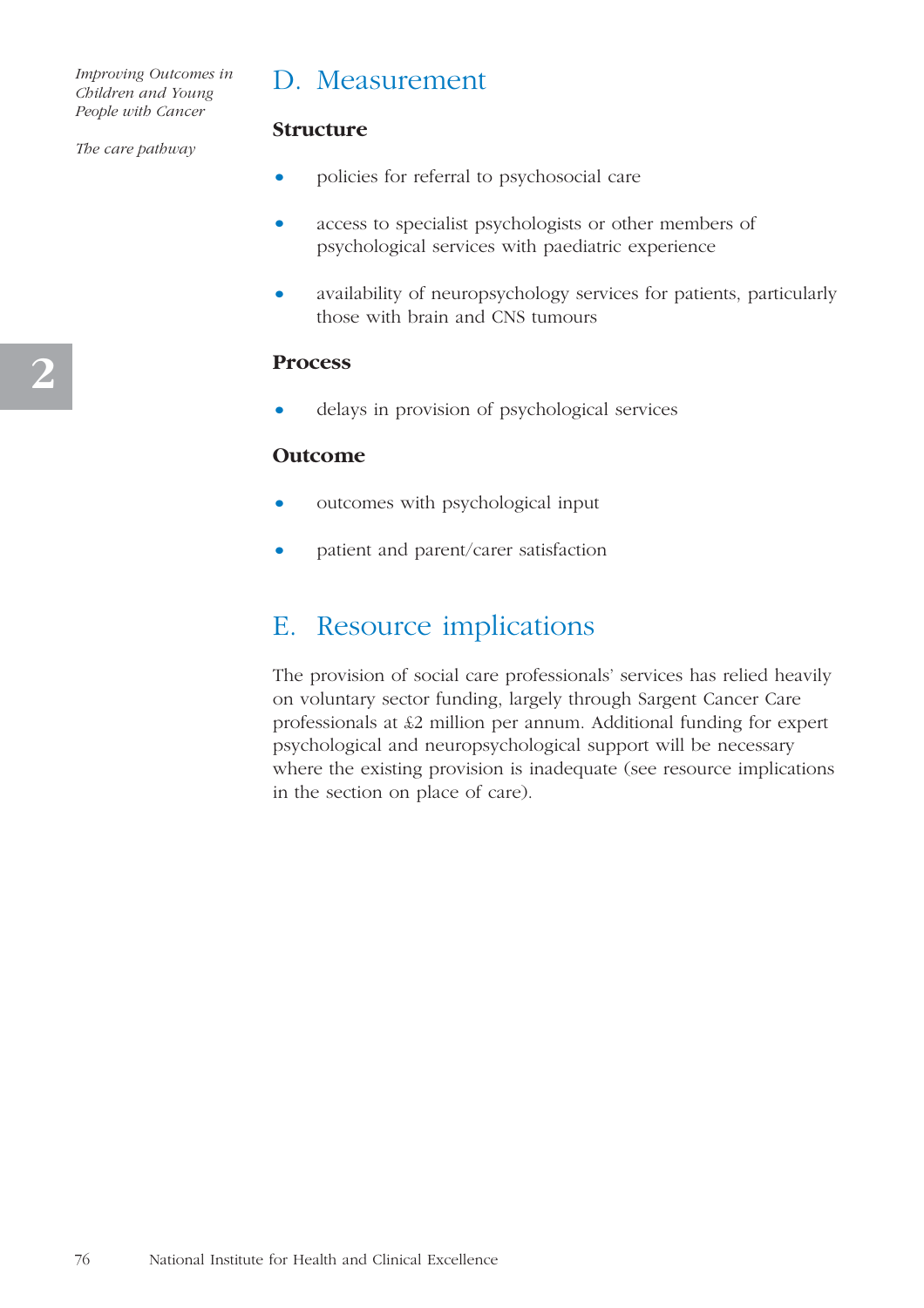## Long-term sequelae

More than 1200 survivors of childhood cancer become eligible for longterm follow-up each year in the UK and the number of patients needing this service will steadily rise with improvement in survival rates.

The risk of sequelae is dependent on the treatment received, the age of the patient at diagnosis, the gender, and the time since completion of therapy. The late effects of therapy are well recognised and involve most organ systems. Of particular importance is the effect on fertility, with approximately 15% of patients having a high risk of early and irreversible gonadal failure. Cardiac, endocrinological, psychological, neuropsychological and neurological late-effects are also common. Some patients will have a second malignancy.

Some patients have little or no morbidity and only need to be able to contact the treatment centre or follow-up clinic to receive relevant new information, emotional support or help with insurance and employment issues. A significant number need multidisciplinary hospital-based care including psychological expertise. There cannot be a follow-up plan to fit all and the pattern of follow-up (where, by whom and how often) will change over time.

Groups anticipated to develop significant adverse effects include those with CNS tumours and those who have received high-dose chemotherapy or body/chest/cranial/pelvic radiotherapy, particularly if they are very young.

Most patients enter long-term follow-up at 5 years after finishing active treatment, but this depends on age at the time of therapy and the anticipated late effects. A particular challenge is the wide range of services needed, as referral needs to be to specialist with an understanding of the patient's previous disease and therapy.

Thus coordination and communication across MDTs are very important.

Because patients experiencing late effects are likely to present first to a GP and not to those involved in their original treatment, continued communication with primary care is important.

*Improving Outcomes in Children and Young People with Cancer*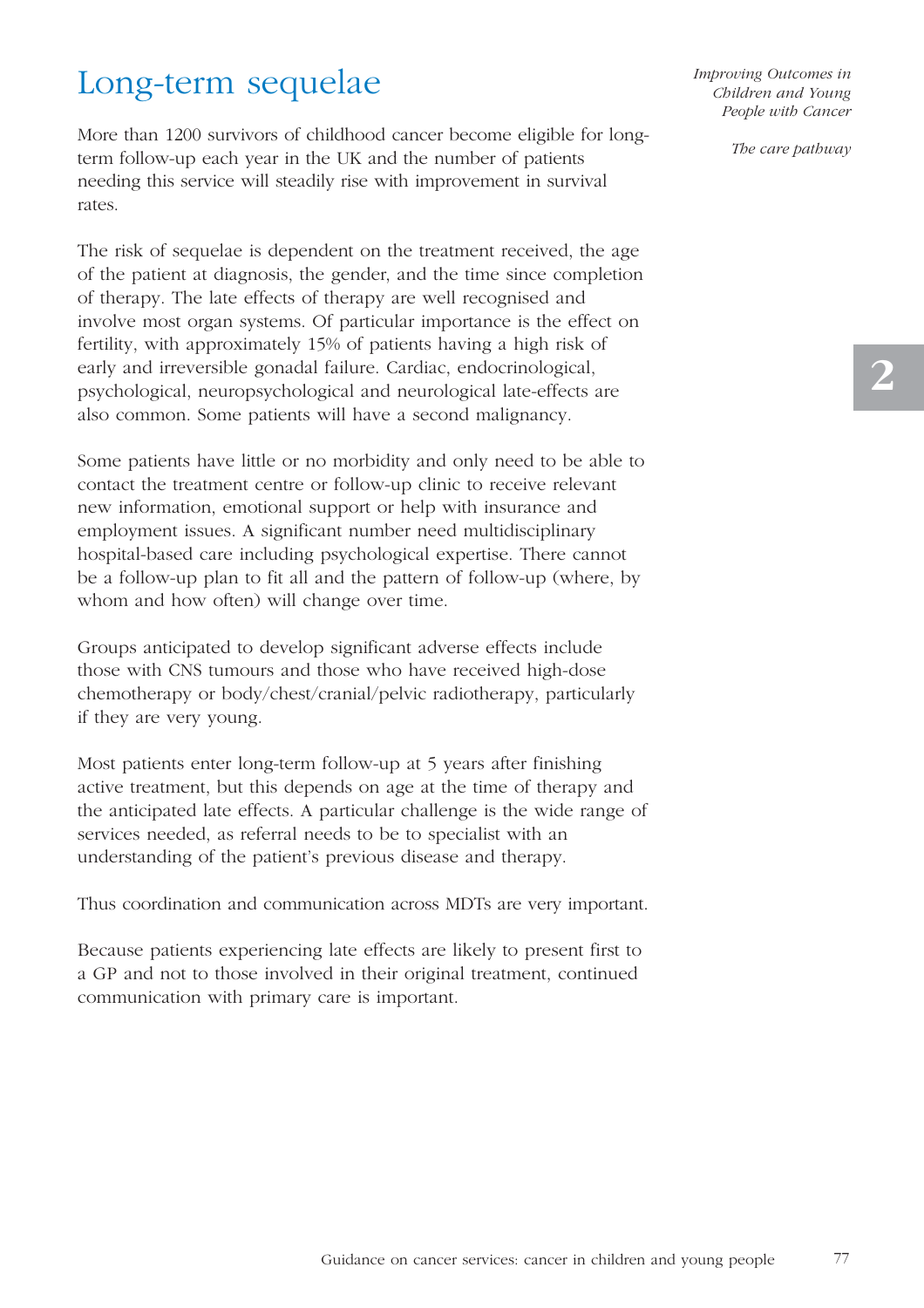*The care pathway*

## A. Recommendations

Each principal treatment centre should have at least one clinician with expertise in the management of the late sequelae of treatment for children and young people with cancer.

Some patients have complex long-term problems, so their care should be provided by an MDT of doctors, nurses and AHPs. The MDT should usually include an oncologist, endocrinologist, a specialist nurse and other medical specialists as appropriate (see Table 5).

There should be robust and appropriate surveillance of survivors, which will be intensive for those with significant anticipated adverse late effects of therapy and minimal for others who are likely to remain well.

Clear lines of communication should be established with appropriate specialities such as endocrinology, gynaecology and reproductive medicine.

Where possible, patients should be reviewed by an MDT with good communication between paediatric and adult services and ageappropriate transitional services.

An appropriate key worker should be assigned to each patient on long-term follow-up.

Care plans should be devised for each survivor, in partnership with the patient/carer, as they enter long-term follow-up in accordance with national guidelines. A summary of treatment received and complications experienced should be available to the patient and healthcare professional. This should include details of the total doses of chemotherapy, details of radiotherapy and surgery, and information on existing or anticipated late effects.

The potential risk of infertility should be considered by the treating oncologist, and there should be fertility advice by appropriately trained personnel for all patients and/or their families at the time of diagnosis and referral to an Assisted Reproduction Treatment Unit as appropriate. There should be access to semen storage for peripubertal and postpubertal boys. The issue of egg storage is currently being researched. Further advice is necessary as children mature and patients should have access to appropriate endocrine and fertility services in accordance with the NICE Clinical Guideline *Fertility: Assessment and Treatment for People with Fertility Problems* [62, Appendix 1].

There should be early and prompt diagnosis and treatment of any therapy-induced sex steroid deficiency.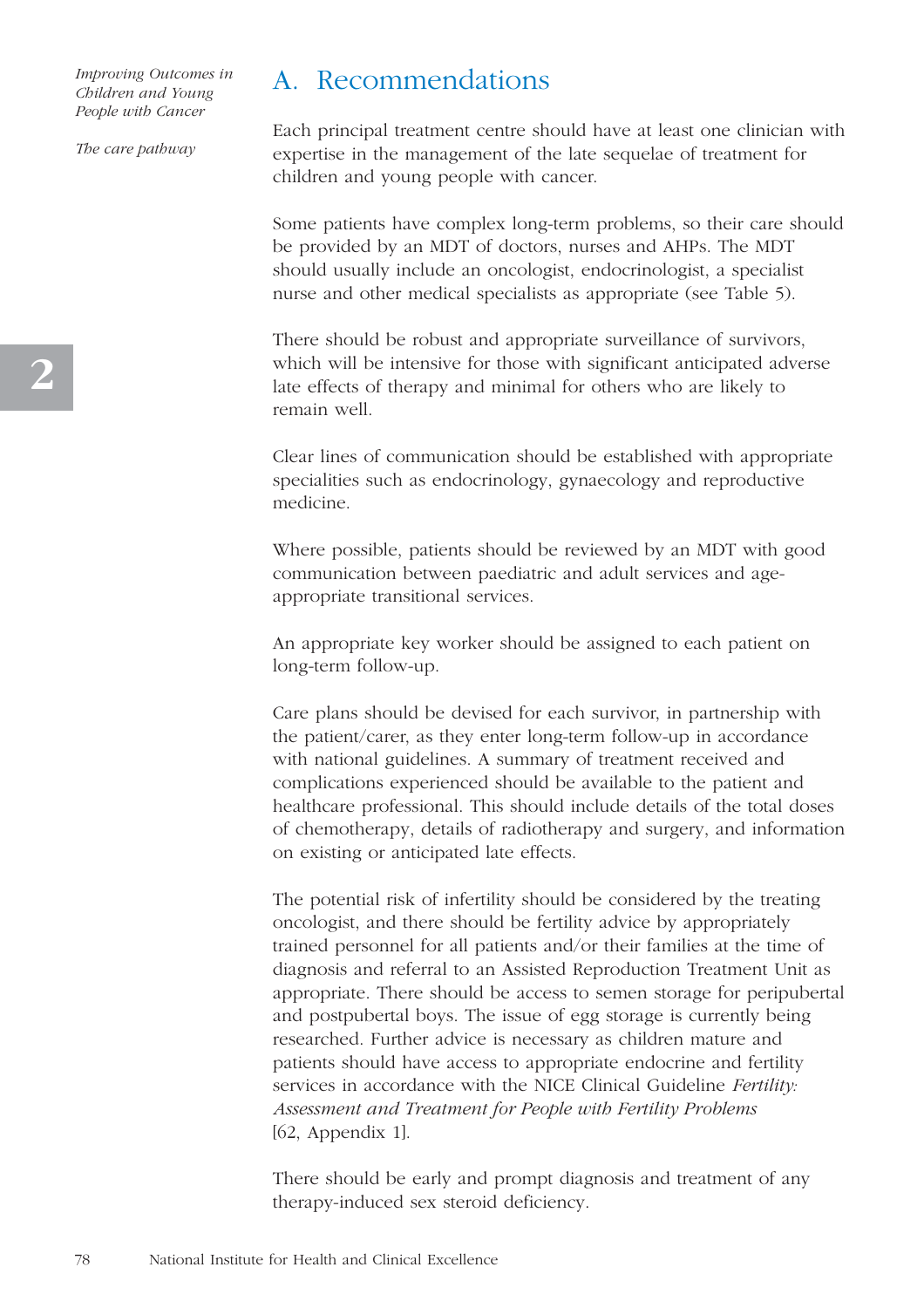The risk of late effects should be discussed with the patient and parents/carers at the time of diagnosis and start of treatment and they should be given written information, copied to the GP.

Training and clinical facilities are required to increase the number of clinical staff available to allow the management of late sequelae.

## B. Anticipated benefits

Early identification and appropriate assessment and treatment of problems with growth, development, sexual and reproductive health are important in preventing later morbidity.

A key worker will provide immediate access for patients into the healthcare system, with appropriate advice, support and facilitation of further follow-up as required.

The treatment summary provides written evidence of the patient's previous therapy and any significant complications encountered. This is of value not only for those providing follow-up, but also for other health professionals whom the patient may consult. For instance, previous exposure to radiotherapy or anthracyclines may lead to complications during pregnancy.

## C. Evidence

A considerable body of work exists on the long-term impact of treatment, although this consists largely of retrospective, crosssectional studies. There is little evidence of how such information is, or could be, used systematically to plan follow-up of the steadily increasing number of survivors. Between 50 and 90% of adult survivors of childhood cancer have at least one moderate to severe adverse health outcome.

Evidence of the morbidity that occurs in these patients has been recently published in the Scottish Intercollegiate Guidelines Network (SIGN) Guidelines and the position paper for this Service Guidance. A recent large retrospective cohort study, The Childhood Cancer Survivor Study (see the Evidence Review) of 20,346 childhood cancer survivors has determined the prevalence of many of the late effects in these survivors. A similar population-based study is underway in the UK, based on approximately 14,000 survivors: this will further determine the extent of the healthcare needs of this patient group.

The variability of follow-up provided by different centres in the United Kingdom has also been highlighted in the literature.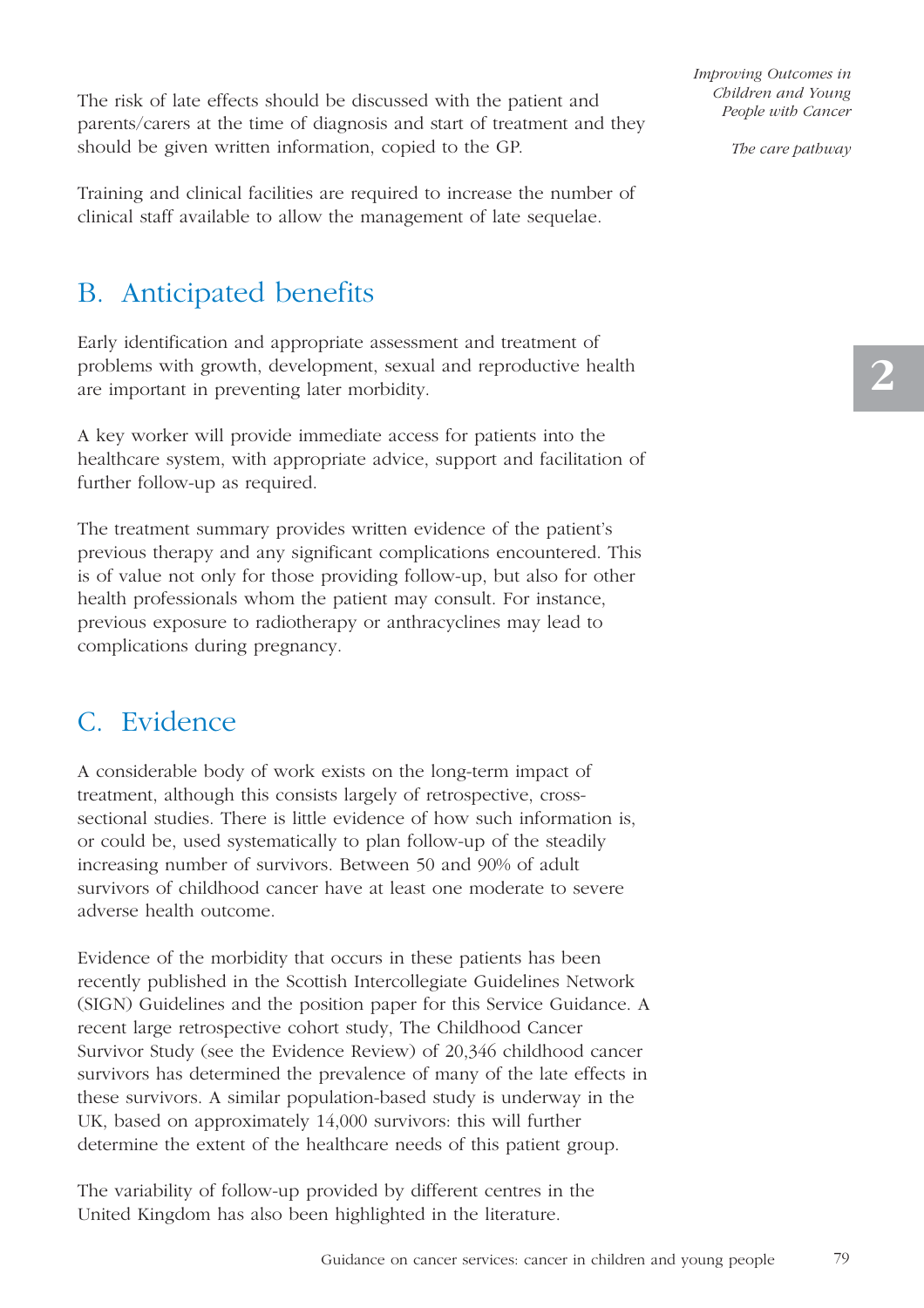*The care pathway*

## D. Measurement

#### **Structure**

- evidence of care plans for all patients
- availability of adequate MDTs with a designated key worker
- availability of clinicians with expertise in the management of late effects at every principal treatment centre
- referral to appropriate specialists at the appropriate time
- good communication networks

#### **Process**

• appropriate follow-up of patients at risk of late effects

#### **Outcome**

treatment outcomes such as morbidity and mortality

### E. Resource implications

Fully staffed MDTs, including doctors with specific expertise, nurses and AHPs, need to be resourced for the follow-up and management of long-term sequelae in patients.

Resources may be necessary to identify and support appropriate key workers.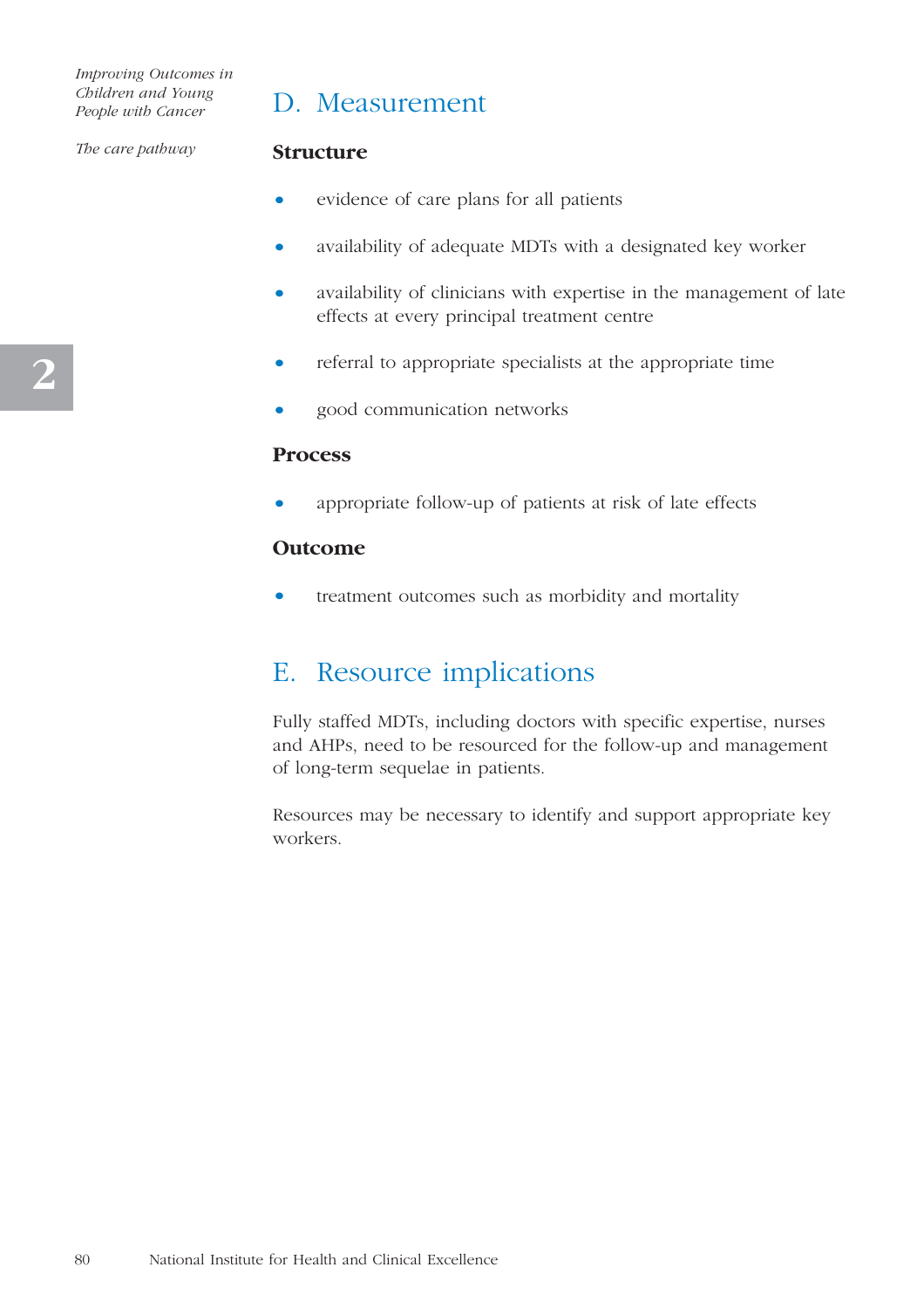## Palliative care

Palliative care involves care of the patient from the time when therapy is no longer given with curative intent. It is an active and total approach to care, embracing physical, emotional, social and spiritual elements. Its core elements are given in Table 3. Many of these core elements are equally applicable throughout the care pathway.

Cancer remains a significant single cause of death for children and young people. When cure is no longer possible, care should be tailored to the choices of the patient and family and take into account variations in local service provision. Flexibility should be the hallmark of care for these patients.

Childhood death is a rare experience for many healthcare professionals, particularly in primary care. Access to specialist paediatric palliative care expertise from the oncology team, often from the paediatric oncology outreach nurse specialist (POONS), for endof-life care is essential. Those professionals providing palliative care to children with cancer are expected to be part of a wider paediatric palliative care network. Community children's nursing services provide much of the care for those dying at home, but provision is variable across the country. GPs need to be kept fully informed and many play an active role during this phase of care. Where hospices exist, they also provide an important resource and an alternative choice in place of care.

There are very few dedicated services for teenagers and young people. In many centres POONS undertake/coordinate the palliative care of young people into their twenties. Some children's community nursing services do not accept referrals for patients over 16 years old. Adult Macmillan nursing services do not generally have experience in caring for this age group. There is at present very limited hospice provision for young people.

Palliative care may also appropriately involve active treatment with chemotherapy, including Phase I and II research studies, surgery or radiotherapy. Many families may also explore complementary therapies at this stage.

*Improving Outcomes in Children and Young People with Cancer*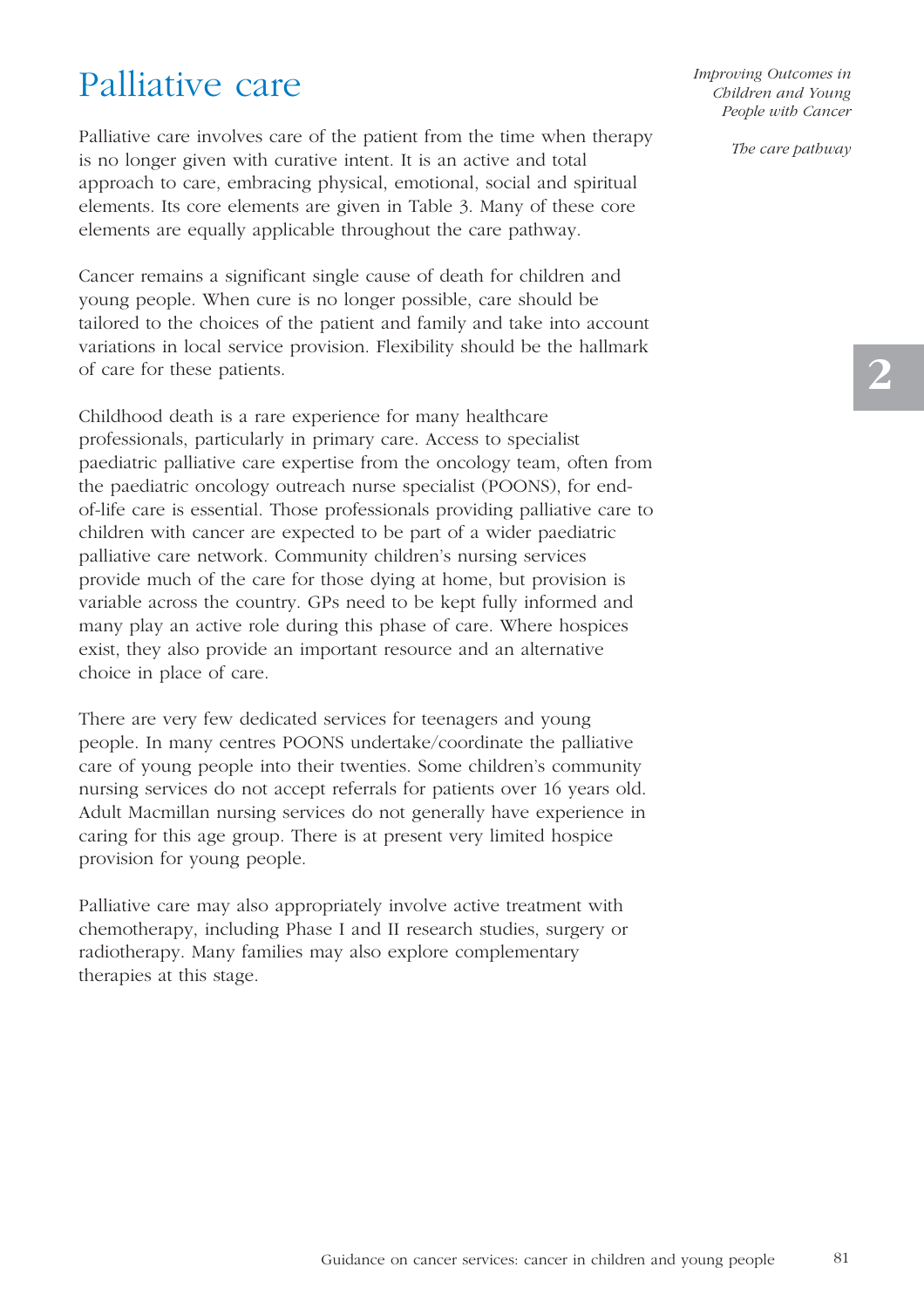*The care pathway*

#### **Table 3 Core elements of palliative care.**

- Timely and open communication and information
- Choices/options in all aspects of care, including complementary therapies
- Death in the place of choice
- Coordination of services at home, where this is the chosen place of care, including provision of specialist equipment
- Expert symptom management, including radiotherapy and chemotherapy
- Access to 24-hour specialist advice and expertise
- Emotional, spiritual and practical support for all family members
- Respite care, with medical and nursing input, when required

Most children and young people choose to die at home. For some, particularly those with brain tumours, the palliative phase of their illness can be protracted and they may require complex symptom management during this time.

Where palliative care includes primary and secondary care teams, it is essential to communicate care plans and end-of-life decisions in a timely fashion so as to provide clear direction and optimise clinical care. The role of a key worker is crucial in ensuring the coordination of care between all settings.

Dietetics, occupational therapy, play therapy and physiotherapy are an integral part of paediatric palliative care. Professionals from psychological services can also play a role in helping to support children, young people and their families, as well as being a resource to professionals.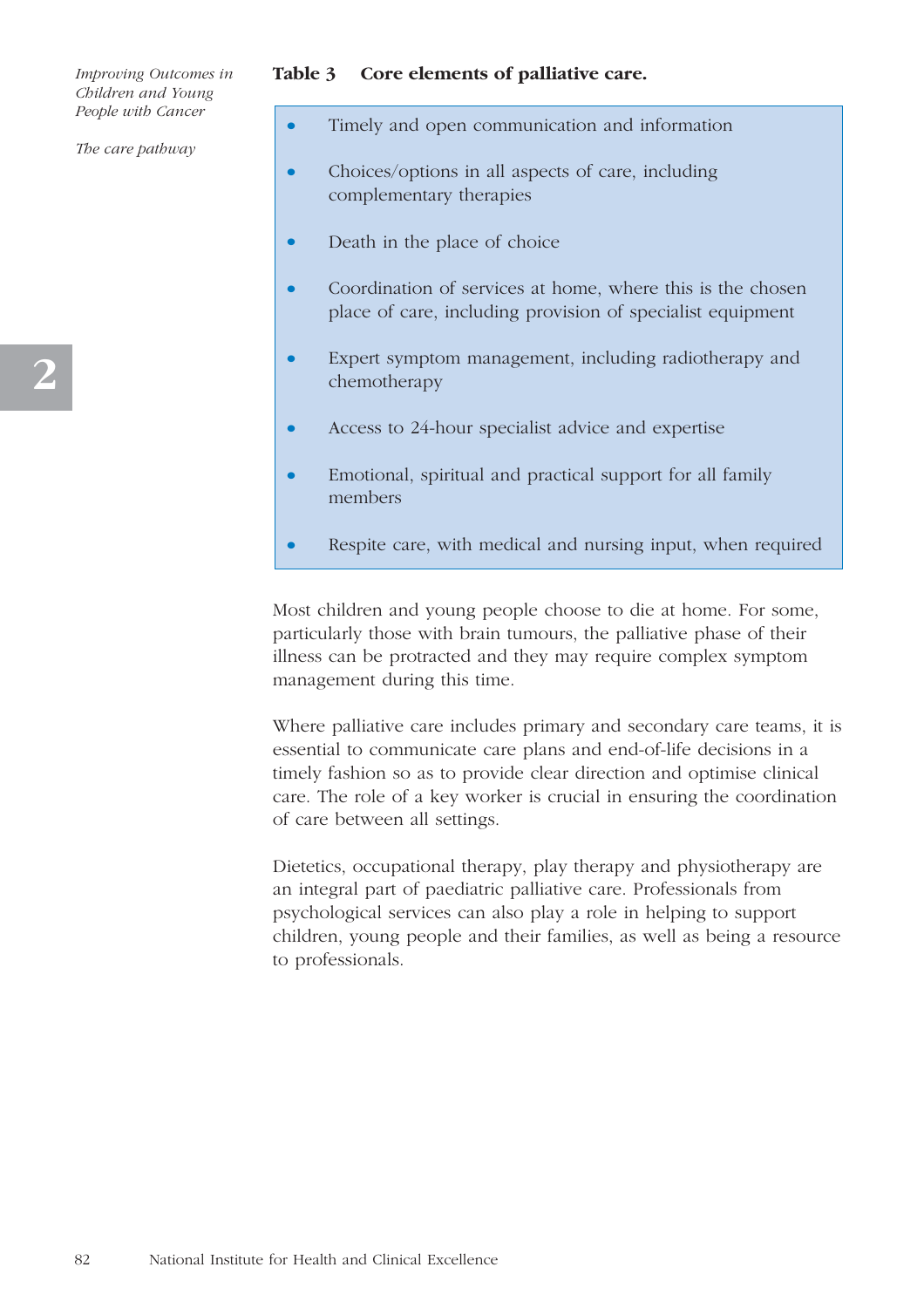## A. Recommendations

To ensure there is equitable access to palliative care, which encompasses the core elements in Table 3, there should be a paediatric palliative care network that has:

- a comprehensive community children's nursing infrastructure
- MDTs
- coordination and continuity of care through a system of named key workers
- skilled medical support from general paediatricians with an interest and some training in paediatric palliative care (one per NHS Trust) and from tertiary specialists, either a palliative care nurse or medical consultant (one per principal treatment centre)
- appropriate links with voluntary services and other statutory children's services, including local children's clinical networks
- appropriate medication and specialist equipment should be available. Sensitivity should be shown to a family's needs and wishes with regard to the introduction and later removal of equipment.

Teenagers and young adults with palliative care needs require special provision, again encompassing the core elements in Table 3, which will often entail the development of partnerships between children's and adults' services. These patients require individual packages of care that:

- recognise teenagers and young adults as a distinct group with special needs
- give full involvement in all aspects of decision-making
- are provided by multidisciplinary, multi-agency services
- provide coordinated joint working or transitional care with adult services where appropriate
- address specific staff training needs regarding both palliative care and the management of young people.

Palliative care for children and young people should be actively addressed within the palliative care group of each cancer network. *Improving Outcomes in Children and Young People with Cancer*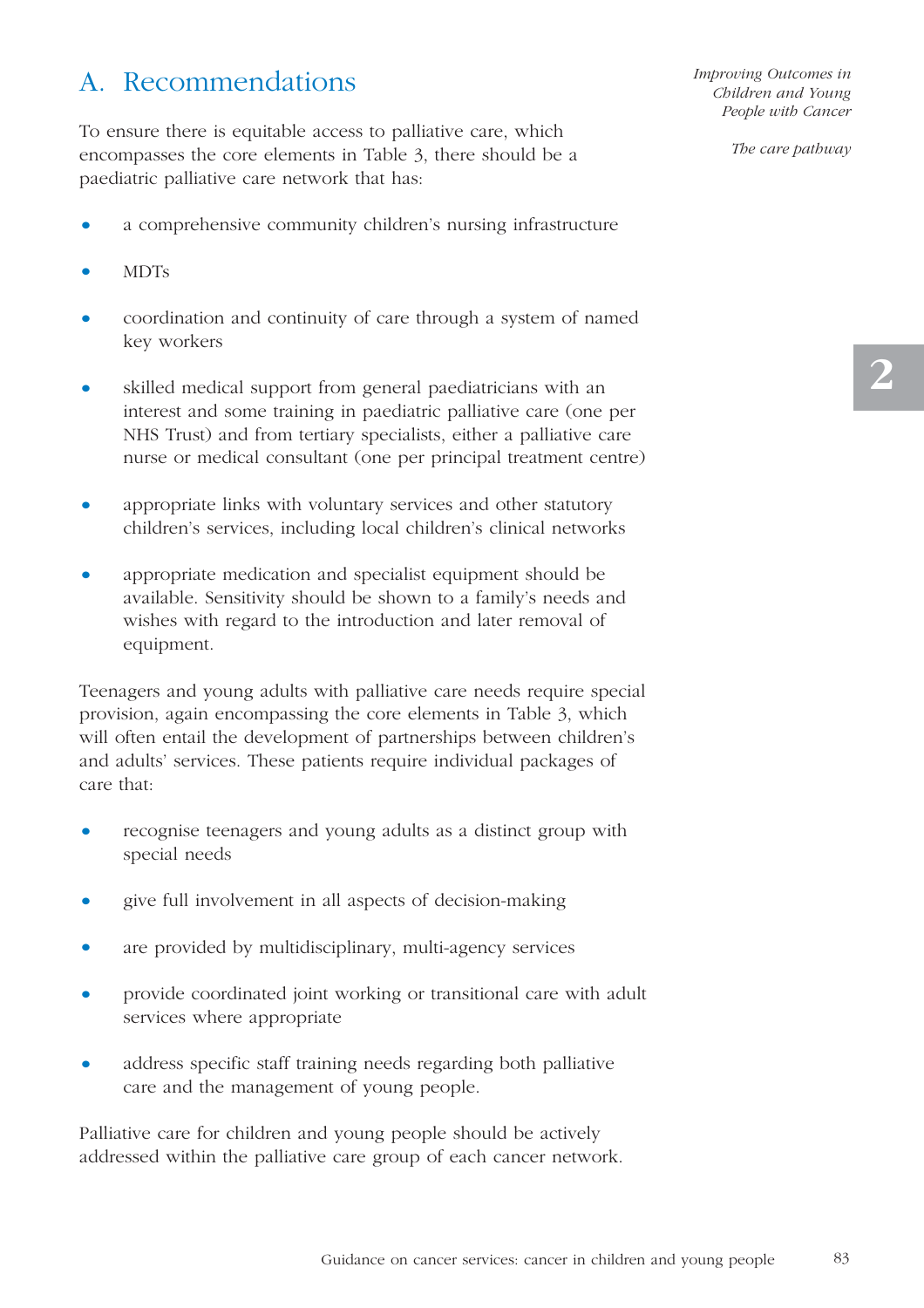*The care pathway*

There should be sufficient numbers of medical and nursing specialists, the majority of whom are POONS, to provide 24-hour advice and support to families and to local health and social care professionals when patients are receiving palliative care.

Hospice and respite services for teenagers and young adult patients, whose needs are very different from those of younger children, should be developed.

Children's hospices represent an important potential resource for children with cancer and their families. Information on local hospice provision should be given to families in a timely and considered fashion, so that they can decide whether these services will help to meet their care and support needs.

There should be timely and equitable access to dietetics, occupational therapy, play therapy and physiotherapy services in the community.

Support from a member of the psychological services should be available in all areas and there should be clear lines of referral.

A recognised training pathway for clinical staff wishing to develop specialist skills and knowledge in paediatric palliative care should be developed.

The work of the POONS group on palliative care pathways in paediatric oncology should be further developed and national research is needed to develop the evidence base for pain and symptom management; such development work also needs to be undertaken for young people. This should lead in turn to national guidelines in paediatric and young people's palliative care.

In view of the lack of high-quality evidence on services for palliative care for children and young people with cancer, further research in this area should be encouraged.

## B. Anticipated benefits

Every child, young person and their family will have choice in the place of death.

Each family will have the support of an experienced and knowledgeable key worker who will coordinate and lead during palliative and terminal care.

Specialist support will be available over the 24-hour period.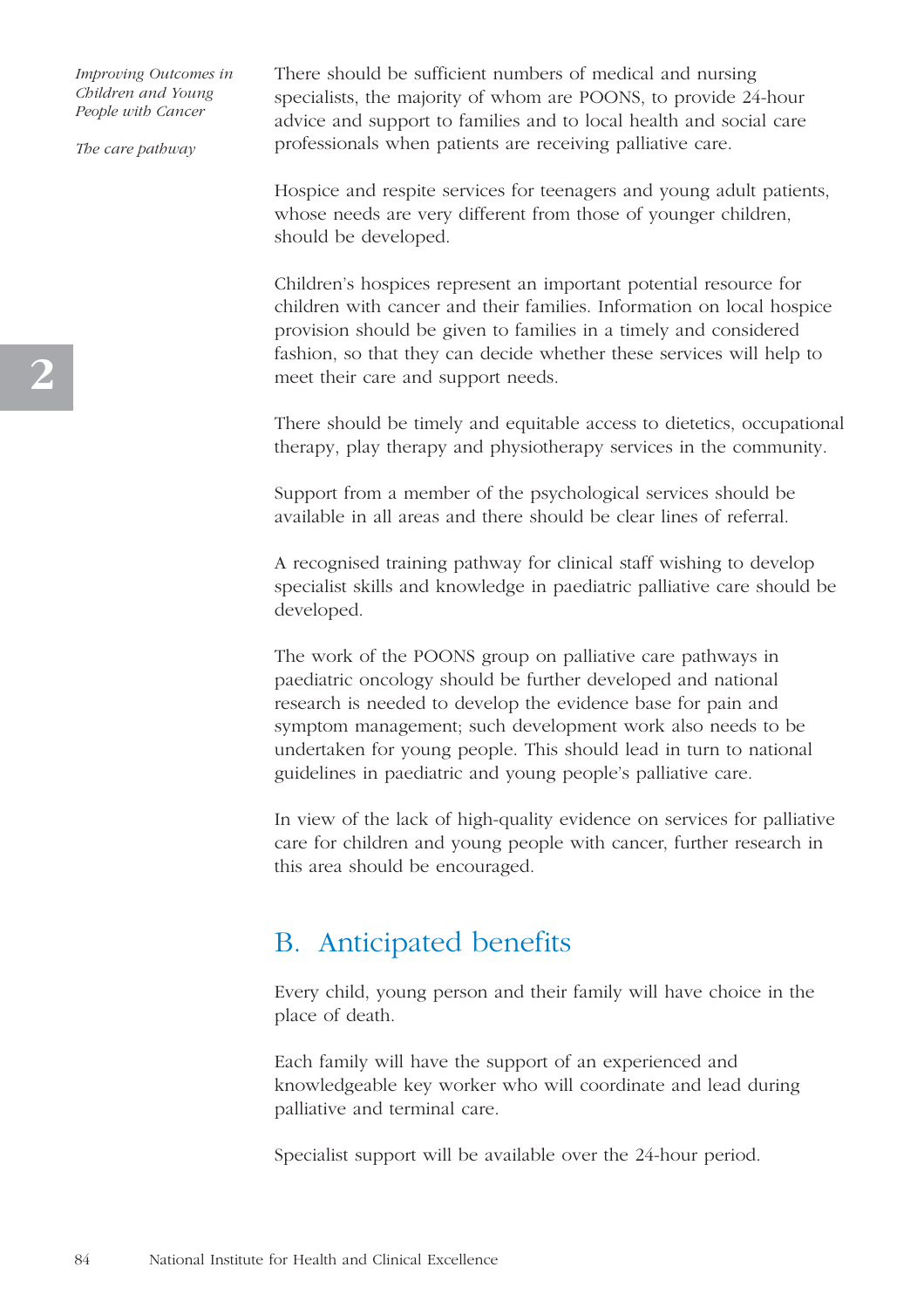Appropriate services will be available to:

- enable a rapid response to symptom management
- prevent escalation of pain and symptoms
- minimise readmission to hospital.

Appropriate personnel and equipment will be available to support death at home.

## C. Evidence

There is lack of high-quality evidence on the best model of service provision for palliative care for children and young people with cancer. The authors of one good-quality systematic review comment on the poor quality of studies and emphasise that the effectiveness of the palliative care team, working as unit, is difficult to measure. There is evidence from expert opinion that standardised outcome measures would be valuable for practice and research.

The NICE guidance on *Improving Supportive and Palliative Care for Adults with Cancer* [61, Appendix 1] provides good-quality evidence for the requirements of a palliative care service for adults.

The evidence from good-quality surveys of current palliative care provision is used to make recommendations for service components to provide adequate palliative care. There is a particular requirement for adequate provision of trained POONS.

Expert opinion and consensus indicate the central role of the cancer networks in ensuring that there are clear referral routes and that the needs of children and young people are addressed by the palliative care groups within the networks.

## D. Measurement

#### **Structure**

- written policies to inform referral for palliative care
- availability of appropriate and adequately staffed palliative care services in hospitals and the community, particularly in the home setting

*Improving Outcomes in Children and Young People with Cancer*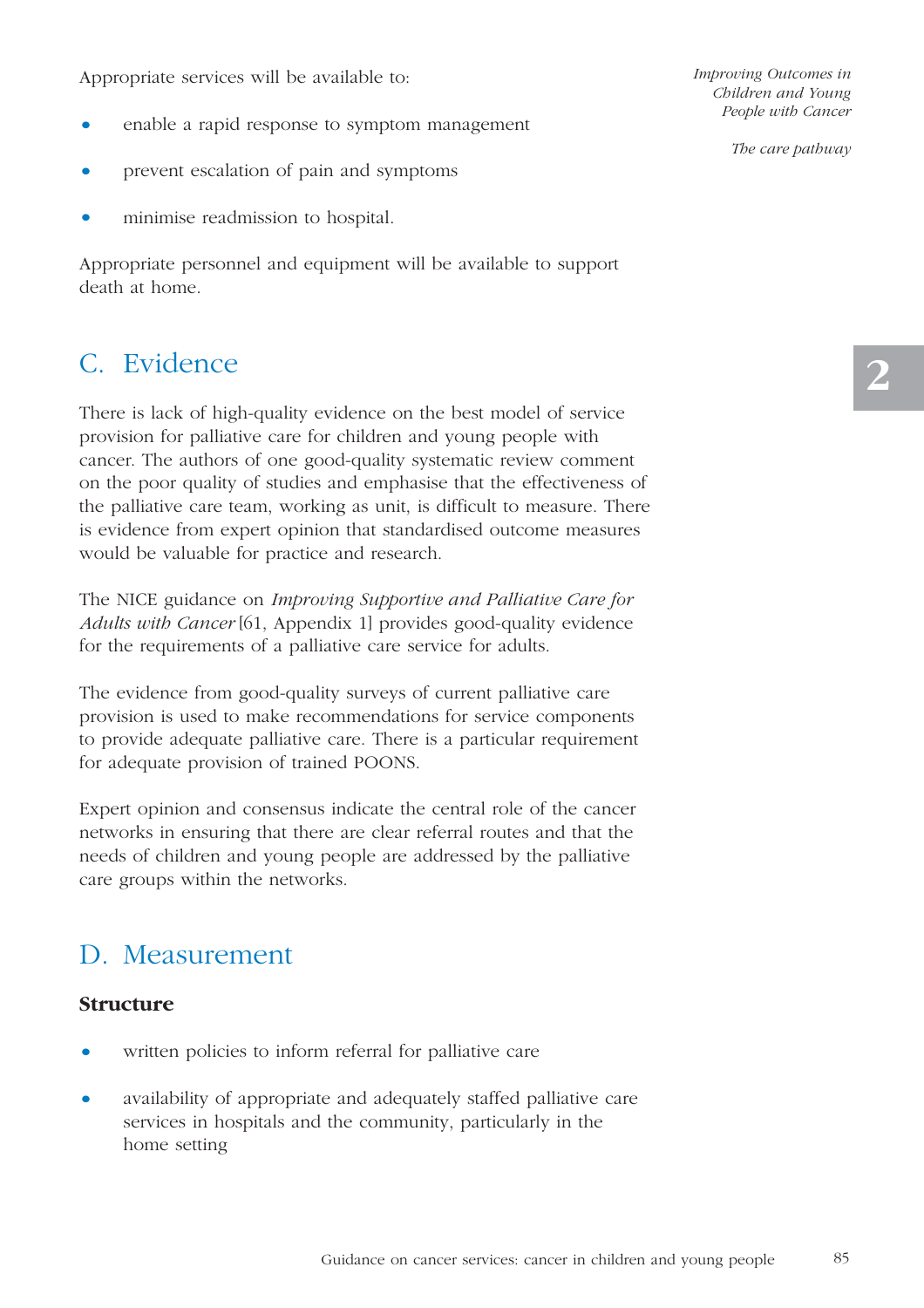*The care pathway*

- availability of 24-hour telephone support and effective information services
	- availability of respite services

#### **Process**

- proportion of patients referred for palliative care
- home visits made by the palliative care team
- time to provision of specialist palliative interventions

#### **Outcome**

- improved symptom control
- patient and parent/carer satisfaction with palliative care

## E. Resource implications

Resources may be required to ensure that palliative care key workers, such as POONS, can provide coordinated and integrated care and 24 hour advice and support to families and to local health and social care professionals. These services rely on having adequate staffing levels as detailed in the resource implications in the section on place of care.

Although relatively few children and young people with cancer are cared for by hospices, either children's or adults', there may well be costs associated with this service. It was not possible to give reliable estimates of these costs.

Provision of a comprehensive community children's nursing infrastructure and further research on services for palliative care for children and young people with cancer will have cost implications, but it has not been possible to formally cost these.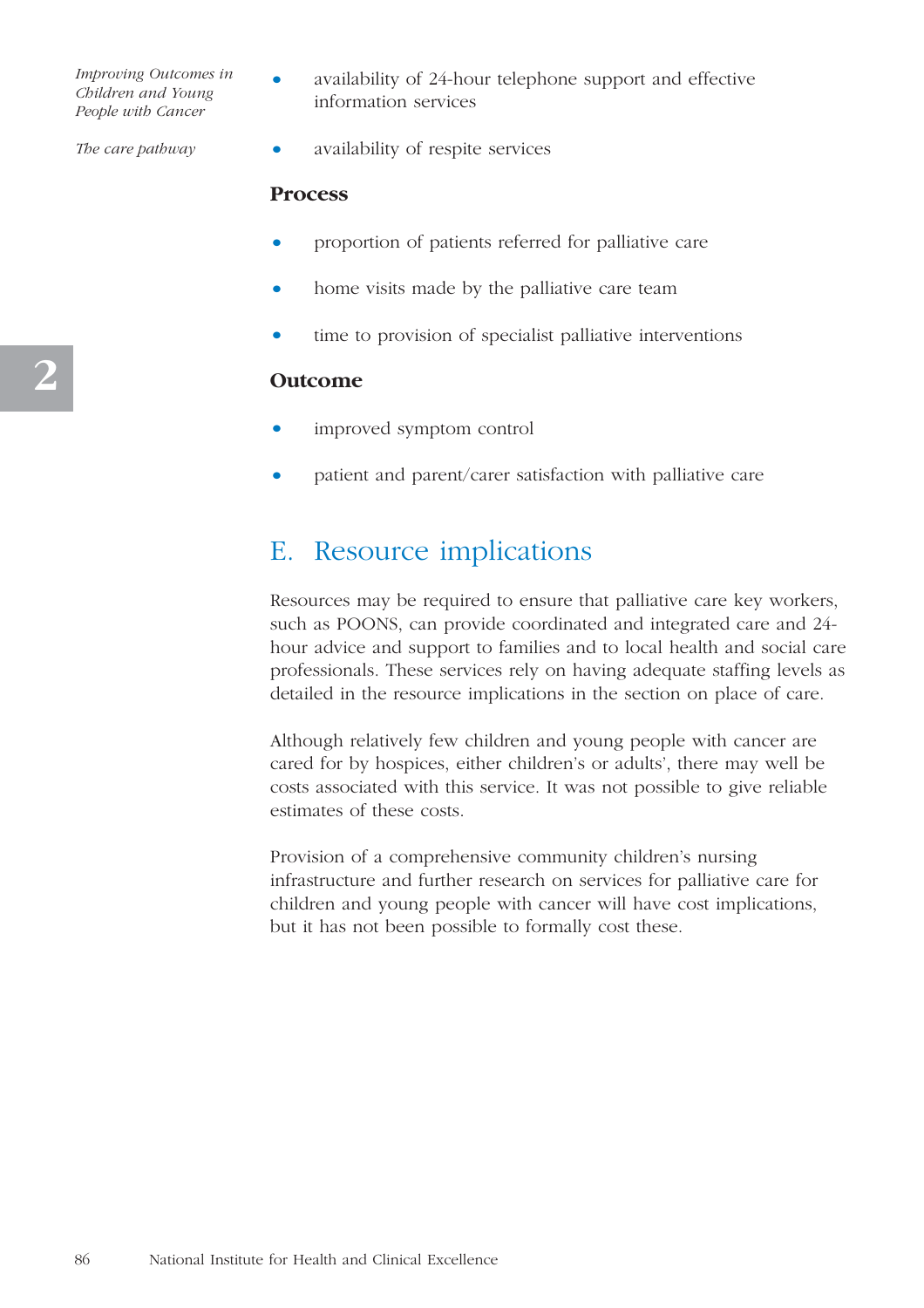## Bereavement

Although the family of a child or young person with cancer may experience a sense of bereavement from the time of diagnosis, this section deals only with bereavement after death. Death usually occurs at home, following a period of palliative and terminal care, but may also occur in hospital. Less commonly, death may occur during treatment, either in hospital or at home. Bereavement support frequently begins during terminal care. Wherever death occurs, families need unhindered access to a senior member of staff, preferably one experienced in bereavement advice.

Following the Redfern Report in 2001 [103, Appendix 1], many Trusts have a bereavement coordinator who takes the lead or supports nursing staff in this role. At home, families are usually supported around the time of death by their POONS or children's community nursing team. Support may also be provided by an oncology social worker.

Specific issues to be considered following death, particularly when it occurs in hospital, include:

- acute grief reactions from family members and ongoing needs
- post mortem, consent and tissue retention (including sperm storage)
- coordination of care in the bereavement suite and transfer home
- registration of the child's death.

Many families are able and wish to take the lead in the arrangements after their child's death. Appropriate information and support should be available to assist them in this process if needed, with an awareness of the family's spiritual and cultural practices.

Access to spiritual care at this point is often of particular value. However, it is important to recognise that access to such support may be of relevance to many families throughout the care pathway. Support from a psychological services professional at this time may also be of value not only for children, young people and their families, but also for professionals.

*Improving Outcomes in Children and Young People with Cancer*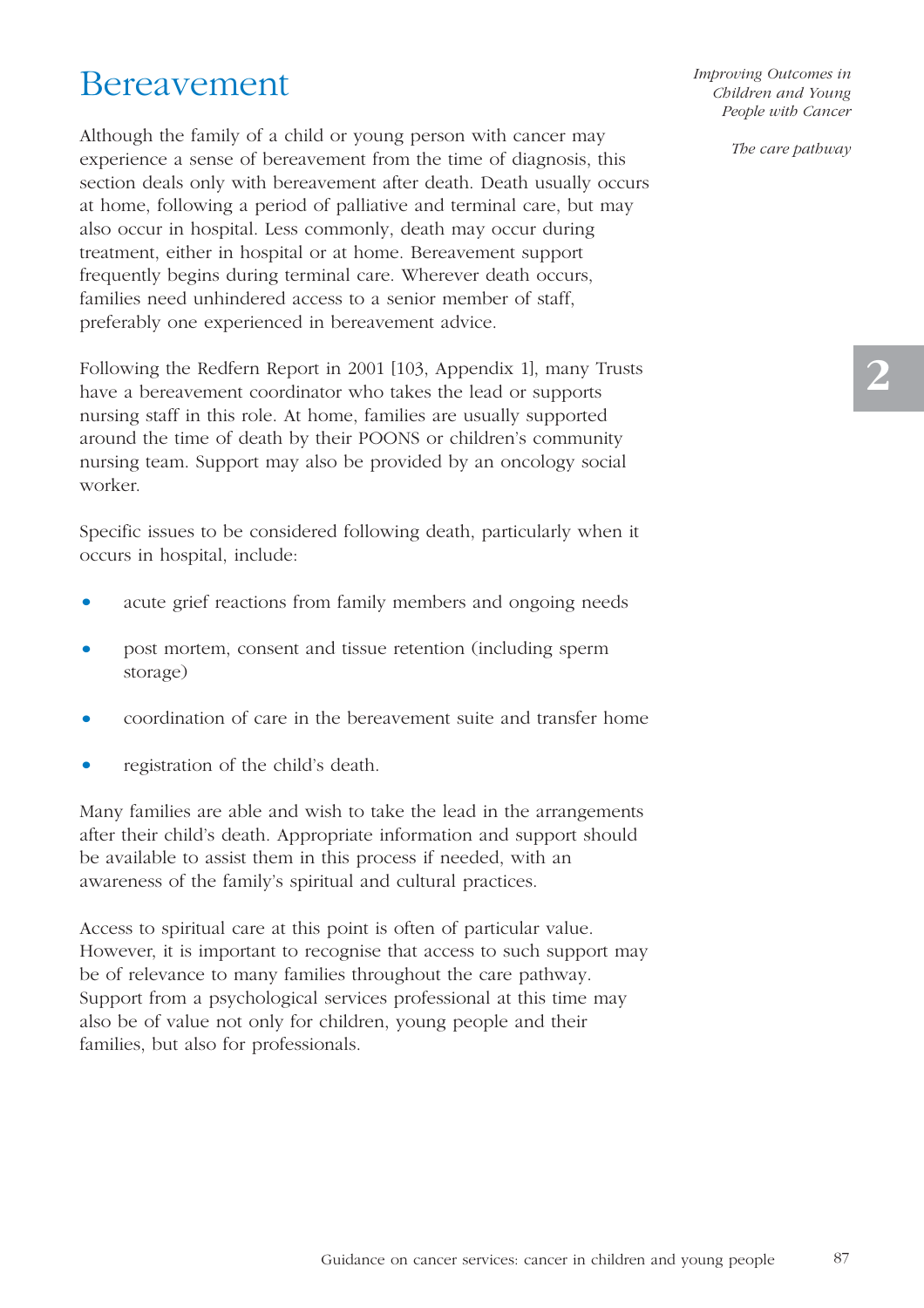*The care pathway*

## A. Recommendations

Cancer networks should ensure that all families who have experienced the death of a child or young person have access to specialist bereavement support. The specific needs of siblings should be recognised. This should be a collaborative provision/development including children's and young people's hospices and other agencies.

All families should have the support of an identified key worker at the time of death of a child or young person, whether in hospital or at home. The key worker should be experienced in bereavement support to enable families to receive informed and sensitive support in decision-making.

Each treatment centre should provide or coordinate ongoing support to bereaved families for an appropriate period after death, whether the death occurs in hospital or at home. This should include the provision of clear information about the experience of bereavement and how to access other support.

Services should be tailored and responsive to the needs of individual families, including spiritual and cultural needs.

Support and supervision should be available for all staff involved in the death of a child or young person.

Provision of bereavement support should be an integral part of communication skills training.

## B. Anticipated benefits

Families will have equal access to a flexible and responsive model of care and support.

A clearly identified source of support will be available at a particularly vulnerable time.

The facilitation of grieving should help prevent the detrimental consequences of bereavement.

Identified support to healthcare professionals who engage in this work should help minimise staff distress.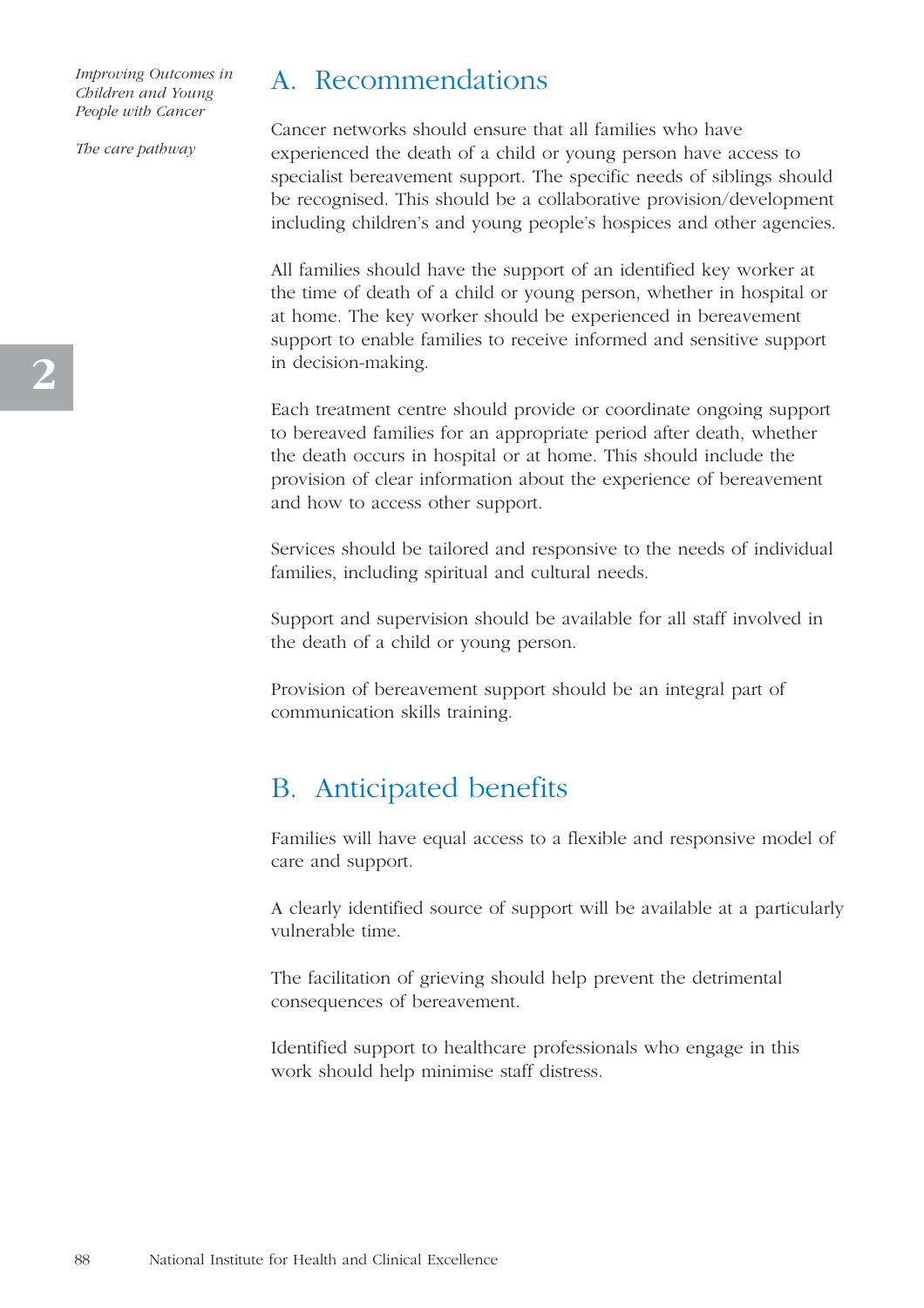## C. Evidence

There is evidence from good-quality surveys to illustrate the variation in provision of bereavement care within the UKCCSG centres. There is evidence from guidelines to indicate the need for bereavement services to be flexible and accessible when required. There is evidence from provisional studies on guidelines and the development of standards for bereavement care to indicate service requirements.

## D. Measurement

#### **Structure**

• provision of readily accessible bereavement services

#### **Process**

bereavement services provided

#### **Outcome**

- effect of bereavement advice on quality of life of parents/carers and siblings
- parent/carer satisfaction

## E. Resource implications

Additional funding may be required to ensure that all families that have experienced the death of a child or young person have access to specialist bereavement support. The recommendations on specialist bereavement support are not expected to have significant resource implications.

*Improving Outcomes in Children and Young People with Cancer*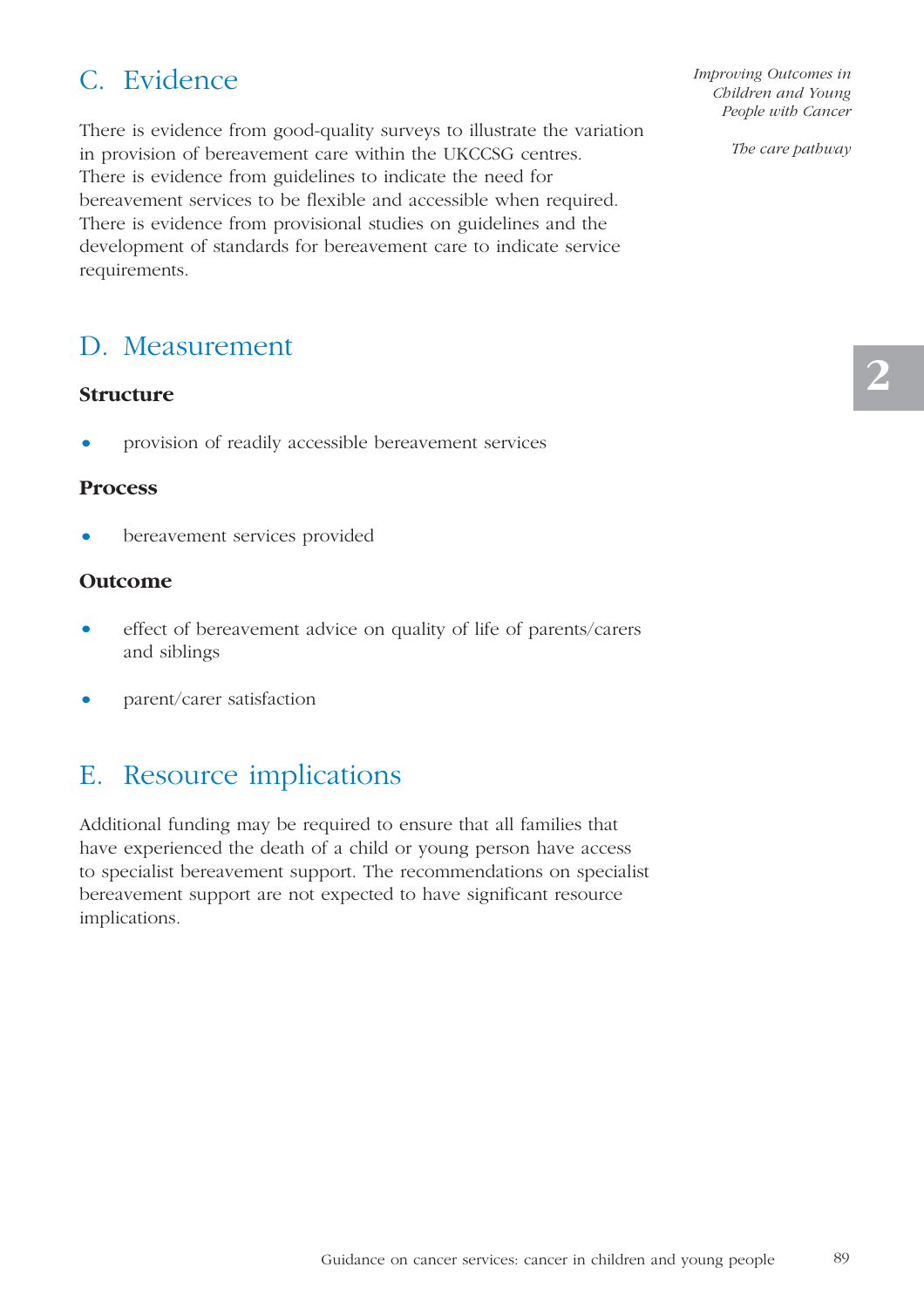# Service organisation

This section covers the organisation of services and issues that affect service delivery and contribute to successful outcomes. The differences between services for children and those for young people are discussed.

Services need to be commissioned across all levels of care and seen as a whole system across community and hospital settings. Successful outcomes are dependent on both effective cancer services and effective services for children and young people. The position of these services with regard to commissioning frameworks is variable and unclear.

Equitable access to services is a key issue. Many services have evolved over time and within geographical and other constraints, such as the availability of expertise and level of funding. These constraints remain real, but efforts must be made to minimise the variations in access. The overriding principle for the provision of services must be 'safe and effective services as locally as possible, not local services as safely as possible'.

Services have to recognise and be responsive to individuals' often complex needs and take into account their level of independence, maturity and features of the disease (type of cancer, stage, new presentation or recurrence, potential late treatment sequelae). An additional factor is the common and understandable regression of behaviour in older age groups at times of crisis.

A balance has to be struck between 'care' needs, addressed by the care environment, and 'disease' needs, addressed by specialised clinical treatment. This requires an individualised approach to treatment that takes account of service provision, particularly for older patients.

## A. Recommendations

Planning, commissioning and funding for all aspects of care, across the whole healthcare system, should be coordinated to ensure there is an appropriate balance of service provision and allocation of resources.

The commissioning arrangements for services for children and young people with cancer need further clarification to ensure the above recommendation can be met. These need to ensure that commissioning arrangements for children are brought together with those for cancer.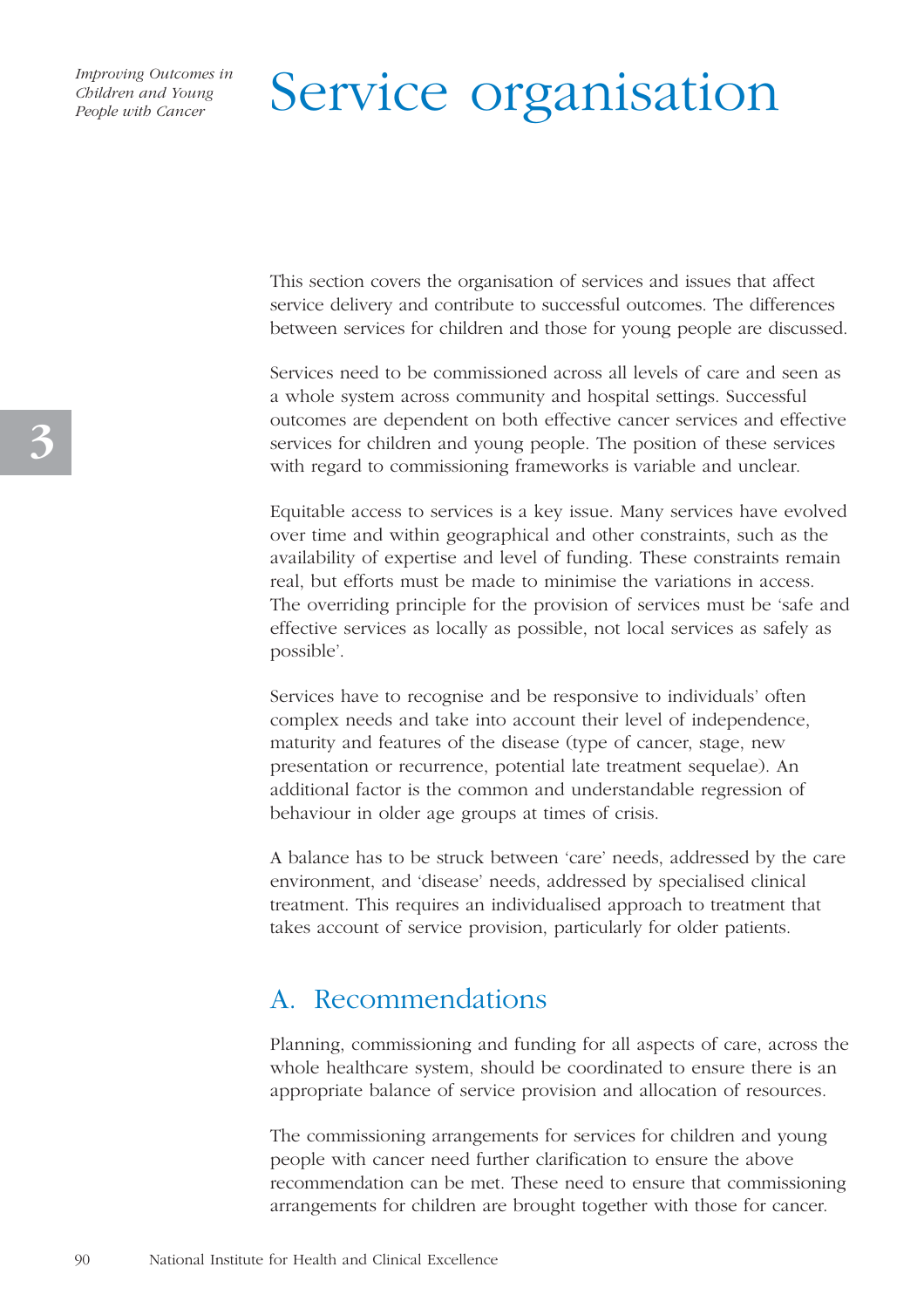## Delivery of care

#### **Multidisciplinary teams**

A complex range of services is required for children and young people with cancer, involving many disciplines and professional groups, and crossing organisational and institutional boundaries. Modern cancer care has come to be defined by its delivery through teams of professionals working together, known as MDTs. These teams have been described in adult cancer care principally with regard to those involved in the diagnosis, staging and (medical) treatment planning for the individual patient. A broader definition of these teams is now emerging, in line with good practice in cancer services for children and young people, where the MDT has long been recognised as including all those involved in care and support of the individual child and family throughout the care pathway.

The team's composition at any one point in a patient's journey will vary and should reflect the patient's needs at that time, both diseaseand age-related, as well as the expertise and skills of particular team members. Tables 4–6 show the essential members of the MDT in relation to particular needs. Other healthcare professionals may be involved in some or all of these meetings. The constitution and organisation of teams and meetings should also reflect the specific clinical activity/profile of individual treatment settings. The MDT will also need access to other expertise, for example, a microbiologist.

However, there is a need for a separate MDT for late effects, as there is a wider range of professionals involved over a prolonged time period.

*Improving Outcomes in Children and Young People with Cancer* 

*Service organisation*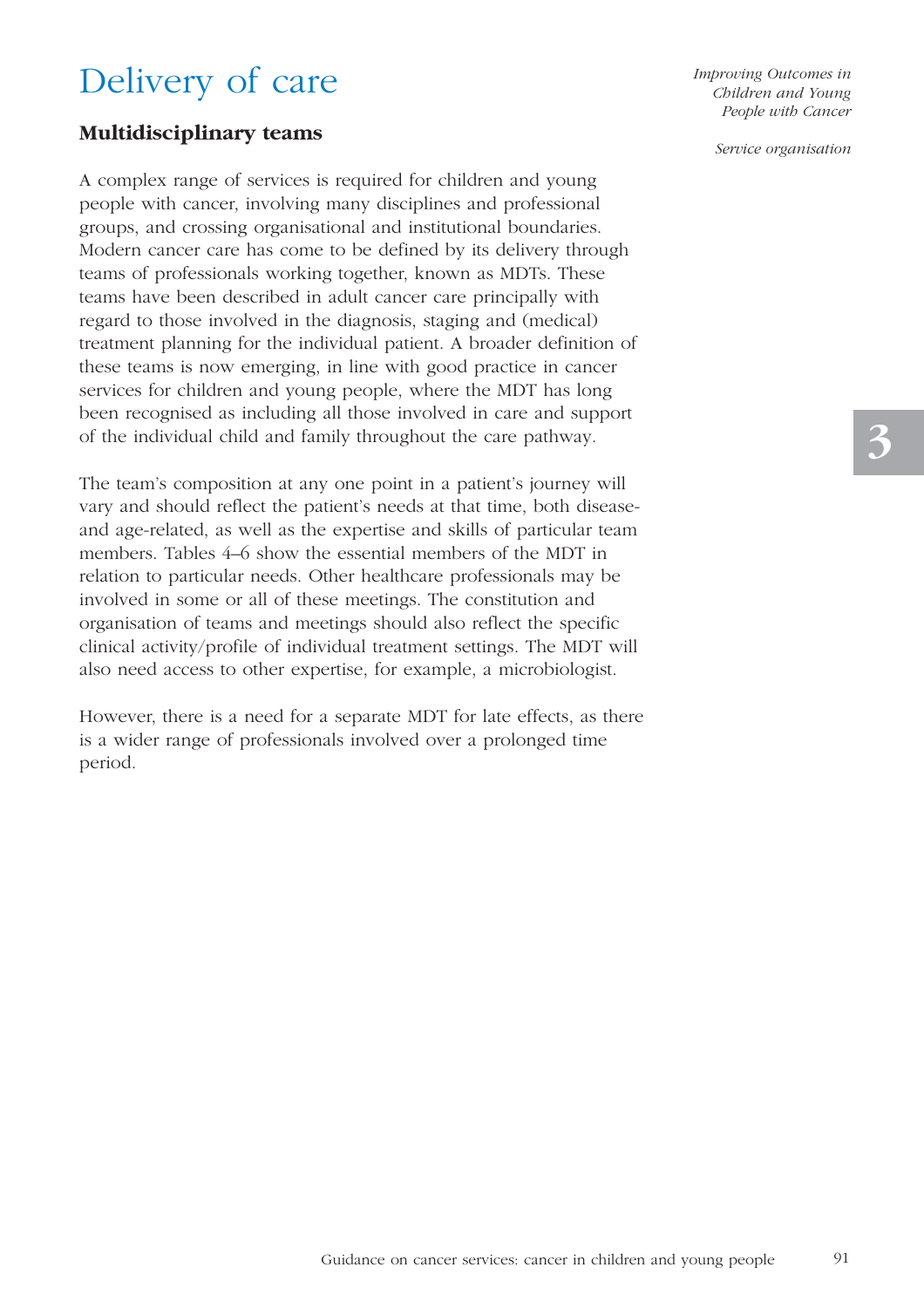#### **Table 4 Suggested core attendance of multidisciplinary team (MDT) members at principal treatment centres during the care pathway.**

#### *Service organisation*

| Diagnosis <sup>a</sup> |
|------------------------|
|------------------------|

Oncologist/haematologist Radiologist

Surgeon/neurosurgeon

Pathologist/cytogeneticist

Clinical oncologist

#### **Treatment<sup>a</sup>**

Treating oncologist Key worker<sup>b</sup> Paediatric haematologist Specialist nurses Nurses from inpatient and day care units Specialist pharmacist Dietitian and other appropriate allied health professionals Paediatric oncology or other speciality outreach nurse/key worker<sup>b</sup>

#### **Psychosocial support**

Treating oncologist and haematologist

Key worker<sup>b</sup>

Play specialist; activity coordinator/youth worker

Psychological services professional

Specialist outreach nurse

Appropriate allied health professionals

Teacher

Social worker

Nurses from inpatient and day care units

#### **Palliative care**

Lead clinician Key worker<sup>b</sup> Palliative care specialist/oncologist/haematologist Social worker Specialist outreach nurse Specialist pharmacist Psychological services professional Appropriate allied health professional <sup>a</sup> Medical staff represent tumour-specific or paediatric expertise

<sup>b</sup> See section on continuity of care (key worker may come from any of the disciplines involved in the MDT)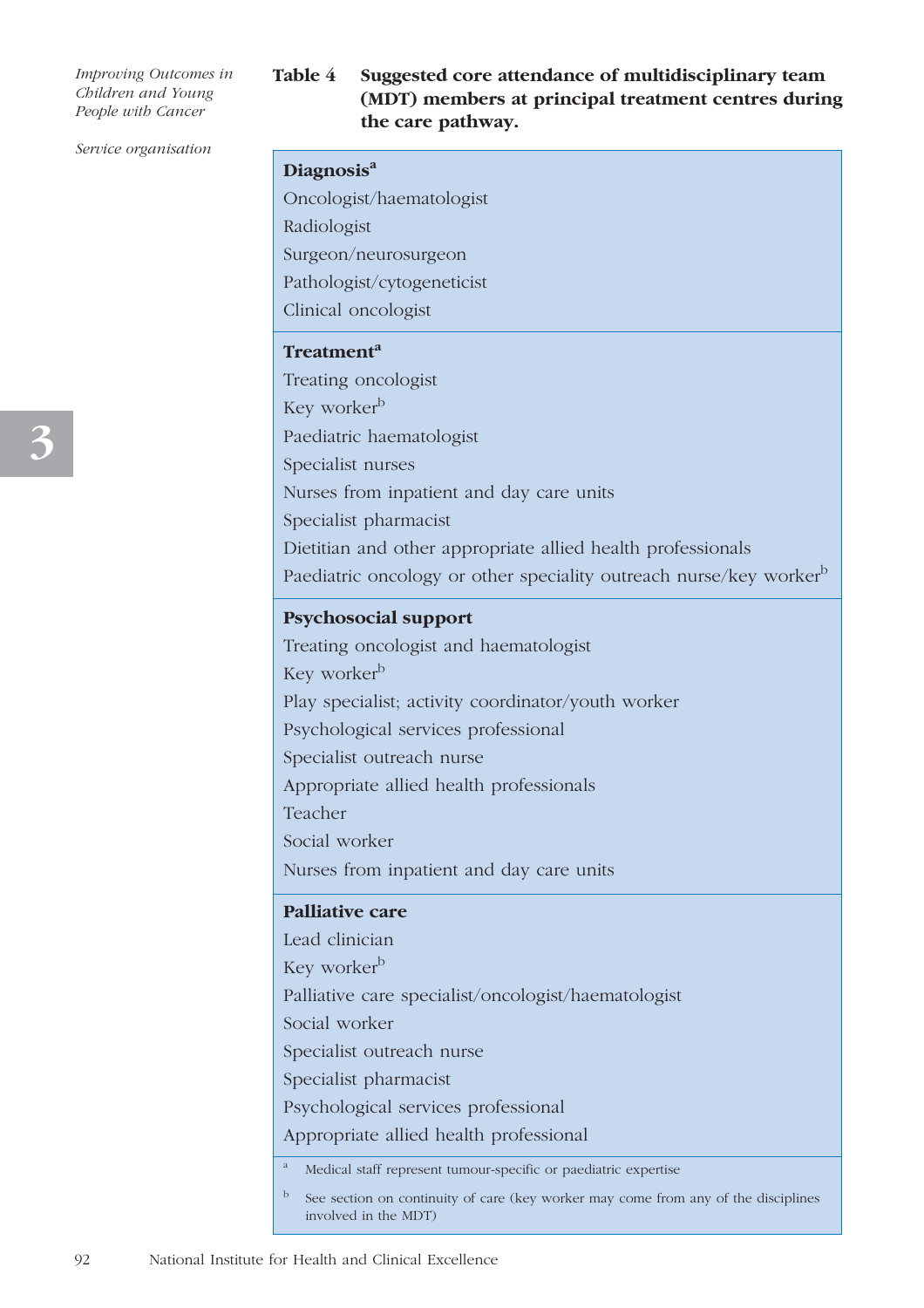#### **Table 5 Suggested core attendance of multidisciplinary team (MDT) members responsible for the care of patients following completion of treatment.**

#### **Late effects MDT**

Lead clinician (oncologist with expertise in late effects)

Key worker<sup>a</sup>

Specialist nurse

Endocrinologist

Appropriate allied health professional

Psychological services professional

See section on continuity of care (key worker may come from any of the disciplines involved in the MDT)

#### **Table 6 Suggested core membership of multidisciplinary teams (MDT) at other treatment sites.**

Lead paediatrician/oncologist/haematologist Key worker<sup>a</sup> Designated nurse Pharmacist Ward nurse/community nurse Allied health professionals Social worker See section on continuity of care (key worker may come from any of the disciplines

## A. Recommendations

involved in the MDT)

Care should be delivered throughout the care pathway by MDTs, including all relevant staff (see Tables 4–6). Decisions should be recorded and disseminated to all relevant health professionals. Where care involves more than one treatment setting or specialist team, the remit and membership of the MDTs should reflect the arrangements for shared care.

*Improving Outcomes in Children and Young People with Cancer* 

*Service organisation*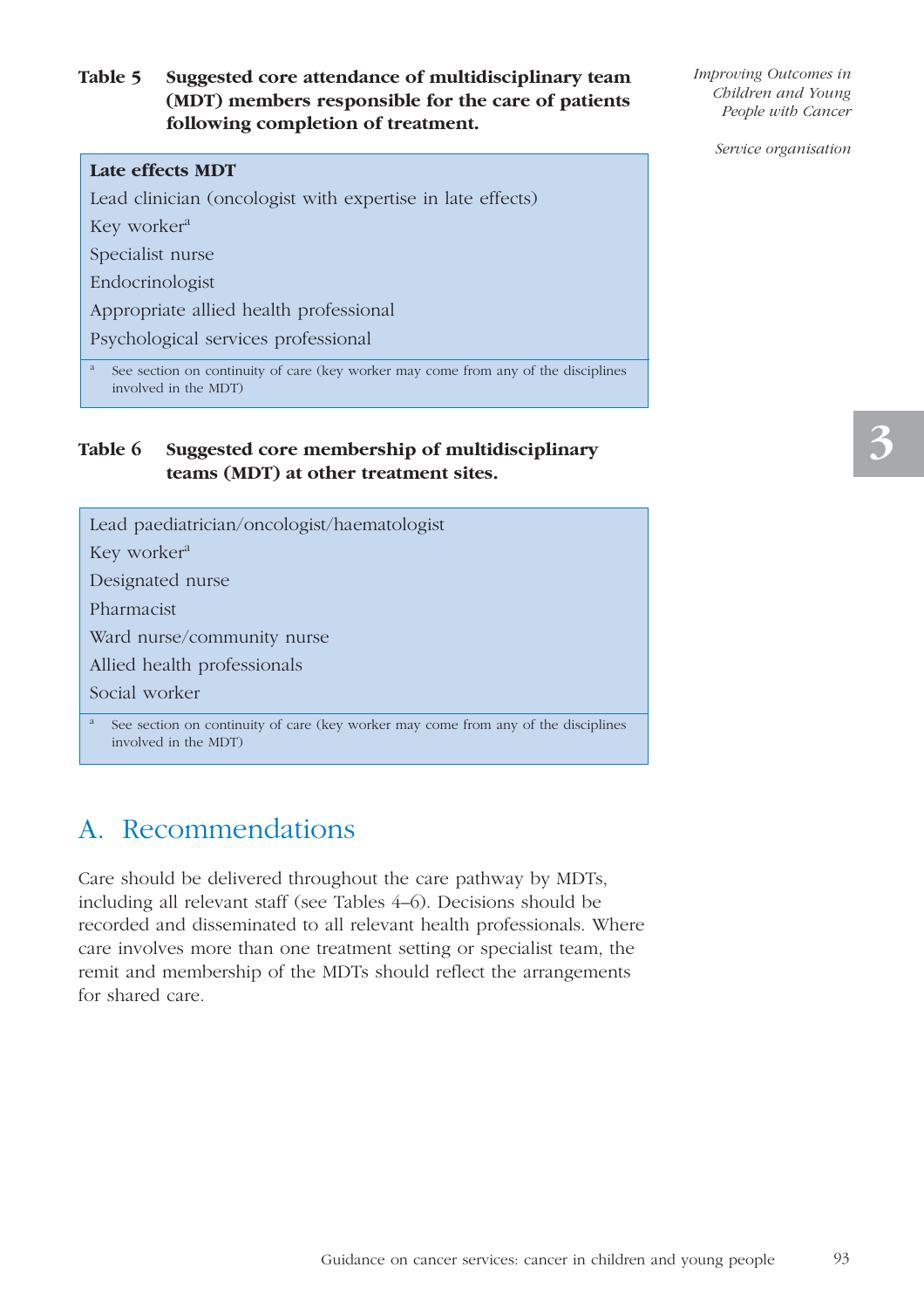There are several tumour types whose management and treatment planning should be undertaken by either a specialist tumour-specific MDT or through liaison with other subspecialists. These include:

*Service organisation*

- tumours of the CNS
- bone sarcoma
- soft tissue sarcomas (particularly in young people)
- retinoblastoma
- lymphomas (for specialist pathological review)
- malignant thyroid tumours.

All hospitals with shared care arrangements (see section on place of care) should have an MDT that facilitates the interface between that centre and both primary care and the principal treatment centre.

Membership of MDTs should be explicit and include clearly defined responsibility for clinical and managerial leadership. MDTs should have adequate administrative support to organise team meetings and provide secretarial support.

There should be clear, two-way communication between the MDT at the principal treatment centre and MDTs in any other treatment setting with designated individuals responsible for ensuring continuity.

MDT membership and responsibilities require dedicated time and should be recognised in job plans. The frequency and purpose of MDT meetings should be explicitly stated and monitored, but most should be held weekly.

Centres providing care for teenagers and young adults should ensure that the skills and experience represented in the MDT are appropriate to their age-related needs. Members should be familiar with the communication issues specific to working with teenagers and young adults and their families and appropriate training and support should be available.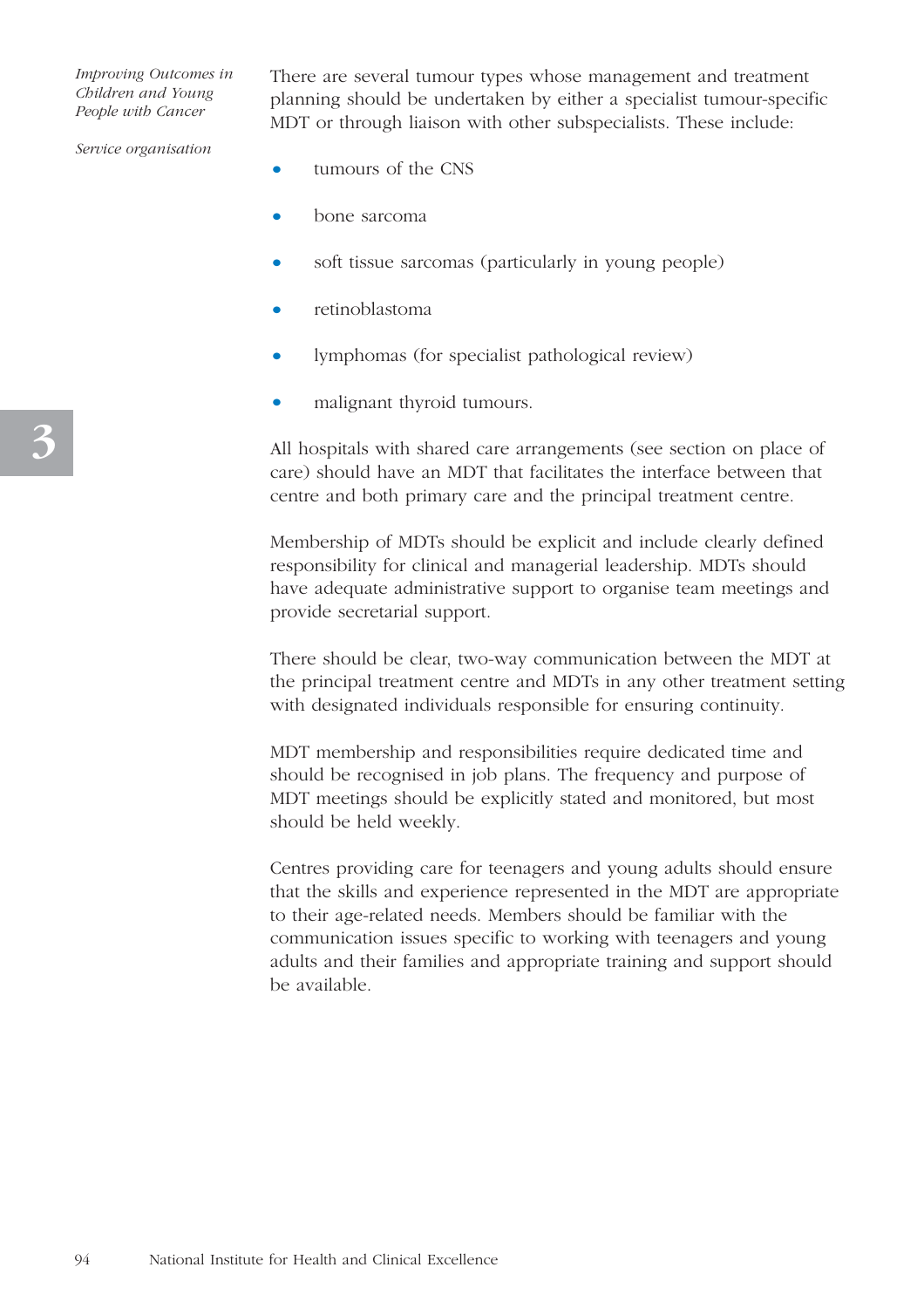## B. Anticipated benefits

MDTs ensure that each patient is considered from a range of viewpoints and expertise.

MDTs promote shared learning between professionals.

MDTs offer a greater probability of timely, appropriate treatment and better continuity of care.

Regular discussion in the context of an MDT is more likely to lead to improved clinical policies, more effective delivery of care and multidisciplinary participation in audit and research.

Regular patient-centred meetings, joint assessments and shared recording systems will enable teams to provide more comprehensive services.

## C. Evidence

There is no high-quality evidence demonstrating that MDTs improve outcomes in children and young people with cancer. Extrapolating from observational studies on multidisciplinary management of paediatric and adolescent cancers, there is some evidence suggesting that there may be improved outcomes in patients with osteosarcoma, hepatic tumours and medulloblastoma.

The advantages of a multidisciplinary shared care programme for young people have been demonstrated in a RCT performed in Denmark.

There are national guidelines/guidance that provide information on the frequency and composition of MDTs.

## D. Measurement

#### **Structure**

- evidence that MDTs are established in each principal treatment centre and shared care centres
- effective communication methods between the MDTs based in the principal treatment centres and the shared care teams
- adequate provision of specialist staff for every MDT
- provision of staff with age-appropriate experience

*Improving Outcomes in Children and Young People with Cancer* 

*Service organisation*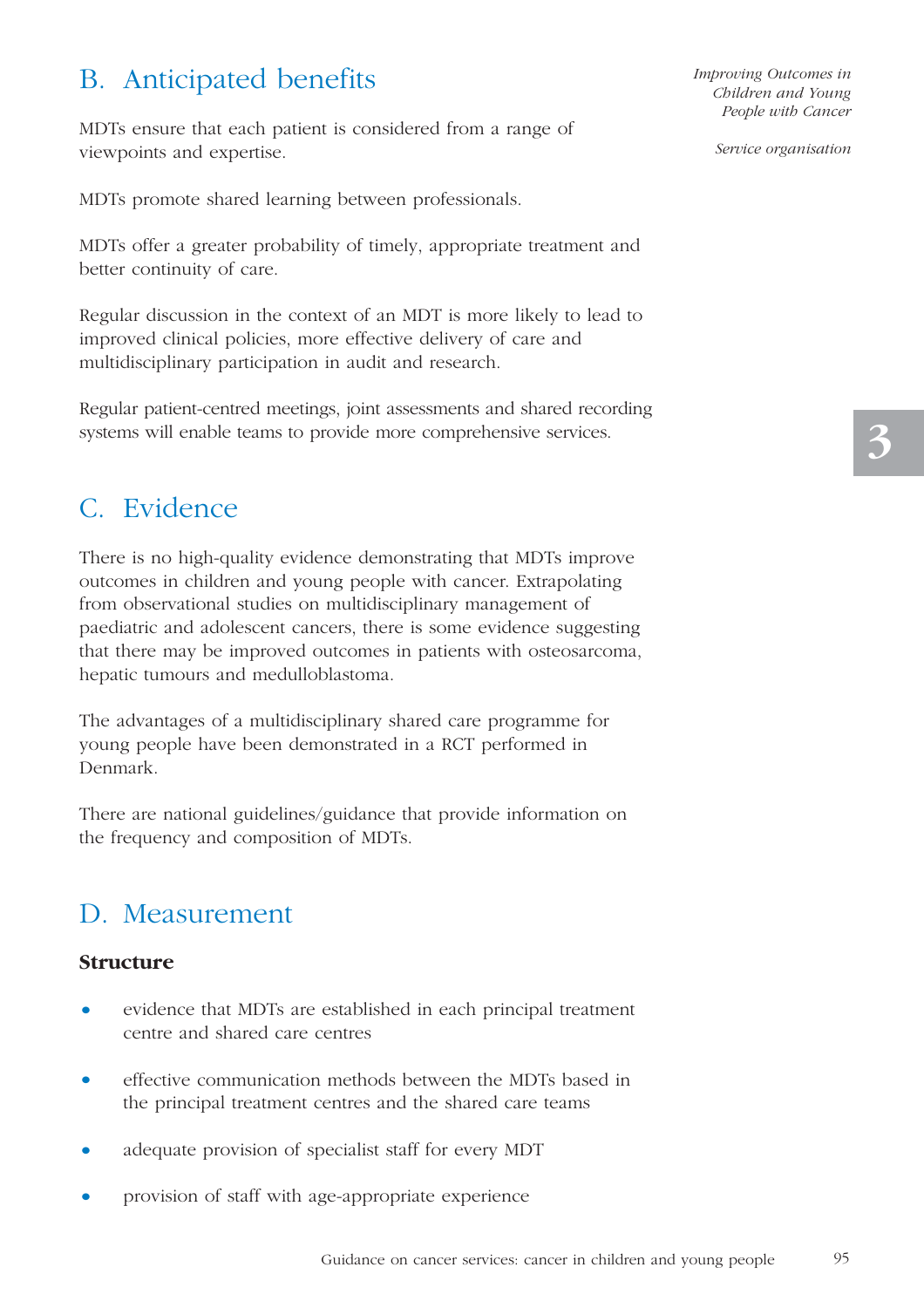#### **Process**

• protocols for referral to specialist MDTs

*Service organisation*

- staff attendance at the MDT meetings
- evidence that all patients are discussed at an appropriate MDT

#### **Outcome**

outcomes with multidisciplinary care of patients with certain tumour types

### E. Resource implications

The recommended minimum staffing levels to provide a safe and sustainable service for children and young people with cancer (see resource implications in the section on place of care) include provision for MDT meetings. Local commissioners will need to consider the opportunity costs of any increase in existing MDT meetings and some centres will need to employ additional staff as a consequence. In addition, consideration would need to be given to whether existing meetings are held within normal working hours. This has not always been the case in the past.

The guidance recommends that each principal treatment centre has an MDT coordinator. It is probable that not all teams currently have coordinators or adequate administrative support. It is anticipated that each coordinator would be contracted to facilitate all MDTs for children and young people with cancer based at the centre. Based on a full time post, Clerical and Administrative Grade 4–5, the salary plus on-costs would be approximately £21,500 per annum. Local commissioners would need to investigate whether the principal treatment centre has a coordinator currently in post.

Additional video-conferencing equipment may be required in some principal treatment centres and hospitals with shared care arrangements to facilitate MDT working. The cost of a videoconferencing system with high-quality image transfer capability would be about £15,000 (£18,000 inclusive of VAT and delivery) per centre (comprising a mobile video-conferencing unit, two plasma screens [for added functionality] and a visual presenter [Document Camera] for high-magnification requirements, installation, software and 3-year maintenance contract).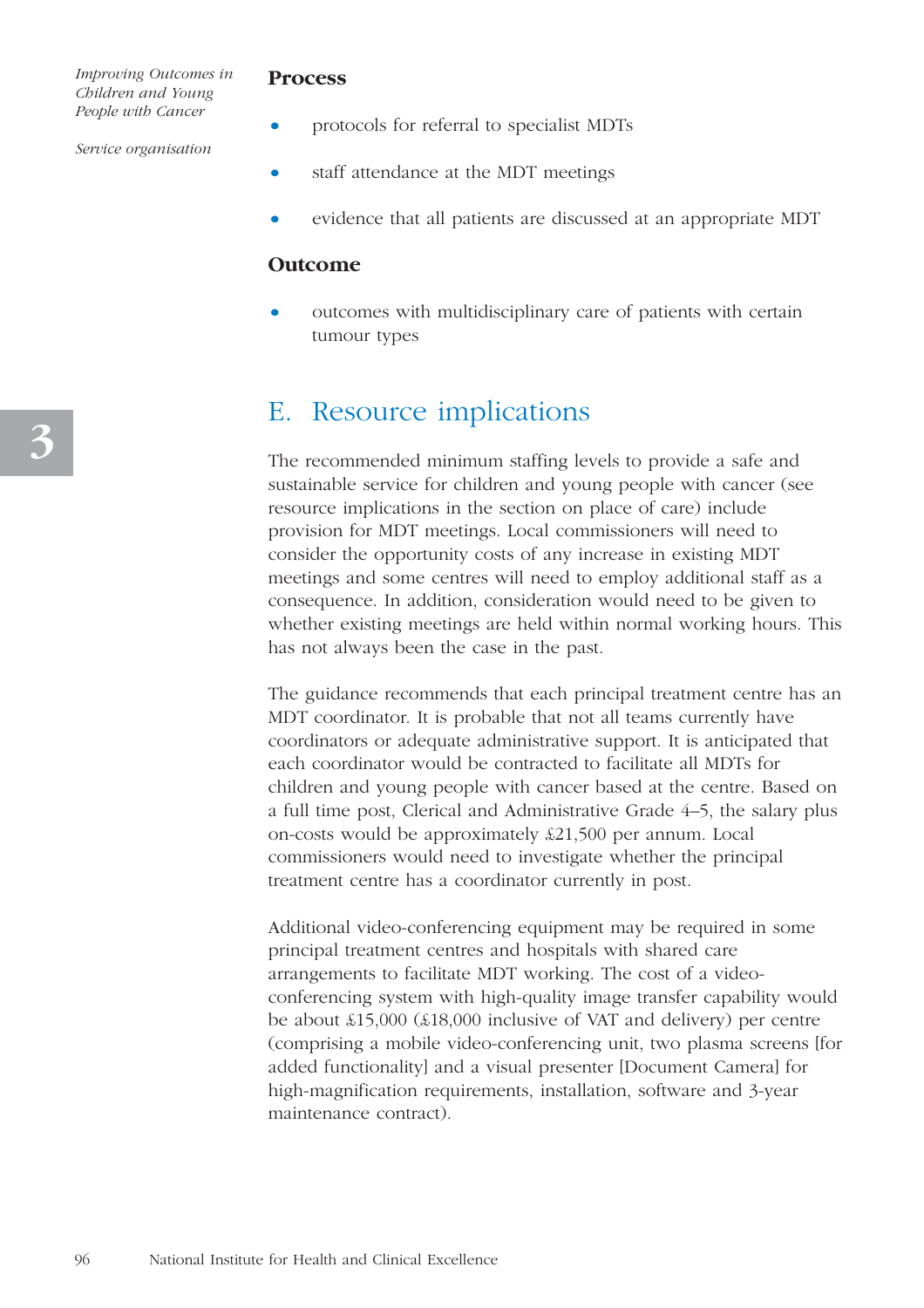#### **Continuity of care**

Care may need to be sustained over many years, often across organisational and professional boundaries. Continuity of care is important in the treatment and follow-up of the original disorder, its sequelae or relapse, as well as in the provision of palliative care.

Patients may require long-term follow-up care at all ages, so the transition from paediatric to adolescent healthcare and on into adult medical care must be addressed. Parallels can be drawn with other conditions, although the needs of this group are unique and highly variable, often involving a number of MDTs.

There is a need to ensure integration and coordination of care within and between primary, secondary and tertiary care settings, between the statutory and voluntary sector, and across health, social care and education.

Such complexity of need demands a coordinated approach to service provision and in other services, a key worker approach has been effective in ensuring such coordination. The role of a key worker is set out in Table 7. This role is expected to be carried out in partnership with other members of the team, for example, ward nurses, social workers and teachers.

Key workers may change over the period of treatment and follow-up. The key worker identified during active treatment and early follow-up is likely to be different from the key worker identified for long-term follow-up. There are times along the patient pathway when the identity of the key worker may change for a particular episode of care, such as at the time of a bone marrow transplant.

In most instances, a specialist nurse can most effectively undertake the key worker role, and in many principal treatment centres, and for the younger age range, this role is likely to be undertaken by a POONS. For teenagers and young adults, the role of the outreach nurse specialist is less well developed and other clinical nurse specialists have taken on elements of the role of key worker.

The workload involved with the increased age range of patients and the complexity of care needs mean that POONS are not currently able to fulfil the role of the key worker at all stages of the patient journey. This will require additional resources for outreach teams.

Nurses in shared care units, in other treatment sites or in the community may also take on the role of key worker for individual patients.

*Improving Outcomes in Children and Young People with Cancer* 

*Service organisation*

97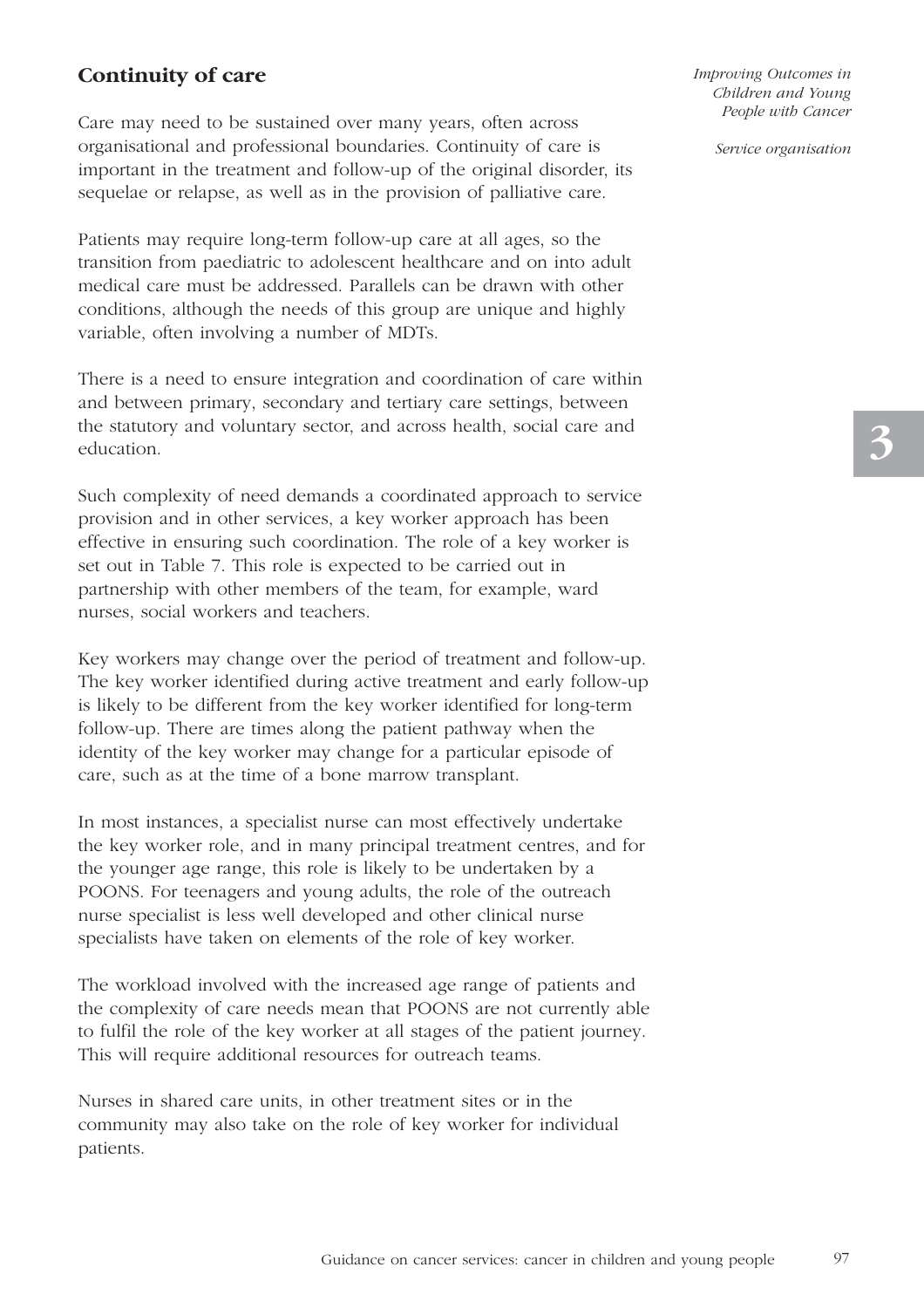*Service organisation*

There are different models of a more disease-specific specialist nurse, such as leukaemia nurse specialist, orthopaedic oncology nurse specialist and neuro-oncology nurse specialist in some principal treatment centres, who might take on the role of key worker for a defined patient population.

Sometimes, such as in long-term follow-up, the key worker role may be undertaken by other staff, including a primary care team member, paediatric oncologist or other specialist, who may have to monitor the most likely late effects.

Good communication between professionals across all sectors is important for the appropriate management and continuity of care and is facilitated by effective MDT arrangements, the use of written care/treatment plans and patient-held records.

#### **Table 7 The role of the key worker.**

- Provide practical and emotional support to the child/young person and family
- Coordinate the provision of information and ensure that it is timely, tailored to the age of the child or young person and the needs of the family, and understood
- Ensure the provision of a written care/treatment plan and an initial needs assessment of the child or young person and family to inform the care plan
- Liaise with health and social care agencies and professionals in the community, including the primary care team
- Liaise with educational institutions and support reintegration for the child or young person wherever possible
- Ensure that the child, young person and family acquire new skills as needed, for example, care and management of nasogastric tubes or gastrostomies, care of central lines
- Case-manage the care needs of the child or young person and family as they move between care settings along the patient pathway, for example, during radiotherapy
- Coordinate palliative and terminal care to provide specialist advice and support to families and healthcare professionals, with cross-cover to provide a 24-hour service, if required. The key worker may provide direct clinical care and expertise at this time if appropriate.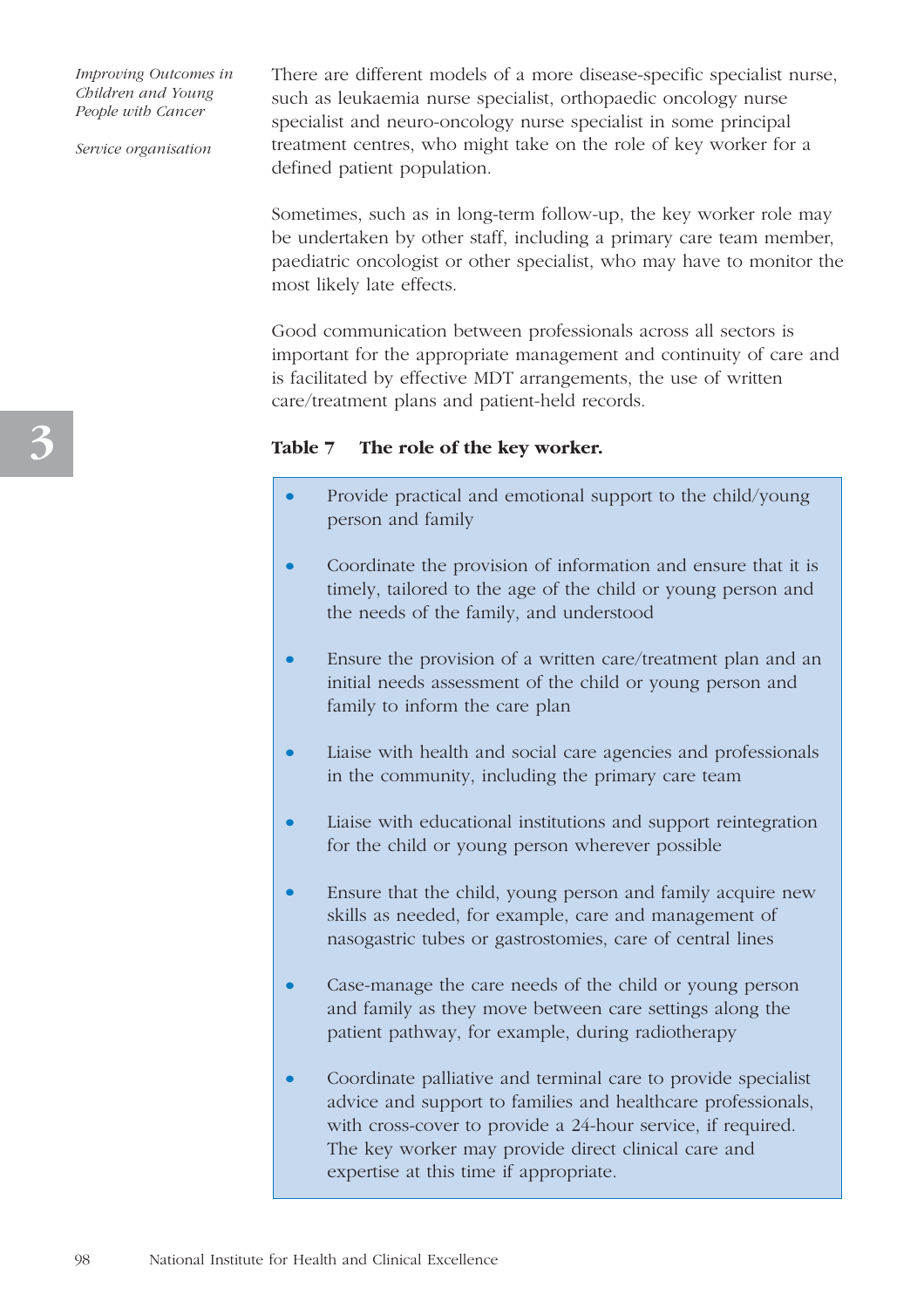## A. Recommendations

A key worker should be identified for each child or young person and their family to coordinate services and assess their support needs. There should be clear routes of communication between different care/treatment settings.

Each child or young person and their family should have a written care/treatment plan that draws together the provision of all components of care; where appropriate, voluntary agencies should be recognised as integral to the care plan.

The written care/treatment plan should include the individual arrangements for transition from paediatric to adult services and should be informed by protocols/guidelines drawn up by the respective services.

## B. Anticipated benefits

A written care plan will allow the family to receive adequate information about planned treatment and will minimise errors in treatment planning. It will also identify contact personnel for the patients and their families during treatment.

A key worker will provide additional support for the family and point of contact with the principal treatment centre for support/clarification through issues arising during the patient's treatment.

## C. Evidence

There is a paucity of evidence to indicate the requirements for service provision to achieve a well-coordinated transition or continuity of care for children and young people with cancer. One review of the evidence concluded that further research was required to determine continuity of care for young people.

There are consensus and expert opinions that emphasise the need for good communication between all agencies concerned with care and the existence of written care/treatment plans that should be informed by local guidelines/protocols.

There is observational evidence on the essential role of a key worker in the continuity of care.

Results from patient surveys show that the key worker model is supported by families of children and young people with cancer. *Improving Outcomes in Children and Young People with Cancer* 

*Service organisation*

99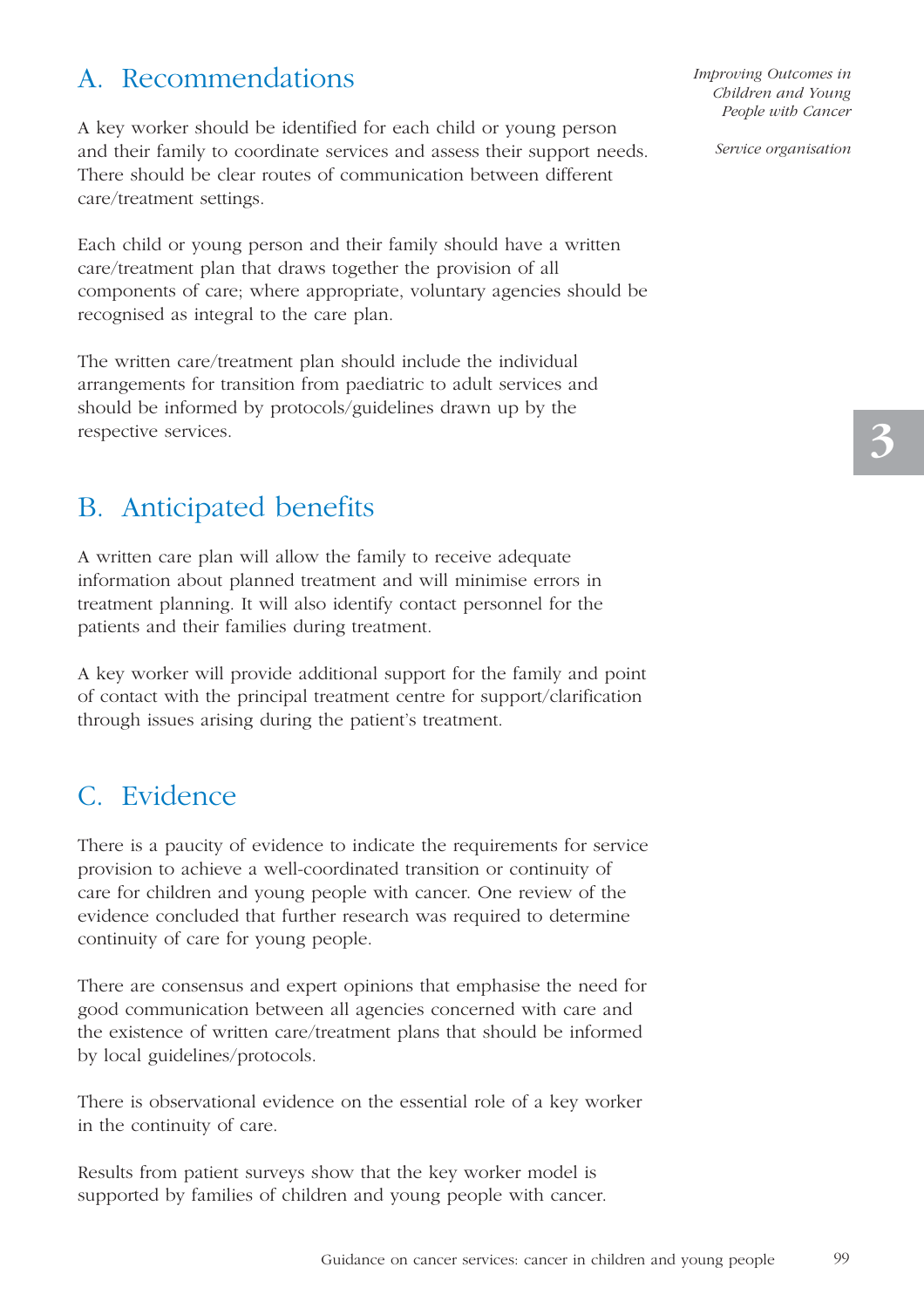### D. Measurement

**Structure**

#### *Service organisation*

- documented local protocols for the continued care and followup of patients including identification of key workers for individual patients
- written care/treatment plans
- provision of adequate numbers of key workers to coordinate care
- good communication networks
- provision of patient-held records

#### **Process**

- care/treatment plans
- planned transition outcomes

#### **Outcome**

• patient and parent/carer satisfaction with the continuity of care

### E. Resource implications

The staffing levels for principal treatment centres, as considered in the resource implications in the section on place of care, include an estimate for key workers. The actual cost of employing key workers will vary according to the professional undertaking, the role and the caseload. Further work to assess the cost impact will need to be conducted at the local level. This analysis does not consider the economic implications of key workers at the shared care centres because the situation for funding is far more complex.

#### **Protocol-based care**

Much of the first-line medical treatment of childhood cancer in the UK over the last 25 years has been through clinical trials, leading to the development of national, and more recently international, collaborative protocols. This is to be welcomed, as most of the individual conditions are rare and collaboration is needed to best use available expertise and to develop further studies and audit.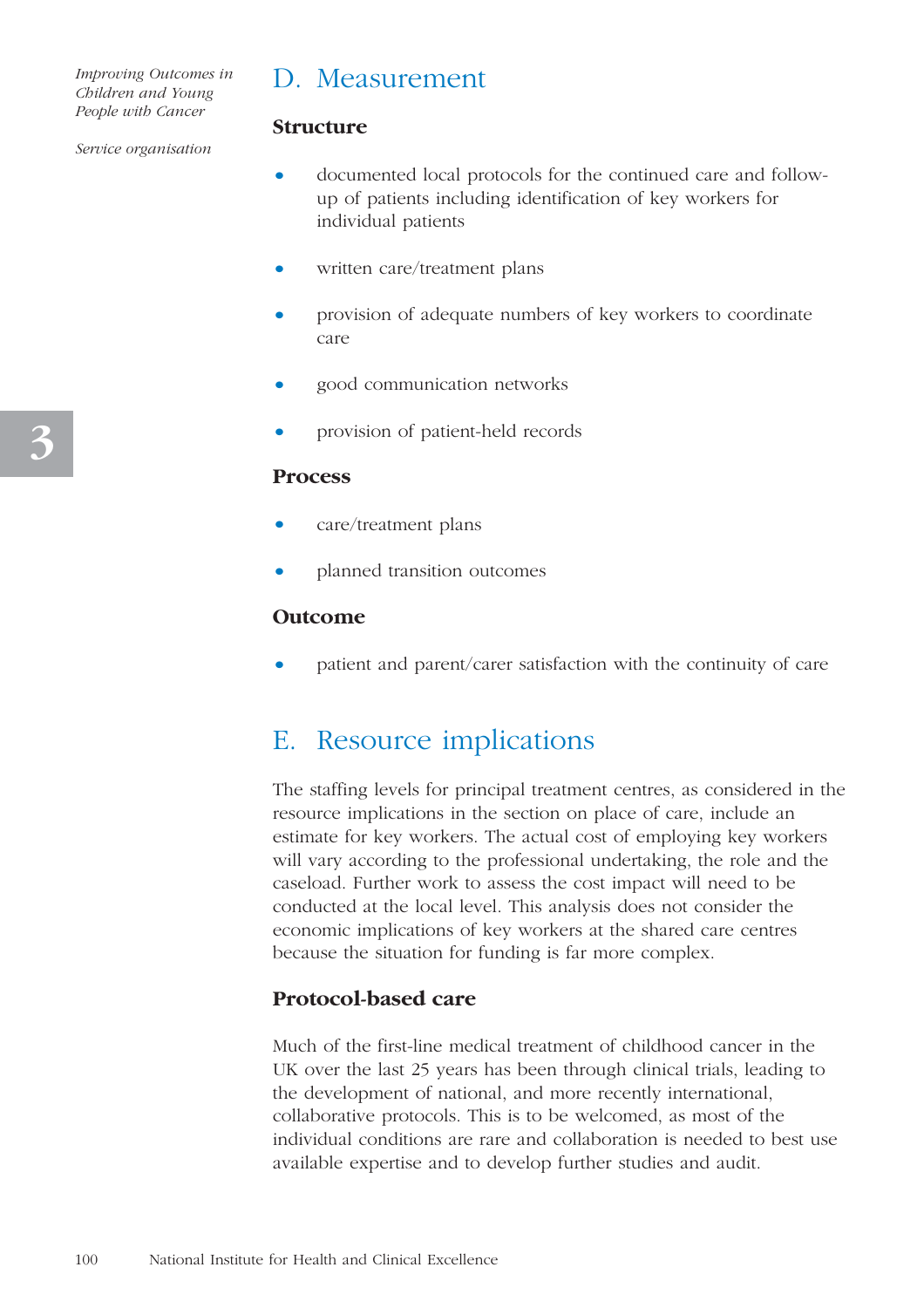In contrast, the treatment of cancer in older teenagers and young adults is less consistent and there is a need for greater collaboration between adult and paediatric clinicians working within the same tumour field. The protocol chosen for therapy often depends on where patients receive treatment and the protocol, paediatric or adult, in use within the unit at that time. The exception to this is for those tumours, such as osteosarcoma and Ewing's sarcoma, where the tumour type is well recognised across all age ranges and the appropriate protocol is available to all.

The pattern of cancers in older teenagers and young adults is different from both the paediatric and adult groups and systematic, protocol-based care, backed by research and audit, is important to further understanding of the biology of these tumours and their response to therapy.

## A. Recommendations

Treatment and care for children and young people with cancer should be based on agreed treatment protocols if inclusion in a relevant clinical trial is not possible or the patient decides not to participate.

The choice of paediatric or adult protocol for the treatment and care of teenagers and young adults should be based on clear evidence of the best outcomes.

## B. Anticipated benefits

Standardised, evidence-based treatment, as set out in specified protocols based on expert advice, should result in:

- improved survival rates
- reduction in the intensity of therapy for some patients
- lower morbidity

A better understanding of tumour biology and response to treatment will be derived from collaborative care.

## C. Evidence

The dramatic improvement in survival rates for children and young people with some cancers, particularly for those aged 1–15 years, is believed to be, at least in part, related to early collaborative working and the development of randomised trials.

*Improving Outcomes in Children and Young People with Cancer* 

*Service organisation*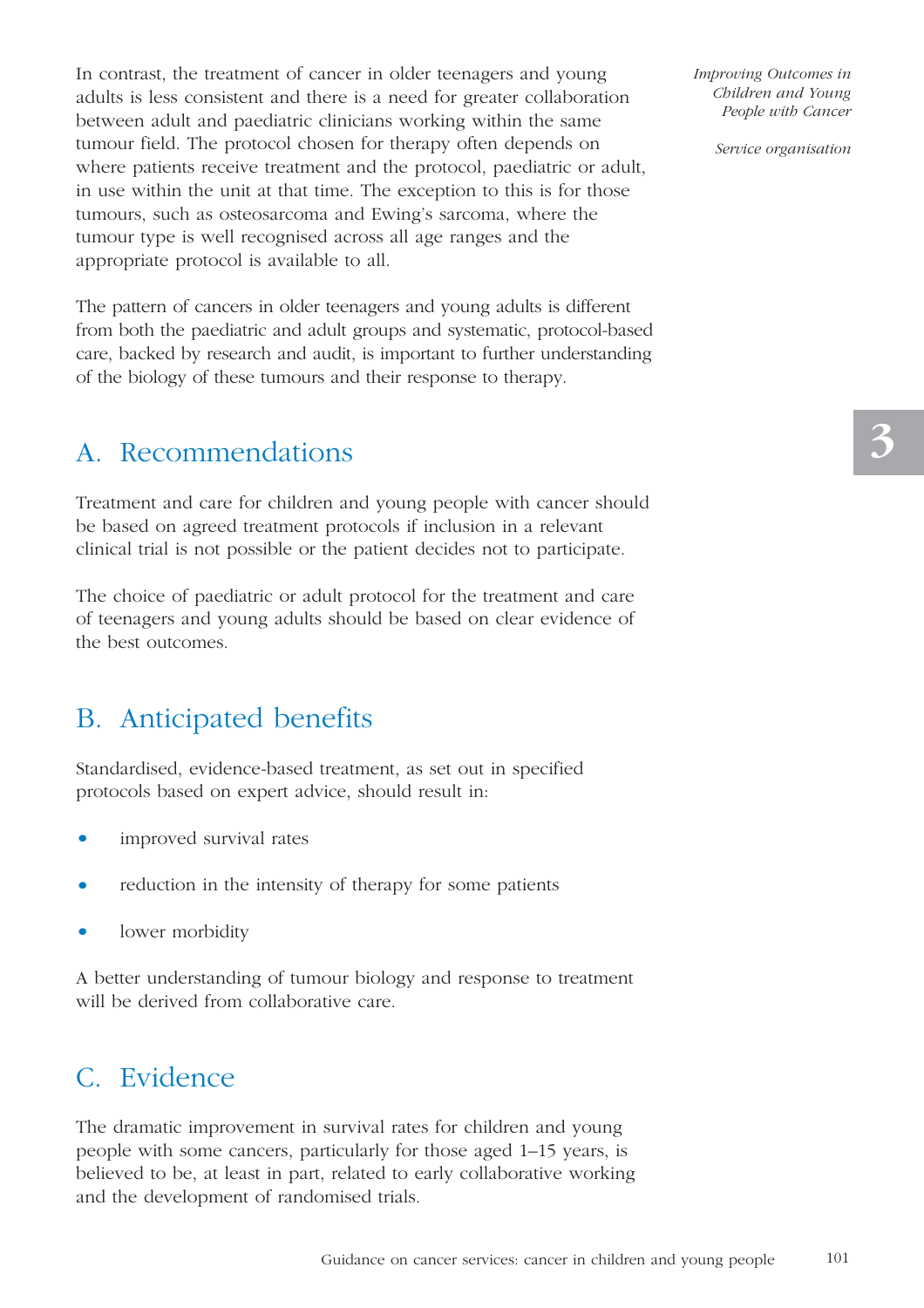*Service organisation*

There is some good-quality evidence (systematic review, prospective cohort study and case series) to support the positive effect of protocol-based care on outcomes; one review of studies did not find a protocol effect, but the studies were not assessed for quality.

The evidence is inconsistent in determining whether it is a true protocol effect or an effect of treatment setting that is important in all tumours of children and young people.

There is some evidence (see also section on research) to indicate that for some cancers, young people who are treated on paediatric protocols have improved outcomes compared with those receiving treatment according to adult protocols.

There are now recommended treatment protocols for more than 80% of CNS malignancies in children: these cover how the diagnosis is made, the timing of surgery, the measurement of disease extent and the therapeutic strategy.

## D. Measurement

#### **Structure**

- availability of adequate support/resources to enable equitable access for children and young people to be treated on a defined protocol within a clinical trial
- demonstration of greater collaboration between adult and paediatric oncologists

#### **Process**

- unmet need in children and young people with cancer for protocol-based care
- protocol compliance by both patients and clinical specialists

#### **Outcome**

• evidence of the effect of treatment, according to defined clinical protocols, on outcomes

### E. Resource implications

It is not possible to determine the cost implications of protocol-based care in this guidance, as these are dependent on clinical guidelines and may result in an increase or decrease in costs.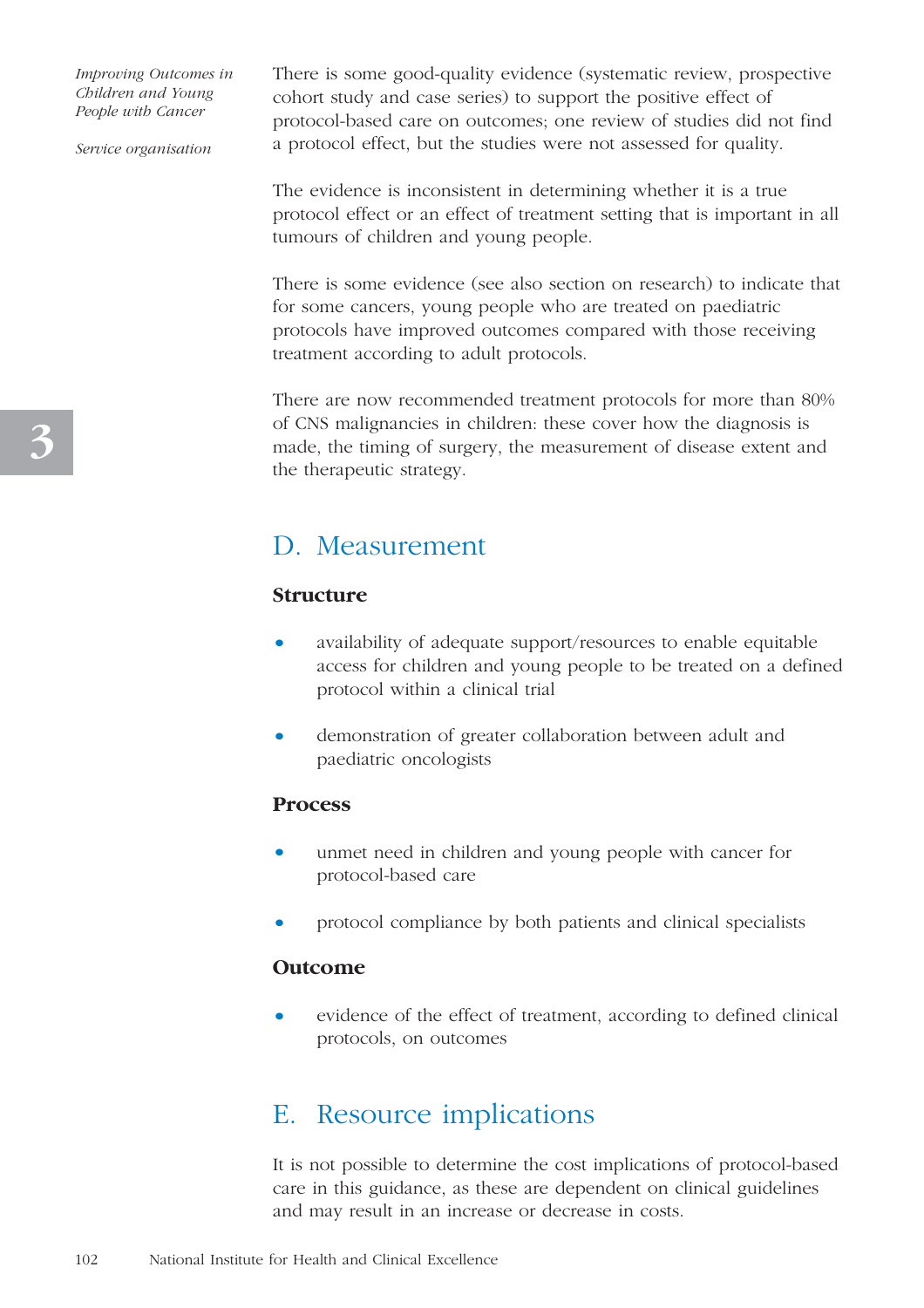## Place of care

Throughout the care pathway, the various components of care will be delivered at a number of locations, ranging from the community to tertiary centres and, for some, highly specialised quaternary centres.

The major elements of treatment, particularly management planning by an MDT, usually takes place at a specialist cancer centre, most often for children one of the 17 UKCCSG centres in England and Wales. Patients frequently live some distance away, so it is a widely established practice for the paediatric oncology centre to work in conjunction with local secondary paediatric services, usually known as shared care centres. Thus, some episodes of care, for example management of infective episodes or delivery of some chemotherapy, may be undertaken closer to home.

At present, patients over 16 years old are treated within a paediatric oncology service, in adult cancer services, or in specialist teenage or young adult services attached to either paediatric or adult units. Very few paediatric services offer shared care for children over 16 years old.

There are relatively few services specifically designed for teenagers with cancer and, in general, there is a lack of coordination and infrastructure of services for patients in this older age group.

There is little clinical nurse specialist support for young people with cancer.

The guidance sets out below the responsibilities of principal treatment centres and other treatment sites. The level of service provided at each site has not been defined in detail, although a broad outline is given. Specific arrangements between principal treatment centres and other treatment sites need discussion and agreement. These need to take into account local expertise, staffing levels, facilities and the ability of each site to address the recommendations made, regarding provision of care, throughout this guidance.

#### **Principal treatment centres**

The principal treatment centre provides expertise and experience in the management of an individual patient's particular type of cancer, which includes the provision of multidisciplinary care, the coordination of an individual's care with other appropriate locations and access to clinical trials and research. Such centres will have defined clinical governance structures and clear policies for transition to age-appropriate environments and specialist teams.

*Improving Outcomes in Children and Young People with Cancer* 

*Service organisation*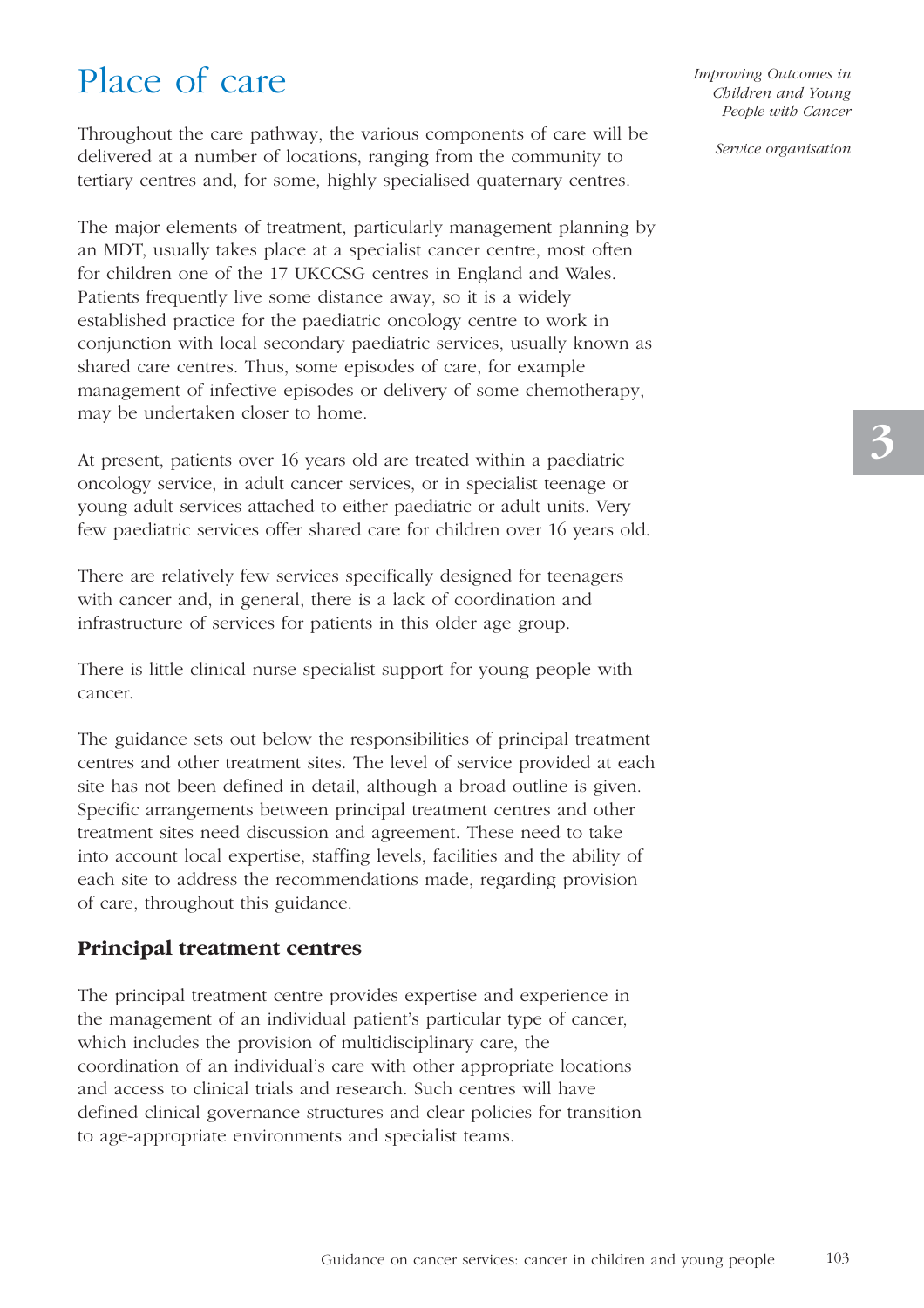*Service organisation*

Access to such facilities should be with the least inconvenience to patients and families, but the rarity of cancer in these age groups means that treatment may involve considerable travel for families, often beyond a closer, but less appropriate, cancer facility. This is generally well accepted by patients and families, but does impose additional burdens on them.

Principal treatment centres for children are largely represented by UKCCSG centres, which have developed in response to need and availability of expertise. However, there is wide variation in workload and in the facilities offered. Facilities and levels of consultant and nursing staff are partly determined by other work issues, such as whether bone marrow transplants are undertaken in the centre and the number of new patients with cancer treated at the centre each year.

Principal treatment centres need 24-hour specialist medical and nursing staff cover and also expertise in a wide range of cancers. Specialisation in paediatric cancers is generally not site-specific as it is in adults because of the relatively small number of patients, but specialisation does occur for CNS tumours, haematological malignancies and solid tumours; adequate cross-cover arrangements are required.

Teams caring for young people need to be experienced in and responsive to the specific social, psychological, and educational needs of teenagers and young adults with cancer and their families, in addition to their expertise in the treatment of the cancer itself. Such services may be delivered most effectively within dedicated units that include specific inpatient facilities for teenagers and young adults. They should be developed in sympathy with established local cancer provision and operate through partnerships between paediatric and adult oncology services.

Although the management of many cancers (for example, carcinomas, germ cell tumours) in young adults may be less complex and largely outpatient-based, they still require services that are responsive to their care needs.

Pressures on consultant workload have arisen from various sources including:

- the reduction in junior doctors' hours
- compliance with the *European Union Working Time Directive* [39, Appendix 1]
- compliance with the *European Union Directive on Good Clinical Practice in Clinical Trials* [38, Appendix 1]
- increased intensity of treatment initially and at relapse.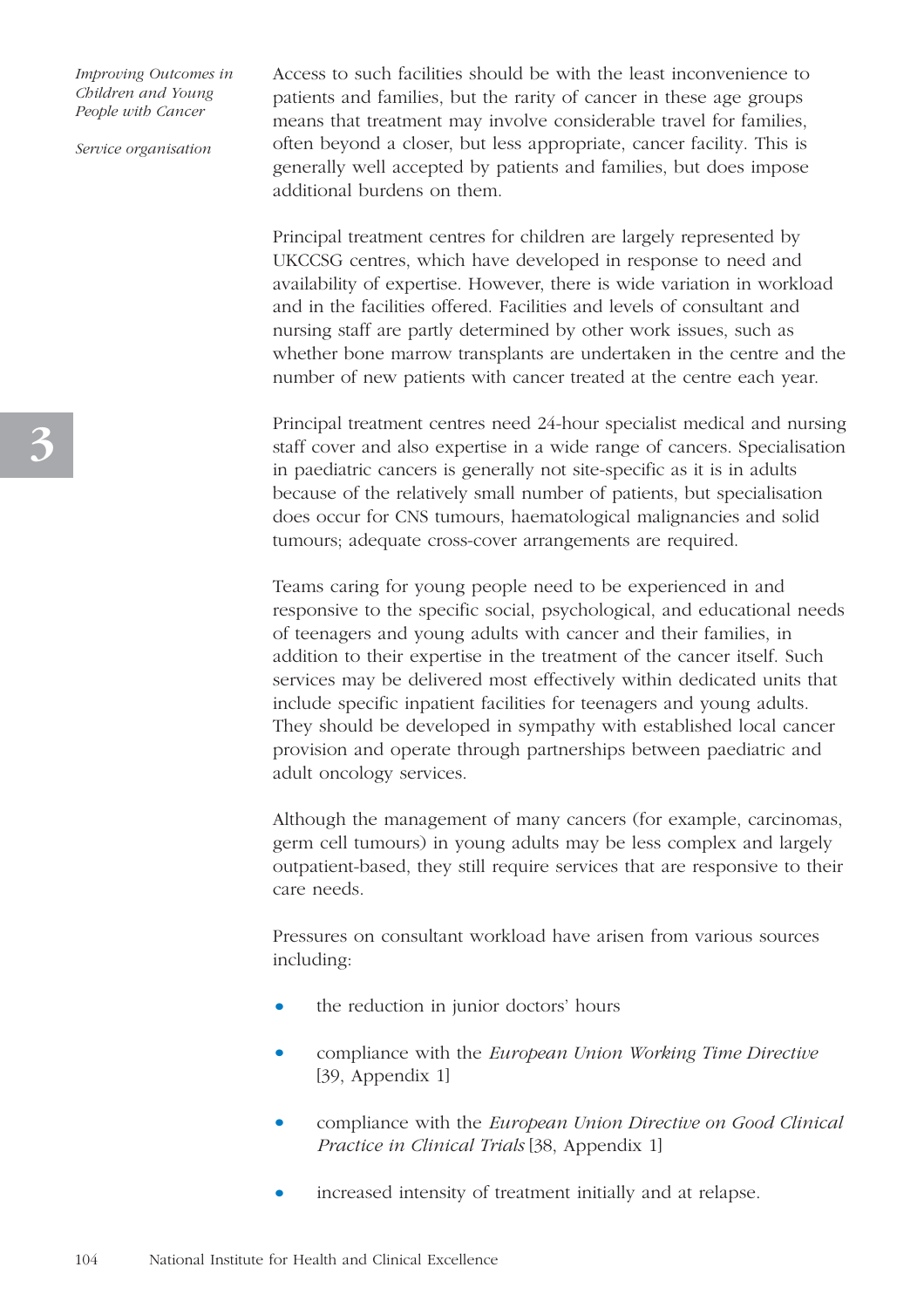There needs, therefore, to be adequate core consultant staff in each principal treatment centre.

There are also pressures leading to increased nursing workloads including:

- greater intensity and complexity of treatment
- need to deliver in-house training
- poor retention rate of senior staff.

#### **Hospitals with shared care arrangements**

For most patients it will be appropriate and necessary for some elements of care to be provided by their local hospital, rather than their principal treatment centre, in a 'shared care' arrangement. The local hospital may or may not provide specialist cancer services and the responsible team may be from paediatric or adult services, depending on age and the nature of condition.

Shared care arrangements are seen frequently in the paediatric setting, but are less well established for the care of teenagers and young adults.

#### **Table 8 Core components of shared care arrangements.**

- Coordinated care supported by appropriate structures and process
- A named consultant in the principal treatment centre who takes overall clinical responsibility for care, and a named consultant who takes responsibility at the local level
- An identified nursing lead at the non-principal treatment site
- An identified pharmacist lead at the non-principal treatment site
- Robust two-way systems of communication
- Age-appropriate environment
- Written guidelines to support the level of care agreed
- Education and training programmes for staff in all settings
- Arrangements for unexpected admissions
- Identified contacts for families
- Identified funding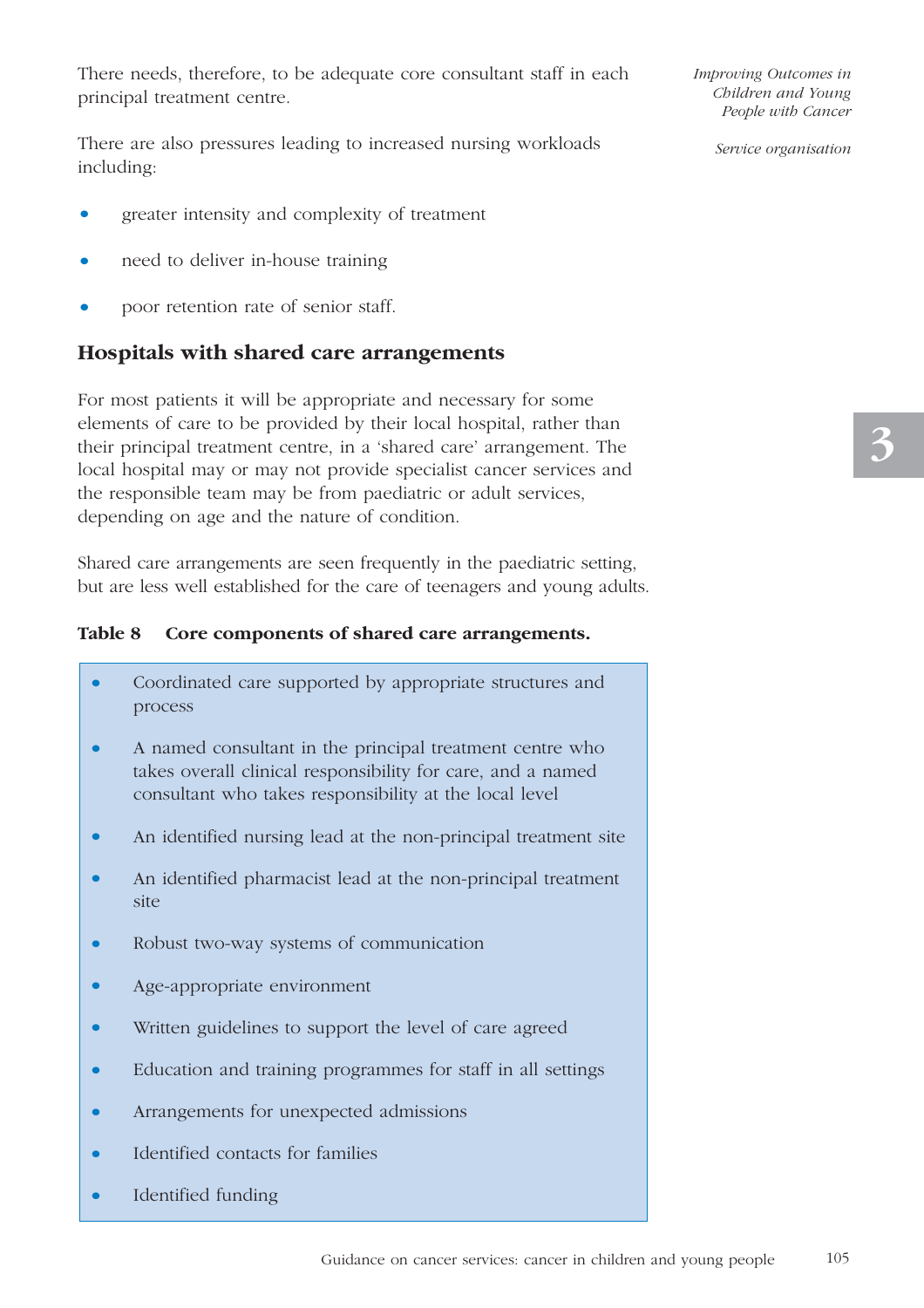*Service organisation*

#### **Other locations of care**

Elements of specialist care may take place in a range of other locations, for example special surgical facilities or radiotherapy units, and care may be given in the community, usually at home or in hospices, and during the palliative stage.

Children's community nursing services are not comprehensive across the UK and a significant number of children and young people are cared for in the community by general district nurses, who may not be able to undertake certain interventions needed by the child and family. Both general children's community nurses and district nurses may need support, information and training in taking on new skills. The POONS or other outreach and liaison teams generally provide this from the principal treatment centre.

Wherever care is given, it is essential that the GP and primary care team are kept informed on a child or young person's care and treatment plan.

The primary care givers will often be the family and those healthcare professionals who can support the family at home. Where children's community nursing teams do not exist, other members of the primary healthcare team, such as district nurses, will need to take on aspects of care. These need support, and in some cases training, from specialist services.

### A. Recommendations

The definitive investigation of children and young people with a suspected diagnosis of cancer should only take place in principal treatment centres, which should have the appropriate staff and resources to meet the waiting time requirements of the *NHS Cancer Plan* [27, Appendix 1] and the *Wales National Cancer Standards* [21, Appendix 1].

The care of each child and young person with cancer should be directed from an identified principal treatment centre by a dedicated MDT with expertise in the cancer-related issues of this age group and their families. Written guidelines for referral, admission, communication at discharge and follow-up should be in place.

Principal treatment centres should be able to provide a sustainable range of services, as described above, with defined minimum levels of staffing, as outlined in Tables 9 and 10 and in the documents *Defining Staffing Levels for Children's and Young People's Services* [72, Appendix 1] and the NICE Guidance on *Improving Outcomes in Haematological Cancers* [59, Appendix 1].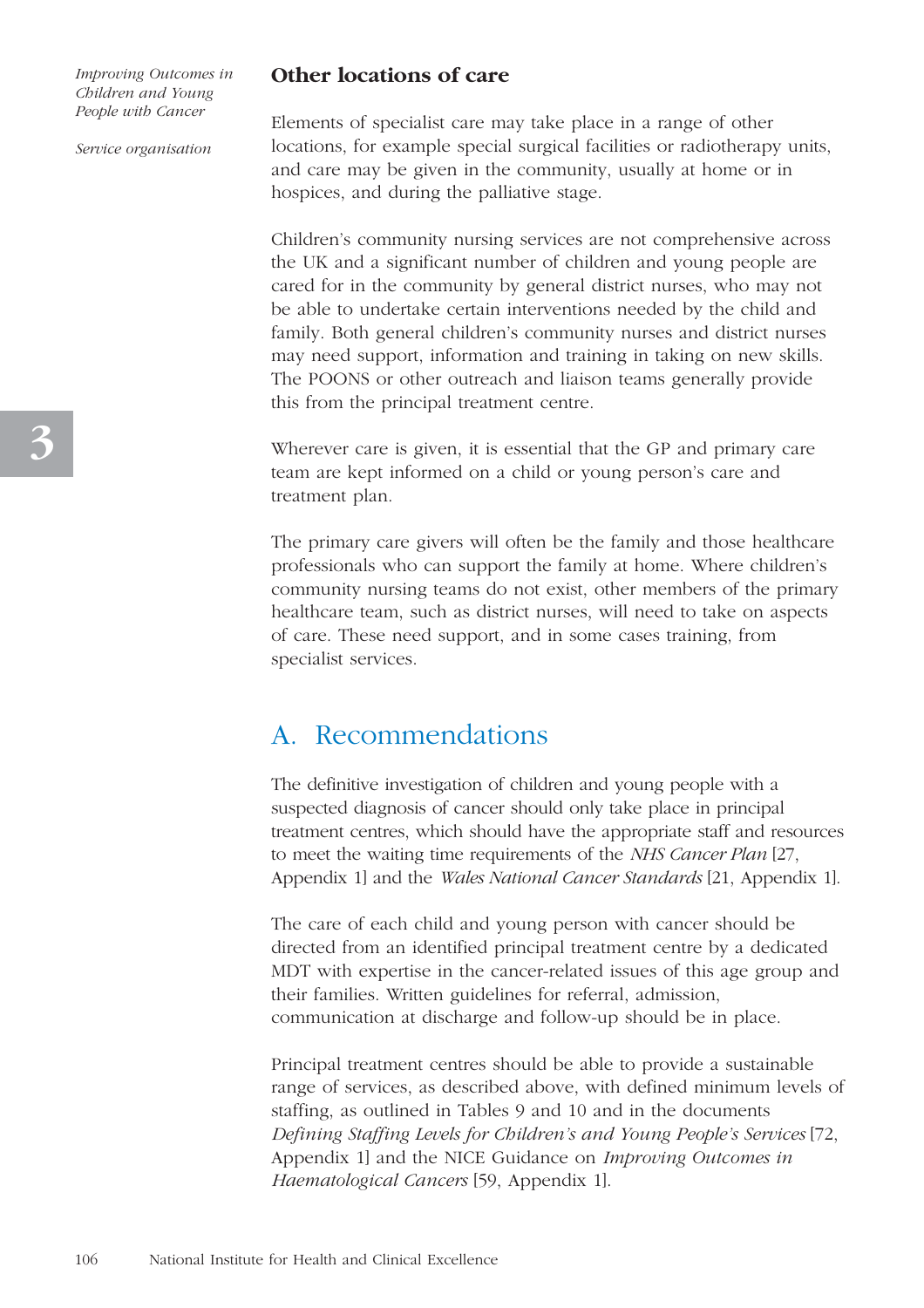The principal treatment centre should have the capacity to accept referrals and admit patients in a timely fashion.

#### **Table 9 Core components of a principal treatment centre (children).**

#### **Personnela**

- Designated lead clinician
- Paediatric oncologists
- Paediatric haematologists
- } Minimum of five consultant staff, at least two of each discipline
- At least two clinical oncologists with expertise in paediatric radiotherapy
- Paediatric surgeon with expertise in specialist oncology<sup>b</sup>
- Adequate training and middle-grade cover

Other specialist services necessary on site:

- Paediatric anaesthetics $b$
- Paediatric radiology<sup>b</sup>
- Paediatric pathology<sup>b</sup>
- Designated paediatric oncology pharmacist
- Designated lead psychological and psychiatric services

Nursing establishment<sup>c</sup>

- Identified lead nurse
- Specialist trained nurses for ward and day care
- Paediatric oncology outreach nurses

Core allied health professionals:

- Dietitians
- Physiotherapists
- Occupational therapists
- Play specialists

*Improving Outcomes in Children and Young People with Cancer*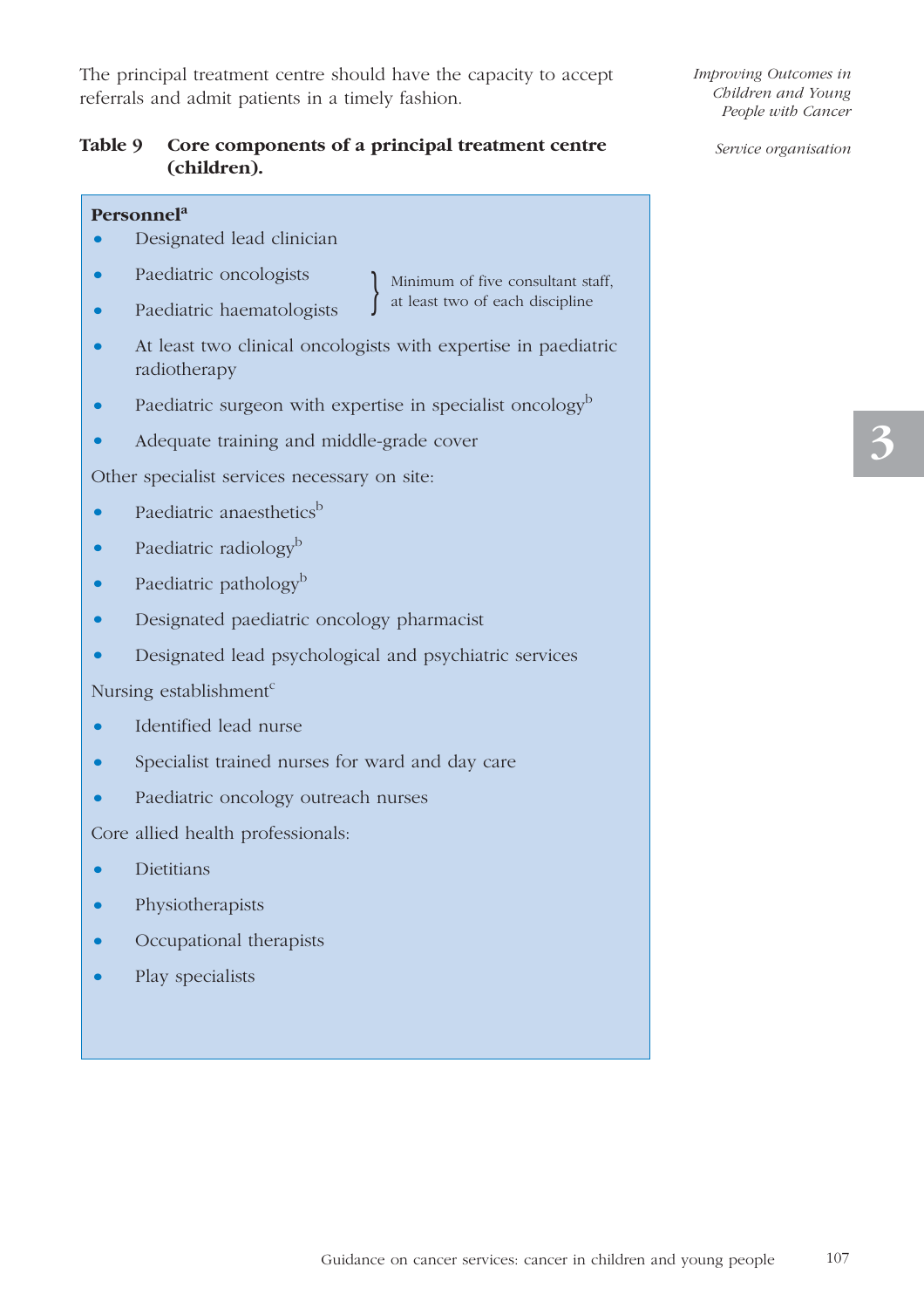#### **Table 9 Core components of a principal treatment centre (children)** *continued***.**

*Service organisation*

#### Designated social workers

Research support:

- Research nurse
- Data managers

*There should be immediate access to:*

- Paediatric intensive care
- Paediatric neurosurgical services
- Other tertiary paediatric services (cardiology, renal, endocrinology, nuclear medicine, other specialised surgical services)
- Dental services
- Pain management teams
- Palliative care team
- <sup>a</sup> Where numbers are given, this represents a minimum requirement of whole-time equivalent staff; in many settings the requirement will be higher dependent on patient activity/intensity of treatment/types of referral to centre, etc. There must be expertise with cross-cover for haematological, central nervous system and other solid malignancies. NB: For consultant staff, the numbers need adjustment where services are provided by academic staff (fewer service sessions available).
- <sup>b</sup> With adequate cross-cover arrangements
- <sup>c</sup> See *Defining the Staffing Levels for Children's and Young People's Services* [72, Appendix 1] and the NICE guidance on *Improving Outcomes in Haematological Cancers* [59, Appendix 1]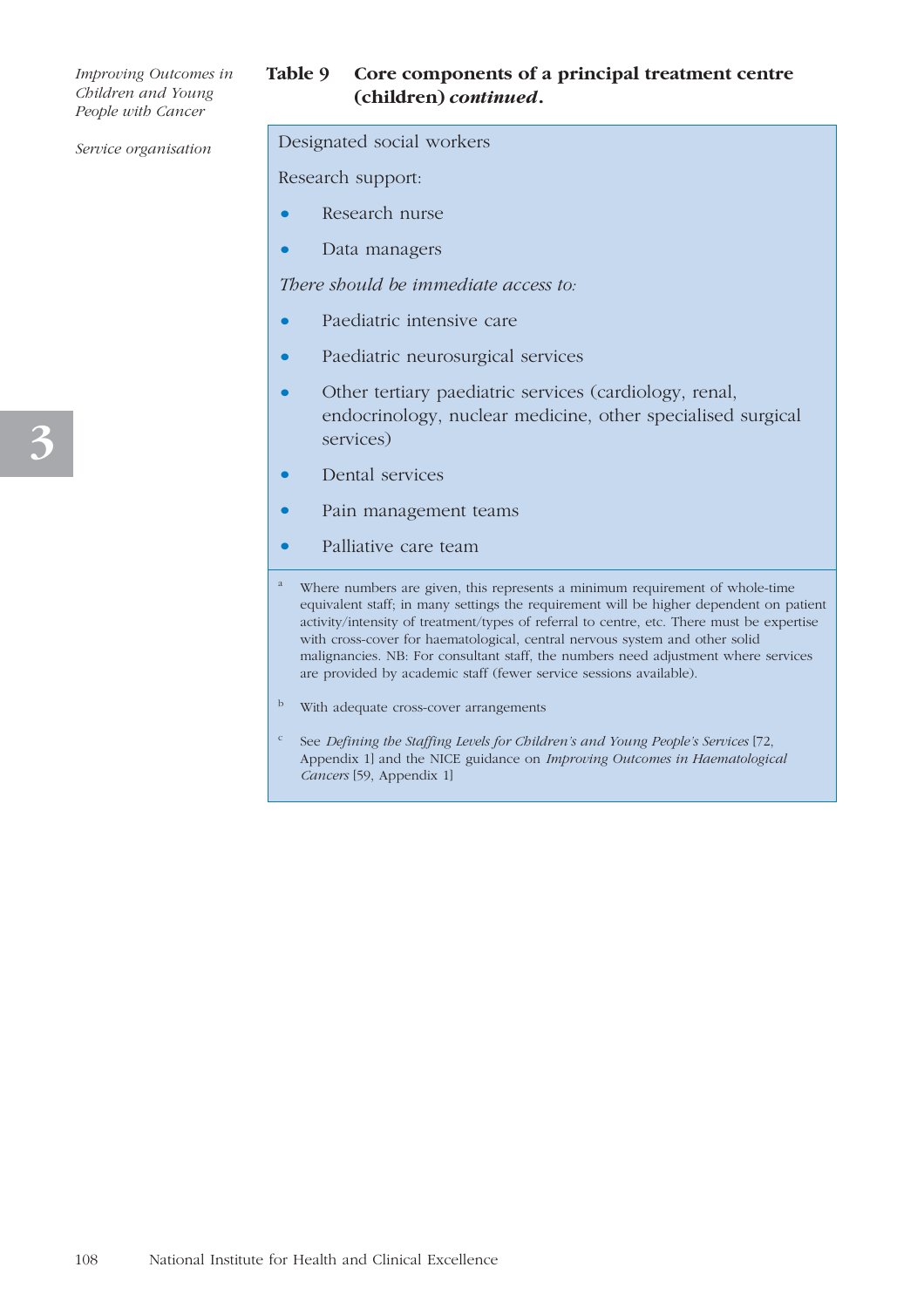#### **Table 10 Core components of a principal treatment centre (young people).**

#### **Personnela**

- Designated lead clinician
- Lead haematologist
- Other consultant staff with expertise in the care of malignancies seen in this age group
- Adequate training and middle-grade cover<sup>e</sup>

Other specialised services necessary on site as required for sitespecific expertise:

- Radiology<sup>b</sup>
- Pathology<sup>b</sup>
- Designated oncology pharmacist
- Psychological and psychiatric services

Adequate nursing establishment $c$ 

- Identified lead nurse
- Specialist trained nurses for ward and day care
- Specialist outreach nurses

Core allied health professionals:

- Dietitians
- Physiotherapists
- Occupational therapists
- Activity coordinator

Designated social workers

Research support:

- Research nurse
- Data managers

*Improving Outcomes in Children and Young People with Cancer*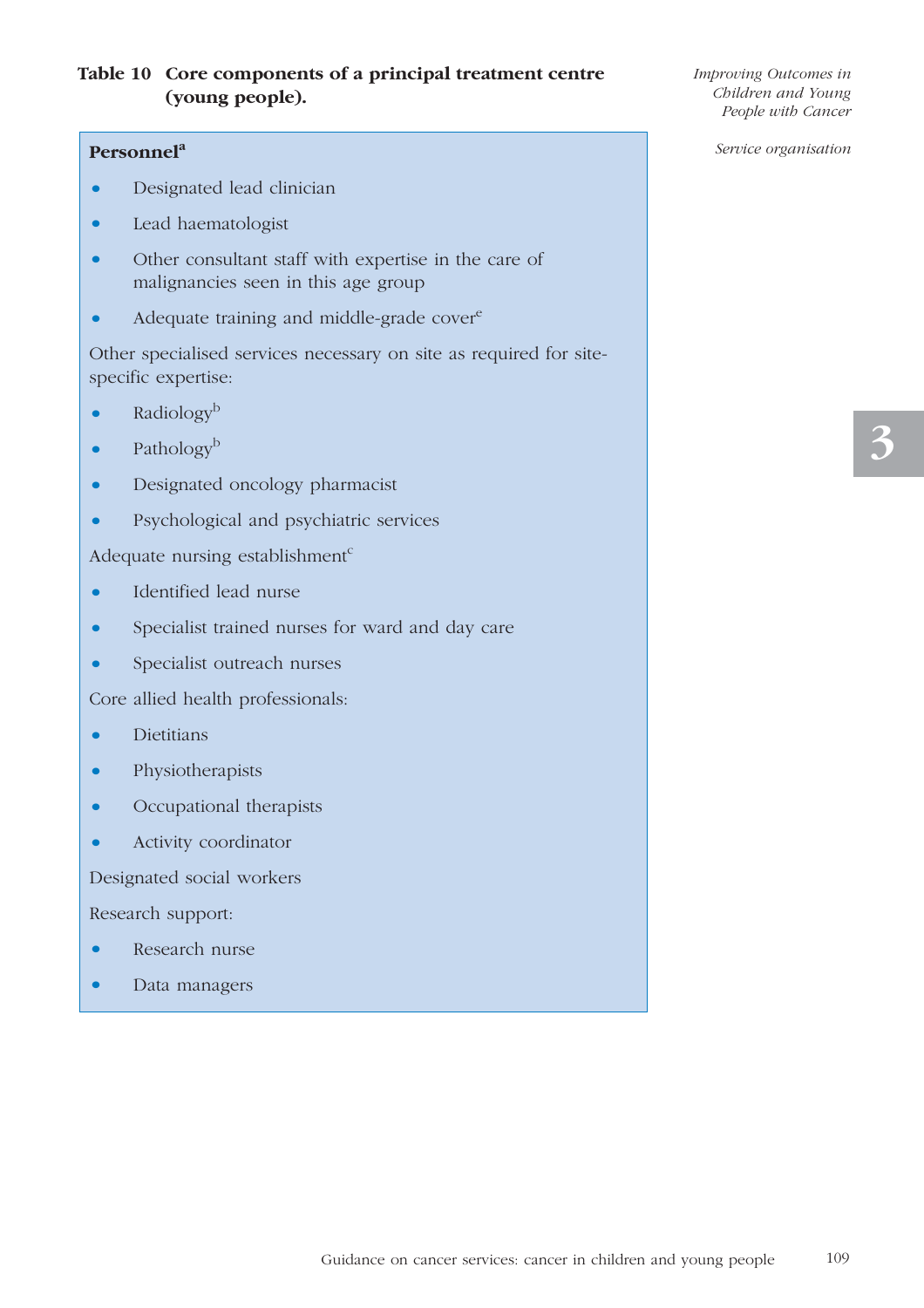#### **Table 10 Core components of a principal treatment centre (young people)** *continued***.**

*Service organisation*

*There should be immediate access to:*

- Intensive care<sup>d</sup>
- Neurosurgical services
- Other tertiary services
- Dental services
- Pain management teams
- Palliative care team
- Where numbers are given, this represents a minimum requirement of whole-time equivalent staff; in many settings the requirement will be higher dependent on patient activity/intensity of treatment/types of referral to centre, and so on. There must be expertise with cross-cover for haematological, central nervous system and other solid malignancies. NB: For consultant staff, the numbers need adjustment where services are provided by academic staff (fewer service sessions available).
- <sup>b</sup> With adequate cross-cover arrangements
- <sup>c</sup> See *Defining the Staffing Levels for Children's and Young People's Services* [72, Appendix 1] and the NICE guidance on *Improving Outcomes in Haematological Cancers* [59, Appendix 1]
- <sup>d</sup> Where intensive care facilities are not on site, a retrieval service should be in place
- This may be a particular issue where the facility for young people is 'stand alone'. There should be clear lines of responsibility from paediatric, haematology and/or clinical oncology teams, appropriate to local needs.

The principal treatment centre for children with cancer should be a UKCCSG centre, unless the requirement for specific expertise demands otherwise.

There should be designated principal treatment centres for teenagers and young adults.

Whatever the age of the patient they should have access to:

- expertise in the management of the malignant condition
- age-appropriate facilities
- appropriate MDTs.

All care for children and young people under 19 years old must be provided in age-appropriate facilities [35, Appendix 1]. Young people of 19 years and older should also have unhindered access to ageappropriate facilities and support when needed.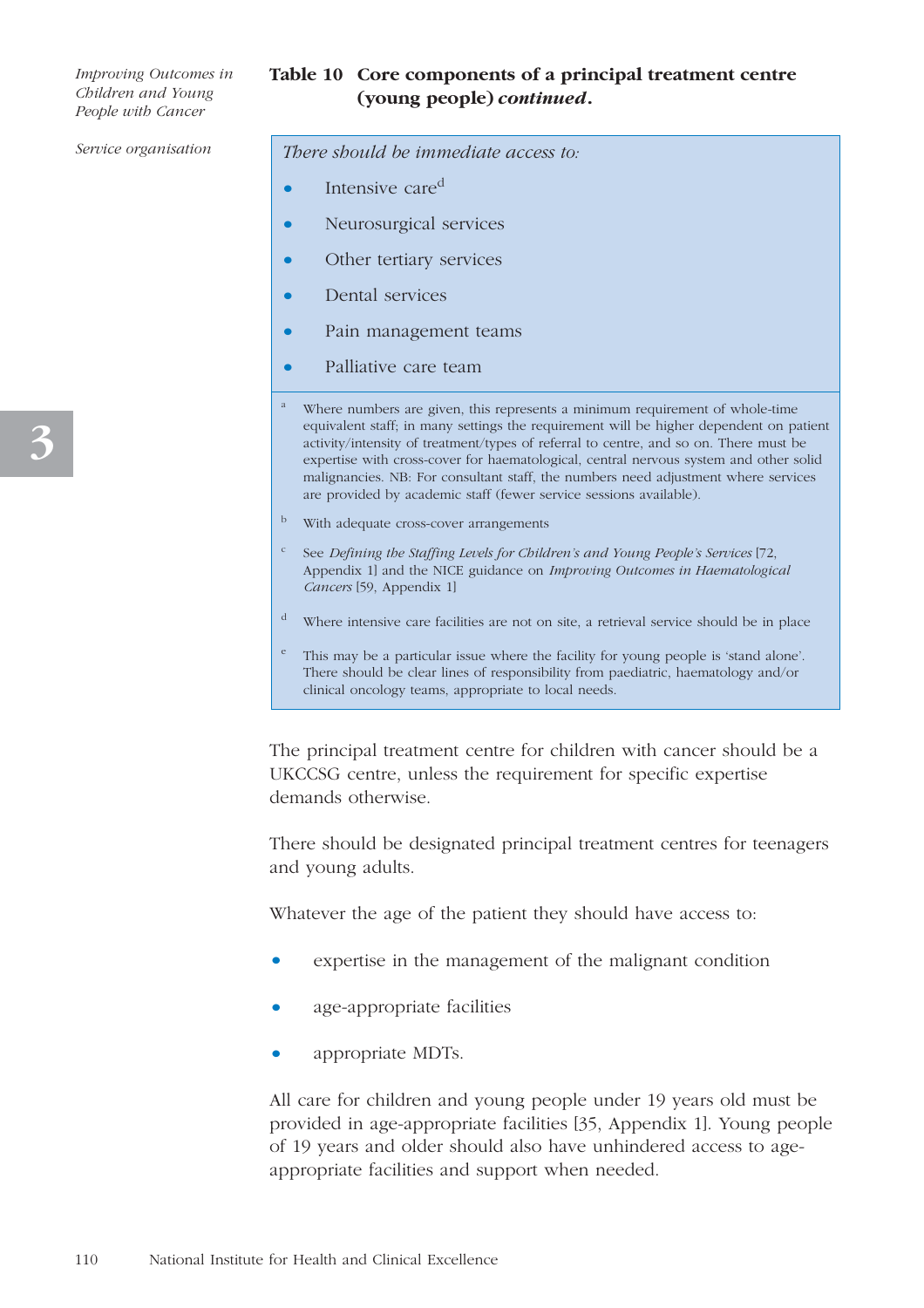In each care setting, care should:

- be delivered by appropriately trained, experienced staff
- be responsive to tumour type and stage
- reflect the age-related needs of patients and families
- include explicit arrangements for unexpected admissions.

Partnerships between age-appropriate facilities, such as teenage wards/units and tumour-specific services, which may be primarily located within an adult setting, are required. This group would benefit from the development of clear 'signposts' to the most appropriate care pathways based on need.

Clinical nurse specialist posts, to address the care and support needs of young people with cancer, should be developed and appropriate training provided.

There should be clear and rapid communication between each care agency and location.

There are a number of intensive treatment protocols that should only be delivered within a principal treatment centre; those that predictably produce profound and prolonged neutropenia and carry a significant risk of requiring intensive support. These patients should have access to other tertiary specialities and in particular direct access to intensive care facilities.

Some rarer malignancies require specialised services, which should be provided in a limited number of centres. These include retinoblastoma, bone tumours, some sarcomas and liver tumours.

Allogeneic bone marrow transplantation should only be undertaken by JACIE-accredited centres.

All Trusts undertaking elements of cancer care (whether primary, secondary or tertiary) for children and young people with cancer should identify clinical leadership with overall responsibility for the delivery of the service. This should include the development of ageand disease-appropriate services, with responsibility for the maintenance of policies and governance structures.

Currently, different models of shared care in the UK reflect various factors, especially local geography and distribution of facilities; however, all shared care arrangements should involve the provision of an agreed level of coordinated care with the principal treatment centre and there should be a responsible MDT within that treatment setting (see Table 8).

*Improving Outcomes in Children and Young People with Cancer*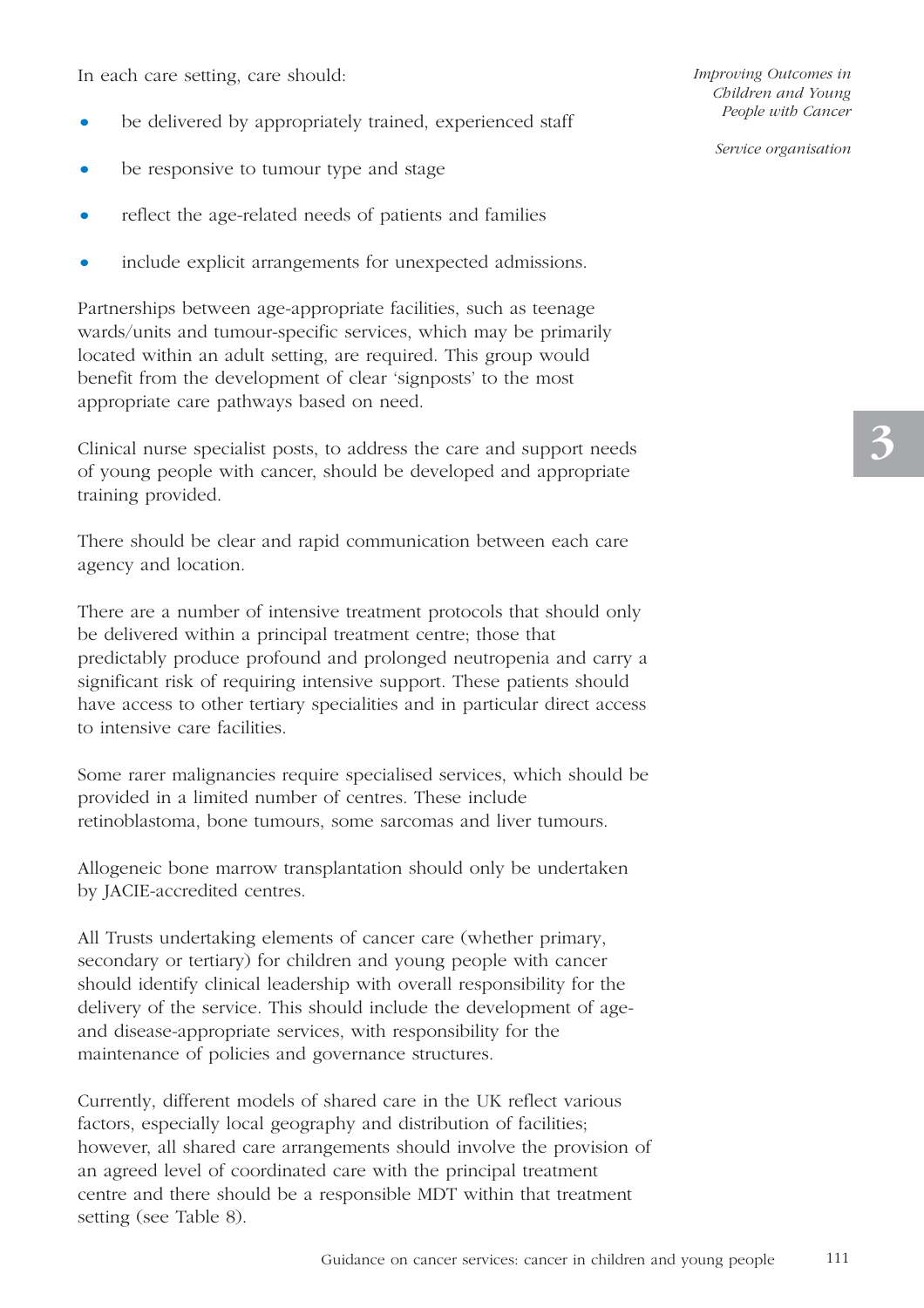*Service organisation*

Where there are shared care arrangements, there should be identified individuals with responsibility for clear, two-way communication between these sites, allowing treatment decisions to be clearly cascaded and any issues raised by other treatment sites addressed.

Shared care arrangements should be reflected in consultant job plans; there should be adequate time for training and CPD for all members of the clinical team.

There should be a comprehensive children's community nursing infrastructure to support the care of children with cancer.

Adequate resources are required not only for principal treatment centres, but also for all settings that are participating in the delivery of care, particularly those with shared care arrangements.

## B. Anticipated benefits

Improvement in survival for patients treated by MDTs with expertise in treating their cancer.

Improvements in supportive care and psychosocial support for the patients and their families.

The delivery of some aspects of care closer to the patient and family home; reduced travel costs to families; reduced impact on family life; increased confidence of patients/families in local services.

Identified leads will improve communication between treatment settings.

## C. Evidence

Research evaluating current models of specialist provision for children's cancer is very limited. Survival has been used as the principal endpoint in several studies, but no clear correlation between hospital type and size has emerged. Many available studies are particularly limited by being old, focusing on specific techniques such as bone marrow transplantation, but especially by using endpoints that are too narrow to reflect all the advantages or disadvantages of a particular treatment centre.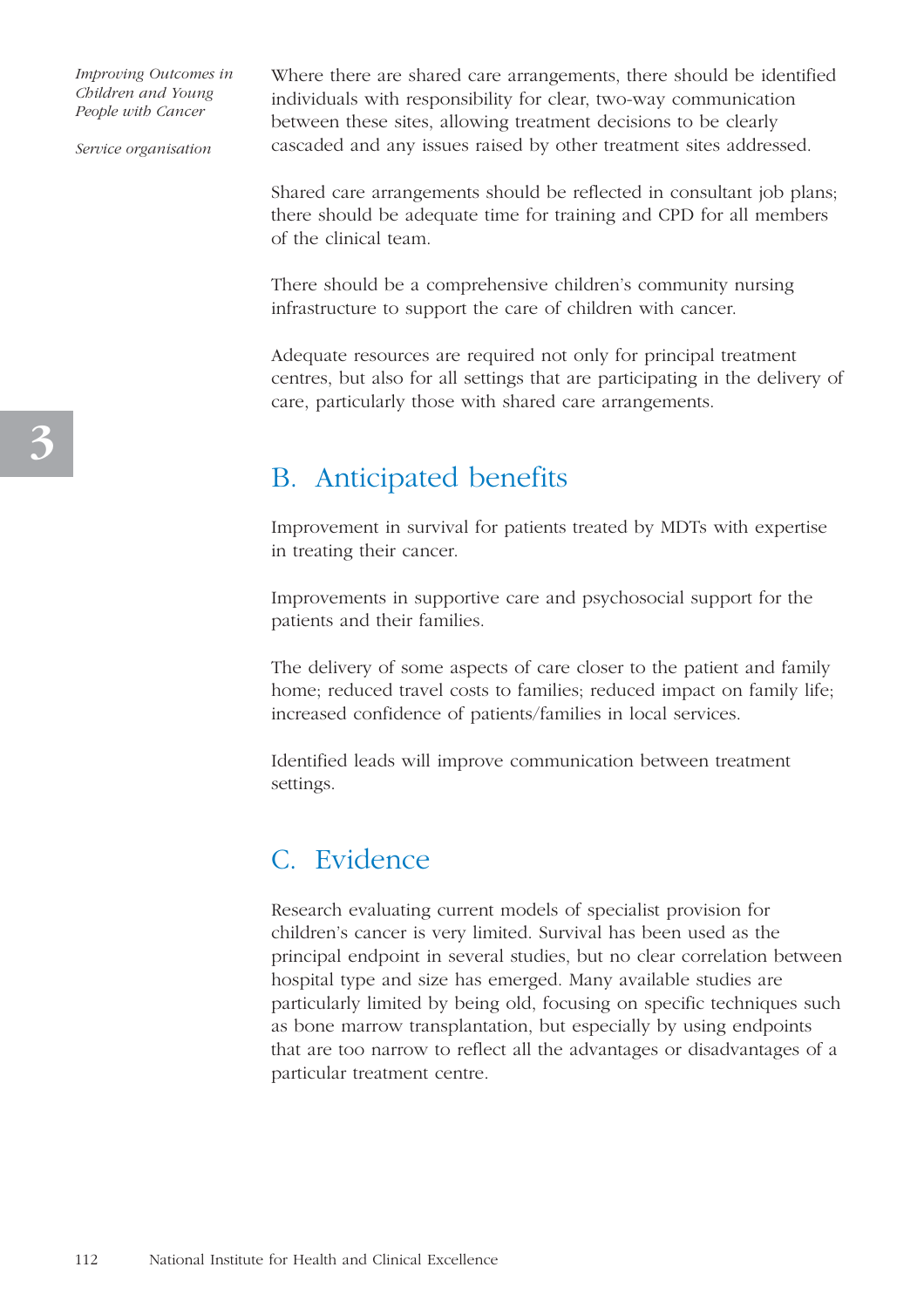Justification for separate facilities for children with cancer may not require endorsement through further research. Similar levels of support for separate and specific provision for teenagers and young adults do not yet exist, although the *National Service Framework for Children, Young People and Maternity Services* [35 and 112, Appendix 1] in both England and Wales recommend age-appropriate facilities. Further research to define the needs of young adults is required: they have both a changing spectrum of cancers and a broader range of social, educational and vocational profiles that may be less easily encompassed by single-care models.

Designated units for teenagers and young adults in England have been well received by young people and their families.

Evidence on prevalence of shared care in the UK shows variation in practice. Evidence on efficacy of shared care in different settings shows that where shared care is ad hoc or unstructured, outcomes may be worse, but where shared care is well coordinated, outcomes may be as good or better. Patients may at first have reservations, but generally evaluate schemes positively. Shared care can reduce costs to both health service and the patient, but this depends on the model used.

There is no evidence to indicate that protocol compliance is greater when treatment is performed in a principal treatment centre compared with a shared care centre.

Evidence from families reflects very different experiences of shared care, and highlights the importance of communication and collaborative care across care settings.

### D. Measurements

#### **Structure**

- documented arrangements to ensure that treatment for children and young people with cancer is performed in designated specialist centres
- provision of dedicated age-appropriate facilities

*Improving Outcomes in Children and Young People with Cancer*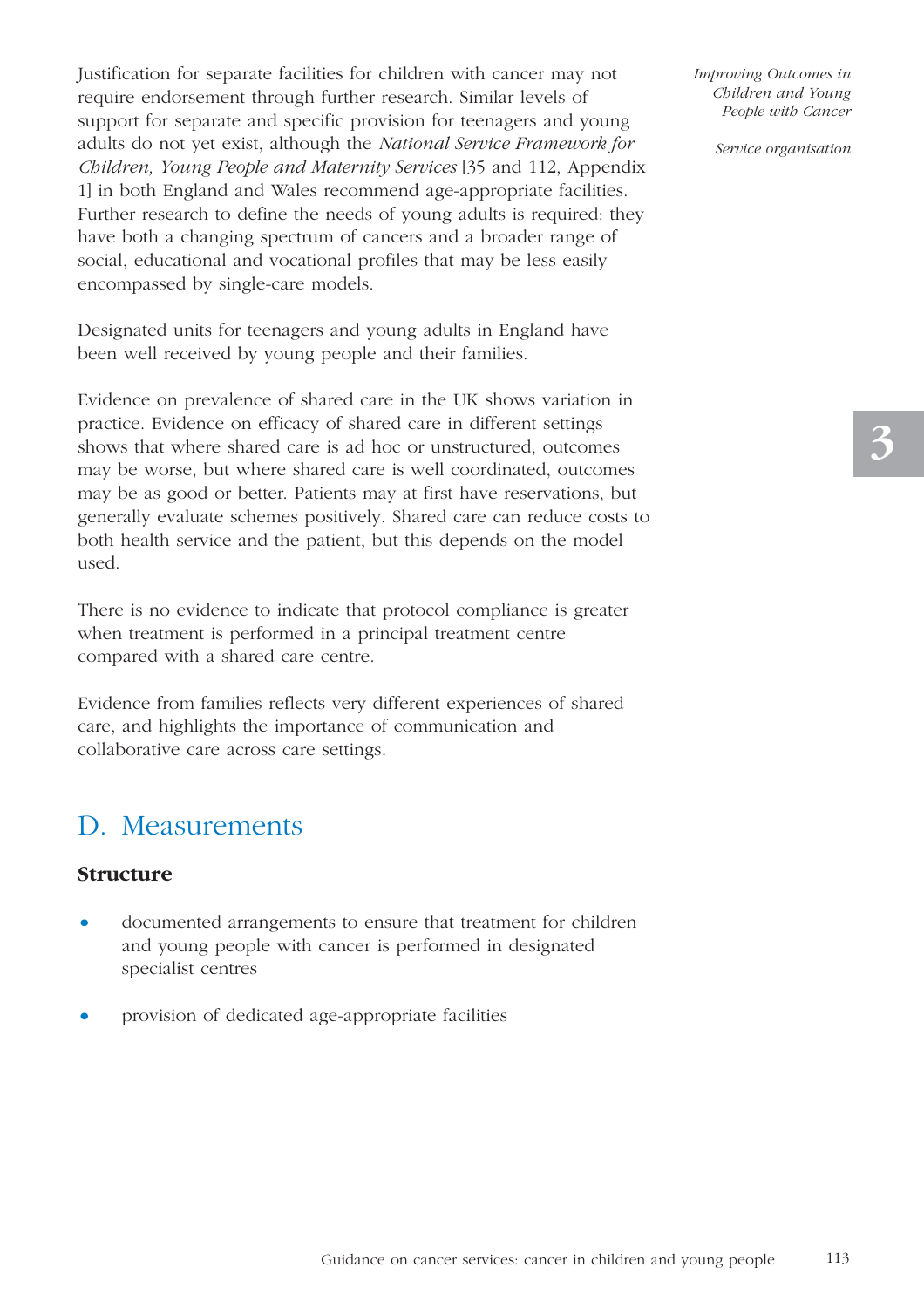#### *Service organisation*

#### **Process**

- number of patients managed annually by the principal treatment centres and shared care centres
- use of locally agreed clinical protocols
- placing patients with FNP on wards other than the specialist oncology wards
- inability to accept new referrals

#### **Outcome**

- accurate data for the tumour-specific differences for different outcomes when treatment is received in inappropriate settings
- patient and parent/carer satisfaction with treatment facilities
- delays to start of planned chemotherapy
- delays to diagnostic and definitive surgery
- delays to start of radiotherapy

# E. Resource implications

Additional costs are likely to be incurred in shared care arrangements with regard to nominated leads.

Where service delivery costs are incurred in a shared care arrangement, the balance of resource will need to reflect the place of delivery of care.

#### **Principal treatment centres**

In assessing the economic implications of the guidance, minimum staffing levels at principal treatment centres to provide a safe and sustainable service and the consequent costs have been estimated.

The employment costs of the medical, nursing and other staff caring for children and young people with cancer at a principal treatment centre with 15 beds and treating about 80 new patients per year is approximately  $\text{\&}2.47$  million per year ( $\pm 25\%$ , range  $\text{\&}1.85$  million to £3.0 million). The estimated annual cost per bed at each centre treating children at the proposed staffing level is about £165,000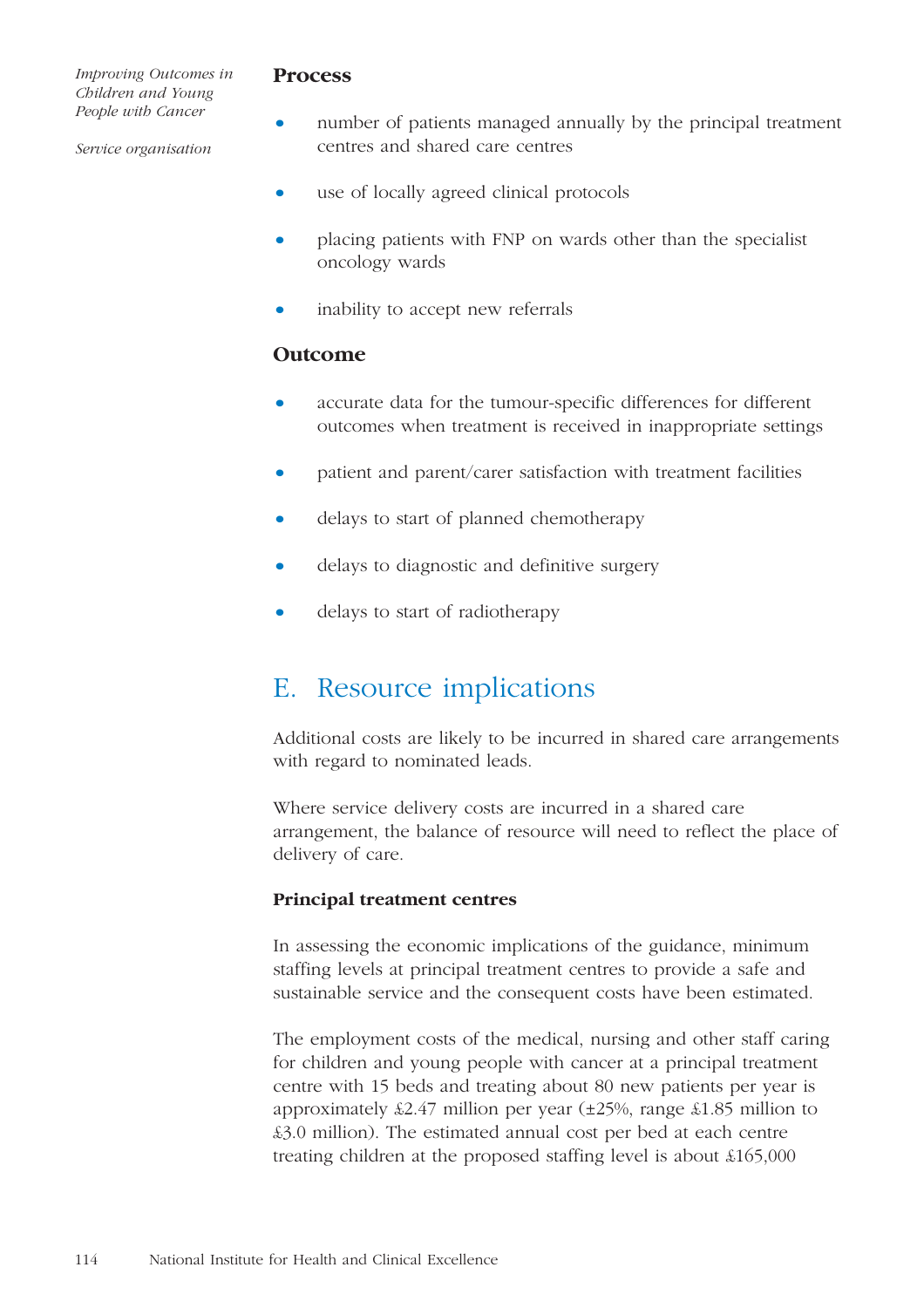$(\pm 25\%$ , range  $\text{\pounds}124,000$  to  $\text{\pounds}206,000$ . The estimated annual cost per child with cancer, to provide a safe and sustainable service at the proposed level of staffing, is about £31,000 (±25%, range £23,000 to £38,700).

A principal treatment centre for young people with cancer with minimum staffing levels for a unit with 8 beds caring for a minimum of 60 new patients per year would cost an estimated £1.0 million per year  $(\pm 25\%$ , range  $\pounds 0.8$  million to  $\pounds 1.2$  million). The annual employment costs per bed are estimated to be £124,700 (±25%, range £93,500 to £156,000). For young people, the annual cost per new patient is estimated to be  $\text{\pounds}16,600$  ( $\pm 25\%$ , range  $\text{\pounds}12,500$  to  $\text{\pounds}20,800$ ).

Some of the estimated cost implications detailed include staff such as play specialists and some palliative care nurses, who are often funded by charities. The guidance recommends that all core staff are funded through NHS resources. This could represent an additional NHS expenditure for children with cancer of about £0.24 million per principal treatment centre per year for outreach nurses and play specialists alone. Some sessional time has been funded through charities; this should also be considered by commissioners.

Any additional staff requirement as a result of the guidance would need to be considered by commissioners at a principal treatment centre level. The data collected from finance directors would indicate that the mean cost of staffing is about  $\pounds18,500$  (SD  $\pounds7468$ ) per new patient per year. The total cost of providing a safe and sustainable service is estimated to be £31,000 per patient per year. This suggests a possible shortfall in investment in staff per new patient. Using both the standard deviation from the finance directors' survey and the sensitivity analysis from the staffing levels to produce a safe and sustainable service, there is a resulting range of –£0.22 million (representing a saving) to £2.21 million (representing a shortfall). However, as the range demonstrates, the level of uncertainty around this estimate is high. It should be acknowledged that some additional staffing requirement might not require new staff: some NHS staff might be redeployed or re-designated. It will be for local commissioners to estimate any shortfall in staffing and thereby any additional staffing costs.

#### **Place of care: age-appropriate facilities**

The guidance does not anticipate any increase in the provision of age-appropriate facilities for children. However, there may be a need for an increase in the number of facilities for young people. Currently there are eight such units (TCT units).

*Improving Outcomes in Children and Young People with Cancer*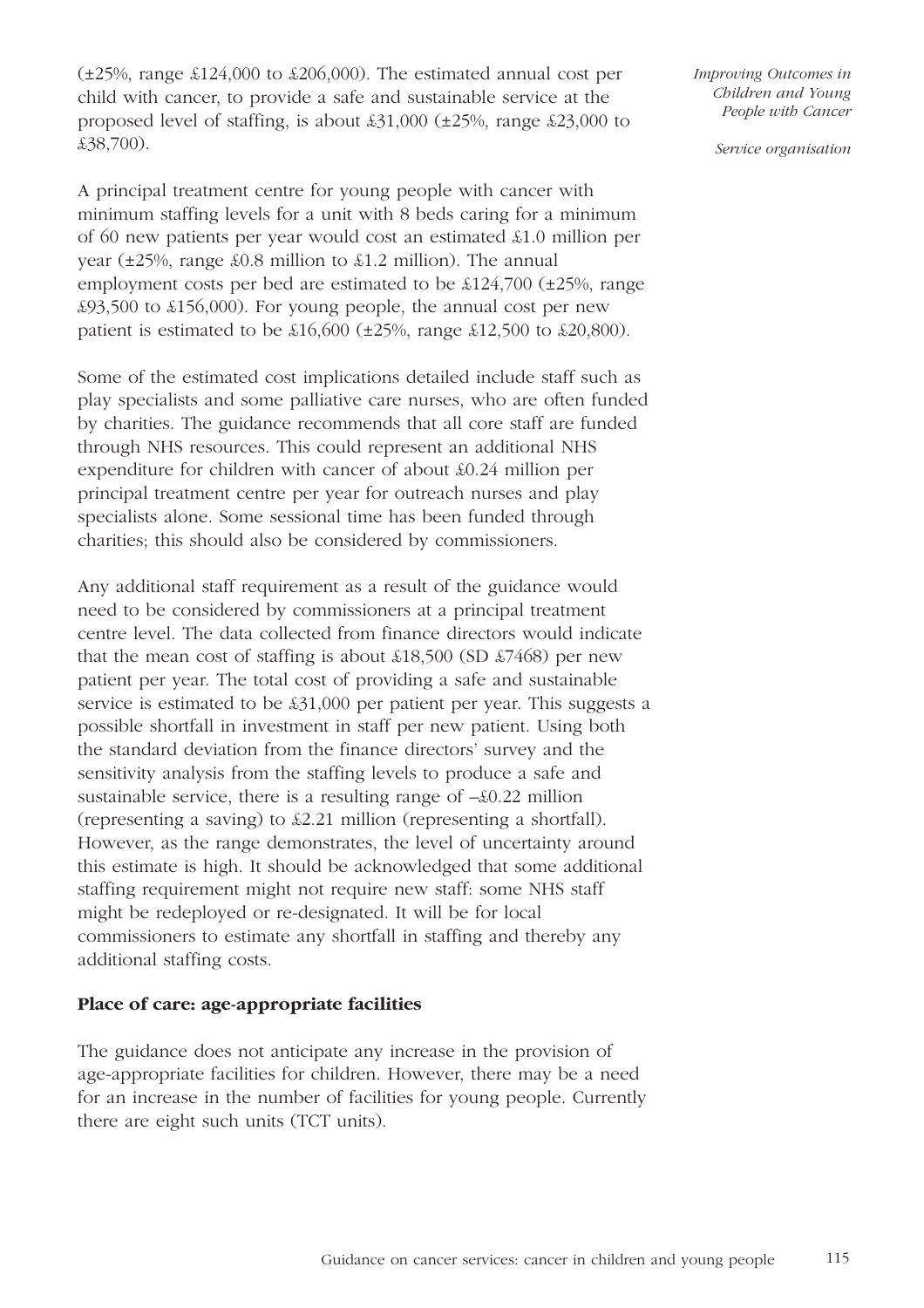*Service organisation*

The estimated cost of planning, building and equipping each new unit for young people would require an expenditure of about £1.0 million, with a range of  $\text{\&}0.75$  million to  $\text{\&}1.25$  million. This estimate would provide accommodation for both inpatients and day cases.

Staffing one new unit for young people would entail recurring annual costs of  $\pounds1.0$  million ( $\pm 25\%$ , range  $\pounds0.75$  million to  $\pounds1.25$  million) per unit, based on the estimates for staffing to provide a safe and sustainable service for a unit with 8 beds treating 60 patients a year. This estimate includes nursing, activity coordinators and some medical support. Not all the staff would be new: many might be redeployed from existing adult or paediatric wards.

Some of the costs outlined above could be offset against income generated for the units treating young people from other service providers who were not able to offer age-appropriate facilities in their localities. There would be potential cost savings in other areas of cancer services where young people have been previously treated, such as adult or paediatric wards. It has not been possible, however, to quantify these savings.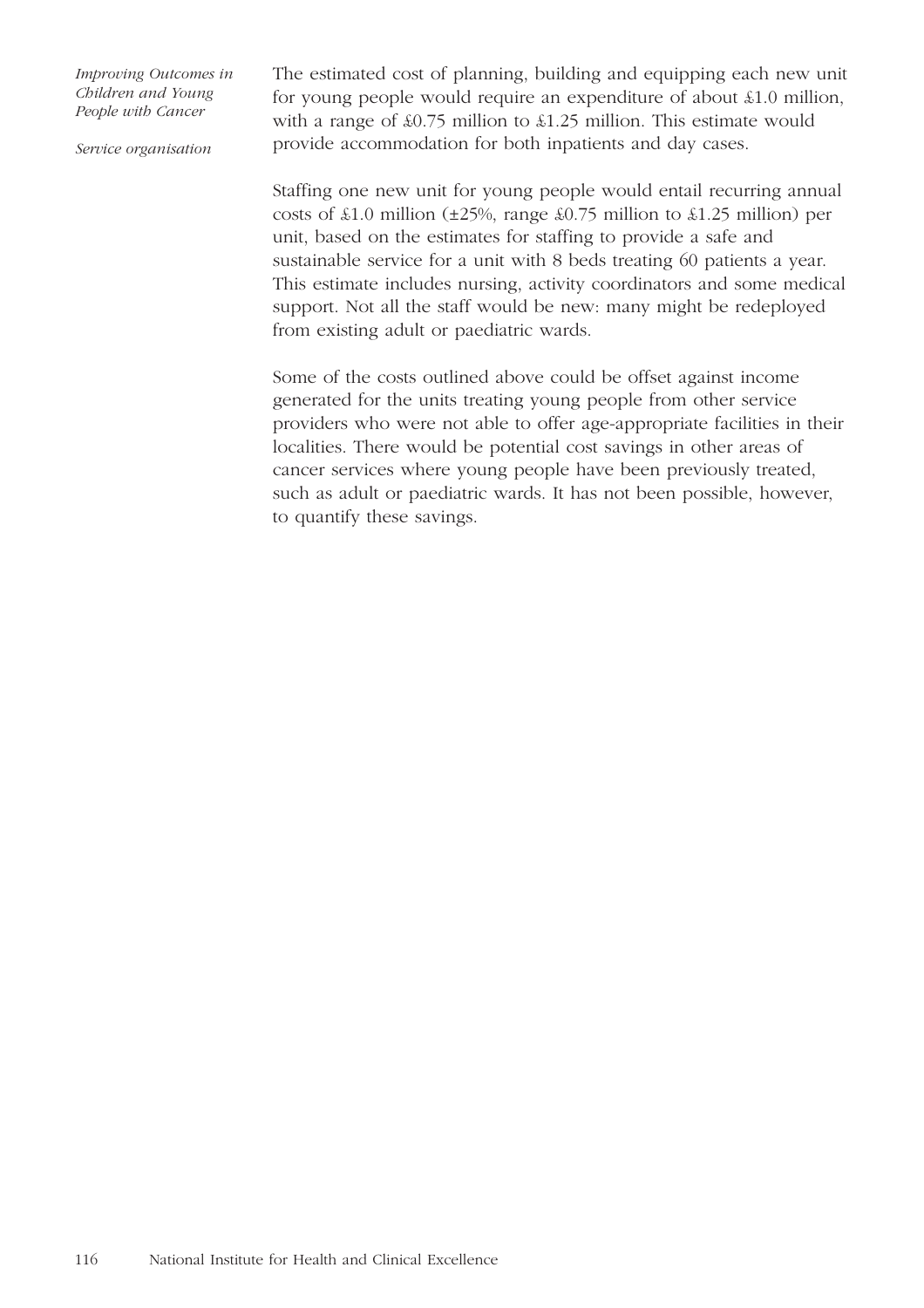# Cancer networks

Services for children and young people with cancer require the development of specific and formal networks to ensure delivery of care. Many of the established cancer networks have not yet engaged with these services, but now have a key role in developing appropriate services for children and young people with cancer, whether or not the network actually contains a UKCCSG centre.

A. Recommendations

Cancer networks should, in discussion with the commissioners of cancer services for children and young people, ensure that children and young people have access to all elements of the appropriate cancer services. They should ensure that:

- an identifiable organisational structure exists for cancer services for children and young people. This should include a network lead for children and a network lead for young people with cancer, recognising that given the difficulty with boundaries, these leads will need to work collaboratively.
- appropriate principal treatment centres for each cancer type are identified for children and for young people with associated referral pathways, including pathways to centres outside the network of residence when necessary.
- an identified cancer network hosts each principal treatment centre.
- shared care arrangements are established and clarified, with written, agreed protocols across the network for all age groups.
- if care is shared, the non-principal treatment centre identifies a lead clinician, adopts the network protocols, and agrees areas of responsibility.

Cancer networks should work in partnership with other services for children and young people, both statutory and voluntary.

All principal treatment centres for both children and young people should be members of an identified cancer network.

*Improving Outcomes in Children and Young People with Cancer*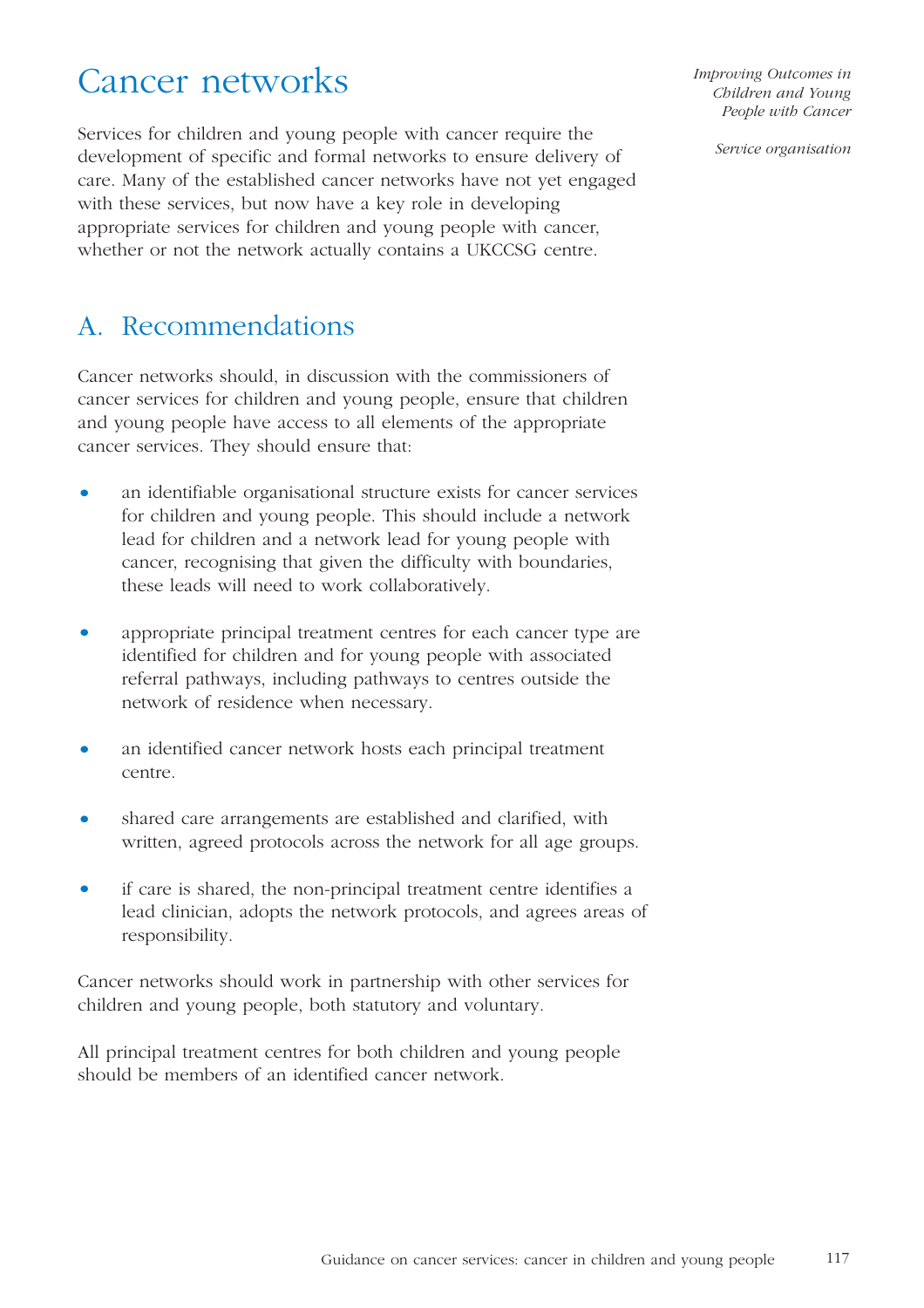*Service organisation*

Where catchment areas for a particular principal treatment centre or shared care arrangement cut across the boundaries of a number of networks, the cancer networks should work with the commissioners to ensure that all aspects of care are recognised and resourced. The host network for the principal treatment centre would be expected to lead on this process on behalf of other networks.

Commissioners should ensure that these services are taken forward proactively by cancer networks.

# B. Anticipated benefits

The provision of well coordinated care.

Targeting of resources where they are most required to serve the needs of their local population.

The needs of children and young people with cancer to be recognised in the continuing development of cancer services at both local and national level.

# C. Evidence

The setting up of cancer networks was recommended in the Calman–Hine Report [23, Appendix 1].

Cancer networks are the organisational model for cancer services to implement the *NHS Cancer Plan* [27, Appendix 1] and *Improving Health in Wales: A Plan for the NHS with its Partners* [111, Appendix 1].

# D. Measurement

Compliance with any relevant standards for cancer networks described in Topic 1a of the *Manual of Cancer Services 2004* [37, Appendix 1] and in the *Wales National Cancer Standards* [21, Appendix 1]. It is recognised that not all standards are applicable.

Further standards will be developed to address the recommendations in this guidance and these will be essential for peer review of these services.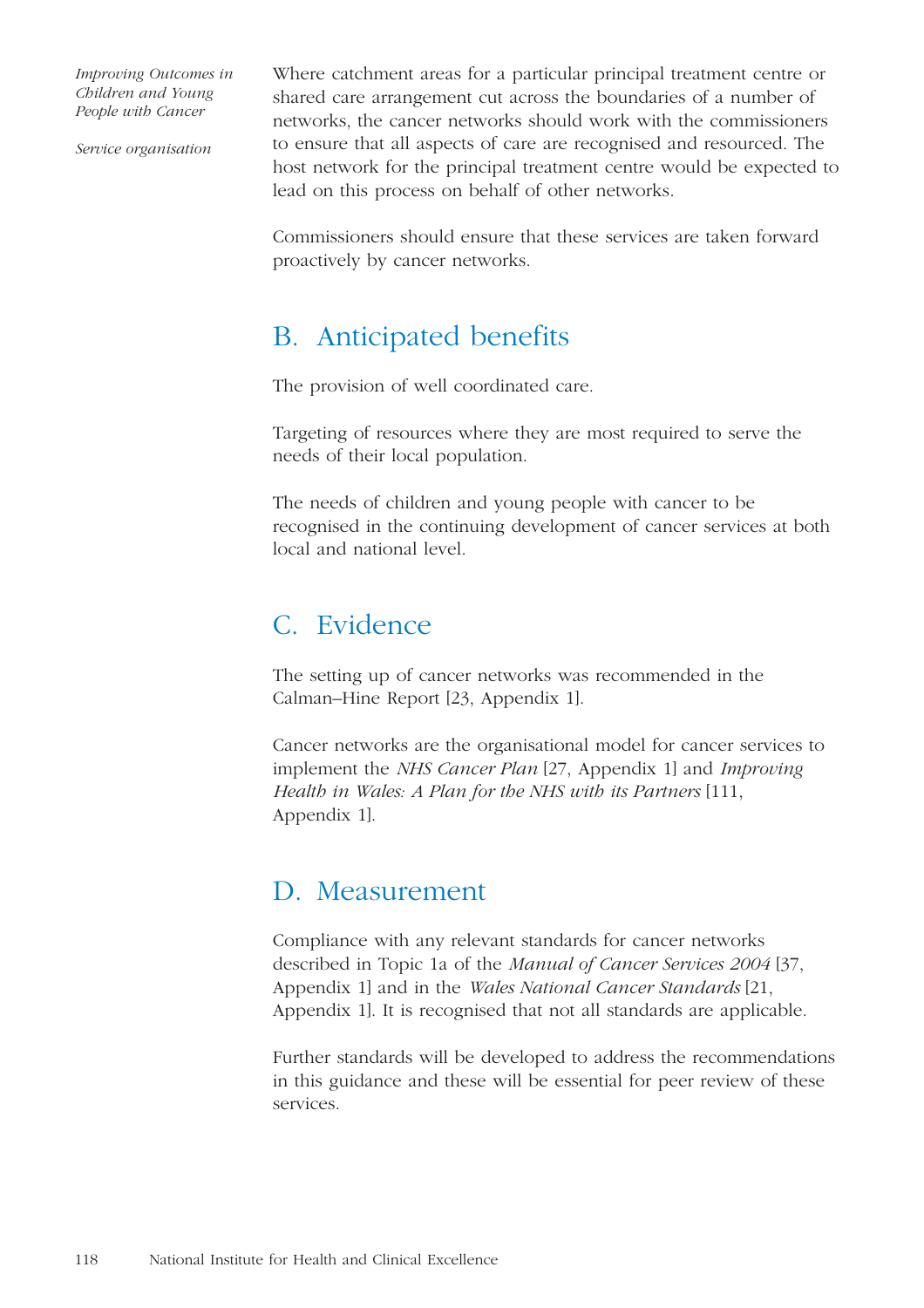# E. Resource implications

We have not formally costed for these recommendations; however, better coordination of care and appropriate targeting of resources may lead to cost savings.

*Improving Outcomes in Children and Young People with Cancer* 

*Service organisation*

# Communication with children, young people and families

Open communication between professionals, children/young adults and their families is a prerequisite for success. It is essential that the patients and their families understand their cancer, their treatment and any choices that they may have. Many patients and families are able to contribute to the management of their condition.

Information can be provided in different ways, including verbal, written and audiovisual. Different age groups will have different needs, as will parents, families and carers: ensuring information is provided in an accessible way is a challenge. There are many specialist organisations that can assist services to provide appropriate information for different, often disadvantaged, groups.

## A. Recommendations

All healthcare professionals caring for children and young people with cancer should have training in age-appropriate communication skills. They should be trained to communicate sensitively and effectively and allowed sufficient time to do so. Psychology services can play a key role in supporting this aspect of care.

Facilities used for imparting important information, especially at the time of diagnosis, should be private and comfortable. Patients and parents/carers should be involved in treatment decisions at all stages of their treatment and care.

Patients, families and carers should have access to a written care/treatment plan and the use of patient-held records should be encouraged.

Patients, families and carers should have access to information that promotes informed choice. They should have the opportunity to ask questions and discuss treatment options, and be given ready access to further information and support.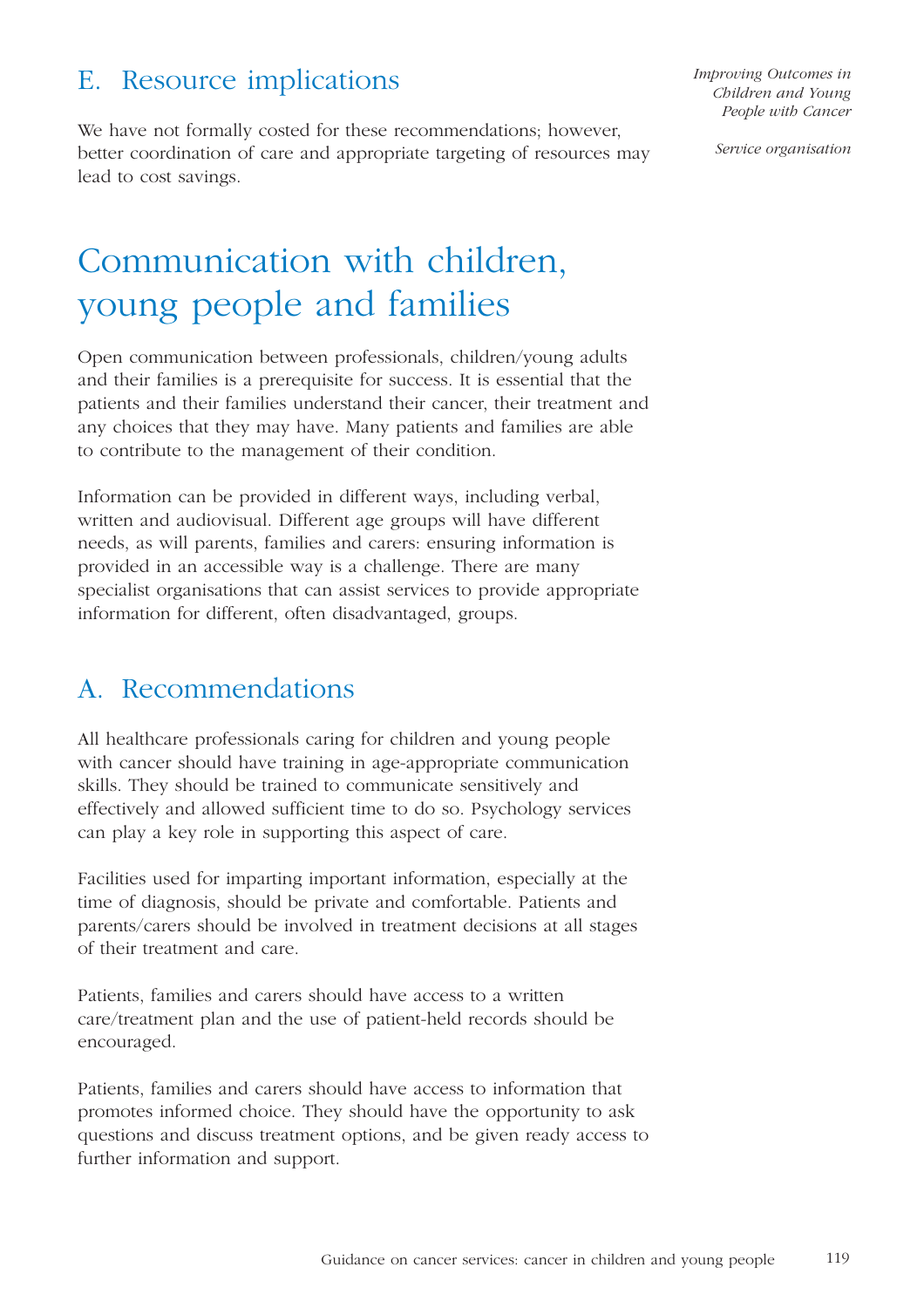Where patients and families wish and are able to contribute to the management of their condition, this should be supported and appropriate training provided.

*Service organisation*

Information should be age- and culture-appropriate (including language), and accessible and available in an appropriate format; there should be specific age-appropriate information for very young children.

A core set of accredited information materials for children and young people with cancer should be encouraged and supported.

The quantity of information and the time and rate at which it is given should be based on an individual's needs. Contact details for providers of information and advice should be made available, so that their services can be accessed readily.

Play specialists and activity coordinators should be key members of the MDT as they can help to promote effective communication.

The information needs of siblings should be considered, and appropriate, relevant information provided. Members of the extended family, such as grandparents, who also provide support, need access to information.

Online information resources should be made available to families in principal treatment centres. Advice should be provided on which websites are authoritative and useful.

There should be regular consultation with representatives of patient and parent/carer groups in the continuing development of services for children, young people and families.

# B. Anticipated benefits

Good communication with patients and their families and between professionals will:

- promote better clinical care by ensuring safe and effective treatment
- provide better support to patients and families
- reduce stress for patients and families
- reduce the risk of errors
- promote compliance
- improve clinical outcomes.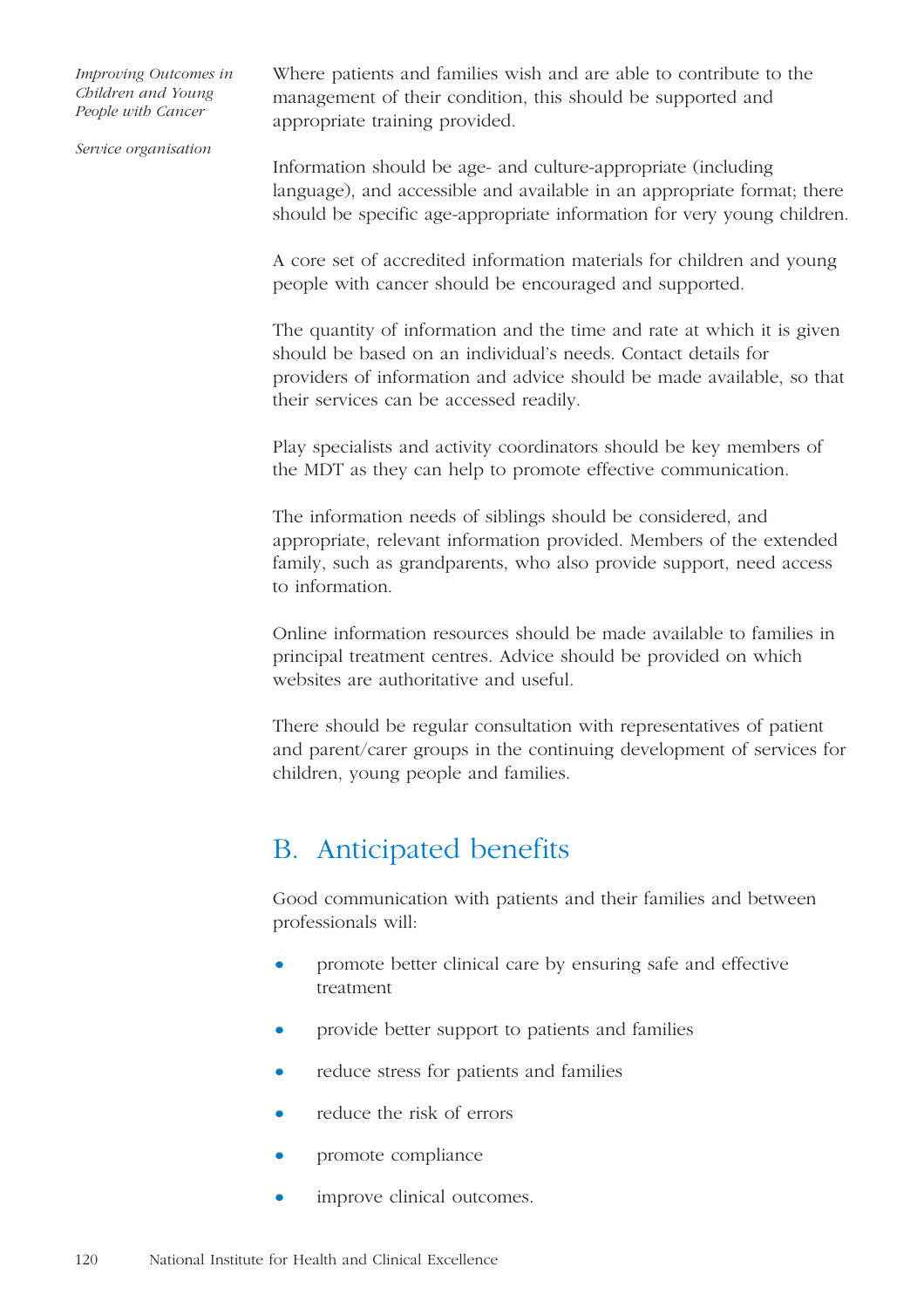Accredited information materials would provide opportunities to reduce duplication and cost, while promoting consistency and high quality. This would build on the work undertaken by the Coalition for Cancer Information in England, which is supporting the development of high-quality information for adults with cancer. This information should be available in a range of languages to meet service users' needs.

*Improving Outcomes in Children and Young People with Cancer* 

*Service organisation*

# C. Evidence

The TCT conference survey found that that 45% of participants felt that information was not designed for their own age group and 37% felt that they were only involved in making decisions about their treatment 'some of the time' or 'not much of the time'.

The National Children's Bureau survey demonstrated that even very young children are capable of expressing quite complex feelings and emotions when staff skilled in such communication provides the opportunity.

There is considerable evidence that there are problems with communication and information-giving (both inter-professional and between patients/parents/carers).

There is good-quality evidence (RCTs and systematic reviews) that training courses to improve communication are effective.

There is national guidance recommending the use of patient-held records.

There is expert opinion, consensus and evidence, reviewed in the NICE guidance on *Improving Supportive and Palliative Care for Adults with Cancer* [61, Appendix 1], to suggest the information requirements of patients with cancer. Children and young people with cancer have specific information needs for which there is little good-quality evidence to indicate the optimum service requirements.

The evidence from the Macmillan Cancer Relief directory of information materials indicates that there are few good-quality information materials that have been produced specifically for children. Online and published information materials need to be evaluated carefully.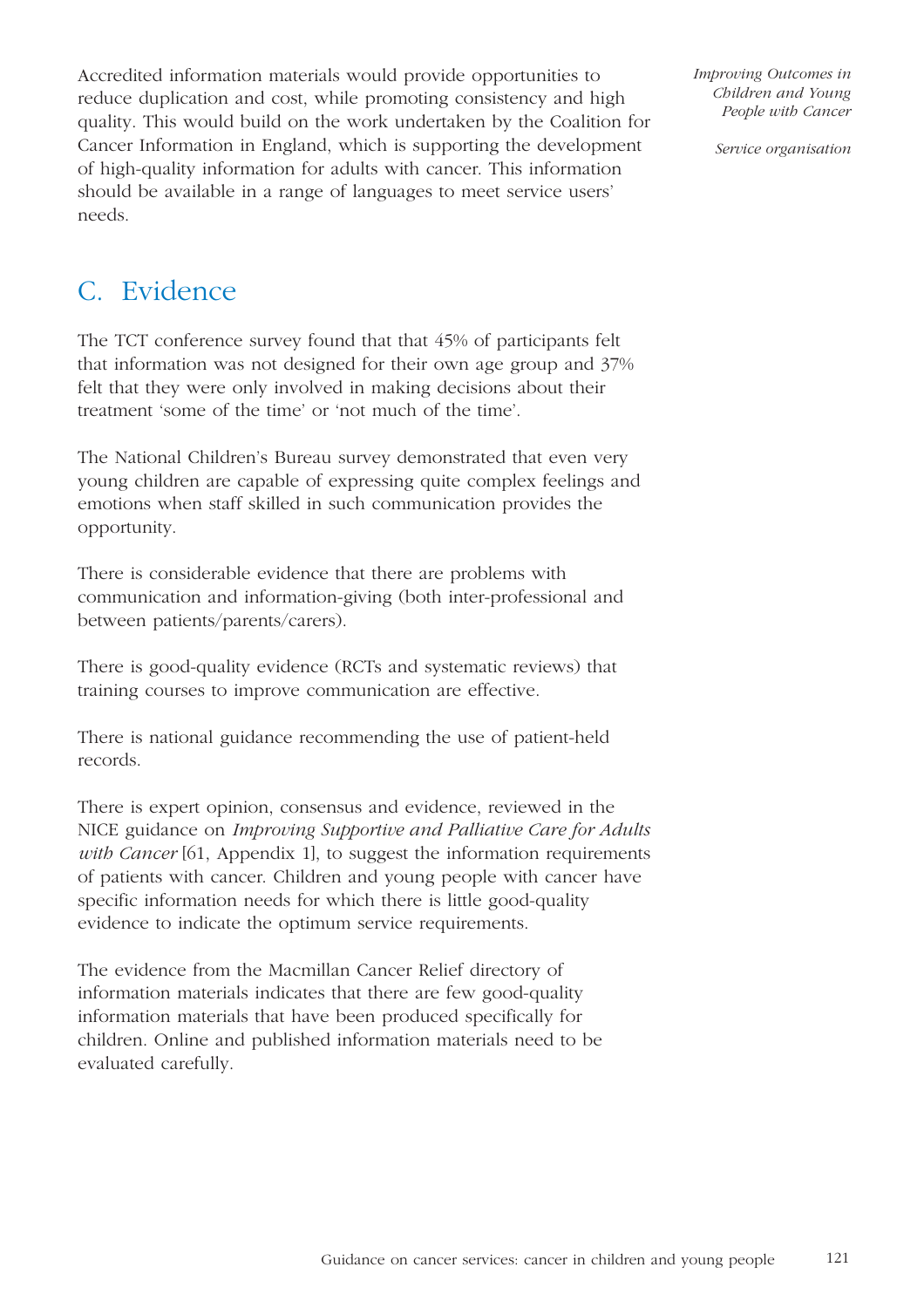### D. Measurement

#### *Service organisation*

#### **Structure**

- provision of training in communication skills for clinical and other staff involved in patient care
- availability of appropriate information in a range of formats for children and young people and their families of all ethnic groups
- provision of private rooms for communicating bad news
- provision of adequate resources to facilitate effective interprofessional communication, particularly between secondary and primary care

#### **Process**

- assessment of whether patients' and their parents'/carers' information and communication needs are being fulfilled
- proportion of staff involved in patient care who have received formal communication training

#### **Outcome**

- patients' views on how information was communicated to them
- problems with inter-professional communication

## E. Resource implications

We have not formally costed for these recommendations; however, support for staff training in communication and the development of appropriate patient information are not expected to have significant resource implications.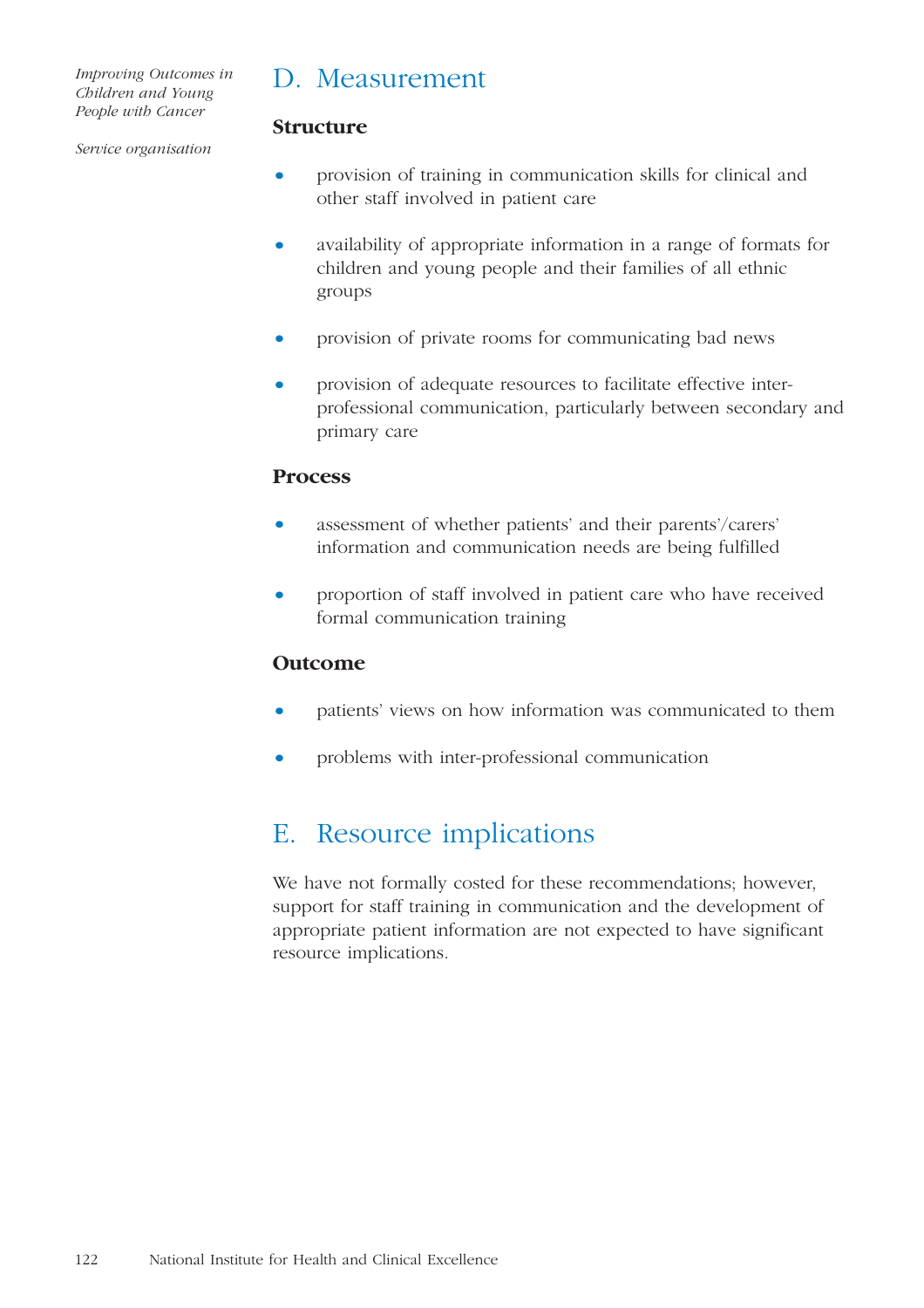# Research

The inclusion of children in clinical trials has been an important factor, among others, that has led to the improved survival rates in childhood cancers over the past 25 years.

The low incidence of cancer in children (approximately 1500 newly diagnosed cases per year in the UK aged <15 years) and young people increases the importance of national and international trials. To ensure that children are treated appropriately in trials, it is vital that the maximum number of eligible patients participate, as this allows the consideration of identified prognostic factors, such as age, stage of disease and certain biological characteristics. Without high levels of participation, RCTs cannot be undertaken successfully and the potential for improvements in survival rates is lost.

There are also rare tumours of childhood where it is not possible to conduct RCTs, even on an international basis, but where wellcoordinated single-arm studies, compared with historical controls, have resulted in improvements in survival.

Recruitment to clinical trials is lower in the older age group compared with children up to the age of 15 years, and also varies according to the principal place of treatment; fewer are enrolled from adult settings than from paediatric settings. This is true even for tumours where the same protocol is used for treatment, such as osteosarcoma and Ewing's sarcoma. The establishment of the National Cancer Research Institute's (NCRI's) Teenagers and Young Adults Clinical Studies Development Group may start to address this issue and is welcomed.

Changes in the ethical and regulatory requirements have increased the administration necessary to underpin clinical trials considerably. The diversity of diagnoses means that any principal treatment centre would expect to conduct at least 20 clinical trials at any time, including not only Phase III trials, but pharmacokinetic and supportive care, and in some centres Phase I and II trials.

The need for research in this area is wider than treatment intervention and includes biological studies, translational research, supportive care, psychological issues and models of service delivery.

*Improving Outcomes in Children and Young People with Cancer*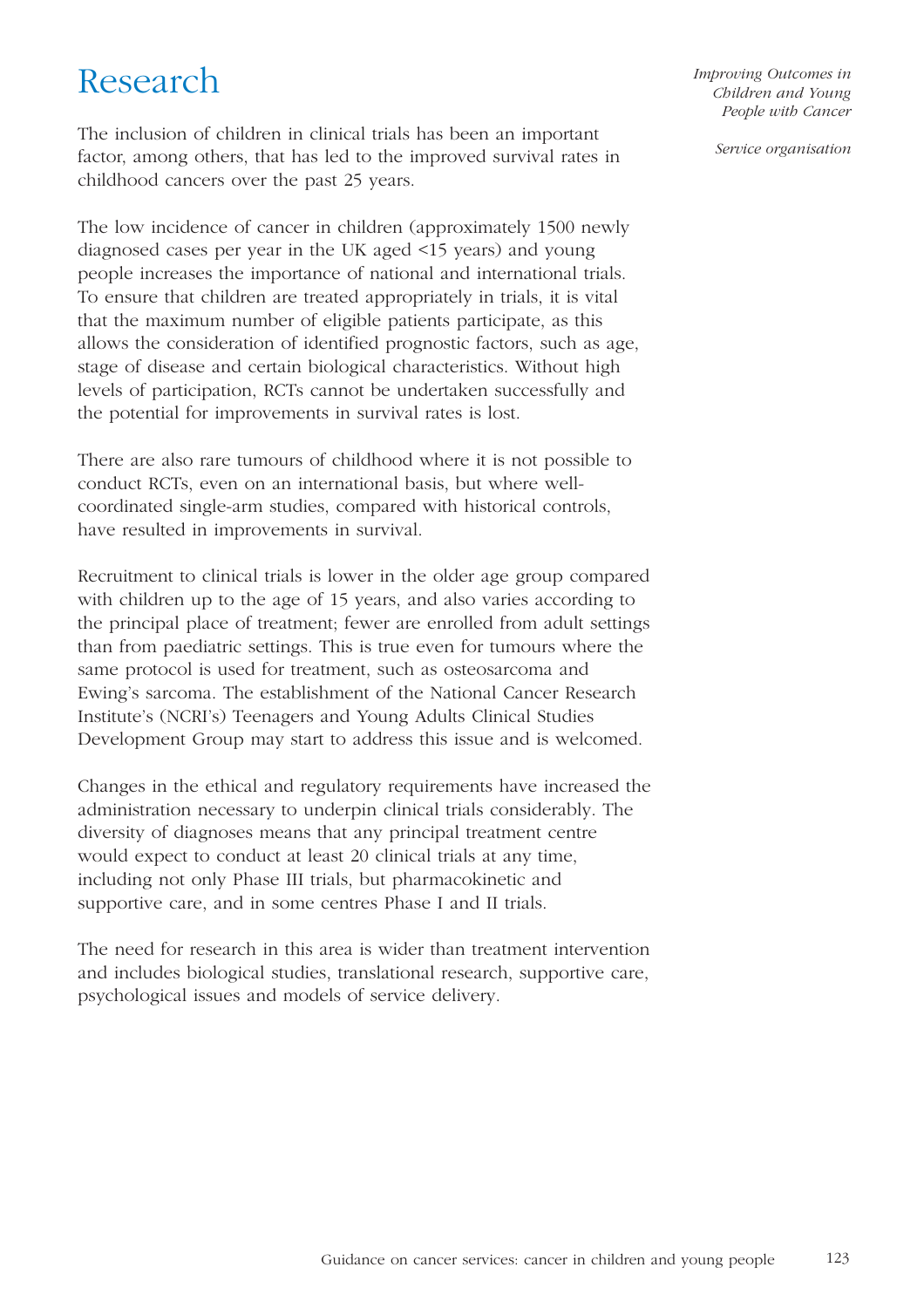#### *Service organisation*

### A. Recommendations

All innovative treatments should be part of a clinical trial.

Principal treatment centres should ensure that all eligible children and young people are offered the opportunity to be treated within relevant specific clinical trials, where these are available, and that this must be an informed choice.

The development of clinical trials that include teenagers and young adults should be encouraged.

Local research and development arrangements should facilitate the introduction of nationally approved clinical trials.

Where clinical trials are undertaken, there must be compliance with the relevant legal and regulatory frameworks with adequate resource provided for research nurses, clinical trials coordinators and data managers. Adequate resource should also be provided for laboratory staff and facilities.

There should be clearly defined routes for national and local funding for the support of clinical trials and other research, as outlined above, for children and young people.

## B. Anticipated benefits

A greater number of children and young people will have access to clinical trials.

Teenagers and young adults will have access to treatment in an appropriate clinical trial or on an agreed treatment protocol.

Further improvements in outcome, including:

- treatment reductions and decrease in morbidity for patients with good-risk disease
- improved survival for those with poor-risk disease.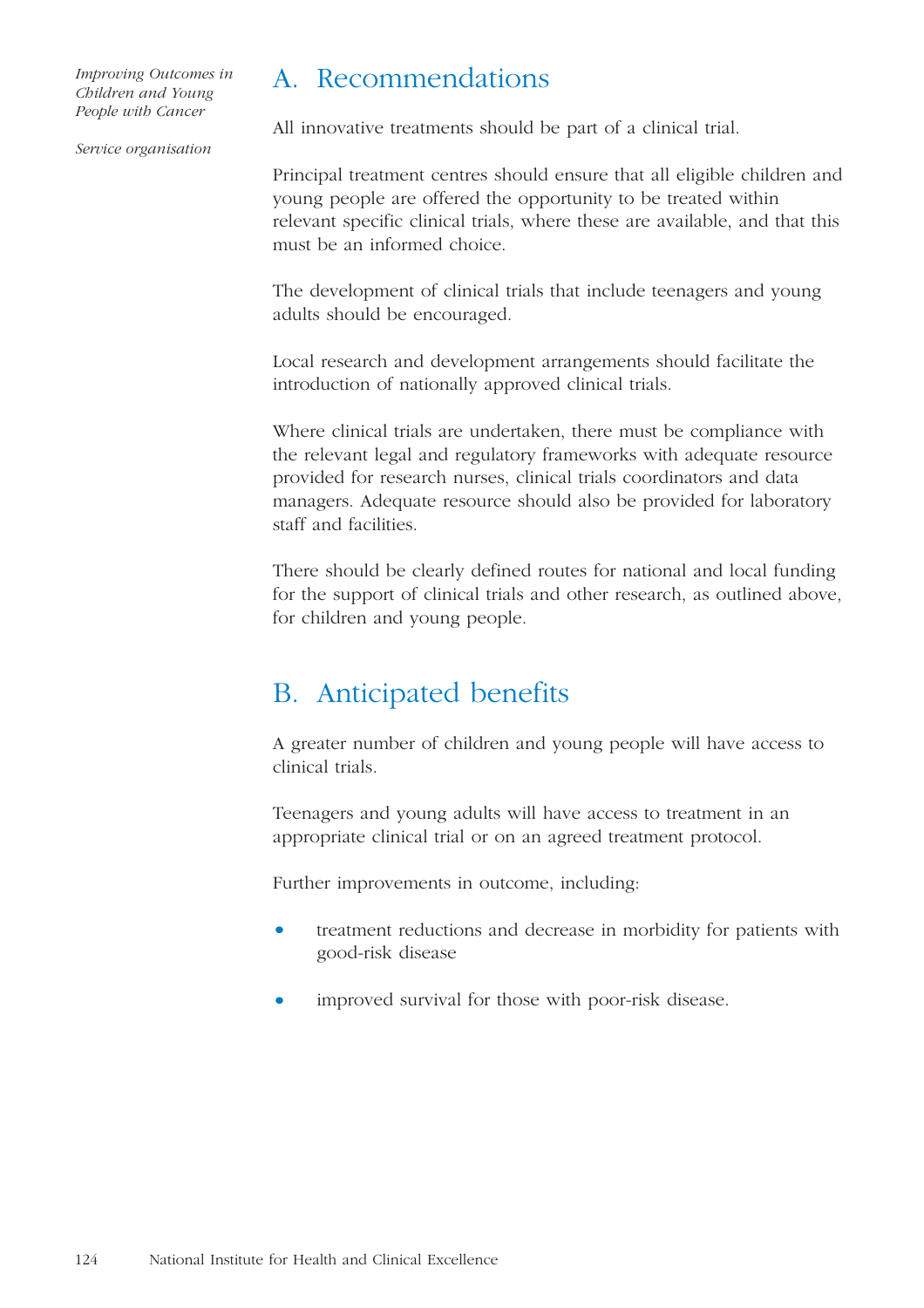# C. Evidence

There is considerable evidence from both prospective and retrospective cohort studies to indicate that the survival of children and young people with malignancy treated on clinical trials is significantly higher than patients not on a trial. In some studies, the effect was only seen among certain subgroups defined by calendar period of diagnosis or clinical features at presentation, but no study found a worse outcome for trial compared with non-trial patients.

A recent review has challenged this finding and has stated that there are insufficient data to conclude that enrolment into clinical trials leads to improved outcomes. The report states that studies involving children with cancer or patients with haematological malignancies were disproportionately represented among those indicating a benefit for inclusion in clinical trials. The authors of the review, however, concluded that there should be strong support for clinical trials for 'their unquestioned role in improving options and outcome in patients with cancer'.

Recent case series suggest that, in certain diagnostic groups such as acute lymphoblastic leukaemia, the outcome for patients in the age group covered by this guidance is better when treated on paediatric rather than adult protocols. The converse, however, may also be true for other diagnostic groups.

A recent UKCCSG review has concluded that in order to ensure that trials are conducted in the required manner, there are two distinct, but complementary, roles required within participating principal treatment centres: a clinical trials coordinator and a data manager.

There is expert opinion that there is inequity in the funding received by UKCCSG centres compared with that received by the adult sector. This situation is even more complex for teenagers and young adults, where the number of designated principal treatment centres is small and access to clinical trials within their treatment centres is very variable.

*Improving Outcomes in Children and Young People with Cancer*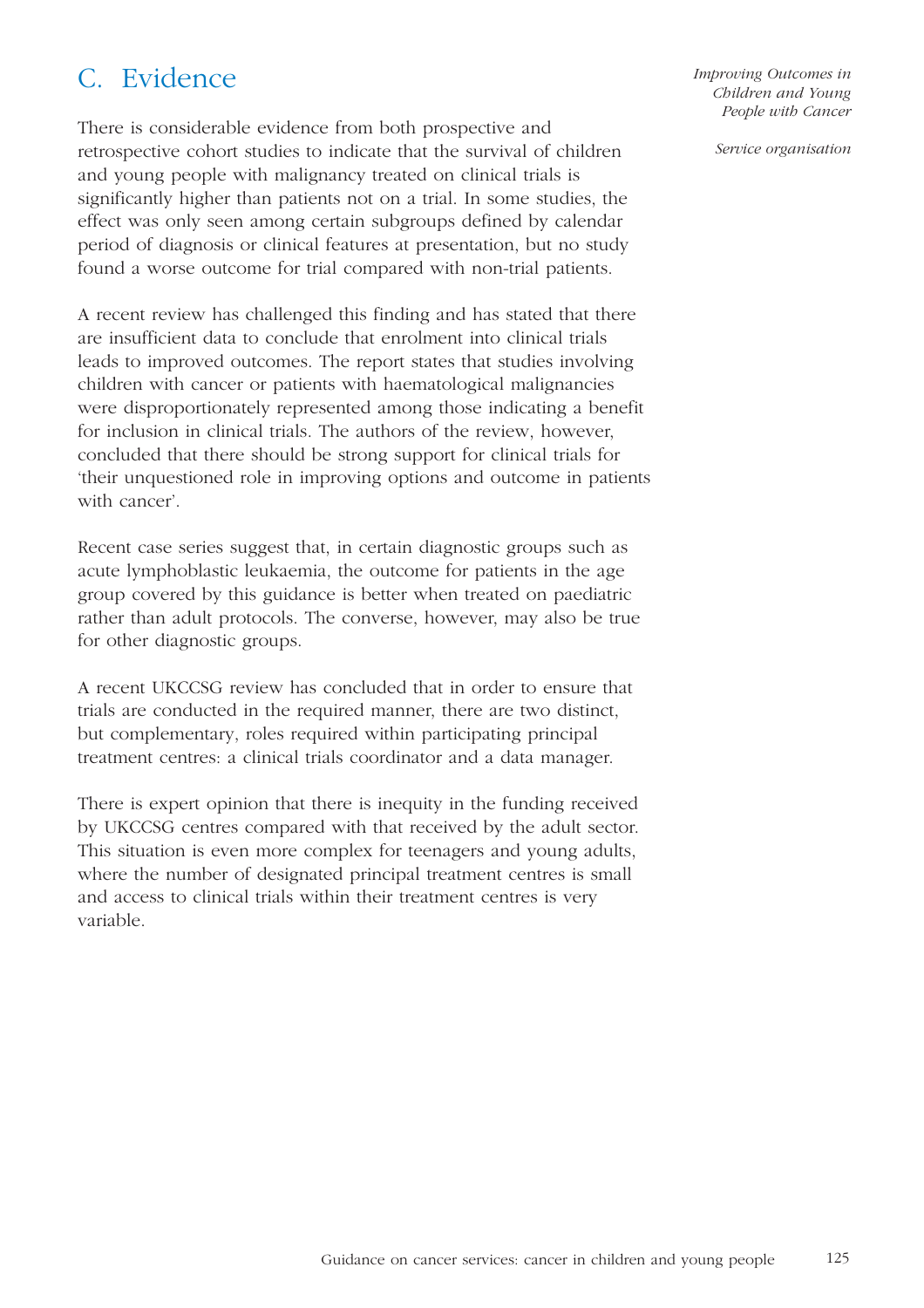### D. Measurement

**Structure**

#### *Service organisation*

- 
- documented evidence that local research and development arrangements are supporting the introduction of national clinical trials
- provision of resources to enable the participation of the principal treatment centres in clinical trials
- adequate provision of research nurses and other staff to facilitate clinical trials and research
- definition of funding arrangements for research for all principal treatment centres

#### **Process**

- demonstration of adherence to the requirements of the *European Union Directive on Good Clinical Practice* [38, Appendix 1]
- surveys of numbers of children and young people who are entered into available clinical trials

#### **Outcome**

• outcomes of children and young people involved in clinical trials and research protocols

## E. Resource implications

The resource implications of the research recommendation have not been formally costed, but there is likely to be increased costs for the research funding agencies.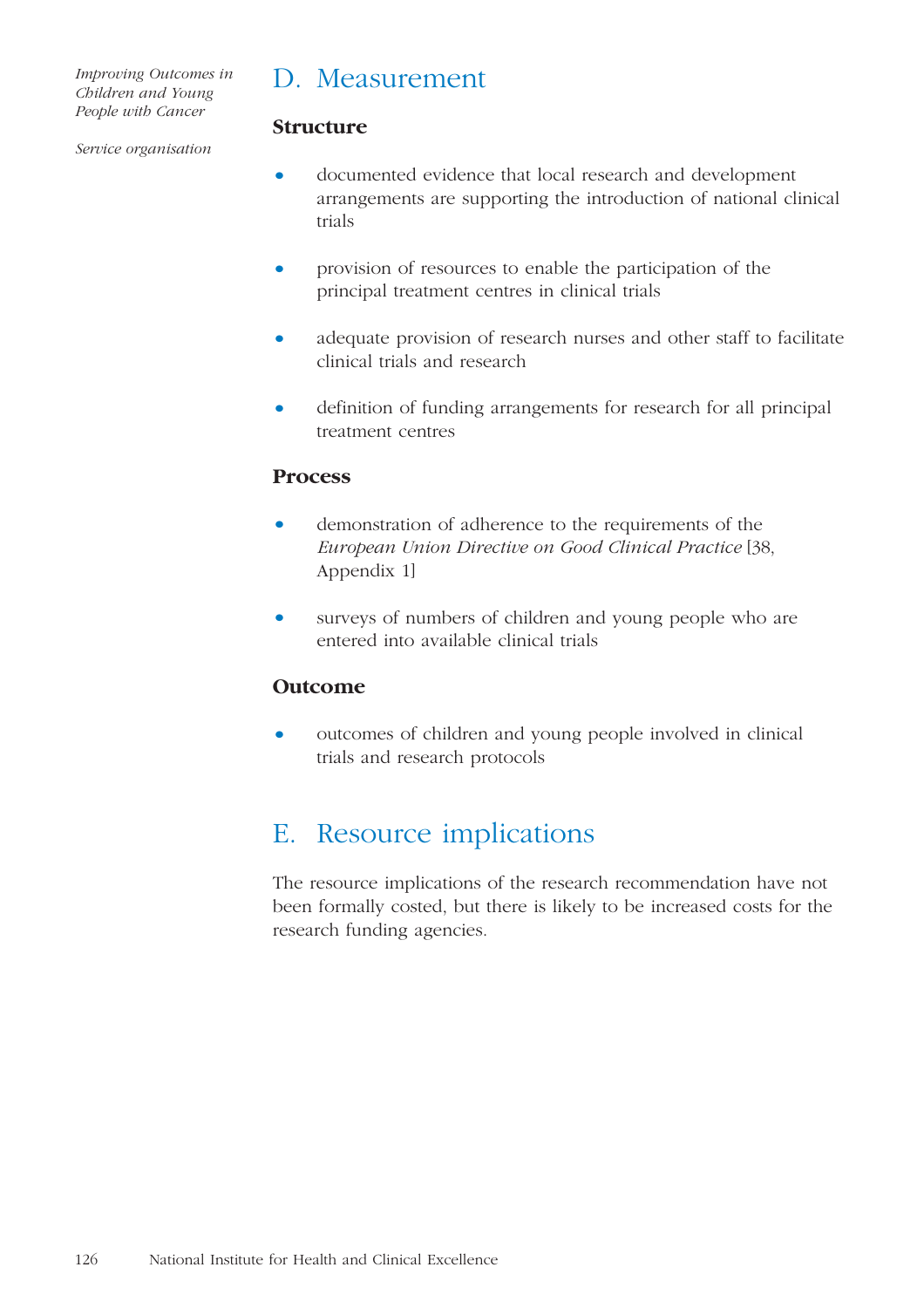# Workforce development

Services can only be sustained and developed if there are adequate numbers of appropriately trained staff. Providing care for children and young people with cancer and their families is emotionally demanding and staff need help and support in dealing with such issues.

There are particular issues around the recruitment and retention of the following staff:

- paediatric radiologists and diagnostic radiologists
- paediatric pathologists
- laboratory staff and scientists
- AHPs
- paediatric haematologists
- nurses
- clinical psychologists and other members of the psychological team
- clinical oncologists and therapy radiographers
- specialist hospital pharmacists.

The importance of appropriate training has been alluded to throughout this Guidance. Sufficient time should be available to ensure this in all treatment settings.

Examples of specific areas for staff training and education that have been identified are:

- recognition of symptoms and appropriate investigation and referral (primary care)
- the prescription and administration of chemotherapy
- management of central venous access devices
- management of FNP
- pain management

*Improving Outcomes in Children and Young People with Cancer*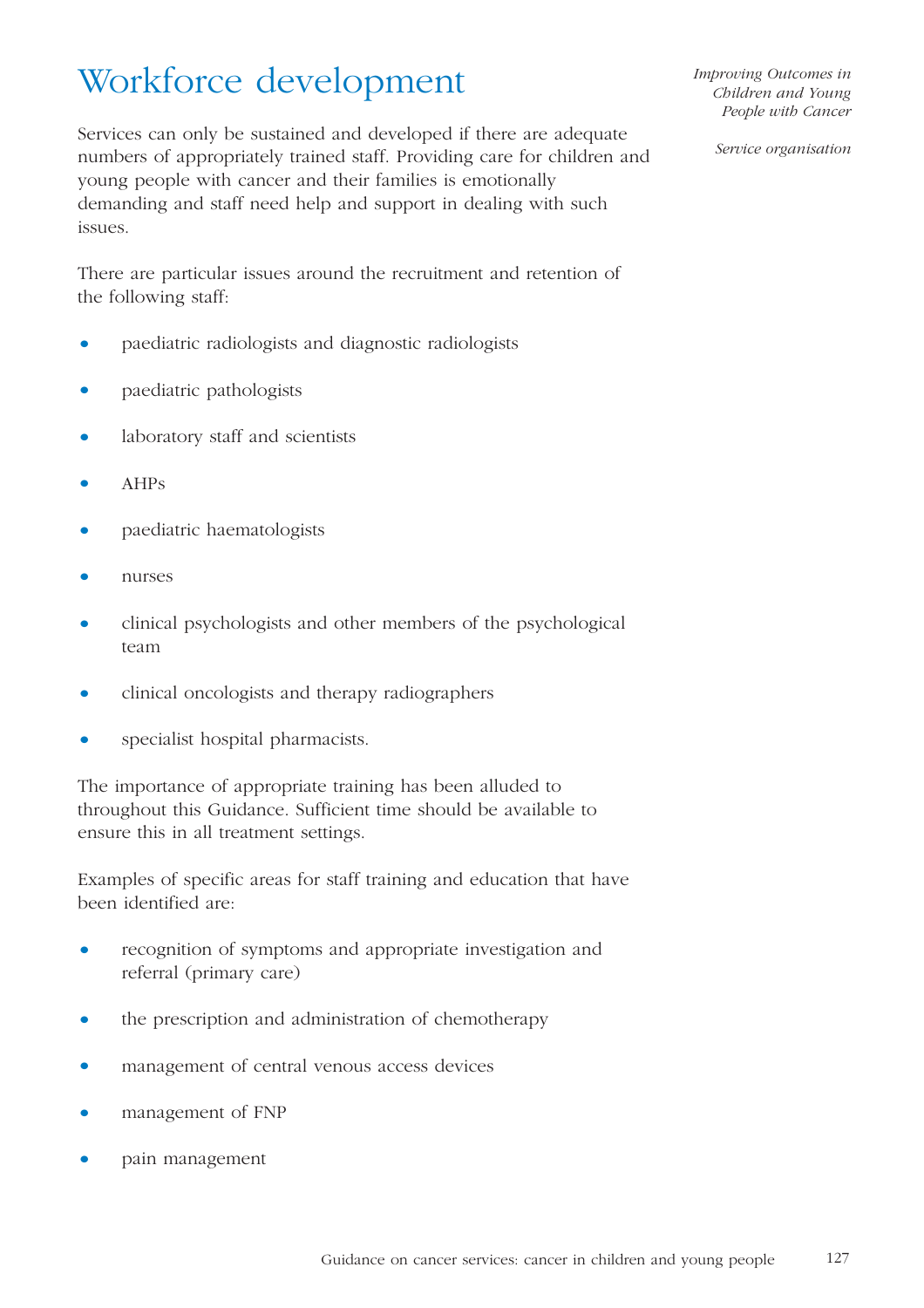- rehabilitation approaches
- blood product support
- communication skills.

This list is by no means exhaustive.

## A. Recommendations

Strategic Health Authority (SHA) workforce development directorates in England should address the training and education needs of staff working with children and young people with cancer. The relevant national bodies should advise on what training is required for all staff groups.

All staff should be trained and competent to undertake specific tasks and address the specific care needs of patients and families. They should also undertake relevant CPD to maintain their competence and stay abreast of scientific and technological advances.

The need for trained specialist staff across all disciplines, able to work with children and young people with cancer, should be included in workforce development plans by cancer networks, to ensure the provision of a sustainable service.

Specific attention is required to address the shortage of AHP expertise in this area and the need to develop robust evaluation of the contribution of such services.

There should be access for nurses and other healthcare professionals to appropriate post-qualification specialist education in the care of children and young people with cancer.

# B. Anticipated benefits

Equitable access to services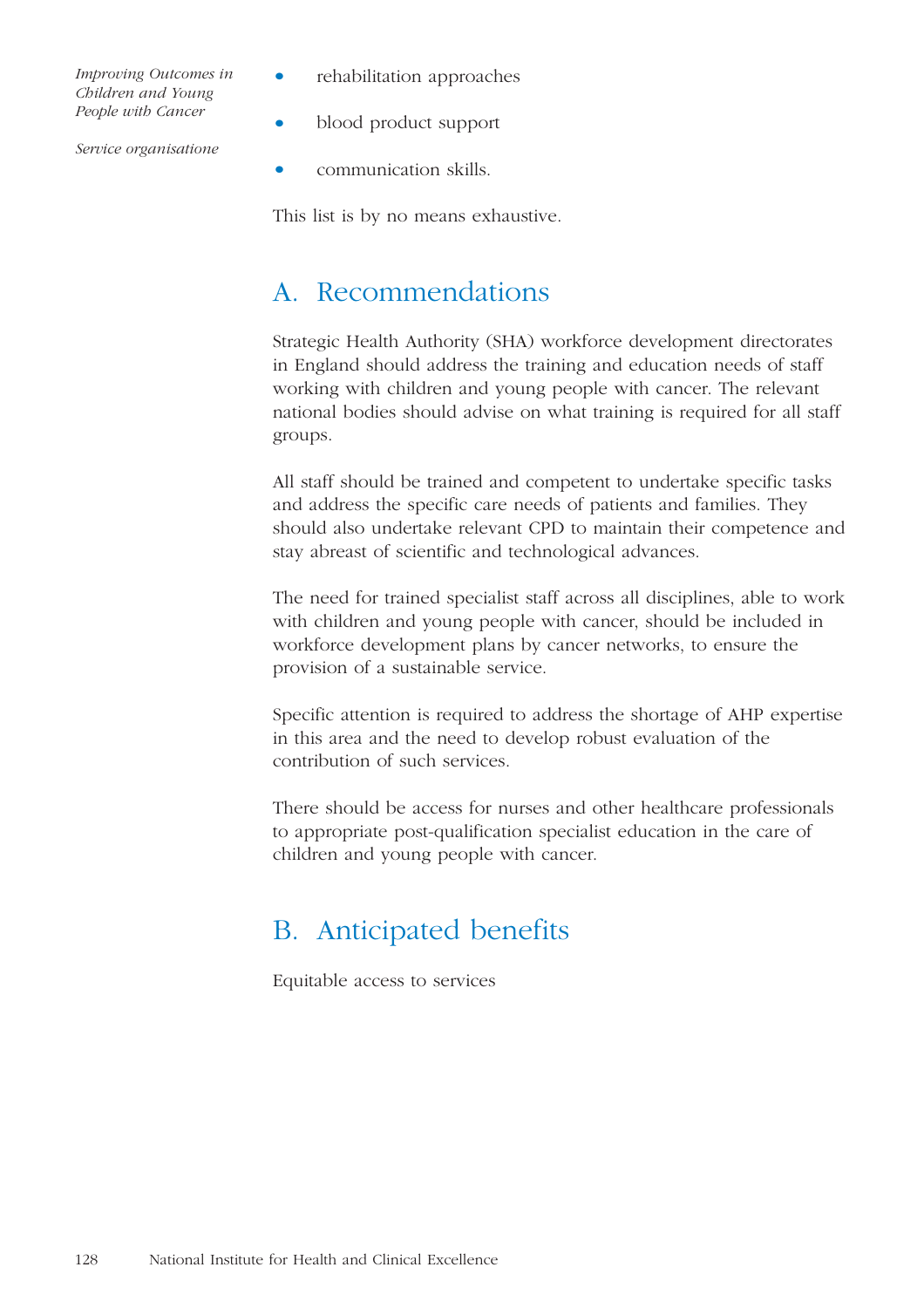# C. Evidence

There are currently no specific training opportunities within the UK for AHP working in paediatric or adolescent oncology rehabilitation.

Workforce vacancy rates for AHP continue to be significantly high compared with other staff groups. The provision of services across the UK is variable.

# D. Resource implications for staff training

A cost estimate for CPD has been calculated on the basis of a mean cost per module of £754 for key nursing, AHP and scientific staff. The CPD for doctors was estimated to be £3000 per year (further details are included in the Evidence Review). The costs relating to staff time while training has been included in the section detailing the costs of employing additional staff.

The estimated annual costs associated with training and education for CPD of the core staff for each principal treatment centre that treats children would be about  $\frac{275,200}{25\%}$ , range  $\frac{256,400}{250}$  to  $\frac{294,000}{250}$ . The estimated cost of CPD for a unit for young people would be about £31,500 (±25%, range £23,600 to £39,400). This assumes a basic professional skill level as a baseline.

Additional calculations would be required at a cancer network level or local level to calculate the costs relating to CPD for those staff employed at shared care centres and providing community support, and indeed any specific training that might be required in the principal treatment centre.

*Improving Outcomes in Children and Young People with Cancer*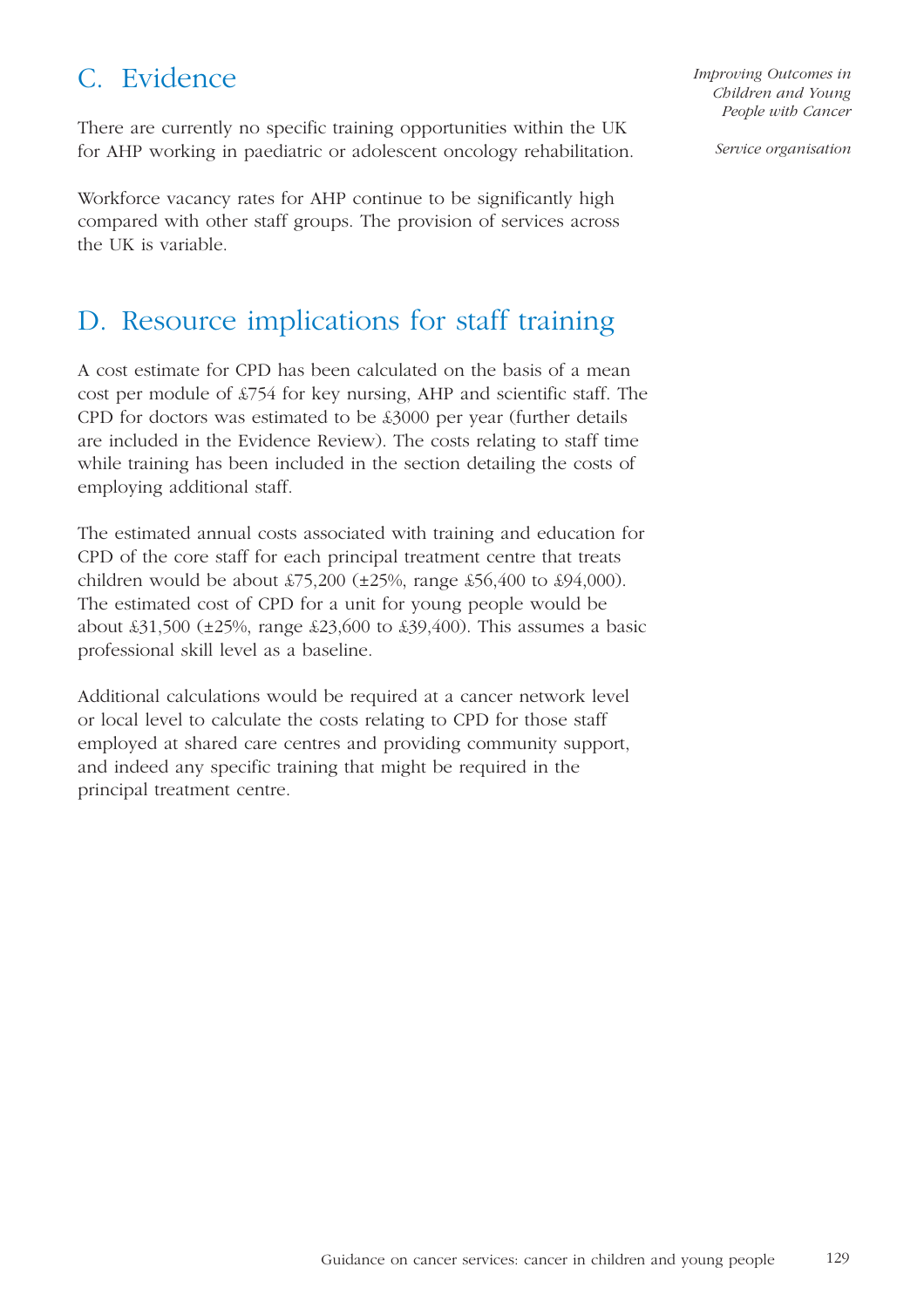# Other service considerations

*Service organisation*

#### **Information requirements**

Good data collection and information analysis are vital for service planning, audit and epidemiology. The needs assessment for the guidance has highlighted the need for better sources of data and the limitations in current data will hamper future needs assessment, service planning and evaluation if not addressed. Data management capacity is limited in the service at the moment, which has consequences for service provision and the ability to sustain research activities.

Services have to comply with the Data Protection Act and the Freedom of Information Act; good records management with appropriate IT support is essential (hardware and software).

There is an ongoing problem with accurate coding of hospital activity, which has led to clear inaccuracies in recent reports.

## A. Recommendations

Experts should be commissioned at a national level to consider the issues related to the registration of cancers in 15–24-year-olds, including the potential value of a dedicated register.

National IT strategies in England and Wales should consider the needs of the services for children and young people with cancer when introducing new IT systems.

The coding of common procedures in the management of children and young people with cancer should be reviewed and made consistent across England and Wales

#### **Child protection**

### A. Recommendations

All services for children and young people must demonstrate robust child protection arrangements, regardless of the setting in which care is delivered.

All staff having contact with children should have mandatory child protection awareness training.

All staff whose work brings them into contact with children should be checked by the Criminal Records Bureau.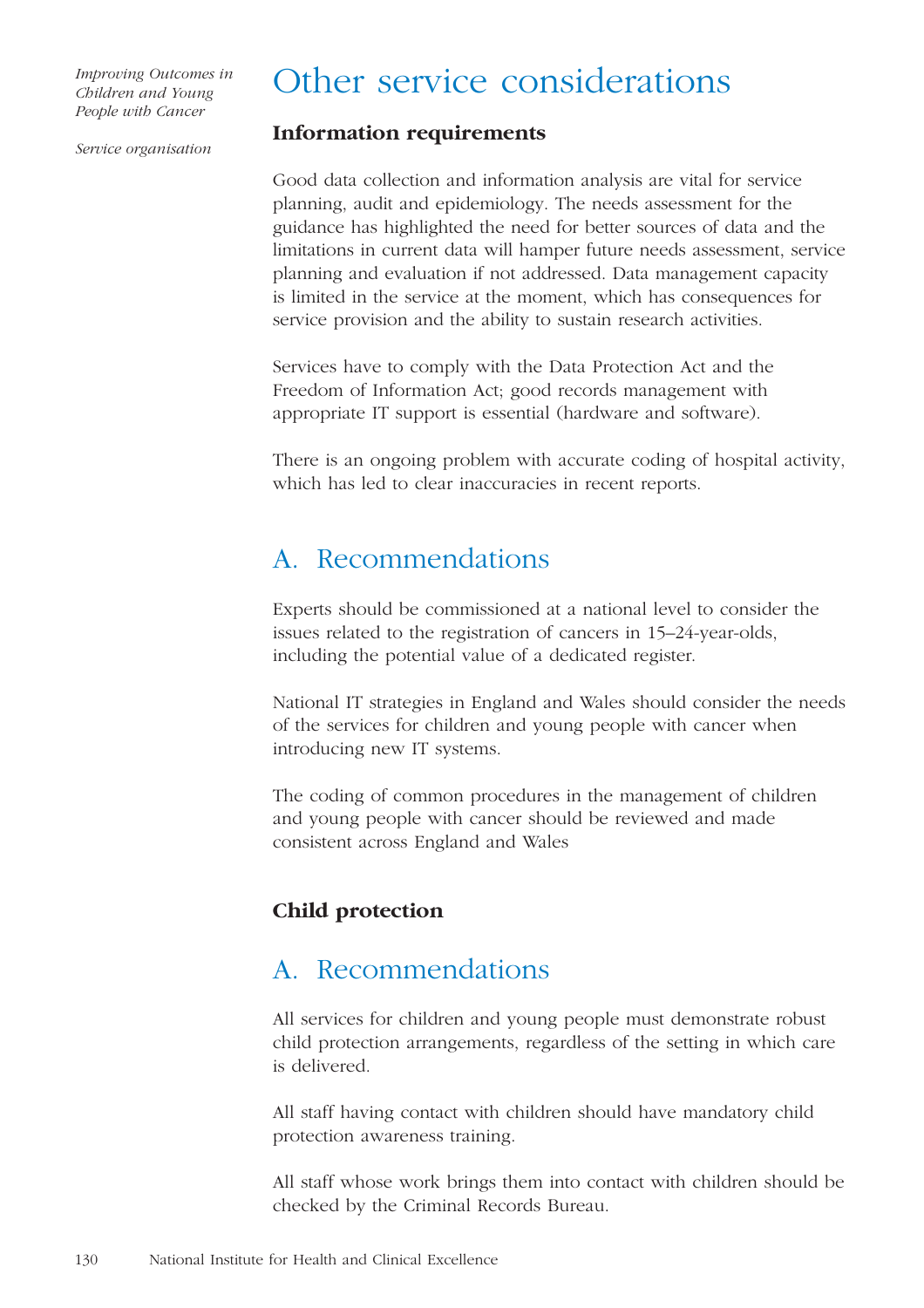Children, young people and parents/carers should be made aware of how to make a complaint and have access to independent advocacy if required.

All staff having access to children should be trained to a full understanding of children's rights and an appropriate level of awareness of the needs of children; they should be required to respect and apply these rights.

#### **Education**

Community education is often available, but the necessary information and communication with schools is underdeveloped, so that teachers and pupils are unable to respond appropriately. Arrangements for emergency special needs support in schools may also not be established, so the necessary support may not be available.

All children will suffer disruption of their normal education and their specific needs should be addressed.

Some children may have special education needs as a result of physical or other disability, which require additional education support and/or specialist input. Assessment and input from educational psychologists is essential but provision of this resource is variable across the country.

# A. Recommendations

Education services must be provided across the age range. These are not NHS services, but they have an important impact on the quality of survival. Commissioners should be aware of the importance of preserving access to education throughout the care pathway and should promote effective interagency working to address this for all age groups.

#### **Hospital facilities**

# A. Recommendations

Hospital facilities must meet requirements for good infection control.

Hospital catering services must be responsive to the particular needs of sick children. These may arise from clinical, cultural or personal needs.

*Improving Outcomes in Children and Young People with Cancer*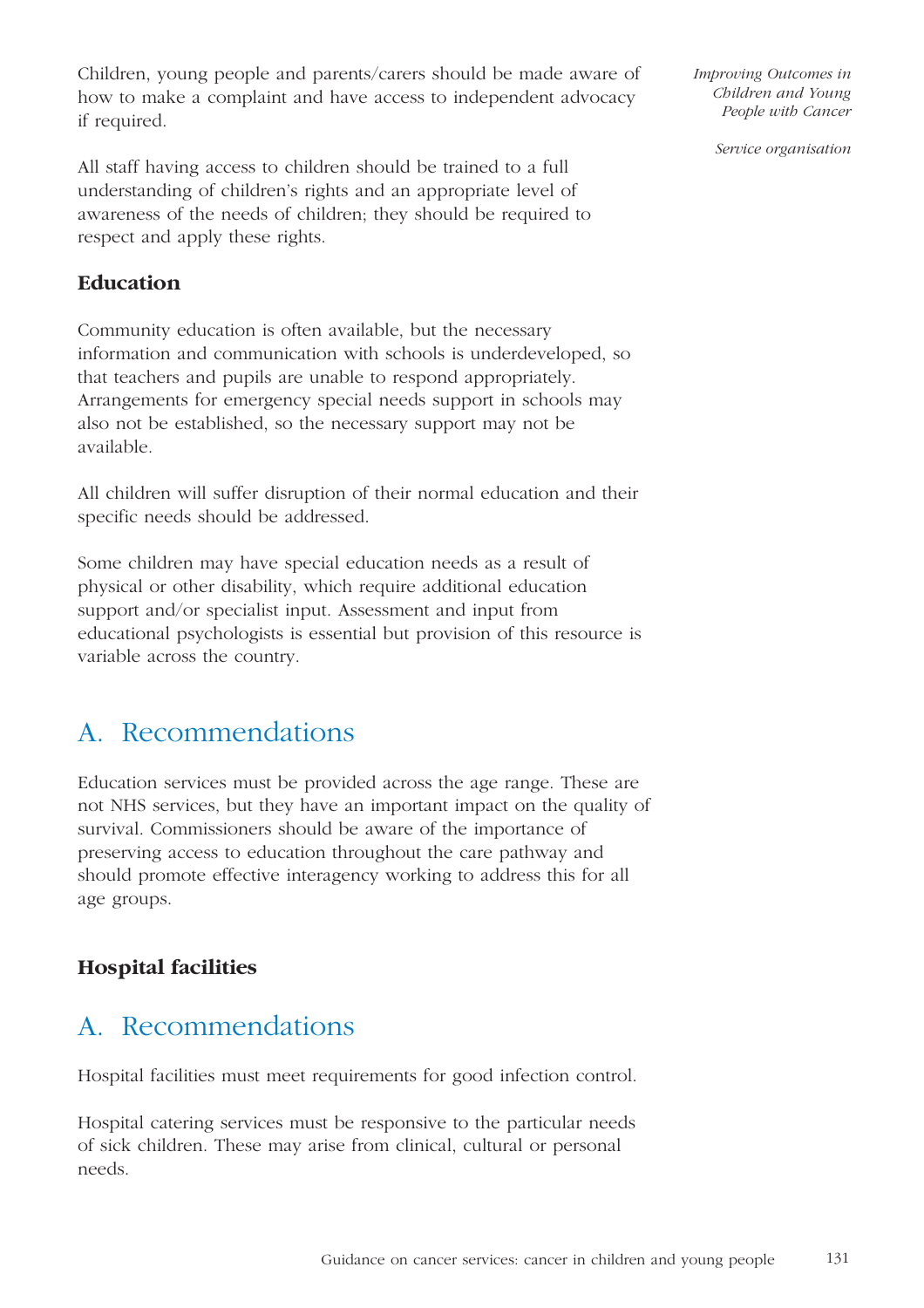Because children and young people with cancer often have prolonged inpatient stays, suitable accommodation for parents and carers should be provided.

*Service organisation*

Age-appropriate facilities for young people should include an environment shared by peers and access to designated social and educational facilities.

#### **Hospital parking**

Accessible affordable parking is of particular importance for this group of patients who often have to travel significant distances to access specialist care, and for whom repeated hospital appointments and prolonged hospital admissions are common.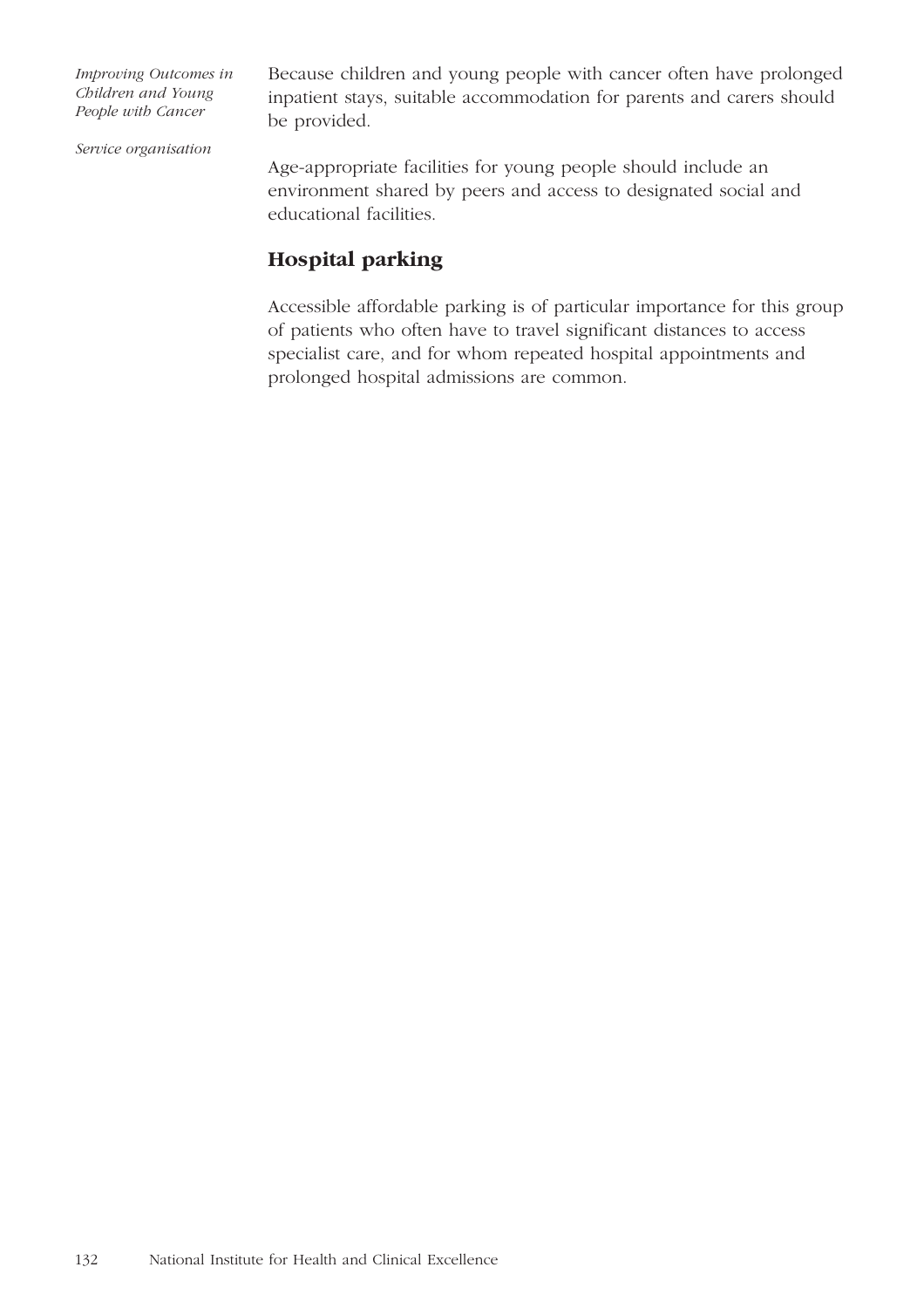# Appendix 1

Guidelines/guidance and key strategic\* documents: children and young people with cancer<sup>†</sup>

*Improving Outcomes in Children and Young People with Cancer* 

**A1**

|    | <b>Guideline title</b>                                                                                                 | <b>Source</b>                                                                                           |
|----|------------------------------------------------------------------------------------------------------------------------|---------------------------------------------------------------------------------------------------------|
| 1. | Guidelines for Pediatric Cancer<br>Centers                                                                             | American Academy of<br>Pediatrics, 2004                                                                 |
| 2. | Voices for Change. Current<br>Perception of Services for<br>Children with Palliative Care<br>Needs and their Families  | Association for Children with<br>Life-Threatening or Terminal<br>Conditions and their Families,<br>2003 |
| 3. | Guidelines for the Management<br>of Unscheduled Interruption or<br>Prolongation of a Radical<br>Course of Radiotherapy | Board of the Faculty of<br>Clinical Oncology, The Royal<br>College of Radiologists<br>London, 1996      |
| 4. | Extending the Working Day for<br>Delivery of Radiotherapy                                                              | Board of the Faculty of<br>Clinical Oncology, The Royal<br>College of Radiologists<br>London, 1997      |
| 5. | Equipment, Workload and<br>Staffing for Radiotherapy in the<br>UK 1992-1997                                            | Board of the Faculty of<br>Clinical Oncology, The Royal<br>College of Radiologists<br>London, 1998      |
| 6. | The Guidelines for the Surgical<br>Management of Endocrine<br>Disease                                                  | British Association of<br>Endocrine Surgeons, 2003                                                      |

Bold typeface indicates strategic documents

<sup>†</sup> Further guidelines/strategic documents are referred to in the Evidence Review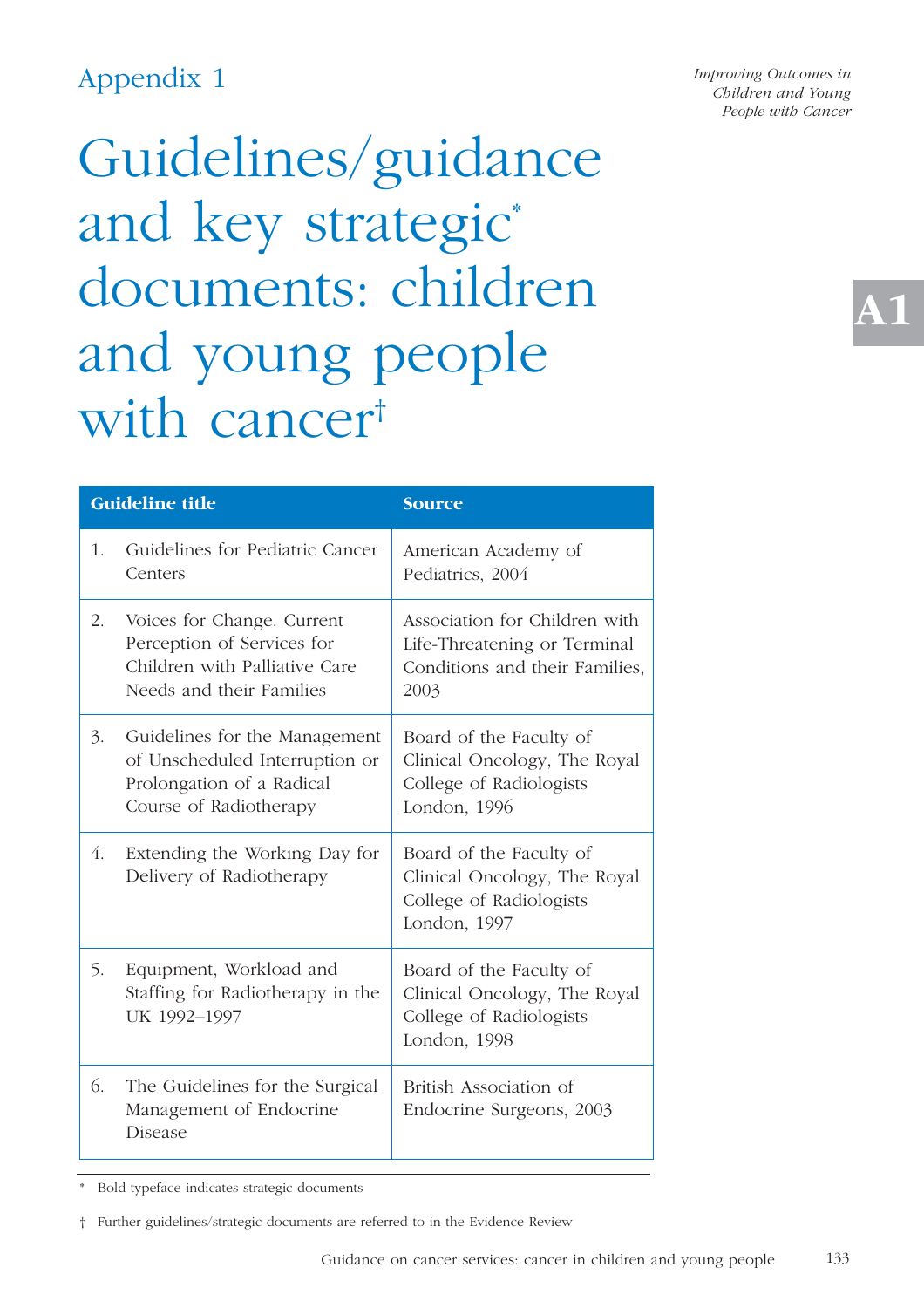

|    | <b>Guideline title</b>                                                                                                                                                                 | <b>Source</b>                                                                                         |
|----|----------------------------------------------------------------------------------------------------------------------------------------------------------------------------------------|-------------------------------------------------------------------------------------------------------|
| 7. | A Guide for Purchasers and<br>Providers of Paediatric Surgical<br>Services                                                                                                             | British Association of<br>Paediatric Surgeons and The<br>Royal College of Surgeons<br>Edinburgh, 1995 |
| 8. | The British Association of<br>Paediatric Surgeons. A Guide<br>for Purchasers and Providers of<br>Paediatric Surgical Services                                                          | British Association of<br>Paediatric Surgeons, 1995                                                   |
| 9. | Response to the Kennedy<br>Report "Learning from Bristol"                                                                                                                              | British Association of<br>Paediatric Surgeons, 2001                                                   |
|    | 10. Paediatric Surgery: Standards<br>of Care                                                                                                                                           | British Association of<br>Paediatric Surgeons, 2002                                                   |
|    | 11. Reconfiguration in Paediatric<br>Surgery                                                                                                                                           | British Association of<br>Paediatric Surgeons, 2003                                                   |
|    | 12. BCSH Guidelines on the<br>Insertion and Management of<br>Central Venous Lines                                                                                                      | British Committee for<br>Standards in Haematology,<br>1997                                            |
|    | 13. Transfusion Guidelines for<br>Neonates and Older Children                                                                                                                          | British Committee for<br>Standards in Haematology,<br>2004                                            |
|    | 14. Guidelines on the Diagnosis<br>and Management of Chronic<br>Lymphocytic Leukaemia                                                                                                  | British Committee for<br>Standards in Haematology,<br>2004                                            |
|    | 15. Transfusion Guidelines for<br>Neonates and Older Children                                                                                                                          | British Committee for<br>Standards in Haematology                                                     |
|    | 16. Guidelines on the Diagnosis<br>and Management of Chronic<br>Lymphocytic Leukaemia                                                                                                  | British Committee for<br>Standards in Haematology                                                     |
|    | 17. A Strategy for Fertility Services<br>for Survivors of Childhood<br>Cancer. A Report of a<br>Multidisciplinary Working<br>Group Convened by the British<br><b>Fertility Society</b> | British Fertility Society, 2003                                                                       |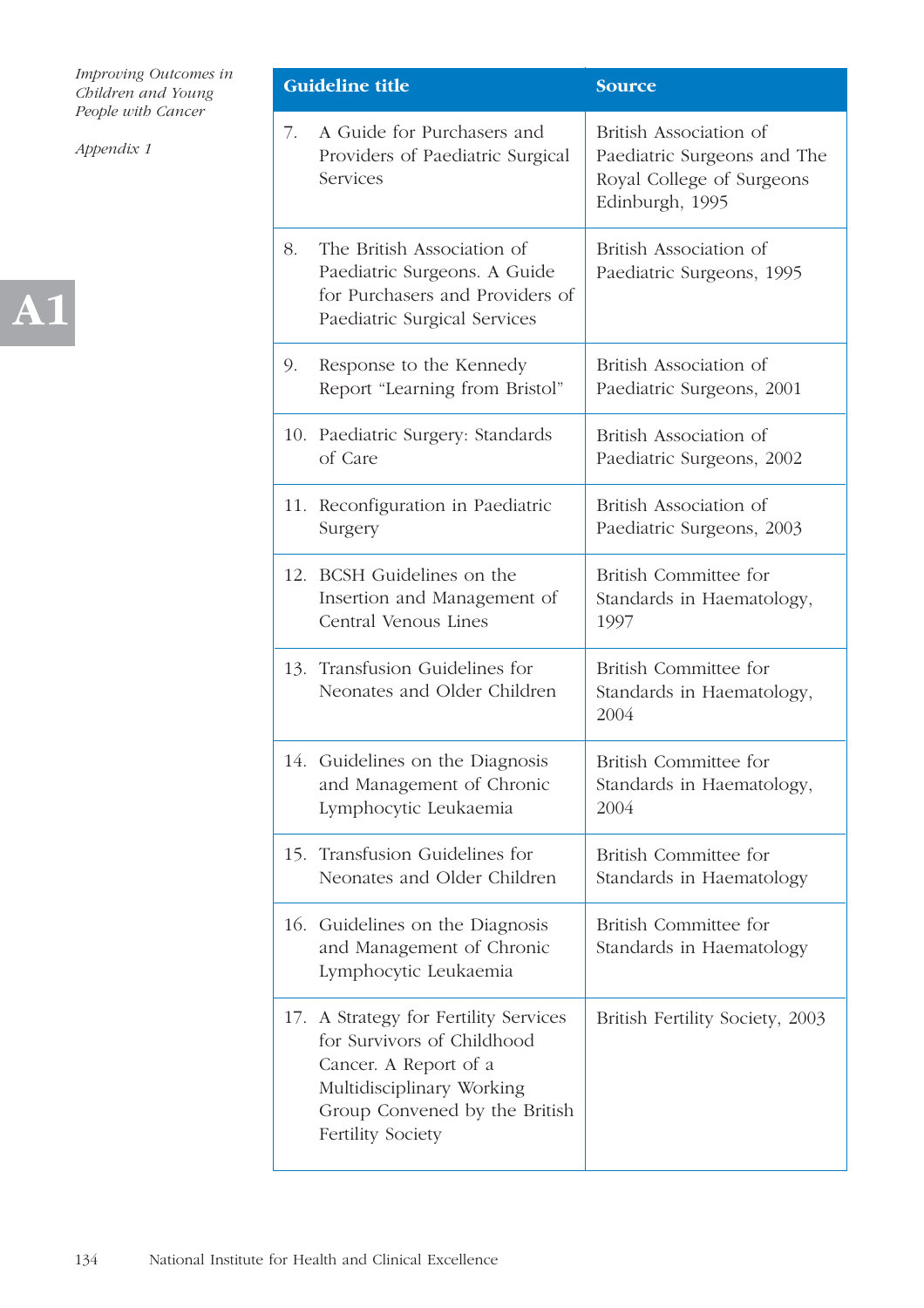| <b>Guideline title</b>                                                                                                                                                                                  | <b>Source</b>                                                                         |
|---------------------------------------------------------------------------------------------------------------------------------------------------------------------------------------------------------|---------------------------------------------------------------------------------------|
| 18. Hepatology and Nutrition: A<br>Guide for Purchasers of<br>Paediatric Gastroenterology                                                                                                               | British Society for Paediatric<br>Gastroenterology, 2003                              |
| 19. Guidelines for MRI in Paediatric<br><b>Brain Tumours</b>                                                                                                                                            | British Society of Paediatric<br>Radiology, 1999                                      |
| 20. A Survey of Radiotherapy<br>Services in England and Wales<br>1999                                                                                                                                   | Cancer Services Co-ordinating<br>Group (Wales)                                        |
| 21. Wales National Cancer<br>Standards                                                                                                                                                                  | Cancer Services Co-ordinating<br>Group (Wales) and Welsh<br>Assembly Government, 2005 |
| 22. National Service Framework                                                                                                                                                                          | Commission for Health                                                                 |
| Assessments: $No. 1 - NHS$<br>Cancer Care in England and                                                                                                                                                | Improvement/Audit<br>Commission, 2001                                                 |
| Wales                                                                                                                                                                                                   |                                                                                       |
| 23. A Policy Framework for<br><b>Commissioning Cancer</b><br>Services. A Report by the<br><b>Expert Advisory Group on</b><br><b>Cancer to the Chief Medical</b><br><b>Officers of England and Wales</b> | <b>Department of Health;</b><br>Welsh Office, 1995                                    |
| 24. Paediatric Intensive Care<br>"A Framework for the Future".<br><b>National Coordinating Group</b><br>on Paediatric Intensive Care<br><b>Report to the Chief Executive</b><br>of the NHS Executive    | Department of Health,<br>1997                                                         |
| 25. A Survey of Radiotherapy<br>Services in England 1999                                                                                                                                                | Department of Health, 2000                                                            |
| 26. Meeting the Challenge: A<br>Strategy for the Allied Health<br>Professions                                                                                                                           | Department of Health, 2000                                                            |
| 27. The NHS Cancer Plan                                                                                                                                                                                 | Department of Health, 2000                                                            |
| 28. The Removal, Retention and<br>Use of Human Organs and<br><b>Tissue from Post-Mortem</b><br><b>Examination</b>                                                                                       | Department of Health,<br><b>Chief Medical Officer, 2001</b>                           |

*Appendix 1*

# **A1**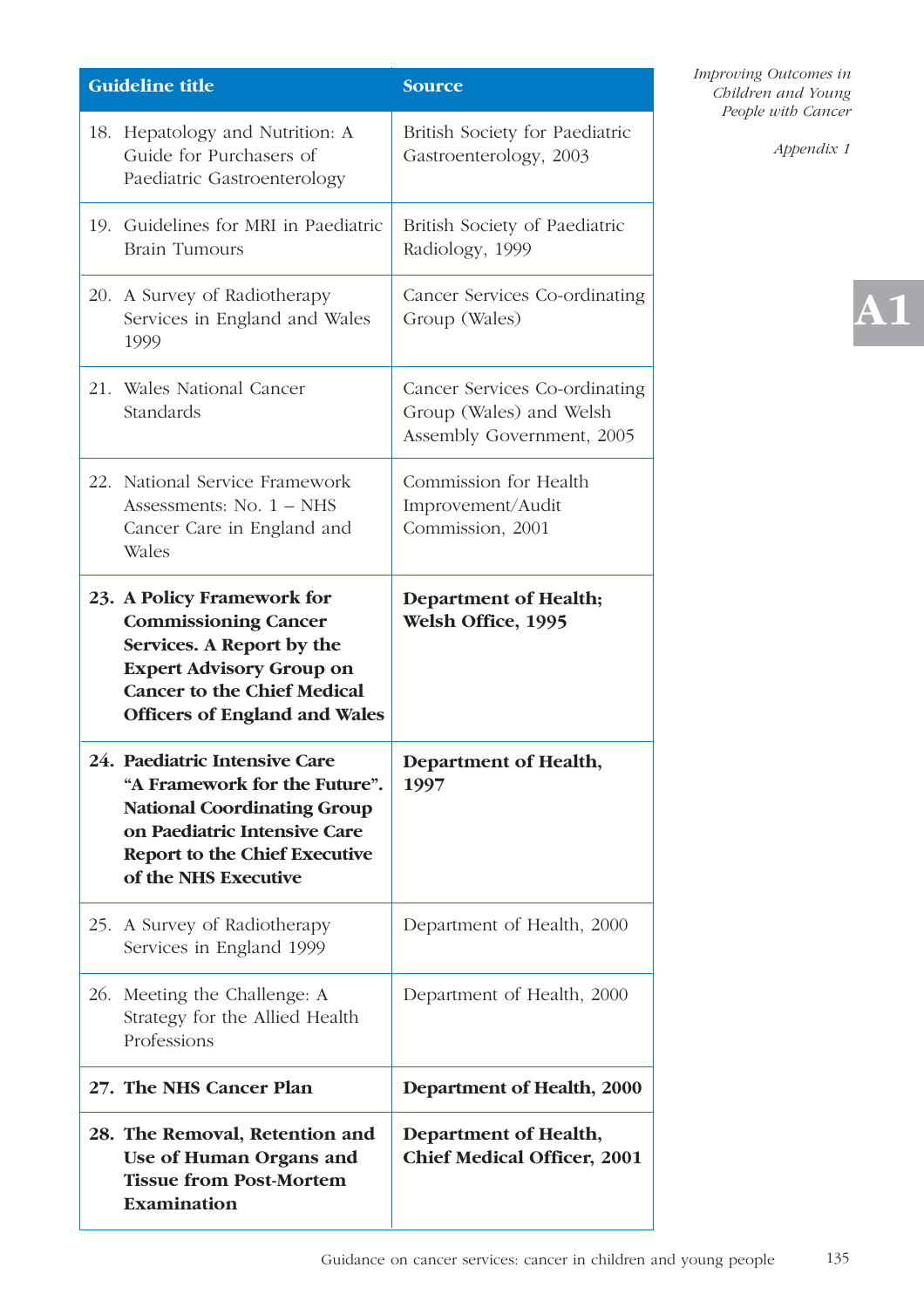

| <b>Guideline title</b>                                                                                                                                                          | <b>Source</b>                 |
|---------------------------------------------------------------------------------------------------------------------------------------------------------------------------------|-------------------------------|
| 29. Delivering 21st Century IT<br>Support for the NHS.<br><b>National Strategic</b><br>Programme                                                                                | Department of Health,<br>2002 |
| 30. Implementing a Scheme for<br>General Practitioners with<br>Special Interests                                                                                                | Department of Health, 2002    |
| 31. Strengthening<br><b>Accountability Involving</b><br>Patients and the Public.<br><b>Policy Guidance Section 11</b><br>of the Health and Social<br>Care Act 2001              | Department of Health,<br>2003 |
| 32. Updated National Guidance<br>on the Safe Administration<br>of Intrathecal<br>Chemotherapy                                                                                   | Department of Health,<br>2003 |
| 33. Getting the Right Start:<br><b>National Service Framework</b><br>for Children, Young People<br>and Maternity Services. Part<br>1: Standards for Hospital<br><b>Services</b> | Department of Health,<br>2003 |
| 34. Patient and Public Involvement<br>in Health: The Evidence for<br>Policy Implementation                                                                                      | Department of Health, 2004    |
| <b>35. National Service Framework</b><br>for Children, Young People<br>and Maternity Services                                                                                   | Department of Health,<br>2004 |
| 36. A Framework for the<br>Development of Positron<br>Emission Tomography Services<br>in England. Consultation<br>Document                                                      | Department of Health, 2004    |
| 37. Manual of Cancer Services,<br>2004                                                                                                                                          | Department of Health,<br>2004 |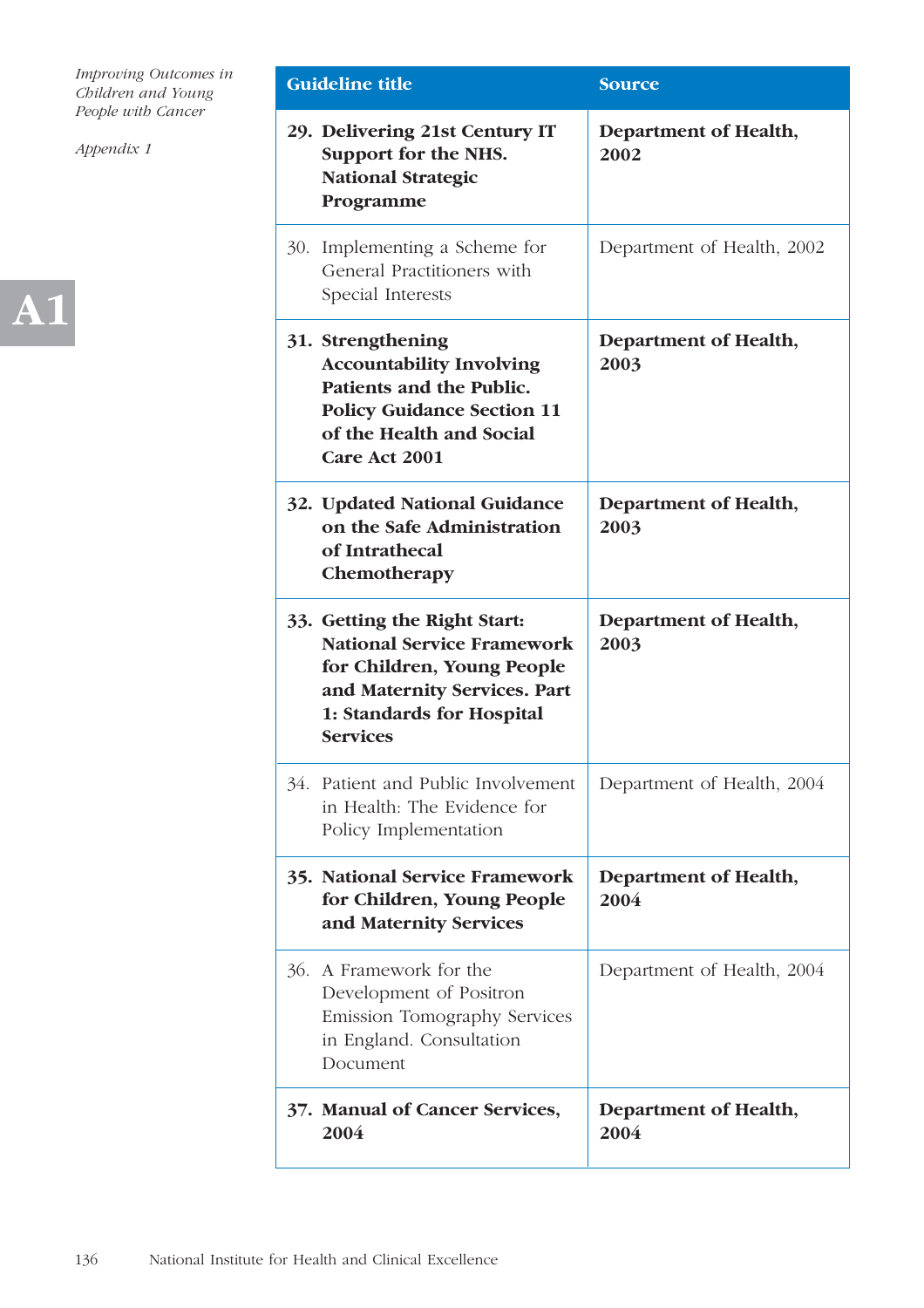| Guideline title |                                                                                 | <b>Source</b>                                                                                                                                                                                                                                                                                                                                                   |
|-----------------|---------------------------------------------------------------------------------|-----------------------------------------------------------------------------------------------------------------------------------------------------------------------------------------------------------------------------------------------------------------------------------------------------------------------------------------------------------------|
|                 | 38. European Union Directive on<br>Good Clinical Practice in<br>Clinical Trials | Directive of the European<br>Parliament and of the Council<br>on the Approximation of the<br>Laws, Regulations and<br>Administrative Provisions of<br>the Member States Relating to<br>Implementation of Good<br>Clinical Practice in the<br>Conduct of Clinical Trials on<br>Medicinal Products for<br>Human Use (The Clinical<br>Trials Directive 2001/20/EC) |
|                 | 39. European Working Time<br><b>Directive</b>                                   | <b>European Union Council</b><br>Directive No 93/104/EC of<br>23 November 1993<br><b>Concerning Certain</b><br><b>Aspects of the Organisation</b><br>of Working Time                                                                                                                                                                                            |
|                 | 40. Code of Practice, 6th Edition                                               | <b>Human Fertilisation and</b><br><b>Embryology Authority,</b><br>2003                                                                                                                                                                                                                                                                                          |
|                 | 41. Childhood Cancer – Guidelines<br>for Standards of Treatment &<br>Care       | International Society for<br>Paediatric Oncology (SIOP),<br>2003                                                                                                                                                                                                                                                                                                |
|                 | 42. Recommendations for the<br>Organisation of a Paediatric<br>Cancer Unit      | SIOP, 1993                                                                                                                                                                                                                                                                                                                                                      |
|                 | 43. Aims and Recommendations<br>for Psychosocial Care                           | SIOP, 1993                                                                                                                                                                                                                                                                                                                                                      |
|                 | 44. Guidelines for Care of Long-<br>Term Survivors                              | SIOP, 1996                                                                                                                                                                                                                                                                                                                                                      |
|                 | 45. Guidelines for the<br>Communication of the<br>Diagnosis                     | SIOP, 1997                                                                                                                                                                                                                                                                                                                                                      |
|                 | 46. Guidelines for a Therapeutic<br>Alliance Between Families and<br>Staff      | SIOP, 1998                                                                                                                                                                                                                                                                                                                                                      |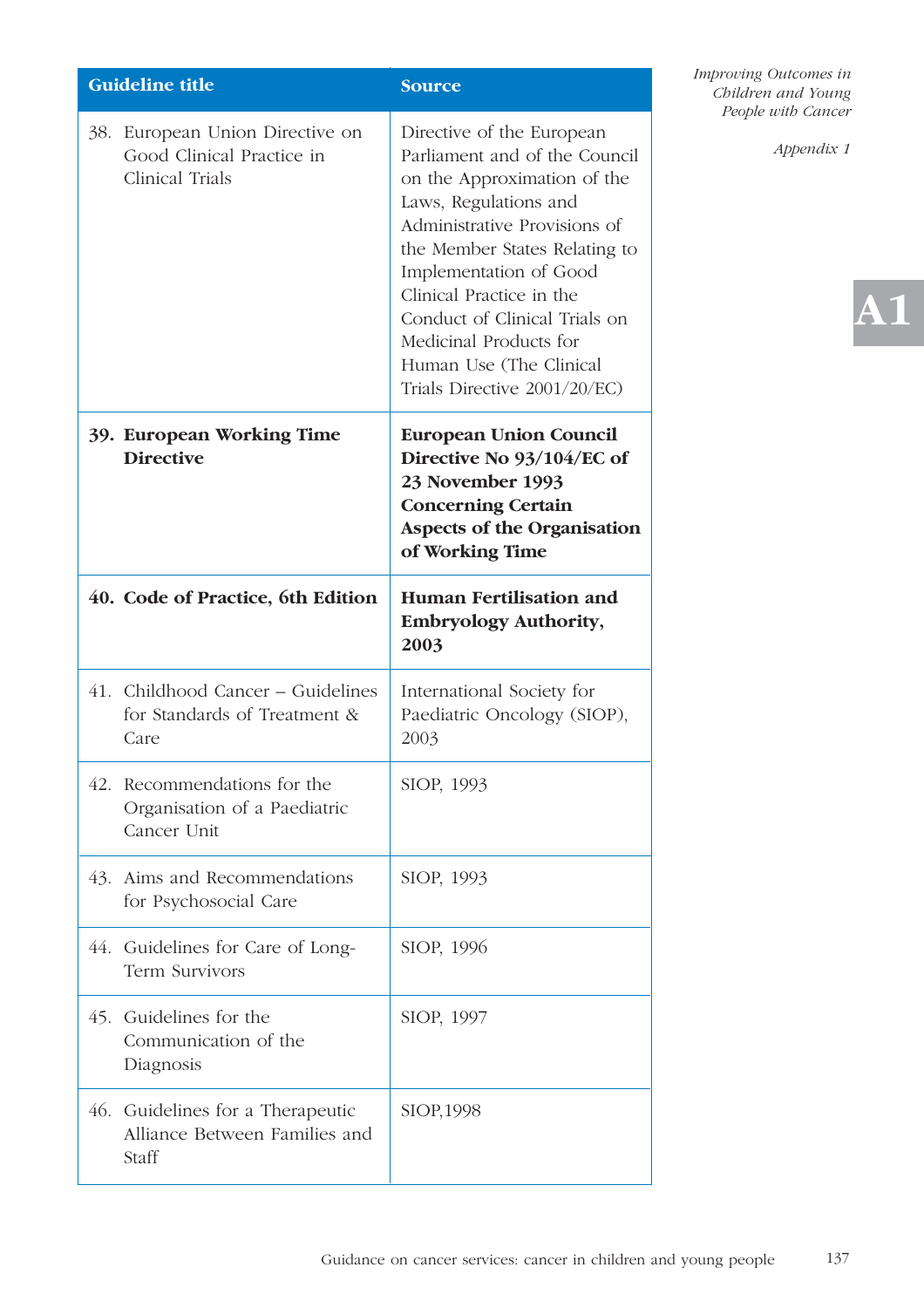

| <b>Guideline title</b>                                                                                                                                                   | <b>Source</b>                                                       |
|--------------------------------------------------------------------------------------------------------------------------------------------------------------------------|---------------------------------------------------------------------|
| 47. Guidelines for Assistance to<br>Siblings of Children with<br>Cancer                                                                                                  | SIOP, 1999                                                          |
| 48. Guidelines for Assistance to<br>Terminally Ill Children with<br>Cancer                                                                                               | SIOP, 1999                                                          |
| 49. Guidelines for the Recognition,<br>Prevention, and Remediation<br>of Burnout in Health Care<br>Professionals Participating in<br>the Care of Children with<br>Cancer | SIOP, 2000                                                          |
| 50. Refusal, Non-Compliance, and<br>Abandonment of Treatment in<br>Children and Adolescents with<br>Cancer                                                               | SIOP, 2002                                                          |
| 51. Valid Informed Consent and<br>Participative Decision Making<br>in Children with Cancer and<br>their Parents                                                          | SIOP, 2003                                                          |
| 52. Too Serious a Thing – The<br>Carlile Review - The Review<br>of Safeguards for Children and<br>Young People Treated and<br>Cared for by the NHS in Wales.             | National Assembly for Wales,<br>2002                                |
| 53. A Survey of Radiotherapy<br>Services in England and Wales,<br>2001                                                                                                   | National Cancer Services<br>Analysis Team                           |
| 54. NCCN Pediatric Neuroblastoma<br><b>Practice Guidelines</b>                                                                                                           | National Comprehensive<br>Cancer Network, 1996                      |
| 55. NCCN Pediatric Acute<br>Lymphoblastic Leukemia<br><b>Practice Guidelines</b>                                                                                         | National Comprehensive<br>Cancer Network, 1997                      |
| 56. Who Operates Where –<br>WOW II                                                                                                                                       | National Confidential Enquiry<br>into Perioperative Deaths,<br>2003 |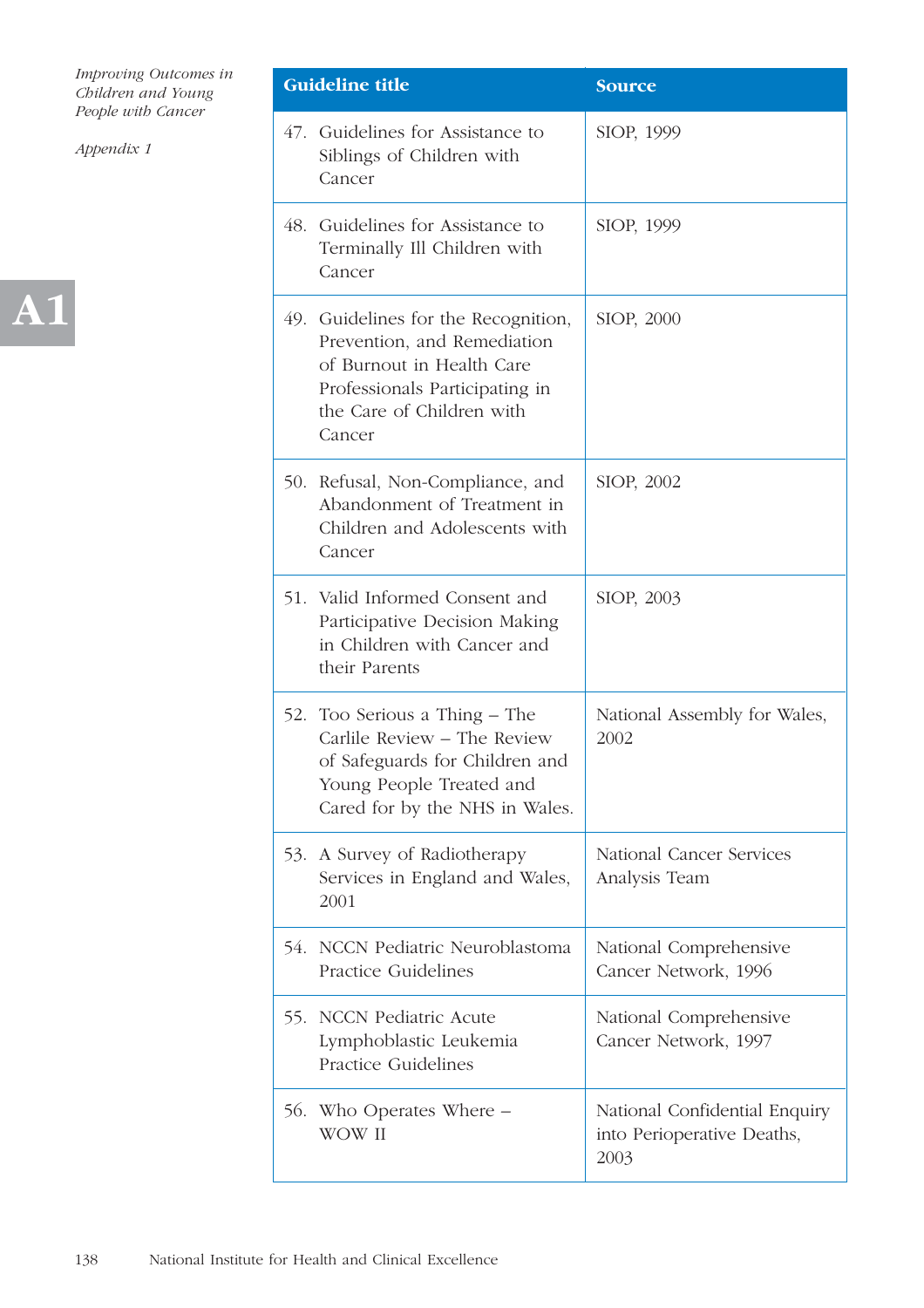| <b>Guideline title</b> |                                                                                                                                                           | <b>Source</b>                                                                                                                                                                                                                  |
|------------------------|-----------------------------------------------------------------------------------------------------------------------------------------------------------|--------------------------------------------------------------------------------------------------------------------------------------------------------------------------------------------------------------------------------|
|                        | 57. Palliative Care for Children                                                                                                                          | National Council for Hospice<br>and Specialist Palliative Care<br>Services, Association for<br>Children with Life-Threatening<br>or Terminal Conditions and<br>their Families, and Association<br>of Children's Hospices, 2001 |
|                        | 58. Guidance on the Use of<br>Human Growth Hormone<br>(Somatropin) in Children with<br>Growth Failure                                                     | National Institute for Clinical<br>Excellence, 2002                                                                                                                                                                            |
|                        | 59. Guidance on Cancer Services.<br>Improving Outcomes in<br>Haematological Cancers                                                                       | National Institute for Clinical<br>Excellence, 2003                                                                                                                                                                            |
|                        | 60. Referral Guidelines for<br>Suspected Cancer                                                                                                           | National Institute for Health<br>and Clinical Excellence, 2005                                                                                                                                                                 |
|                        | 61. Guidance on Cancer Services.<br>Improving Supportive and<br>Palliative Care for Adults with<br>Cancer.                                                | National Institute for Clinical<br>Excellence, 2004                                                                                                                                                                            |
|                        | 62. Fertility: Assessment and<br>Treatment for People with<br><b>Fertility Problems</b>                                                                   | National Institute for Clinical<br>Excellence, 2004                                                                                                                                                                            |
|                        | 63. Facilities for Cancer Care<br>Centres: Design and Briefing<br>Guidance                                                                                | NHS Estates, 2001                                                                                                                                                                                                              |
|                        | 64. Nurse Specialists, Nurse<br>Consultants, Nurse Leads. The<br>Development of New Roles to<br>Improve Cancer and Palliative<br>Care. An Advisory Report | NHS Executive, 2001                                                                                                                                                                                                            |
|                        | 65. Radiology: A National<br>Framework for Service<br>Improvement                                                                                         | NHS Modernisation Agency,<br>2003                                                                                                                                                                                              |
|                        | 66. Radiotherapy Toolkit                                                                                                                                  | NHS Modernisation Agency,<br>2003                                                                                                                                                                                              |

*Appendix 1*

**A1**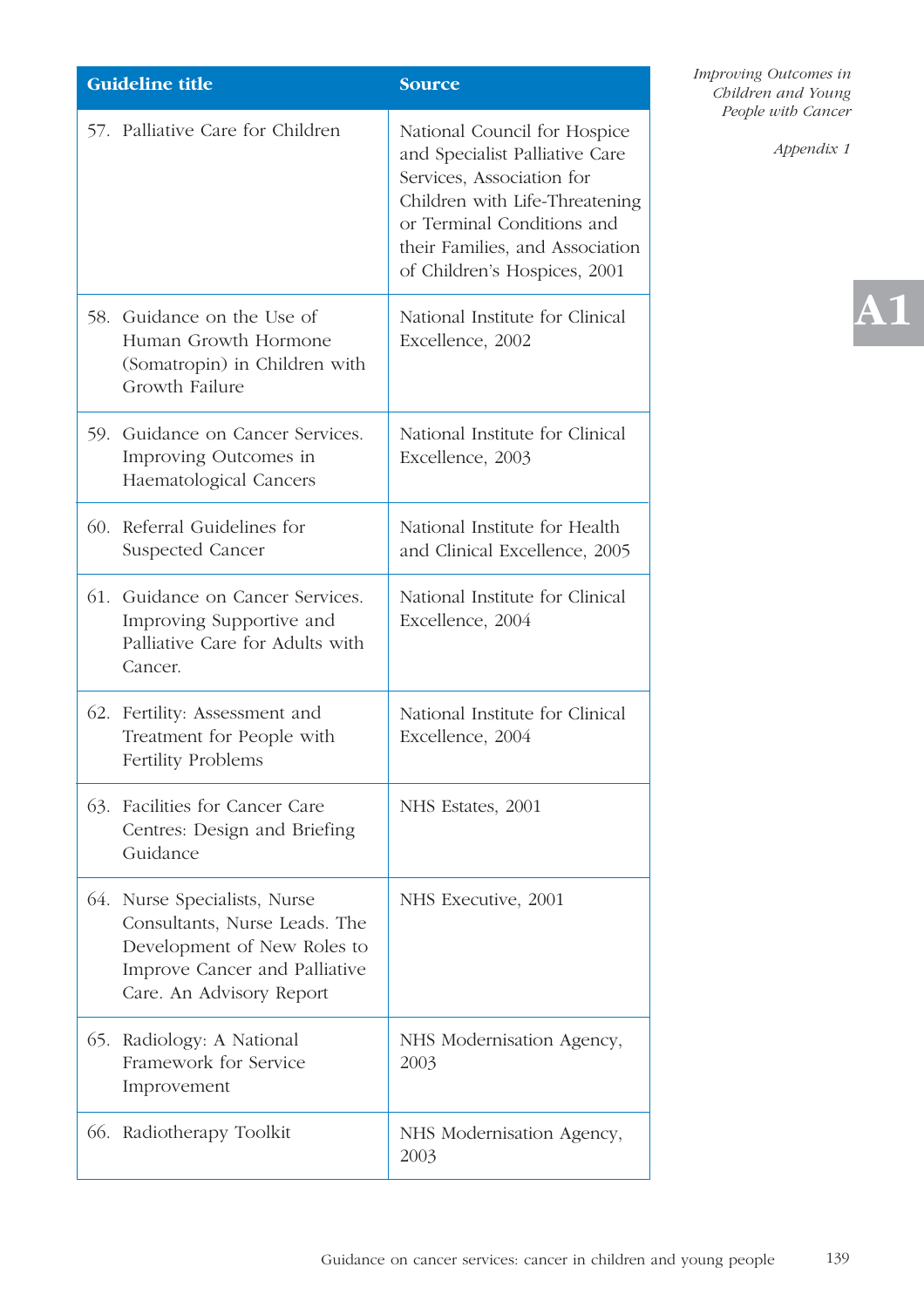

| <b>Guideline title</b>                                                                                     | <b>Source</b>                                                                        |
|------------------------------------------------------------------------------------------------------------|--------------------------------------------------------------------------------------|
| 67. Chemotherapy Toolkit                                                                                   | NHS Modernisation Agency,<br>2003                                                    |
| 68. Cancer Services Collaborative<br>Improvement Partnership.<br>Improving Communication in<br>Cancer Care | NHS Modernisation Agency,<br>2004                                                    |
| 69. The Management of Pain in<br>Patients with Cancer                                                      | NHS Quality Improvement<br>Scotland, 2004                                            |
| 70. Guidance on the Provision of<br>Paediatric Anaesthetic Services                                        | Royal College of<br>Anaesthetists, 2001                                              |
| 71. Children's Nursing Workforce,<br><b>July 2002</b>                                                      | Royal College Nursing, 2002                                                          |
| 72. Defining Staffing Levels for<br>Children's and Young People's<br>Services                              | Royal College Nursing, 2003                                                          |
| 73. Services for Children and<br>Young People: Preparing<br>Nurses for Future Roles                        | Royal College Nursing, 2004                                                          |
| 74. Guidelines for the Ethical<br>Conduct of Medical Research<br>Involving Children                        | Royal College of Paediatrics<br>and Child Health: Ethics<br>Advisory Committee, 2000 |
| 75. Guidelines for Good Practice.<br>Recognition and Assessment of<br>Acute Pain In Children               | Royal College of Paediatrics<br>and Child Health, 2001                               |
| 76. Standards for Development of<br>Clinical Guidelines in<br>Paediatrics and Child Health                 | Royal College of Paediatrics<br>and Child Health, 2001                               |
| 77. Old Problems, New Solutions.<br>21st Century Children's<br>Healthcare                                  | Royal College of Paediatrics<br>and Child Health, 2003                               |
| 78. The Future of Paediatric<br>Pathology Services                                                         | Royal College of Paediatrics<br>and Child Health, 2002                               |
| 79. Providing a Service for<br>Children. Workforce Census,<br>2001                                         | Royal College of Paediatrics<br>and Child Health, 2003                               |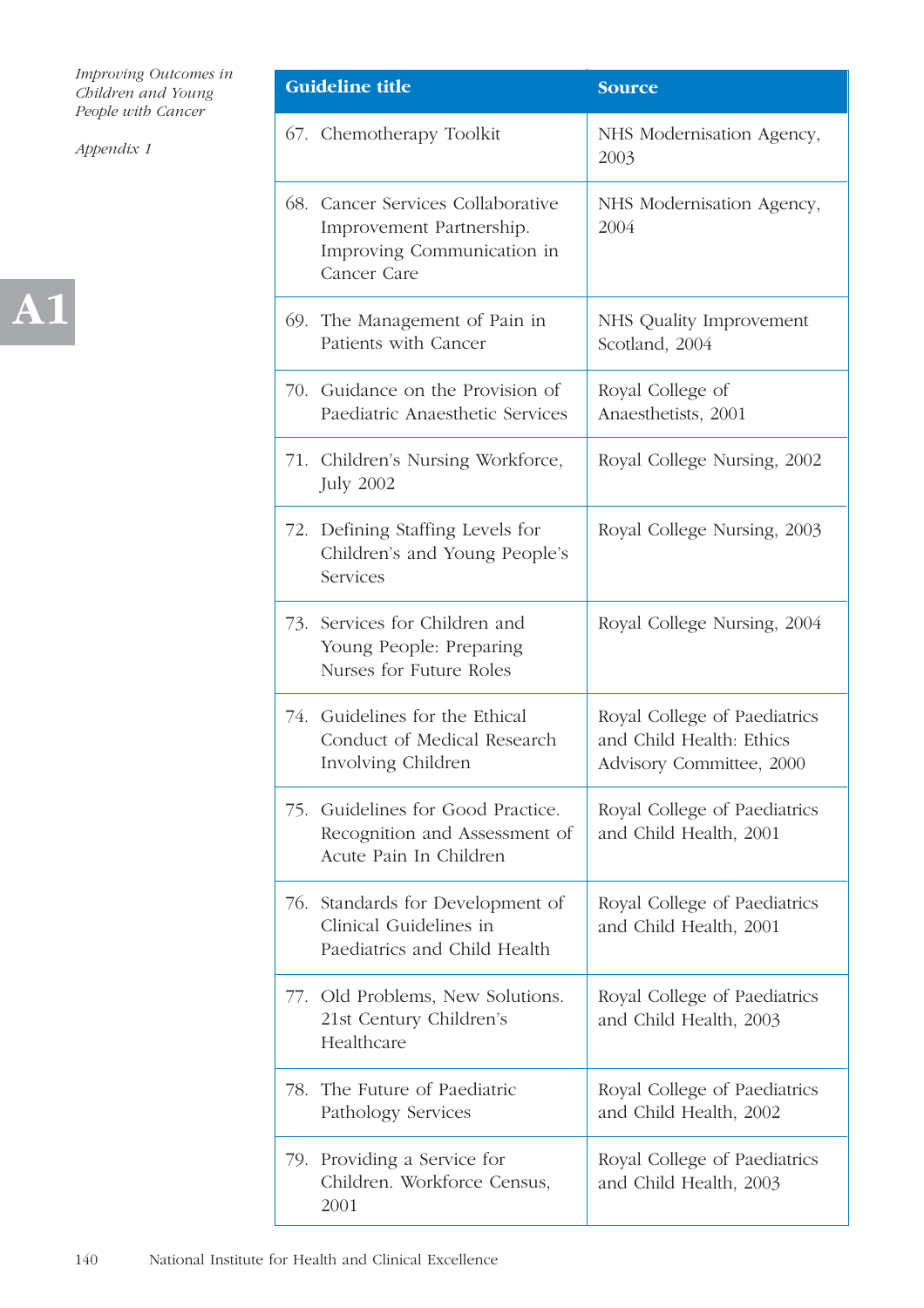|     | <b>Guideline title</b>                                                                                                                                  | <b>Source</b>                                                                                                                    |
|-----|---------------------------------------------------------------------------------------------------------------------------------------------------------|----------------------------------------------------------------------------------------------------------------------------------|
| 80. | Specialist Health Services for<br>Children and Young People. A<br>Guide for Primary Care<br>Organisations                                               | Royal College of Paediatrics<br>and Child Health, 2003                                                                           |
|     | 81. Commissioning Tertiary and<br>Specialised Services for<br>Children and Young People                                                                 | Royal College of Paediatrics<br>and Child Health, 2004                                                                           |
|     | 82. Medicines for Children                                                                                                                              | Royal College of Paediatrics<br>and Child Health, 2004                                                                           |
|     | 83. Pituitary Tumours.<br>Recommendations for Service<br>Provision and Guidelines for<br>Management of Patients.                                        | Royal College of Physicians,<br>1997                                                                                             |
|     | 84. Cancer Units: Improving<br>Quality in Cancer Care. The<br>Provision of Non-Surgical<br>Specialist Cancer Services in<br>District General Hospitals. | Royal College of Physicians,<br>2000                                                                                             |
|     | 85. Guidelines for the Management<br>of Thyroid Cancer in Adults                                                                                        | Royal College of Physicians<br>and The British Thyroid<br>Association, 2002                                                      |
|     | 86. Guidelines for External Beam<br>Radiotherapy                                                                                                        | Royal College of Radiologists'<br>Clinical Oncology Information<br>Network, 1999                                                 |
| 87. | Safe Sedation, Analgesia and<br>Anaesthesia within the<br>Radiology Department                                                                          | Royal College of Radiologists,<br>2003                                                                                           |
| 88. | Clinical Radiology and the<br>Patients of General<br>Practitioners                                                                                      | Royal College of Radiologists<br>and Royal College of General<br>Practitioners, 2004                                             |
| 89. | A Multidisciplinary Survey of<br>Radiotherapy Services in the<br>UK at 04.06.2002                                                                       | Royal College of Radiologists,<br>The Society of Radiographers;<br>The Institute of Physics and<br>Engineering in Medicine, 2003 |

*Appendix 1*

# **A1**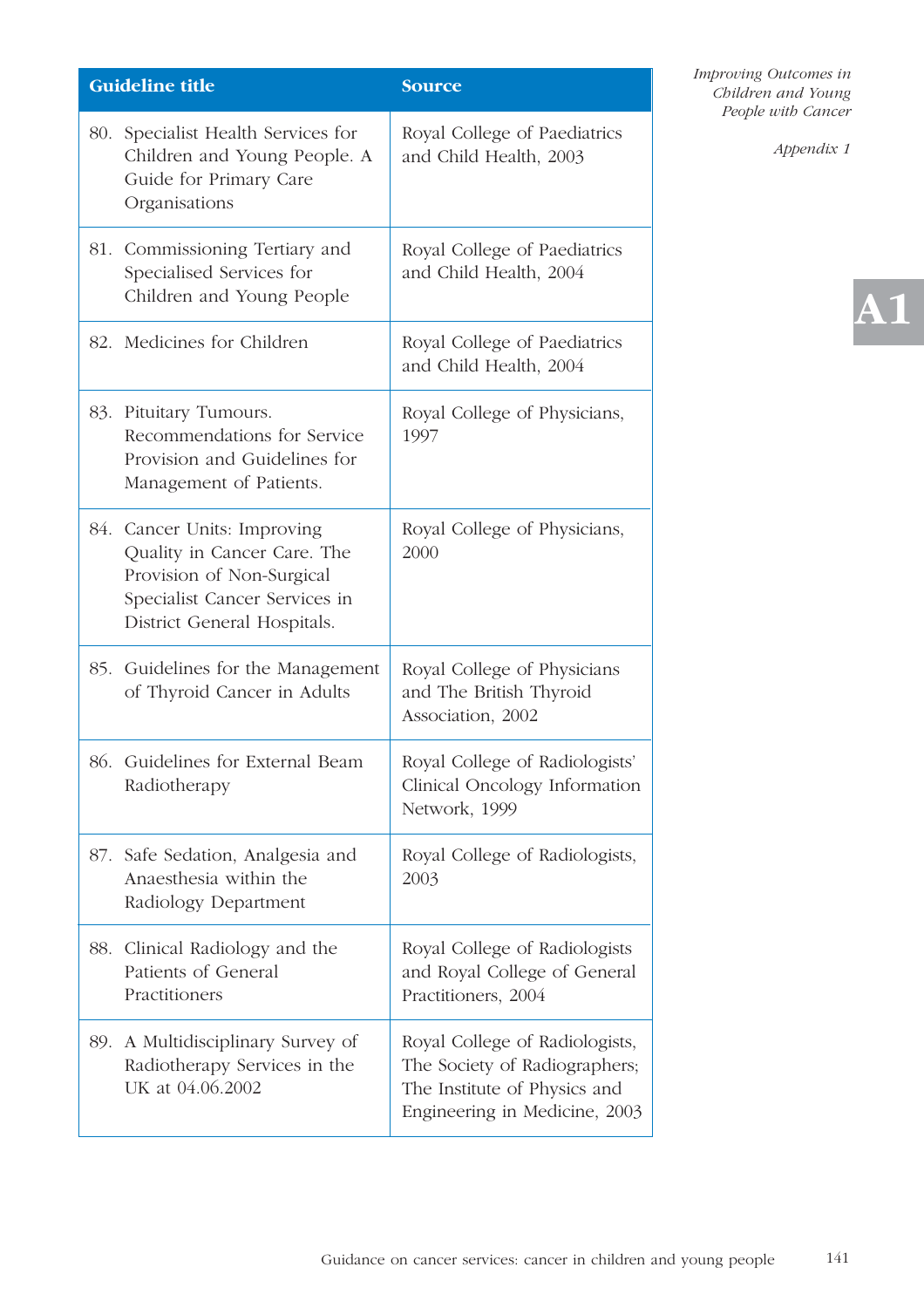

| <b>Guideline title</b>                                                                                                                                          | <b>Source</b>                                                                                |
|-----------------------------------------------------------------------------------------------------------------------------------------------------------------|----------------------------------------------------------------------------------------------|
| 90. Clinical Guidelines. The Oral<br>Management of Oncology<br>Patients Requiring<br>Radiotherapy: Chemotherapy:<br>Bone Marrow Transplantation                 | Royal College of Surgeons of<br>England, 1999                                                |
| 91. Children's Surgery – A First<br>Class Service                                                                                                               | Royal College of Surgeons of<br>England, 2000                                                |
| 92. Better Blood Transfusion:<br><b>RCPCH Policy Document</b>                                                                                                   | Royal Liverpool Children's<br>NHS Trust, 1999                                                |
| 93. Control of Pain in Patients with<br>Cancer. A National Clinical<br>Guideline                                                                                | Scottish Intercollegiate<br>Guidelines Network, 2000                                         |
| 94. Long Term Follow Up of<br>Survivors of Childhood Cancer.<br>A National Clinical Guideline                                                                   | Scottish Intercollegiate<br>Guidelines Network, 2004                                         |
| 95. Safe Sedation of Children<br>Undergoing Diagnostic and<br>Therapeutic Procedures. A<br>National Clinical Guideline                                          | Scottish Intercollegiate<br>Guidelines Network, 2004                                         |
| 96. The Report of the Public<br><b>Inquiry into Children's</b><br><b>Heart Surgery at Bristol</b><br>Royal Infirmary 1984-1995:<br><b>Learning from Bristol</b> | <b>Secretary of State for</b><br><b>Health, 2001</b>                                         |
| 97. The Victoria Climbié Inquiry.<br>Report of an Inquiry by Lord<br>Laming                                                                                     | Secretary of State for Health<br>and the Secretary of State for<br>the Home Department, 2003 |
| 98. Overview of the National<br>Workforce Competence<br>Framework for Children's<br><b>Services</b>                                                             | Skills for Health, 2004                                                                      |
| 99. Safe Paediatric Neurosurgery                                                                                                                                | Society of British Neurological<br>Surgeons, 1998                                            |
| 100. Safe Paediatric Neurosurgery                                                                                                                               | Society of British Neurological<br>Surgeons, 2001                                            |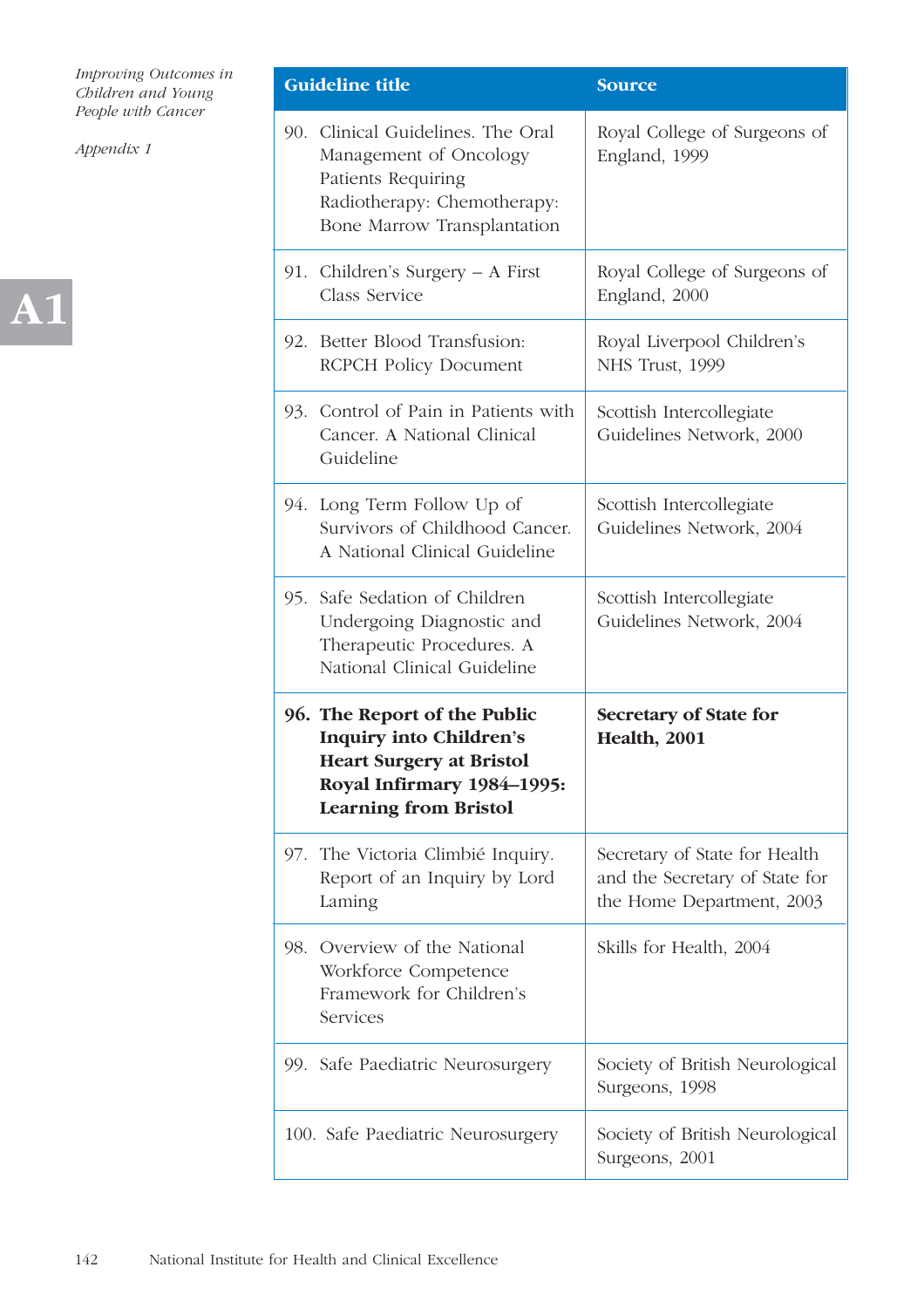| <b>Guideline title</b>                                                                                       | <b>Source</b>                                                                                                         |  |
|--------------------------------------------------------------------------------------------------------------|-----------------------------------------------------------------------------------------------------------------------|--|
| 101. Department of Health<br>Children Act 1989 -<br><b>Guidance and Regulations</b>                          | <b>Stationery Office, 1991</b>                                                                                        |  |
| 102. Department of Health<br><b>Children Act 2004</b>                                                        | <b>Stationery Office, 2004</b>                                                                                        |  |
| 103. The Report of the Royal<br>Liverpool Children's<br><b>Inquiry</b>                                       | <b>Stationery Office, 2001</b>                                                                                        |  |
| 104. The Resources and<br>Requirements of a UKCCSG<br><b>Treatment Centre</b>                                | United Kingdom Children's<br>Cancer Study Group<br>(UKCCSG), 2004                                                     |  |
| 105. Shared Care                                                                                             | <b>UKCCSG, 2004</b>                                                                                                   |  |
| 106. UKCCSG Centre Coordinator<br>Responsibilities                                                           | <b>UKCCSG, 2004</b>                                                                                                   |  |
| 107. Criteria for Centres<br>Undertaking Phase I and II<br><b>Studies</b>                                    | UKCCSG, 2004                                                                                                          |  |
| 108. UKCCSG Centre Data<br>Managers – Role and<br>Responsibilities                                           | UKCCSG, 2004                                                                                                          |  |
| 109. UKCCSG Guide to GCP (Good<br>Clinical Practice and the EU<br>Directive on Clinical trials<br>2001/20/EC | <b>UKCCSG, 2004</b>                                                                                                   |  |
| 110. Guidance for Services for<br>Children and Young People<br>with Brain and Spinal<br>Tumours              | United Kingdom Children's<br>Cancer Study Group<br>(UKCCSG)/Royal College of<br>Paediatrics and Child Health,<br>1997 |  |
| 111. Improving Health in Wales. A<br>Plan for the NHS with its<br>Partners                                   | Welsh Assembly Government,<br>2001                                                                                    |  |

*Appendix 1*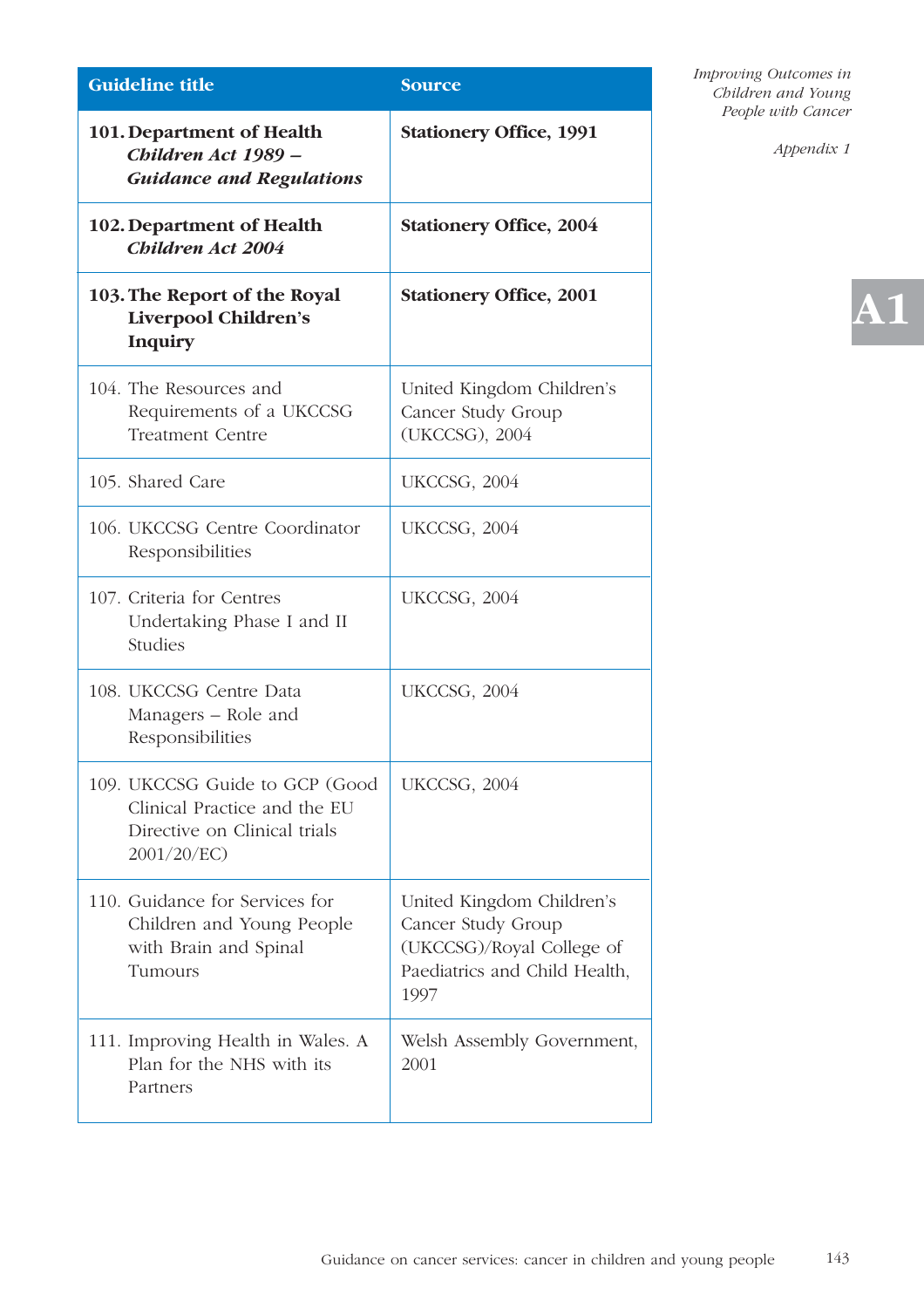| Improving Outcomes in<br>Children and Young | <b>Guideline title</b>                                                                                                                      | <b>Source</b>                             |
|---------------------------------------------|---------------------------------------------------------------------------------------------------------------------------------------------|-------------------------------------------|
| People with Cancer<br>Appendix 1            | 112. National Service Framework<br>for Children, Young People<br>and Maternity Services in<br><b>Wales. Consultation</b><br><b>Document</b> | <b>Welsh Assembly</b><br>Government, 2004 |
|                                             | 113. International Classification of<br>Functioning, Disability and<br><b>Health</b>                                                        | World Health Organization,<br>2001        |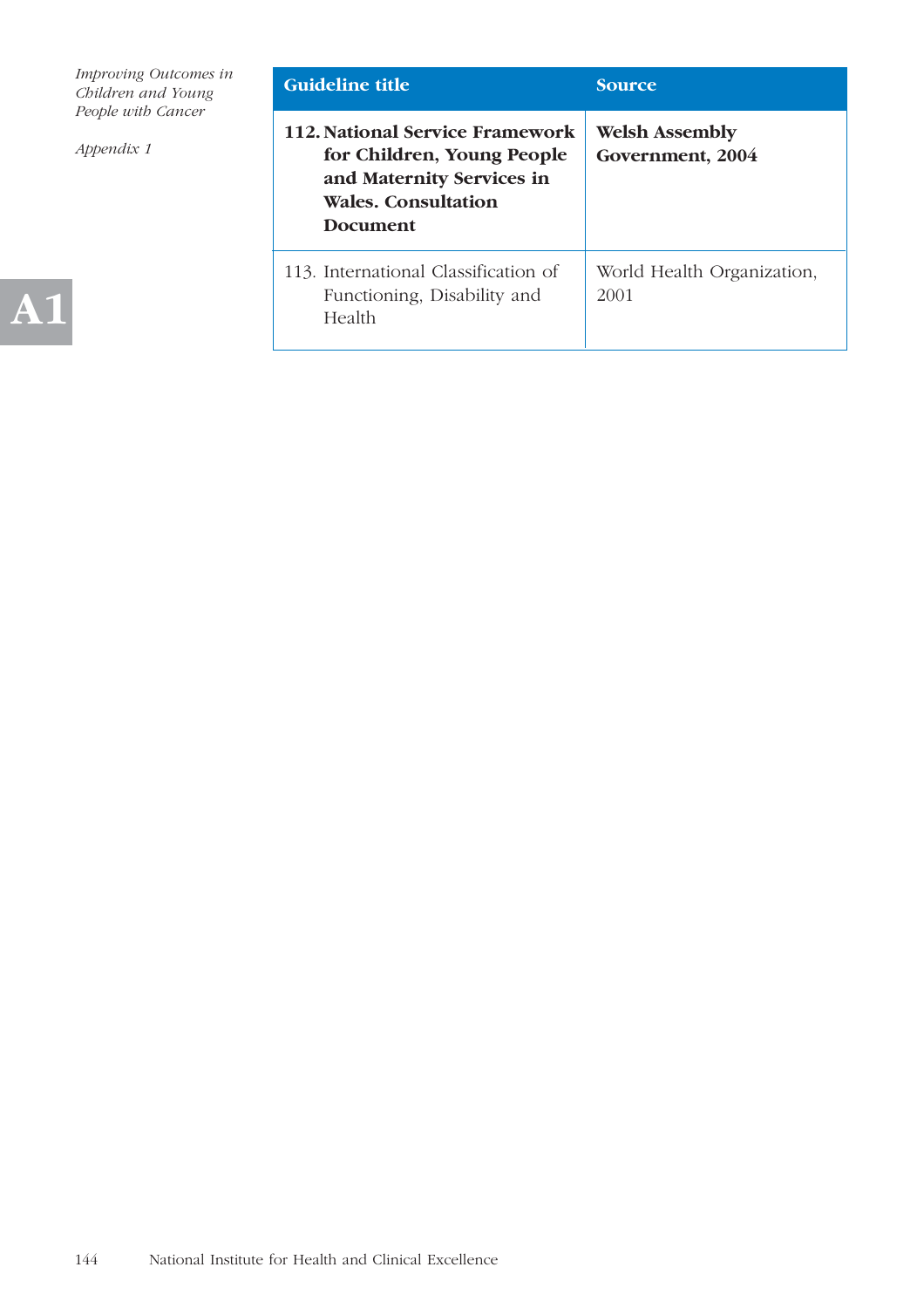*Improving Outcomes in Children and Young People with Cancer* 

*Appendix 2*

**A2**

## Scope of the guidance National Institute for Clinical Excellence

### Scope

### 1 Guidance title

Guidance on cancer services: improving outcomes in child and adolescent cancer

#### **Short title**

Child and adolescent cancer

### 2 Background

- a) The National Institute for Clinical Excellence ('NICE' or 'the Institute') has commissioned the National Collaborating Centre for Cancer to develop service guidance on child and adolescent cancer for use in the NHS in England and Wales. This follows referral of the topic by the Department of Health and the Welsh Assembly Government (see Appendix). The guidance will provide recommendations for service provision that are based on the best available evidence.
- b) The Institute's service guidance will support the implementation of the National Service Frameworks (NSFs) in those aspects of care where a Framework has been published. The guidance will support current national initiatives outlined in the *NHS Cancer Plan*, the Calman–Hine report, the Cameron report, the *Manual of Cancer Service Standards for England* and the *All Wales Minimum Standards for Cancer Services*. Cross-reference will be made to these and other documents as appropriate.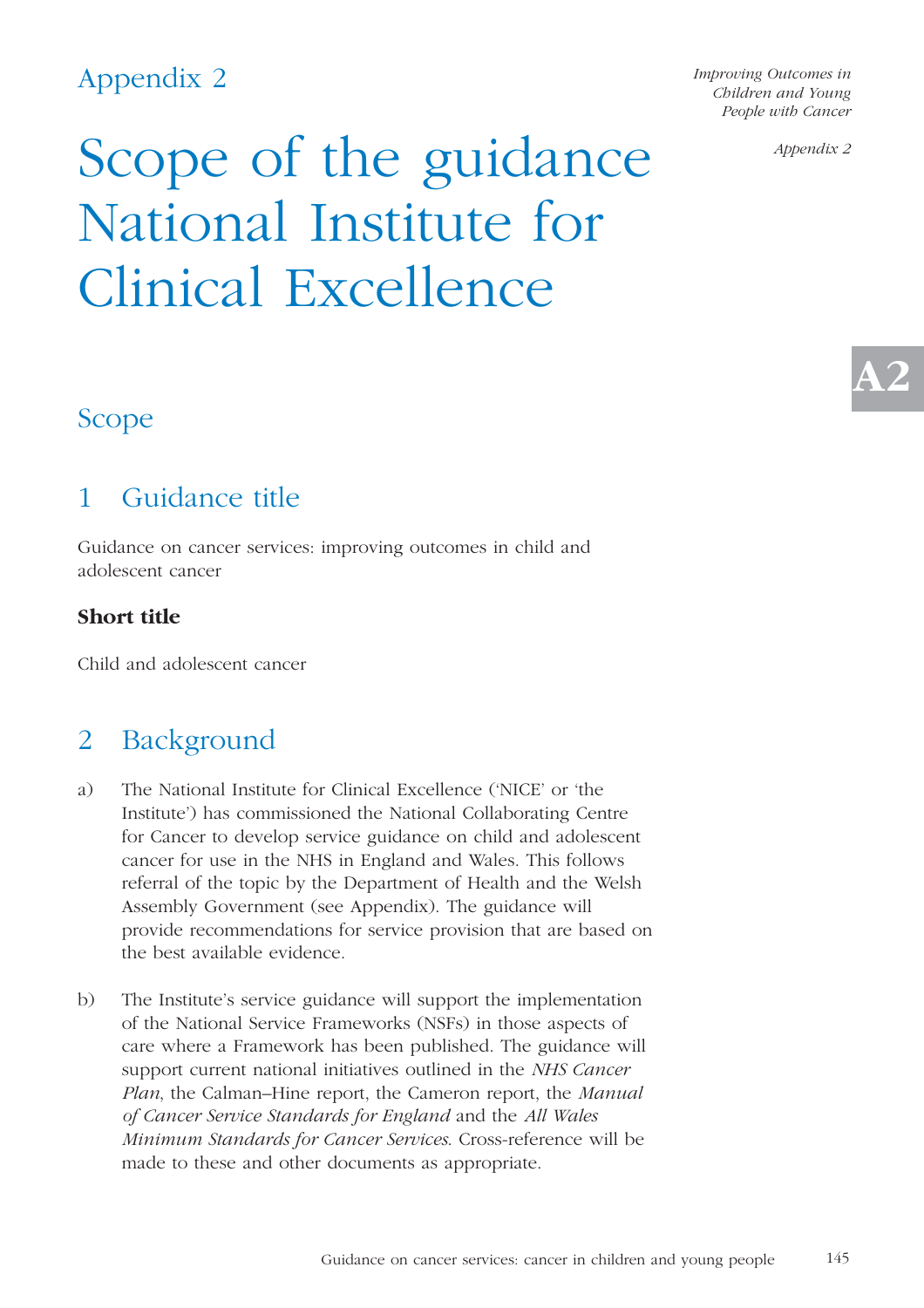*Appendix 2*

**A2**

### 3 Clinical need for the guidance

- a) Each year in the UK there are approximately 1500 new cases of cancer diagnosed in children under the age of 15 years, according to the United Kingdom Childhood Cancer Study Group (UKCCSG). The diagnosis and treatment of childhood cancers is often complex. The frequent use of intensive chemotherapeutic regimens (including high-dose therapy with autologous stem cell rescue) may involve prolonged inpatient care. Children and their families commonly have to travel long distances to receive specialised care – although some areas have developed local shared-care centres, in other areas this has not been possible or appropriate – and the impact on family life during therapy can be significant. The role of community support staff and social care for these families should not be underestimated.
- b) The distinct needs of young people with cancer have been increasingly recognised over recent years. Many young people do not feel comfortable within the paediatric setting, but they have unique needs that may not be addressed within adult services. Many also have complex problems requiring intensive chemotherapy, and the prognosis for this group (compared with that for younger children) is often less good. Assessment of the service configuration that will best meet the needs of these patients is one of the objectives of this guidance.
- c) An important part of the care of children and young people with cancer is their rehabilitation, follow-up and transition into adult services. Many will be very young at completion of therapy and follow-up is essential to ensure a normal healthy development into adulthood. Advice regarding fertility and other lifestyle issues (including psychological support and the social impact of their cancer) is needed as children mature. Overall survival rate for children is now approximately 70%. It has been estimated that 1 in 1000 young adults is a cancer survivor.

### 4 The guidance

a) The guidance development process is described in detail in three booklets that are available from the NICE website (see Section 5, Further information). *The Guideline Development Process – Information for Stakeholders* describes how organisations can become involved.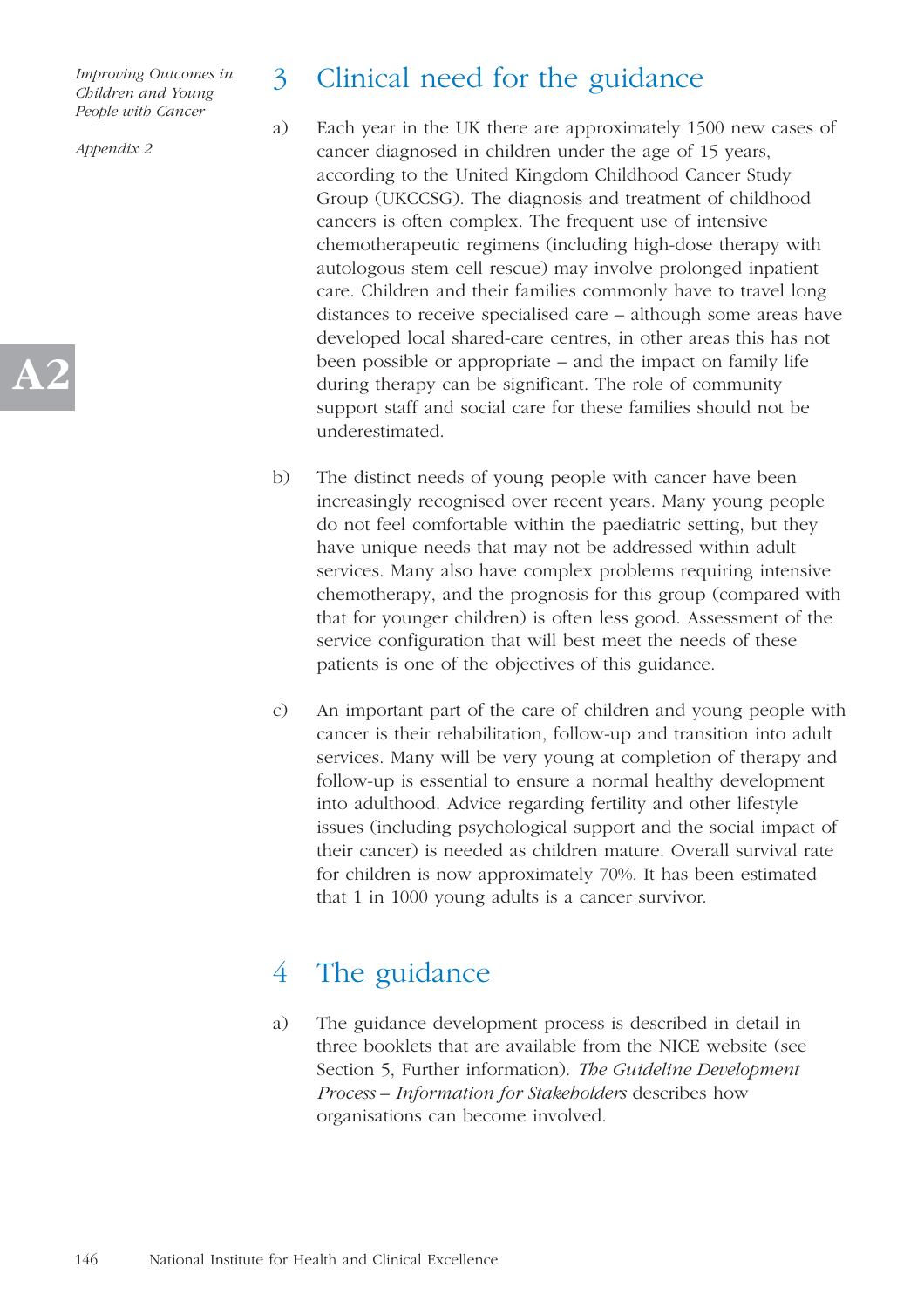- b) This document is the scope. It defines exactly what this piece of service guidance will (and will not) examine and what the developers will consider. The scope is based on the referral from the Department of Health and Welsh Assembly Government (see Appendix).
- c) The areas that will be addressed by the guideline are described in the following sections.

### **4.1 Population**

#### **4.1.1 Groups that will be covered**

- a) Children (from birth) and young people in their late teens and early twenties presenting with malignant disease, including leukaemia and related conditions as defined by the International Classification of Childhood Cancer (ICCC) (incorporating the amendments used by UKCCSG).
- b) Benign tumours or conditions that require complex treatment pathways, potentially including chemotherapy and radiotherapy.

#### **4.1.2 Groups that will not be covered**

- a) Children and young people with benign tumours.
- b) Children and young people with immune dysfunction or benign haematological conditions.
- c) Children and young people requiring bone marrow transplantation for other (non-malignant) reasons.

#### **4.2 Healthcare setting and services**

The guidance will cover the following NHS services in England and Wales.

- a) Primary care (general practitioners and associated staff) and community-based care (for example, home care, day care). The guidance will address the management, in primary care, of early diagnosis, active treatment, rehabilitation, follow-up and palliative care.
- b) Shared care centres.
- c) Secondary care.
- d) Tertiary care in specialist paediatric and adolescent oncology centres and their shared care partner units.

*Improving Outcomes in Children and Young People with Cancer* 

*Appendix 2*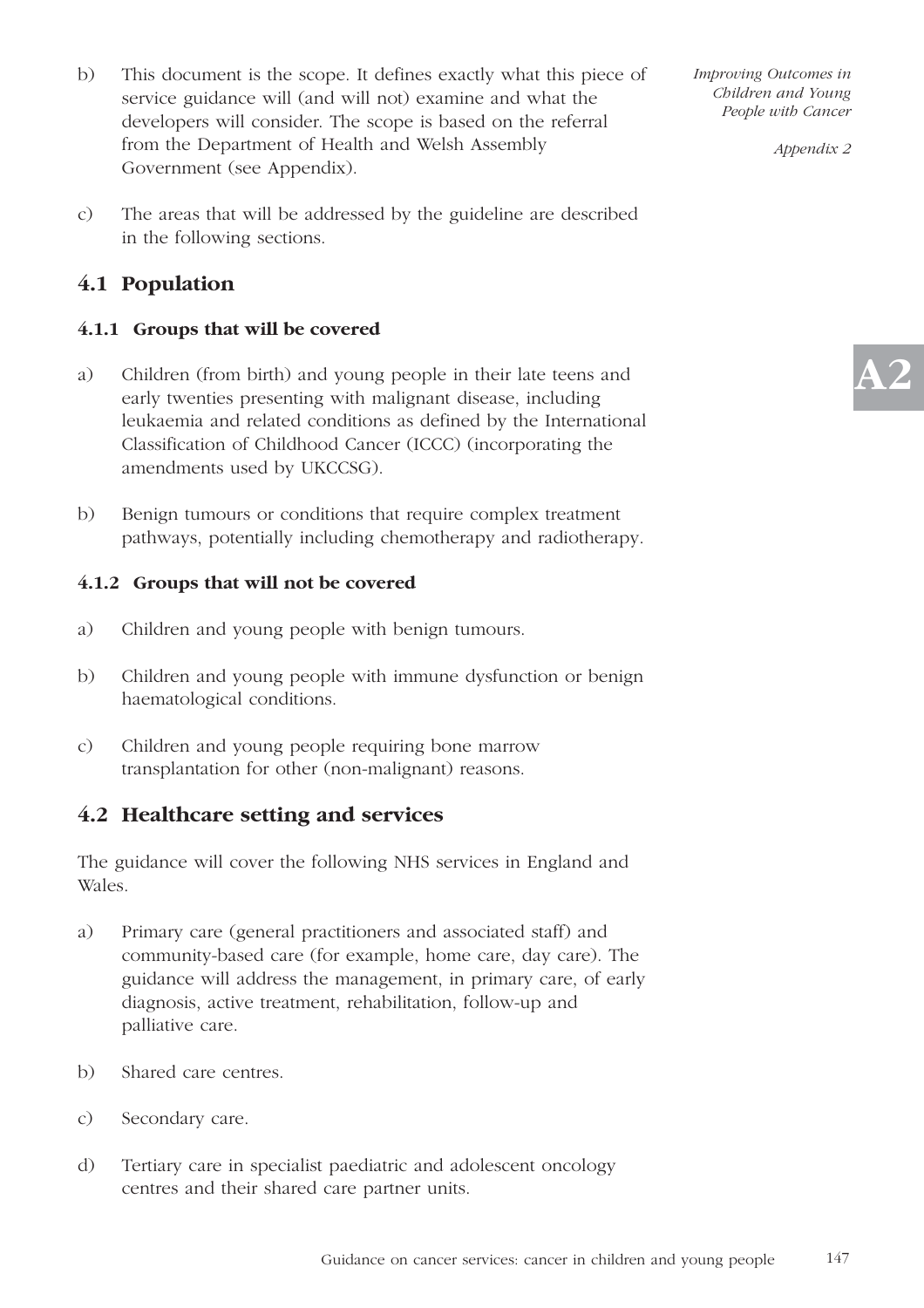*Appendix 2*

**A2**

- e) Quaternary care in specialist regional or national units for selected diagnoses (for example, retinoblastoma, bone tumour surgery).
- f) Integration with the voluntary sector.
- g) Integration with other statutory services.

#### **4.3 Key areas of clinical management**

The guidance will include recommendations for the following areas.

- a) Diagnostic services (excluding referral guidelines), including the roles of:
- general practitioners and other members of the primary care team
- specialist paediatric oncologists and haematologists
- adult clinical and medical oncologists and haematologists
- paediatric and adult histopathologists
- specialist diagnostic resources such as molecular genetics facilities, cytogenetics services and immunophenotyping
- diagnostic radiology
- general paediatricians, haematologists and other specialists to whom these patients will present.
- b) Oncology treatment services
- surgery general, neurosurgery and specialist (including sarcoma, bone and retinoblastoma)
- chemotherapy, including the management of acute side effects
- radiotherapy
- bone marrow transplantation
- anaesthetics
- paediatric intensive care
- specialist paediatric oncology nursing
- pharmacy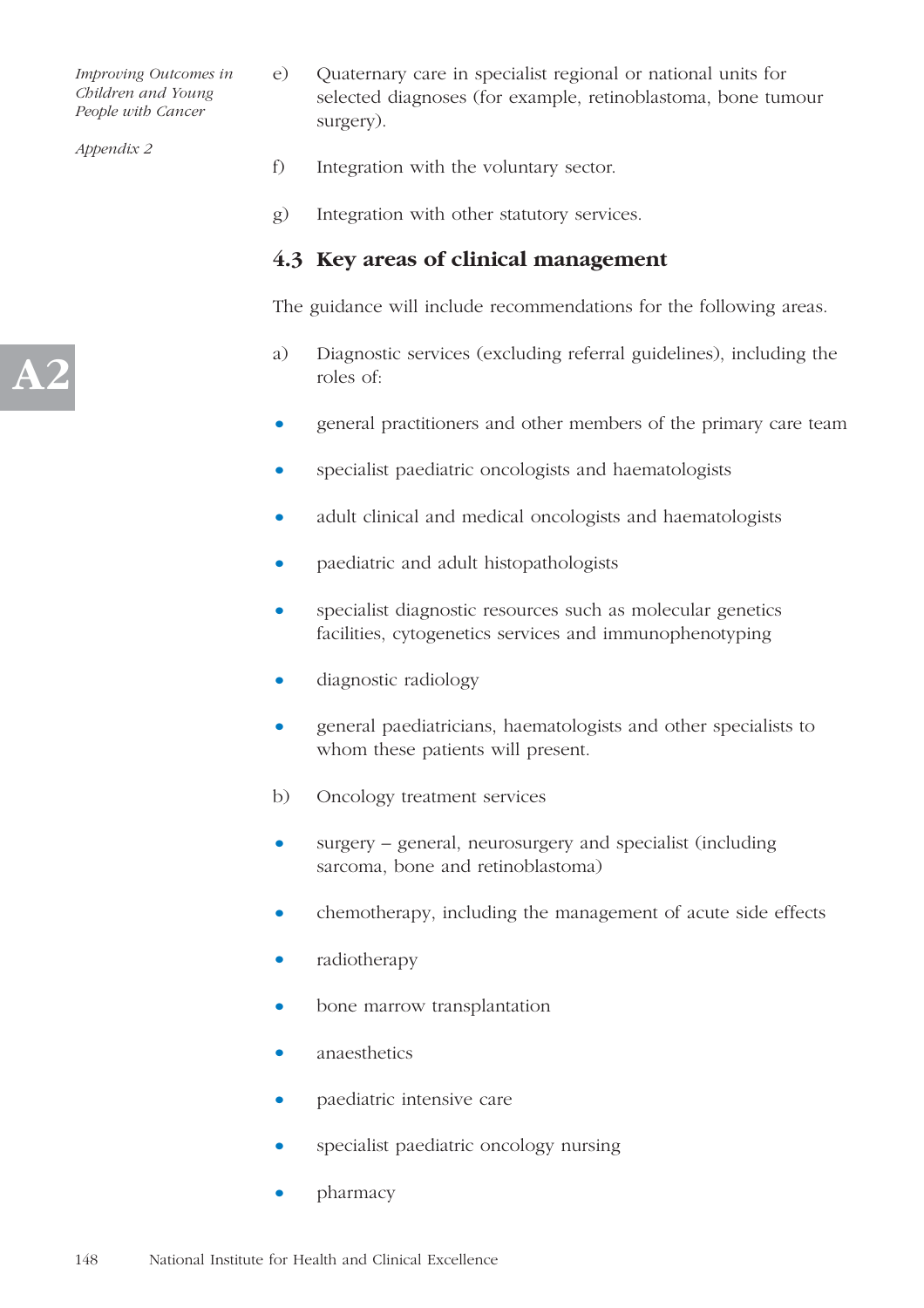- c) Allied treatment services
- psychology
- nutrition
- pain management
- oral healthcare
- rehabilitation
- specialist endocrinology services and treatment
- fertility
- d) Palliative care
- specialist palliative care both hospital- and home-based and the interface with other providers
- e) Support services
- community liaison
- play therapy
- youth support

The guidance will not make recommendations for services provided by non-NHS providers, but will look at the interface with the following services or sectors:

- voluntary sector
- hospices
- social services (including social work)
- practical support
- the education sector
- support for families, carers and siblings (including bereavement support)

*Improving Outcomes in Children and Young People with Cancer* 

*Appendix 2*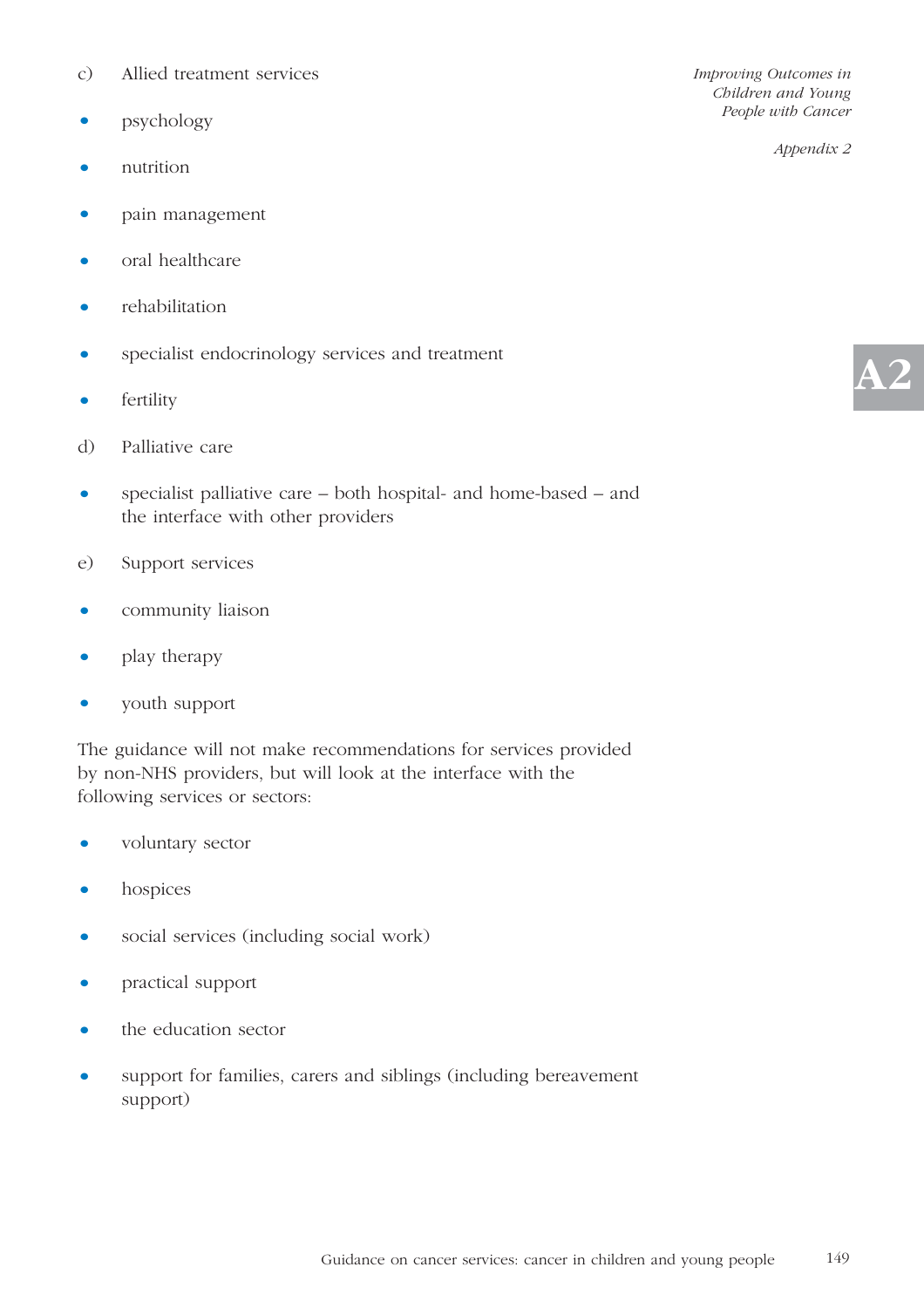- f) Follow-up
- need, frequency, type, location and by whom
- the process of transition from paediatric to adult services
- specialist follow-up for late effects of treatment (including growth, endocrine, fertility, orthopaedic, cardiac and neurological effects)
- emotional, psychological and social support
- g) Other issues
- research and clinical trials
- data management
- ethical issues

### **4.4 Audit support within the guidance**

The guidance will include key criteria for audit, which will enable objective measurements to be made of the extent and nature of local implementation of this guidance, particularly its impact upon practice and outcomes for children and adolescents with cancer.

#### **4.5 Status**

#### **4.5.1 Scope**

This is the final version of the scope.

#### **4.5.2 Guidance**

The development of the service guidance recommendations begins in July 2003.

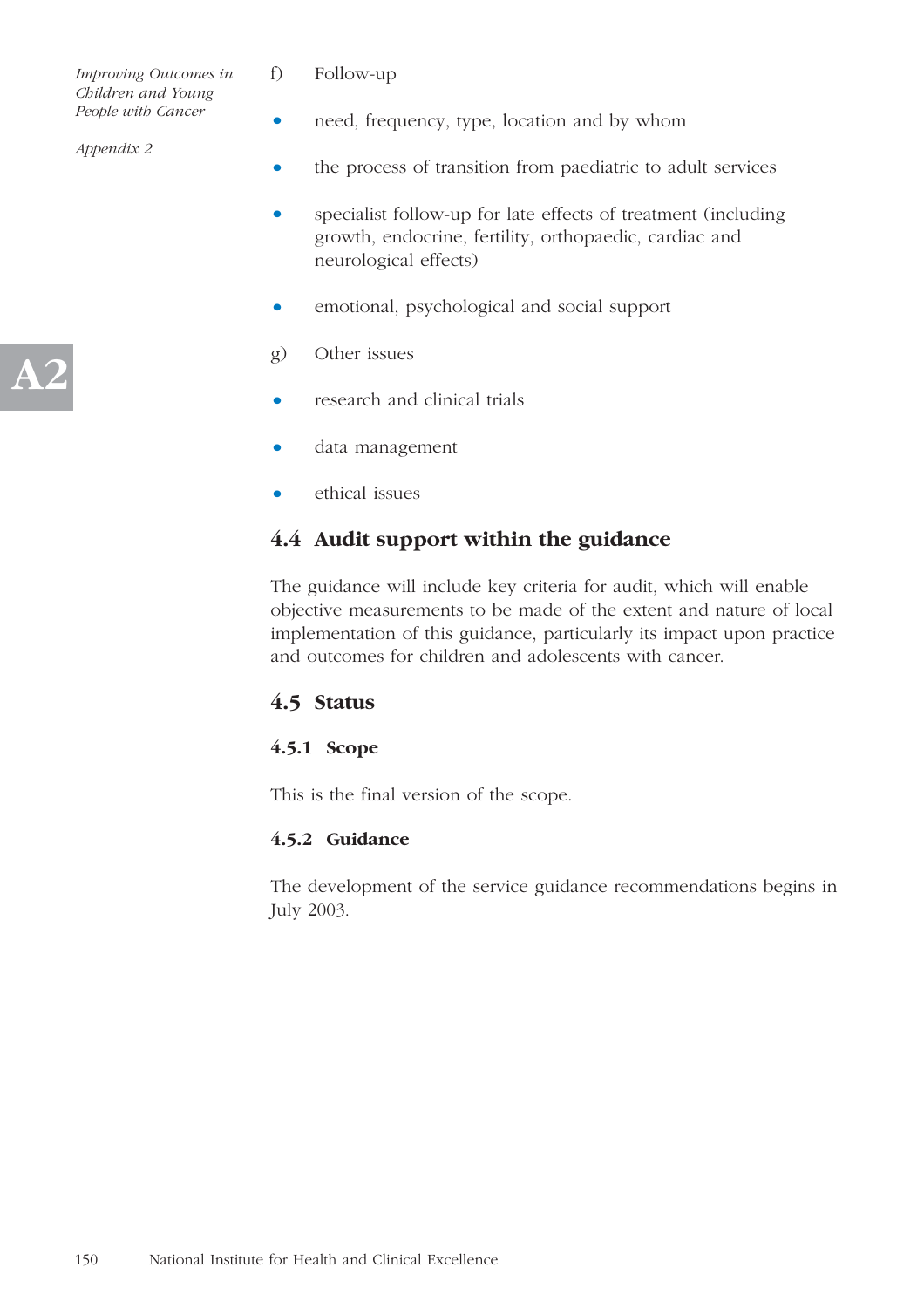## 5 Further information

Information on the guidance development process is provided in:

- *The Guideline Development Process Information for the Public and the NHS*
- *• The Guideline Development Process Information for Stakeholders*
- *• The Guideline Development Process Information for National Collaborating Centres and Guideline Development Groups*

These booklets are available as PDF files from the NICE website (www.nice.org.uk). Information on the progress of the guideline will also be available from the website.

### **Appendix: Referral from the Department of Health and Welsh Assembly Government**

The Department of Health and Welsh Assembly Government asked the Institute:

"To prepare service guidance for the NHS in England and Wales for the cancers affecting children and adolescents. This would form part of the *Improving Cancer Outcomes* series and NICE will be expected, as in previous topics in the series, to involve DH [Department of Health] and NAW [National Assembly for Wales] closely in the development of the guidance. In particular, DH and NAW should be alerted at an early stage to any issues in the developing guidance which are likely to lead to significant changes in the current service provision."

*Improving Outcomes in Children and Young People with Cancer* 

*Appendix 2*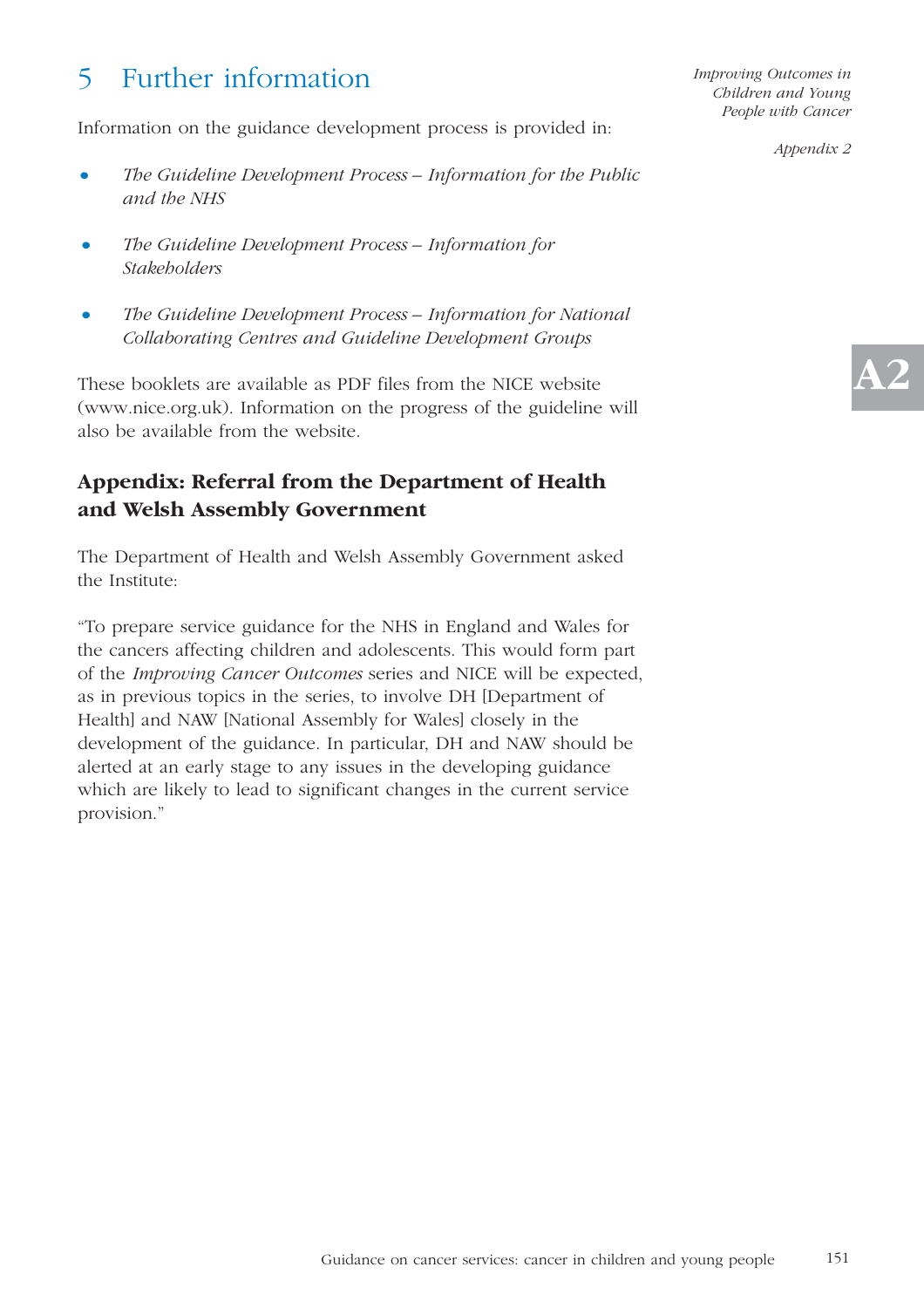*Improving Outcomes in Children and Young People with Cancer* 

> United Kingdom Children's Cancer Study Group Centres and Teenage Cancer Trust Units in England and Wales

- **3.1 List of United Kingdom Children's Cancer Study Group (UKCCSG) Centres in England and Wales**
- **3.2 List of Teenage Cancer Trust Units in England and Wales**

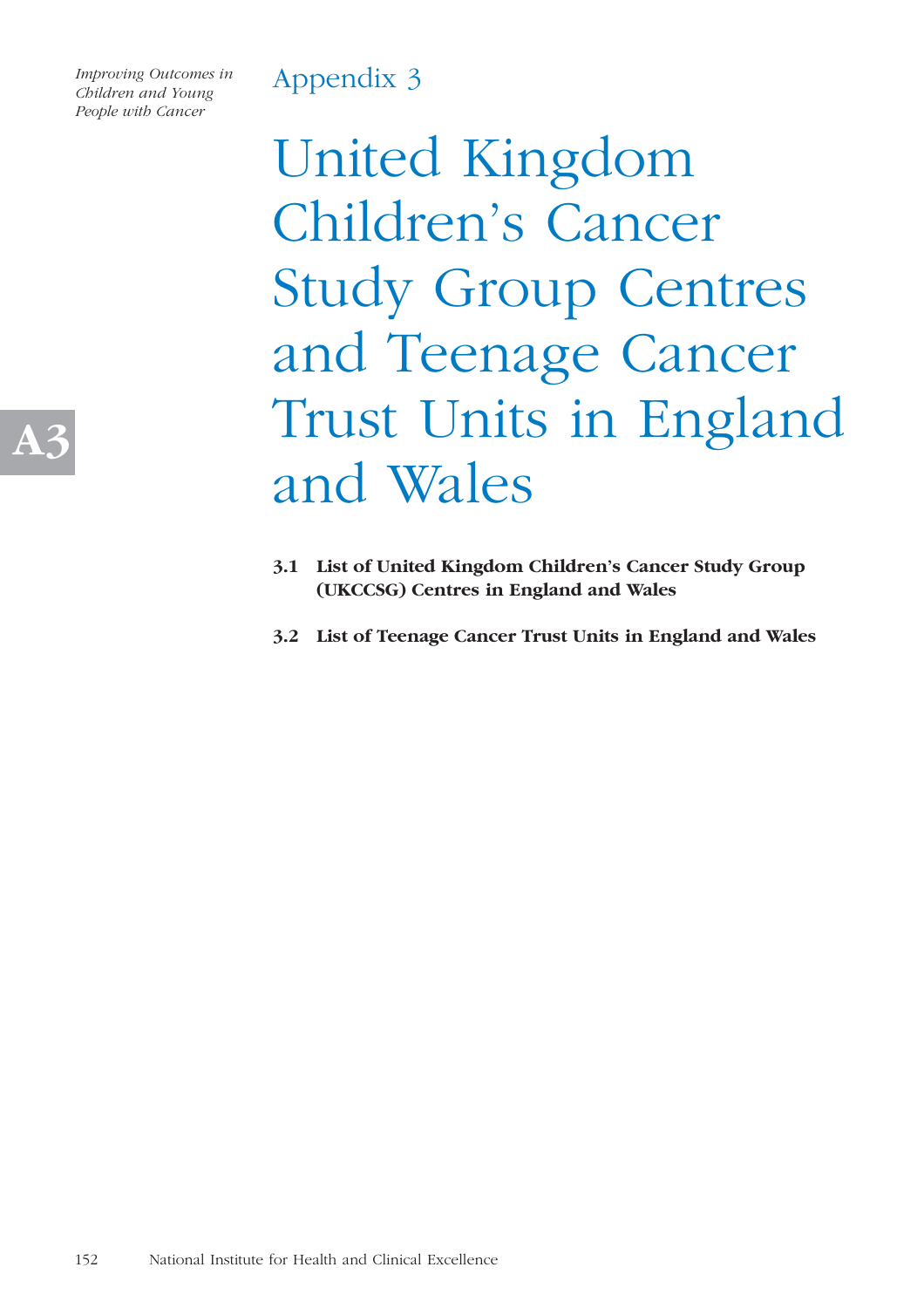### Appendix 3.1

*Improving Outcomes in Children and Young People with Cancer* 

*Appendix 3*

**A3**

# List of United Kingdom Children's Cancer Study Group (UKCCSG) Centres in England and Wales

- 1. The Children's Hospital, Birmingham
- 2. Addenbrooke's Hospital, Cambridge
- 3. Leicester Royal Infirmary, Leicester
- 4. Great Ormond Street Hospital for Children, London
- 5. Royal Manchester Children's Hospital, Manchester
- 6. Queen's Medical Centre, Nottingham
- 7. Southampton General Hospital, Southampton
- 8. The Middlesex Hospital, London
- 9. Royal Hospital for Sick Children, Bristol
- 10. University Hospital of Wales, Cardiff
- 11. St James's University Hospital, Leeds
- 12. Alder Hey Children's Hospital, Liverpool
- 13. Barts & The London Trust, London
- 14. Royal Victoria Infirmary, Newcastle-upon-Tyne
- 15. Sheffield Children's Hospital, Sheffield
- 16. Royal Marsden Hospital, Sutton
- 17. John Radcliffe Hospital, Oxford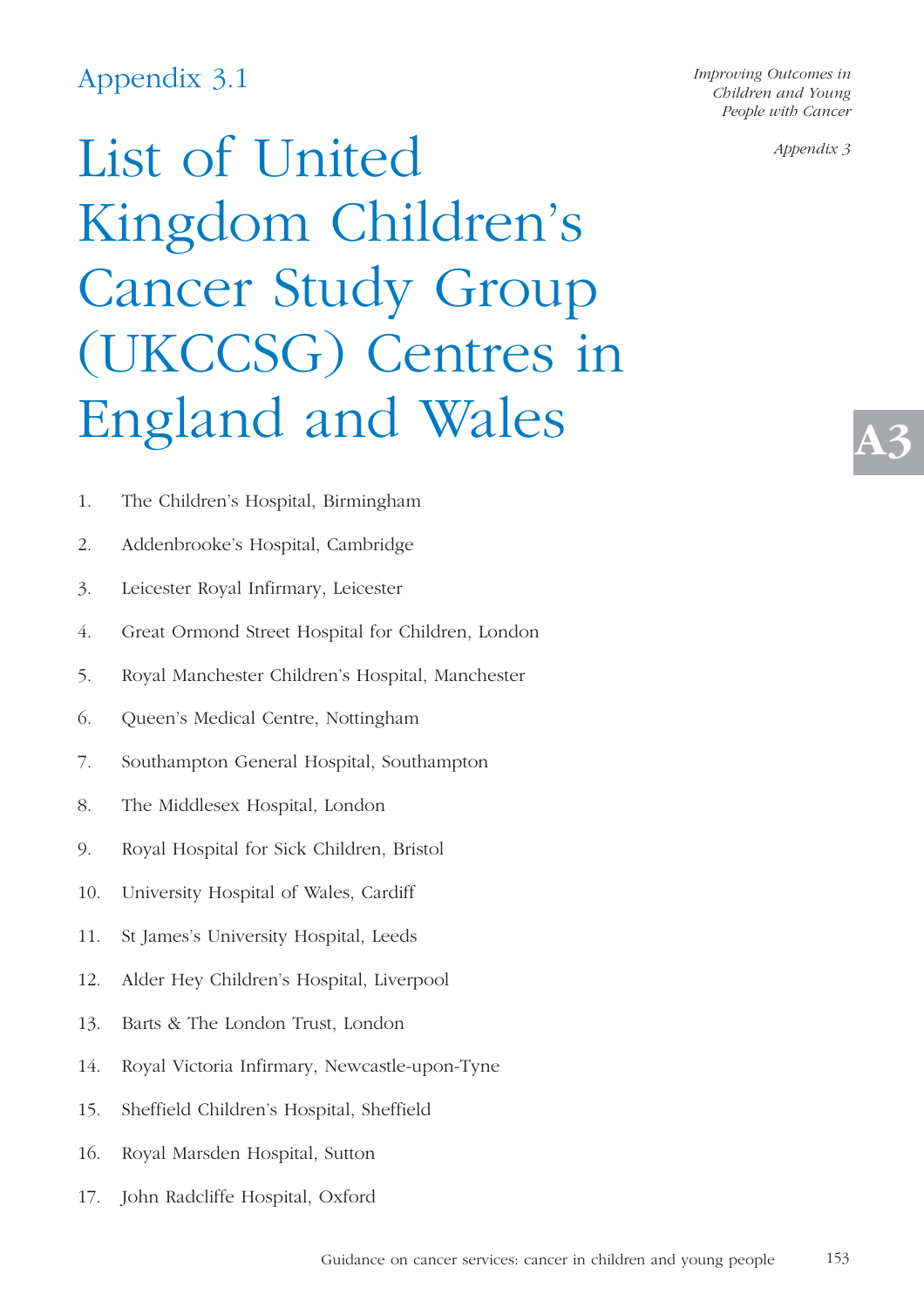### Appendix 3.2

*Improving Outcomes in Children and Young People with Cancer* 

*Appendix 3*

# List of Teenage Cancer Trust Units in England and Wales

- 1. The Middlesex Hospital, London
- 2. The Christie Hospital, Manchester
- 3. St James's Hospital, Leeds
- 4. Royal Victoria Infirmary, Newcastle upon Tyne
- 5. University College Hospital, London
- 6. Queen Elizabeth Hospital, Birmingham
- 7. Alderhey Children's Hospital, Liverpool
- 8. Weston Park Hospital, Sheffield

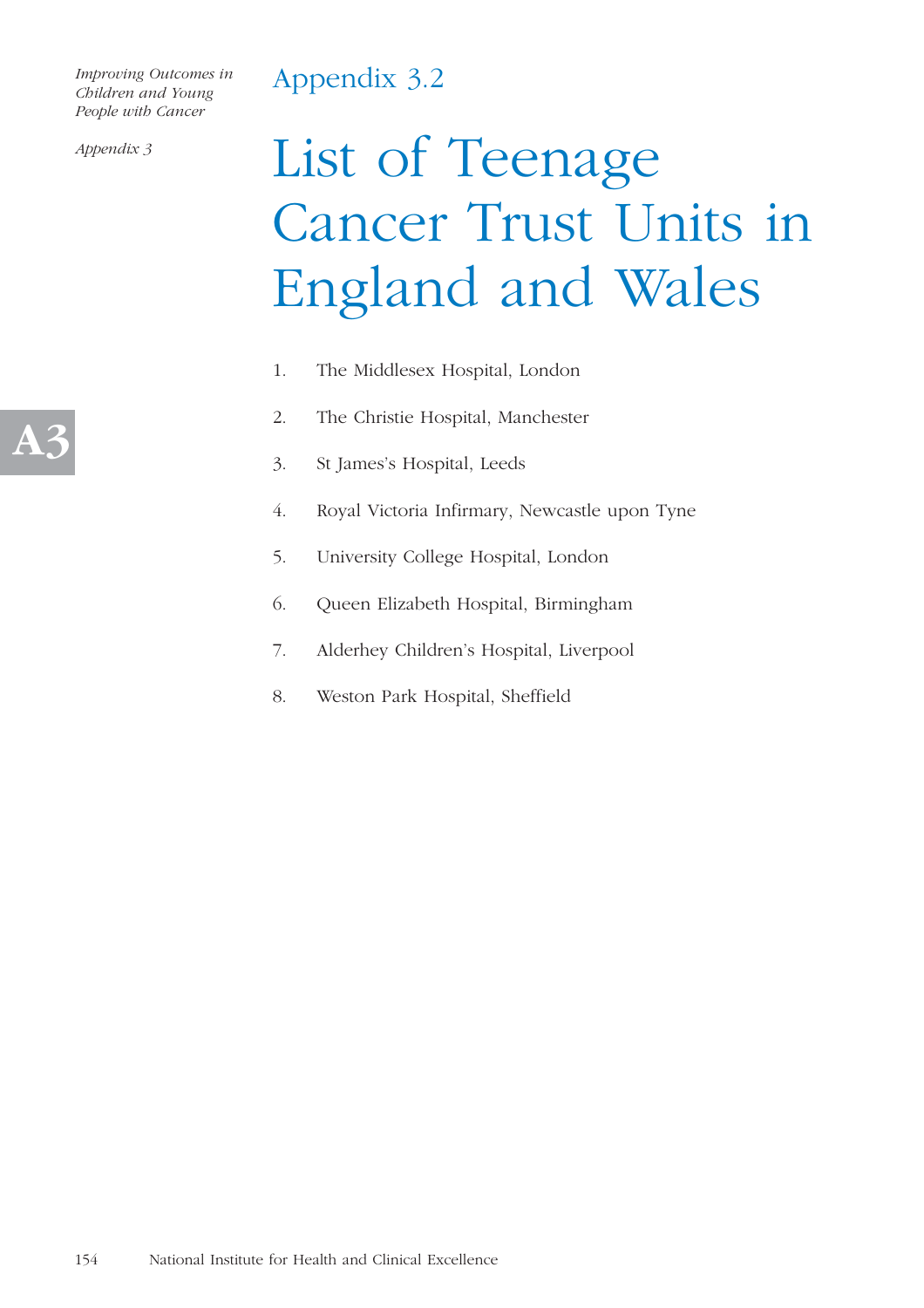## Economic implications of the guidance

### Executive summary

A detailed costing exercise was conducted in order to estimate, where possible, the cost implications of implementing the key recommendations of the *Guidance on Cancer Services: Improving Outcomes in Children and Young People with Cancer* in England and Wales. The analysis focuses on those aspects of the key recommendations that are likely to be of greatest consequence in terms of cost.

It is acknowledged that there is considerable uncertainty around the estimates presented and that there will be variation among cancer networks. Sensitivity analyses were conducted to account for uncertainty in the estimated costs. Further assessments will be needed at cancer network level and/or NHS trust level to determine the exact cost implications. Work is currently being carried out in the NHS in England, in connection with 'Payment by Results', to develop a better understanding of costs of treatment and care, and this may help these assessments in the future.

It should be noted that whilst one of the key recommendations of the guidance manual is that "*commissioning and funding for all aspects of care for children and young people with cancer, across the whole healthcare system, should be coordinated, to ensure there is an appropriate balance of service provision and allocation of resources*", the cost implications addressed in this document focus on the costs incurred at principal treatment centres.

There will also be significant cost implications for those services, often located within local hospitals, that offer shared care facilities. The costs of increasing the support available to families closer to home, for example by the recommended continuing development of children's community nursing teams, has not been addressed. It is also possible that there are potential cost savings resulting from changes introduced by the guidance. These have not been estimated in this analysis.

*Improving Outcomes in Children and Young People with Cancer*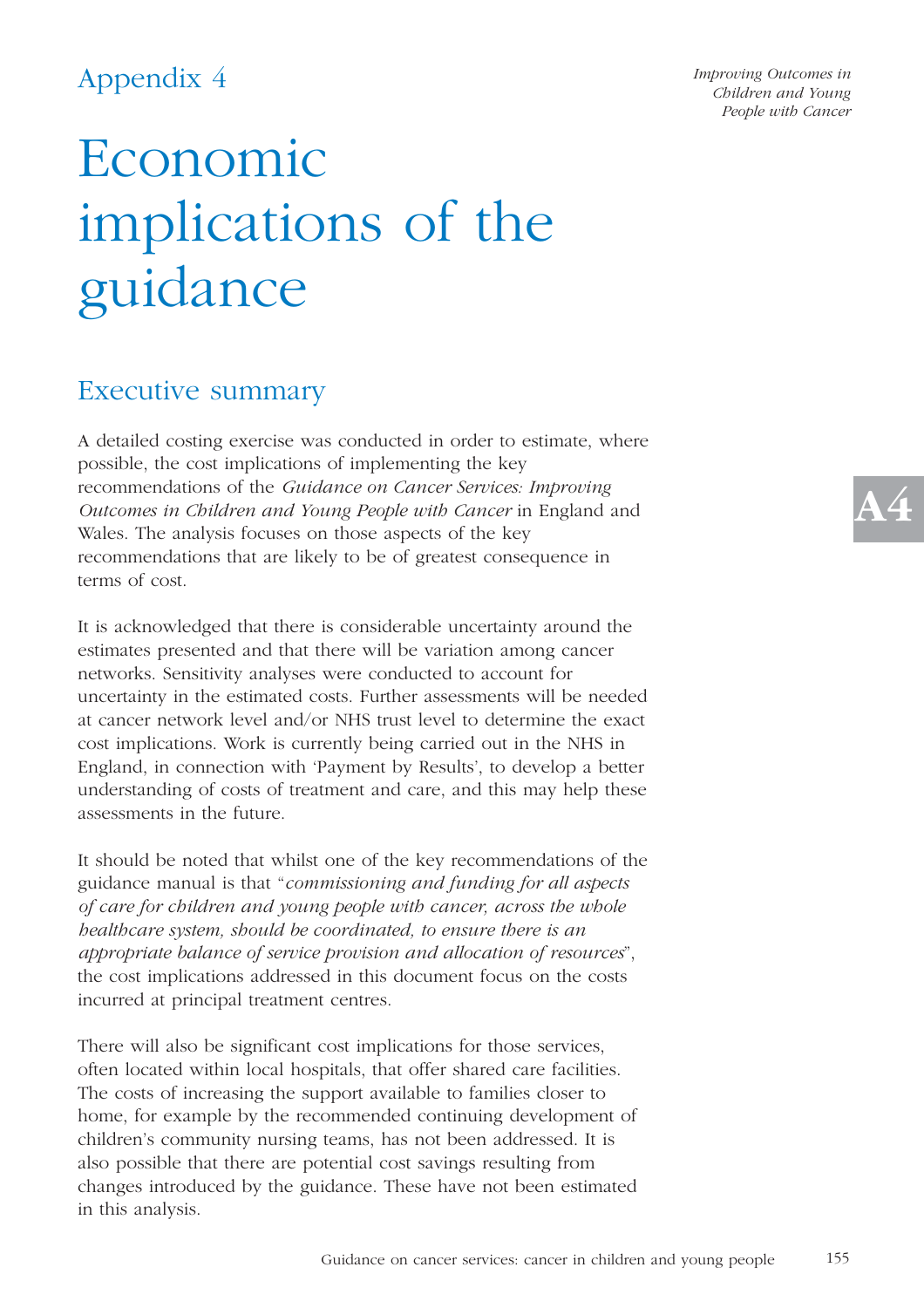*Appendix 4*

### Staffing at principal treatment centres

For the purposes of determining the economic implications of the Manual, staffing levels to provide a safe and sustainable service for a minimum activity level at principal treatment centres have been estimated by the guidance development group (GDG) members. This estimate includes provision for any staffing implications of the Manual, such as attending multidisciplinary team (MDT) meetings and key worker provision. The staffing levels for nurses per patient bed were estimated using both Royal College of Nursing (RCN) recommendations and recommendations from the NICE guidance on *Improving Outcomes in Haematological Cancers* (NICE, 2004). NHS staff salary pay scales were used to calculate the current staffing cost 2004/5.

The costs discussed below are intended as a benchmark for commissioners. They will be indicative of a minimum investment in staffing levels at principal treatment centres. This minimum level is intended to enable centres to provide a safe and sustainable service for children and young people; bed numbers and activity are considered. It is recognised that there will be a requirement for increased staffing in centres where children and young people with complex needs are treated, in centres that offer specialist services and at centres treating more than 80 patients per year. However, the staffing levels presented will allow commissioners to compare the staffing levels that exist currently in their centres with the minimum recommended (bed numbers may also vary depending on levels of shared care undertaken).

The employment costs of the medical, nursing and other staff caring for children with cancer at a principal treatment centre with 15 beds and treating about 80 new patients per year is approximately £2.47 million per year  $(\pm 25\%$ , range  $\pm 1.85$  million to  $\pm 3.0$  million). The estimated annual cost per bed at each centre treating children, at the proposed staffing level is about £165,000 (±25%, range £124,000 to £206,000). The estimated annual cost per child with cancer, to provide a safe and sustainable service at the proposed level of staffing, is about £31,000 (±25%, range £23,000 to £38,700).

The cost calculations used for young people **do not include all the** clinical staff that would be involved with the patients' care, primarily because tumours would be site-specific rather than age-specific. Ancillary, catering or administration workforces are not included in either estimate. These factors would need to be considered by commissioners.

A principal treatment centre for young people with cancer with minimum staffing levels for a unit with 8 beds caring for a minimum of 60 patients per year would cost an estimated £1.0 million per year  $(\pm 25\%$ , range  $\text{\pounds}0.75$  million to  $\text{\pounds}1.25$  million). The annual employment

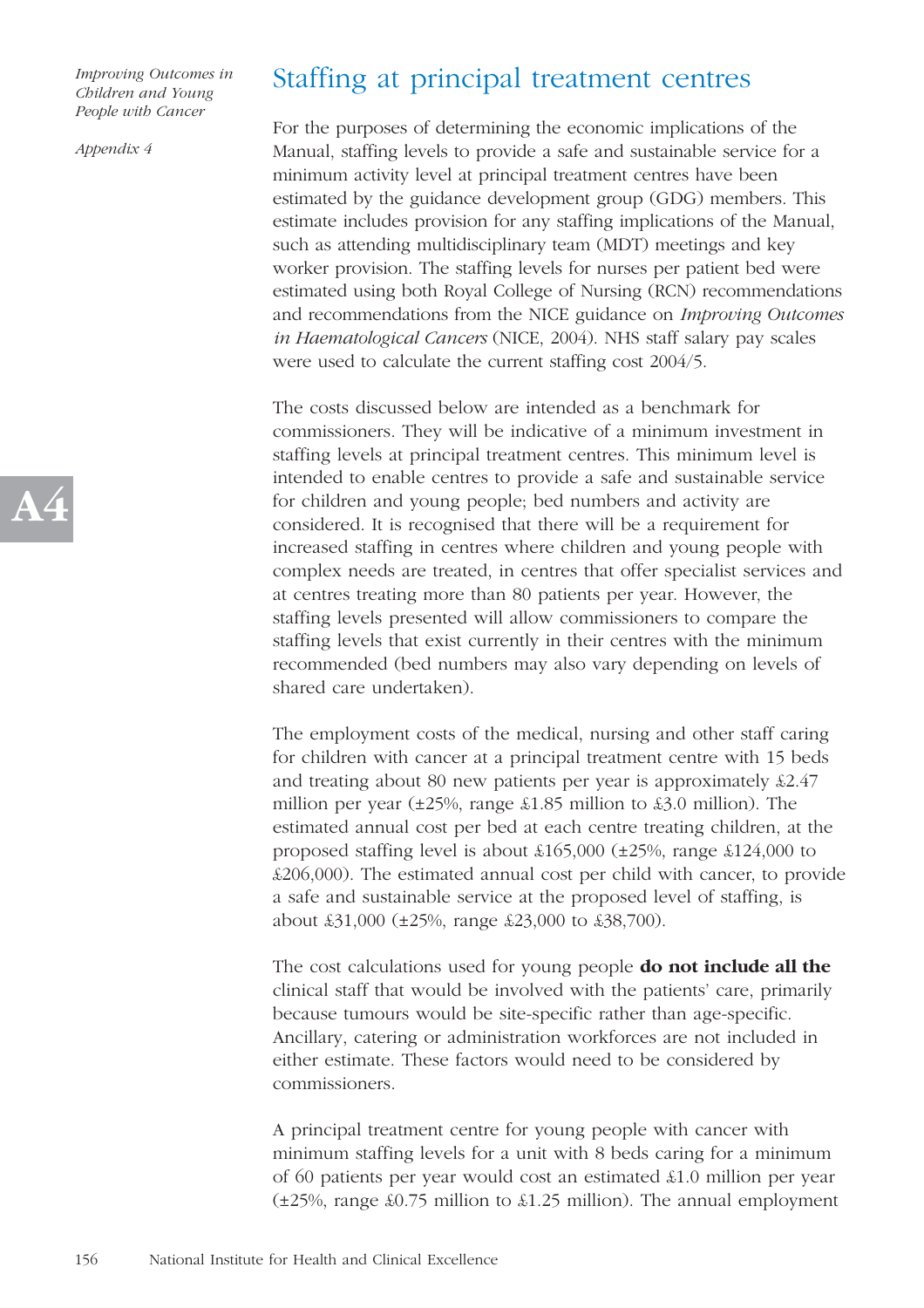cost per bed is estimated to be £124,700 (±25%, range £93,500 to £156,000). For young people, the annual cost per new patient is estimated to be £16,600 (±25%, range £12,500 to £20,800).

In many cases core staff at principal treatment centres and some shared care centres have been funded through charitable sources. The minimum staffing levels described above should be considered by commissioners as core requirements for NHS funding. This could represent an additional NHS expenditure for children with cancer of about £0.24 million per principal treatment centre per year for outreach nurses and play specialists alone. Some sessional time has been funded through charities; this should also be considered by commissioners.

Any additional staff requirement as a result of the recommendations in the Manual would need to be considered by commissioners at a principal treatment centre level. Finance directors were asked to provide information regarding the level of investment in staffing children and/or young people with cancer for the financial year 2002/3. Using both the standard deviation from the finance directors' survey and the sensitivity analysis from the staffing levels to produce a safe and sustainable service, there is a resulting range of –£0.22 million (representing a saving) to £2.21 million (representing a shortfall) in a centre treating a mean of 80 new patients per year. This wide range could result from a difference in reporting methods by the finance directors and requires further investigation at a local level. It could also result from:

- *•* differing levels of staffing required for treating children and young people with complex needs
- *•* differing levels of shared care activity between centres
- *•* some non-consultant grade doctors being funded from other sources, such as training budgets
- *•* research staff being funded directly through research monies.

It should be acknowledged that any additional staff requirement might not require new staff: some NHS staff might be redeployed or re-designated.

It was apparent from the needs assessment conducted to inform the development of the Manual that some centres had limited access to physiotherapists, speech and language therapists, occupational therapists, play specialists or clinical psychologists. It was also stated that 24-hour on-call systems had been withdrawn in some centres because of nursing staff shortages. In view of current NHS national staff shortages any required recruitment may not be immediate.

*Improving Outcomes in Children and Young People with Cancer* 

*Appendix 4*

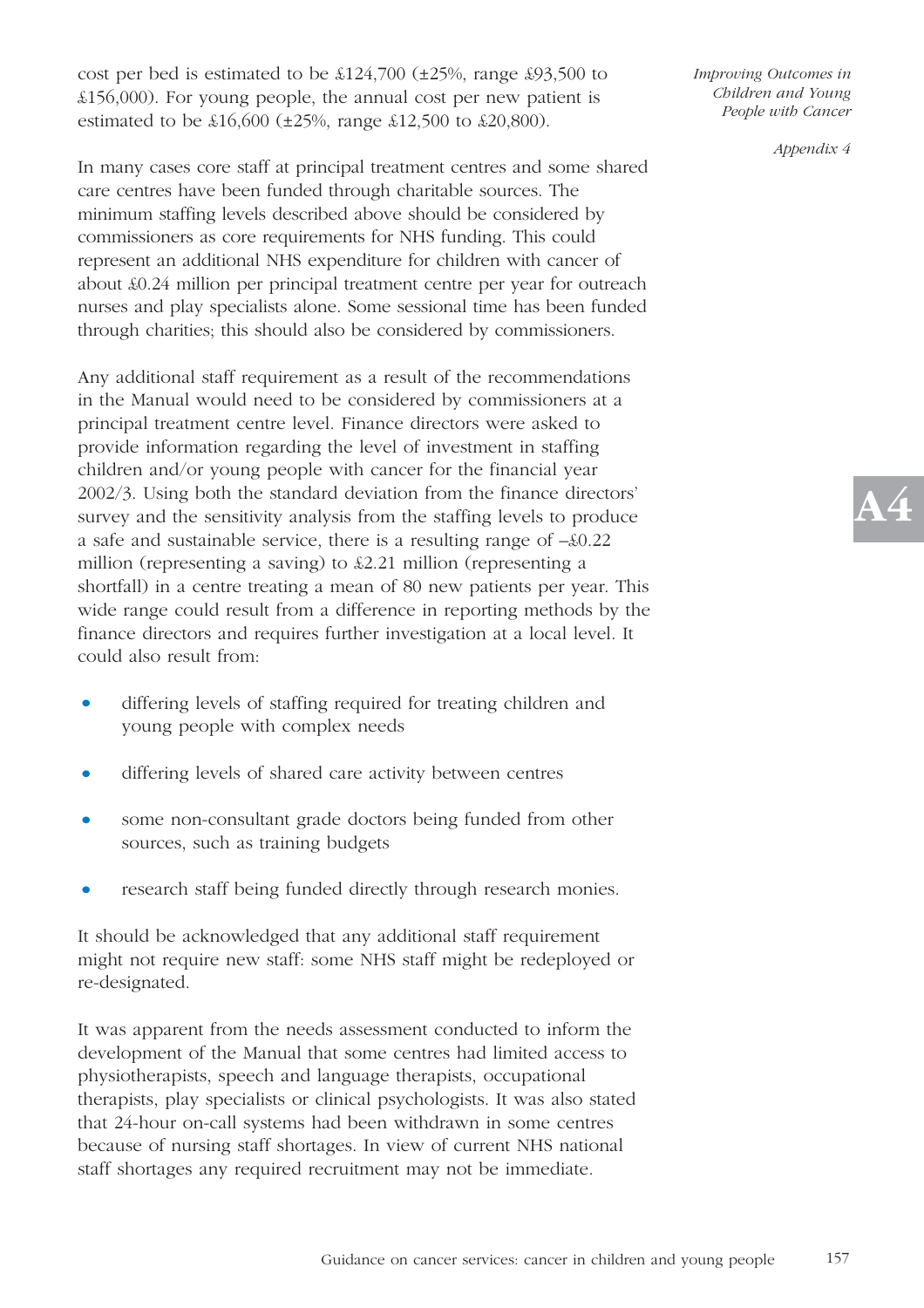*Appendix 4*

The full staffing requirement and other associated services for a shared care centre are complex to cost, and the data provided were incomplete. It has therefore not been possible to estimate the cost of providing shared care.

### Multidisciplinary teams

The members of the MDTs based at principal treatment centres and shared care centres are outlined in the Manual. The attendance at MDT meetings for children and young people with cancer will vary according to need and whether the meeting is diagnostic, treatment, psychosocial or palliative.

It is anticipated that there will currently be approximately 25 core MDTs based at the principal treatment centres in England and Wales, comprising 17 UKCCSG centres plus 8 existing, or shortly to open, Teenage Cancer Trust (TCT) units. Where new units for young people are developed, the number of MDTs will rise. In addition, there will be MDTs at non-principal treatment centres with shared care arrangements.

Members of MDTs for children and young people will generally be employed by the principal treatment centres or shared care centres. Local commissioners will need to consider the opportunity costs of any increase in existing MDT meetings and some centres may need to employ additional staff as a consequence. In addition, consideration would need to be given to whether existing meetings are held within normal working hours. This has not always been the case in the past. The Manual recommends that each principal treatment centre has an MDT coordinator. It is probable that not all teams currently have coordinators or adequate administrative support. It is anticipated that each coordinator would facilitate all MDTs for children and young people with cancer based at the principal treatment centre. It is assumed that this post would be full time, Clerical and Administrative Grade 4–5. The salary plus on-costs would be about £21,500 per full time post per annum. Local commissioners would need to investigate whether the principal treatment centre has an existing coordinator in post.

Additional video-conferencing equipment may be required in some principal treatment centre and hospitals with shared care arrangements to facilitate MDT working. Teleconferencing offers the advantages that travel time is reduced, allowing for more efficient use of scarce specialist staff. This would mainly affect the shared care teams.

The cost of a video-conferencing system with high-quality image transfer capability would be about £15,000 (£18,000 inclusive of VAT and delivery) per centre: this would comprise a mobile

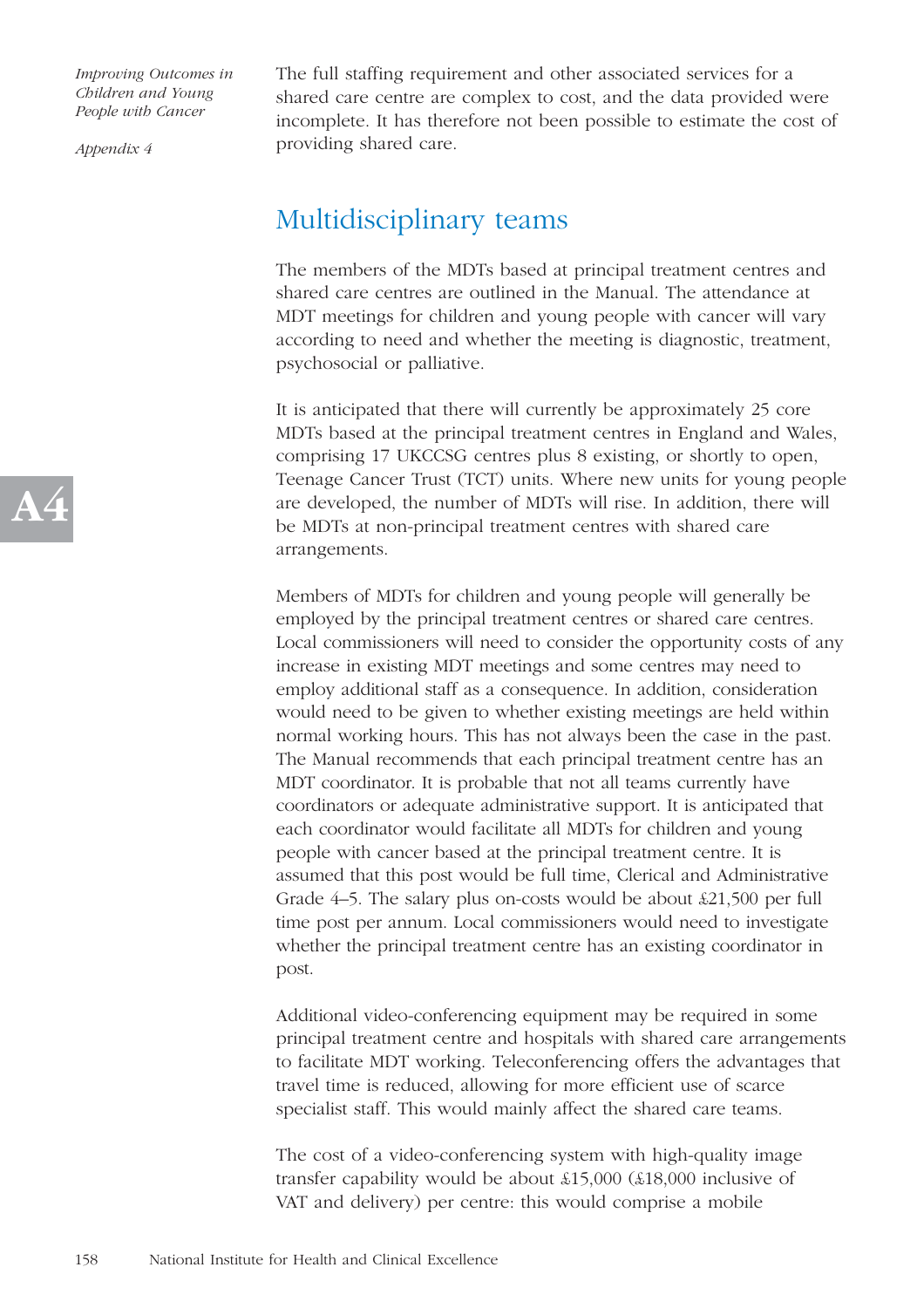video-conferencing unit, two plasma screens (for added functionality) and a visual presenter (Document Camera) for high magnification requirements, and installation, software and a 3-year maintenance contract.

## Training and educational needs

The training and educational needs of the core staff to be employed in the principal treatment centre to provide a safe and sustainable service have been estimated. The estimations for courses are based on existing course costs and with reference to the Royal Colleges. The costs of time have not been taken into account because continuing professional development (CPD) is incorporated into current NHS contracts. It may be that some Trusts will incur opportunity costs, in particular locum costs. This will need to be considered at both a principal treatment centre and a more local level.

The estimated annual costs associated with training and education for CPD of the core staff for each principal treatment centre that treats children would be about £75,200 ( $\pm 25\%$ , range £56,400 to £94,000). The estimated annual cost of CPD for a young people's unit would be about  $\text{\pounds}31,500$  ( $\pm 25\%$ , range  $\text{\pounds}23,600$  to  $\text{\pounds}39,400$ ). This assumes a basic professional skill level as a baseline.

Additional calculations would be required at a cancer network or local level to calculate the costs relating to CPD for those staff employed at shared care centres and providing community support, and indeed any specific training that might be required in the principal treatment centre.

### Place of care

The estimated cost of planning, building and equipping one new unit for young people, with accommodation for both inpatients and day cases would require an expenditure of about £1.0 million (range £0.75 million to £1.25 million).

Staffing one additional unit for young people would entail recurring annual costs of  $\pounds1.0$  million ( $\pm 25\%$ , range  $\pounds0.75$  million to  $\pounds1.25$ million) per unit, based on the estimates for staffing to provide a safe and sustainable service for a unit with 8 beds treating 60 patients a year. This estimate includes nursing, activity coordinators and some medical support. Not all of the staff would be new: many might be redeployed from existing adult or paediatric wards. The estimate assumes that additional medical staff would be shared with other age groups.

*Improving Outcomes in Children and Young People with Cancer* 

*Appendix 4*

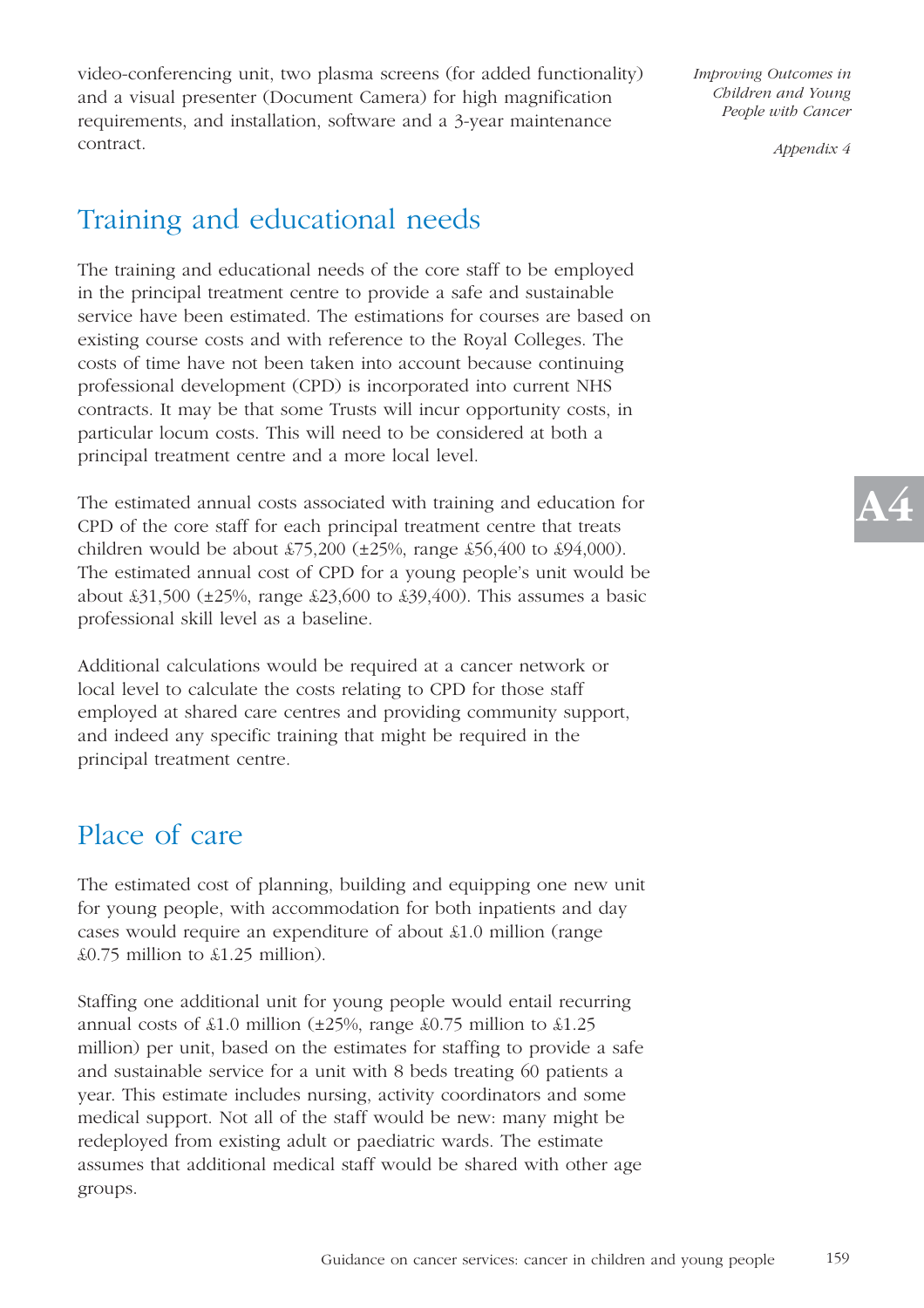*Appendix 4*

Since these facilities are yet to be commissioned, the additional funding and staffing requirements will be incurred over a number of years in line with commissioning decisions.

### Financial support for the NHS from charitable sources

Members of the GDG considered it important to assess the extent to which charities support NHS services for children and young people with cancer. Therefore, although this is not an economic implication of the key recommendations in the Manual, it has been included for completeness.

The financial contribution to research and the care and support of children and young people with cancer from charitable sources is estimated to be between £32.9 million and £48.8 million per annum. This comprises between £19.3 million and £32 million raised from charitable sources that specifically support children and young people with cancer, with a further £13.5 million to £16.6 million contributed to children and young people as a result of fund-raising by cancer charities focusing on people with cancer. It was not possible to estimate the charitable contribution to hospice services for children and young people with cancer. It is often the case that staff working in specialist centres and in the community are funded by charities. These include paediatric oncology outreach nurse specialists (POONS), who are often funded by charities, including CLIC Sargent and Macmillan Cancer Relief. These charitable sources of funding currently form an essential aspect of the service provision for children and young people with cancer for both staffing and equipment.

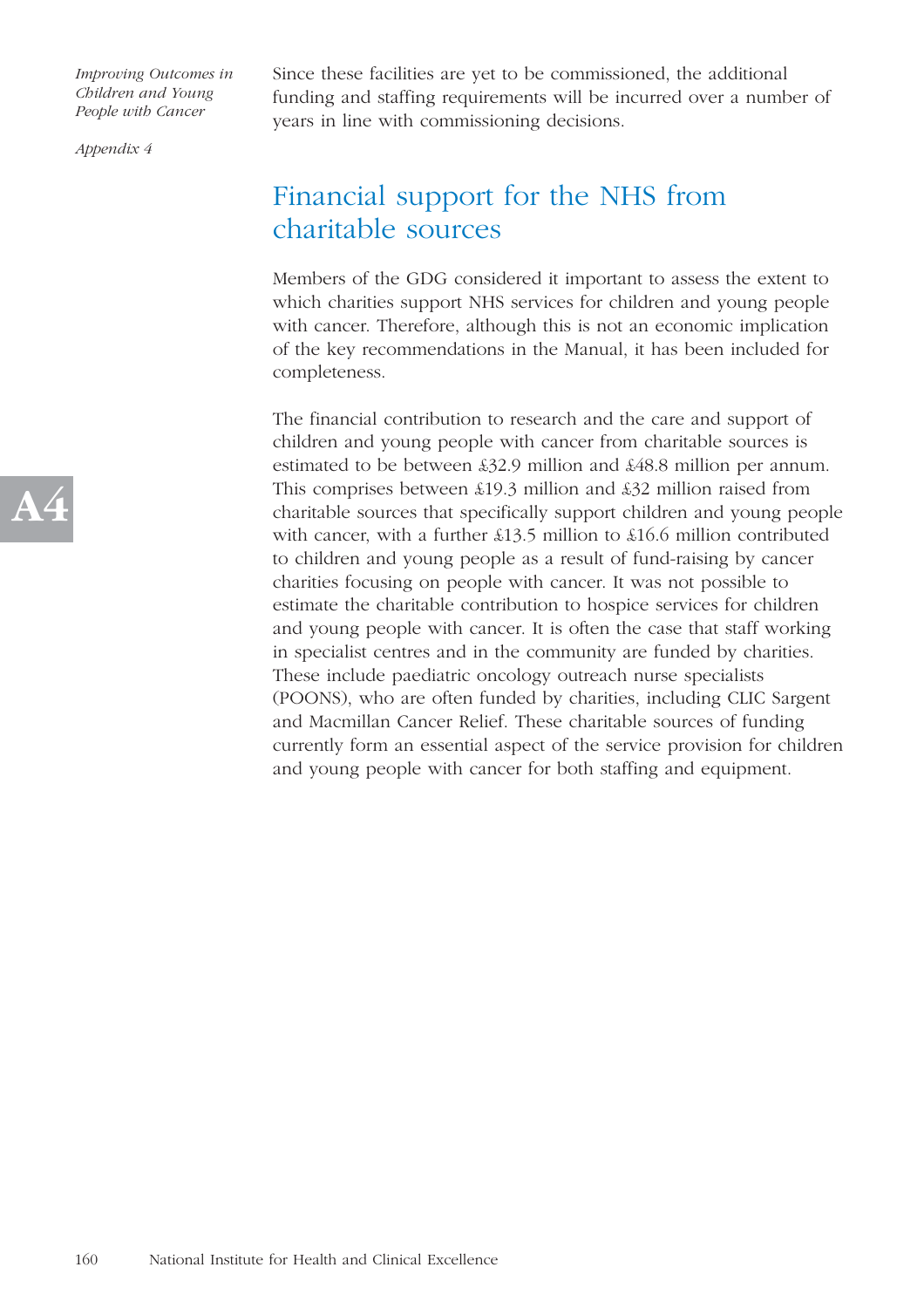## How this guidance manual was produced

This service guidance is intended to guide health organisations (strategic health authorities, primary care trusts, local health boards, cancer networks and trusts), their managers and lead clinicians in improving the effectiveness and efficiency of services for children and young people with cancer. The information and recommendations in the manual are based on reviews of the best available evidence on diagnosis, treatment and service delivery. This evidence is retrieved by information specialists and assessed by researchers within the National Collaborating Centre for Cancer (NCC-C) and the recommendations are the product of extensive discussion with the Guidance Development Group (GDG). A brief overview of the development process to produce the guidance is provided below.

The first stage in the development of the guidance was the production of a scope (Appendix 2), which defined in detail the patient population, the healthcare settings, and services and key areas of clinical management that the guidance should cover. This was then subject to a 4-week consultation with registered stakeholders in line with NICE methodology. Following this, a multidisciplinary GDG was formed comprising clinicians representing the main stakeholder organisations and representatives from relevant patient organisations and charities (Appendix 6.1). The GDG was convened by the NCC-C and chaired by Dr Cerilan Rogers in close association with the Clinical Lead, Dr Meriel Jenney. All GDG members made and updated any declarations of interest. The Group met monthly during development of the guidance and NCC-C staff provided methodological support and leadership for the development.

During the development phase of the guidance the GDG identified areas where there was a requirement for expert input on particular specialist topic areas. These topics were addressed by the production of a position paper by a recognised expert who had been identified via the relevant registered stakeholder organisation. All relevant expert positions papers are presented in Appendices F to L of the Evidence Review.

*Improving Outcomes in Children and Young People with Cancer*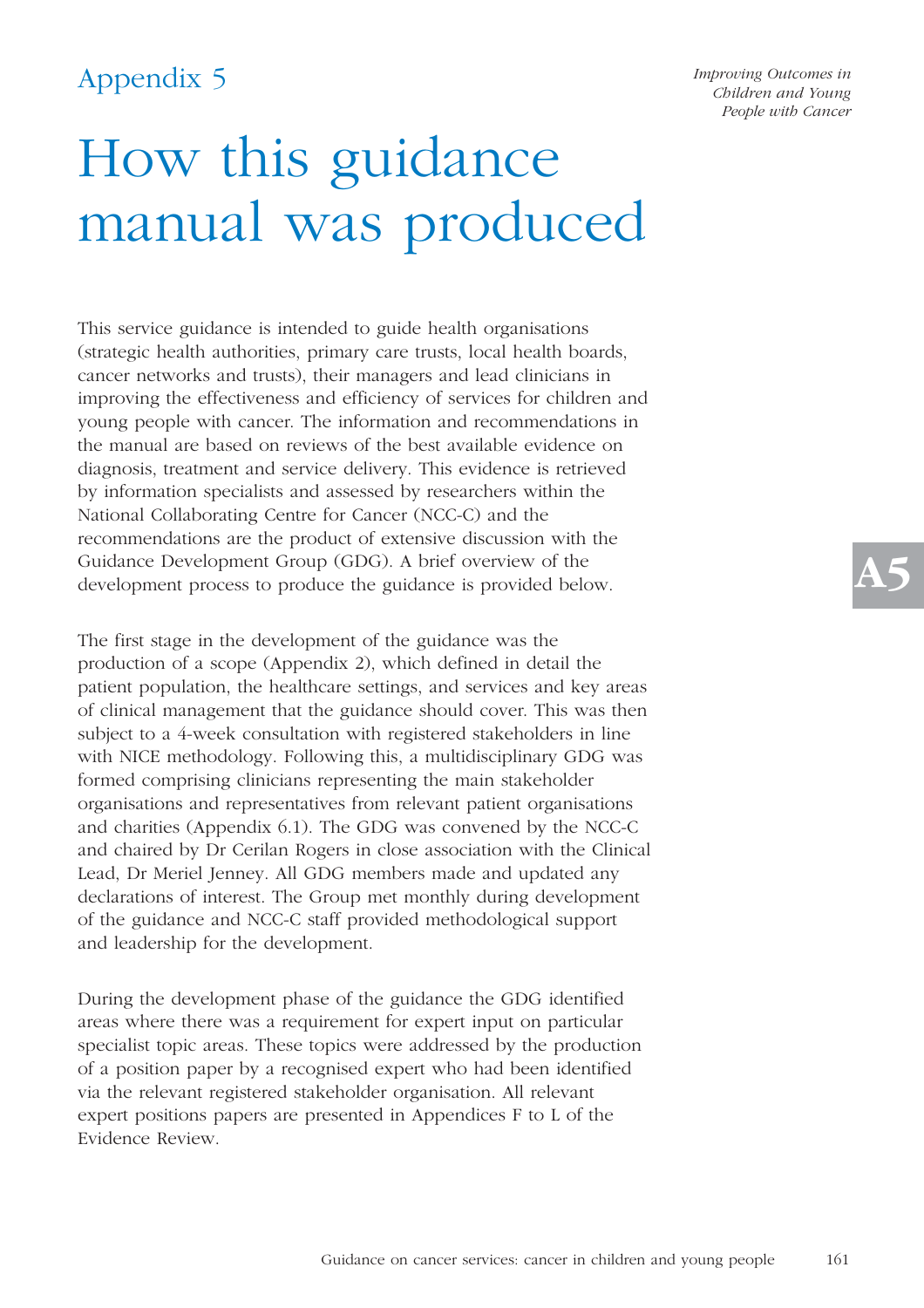*Appendix 5*

The identification and retrieval of evidence to support the recommendations in the guidance manual is described in detail in the Evidence Review. Briefly, there were three stages to this process:

- Clinical question development. Members of the GDG were asked to submit clinical questions to the NCC-C on issues covered by the project scope.
- Literature searching. All clinical questions were prioritised and were subject to either a systematic or 'high-level' search.
- Critical appraisal. Finally, all full papers relevant to each clinical question were appraised using the methodology described in the *NICE Guideline Development Methods* manual.

It should be noted that most of the published research on cancer topics focuses on clinical evaluations of treatment; little direct research has been carried out on the organisation and delivery of services.

In order to elicit the views of children and young people on current cancer service provision, specific work was commissioned by the NCC-C. The National Children's Bureau (NCB) performed this study, the full results of which are given in Appendix D of the Evidence Review.

Finally, the results of a survey of teenagers' (14–23 years old) views on the provision of cancer services from a conference organised by the Teenage Cancer Trust (TCT) in 2004 were also used to provide information on the specific requirements of this age group (see Appendix E of the Evidence Review).

All the evidence reviews used to inform the manual are summarised in the document *Improving Outcomes in Children and Young People with Cancer: The Research Evidence* and this includes details of all the studies appraised. This document is available on CD-ROM, a copy of which is included on the inside cover of the manual.

Additional complementary research, designed to quantify the potential cost of major changes in services, was carried out by the Centre for the Economics of Health, Institute of Medical and Social Care Research (IMSCAR) at the University of Bangor. This work involves literature searches, interviews with clinicians and managers, and analyses of costs.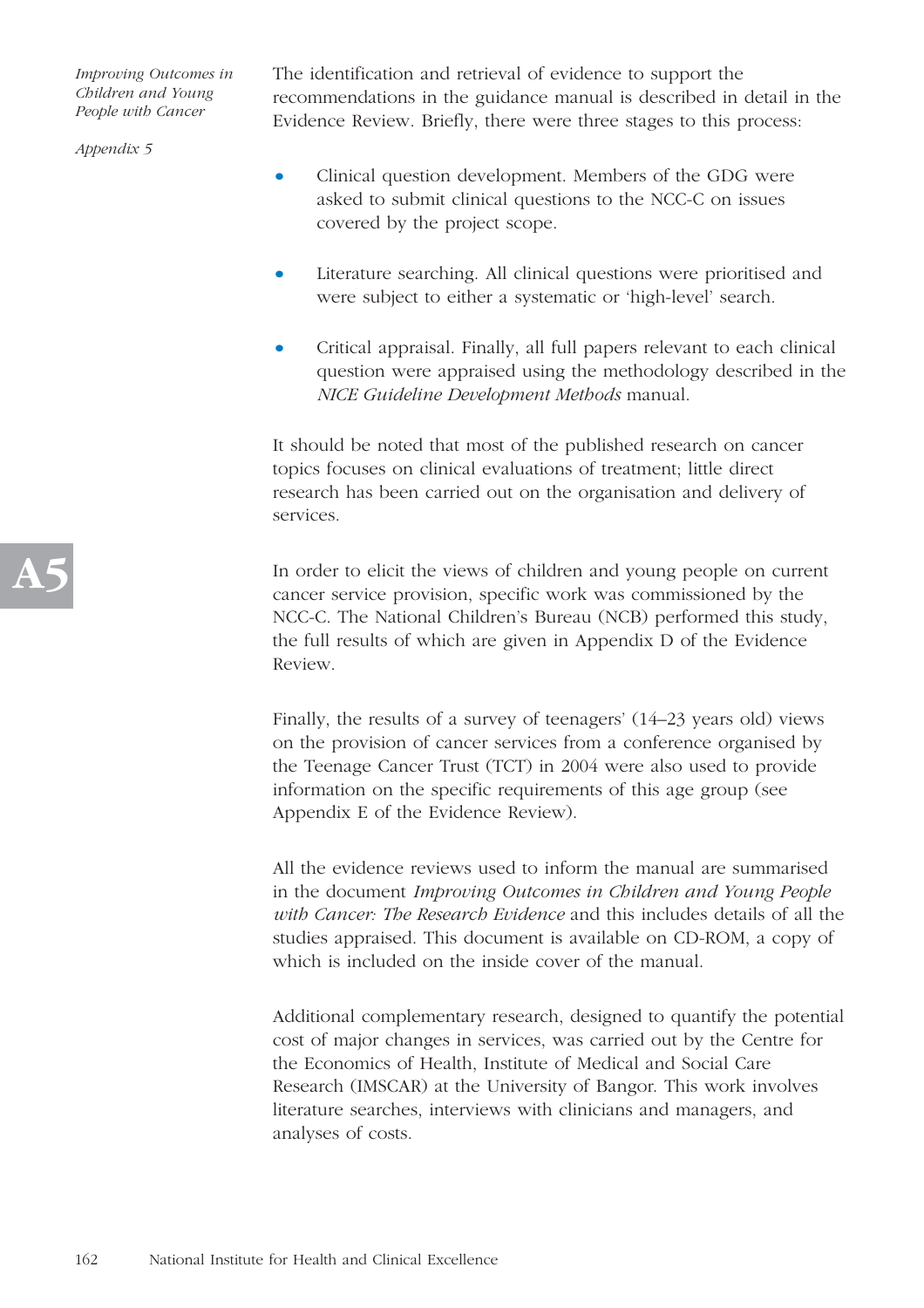The writing of the guidance manual was coordinated by the Chair and Clinical Lead of the GDG in accordance with all members of the GDG, assisted by Dr Fergus Macbeth and Dr Mary Webb at the NCC-C.

The production of this guidance was funded by the National Institute for Health and Clinical Excellence (NICE), and has been subject to the full NICE consultation process.

*Improving Outcomes in Children and Young People with Cancer* 

*Appendix 5*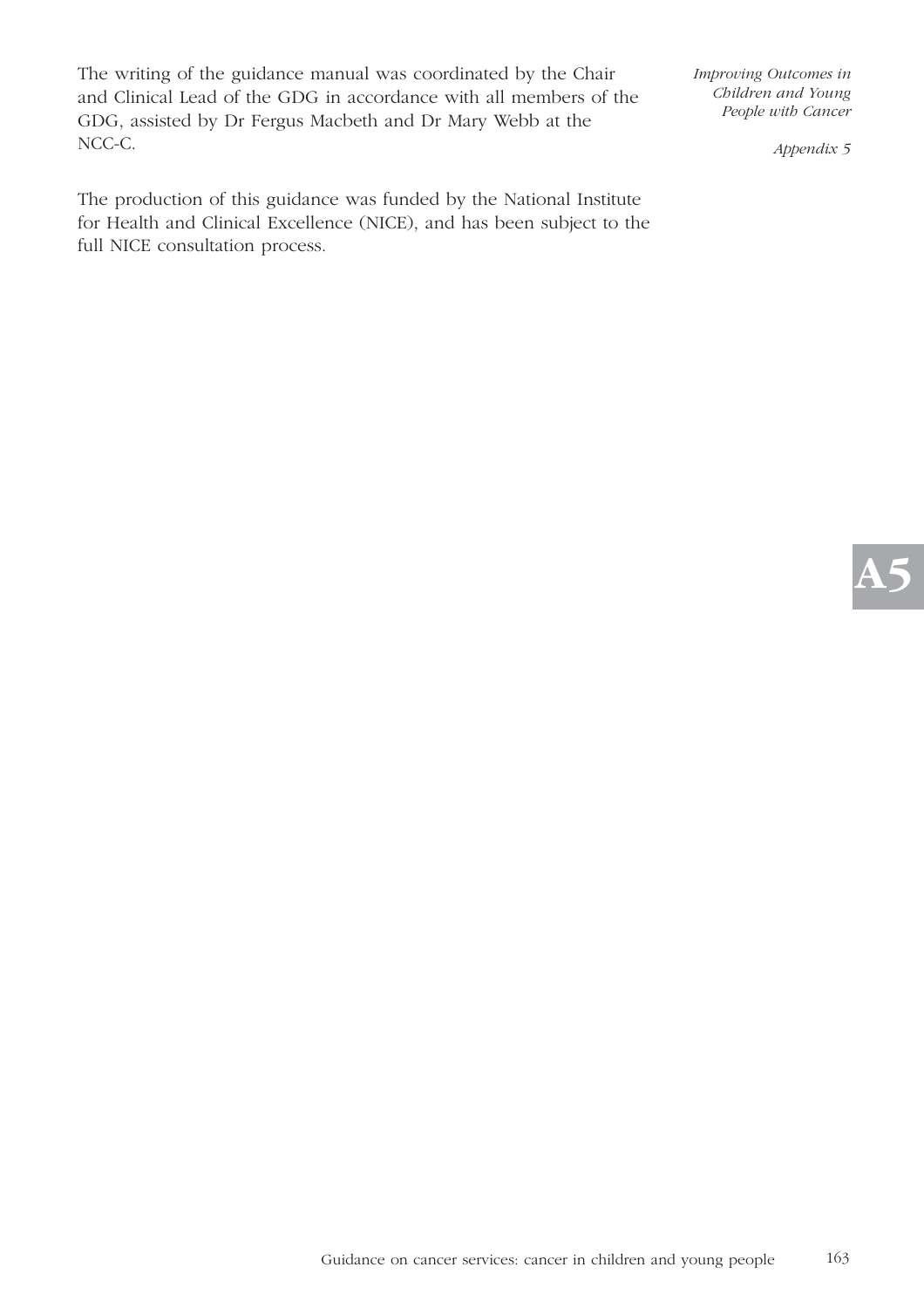*Improving Outcomes in Children and Young People with Cancer* 

# People and organisations involved in production of the guidance

- **6.1 Members of the Guidance Development Group**
- **6.2 Organisations invited to comment on guidance development**
- **6.3 Researchers carrying out literature reviews and complementary work**
- **6.4 Expert advisors to the Guidance Development Group**
- **6.5 Reports commissioned to assist with guidance development**
- **6.6 Members of the Guideline Review Panel**

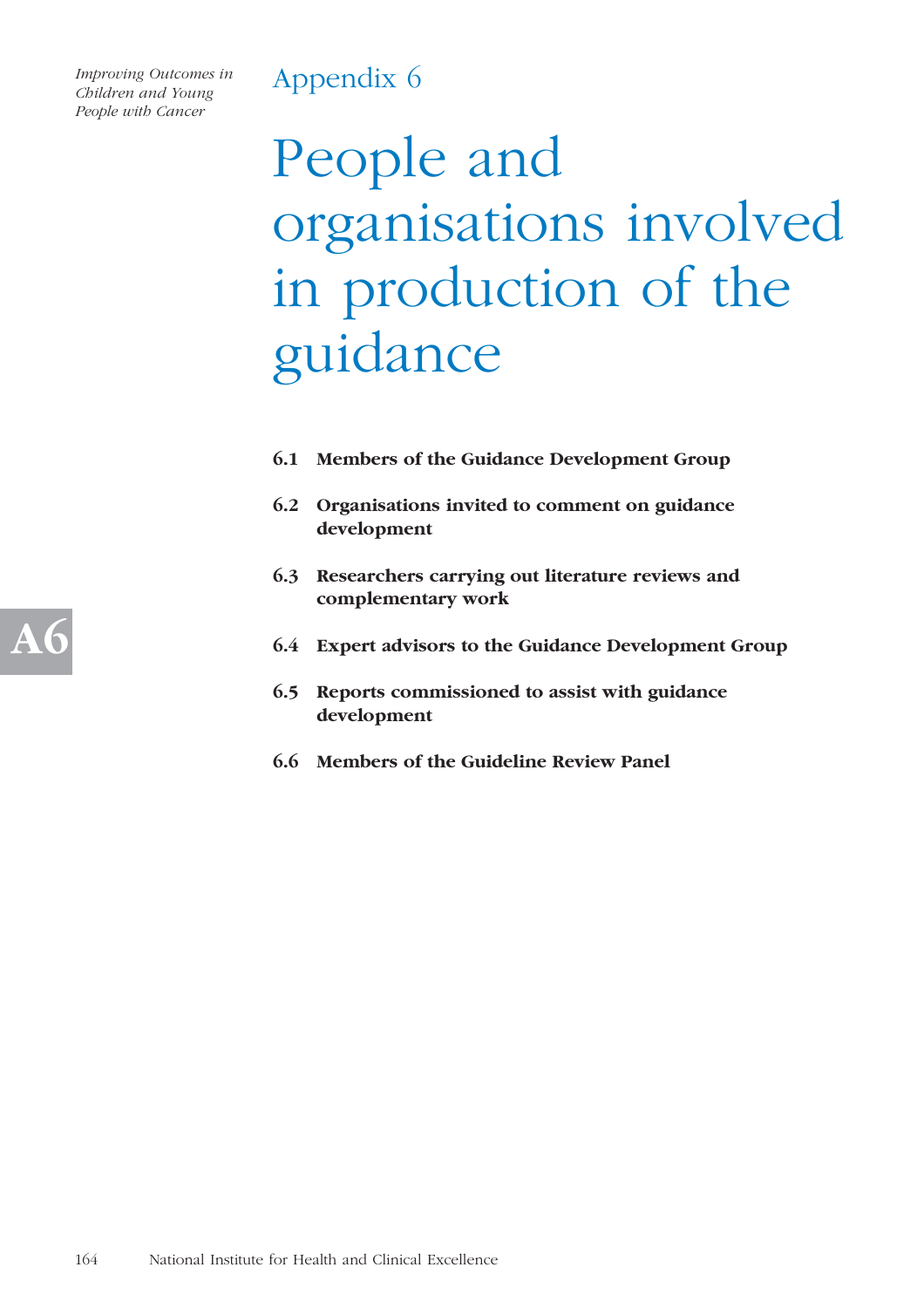### Appendix 6.1

*Improving Outcomes in Children and Young People with Cancer* 

*Appendix 6*

## Members of the Guidance Development Group (GDG)

| <b>GDG Chair</b>          |                                                                                                                          |  |
|---------------------------|--------------------------------------------------------------------------------------------------------------------------|--|
| Dr Cerilan Rogers         | Director, National Public Health Service for<br>Wales                                                                    |  |
| <b>GDG Lead Clinician</b> |                                                                                                                          |  |
| Dr Meriel Jenney          | Consultant Paediatric Oncologist, Cardiff<br>and Vale NHS Trust                                                          |  |
| <b>Group Members</b>      |                                                                                                                          |  |
| Dr Helen Cox              | General Practitioner in Loughborough, and<br>Hospital Practitioner in Paediatric<br>Oncology, Leicester Royal Infirmary. |  |
| Mr Simon Davies           | Chief Executive Officer, Teenage Cancer<br>Trust                                                                         |  |
| Mr Chris Gibbs            | Chairman, National Alliance of Childhood<br>Cancer Parent Organisations (NACCPO)                                         |  |
| Dr Brenda Gibson          | Consultant Paediatric Haematologist, Royal<br>Hospital for Sick Children, Glasgow                                        |  |
| Miss Alison Hill          | Clinical Specialist Occupational Therapist,<br>Countess of Chester NHS Trust                                             |  |
| Miss Rachel Hollis        | Senior Sister, Paediatric & Adolescent<br>Oncology & Haematology, St James's<br>University Hospital                      |  |
| Mrs Margaret Johnson      | Patient/Carer Representative, Macmillan<br><b>Cancer Voices</b>                                                          |  |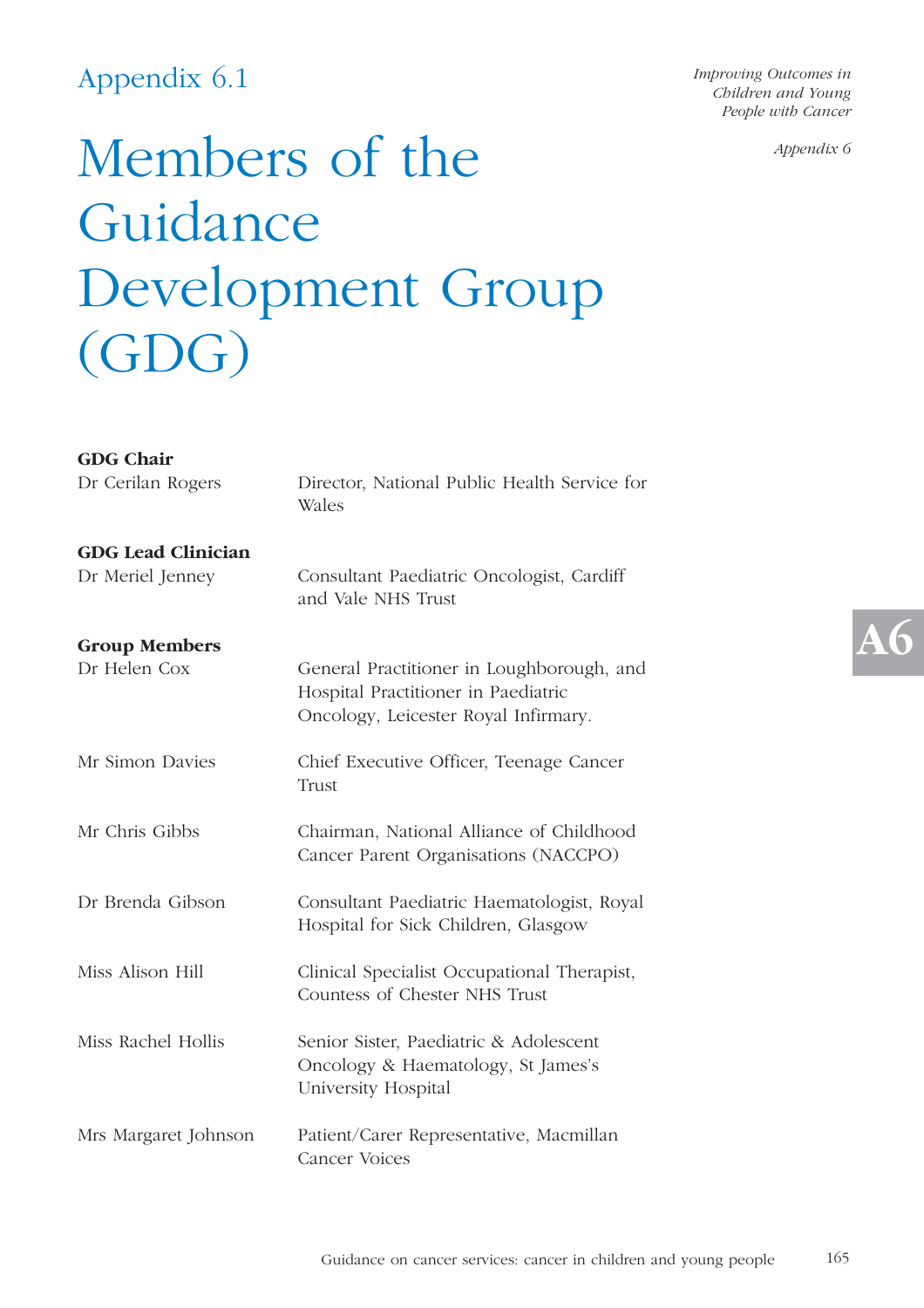| Improving Outcomes in<br>Children and Young<br>People with Cancer | Dr Anthony Michalski        | Consultant Paediatric Oncologist, Great<br>Ormond Street, London                             |
|-------------------------------------------------------------------|-----------------------------|----------------------------------------------------------------------------------------------|
| Appendix 6                                                        | Professor Adrian<br>Newland | Professor of Haematology, North East<br>Thames Cancer Network                                |
|                                                                   | Dr Frank Saran              | Consultant Clinical Oncologist, The Royal<br>Marsden NHS Foundation Trust                    |
|                                                                   | Mr Richard Spicer           | Consultant Paediatric Surgeon, Bristol<br>Children's Hospital                                |
|                                                                   | Mrs Janet Vickers           | Macmillan Paediatric Oncology Outreach<br>Nurse Specialist, Alder Hey Hospital,<br>Liverpool |
|                                                                   | Dr Jeremy Whelan            | Consultant Medical Oncologist, University<br>College London Hospitals NHS Trust              |
|                                                                   | Dr Andrew Winrow            | Consultant Paediatrician, Kingston Hospital                                                  |

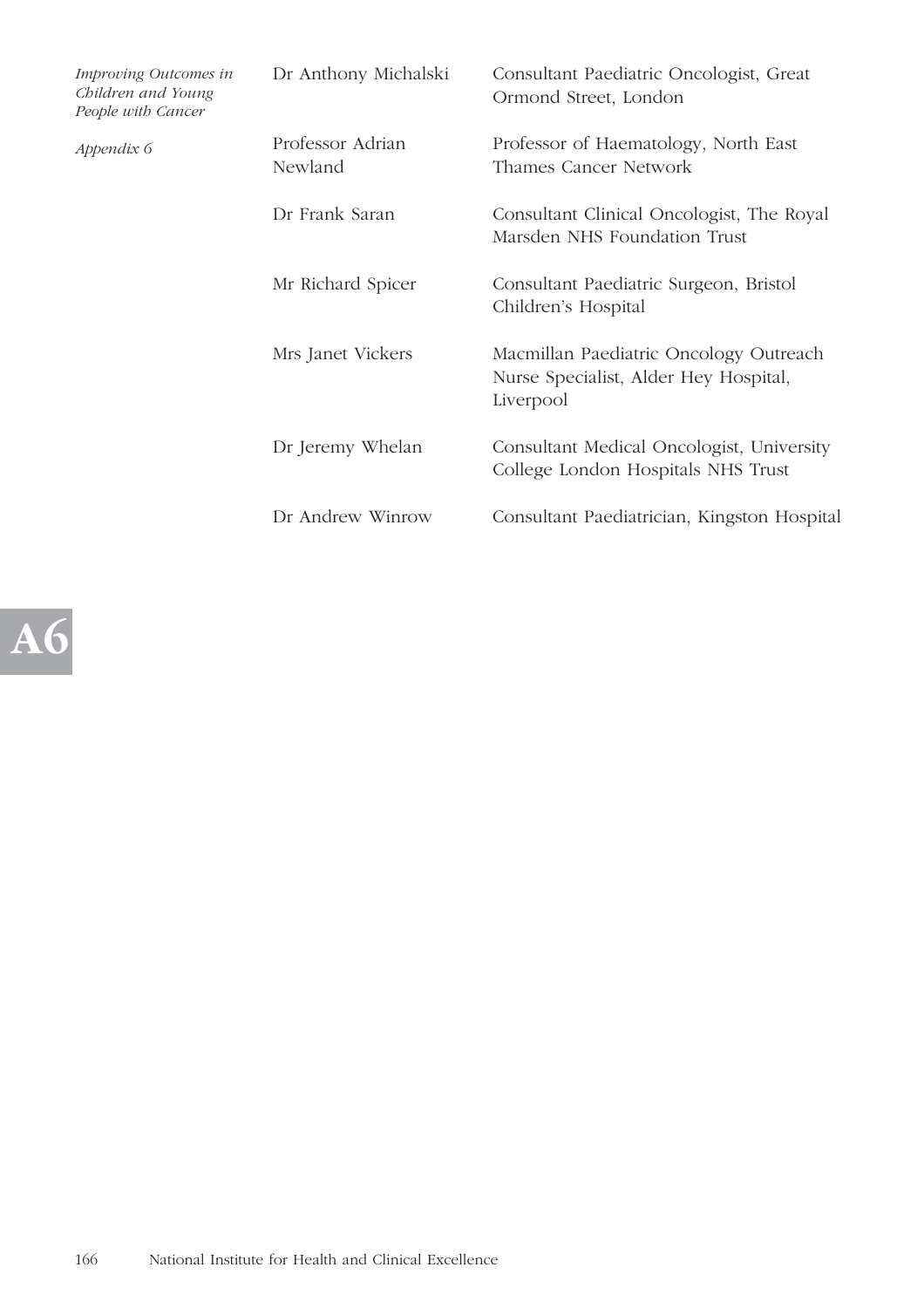## Appendix 6.2

*Improving Outcomes in Children and Young People with Cancer* 

*Appendix 6*

# Organisations invited to comment on guidance development

Action for Sick Children Addenbrooke's NHS Trust Afiya Trust, The Anglesey Local Health Board Association for Children with Life-Threatening or Terminal Conditions Association of Breastfeeding Mothers Association of Children's Hospices Association of Clinical Biochemists, The Association of Hospice and Specialist Palliative Care Social Workers Association of Professional Music Therapists Association of Surgeons of Great Britain and Ireland Association of the British Pharmaceuticals Industry (ABPI) Aventis Pharma Bard Limited Barts and the London NHS Trust – London Bath and North East Somerset PCT Bayer PLC

Bedfordshire & Hertfordshire NHS Strategic Health Authority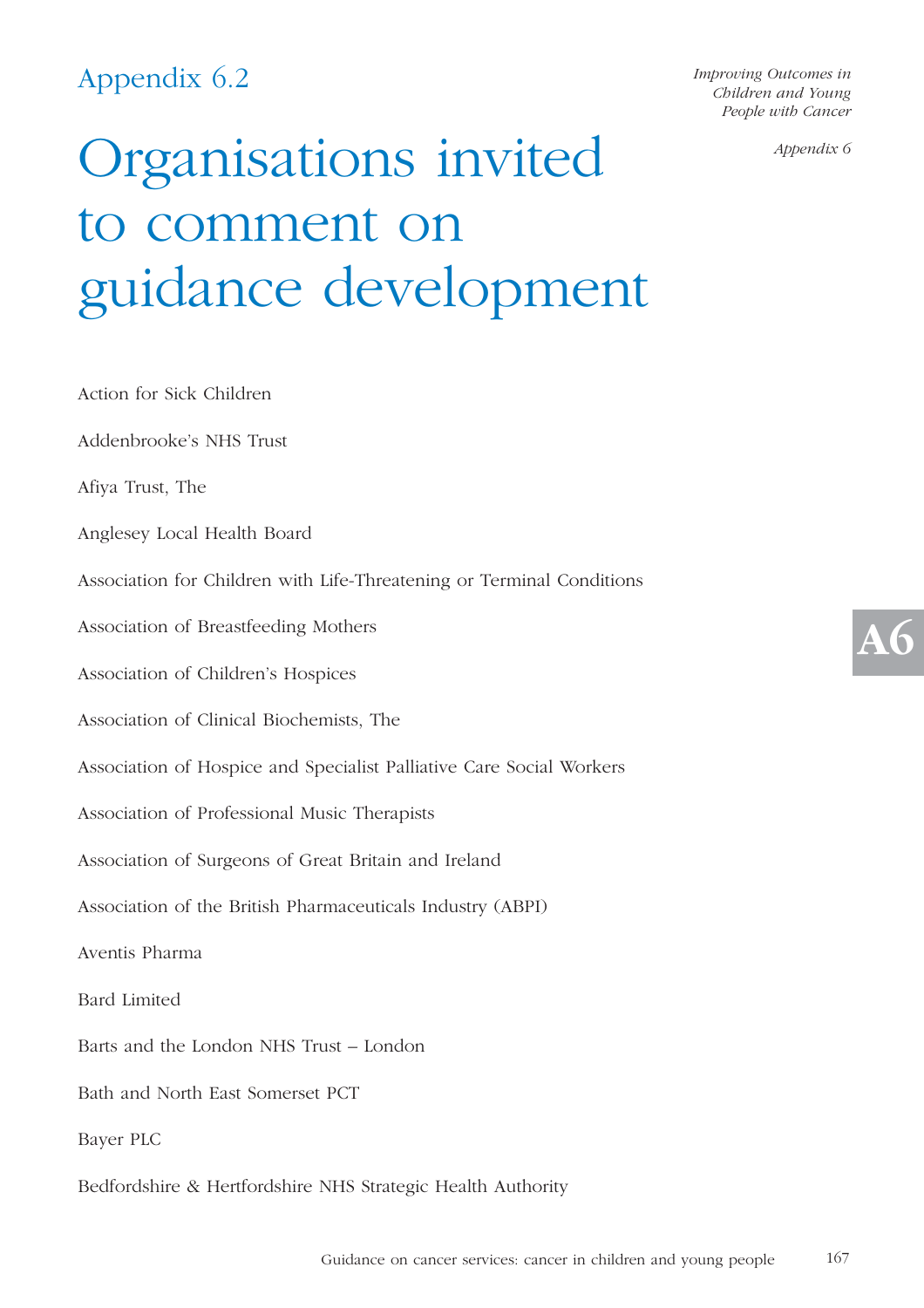|  | Improving Outcomes in<br>Children and Young | Bexley Care Trust NHS                                          |
|--|---------------------------------------------|----------------------------------------------------------------|
|  | People with Cancer<br>Appendix 6            | Birmingham Heartlands & Solihull NHS Trust                     |
|  |                                             | Blackburn with Darwen PCT                                      |
|  |                                             | Brain and Spine Foundation                                     |
|  |                                             | British and Irish Orthoptic Society                            |
|  |                                             | British Association for Counselling and Psychotherapy          |
|  |                                             | British Association for Parenteral & Enteral Nutrition (BAPEN) |
|  |                                             | British Association of Art Therapists                          |
|  |                                             | British Association of Dermatologists, The                     |
|  |                                             | British Association of Head and Neck Oncologists               |
|  |                                             | British Association of Oral and Maxillofacial Surgeons         |
|  |                                             | British Association of Paediatric Surgeons                     |
|  |                                             | British Association of Plastic Surgeons                        |
|  |                                             | <b>British Dietetic Association</b>                            |
|  |                                             | <b>British Fertility Society</b>                               |
|  |                                             | British Infertility Counselling Association                    |
|  |                                             | <b>British Liver Trust</b>                                     |
|  |                                             | British National Formulary (BNF)                               |
|  |                                             | British Nuclear Medicine Society                               |
|  |                                             | British Oncology Pharmacy Association                          |
|  |                                             | British Orthopaedic Association                                |
|  |                                             | British Paediatric Neurology Association                       |
|  |                                             | British Paediatric Pathology Association                       |
|  |                                             | British Paediatric Psychiatry & Psychology Group               |
|  |                                             | British Psychological Society, The                             |
|  |                                             |                                                                |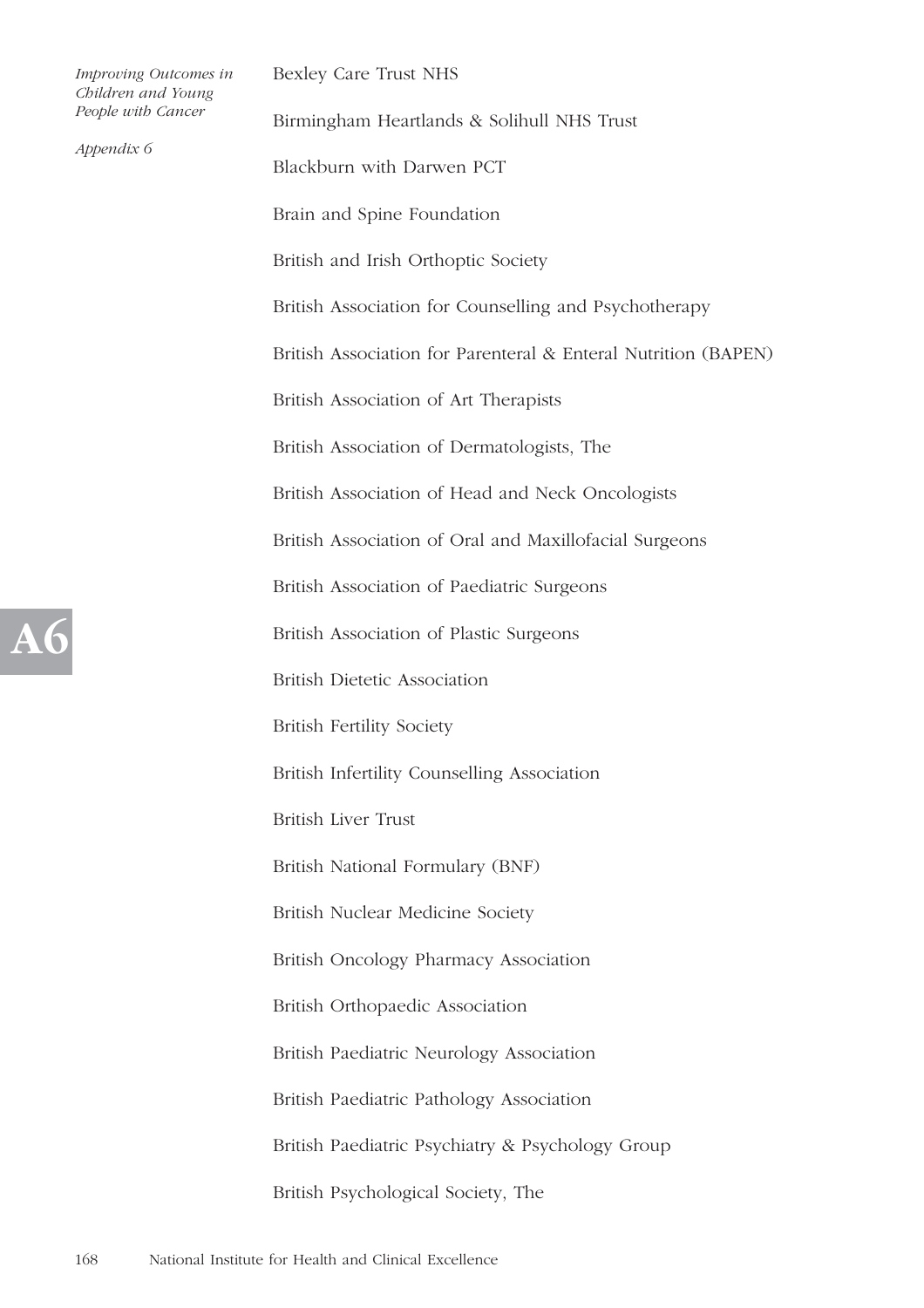| British Psychosocial Oncology Society                             |
|-------------------------------------------------------------------|
| British Society for Haematology                                   |
| British Society for Paediatric Endocrinology and Diabetes (BSPED) |
| British Society of Paediatric Radiology                           |
| British Thyroid Association                                       |
| Cancer and Leukaemia in Childhood (UK)                            |
| Cancer Black Care                                                 |
| Cancer Research UK                                                |
| Cancer Services Collaborative 'Improvement Partnership' (CSCIP)   |
| Cancer Services Co-ordinating Group                               |
| <b>Cancer Voices</b>                                              |
| CancerBACUP                                                       |
| <b>CEMACH</b>                                                     |
| Cephalon UK Ltd                                                   |
| Changing Faces                                                    |
| Chartered Society of Physiotherapy                                |
| Children's and Adolescent Cancer Partnership (CACP)               |
| Christian Lewis Trust - Cancer Care for Children                  |
| Chugai Pharma UK Ltd                                              |
| Clatterbridge Centre for Oncology NHS Trust                       |
| College of Occupational Therapists                                |
| Community Psychiatric Nurses' Association                         |
| ConvaTec                                                          |
| Department for Education and Skills                               |
| Department of Health                                              |

*Appendix 6*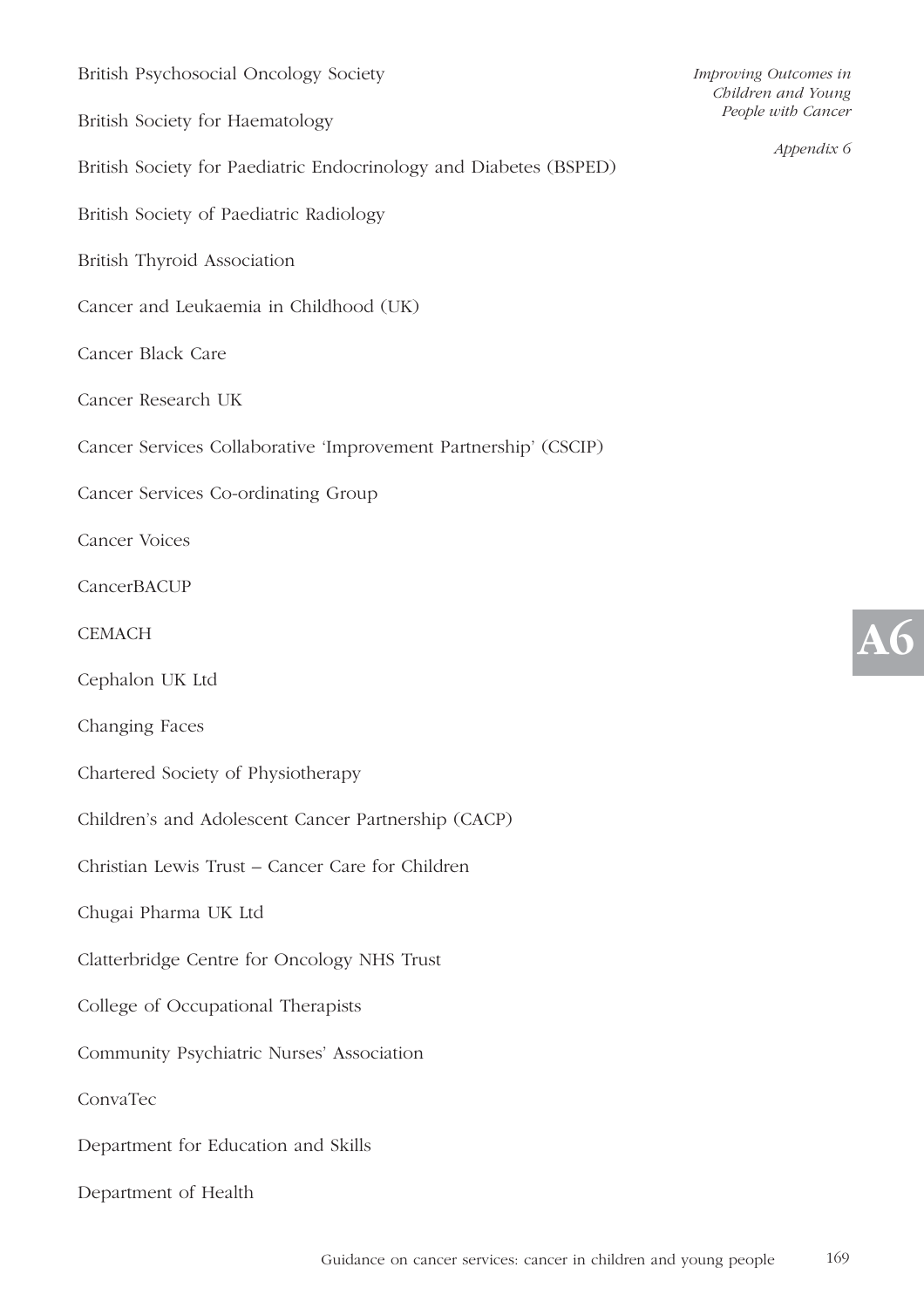| Improving Outcomes in<br>Children and Young | Eisai Limited                    |                                                            |
|---------------------------------------------|----------------------------------|------------------------------------------------------------|
|                                             | People with Cancer<br>Appendix 6 | Eli Lilly and Company Ltd                                  |
|                                             |                                  | Faculty of Dental Surgery                                  |
|                                             |                                  | Faculty of Public Health                                   |
|                                             |                                  | General Medical Council                                    |
|                                             |                                  | Gloucestershire Hospitals NHS Trust                        |
|                                             |                                  | Gorlin Syndrome Group                                      |
|                                             |                                  | Great Ormond Street Hospital for Children NHS Trust        |
|                                             |                                  | Healthcare Commission                                      |
|                                             |                                  | Help Adolescents with Cancer                               |
|                                             |                                  | Help the Hospices                                          |
|                                             |                                  | Hertfordshire Partnership NHS Trust                        |
| <b>A6</b>                                   |                                  | Institute of Physics and Engineering in Medicine           |
|                                             |                                  | Joint Committee on Palliative Medicine                     |
|                                             |                                  | King's College Hospital NHS Trust                          |
|                                             |                                  | Leeds Teaching Hospitals NHS Trust                         |
|                                             |                                  | Let's Face It                                              |
|                                             |                                  | Leukaemia Research Fund                                    |
|                                             |                                  | Lymphoma Association                                       |
|                                             |                                  | Macmillan Cancer Relief                                    |
|                                             |                                  | Medicines and Healthcare Products Regulatory Agency (MHRA) |
|                                             |                                  | Merck Pharmaceuticals                                      |
|                                             |                                  | Move4Health                                                |
|                                             |                                  | National Alliance of Childhood Cancer Parent Organisations |
|                                             |                                  | National Cancer Alliance                                   |
|                                             |                                  |                                                            |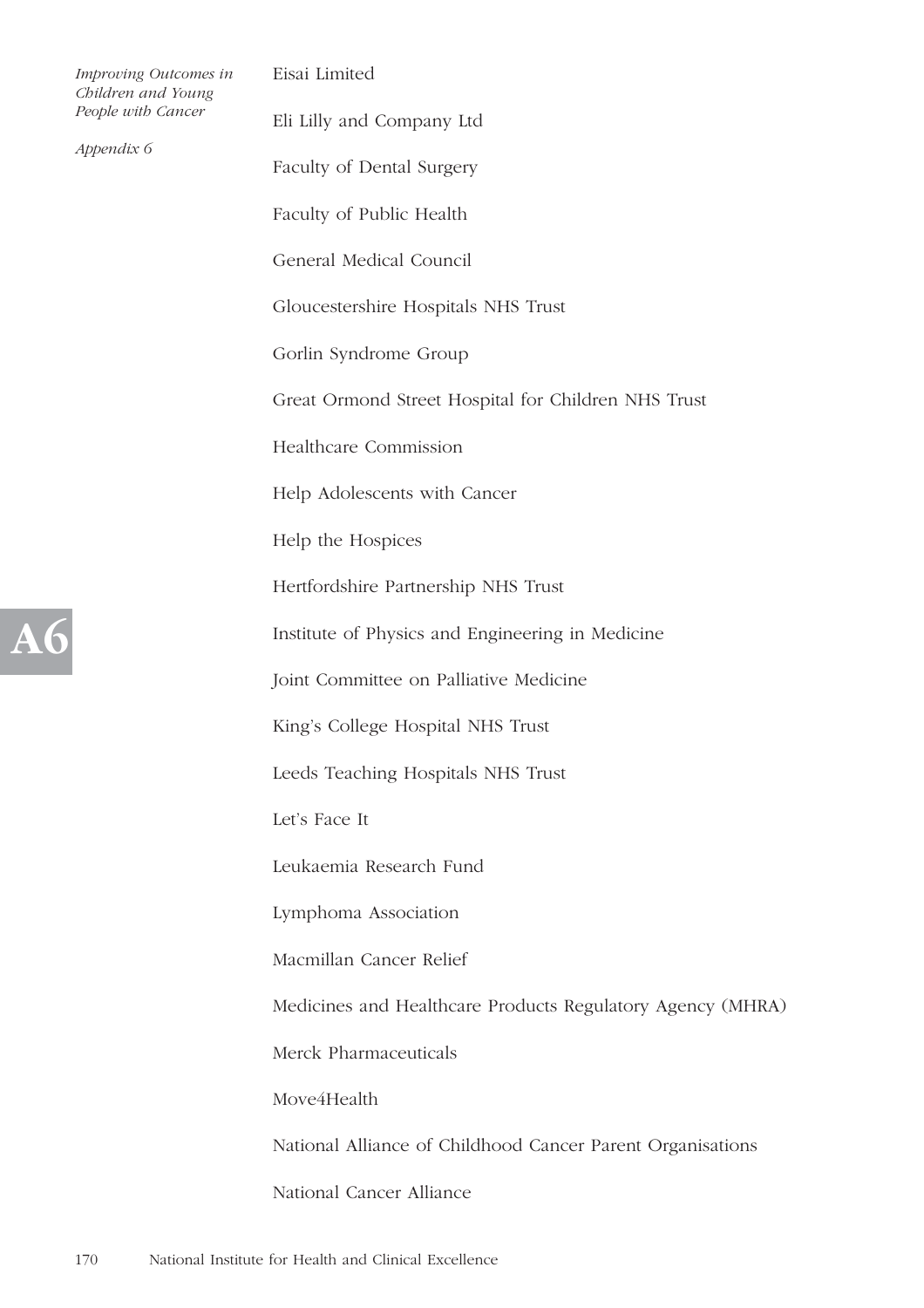#### National Cancer Network Clinical Directors Group

National Cancer Research Institute (NCRI) Clinical Studies Group and National Cancer Research Network (NCRN)

National Council for Disabled People, Black, Minority and Ethnic Community (Equalities)

National Council for Palliative Care

- National Patient Safety Agency
- National Public Health Service Wales
- National Youth Advocacy Service
- Neonatal & Paediatric Pharmacists Group (NPPG)
- NHS Modernisation Agency, The
- NHS Quality Improvement Scotland
- Novartis Consumer Health (Novartis Medical Nutrition)
- Novartis Pharmaceuticals UK Ltd
- Ortho Biotech
- Pfizer Limited
- Plymouth Hospitals NHS Trust
- Princess Alexandra Hospital NHS Trust
- Queen Mary's NHS Trust
- Richmond & Twickenham PCT
- Rotherham Primary Care Trust
- Royal College of Anaesthetists
- Royal College of General Practitioners
- Royal College of General Practitioners Wales
- Royal College of Nursing (RCN)
- Royal College of Ophthalmologists

*Improving Outcomes in Children and Young People with Cancer* 

*Appendix 6*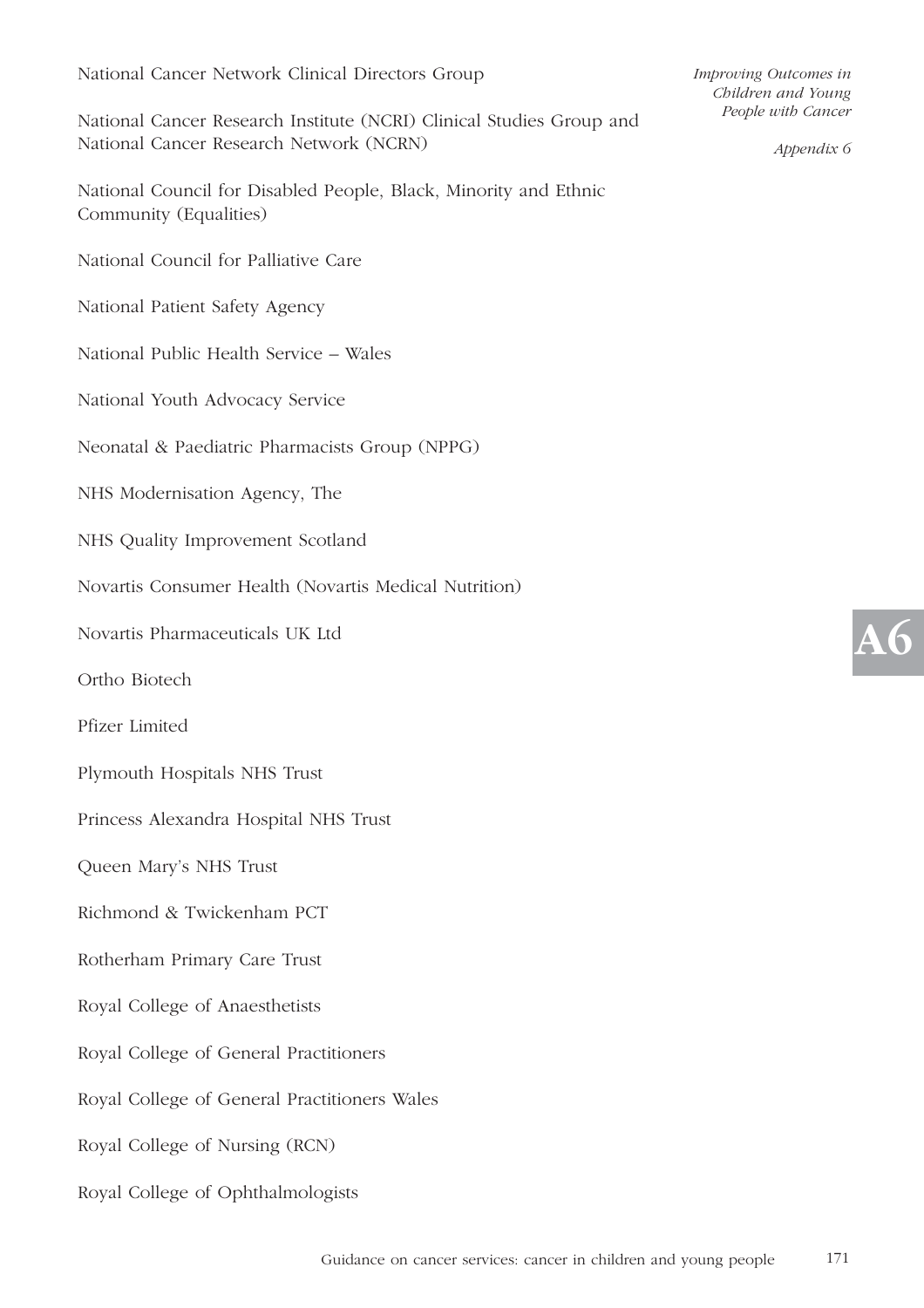|  | Improving Outcomes in<br>Children and Young<br>People with Cancer | Royal College of Ophthalmologists - 2nd Contact (Child and<br>Adolescent Cancer) |
|--|-------------------------------------------------------------------|----------------------------------------------------------------------------------|
|  | Appendix 6                                                        | Royal College of Paediatrics and Child Health                                    |
|  |                                                                   | Royal College of Pathologists                                                    |
|  |                                                                   | Royal College of Physicians of London                                            |
|  |                                                                   | Royal College of Psychiatrists                                                   |
|  |                                                                   | Royal College of Radiologists                                                    |
|  |                                                                   | Royal College of Speech and Language Therapists                                  |
|  |                                                                   | Royal College of Surgeons of England                                             |
|  |                                                                   | Royal College Patient Liaison Groups                                             |
|  |                                                                   | Royal Liverpool Children's NHS Trust                                             |
|  |                                                                   | Royal National Orthopaedic Hospital NHS Trust                                    |
|  |                                                                   | Samantha Dickson Research Trust, The                                             |
|  |                                                                   | Sargent Cancer Care for Children                                                 |
|  |                                                                   | Scottish Intercollegiate Guidelines Network (SIGN)                               |
|  |                                                                   | Serono Pharmaceuticals Ltd                                                       |
|  |                                                                   | Sheffield Children's NHS Trust                                                   |
|  |                                                                   | Social Care Institute for Excellence (SCIE)                                      |
|  |                                                                   | Society and College of Radiographers                                             |
|  |                                                                   | Society for Endocrinology                                                        |
|  |                                                                   | Society of British Neurological Surgeons                                         |
|  |                                                                   | South & Central Huddersfield PCTs                                                |
|  |                                                                   | Specialist Child and Adolescent Mental Health Service                            |
|  |                                                                   | Tameside and Glossop Acute Services NHS Trust                                    |
|  |                                                                   | Taunton and Somerset NHS Trust                                                   |
|  |                                                                   |                                                                                  |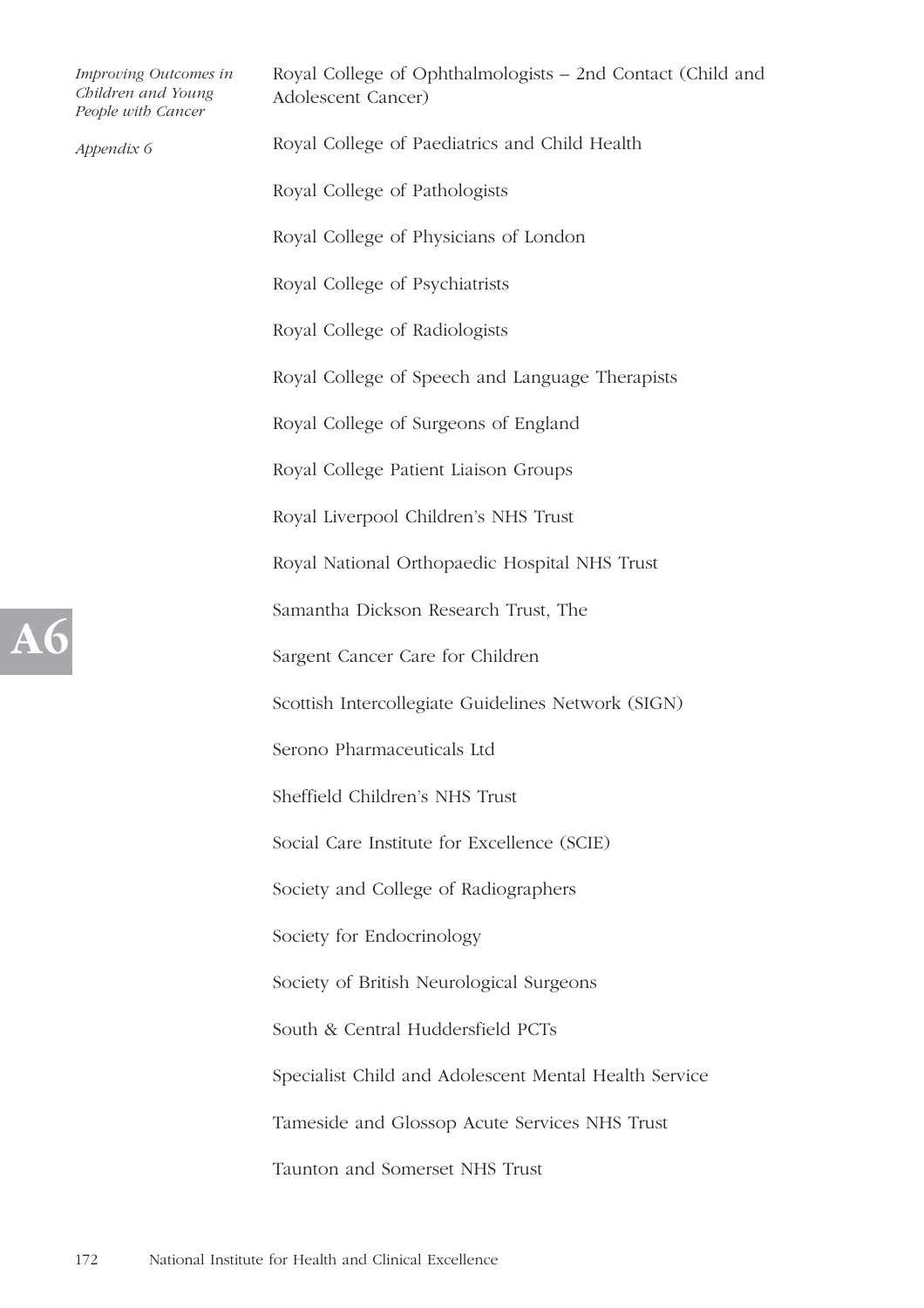| Teenage Cancer Trust, The |  |  |  |
|---------------------------|--|--|--|
|---------------------------|--|--|--|

Teenager Cancer Trust Multidisciplinary Forum

Thames Valley Strategic Health Authority

- The Association for Family Therapy
- The Leukaemia Society UK
- The Medway NHS Trust
- The Royal Society of Medicine
- The Royal West Sussex Trust
- UK Association of Cancer Registries
- UK Brain Tumour Society
- UK Childhood Leukaemia Working Party
- UK Children's Cancer Study Group
- UK Pain Society
- University College London Hospitals NHS Trust
- Welsh Assembly Government (formerly National Assembly for Wales)

Wessex Cancer Trust

Wyre Forest Primary Care Trust

Young Minds

*Improving Outcomes in Children and Young People with Cancer* 

*Appendix 6*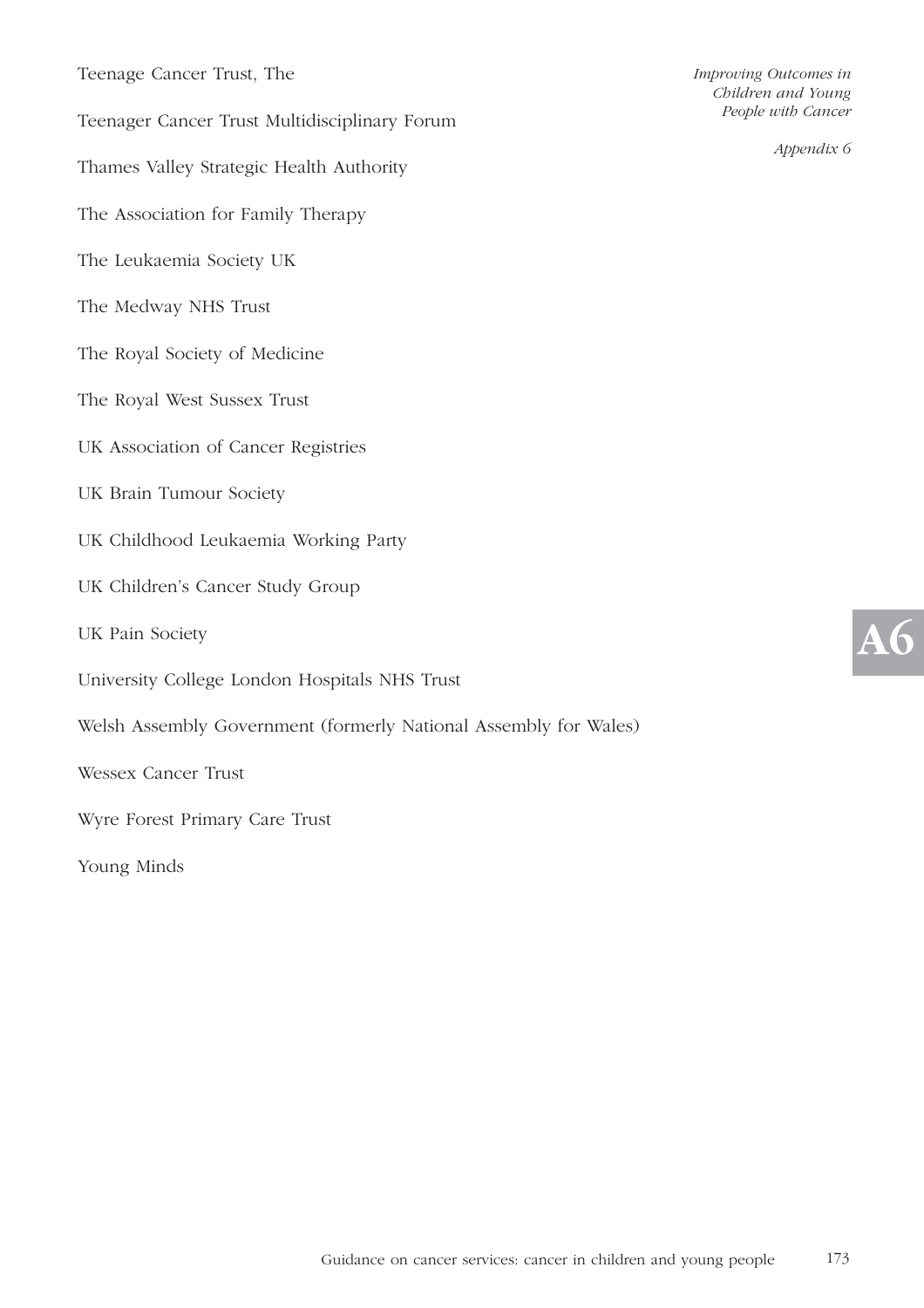### Appendix 6.3

*Improving Outcomes in Children and Young People with Cancer* 

*Appendix 6*

## Researchers carrying out literature reviews and complementary work

| <b>Overall Co-ordinators</b><br>Dr Fergus Macbeth | National Collaborating Centre for Cancer,<br>Cardiff                                                                           |
|---------------------------------------------------|--------------------------------------------------------------------------------------------------------------------------------|
| Dr Andrew Champion                                | National Collaborating Centre for Cancer,<br>Cardiff                                                                           |
| <b>Project Managers</b>                           |                                                                                                                                |
| Dr Andrew Morton                                  | National Collaborating Centre for Cancer,<br>Cardiff                                                                           |
| Angela Bennett                                    | National Collaborating Centre for Cancer,<br>Cardiff                                                                           |
| <b>Senior Researcher</b>                          |                                                                                                                                |
| Dr Mary Webb                                      | National Collaborating Centre for Cancer,<br>Cardiff                                                                           |
| <b>Information Specialists</b>                    |                                                                                                                                |
| Stephanie Arnold                                  | National Collaborating Centre for Cancer,<br>Cardiff                                                                           |
| Karen Field                                       | National Collaborating Centre for Cancer,<br>Cardiff                                                                           |
| <b>Health Economists</b>                          |                                                                                                                                |
| Dr Dyfrig Hughes                                  | Director, Centre for the Economics of<br>Health, Institute of Medical and Social Care<br>Research, University of Wales, Bangor |
| Dr Rhiannon Tudor<br>Edwards                      | Director, Centre for the Economics of<br>Health, Institute of Medical and Social Care<br>Research, University of Wales, Bangor |

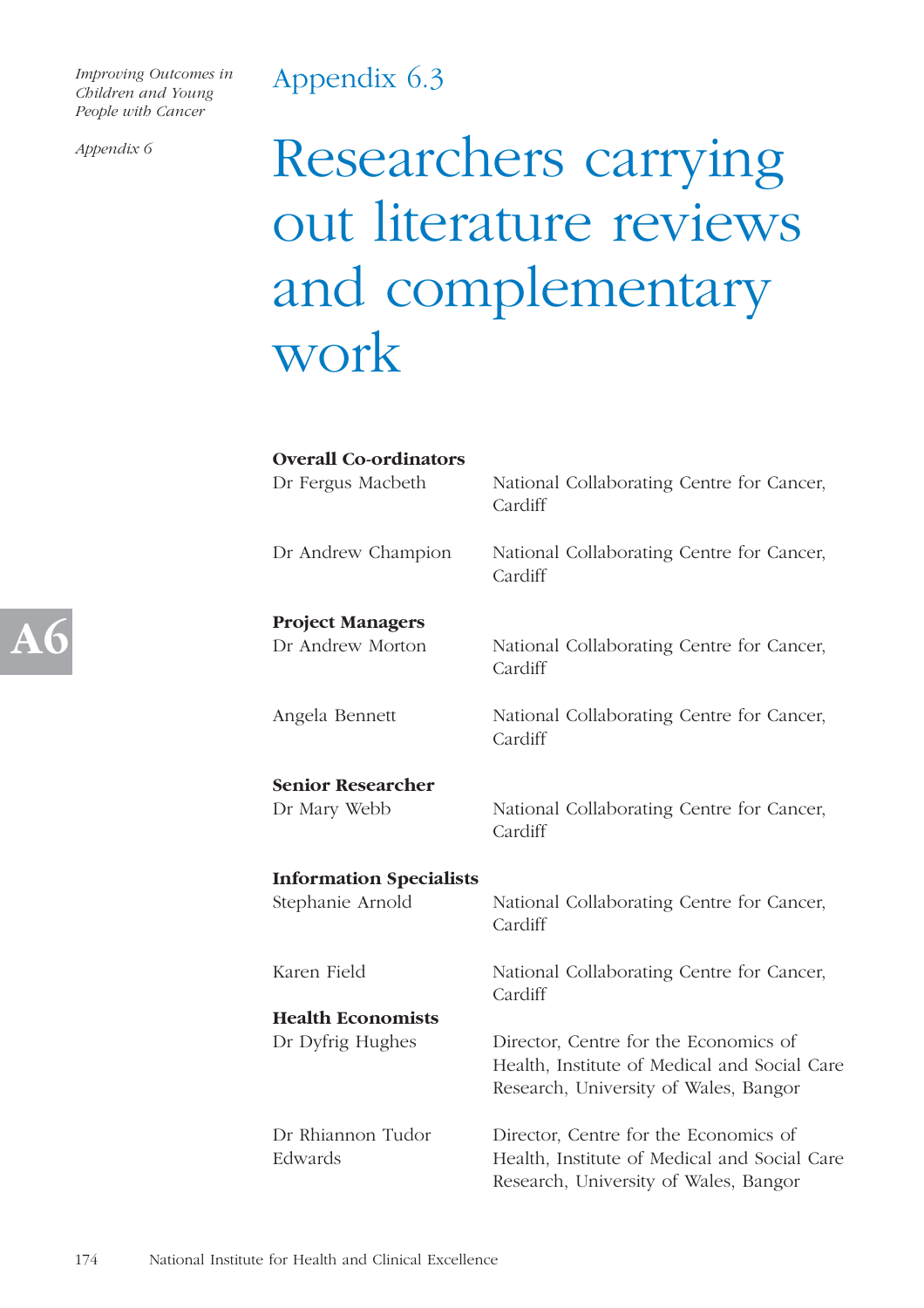| Pat Linck                                    | Research Officer, Centre for the Economics<br>of Health, Institute of Medical and Social<br>Care Research, University of Wales, Bangor | Improving Outcomes in<br>Children and Young<br>People with Cancer |
|----------------------------------------------|----------------------------------------------------------------------------------------------------------------------------------------|-------------------------------------------------------------------|
| Bronwyn Tunnage                              | Research Fellow, Centre for the Economics<br>of Health, Institute of Medical and Social<br>Care Research, University of Wales, Bangor  | Appendix 6                                                        |
| <b>Needs Assessment</b><br>Dr Siân Griffiths | Specialist Registrar, National Public Health<br>Service for Wales                                                                      |                                                                   |
| Dr David Fone                                | Clinical Senior Lecturer/ Honorary<br>Consultant, National Public Health Service<br>for Wales                                          |                                                                   |
| Dr Quentin Sandifer                          | Director of Health Improvement, Kent and<br>Medway Strategic Health Authority                                                          |                                                                   |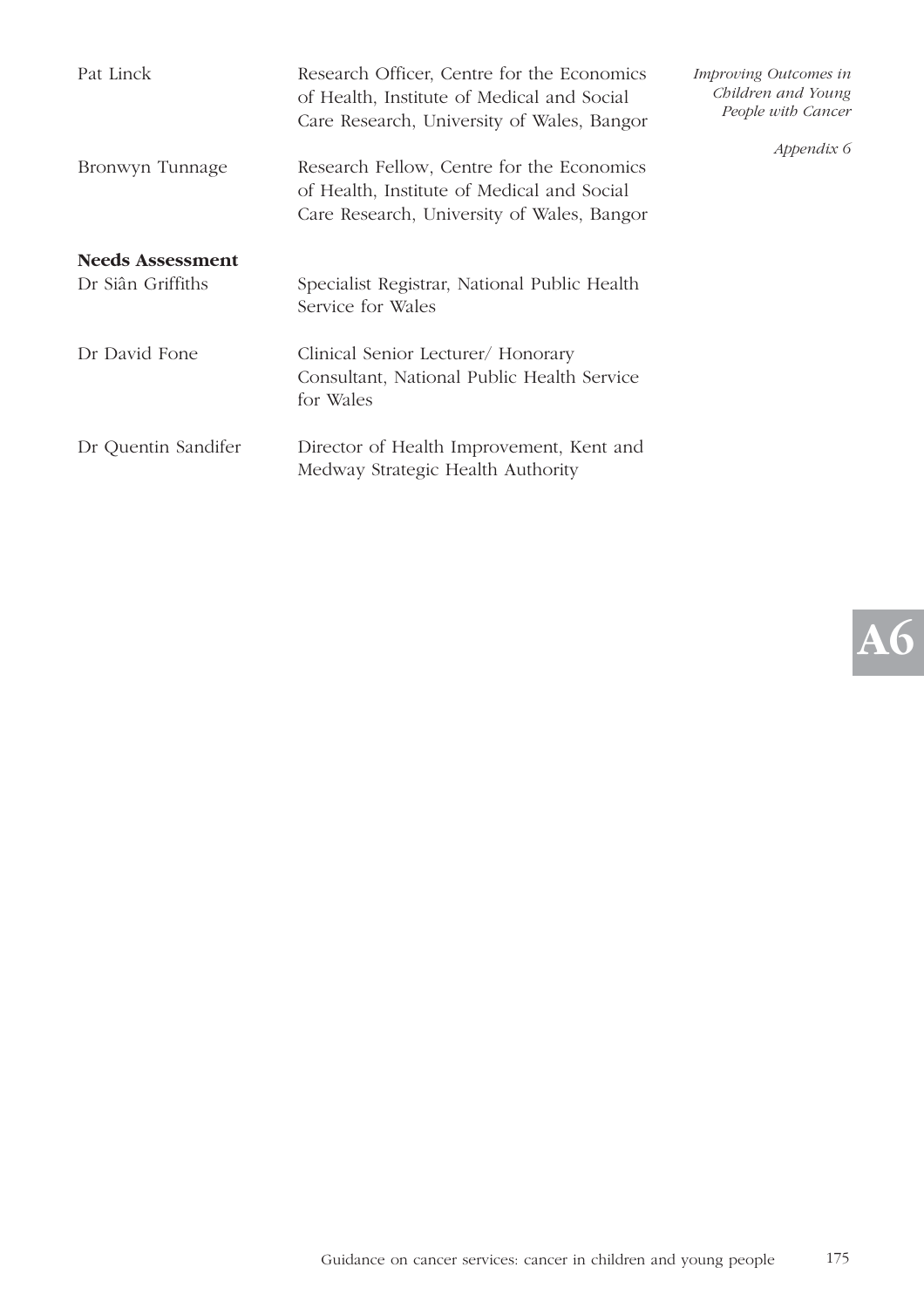### Appendix 6.4

*Improving Outcomes in Children and Young People with Cancer* 

*Appendix 6*

## Expert advisors to the Guidance Development Group

| Dr Deborah Christie    | Consultant Clinical Psychologist, University<br>College London and Middlesex Hospitals,<br>London            |  |
|------------------------|--------------------------------------------------------------------------------------------------------------|--|
| Professor Monty Duggal | Consultant in Paediatric Dentistry,<br>University of Leeds                                                   |  |
| Dr Richard Hain        | Senior Lecturer in Paediatric Palliative<br>Medicine, University Hospital of Wales,<br>Cardiff               |  |
| Miss Tasneem Khalid    | Principal Pharmacist,<br>Haematology/Oncology Services, Royal<br>Manchester Children's Hospital              |  |
| Mr James Leggate       | Consultant Neurosurgeon, Salford Royal<br>Hospitals                                                          |  |
| Dr Kieran McHugh       | Consultant Paediatric Radiologist, Great<br>Ormond Street Hospital, London                                   |  |
| Denise McLellan        | Director of Performance and Governance,<br>Heart of Birmingham Teaching Primary<br>Care Trust                |  |
| Geraldine Mynors       | Head of Projects, Royal Pharmaceutical<br>Society, UK                                                        |  |
| Dr Neil Sebire         | Consultant Paediatric Pathologist, Great<br>Ormond Street Hospital for Sick Children                         |  |
| Dr Helen Spoudeas      | Consultant in Paediatric<br>Neuroendocrinology, University College<br>London Hospitals & Great Ormond Street |  |

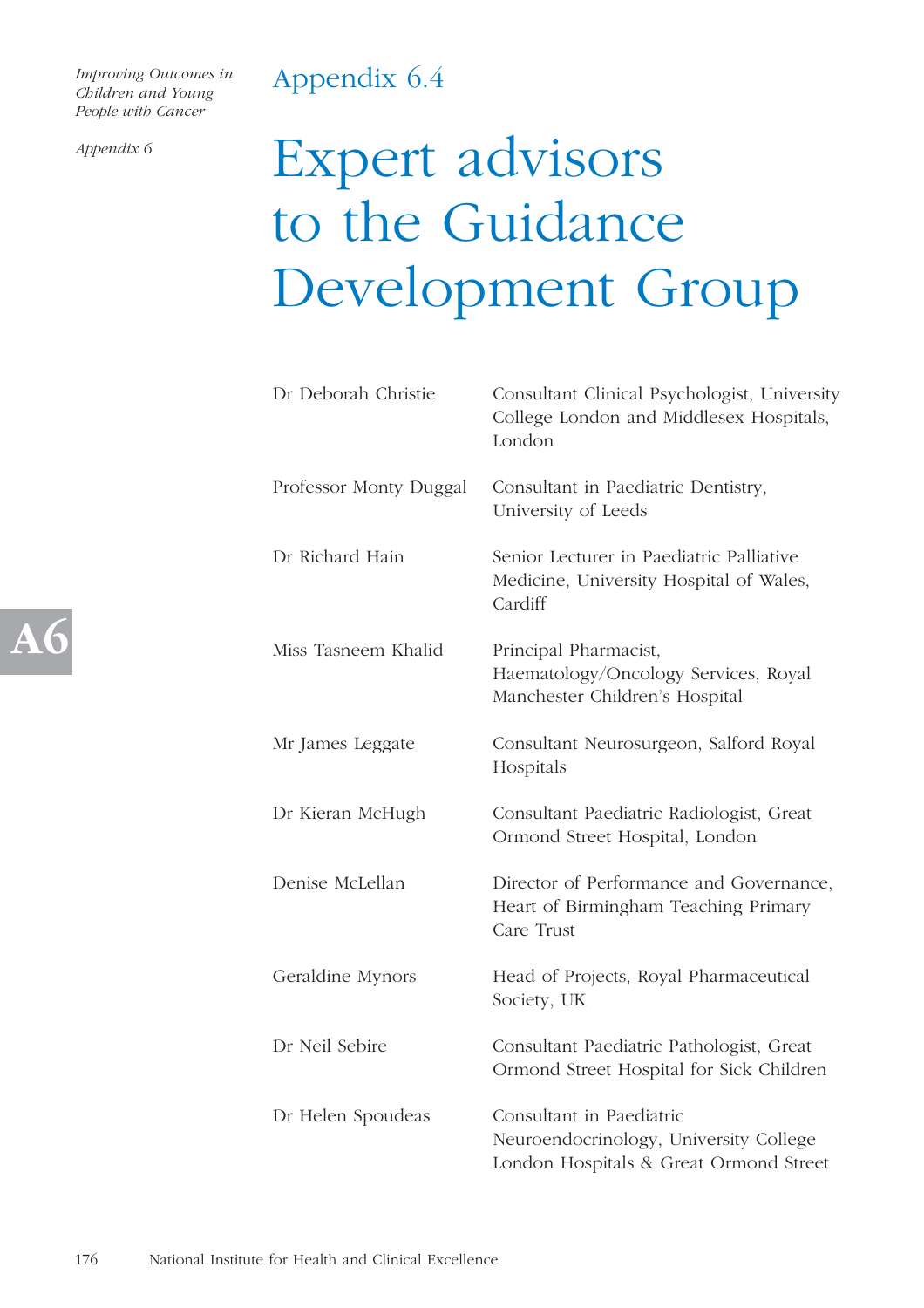| Dr Monica Stokes    | Consultant Paediatric Anaesthetist,<br>Birmingham Children's Hospital            | Improving Outcomes in<br>Children and Young<br>People with Cancer |
|---------------------|----------------------------------------------------------------------------------|-------------------------------------------------------------------|
| Geoff Thaxter       | Director of Services, CLIC/Sargent Cancer<br>Care for Children                   | Appendix 6                                                        |
| Dr Paul Veys        | Director of BMT, Great Ormond Street<br>Hospital, London                         |                                                                   |
| Dr W Hamish Wallace | Consultant Paediatric Oncologist, Royal<br>Hospital for Sick Children, Edinburgh |                                                                   |
| Evelyn Ward         | Paediatric Oncology Dietitian, St James's<br>University Hospital, Leeds          |                                                                   |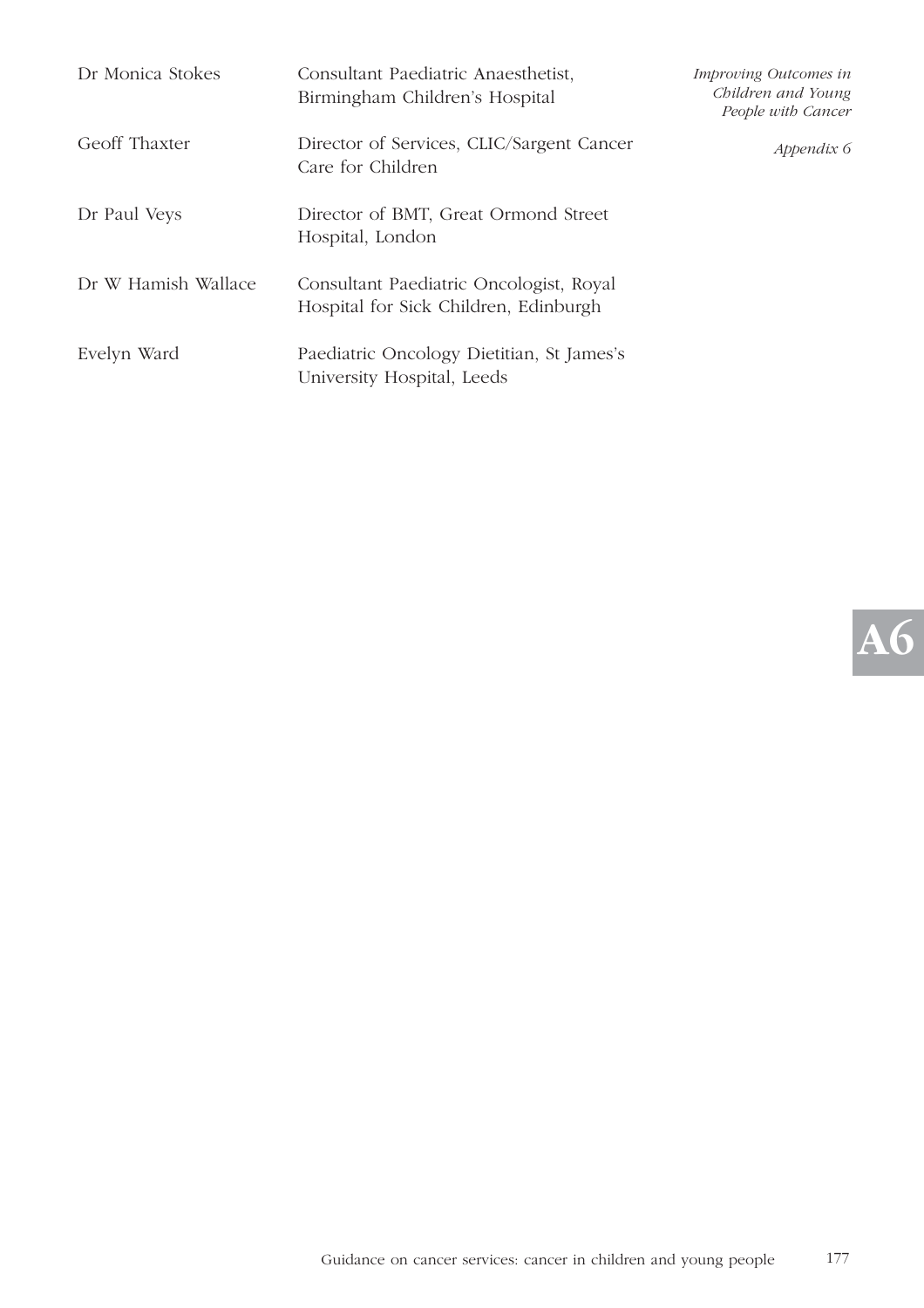# Appendix 6.5

*Improving Outcomes in Children and Young People with Cancer* 

*Appendix 6*

**A6**

# Reports<sup>‡</sup> commissioned to assist with guidance development

| Organisation                                           | <b>Report title</b>                                                                                                                              |
|--------------------------------------------------------|--------------------------------------------------------------------------------------------------------------------------------------------------|
| Teenage Cancer Trust                                   | Analysis of Teenage Cancer Patient<br>Questionnaire Responses                                                                                    |
|                                                        | Author: Teenage Cancer Trust<br>Conference, 2004                                                                                                 |
| National Children's Bureau                             | Consultation with Children with<br>Cancer, Their Siblings and Parents                                                                            |
|                                                        | Authors: Jessica Datta, Claire Lanyon,<br>Lucy Read, Emma Sawyer, Janine<br>Shaw, Ben Street                                                     |
| Children's and Adolescent<br>Cancer Partnership (CACP) | Results of Questionnaire Distributed<br>to Paediatric Oncology and Teenage<br>Cancer Treatment Centres in the<br>United Kingdom in November 2003 |

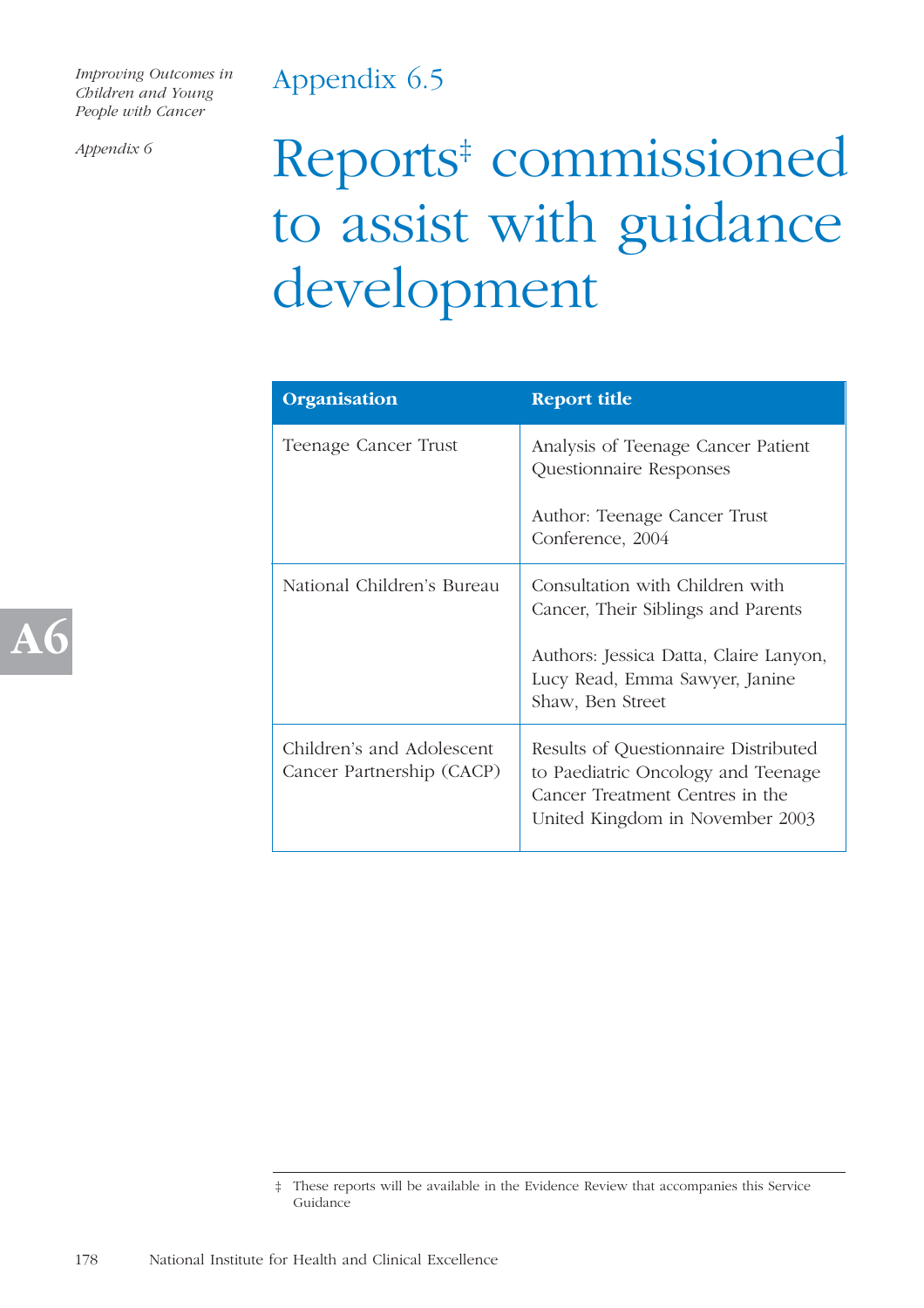# Appendix 6.6

*Improving Outcomes in Children and Young People with Cancer* 

*Appendix 6*

# Members of the Guideline Review Panel

John Hyslop

# **Members**

Mark Emberton

Graham Archard

Stephen Karp

Jane Cowl

**A6**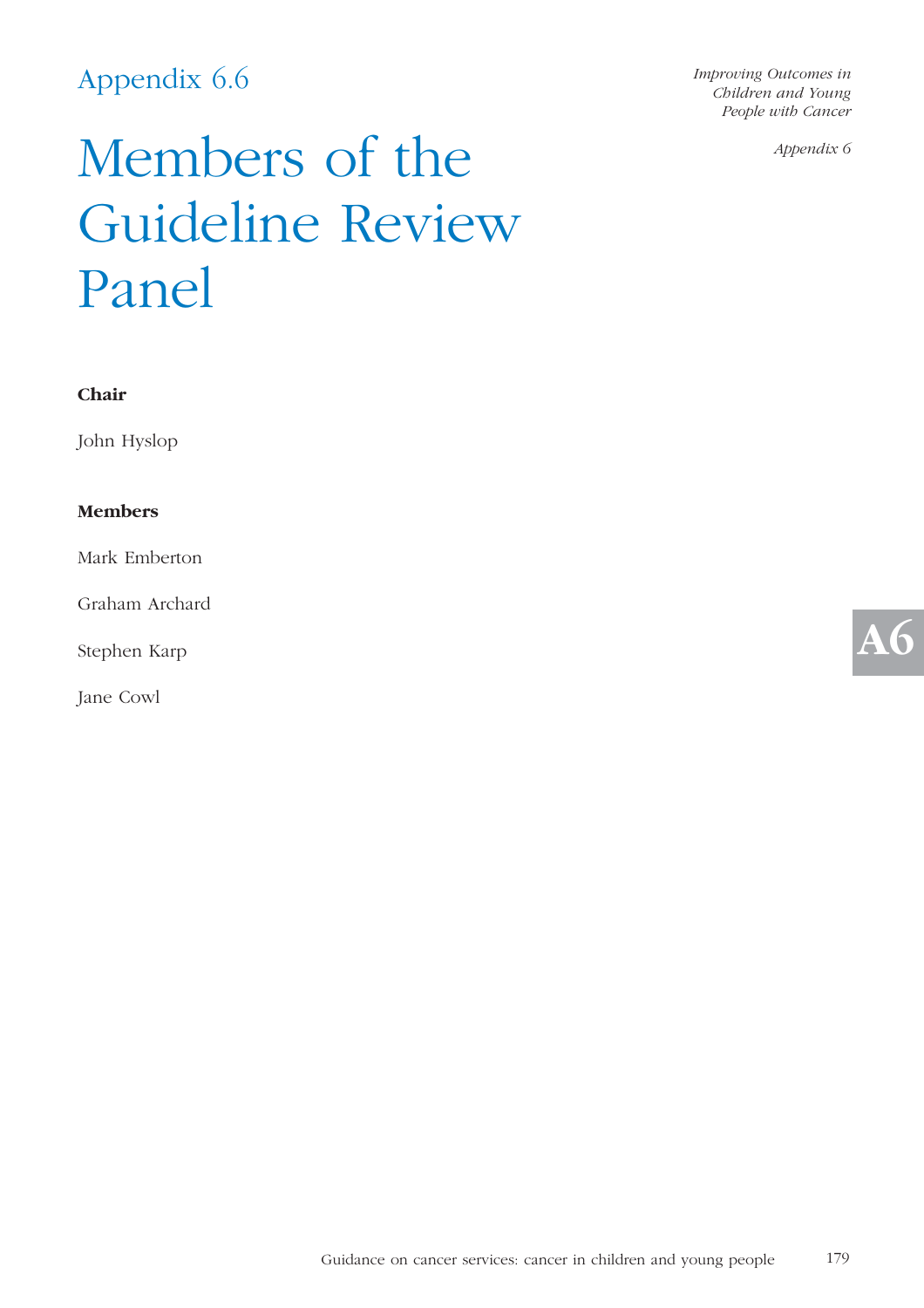# Appendix 7

# Glossary of terms

# **Allied health professional (AHP)**

One of the following group of healthcare workers: physiotherapists, occupational therapists, art therapists, chiropodists/podiatrists, dietitians, drama therapists, music therapists, orthoptists, paramedics, prosthetists/orthotists, radiographers, speech and language therapists.

# **Anatomical site specialisation**

The way in which doctors specialise in the care of patients with tumours in different parts of the body.

# **Anthracycline**

One of a particular group of antibiotic anti-cancer drugs.

**Antiemetic** A drug that prevents or reduces nausea and vomiting.

**Antifungal** A drug that treats infections caused by fungi.

**Aseptic** Free from infection or septic material, sterile.

# **Biopsy**

Removal of a sample of tissue or cells from the body to assist in diagnosis of a disease.

# **Bone marrow**

The soft inner part of the bone. Bone marrow produces the stem cells, which develop into the three different types of blood cells: red blood cells, white blood cells and platelets.

# **Bone marrow transplantation**

A procedure to replace bone marrow that has been destroyed by high dose therapy. There are two types of transplant: allogeneic, where healthy bone marrow is taken from a donor who has a similar tissue type to the patient, and autologous, where the patient's own bone marrow is used.

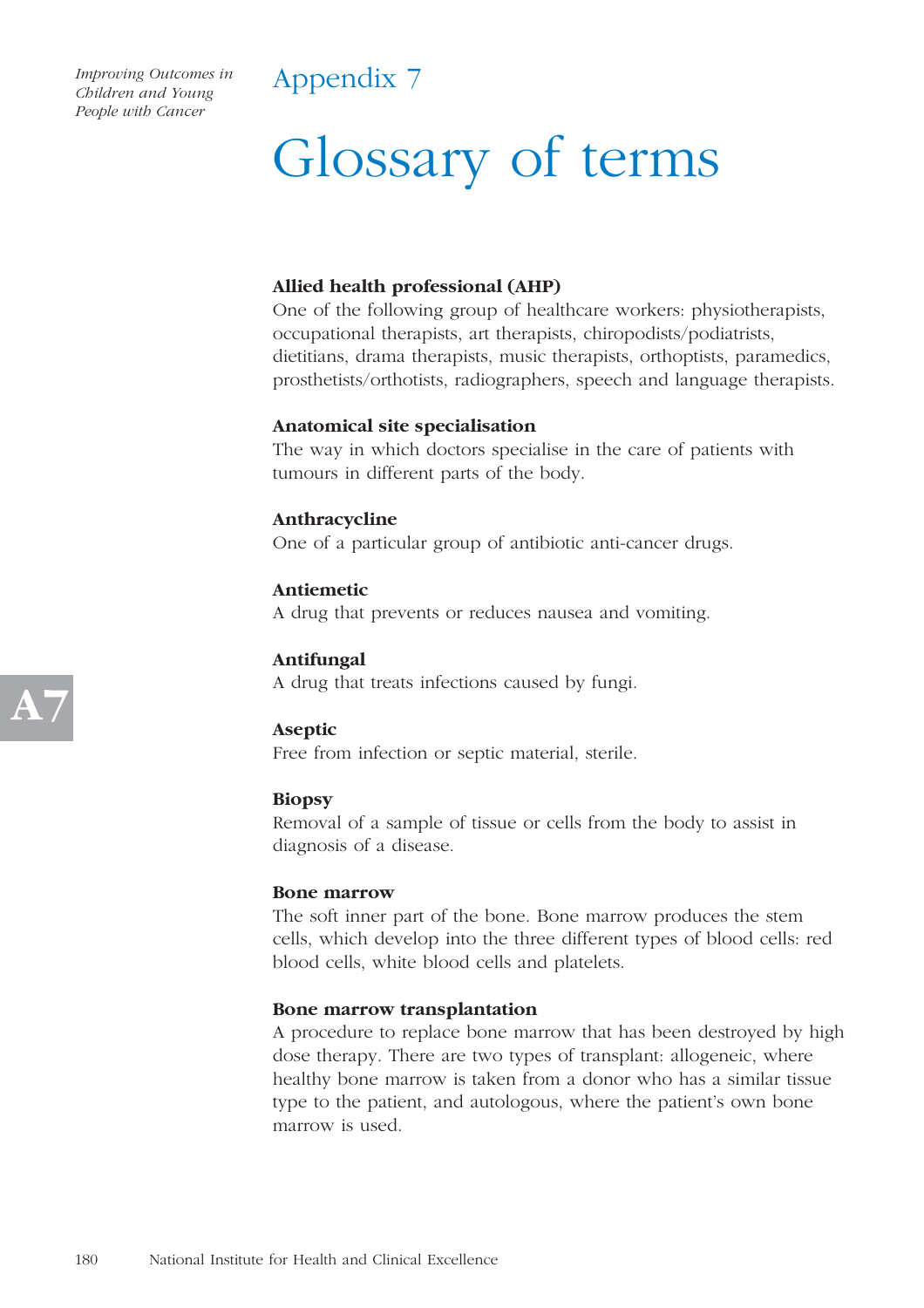# **Brachytherapy**

Radiotherapy delivered by a temporary or permanent implant of radioactive material into a tissue or organ.

### **Cancer Networks**

The organisational model for cancer services to implement the NHS Cancer Plan, bringing together health service commissioners and providers, the voluntary sector and local authorities. There are currently 34 Cancer Networks in England covering a population of between 600,000 and 3 million (two-thirds serve a population of between 1 million and 2 million people).

#### **Carcinoma**

Cancer of the epithelial tissue that covers all the body organs and lines all the body cavities. Most cancers are carcinomas.

#### **Central nervous system**

The portion of the nervous system comprising the brain and spinal cord.

# **Central venous catheter/central line**

A long thin plastic tube that is inserted through the skin into a vein in the arm or neck and through which blood tests can be taken and intravenous chemotherapy and blood transfusions can be given. Once in place it can remain in the vein for many months.

# **Cerebrospinal fluid**

The fluid that flows around the brain and the spinal cord.

#### **Chemotherapy**

The use of drugs that kill cancer cells, or prevent or slow their growth.

#### **Clinical oncologist**

A doctor who specialises in the treatment of cancer patients, particularly through the use of radiotherapy, but who may also use chemotherapy.

#### **Clinical oncology**

The specialist treatment of cancer patients, particularly through the use of radiotherapy, but which may also use chemotherapy.

#### **Cohort studies**

Research studies in which groups of patients with a particular condition or specific characteristic are compared with matched groups who do not have it.

# **Computed tomography**

An X-ray imaging technique.

*Improving Outcomes in Children and Young People with Cancer*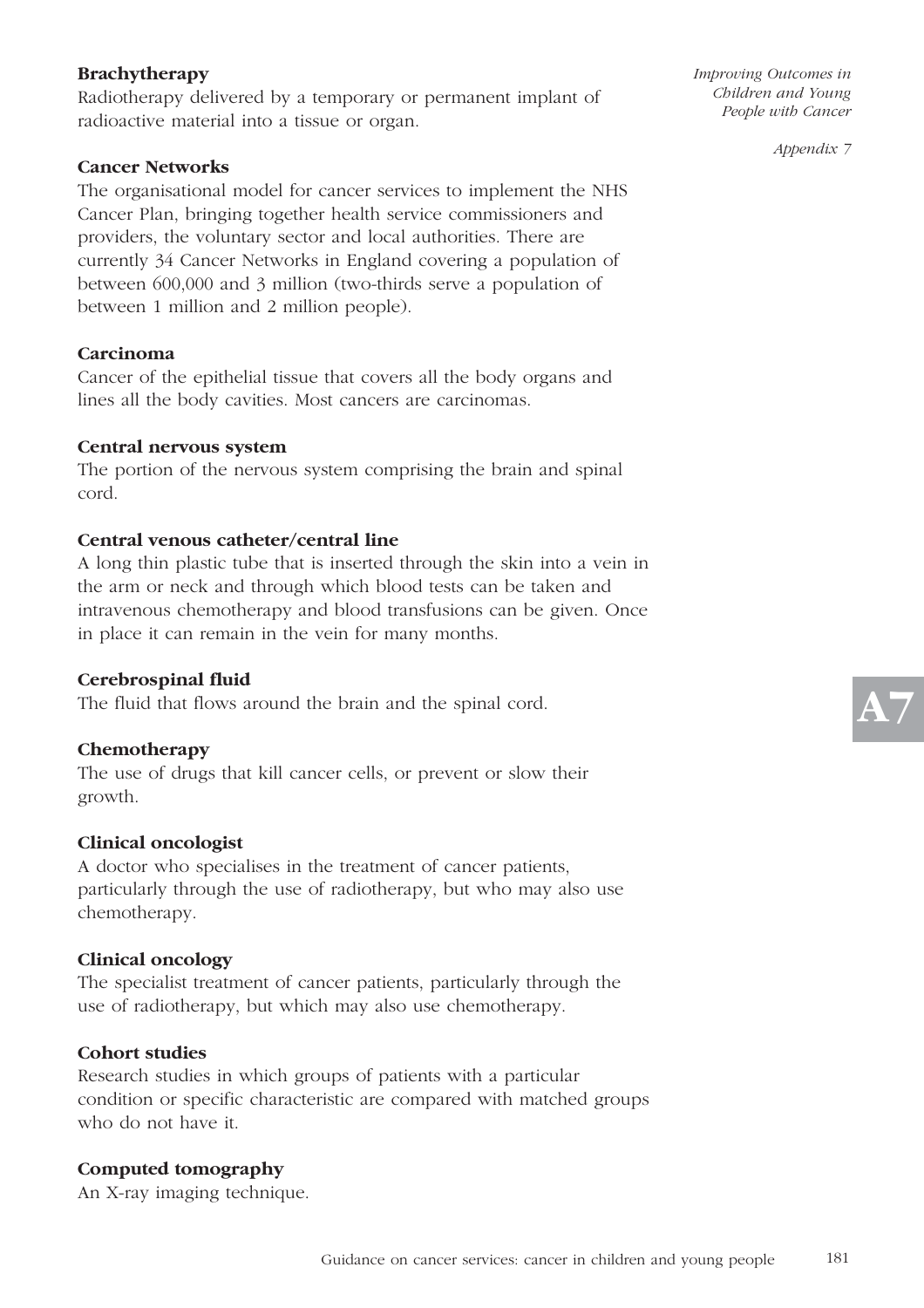*Appendix 7*

#### **Concordance**

A new way of defining the process of successful prescribing and taking medicines, based on a partnership between doctors and patients (see www.medicines-partnership.org).

#### **Cytogenetics**

The study of chromosomes and chromosomal abnormalities.

#### **Cytotoxic**

Toxic to cells. This term is used to describe drugs that kill cancer cells or slow their growth.

#### **Diagnostic imaging**

Visualising body structures to help identify a disease or condition, by using X-ray, ultrasound, radioisotopes or magnetic resonance.

#### **Diagnostic radiographer**

Diagnostic radiographers are responsible for providing safe and accurate imaging examinations.

#### **Dietitian**

A specialist in the study of nutrition.

#### **Embryonal tissue**

Tissues formed during the development of an embryo.

# **Emetogenic**

Induces vomiting.

# **Endocrine**

Having to do with glandular tissues that secrete hormones directly into the bloodstream.

#### **Endocrinologist**

A doctor who specialises in treating diseases of the endocrine system.

# **Epidemiology**

The study of populations in order to determine the frequency and distribution of disease and measure risks.

#### **Epithelial cancers**

Cancers originating in epithelial tissue. This is a membrane-like tissue that lines internal and external surfaces of the body including organs, vessels and other small cavities. See also carcinoma.

#### **Ewing's sarcoma**

A type of bone cancer that usually forms in the middle (shaft) of large bones. It occurs most frequently in children and young adults.

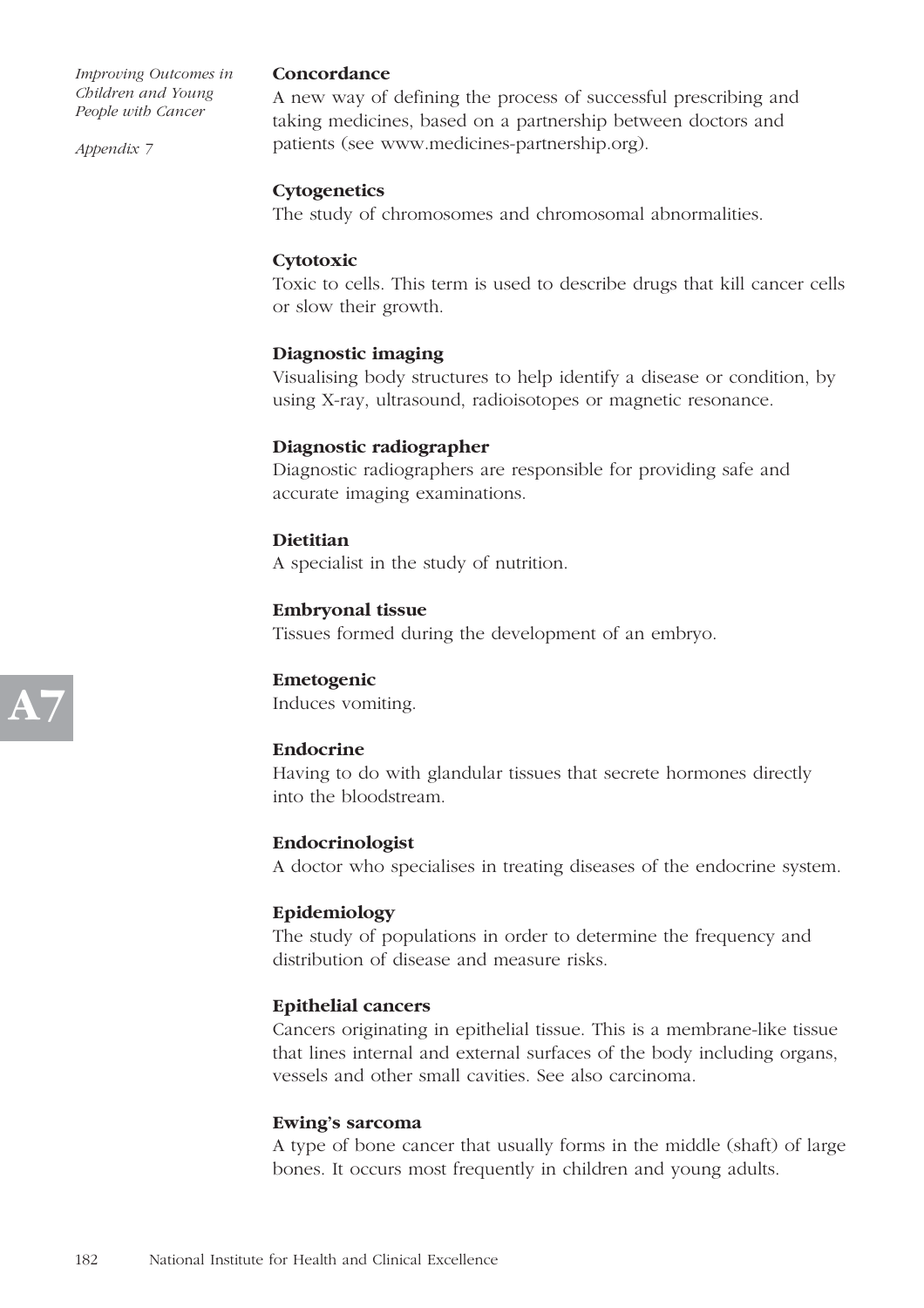# **Febrile**

Feverish.

# **Gastrostomy**

The surgical creation of an opening through the abdominal wall into the stomach in order to insert a tube through which liquid food can be given.

# **Genitourinary tract**

The system of organs concerned with the production and excretion of urine and with reproduction.

# **Germ cells**

The reproductive cells of the body. In men, the testicular cell that divides to produce the immature sperm cells; in women, the ovarian cell that divides to form the egg.

# **Glioma**

A cancer of the brain that begins in glial cells (cells that surround and support nerve cells).

# **Gonadal failure**

Failure of the gamete-producing gland: an ovary, testis or ovotestis.

# **Growth factor**

A substance made by the body that functions to regulate cell division and cell survival.

# **Haematologist**

A doctor who specialises in disorders of the blood and blood-forming tissues.

# **Haematology**

The branch of medicine concerned with the study and treatment of disorders of the blood and blood-forming tissues.

# **Haemopoietic progenitor transplant**

Taking stem cells (which can develop into new bone marrow cells) obtained from a sample of blood, bone marrow or umbilical cord blood, and injecting them into a patient.

# **Haemovigilance**

Monitoring the blood count of patients in case the cell counts drop very low.

# **Hepatic**

Referring to the liver.

*Improving Outcomes in Children and Young People with Cancer*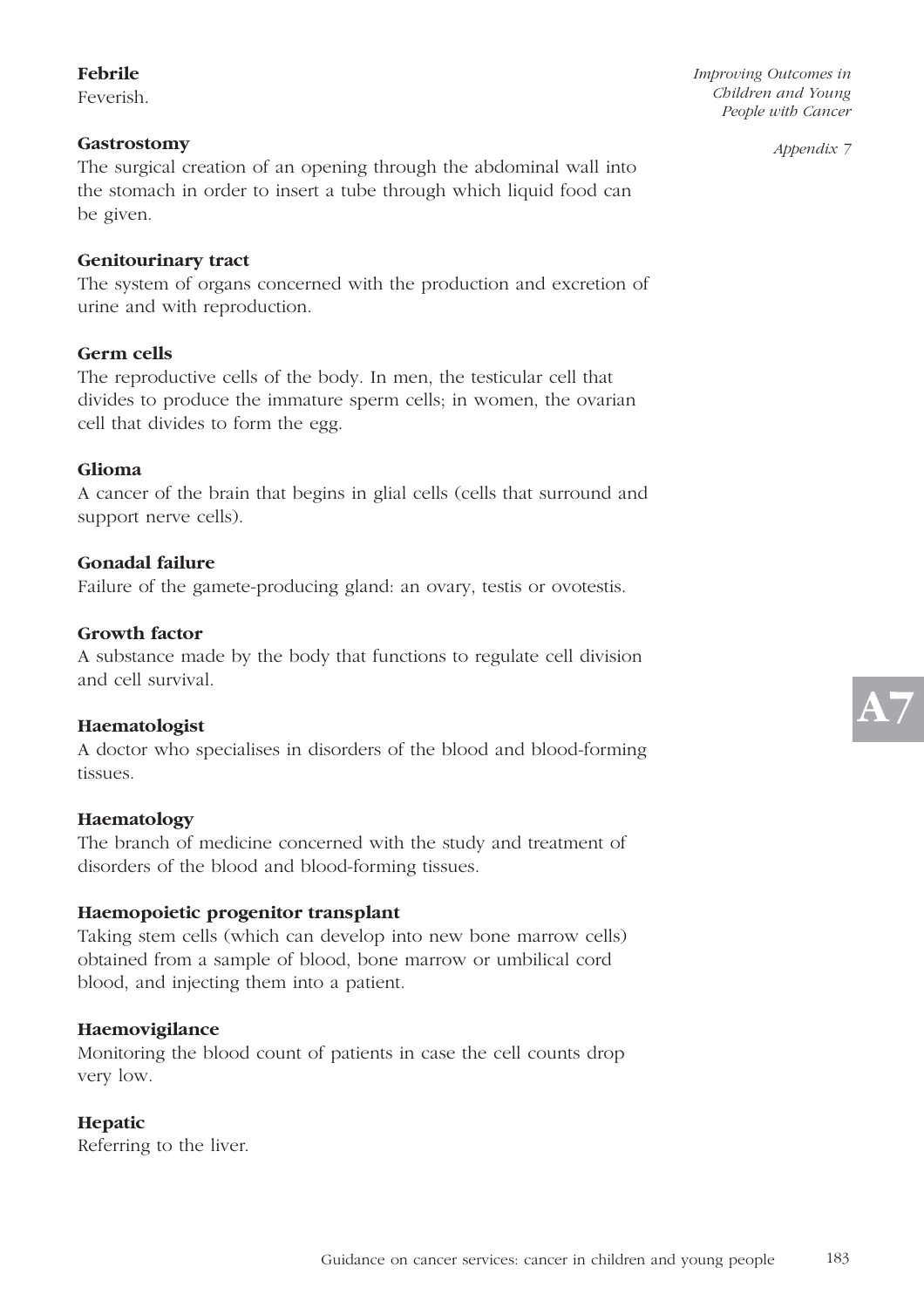*Appendix 7*

# **Heterogenous**

Derived from a different source or species.

#### **Histopathologist**

A person who specialises in the diagnosis of disease through study of the microscopic structure of tissue.

# **Histopathology**

The study of microscopic changes in diseased tissues.

# **Hodgkin's lymphoma**

A type of cancer in which the cells of the lymph tissue are produced in excess and result in the progressive, painless enlargement of lymph nodes, the spleen and general lymph tissue. A particular abnormal cell known as the Reed–Sternberg cell is found in Hodgkin's lymphoma.

# **Hypofractionated stereotactically guided retreatment**

Radiotherapy given with a few large doses aimed very precisely, from a large number of different angles.

# **Immunoglobulin**

A protein that acts as an antibody.

#### **Immunohistochemistry**

A technique that uses antibodies to show up specific proteins in tissues seen down a microscope.

# **Immunophenotype**

Pattern of specific proteins (antigens) present on the surface membrane of blood cells.

#### **Immunosuppression**

Suppression of the immune system.

#### **Immunotherapy**

Treatment by stimulating or restoring the body's own immune system.

# **Intracranial pressure**

Pressure that occurs within the cranium (skull).

#### **Intraoperative ultrasound**

A diagnostic technique that uses a portable ultrasound device to scan the body during surgery. The method enables surgeons to locate and identify tumours or other structures that may not be detected by computed tomography or other techniques.

# **Intrathecal**

Into the fluid around the spine.

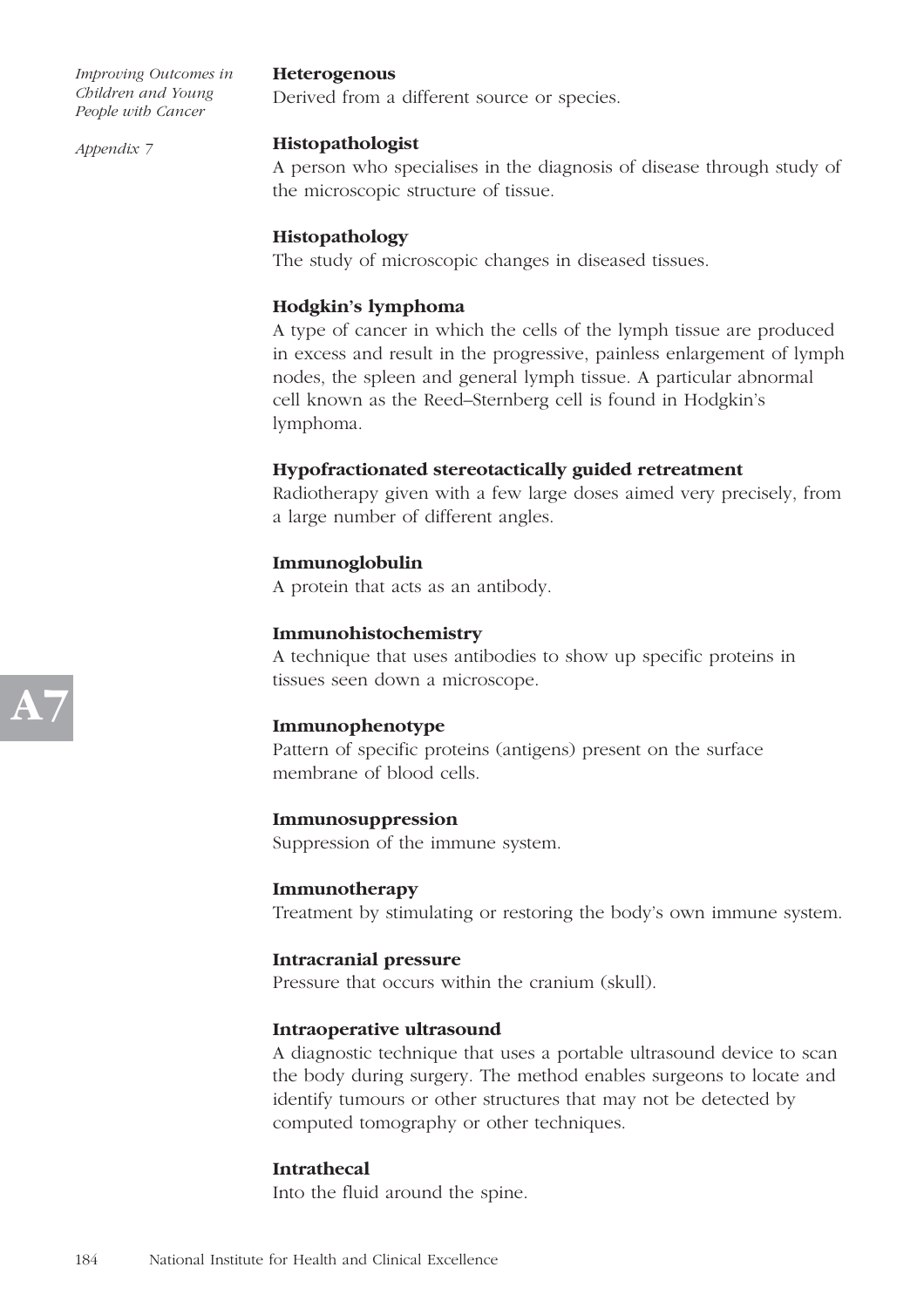#### **Intravenous**

Into a vein.

#### **Irradiation**

The use of high-energy radiation from X-rays, gamma rays, neutrons and other sources to kill cancer cells and shrink tumours.

# **Juvenile astrocytoma**

A primary tumour of the brain with particular microscopic features that occurs especially in children and young adults.

# **Late effect**

A side effect of radiotherapy or chemotherapy that occurs some months or years after treatment.

#### **Leukaemia**

Cancer of the blood-forming system in the bone marrow, usually characterised by the production of abnormal white blood cells, which may be present in the bone marrow and blood.

#### **Locoregional**

Limited to a localised area, as contrasted to systemic or metastatic, such the spread of pathological change beyond the site of origin but only into the nearby region.

#### **Lymphoma**

Cancer of the lymphatic system. There are two main types of lymphoma – Hodgkin's disease and non-Hodgkin's lymphoma.

#### **Lumbar puncture**

A procedure in which a needle is put into the lower part of the spinal column to collect cerebrospinal fluid or to give anti-cancer drugs intrathecally.

#### **Magnetic resonance imaging**

A non-invasive method of imaging which allows the form and metabolism of tissues and organs to be visualised (also known as nuclear magnetic resonance).

#### **Malignant**

Cancerous. Malignant tumours can invade and destroy nearby tissue and spread to other parts of the body.

#### **Medical oncology**

The specialist treatment of cancer patients through the use of chemotherapy, and for some tumours immunotherapy.

*Improving Outcomes in Children and Young People with Cancer* 

*Appendix 7*

**A7**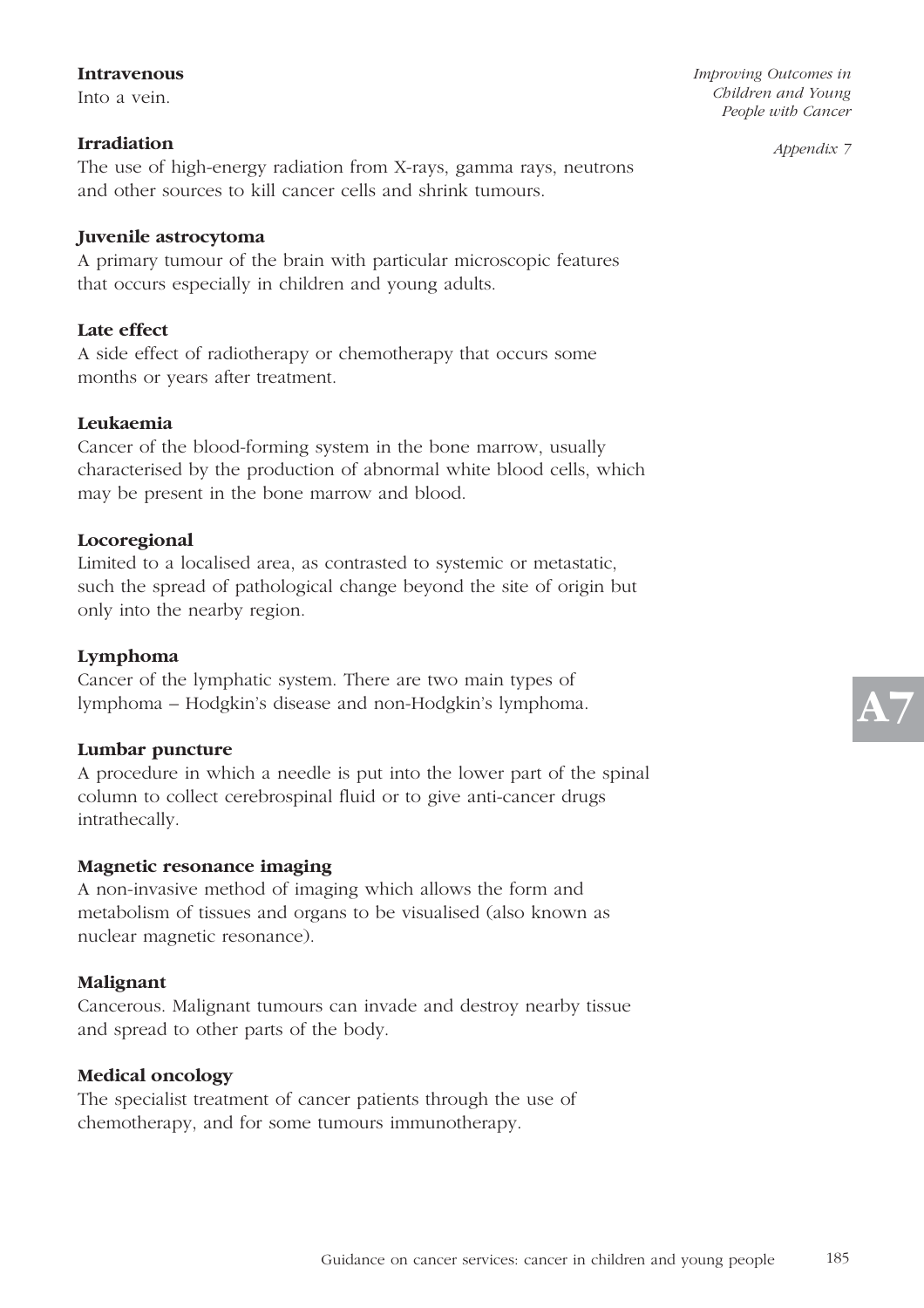*Appendix 7*

#### **Medulloblastoma**

A malignant brain tumour that begins in the lower part of the brain and that can spread to the spine or to other parts of the body.

# **Melanoma**

A form of skin cancer that arises in melanocytes, the cells that produce pigment.

# **Meta-analysis**

The statistical analysis of the results of a collection of individual research studies in order to add the findings together.

# **Metronomic prescribing**

Giving anti-cancer drugs in small, regularly repeated doses, rather than as large single doses.

# **Molecular genetics**

The branch of genetics that focuses on the chemical structure and the functions, replication and mutations of the molecules involved in the transmission of genetic information, namely DNA and RNA.

# **Morbidity**

Either: (1) the state of being diseased; or (2) the morbidity rate, which reflects the number of cases of disease per unit of population in any specific region, age group, disease or other classification, usually expressed as cases per 1000, 10,000 or 100,000.

# **Morphological**

Pertaining to morphology, which is the science of the forms and structures of organisms.

# **Mortality**

Either: (1) the condition of being subject to death; or (2) the death rate, which reflects the number of deaths per unit of population in any specific region, age group, disease or other classification, usually expressed as deaths per 1000, 10,000 or 100,000.

# **Nasogastric tube**

A tube that is passed through the nose and into the stomach.

# **Needle biopsy**

The removal of tissue or fluid through a needle for examination under a microscope

# **Neoplasm**

An abnormal mass of tissue that results from excessive cell division.

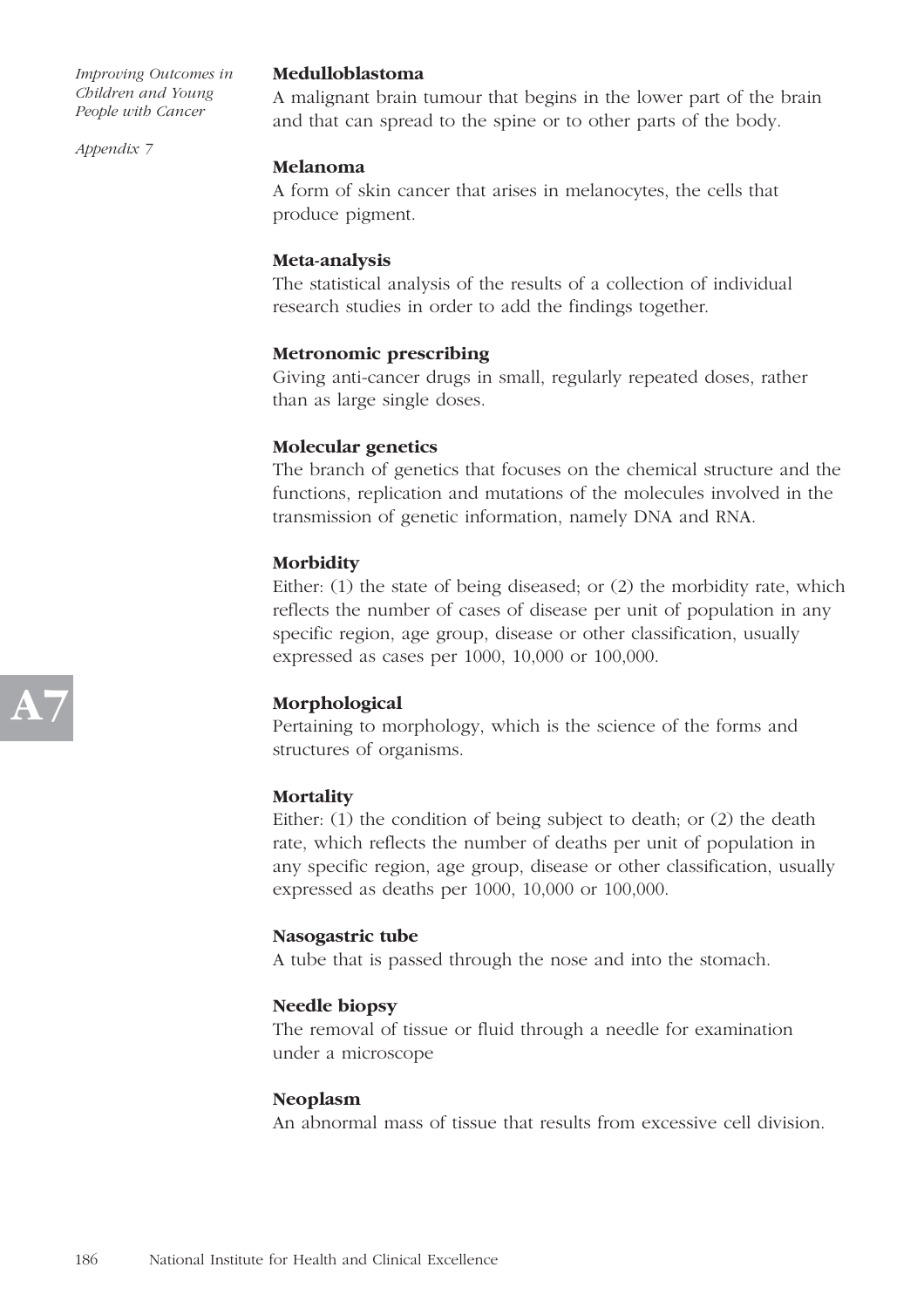### **Neuroblastoma**

Cancer that arises in immature nerve cells and affects mostly infants and children.

#### **Neuroimaging**

Production of images of the brain by non-invasive techniques, for example, computed tomography, magnetic resonance imaging or positron emission tomography.

**Neurological** Having to do with the nervous system.

#### **Neuro-oncology**

The branch of medical science dealing with tumours of the nervous system.

#### **Neuropsychology**

A discipline combining neurology and psychology to study the relationship between the functioning of the brain and cognitive processes or behaviour, using psychological testing and assessment to assay central nervous system function and diagnose specific behavioural or cognitive deficits or disorders.

#### **Neuroradiologist**

A doctor trained in radiology specialising in creating and interpreting pictures of the nervous system.

#### **Neuroradiology**

The branch of radiology that deals with the nervous system.

### **Neurorehabilitation**

Rehabilitation that concentrates on improving physical and cognitive or understanding impairment resulting from damage to the nervous system.

#### **Neurosurgeon**

A doctor who specialises in surgery on the brain, spine and other parts of the nervous system.

#### **Neurosurgery**

Surgery on any part of the nervous system.

#### **Neutropenia**

A condition in which the number of granulocytes (neutrophils) in the blood is below normal.

#### **Neutropenic episode**

A period of time when there is neutropenia.

*Improving Outcomes in Children and Young People with Cancer*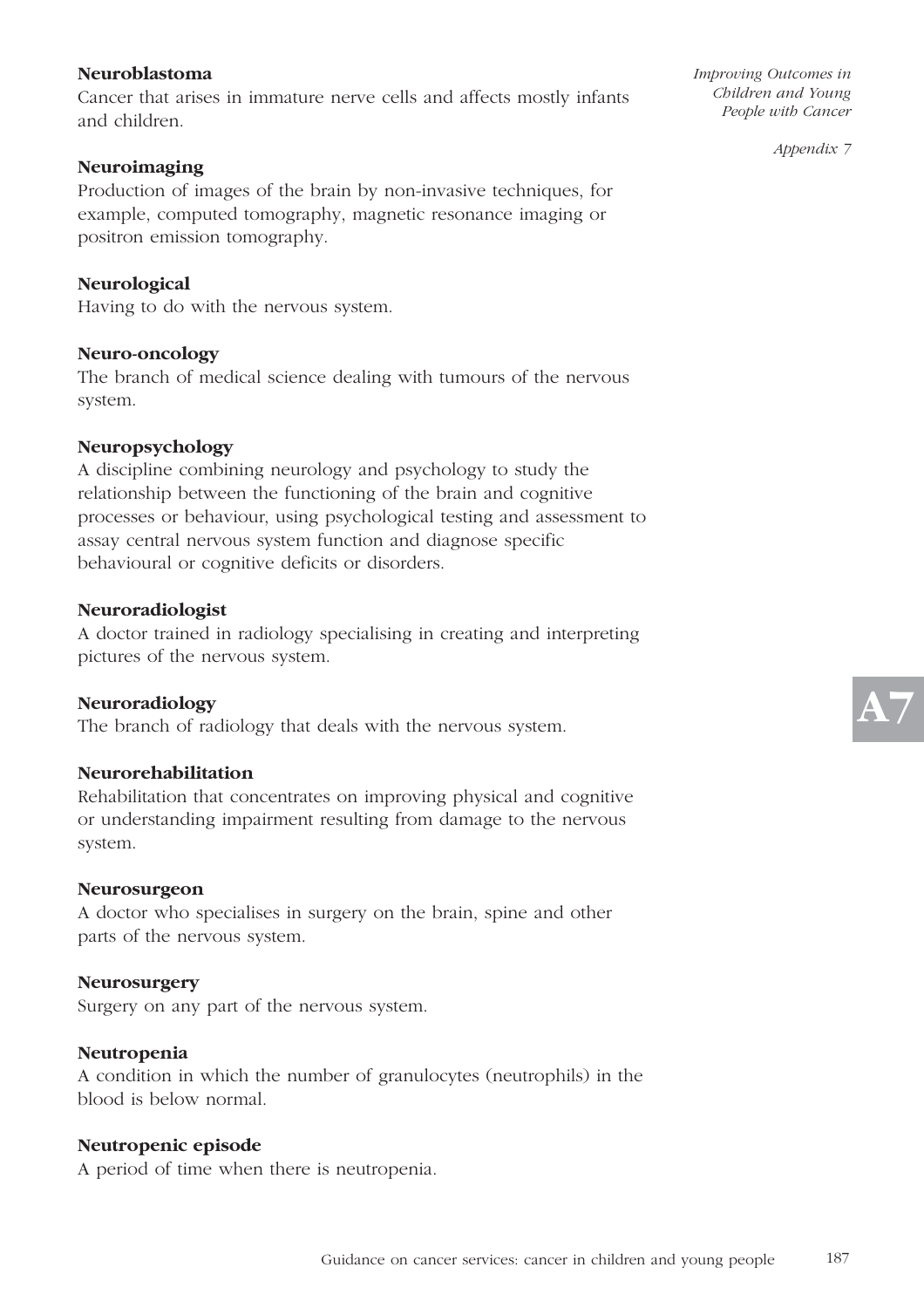*Appendix 7*

# **Neutropenic sepsis**

Life-threatening infection made more severe by the reduced neutrophil count.

# **Neutrophils**

A specific sub-type of granulocyte.

# **Non-Hodgkin's lymphoma**

Any cancer of the lymphatic system other than Hodgkin's lymphoma. There are two main groups – high grade, which are aggressive and fast growing, and low grade, which are slow growing (also known as indolent lymphomas). High-grade lymphomas include: diffuse large B-cell lymphoma (DLBCL), peripheral T-cell lymphoma, Burkitt's lymphoma, mantle cell lymphoma and AIDS-related lymphoma. Low-grade or indolent lymphomas include follicular lymphomas, Waldenstrom's lymphoma and marginal zone lymphomas. Extranodal lymphomas are those that develop outside lymph nodes such as those affecting the skin or intestine.

# **Occupational therapist**

A specialist who is concerned with a person's ability to participate in meaningful occupations and the impact of their environment on this; they will work with a person to design a programme of intervention based on the individual's unique lifestyle, environment and preferences.

# **Oncologist**

A doctor who specialises in treating cancer.

# **Oncology**

The study of the biology and physical and chemical features of cancers. Also the study of the causes and treatment of cancers.

# **Oral**

Having to do with the mouth.

# **Oral mucositis**

Inflammation of the mucous membranes in the mouth (sore mouth).

# **Osteosarcoma**

A cancer of the bone that usually affects the large bones of the arm or leg. It occurs most commonly in young people and affects more males than females.

# **Paediatric oncologist**

An oncologist who specialises in the treatment of children.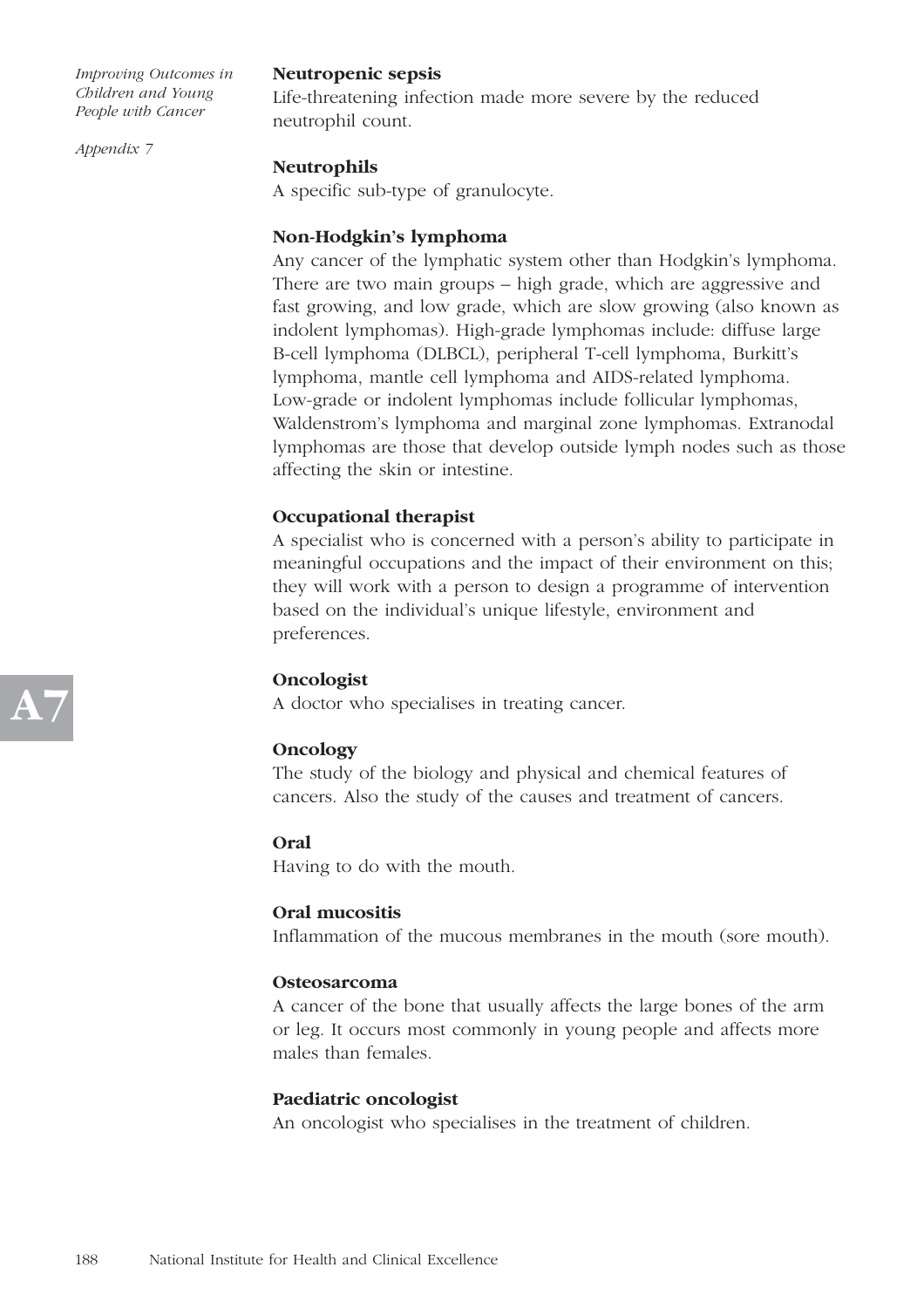# **Paediatrician**

A physician who specialises in the development and care of infants and children and in the treatment of their diseases.

# **Palliative**

Anything that serves to alleviate symptoms due to the underlying cancer but is not expected to cure it.

#### **Palliative care**

Active, holistic care of patients with advanced, progressive illness that may no longer be curable. The aim is to achieve the best quality of life for patients and their families. Many aspects of palliative care are also applicable in earlier stages of the cancer journey in association with other treatments.

#### **Pancytopenia**

A marked reduction in the number of red blood cells, white blood cells and platelets.

#### **Pathological behaviour**

The natural history of a disease.

#### **Pathologist**

A person who specialises in the diagnosis of disease through study of the microscopic structure of cells and tissues.

#### **Percutaneous puncture**

A puncture in the skin made in order to perform a procedure through the skin, such as a biopsy; aspiration of fluid from a space below the skin using a needle, catheter and syringe; or installation of a fluid in a cavity or space by similar means.

#### **Peripubertal**

Around the time of puberty.

#### **Pharmacokinetics**

The process by which a drug is absorbed, distributed, metabolised and eliminated by the body.

#### **Phenotypes**

A group of organisms that resemble each other in appearance.

#### **Physiotherapist**

A specialist trained in using exercise and physical activities to condition muscles and improve level of activity.

#### **Play specialist**

A trained mental health professional who facilitates play so that the child can systematically address and resolve his/her own problems.

*Improving Outcomes in Children and Young People with Cancer* 

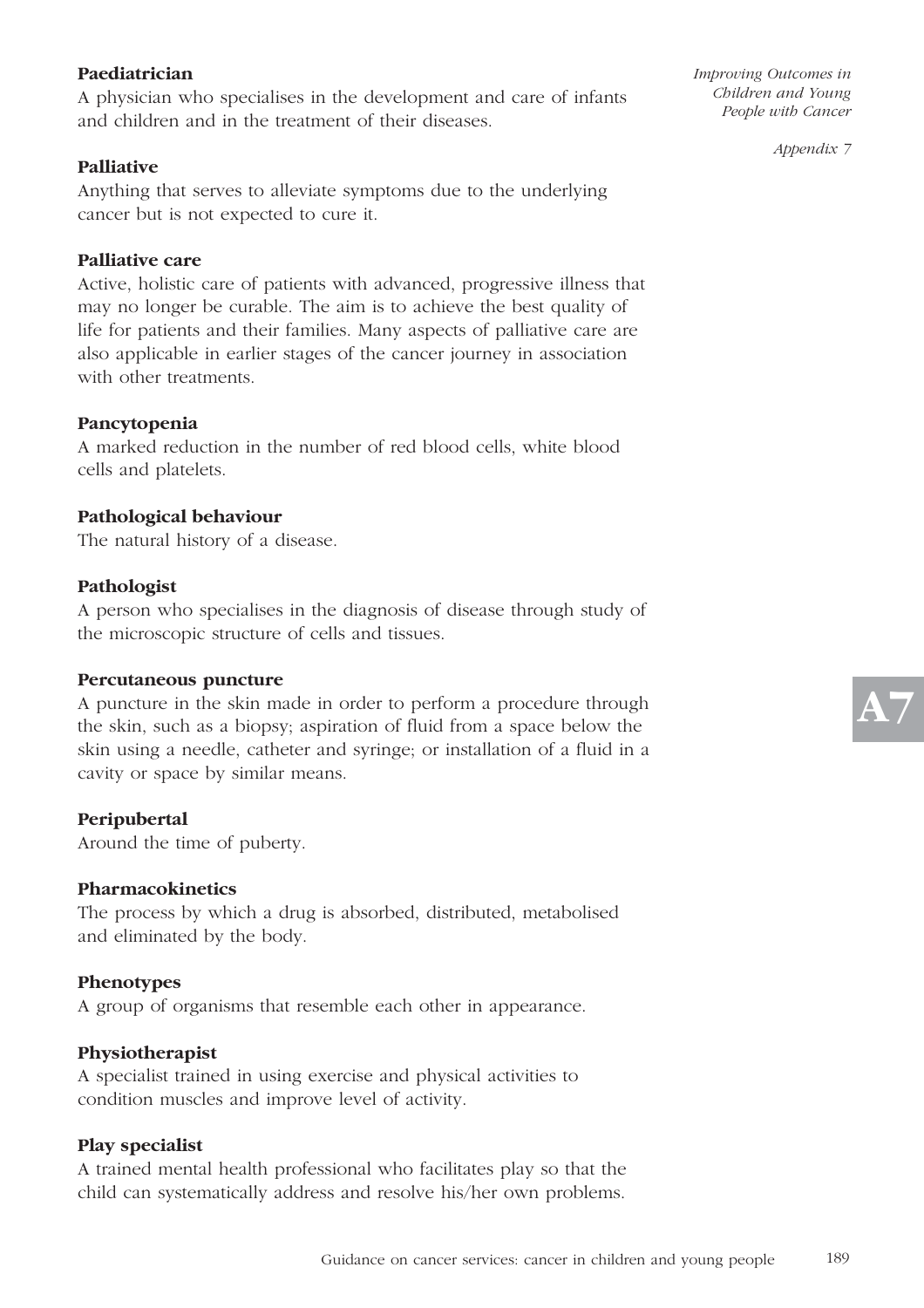*Appendix 7*

#### **Positron emission tomography**

A highly specialised imaging technique using radioisotopes that is used to produce a computerised image of metabolic activity of body tissues.

#### **Prognosis**

A prediction of the likely outcome or course of a disease; the chance of recovery or recurrence.

### **Prognostic factor**

Patient or disease characteristics, for example, age or comorbidity, which influence the course of the disease under study.

#### **Protocol**

An agreed policy that defines appropriate action.

#### **Psychological**

Adjective of psychology, which is the scientific study of behaviour and its related mental processes. Psychology is concerned with such matters as memory, rational and irrational thought, intelligence, learning, personality, perceptions and emotions and their relationship to behaviour.

# **Psychologist**

A specialist who can talk with patients and their families about emotional, cognitive and personal matters, and can help them make decisions.

# **Psychosocial**

Concerned with psychological influence on social behaviour.

#### **Radiographer**

A person who assists the radiologist in imaging (diagnostic radiographer) or the radiotherapist in treatment (therapeutic radiographer).

#### **Radioisotope treatment**

A type of internal radiotherapy. A radioisotope liquid is given either by mouth or as an injection into a vein. As the radioisotope material breaks down it releases radiation within the body.

#### **Radiologist**

A doctor who specialises in creating and interpreting pictures of areas inside the body. An interventional radiologist specialises in the use of imaging techniques to assist treatment, for example, the insertion of intravenous catheters.

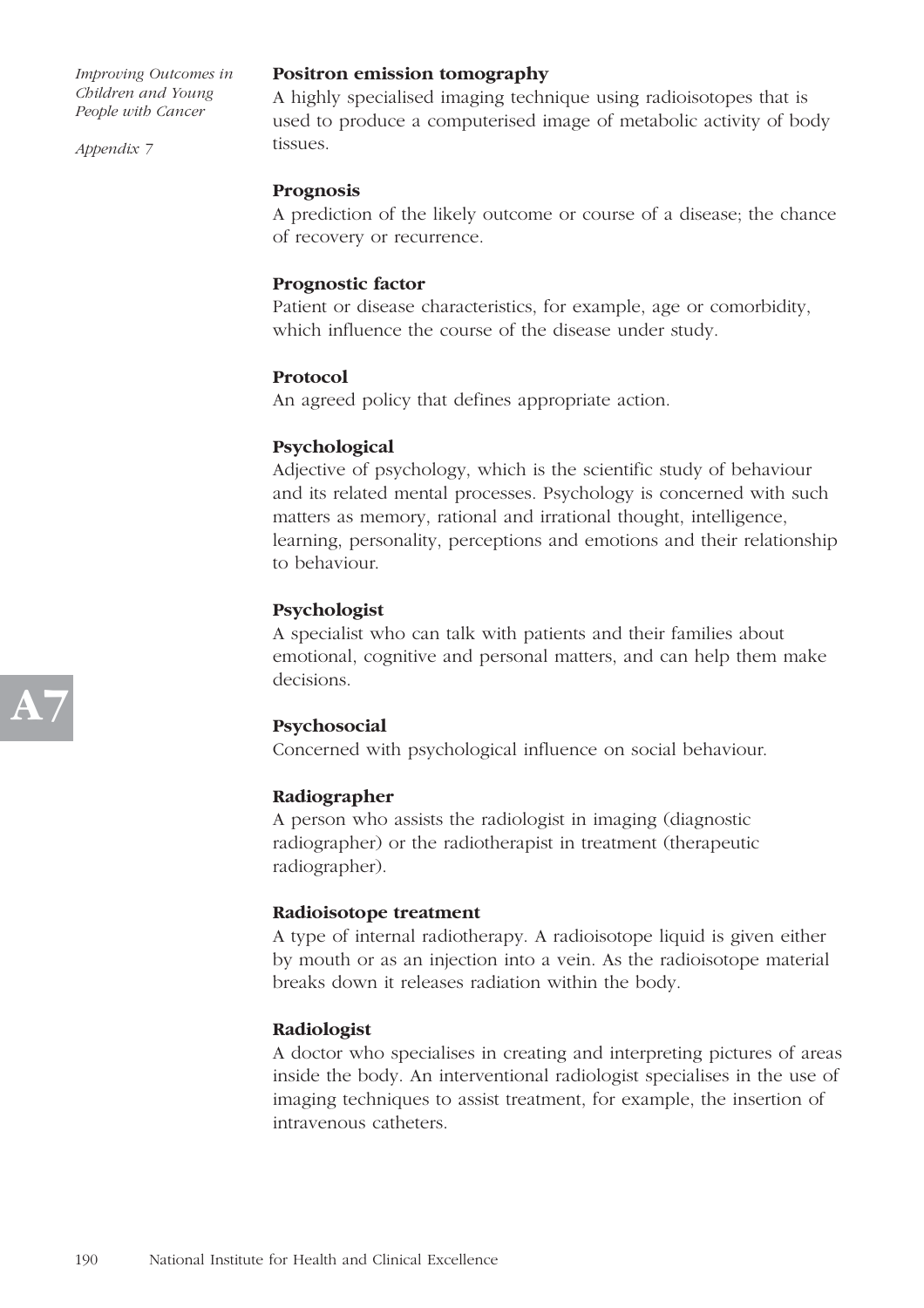# **Radiosurgery**

A radiation therapy technique that delivers radiation directly to the tumour while sparing the healthy tissue.

#### **Radiotherapy**

The use of radiation, usually X-rays or gamma rays, to kill cancer cells and treat tumours.

### **Randomised controlled trial**

A type of experiment that is used to compare the effectiveness of different treatments. The crucial feature of this form of trial is that patients are assigned at random to groups that receive the interventions being assessed or control treatments. Randomised controlled trials offer the most reliable (that is, least biased) form of evidence of effectiveness.

#### **Retinoblastoma**

An eye cancer that most often occurs in infants and young children.

#### **Sarcoma**

A cancer of the bone, cartilage, fat, muscle, blood vessels or other connective or supportive tissue.

#### **Sequelae**

A secondary consequence or result.

#### **Solid tumour**

An abnormal mass of tissue that usually does not contain cysts or liquid areas. Different types of solid tumours are named for the type of cells that form them.

#### **Sonographer**

A specialist in the use of ultrasound.

#### **Speech and language therapist**

A specialist trained in the assessment and management of communication and swallowing difficulties.

#### **Spinal puncture**

See lumbar puncture.

#### **Supportive care**

Care that helps the patient and their family and carers to cope with cancer and its treatment throughout the cancer journey, and in the case of the family and carers, into bereavement. It aims to help the patient maximise the benefits of treatment and provide the best possible quality of life.

*Improving Outcomes in Children and Young People with Cancer*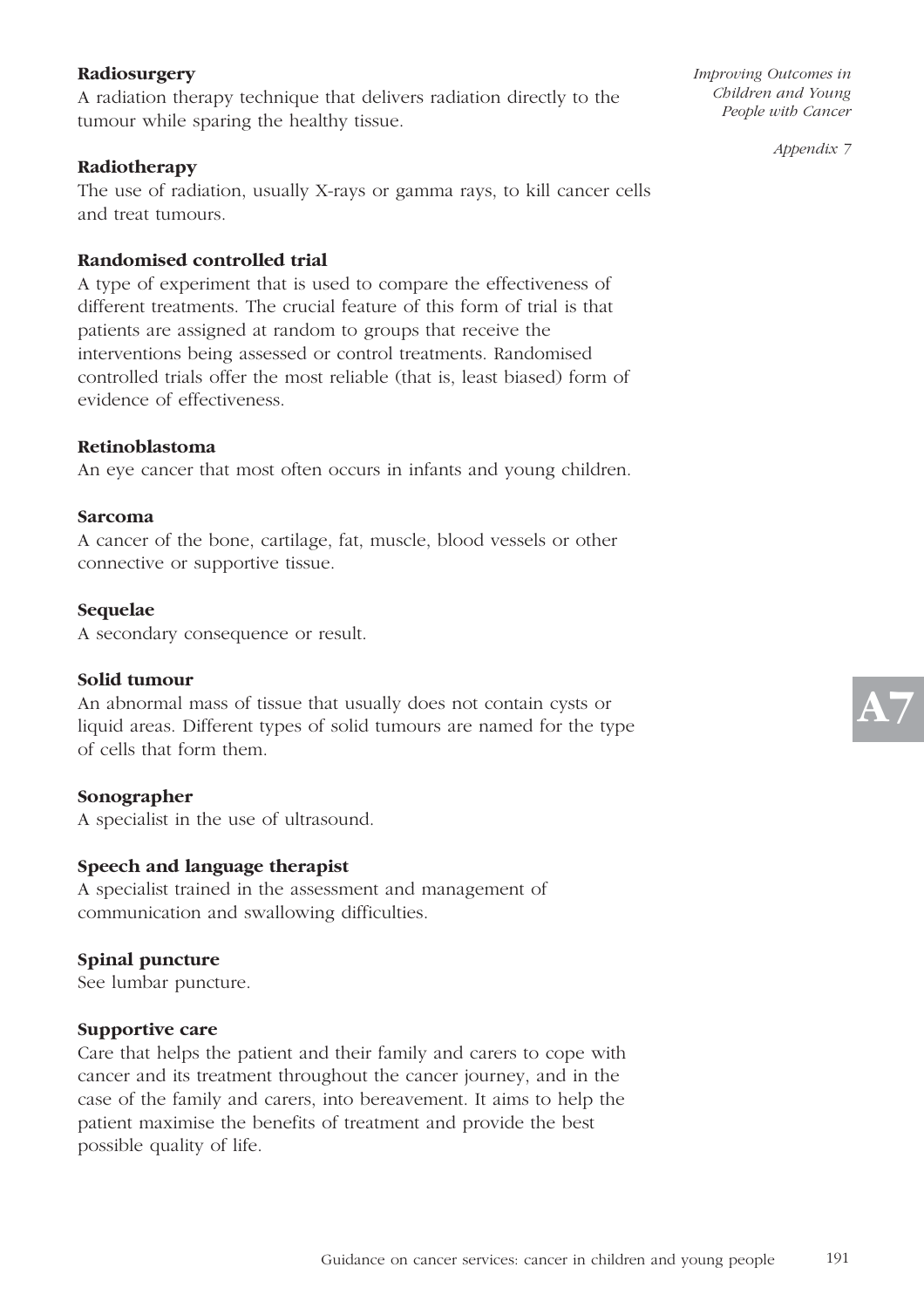*Appendix 7*

#### **Sympathetic nervous system**

One of the two divisions of the vertebrate autonomic nervous system.

# **Therapeutic radiographer**

Therapeutic radiographers are responsible for providing radiotherapy treatment.

# **Thrombocytopenia**

A decrease in the number of platelets in the blood that may result in easy bruising and excessive bleeding from wounds or bleeding in mucous membranes and other tissues.

# **Toxicity**

Refers to the undesirable and harmful side effects of a drug.

# **Trans-sphenoidal**

Performed through the sphenoid bone, part of the base of the skull below the brain.

# **Tumour**

A mass of excess tissue that results from abnormal cell division. Tumours perform no useful body function.

# **Vascular occlusion**

Blockage of a major artery or vein, usually by a clot.

# **WHO analgesic ladder**

Guidelines issued by the World Health Organization that describe a method of prescribing increasing strength standardised pain killers for patients with increasing pain.

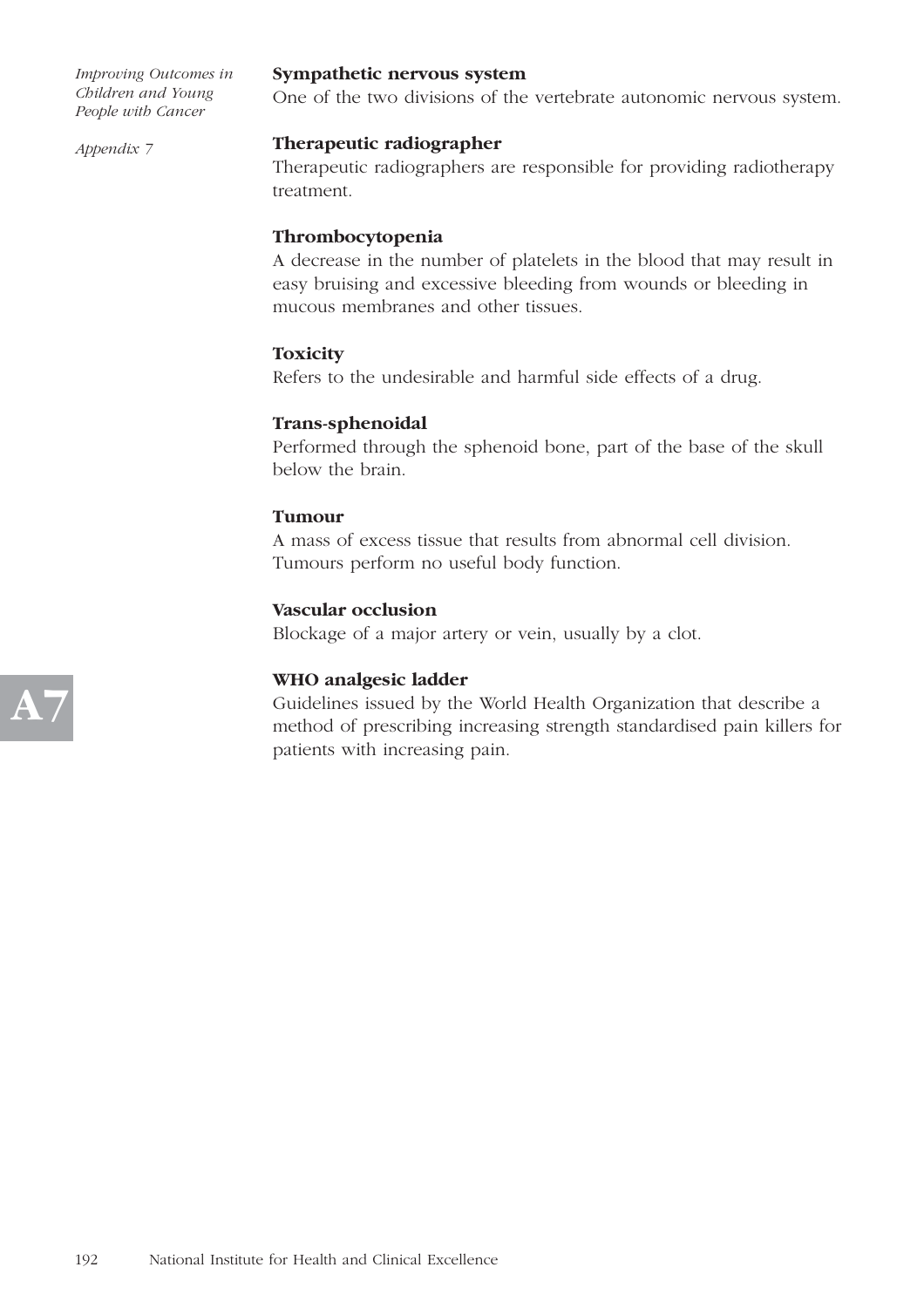# Appendix 8

*Improving Outcomes in Children and Young People with Cancer* 

# Abbreviations

| <b>ACCIS</b> | Automated Childhood Cancer Information<br>System       |  |
|--------------|--------------------------------------------------------|--|
| <b>AHP</b>   | allied health professional                             |  |
| <b>CMV</b>   | cytomegalovirus                                        |  |
| <b>CNS</b>   | central nervous system                                 |  |
| <b>CPD</b>   | continuing professional development                    |  |
| <b>CSF</b>   | cerebrospinal fluid                                    |  |
| CT           | computed tomography                                    |  |
| <b>CVC</b>   | central venous catheter                                |  |
| <b>DNA</b>   | deoxyribonucleic acid                                  |  |
| <b>DH</b>    | Department of Health                                   |  |
| <b>EBMT</b>  | European Group for Blood and Marrow<br>Transplantation |  |
| <b>ENT</b>   | ear, nose and throat                                   |  |
| <b>ETP</b>   | electronic transmission of prescriptions               |  |
| <b>FNP</b>   | febrile neutropenia                                    |  |
| <b>FTE</b>   | full-time equivalent                                   |  |
| <b>GCP</b>   | good clinical practice                                 |  |
| <b>GDG</b>   | Guidance Development Group                             |  |
| <b>GDP</b>   | general dental practitioner                            |  |
| <b>HSCT</b>  | haemopoietic stem cell transplantation                 |  |
| <b>ICCC</b>  | International Classification of Childhood Cancer       |  |
| <b>ICD</b>   | International Classification of Diseases               |  |
| <b>ISCT</b>  | International Society for Cellular Therapy             |  |
| <b>JACIE</b> | Joint Accreditation Committee ISCT-EBMT                |  |
| <b>MDT</b>   | multidisciplinary team                                 |  |
| <b>MRI</b>   | magnetic resonance imaging                             |  |
| <b>NCB</b>   | National Children's Bureau                             |  |
| NCC-C        | National Collaborating Centre for Cancer               |  |

**A8**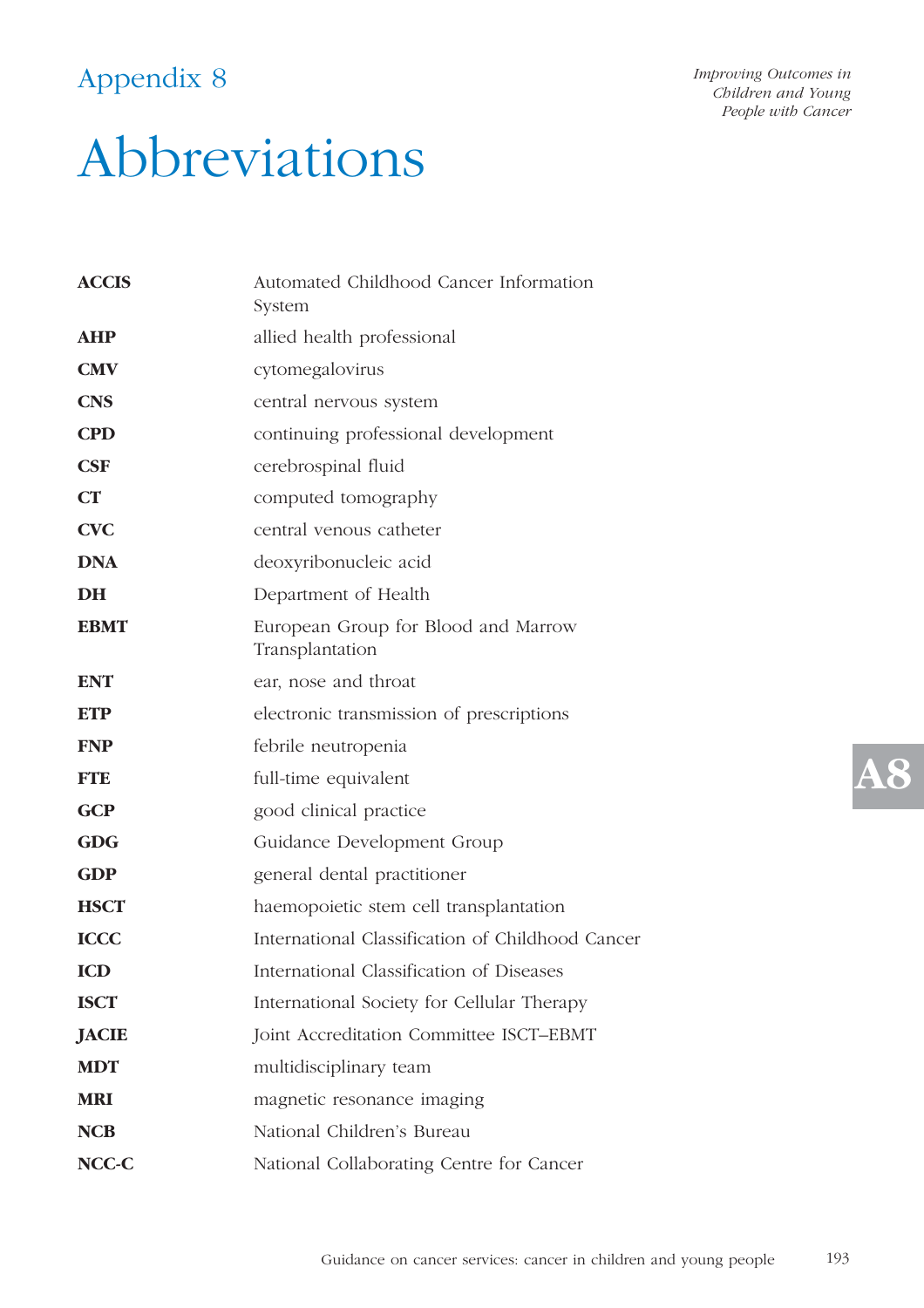| Improving Outcomes in<br>Children and Young<br>People with Cancer | <b>NCIC-ONS</b> | National Cancer Intelligence Centre at the Office<br>for National Statistics |
|-------------------------------------------------------------------|-----------------|------------------------------------------------------------------------------|
| Appendix 8                                                        | <b>NCRI</b>     | National Cancer Research Institute                                           |
|                                                                   | <b>NRCT</b>     | National Registry of Childhood Tumours                                       |
|                                                                   | <b>NSF</b>      | National Service Framework                                                   |
|                                                                   | <b>ODA</b>      | operating department assistant                                               |
|                                                                   | <b>ONS</b>      | Office for National Statistics                                               |
|                                                                   | <b>PET</b>      | positron emission tomography                                                 |
|                                                                   | <b>PICU</b>     | paediatric intensive care unit                                               |
|                                                                   | <b>POONS</b>    | paediatric oncology outreach nurse specialist                                |
|                                                                   | <b>RNA</b>      | ribonucleic acid                                                             |
|                                                                   | <b>RCT</b>      | randomised controlled trial                                                  |
|                                                                   | <b>SHA</b>      | strategic health authority                                                   |
|                                                                   | <b>SHOT</b>     | serious hazards of transfusion                                               |
|                                                                   | <b>SIGN</b>     | Scottish Intercollegiate Guidelines Network                                  |
|                                                                   | <b>SNLG</b>     | Scotland and Newcastle Lymphoma Group                                        |
|                                                                   | <b>TCT</b>      | Teenage Cancer Trust                                                         |
|                                                                   | <b>UKCCSG</b>   | United Kingdom Children's Cancer Study Group                                 |
|                                                                   | <b>WHO</b>      | World Health Organization                                                    |
|                                                                   |                 |                                                                              |